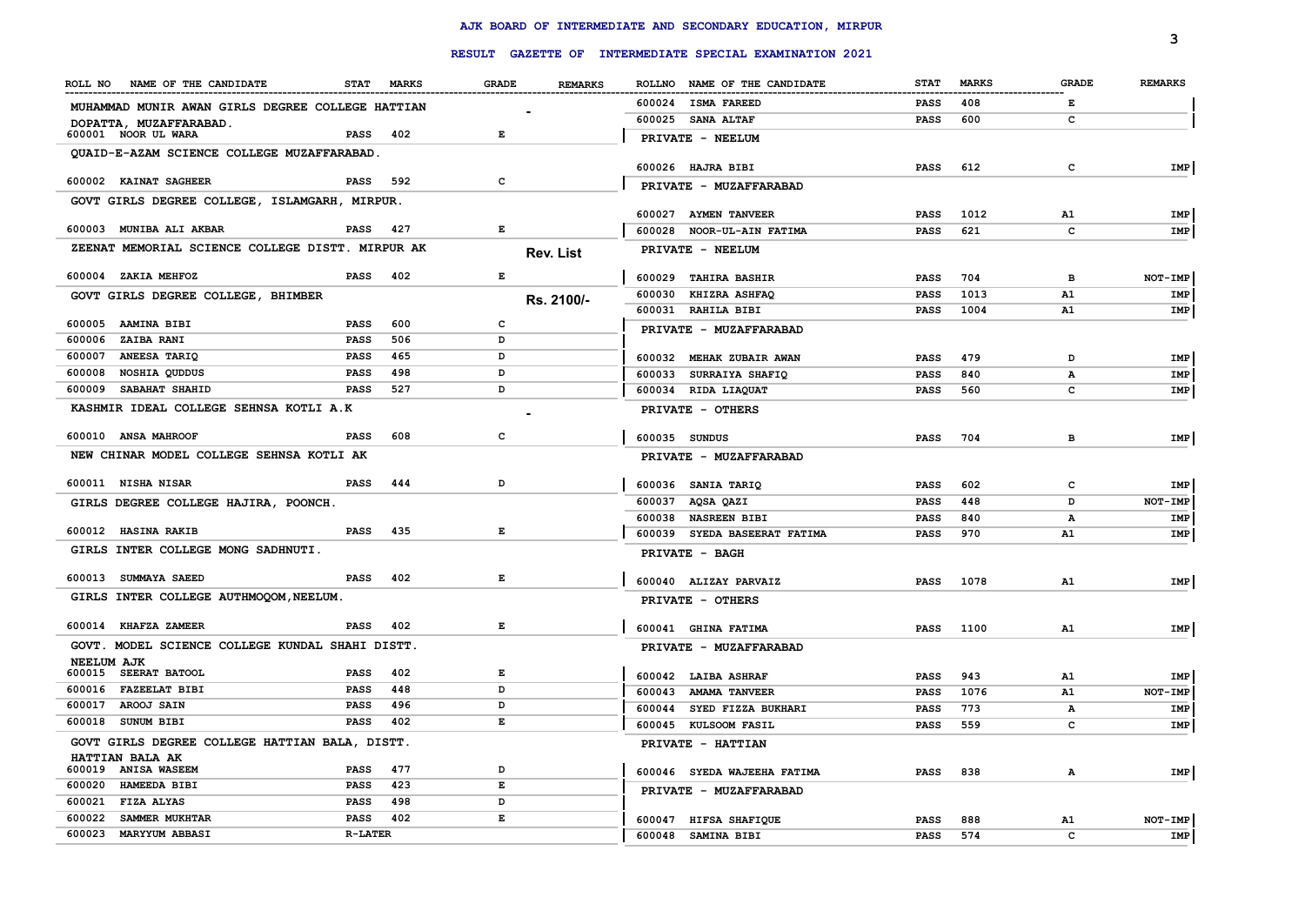|                                    |             |              |              |                |        | RESULT GAZETTE OF INTERMEDIATE SPECIAL EXAMINATION 2021 |             |              |              | 4              |
|------------------------------------|-------------|--------------|--------------|----------------|--------|---------------------------------------------------------|-------------|--------------|--------------|----------------|
| ROLL NO<br>NAME OF THE CANDIDATE   | <b>STAT</b> | <b>MARKS</b> | <b>GRADE</b> | <b>REMARKS</b> |        | ROLLNO NAME OF THE CANDIDATE                            | <b>STAT</b> | <b>MARKS</b> | <b>GRADE</b> | <b>REMARKS</b> |
| 600049<br>SHABANA MANZOOR MUGHAL   | <b>PASS</b> | 963          | A1           | IMP            | 600074 | <b>AYESHA SARFRAZ</b>                                   | <b>PASS</b> | 548          | D            | IMP            |
| 600050<br>MENAHIL TANVEER          | <b>PASS</b> | 870          | А            | IMP            |        | 600075 SYEDA NOOR UL HUDA NAQVI                         | <b>PASS</b> | 1081         | Α1           | IMP            |
| 600051<br><b>KASHAF TASLEEM</b>    | <b>PASS</b> | 971          | A1           | <b>IMP</b>     |        | PRIVATE - BAGH                                          |             |              |              |                |
| 600052<br>ZAINAB KHALID            | PASS        | 890          | A1           | IMP            |        |                                                         |             |              |              |                |
| 600053<br>LAIBA YAQOOB             | <b>PASS</b> | 552          | c            | IMP            |        | 600076 NOOR UL HUDA                                     | PASS        | 696          | в            | IMP            |
| 600054<br>MOMINA SAJJAD            | PASS        | 1003         | A1           | IMP            |        | PRIVATE - MUZAFFARABAD                                  |             |              |              |                |
| ZAINAB JAMAL<br>600055             | <b>PASS</b> | 736          | в            | NOT-IMP        |        |                                                         |             |              |              |                |
| 600056<br><b>MARYUM ARIF</b>       | <b>PASS</b> | 930          | A1           | IMP            |        | 600077 SYEDA UMAMA NAQVI                                | <b>PASS</b> | 757          | в            | IMP            |
| 600057<br>ALISHBA FAROOQ           | $Rs.1600/-$ |              |              | <b>RW-FEE</b>  | 600078 | SAWERA RASHEED MUGHAL                                   | <b>PASS</b> | 778          | А            | IMP            |
| 600058<br>AZQA CHANZEB             | <b>PASS</b> | 1055         | A1           | <b>IMP</b>     | 600079 | <b>NOOR-UL-EMAN NASEER</b>                              | <b>PASS</b> | 567          | c            | IMP            |
| 600059 NOOR US SABA NOSHEEN        | <b>PASS</b> | 516          | D            | <b>IMP</b>     |        | PRIVATE - HAVELI                                        |             |              |              |                |
| PRIVATE - NEELUM                   |             |              |              |                | 600080 | QURAT UL AIN SAFDAR                                     | <b>PASS</b> | 757          | в            | IMP            |
| 600060 ZARQA MUGHAL                | <b>PASS</b> | 1085         | A1           | IMP            |        | PRIVATE - MUZAFFARABAD                                  |             |              |              |                |
| <b>PRIVATE - HATTIAN</b>           |             |              |              |                |        |                                                         |             |              |              |                |
|                                    |             |              |              |                |        | 600081 SYEDA ALINA HAIDER                               | <b>PASS</b> | 723          | в            | <b>IMP</b>     |
| 600061 USHNA MANAN                 | PASS        | 990          | A1           | IMP            | 600082 | <b>RAJIYA AZAM</b>                                      | <b>PASS</b> | 511          | D            | IMP            |
| PRIVATE - MUZAFFARABAD             |             |              |              |                | 600083 | <b>AYESHA MUSTAFA</b>                                   | <b>PASS</b> | 1024         | Α1           | IMP            |
|                                    |             |              |              |                | 600084 | LAIBA                                                   | <b>PASS</b> | 540          | D            | IMP            |
| 600062 SABAHAT RAFIQUE             | <b>PASS</b> | 696          | в            | NOT-IMP        | 600085 | <b>TABASSUM BIBI</b>                                    | <b>PASS</b> | 964          | ${\tt A1}$   | IMP            |
| 600063 SARA SHAFIQ USMANI          | <b>PASS</b> | 1092         | A1           | <b>IMP</b>     |        | PRIVATE - OTHERS                                        |             |              |              |                |
| <b>PRIVATE - HATTIAN</b>           |             |              |              |                |        | 600086 MALAIKA HIJAB                                    | PASS        | 861          | А            | NOT-IMP        |
| 600064 ALEESHA MUKHTIAR            | <b>PASS</b> | 900          | A1           | <b>IMP</b>     |        | PRIVATE - MUZAFFARABAD                                  |             |              |              |                |
| PRIVATE - KOTLI                    |             |              |              |                |        |                                                         |             |              |              |                |
|                                    |             |              |              |                | 600087 | <b>SURIYA ARIF</b>                                      | <b>PASS</b> | 689          | в            | IMP            |
| 600065 SABA GUFTAR                 | <b>PASS</b> | 1011         | A1           | IMP            | 600088 | <b>MAHREEN HANIF</b>                                    | <b>PASS</b> | 506          | D            | IMP            |
| PRIVATE - NEELUM                   |             |              |              |                | 600089 | ANDLEEB NAQVI                                           | <b>PASS</b> | 559          | с            | IMP            |
|                                    |             |              |              |                | 600090 | ASMA NADEEM BUTT                                        | PASS        | 1053         | A1           | IMP            |
| 600066 TAHREEM ZAHEER              | <b>PASS</b> | 765          | в            | IMP            | 600091 | <b>UZMA RAFIQUE</b>                                     | <b>PASS</b> | 650          | c            | IMP            |
| 600067 IQRA SHAFI                  | <b>PASS</b> | 423          | E            | IMP            | 600092 | LAIBA NOOR                                              | <b>PASS</b> | 681          | в            | IMP            |
| PRIVATE - MUZAFFARABAD             |             |              |              |                | 600093 | SYEDA FATIMA BATOOL                                     | <b>PASS</b> | 1069         | A1           | IMP            |
|                                    |             |              |              |                | 600094 | SYEDA KISSA FATIMA KAZMI                                | <b>PASS</b> | 612          | c            | NOT-IMP        |
| 600068 TAHIRA MARYAM HASHMI        | <b>PASS</b> | 1011         | A1           | IMP            |        | PRIVATE - HATTIAN                                       |             |              |              |                |
| KHADIJA GILLANI<br>600069          | <b>PASS</b> | 942          | A1<br>C      | IMP            |        |                                                         |             |              |              |                |
| 600070 RIMSHA MUSHTAQ              | <b>PASS</b> | 551          |              | IMP            |        | 600095 SYEDA ALEENA GILLANI                             | <b>PASS</b> | 1055         | A1           | NOT-IMP        |
| PRIVATE - HATTIAN                  |             |              |              |                |        | PRIVATE - NEELUM                                        |             |              |              |                |
| 600071 SYEDA FARAH HUSSAIN GILLANI | <b>PASS</b> | 1045         | A1           | IMP            |        | 600096 QURAT-UL-AIN                                     | <b>PASS</b> | 807          | A            | NOT-IMP        |
| <b>PRIVATE - MUZAFFARABAD</b>      |             |              |              |                |        | <b>PRIVATE - BAGH</b>                                   |             |              |              |                |
| 600072 AAMNA KAREEM BUTT           | <b>PASS</b> | 750          | в            | <b>IMP</b>     | 600097 | <b>MAHNOOR MUNIR KIANI</b>                              | <b>PASS</b> | 1003         | A1           | IMP            |
| PRIVATE - OTHERS                   |             |              |              |                |        | PRIVATE - MUZAFFARABAD                                  |             |              |              |                |
| 600073 FIZZA BIBI                  | <b>PASS</b> | 588          | c            | IMP            | 600098 | <b>ZOAIBA MUNIR</b>                                     | <b>PASS</b> | 929          | A1           | <b>NOT-IMP</b> |
| PRIVATE - MUZAFFARABAD             |             |              |              |                |        | 600099 AYMEN GHAFOOR                                    | <b>PASS</b> | 847          | A            | IMP            |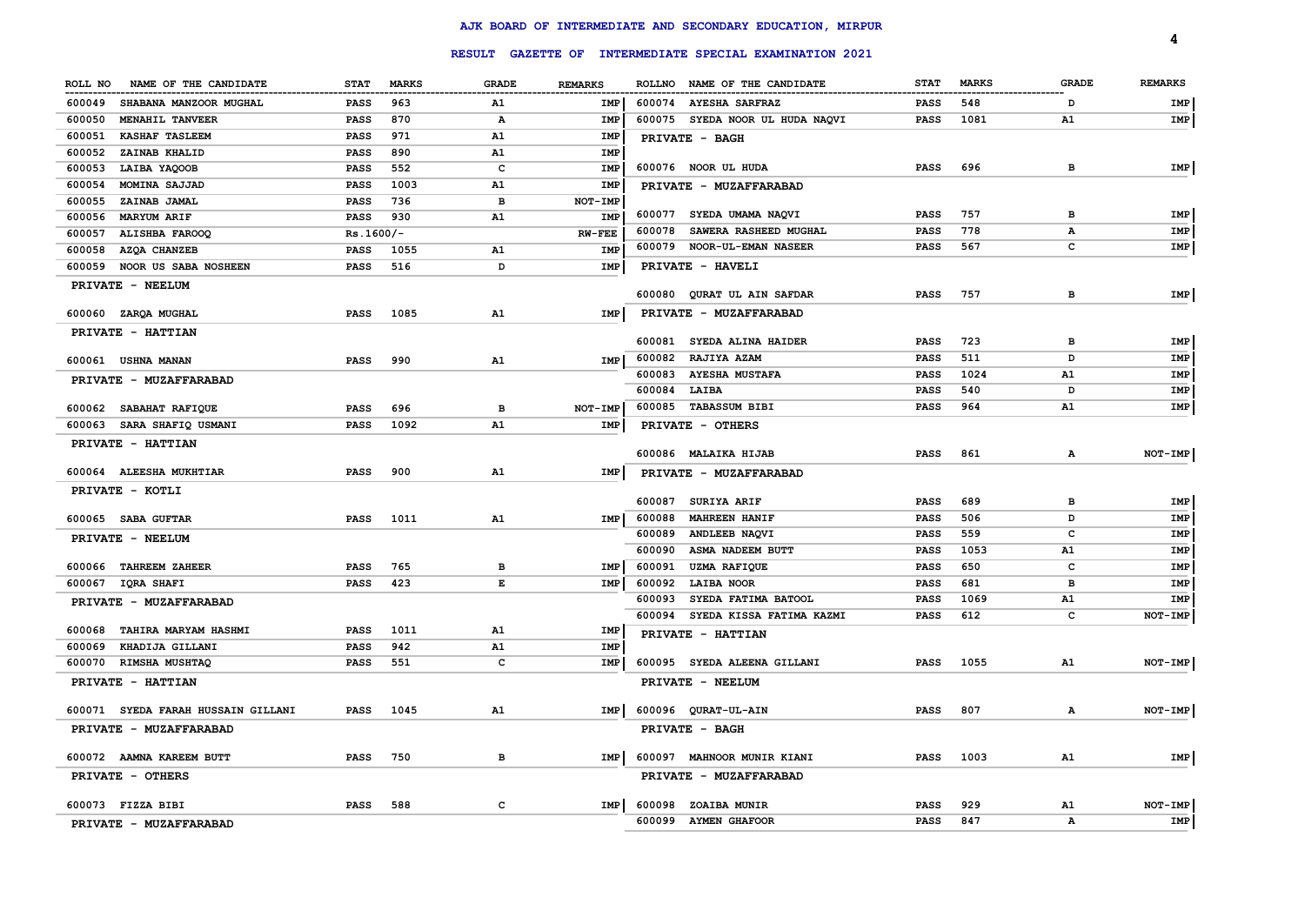|                                   |             |            |              |                |        | RESULT GAZETTE OF INTERMEDIATE SPECIAL EXAMINATION 2021 |             |            |              | 5              |
|-----------------------------------|-------------|------------|--------------|----------------|--------|---------------------------------------------------------|-------------|------------|--------------|----------------|
| ROLL NO NAME OF THE CANDIDATE     |             | STAT MARKS | <b>GRADE</b> | <b>REMARKS</b> |        | ROLLNO NAME OF THE CANDIDATE                            |             | STAT MARKS | <b>GRADE</b> | <b>REMARKS</b> |
| PRIVATE - HAVELI                  |             |            |              |                |        | PRIVATE - MUZAFFARABAD                                  |             |            |              |                |
| 600100 AISHA RAFIQ                |             | $Rs.600/-$ |              | $RN$ -FEE      |        | 600129 SYEDA UMAMA FATIMA                               | <b>PASS</b> | 1085       | A1           | IMP            |
| PRIVATE - MUZAFFARABAD            |             |            |              |                | 600130 | <b>ATEEQA BIBI</b>                                      | <b>PASS</b> | 1006       | A1           | IMP            |
|                                   |             |            |              |                | 600131 | ZOHA SEHAR                                              | <b>PASS</b> | 985        | A1           | NOT-IMP        |
| 600101 KINZA TARIQ                | <b>PASS</b> | 711        | в            | IMP            | 600132 | NOOR UL AIN NASEER                                      | <b>PASS</b> | 1083       | A1           | IMP            |
| 600102<br>NOOR UL AIN TARIQ       | <b>PASS</b> | 967        | <b>A1</b>    | IMP            | 600133 | <b>AMINA SHEIKH</b>                                     | <b>PASS</b> | 624        | c            | IMP            |
| SADIA HAMEED<br>600103            | <b>PASS</b> | 993        | A1           | NOT-IMP        |        | 600134 AYESHA TARIQ                                     | <b>PASS</b> | 621        | c            | IMP            |
| 600104<br><b>ANOOSHA NADEEM</b>   | <b>PASS</b> | 716        | $\mathbf{B}$ | IMP            | 600135 | <b>SHAISTA SAJAD</b>                                    | <b>PASS</b> | 901        | A1           | NOT-IMP        |
| 600105<br><b>TAYYBA BATOOL</b>    | <b>PASS</b> | 1083       | A1           | IMP            |        | 600136 MALAIKA RAFIQUE                                  | <b>PASS</b> | 609        | c            | IMP            |
| 600106<br><b>AREEBA NAZEER</b>    | <b>PASS</b> | 423        | $\mathbf E$  | NOT-IMP        |        | PRIVATE - HATTIAN                                       |             |            |              |                |
| 600107<br><b>MUDASSARA WAZEER</b> | PASS        | 527        | D            | IMP            |        |                                                         |             |            |              |                |
| PRIVATE - HATTIAN                 |             |            |              |                |        | 600137 MARYAM MUMTAZ BUTT                               | <b>PASS</b> | 767        | в            | IMP            |
| 600108 HAFSA WAHEED KIANI         | <b>PASS</b> | 1074       | A1           | <b>IMP</b>     |        | PRIVATE - MUZAFFARABAD                                  |             |            |              |                |
| PRIVATE - NEELUM                  |             |            |              |                |        | 600138 SYEDA KISHWAR ZAHRA NAQVI                        | $Rs.600/-$  |            |              | $RW-FEE$       |
|                                   |             |            |              |                |        | 600139 UMAMA WARIS                                      | <b>PASS</b> | 654        | c            | NOT-IMP        |
| 600109 MAHREEN ZAHEER             | <b>PASS</b> | 1013       | A1           | IMP            |        | PRIVATE - HATTIAN                                       |             |            |              |                |
| PRIVATE - OTHERS                  |             |            |              |                |        |                                                         |             |            |              |                |
|                                   |             |            |              |                |        | 600140 ASMA MATEEN                                      | <b>PASS</b> | 1033       | A1           | IMP            |
| 600110 SYEDA NOOR FATIMA          |             | $Rs.600/-$ |              | $RW-FEE$       |        | PRIVATE - MUZAFFARABAD                                  |             |            |              |                |
| PRIVATE - MUZAFFARABAD            |             |            |              |                |        | 600141 AROSA KANWAL                                     | <b>PASS</b> | 444        | D            | NOT-IMP        |
| 600111 HABIBA TARIQ               | PASS        | 886        | A1           | IMP            |        | 600142 AROOJ SAYYAD                                     | <b>PASS</b> | 448        | D            | IMP            |
| 600112 AYESHA FIDA                | <b>PASS</b> | 807        | $\mathbf A$  | IMP            |        |                                                         |             |            |              |                |
| 600113 SYEDA SHAHOOL FATIMA       | <b>PASS</b> | 485        | D            | IMP            |        | PRIVATE - OTHERS                                        |             |            |              |                |
| PRIVATE - OTHERS                  |             |            |              |                |        | 600143 KIRAN SARWAR                                     | <b>PASS</b> | 909        | A1           | IMP            |
|                                   |             |            |              |                |        | PRIVATE - MUZAFFARABAD                                  |             |            |              |                |
| 600114 LAIBA CHAN                 | <b>PASS</b> | 998        | ${\bf A1}$   | IMP            |        |                                                         |             |            |              |                |
| PRIVATE - MUZAFFARABAD            |             |            |              |                |        | 600144 ANEEQA GULAB                                     | <b>PASS</b> | 498        | D            | IMP            |
|                                   |             |            |              |                |        | PRIVATE - HATTIAN                                       |             |            |              |                |
| 600115 ZAIFA ARIF                 | <b>PASS</b> | 552        | $\mathbf{C}$ | <b>IMP</b>     |        |                                                         |             |            |              |                |
| 600116 AHMAN FAYYAZ AWAN          | <b>PASS</b> | 825        | $\mathbf A$  | <b>IMP</b>     |        | 600145 REHNA FAROOQ                                     | <b>PASS</b> | 928        | A1           | IMP            |
| 600117 AIMIN ROSHAN               | <b>PASS</b> | 633        | $\mathbf{C}$ | IMP            |        | PRIVATE - MUZAFFARABAD                                  |             |            |              |                |
| 600118 ALISHBA NAHEED             | PASS        | 732        | в            | <b>IMP</b>     |        |                                                         |             |            |              |                |
| 600119 NOSHEEN ABDUR RAHMAN       | <b>PASS</b> | 960        | A1           | <b>IMP</b>     |        | 600146 PARSA BABAR                                      | PASS        | 971        | A1           | IMP            |
| <b>SAWERA SAJID</b><br>600120     | <b>PASS</b> | 532        | D            | IMP            |        | PRIVATE - OTHERS                                        |             |            |              |                |
| 600121 ZARA SALEEM                | PASS        | 703        | в            | <b>IMP</b>     |        |                                                         |             |            |              |                |
| 600122 JAVERIA KHURSHID           | PASS        | 910        | A1           | <b>IMP</b>     | 600147 | SHABNAM BIBI                                            | <b>PASS</b> | 703        | в            | IMP            |
| 600123<br>NOOR UL AIN MARYAM      | PASS        | 702        | в            | <b>IMP</b>     |        | 600148 AYESSHA MAJAZ                                    | <b>PASS</b> | 708        | в            | IMP            |
| 600124<br><b>SARA MUKHTAR</b>     | <b>PASS</b> | 1003       | A1           | NOT-IMP        |        | PRIVATE - MUZAFFARABAD                                  |             |            |              |                |
| 600125 NIGAH ALI ZAHRA NAQVI      | <b>PASS</b> | 1045       | A1           | NOT-IMP        |        |                                                         |             |            |              |                |
| 600126 MAHRUKH ZAFAR              | <b>PASS</b> | 786        | А            | <b>IMP</b>     | 600149 | <b>MUSFIRA SHAHEEN</b>                                  | <b>PASS</b> | 984        | A1           | IMP            |
| 600127 ALEESHA IJAZ               | <b>PASS</b> | 642        | c            | <b>IMP</b>     | 600150 | AQSA SAMEER                                             | PASS        | 675        | в            | IMP            |
| PRIVATE - NEELUM                  |             |            |              |                | 600151 | <b>TOOBA SHAHZADI</b>                                   | <b>PASS</b> | 717        | в            | IMP            |
|                                   |             |            |              |                | 600152 | SHAZEELA HAMEED                                         | <b>PASS</b> | 971        | A1           | IMP            |
| 600128 AREEBA JAVAID              | <b>PASS</b> | 949        | A1           | IMP            |        |                                                         |             |            |              |                |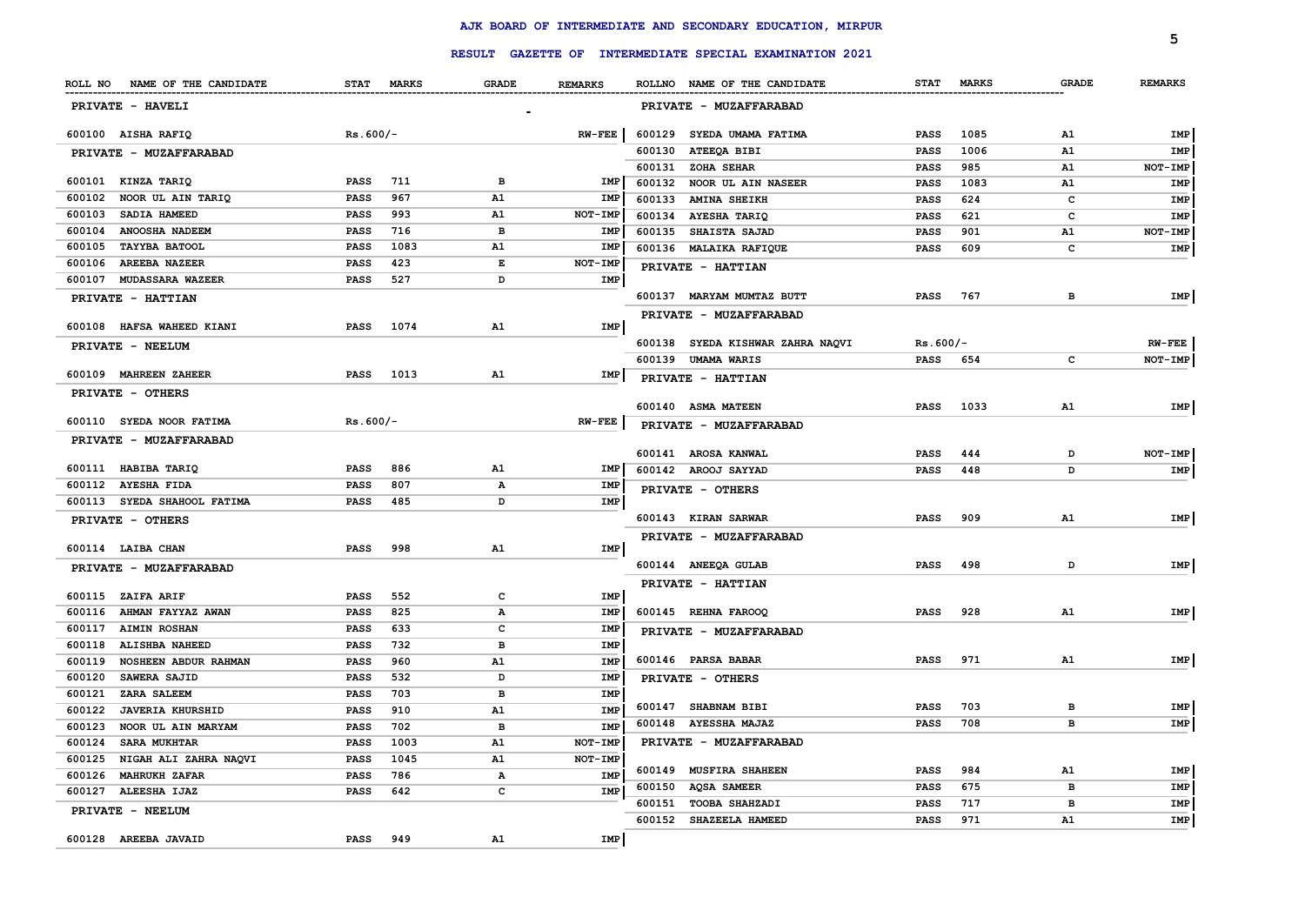|        |                               |             |            |              |                |        | RESULT GAZETTE OF INTERMEDIATE SPECIAL EXAMINATION 2021 |                |              |              | 6              |
|--------|-------------------------------|-------------|------------|--------------|----------------|--------|---------------------------------------------------------|----------------|--------------|--------------|----------------|
|        |                               |             |            |              |                |        |                                                         |                |              |              |                |
|        | ROLL NO NAME OF THE CANDIDATE |             | STAT MARKS | <b>GRADE</b> | <b>REMARKS</b> |        | ROLLNO NAME OF THE CANDIDATE                            | <b>STAT</b>    | <b>MARKS</b> | <b>GRADE</b> | <b>REMARKS</b> |
|        | PRIVATE - BAGH                |             |            |              |                | 600180 | NOOR UL HUDA                                            | $Rs.2810/-$    |              |              | <b>RW-FEE</b>  |
|        |                               |             |            |              |                | 600181 | LARAIB TARIQ NAQIBI                                     | PASS           | 840          | А            |                |
|        | 600153 NOOR UL HUDA ASGHAR    | <b>PASS</b> | 1058       | A1           | <b>IMP</b>     | 600182 | <b>ILSA REHMAN</b>                                      | <b>R-LATER</b> |              |              |                |
|        | <b>PRIVATE - MUZAFFARABAD</b> |             |            |              |                | 600183 | AFROZE GUL ABBASI                                       | PASS           | 402          | Е            |                |
|        |                               |             |            |              |                | 600184 | <b>NOREEN KHURSHID</b>                                  | PASS           | 527          | D            |                |
|        | 600154 SYEDA TEHSEEN FATIMA   | <b>PASS</b> | 809        | Α            | IMP            | 600185 | <b>MARIA SADDIQ</b>                                     | PASS           | 506          | D            | IMP            |
| 600155 | SYEDA ZAHEEN KAZMI            | <b>PASS</b> | 693        | в            | IMP            | 600186 | MARIYAM MUSHTAQ ABBASI                                  | PASS           | 600          | c            | IMP            |
| 600156 | <b>WARESHA SHAFFI</b>         | <b>PASS</b> | 571        | $\mathbf{C}$ | IMP            | 600187 | <b>AYESHA MUMTAZ</b>                                    | PASS           | 642          | c            | IMP            |
| 600157 | SUNAINA GILLANI               | <b>PASS</b> | 896        | A1           | IMP            | 600188 | <b>SALWA ASIF</b>                                       | <b>PASS</b>    | 588          | c            | IMP            |
| 600158 | HAFSA TARIQ                   | <b>PASS</b> | 1066       | A1           | IMP            |        | 600189 AKASHA BASHARAT                                  | <b>PASS</b>    | 500          | D            | IMP            |
| 600159 | <b>NAYAB LIAQAT</b>           | <b>PASS</b> | 608        | c            | IMP            |        | PRIVATE - NEELUM                                        |                |              |              |                |
| 600160 | <b>MAHEEN AYOUB MUGHAL</b>    | <b>PASS</b> | 762        | в            | IMP            |        |                                                         |                |              |              |                |
|        | PRIVATE - KOTLI               |             |            |              |                |        | 600190 KAINAT SALEEM                                    | <b>PASS</b>    | 475          | D            | IMP            |
|        | 600161 SYEDA TAHIRA FATIMA    | PASS        | 1053       | A1           | <b>IMP</b>     |        | PRIVATE - MUZAFFARABAD                                  |                |              |              |                |
|        | PRIVATE - MUZAFFARABAD        |             |            |              |                |        | 600191 ALISHBA JAVED                                    | $Rs.1100/-$    |              |              | $RW-FEE$       |
|        |                               |             |            |              |                |        | 600192 SANIA TASLEEM                                    | $Rs.1105/-$    |              |              | $RW-FEE$       |
|        | 600162 ANEEZA ARIF            | <b>PASS</b> | 715        | $\, {\bf B}$ | IMP            |        | PRIVATE - HATTIAN                                       |                |              |              |                |
| 600163 | <b>ZOHA ALTAF</b>             | <b>PASS</b> | 742        | в            | IMP            |        |                                                         |                |              |              |                |
| 600164 | AMBER ALM O DIN               | <b>PASS</b> | 619        | $\mathbf c$  | IMP            |        | 600193 SOBIA SHABBIR                                    | <b>PASS</b>    | 573          | $\mathbf{C}$ | IMP            |
| 600165 | <b>MUSKAN KHALID</b>          | <b>PASS</b> | 849        | А            | IMP            |        | PRIVATE - HAVELI                                        |                |              |              |                |
| 600166 | <b>BUSHRA BASHIR</b>          | <b>PASS</b> | 788        | А            | IMP            |        |                                                         |                |              |              |                |
| 600167 | <b>AREEBA ALTAF</b>           | $Rs.600/-$  |            |              | $RW-FEE$       |        | 600194 ASMA SHAHEEN                                     | <b>PASS</b>    | 603          | c            | IMP            |
| 600168 | <b>NIGHAT SAYIAD</b>          | PASS        | 642        | c            | IMP            |        | PRIVATE - MUZAFFARABAD                                  |                |              |              |                |
| 600169 | <b>AREEBA SAEED</b>           | PASS        | 764        | в            | IMP            |        |                                                         |                |              |              |                |
| 600170 | <b>MOHIZA NAJEEB</b>          | <b>PASS</b> | 1032       | A1           | IMP            |        | 600196 NIZAM KHALID                                     | <b>PASS</b>    | 532          | D            | IMP            |
|        | PRIVATE - HATTIAN             |             |            |              |                |        | PRIVATE - OTHERS                                        |                |              |              |                |
|        | 600171 AQSA PERVEZ            | <b>PASS</b> | 978        | A1           | <b>IMP</b>     |        | 600197 LAIBA NOOR                                       | PASS           | 408          | Е            | $NOT-IMP$      |
|        | 600172 TANZEELA RASHEED       | <b>PASS</b> | 1066       | A1           | IMP            |        | PRIVATE - MUZAFFARABAD                                  |                |              |              |                |
|        | PRIVATE - MUZAFFARABAD        |             |            |              |                |        |                                                         |                |              |              |                |
|        |                               |             |            |              |                |        | 600198 SYEDA SAMAMA NAZIR GILLANI                       | <b>PASS</b>    | 619          | с            | IMP            |
|        | 600173 FATIMA ASIM            | $Rs.600/-$  |            |              | $RW-FEE$       |        | PRIVATE - HATTIAN                                       |                |              |              |                |
|        | 600174 LAIBA QADEER           | <b>PASS</b> | 495        | D            | IMP            |        |                                                         |                |              |              |                |
|        | PRIVATE - OTHERS              |             |            |              |                |        | 600199 SAHRISH HANIF                                    | <b>PASS</b>    | 464          | D            | NOT-IMP        |
|        |                               |             |            |              |                |        | PRIVATE - NEELUM                                        |                |              |              |                |
|        | 600175 MARIA ASAD             | <b>PASS</b> | 1032       | A1           | IMP            |        | 600200 REFAT ASLAM                                      | <b>PASS</b>    | 518          | D            | IMP            |
|        | PRIVATE - MUZAFFARABAD        |             |            |              |                |        |                                                         |                |              |              |                |
|        |                               |             |            |              |                |        | PRIVATE - MUZAFFARABAD                                  |                |              |              |                |
|        | 600176 SANA QASIM             | <b>PASS</b> | 1092       | ${\bf A1}$   | IMP            |        | 600201 AQSA NAZIR                                       | <b>PASS</b>    | 402          | Е            | NOT-IMP        |
|        | PRIVATE - BAGH                |             |            |              |                | 600202 | <b>MOMNA SHEIKH</b>                                     | <b>PASS</b>    | 498          | D            | IMP            |
|        | 600177 ZOONA SHOAIB           | <b>PASS</b> | 1041       | A1           | NOT-IMP        | 600203 | SYEDA BUSHRA GILLANI                                    | <b>PASS</b>    | 573          | c            | IMP            |
|        |                               |             |            |              |                | 600204 | ZARA SHAHID GILLANI                                     | <b>PASS</b>    | 660          | в            | IMP            |
|        | PRIVATE - MUZAFFARABAD        |             |            |              |                |        | <b>PRIVATE - BAGH</b>                                   |                |              |              |                |
|        | 600178 SYEDA MINAHIL NAQVI    | <b>PASS</b> | 622        | c            | NOT-IMP        |        |                                                         |                |              |              |                |
| 600179 | <b>MUSKAN ISMAIL</b>          | PASS        | 573        | $\mathbf c$  | IMP            |        | 600205 TOOBA SALEEM                                     | <b>PASS</b>    | 807          | А            | IMP            |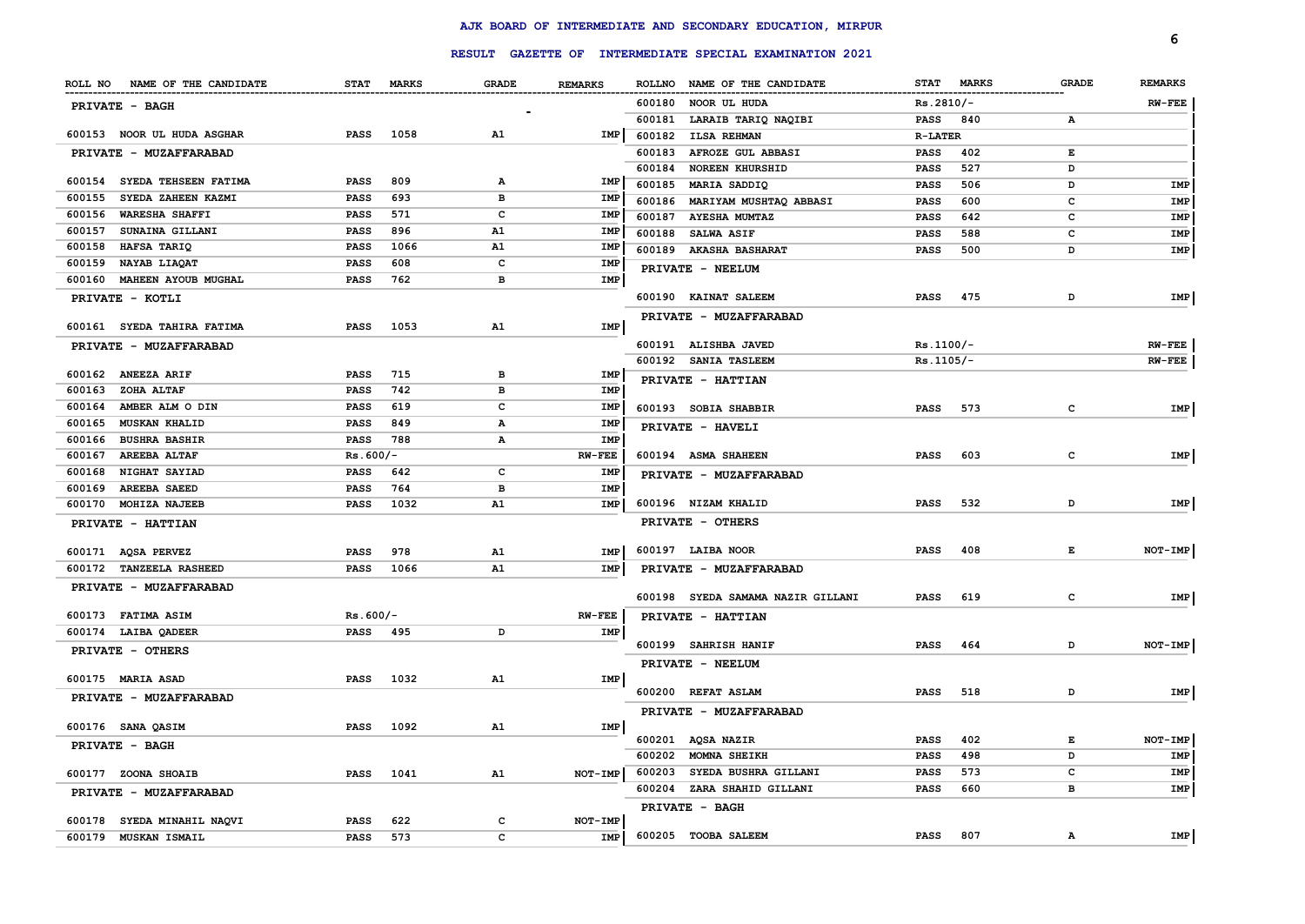|                               |             |              |              |                | RESULT GAZETTE OF INTERMEDIATE SPECIAL EXAMINATION 2021 |                             |              | 7              |
|-------------------------------|-------------|--------------|--------------|----------------|---------------------------------------------------------|-----------------------------|--------------|----------------|
| ROLL NO NAME OF THE CANDIDATE | <b>STAT</b> | <b>MARKS</b> | <b>GRADE</b> | <b>REMARKS</b> | ROLLNO NAME OF THE CANDIDATE                            | <b>STAT</b><br><b>MARKS</b> | <b>GRADE</b> | <b>REMARKS</b> |
| PRIVATE - MUZAFFARABAD        |             |              |              |                | 600227 MALAIKA NOOR                                     | 746<br><b>PASS</b>          | в            | IMP            |
|                               |             |              |              |                | PRIVATE - MIRPUR                                        |                             |              |                |
| 600206 ZOHA JAVAID MUGHAL     | <b>PASS</b> | 619          | c            | IMP            |                                                         |                             |              |                |
| PRIVATE - NEELUM              |             |              |              |                | 600228 MEMOONA ARIJ                                     | 1003<br><b>PASS</b>         | A1           | IMP            |
| 600207 ZAHIDA BIBI            | <b>PASS</b> | 414          | E            | NOT-IMP        | PRIVATE - OTHERS                                        |                             |              |                |
| PRIVATE - MUZAFFARABAD        |             |              |              |                | 600229 AIMEN TAHIR                                      | 962<br><b>PASS</b>          | A1           | IMP            |
|                               |             |              |              |                | PRIVATE - MIRPUR                                        |                             |              |                |
| 600208 MEERAB KHAN ABBASI     | <b>PASS</b> | 475          | D            | IMP            |                                                         |                             |              |                |
| 600209 LAIBA BIBI             | <b>PASS</b> | 1051         | A1           |                | 600230 IRIS SHAHZAD                                     | 1045<br><b>PASS</b>         | A1           | IMP            |
| 600210 AYMEN YOUNUS           | PASS        | 683          | в            | IMP            | PRIVATE - KOTLI                                         |                             |              |                |
| 600211 FARAH ANDLEEB          | PASS        | 490          | D            | IMP            |                                                         |                             |              |                |
| PRIVATE - HAVELI              |             |              |              |                | 600231 AMNA RAMZAN                                      | 846<br><b>PASS</b>          | $\mathbf{A}$ | IMP            |
| 600212 HUMAIRA YOUNIS         | <b>PASS</b> | 528          | D            | IMP            | PRIVATE - MIRPUR                                        |                             |              |                |
| PRIVATE - MUZAFFARABAD        |             |              |              |                | 600232 UNIKAY AMANAT                                    | 608<br><b>PASS</b>          | c            | IMP            |
|                               |             |              |              |                | PRIVATE - BHIMBER                                       |                             |              |                |
| 600213 NAFEESA SHAKOOR        | <b>PASS</b> | 469          | D            | IMP            |                                                         |                             |              |                |
| 600214 ALISHBA MAQBOOL        | <b>PASS</b> | 480          | D            | <b>IMP</b>     | 600233 ALISHA ARIF                                      | 1091<br><b>PASS</b>         | A1           | IMP            |
| 600215 MALIK MISBAH NASEER    | PASS        | 546          | D            | NOT-IMP        | 600234 ALEENA ISHFAQ                                    | <b>PASS</b><br>912          | A1           | IMP            |
| 600216 ISMA GUL               | <b>PASS</b> | 510          | D            | IMP            | PRIVATE - MIRPUR                                        |                             |              |                |
| 600217 AYESHA BANO            | PASS        | 640          | с            | IMP            | 600235 NAWAAL BINT-E-NIAZ JARRAL                        | 907<br><b>PASS</b>          | A1           | NOT-IMP        |
| 600218 EMAN FATIMA            | PASS        | 498          | D            | IMP            |                                                         |                             |              |                |
| PRIVATE - NEELUM              |             |              |              |                | PRIVATE - OTHERS                                        |                             |              |                |
| 600219 AMINA                  | <b>PASS</b> | 546          | D            | IMP            | 600236 MEHMOONA SAJID                                   | 1030<br>PASS                | A1           | IMP            |
| 600220 AYESHA RASHEED         | <b>PASS</b> | 567          | c            | IMP            | <b>PRIVATE - MIRPUR</b>                                 |                             |              |                |
| PRIVATE - MUZAFFARABAD        |             |              |              |                |                                                         |                             |              |                |
|                               |             |              |              |                | 600237 MUQADAS YAQOOB MUGHAL                            | 531<br><b>PASS</b>          | D            | NOT-IMP        |
| 600221 ARZOO ISMAIL           | <b>PASS</b> | 736          | в            | IMP            | 600238 AMMARA SHAFIQ                                    | <b>R-LATER</b>              |              |                |
| PRIVATE - MIRPUR              |             |              |              |                | 600239 SAHAR KHALIL                                     | 819<br>PASS                 | А            | NOT-IMP        |
|                               |             |              |              |                | PRIVATE - KOTLI                                         |                             |              |                |
| 600222 ALEENA JAHANGIR        | PASS        | 458          | D            | NOT-IMP        | 600240 MARYAM SIKANDER                                  | 972<br><b>PASS</b>          | A1           | IMP            |
| PRIVATE - BHIMBER             |             |              |              |                | <b>PRIVATE - MIRPUR</b>                                 |                             |              |                |
| 600223 MOMINA ZAMIR           | <b>PASS</b> | 812          | Α            | IMP            |                                                         |                             |              |                |
| <b>PRIVATE - OTHERS</b>       |             |              |              |                | 600241 BISMILLAH GARDAZI                                | 527<br><b>PASS</b>          | D            | IMP            |
|                               |             |              |              |                | PRIVATE - MUZAFFARABAD                                  |                             |              |                |
| 600224 FATIMA                 | <b>PASS</b> | 1005         | A1           | IMP            |                                                         |                             |              |                |
| PRIVATE - BHIMBER             |             |              |              |                | 600242 NADIA ASHIQ                                      | <b>R-LATER</b>              |              |                |
|                               |             |              |              |                | PRIVATE - MIRPUR                                        |                             |              |                |
| 600225 MOMNA IMRAN            | <b>PASS</b> | 1072         | A1           | IMP            | 600243 ALEENA AMJAD                                     | <b>PASS</b><br>581          | с            | IMP            |
| PRIVATE - KOTLI               |             |              |              |                | PRIVATE - HAVELI                                        |                             |              |                |
| 600226 LAIBA BATOOL           | <b>PASS</b> | 1062         | A1           | IMP            |                                                         |                             |              |                |
| PRIVATE - POONCH              |             |              |              |                | 600244 ISRA WAJID                                       | PASS<br>579                 | c            | IMP            |
|                               |             |              |              |                |                                                         |                             |              |                |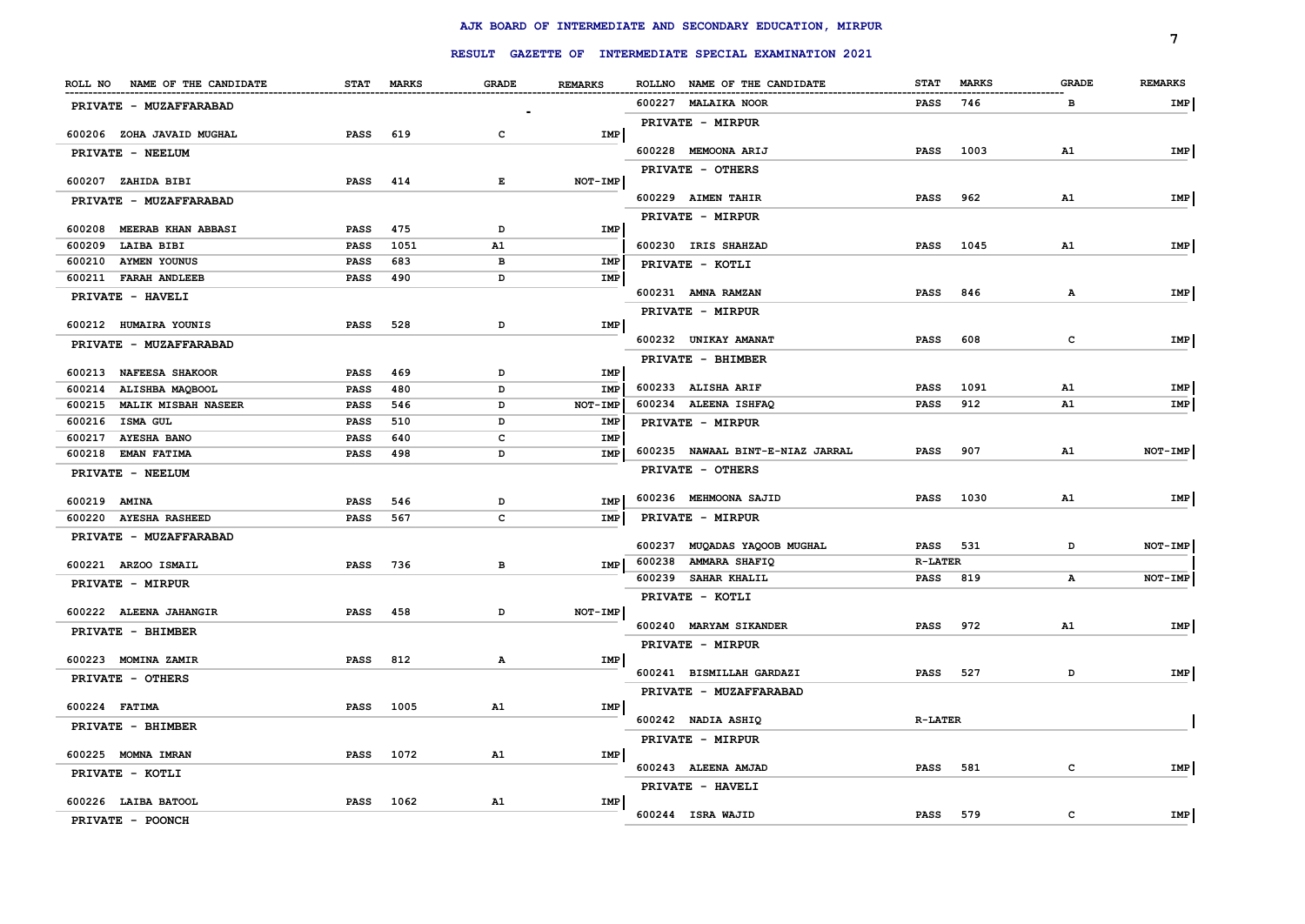|                               |             |            |              |                | RESULT GAZETTE OF INTERMEDIATE SPECIAL EXAMINATION 2021 |             |              |              | 8              |
|-------------------------------|-------------|------------|--------------|----------------|---------------------------------------------------------|-------------|--------------|--------------|----------------|
|                               |             |            |              |                |                                                         |             |              |              |                |
| ROLL NO NAME OF THE CANDIDATE |             | STAT MARKS | <b>GRADE</b> | <b>REMARKS</b> | ROLLNO NAME OF THE CANDIDATE                            | <b>STAT</b> | <b>MARKS</b> | <b>GRADE</b> | <b>REMARKS</b> |
| PRIVATE - MIRPUR              |             |            |              |                | 600266 HIRA FATIMA                                      | <b>PASS</b> | 660          | в            | IMP            |
| 600245 ANEESA ASHIQ           | <b>PASS</b> | 1034       | A1           | <b>IMP</b>     | PRIVATE - KOTLI                                         |             |              |              |                |
| PRIVATE - BHIMBER             |             |            |              |                | 600267 SIMRAN ZIARAT                                    | PASS        | 1019         | A1           | NOT-IMP        |
|                               |             |            |              |                | PRIVATE - BHIMBER                                       |             |              |              |                |
| 600246 MADIHA YAQOOB          | <b>PASS</b> | 633        | c            | IMP            |                                                         |             |              |              |                |
| PRIVATE - POONCH              |             |            |              |                | 600268 MADHIA TARIQ                                     | <b>PASS</b> | 629          | $\mathbf{C}$ | <b>IMP</b>     |
| 600247 NOOR UL IMAN           | <b>PASS</b> | 931        | A1           | IMP            | PRIVATE - MIRPUR                                        |             |              |              |                |
|                               |             |            |              |                | 600269 HADEEQA QADEER                                   | <b>PASS</b> | 990          | A1           | IMP            |
| PRIVATE - MIRPUR              |             |            |              |                |                                                         |             |              |              |                |
| 600248 KANWAL ISMAIL          | <b>PASS</b> | 921        | A1           | IMP            | PRIVATE - BHIMBER                                       |             |              |              |                |
| 600249 ALEENA ZAHEER          | <b>PASS</b> | 990        | A1           | NOT-IMP        | 600270 ZARA SIKANDAR                                    | <b>PASS</b> | 900          | A1           | IMP            |
| 600250 HAMNA TARIQ            | <b>PASS</b> | 1013       | A1           | IMP            | PRIVATE - MIRPUR                                        |             |              |              |                |
| 600251 DURRE ADEN             | <b>PASS</b> | 1024       | ${\bf A1}$   | IMP            |                                                         |             |              |              |                |
| PRIVATE - BHIMBER             |             |            |              |                | 600271 IQRA ZAFAR                                       | <b>PASS</b> | 1034         | A1           | <b>IMP</b>     |
|                               |             |            |              |                | PRIVATE - OTHERS                                        |             |              |              |                |
| 600252 SIDRA RANI             | <b>PASS</b> | 613        | $\mathbf c$  | IMP            |                                                         |             |              |              |                |
| PRIVATE - OTHERS              |             |            |              |                | 600272 JAVERIA SHIFA                                    | <b>PASS</b> | 1065         | A1           | NOT-IMP        |
| 600253 EMAN                   | <b>PASS</b> | 890        | A1           | IMP            | PRIVATE - KOTLI                                         |             |              |              |                |
|                               |             |            |              |                | 600273 TABEEDA GOHAR                                    | <b>PASS</b> | 753          | в            | IMP            |
| PRIVATE - MIRPUR              |             |            |              |                | PRIVATE - BHIMBER                                       |             |              |              |                |
| 600254 EIMAN AZHAR            | <b>PASS</b> | 660        | в            | IMP            |                                                         |             |              |              |                |
| 600255 AYESHA NASEEM          | PASS        | 406        | Е            | NOT-IMP        | 600274 SADIA ABBAS                                      | <b>PASS</b> | 786          | Α            | IMP            |
| 600256 LAIBA TARIQ            | PASS        | 816        | Α            | IMP            | PRIVATE - MIRPUR                                        |             |              |              |                |
| 600257 MAIDA GAFOOR           | $Rs.1600/-$ |            |              | $RW-FEE$       |                                                         |             |              |              |                |
| PRIVATE - SADHNUTI            |             |            |              |                | 600275 MUNIBA GHULAM                                    | <b>PASS</b> | 527          | D            | IMP            |
|                               |             |            |              |                | 600276 SAMRA RABNAWAZ                                   | PASS        | 1080         | A1           | IMP            |
| 600258 KOMAL SEHAR            | <b>PASS</b> | 528        | D            | IMP            | PRIVATE - KOTLI                                         |             |              |              |                |
| PRIVATE - MIRPUR              |             |            |              |                | 600277 NOOR UL AIN                                      | $Rs.1430/-$ |              |              | $RW-FEE$       |
| 600259 HIRA ASGHAR            | <b>PASS</b> | 896        | A1           | IMP            | PRIVATE - MIRPUR                                        |             |              |              |                |
| PRIVATE - KOTLI               |             |            |              |                |                                                         |             |              |              |                |
|                               |             |            |              |                | 600278 YASRA SHOUKAT                                    | PASS        | 1053         | A1           | IMP            |
| 600260 SAMRA ILYAS            | <b>PASS</b> | 841        | Α            | IMP            | PRIVATE - KOTLI                                         |             |              |              |                |
| 600261 SAFIA RIAZ             | <b>PASS</b> | 489        | D            | $NOT-IMP$      |                                                         |             |              |              |                |
| PRIVATE - MIRPUR              |             |            |              |                | 600279 AYESHA PERVAIZ                                   | <b>PASS</b> | 705          | в            | NOT-IMP        |
|                               |             |            |              |                | PRIVATE - MIRPUR                                        |             |              |              |                |
| 600262 SADIA HANEEF           | <b>PASS</b> | 552        | $\mathbf{C}$ | IMP            | 600280 LAIBA KHAN                                       | <b>PASS</b> | 886          | A1           | NOT-IMP        |
| 600263 AMINA AKRAM            | <b>PASS</b> | 744        | в            | IMP            | 600281 BAKHTAWAR RIZWAN                                 | <b>PASS</b> | 993          | A1           | IMP            |
| 600264 AMINA AZHAR            | <b>PASS</b> | 766        | $\, {\bf B}$ | IMP            | 600282 ARBAB SALEEM                                     | <b>PASS</b> | 552          | c            | IMP            |
| PRIVATE - OTHERS              |             |            |              |                | PRIVATE - KOTLI                                         |             |              |              |                |
| 600265 YASMEEN BIBI           | <b>PASS</b> | 846        | $\mathbf{A}$ | <b>IMP</b>     |                                                         |             |              |              |                |
| PRIVATE - BHIMBER             |             |            |              |                | 600283 MOMINA ZAHRA                                     | <b>PASS</b> | 545          | D            | IMP            |
|                               |             |            |              |                |                                                         |             |              |              |                |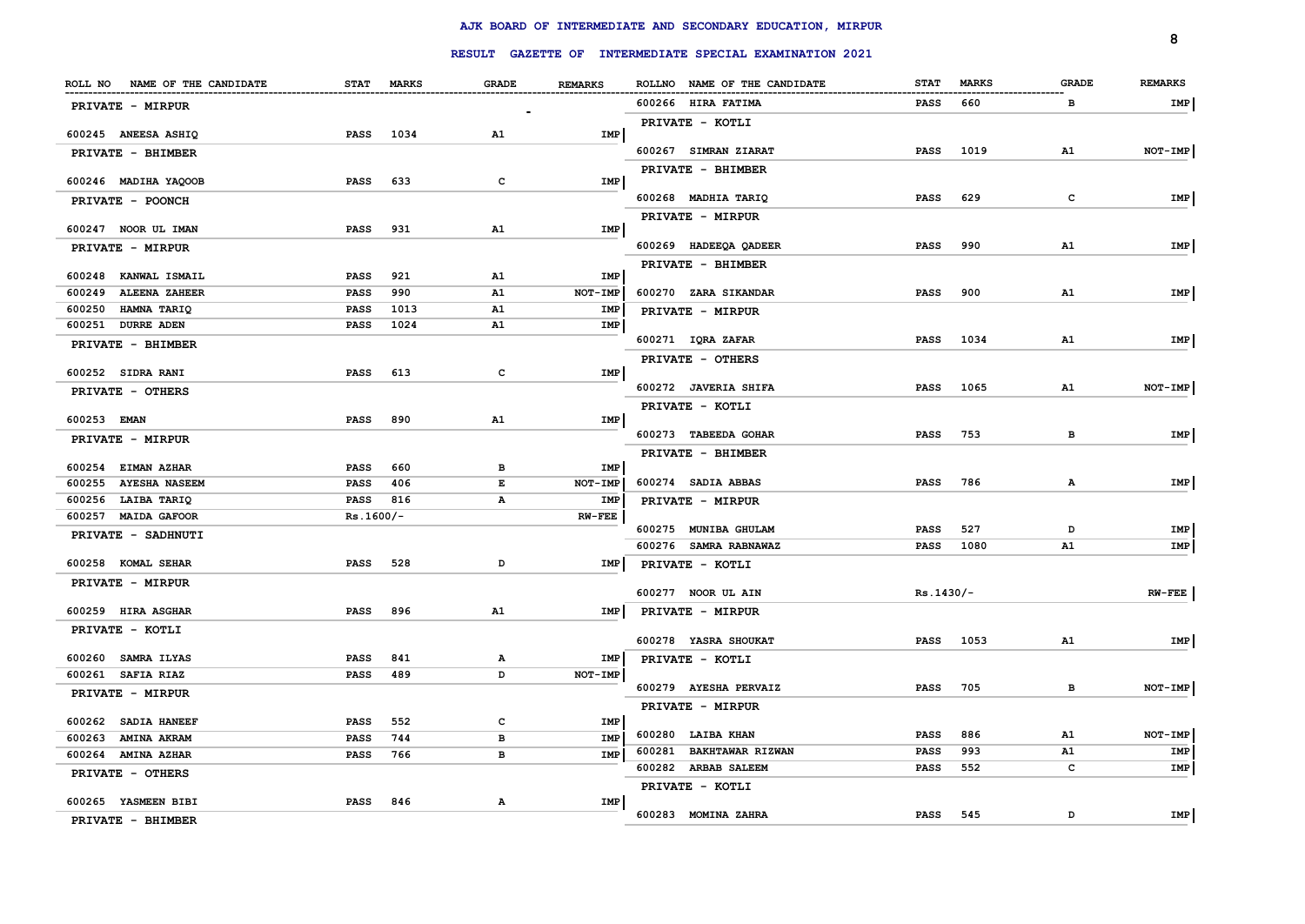|                                         |                            |             |              |                |              | RESULT GAZETTE OF INTERMEDIATE SPECIAL EXAMINATION 2021 |                |            |              | 9              |
|-----------------------------------------|----------------------------|-------------|--------------|----------------|--------------|---------------------------------------------------------|----------------|------------|--------------|----------------|
| ROLL NO NAME OF THE CANDIDATE           |                            | STAT MARKS  | <b>GRADE</b> | <b>REMARKS</b> |              | ROLLNO NAME OF THE CANDIDATE                            |                | STAT MARKS | <b>GRADE</b> | <b>REMARKS</b> |
| PRIVATE - BHIMBER                       |                            |             |              |                |              | PRIVATE - HATTIAN                                       |                |            |              |                |
| 600284 SAHAR QAISAR                     | <b>PASS</b>                | 948         | A1           | IMP            |              | 600305 DUAA EHTISHAM                                    | <b>PASS</b>    | 1079       | A1           | IMP            |
| PRIVATE - MIRPUR                        |                            |             |              |                |              | PRIVATE - MIRPUR                                        |                |            |              |                |
| 600285 AYESHA TARIQ                     | PASS                       | 427         | Е            | NOT-IMP        |              | 600306 AREEBA                                           | PASS           | 752        | в            | IMP            |
| PRIVATE - OTHERS                        |                            |             |              |                |              | PRIVATE - OTHERS                                        |                |            |              |                |
| 600286 AYESHA EJAZ                      | <b>PASS</b>                | 970         | A1           | <b>IMP</b>     |              | 600307 NIMRA MUBEEN                                     | <b>PASS</b>    | 942        | A1           | IMP            |
| PRIVATE - KOTLI                         |                            |             |              |                |              | PRIVATE - MIRPUR                                        |                |            |              |                |
| 600287 IQRA KOUSAR                      | <b>PASS</b>                | 984         | A1           | <b>IMP</b>     | 600308 ARBAB |                                                         | PASS           | 588        | c            | NOT-IMP        |
| PRIVATE - MIRPUR                        |                            |             |              |                |              | 600309 AYESHA ZUBAIR                                    | <b>PASS</b>    | 1055       | A1           | IMP            |
|                                         |                            |             |              |                |              | 600310 HIRA FAIZ                                        | <b>PASS</b>    | 579        | C            | IMP            |
| 600288 AYESHA RUKHAB                    | <b>PASS</b>                | 990         | ${\bf A1}$   | IMP            |              | 600311 SYEDA MEHWISH MUNAWER                            | <b>R-LATER</b> |            |              |                |
| 600289<br><b>AIMEN KARIM</b>            | PASS                       | 1064        | A1           | IMP            |              | PRIVATE - KOTLI                                         |                |            |              |                |
| 600290<br><b>UROOJ</b>                  | <b>PASS</b>                | 655         | $\mathbf c$  | IMP            |              |                                                         |                |            |              |                |
| 600291 ANOOSHA RIZWAN                   | <b>PASS</b>                | 1071        | A1           | IMP            |              | 600312 AIMA SHAHID                                      | <b>PASS</b>    | 1024       | A1           | IMP            |
| 600292 ALISHBA SABIR                    | <b>PASS</b>                | 949         | A1           | NOT-IMP        |              | 600313 NOOR UL AEIN ZILL E HUMA                         | <b>PASS</b>    | 682        | в            | IMP            |
| 600293 ALISHBA SHAHZAD<br>600294 LARAIB | <b>PASS</b><br><b>PASS</b> | 725<br>1078 | в<br>A1      | IMP<br>IMP     |              | PRIVATE - MIRPUR                                        |                |            |              |                |
| 600295 AYESHA MUKHTAR                   | PASS                       | 550         | c            | IMP            |              | 600314 MAHAM JAHANGIR JARRAL                            | PASS           | 858        | А            | IMP            |
|                                         |                            |             |              |                |              | 600315 AIMEN RABNAWAZ                                   | PASS           | 1080       | A1           | IMP            |
| PRIVATE - KOTLI                         |                            |             |              |                | 600316       | TEHREEM MUKHTAR                                         | PASS           | 861        | А            | IMP            |
| 600296 AMINA ZAIB                       | <b>PASS</b>                | 723         | в            | <b>IMP</b>     | 600317       | <b>MALEEHA KARAMAT</b>                                  | PASS           | 815        | А            | IMP            |
| PRIVATE - MIRPUR                        |                            |             |              |                | 600318       | <b>KAINAT BIBI</b>                                      | PASS           | 1061       | A1           | IMP            |
|                                         |                            |             |              |                | 600319       | <b>QURAT UL AIN</b>                                     | <b>PASS</b>    | 742        | в            | IMP            |
| 600297 SANA ZAFAR                       | <b>PASS</b>                | 957         | ${\bf A1}$   | <b>IMP</b>     |              | 600320 ARIBA TANVEER                                    | <b>PASS</b>    | 633        | c            | NOT-IMP        |
| PRIVATE - KOTLI                         |                            |             |              |                |              | PRIVATE - KOTLI                                         |                |            |              |                |
| 600298 UZMA MASOOD                      | <b>PASS</b>                | 957         | ${\bf A1}$   | NOT-IMP        |              | 600321 SANA FARYAD                                      | <b>PASS</b>    | 870        | $\mathbf{A}$ | IMP            |
| PRIVATE - MIRPUR                        |                            |             |              |                |              | PRIVATE - MIRPUR                                        |                |            |              |                |
| 600299 SHANFA KABIR                     | PASS                       | 901         | ${\bf A1}$   | NOT-IMP        |              | 600322 SYEDA LAIBA ZAHID                                | <b>PASS</b>    | 794        | $\mathbf{A}$ | IMP            |
| 600300 MALAIKA JAVED                    | PASS                       | 847         | $\mathbf{A}$ | IMP            |              | PRIVATE - BHIMBER                                       |                |            |              |                |
| PRIVATE - BHIMBER                       |                            |             |              |                |              |                                                         |                |            |              |                |
|                                         |                            |             |              |                |              | 600323 ROBAB LATIF                                      | PASS           | 1002       | A1           | IMP            |
| 600301 ZOYA SIRAJ                       | <b>PASS</b>                | 506         | D            | IMP            |              | PRIVATE - OTHERS                                        |                |            |              |                |
| PRIVATE - MIRPUR                        |                            |             |              |                |              | 600324 YUSRA IRFAN                                      | <b>PASS</b>    | 592        | c            | NOT-IMP        |
| 600302 MALAIKA ALI                      | PASS                       | 1019        | A1           | IMP            |              | PRIVATE - MIRPUR                                        |                |            |              |                |
| PRIVATE - BHIMBER                       |                            |             |              |                |              | 600325 UM E ABIHA                                       | <b>PASS</b>    | 978        | A1           | IMP            |
| 600303 FATIMA TARIQ                     | <b>PASS</b>                | 1003        | A1           | NOT-IMP        |              | PRIVATE - OTHERS                                        |                |            |              |                |
| <b>PRIVATE - MIRPUR</b>                 |                            |             |              |                |              | 600326 KHADIJA YOUNAS                                   | <b>PASS</b>    | 598        | c            | IMP            |
| 600304 ALEENA TUFAIL                    | <b>PASS</b>                | 629         | $\mathbf c$  | <b>IMP</b>     |              |                                                         |                |            |              |                |
|                                         |                            |             |              |                |              |                                                         |                |            |              |                |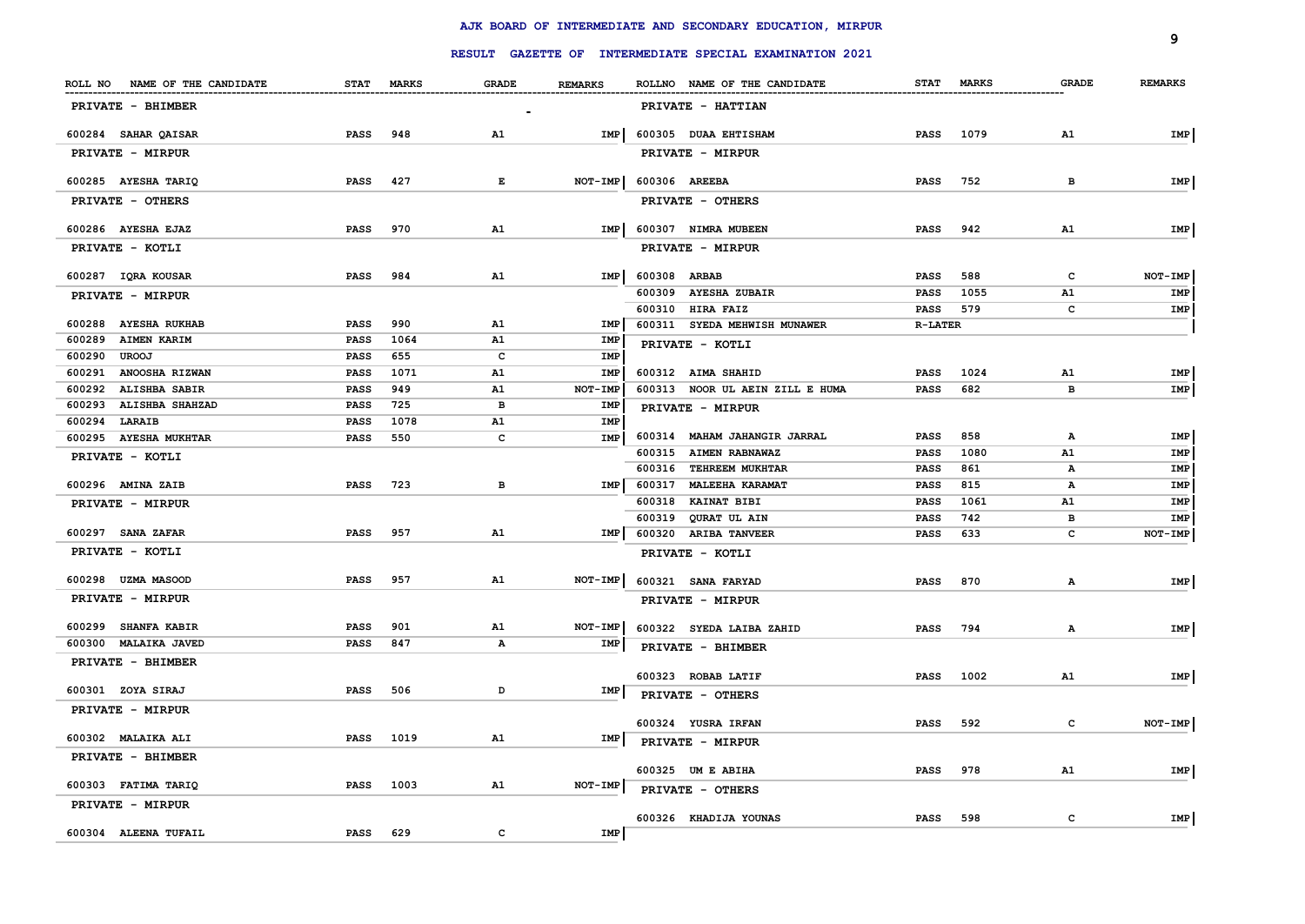|                                 |                |            |                |                |                                                         |             |            |              | 10             |
|---------------------------------|----------------|------------|----------------|----------------|---------------------------------------------------------|-------------|------------|--------------|----------------|
|                                 |                |            |                |                | RESULT GAZETTE OF INTERMEDIATE SPECIAL EXAMINATION 2021 |             |            |              |                |
| ROLL NO NAME OF THE CANDIDATE   |                | STAT MARKS | <b>GRADE</b>   | <b>REMARKS</b> | ROLLNO NAME OF THE CANDIDATE                            |             | STAT MARKS | <b>GRADE</b> | <b>REMARKS</b> |
| PRIVATE - MIRPUR                |                |            | $\blacksquare$ |                | PRIVATE - OTHERS                                        |             |            |              |                |
| 600327 NAFEESA HAIDER SHAH      | <b>R-LATER</b> |            |                |                | 600353 HADIA SHAHID                                     | <b>PASS</b> | 1051       | A1           | NOT-IMP        |
| 600328<br><b>MUQADAS ROUF</b>   | PASS           | 924        | A1             | IMP            | PRIVATE - MIRPUR                                        |             |            |              |                |
| 600329 HALEEMA SADIA            | PASS           | 588        | c              | NOT-IMP        |                                                         |             |            |              |                |
| PRIVATE - BHIMBER               |                |            |                |                | 600354 JAWERIA RASHEED                                  | <b>PASS</b> | 887        | A1           | NOT-IMP        |
|                                 |                |            |                |                | 600355 FATIMA ZULFIQAR                                  | <b>PASS</b> | 895        | A1           | IMP            |
| 600330 LAIBA ASLAM              | <b>PASS</b>    | 1005       | A1             | NOT-IMP        | 600356 MISHAL HUSSAIN                                   | <b>PASS</b> | 746        | в            | IMP            |
| PRIVATE - MIRPUR                |                |            |                |                | PRIVATE - OTHERS                                        |             |            |              |                |
| 600331 AYESHA EMAN              | PASS           | 777        | A              | IMP            | 600357 FAIZA JAVED                                      | <b>PASS</b> | 834        | Α            | IMP            |
| 600332<br><b>AYESHA MEHMOOD</b> | PASS           | 747        | в              | IMP            | PRIVATE - MIRPUR                                        |             |            |              |                |
| 600333<br><b>HAJRA KHALID</b>   | $Rs.4500/-$    |            |                | $RW-FEE$       |                                                         |             |            |              |                |
| 600334<br>IRAJ SHAKEEL DAR      | <b>PASS</b>    | 554        | c              | IMP            | 600358 AYESHA KOUSAR                                    | <b>PASS</b> | 825        | А            | IMP            |
| 600335 RABBIA ALI CHAODHRY      | <b>PASS</b>    | 643        | $\mathbf c$    | NOT-IMP        | 600359 AMNA KHALIL                                      | <b>PASS</b> | 930        | A1           | IMP            |
| PRIVATE - BHIMBER               |                |            |                |                | PRIVATE - KOTLI                                         |             |            |              |                |
| 600336 NAMRA MASOOD             | <b>PASS</b>    | 768        | в              | NOT-IMP        | 600360 HAJIRA KAUSAR                                    | <b>PASS</b> | 813        | $\mathbf{A}$ | NOT-IMP        |
| PRIVATE - MIRPUR                |                |            |                |                | PRIVATE - BHIMBER                                       |             |            |              |                |
| 600337 RIDA AZEEM               | <b>PASS</b>    | 858        | $\mathbf{A}$   | IMP            | 600361 AREEJ TAHIR RAJA                                 | PASS        | 1081       | A1           | IMP            |
| 600338<br><b>RABIA NOOR</b>     | PASS           | 816        | $\mathbf{A}$   | IMP            | PRIVATE - MIRPUR                                        |             |            |              |                |
| 600339 MARYAM TAHIR             | PASS           | 901        | A1             | IMP            |                                                         |             |            |              |                |
| PRIVATE - BHIMBER               |                |            |                |                | 600362 HUSNA IFTIKHAR                                   | <b>PASS</b> | 862        | А            | IMP            |
|                                 |                |            |                |                | 600363 SANA SHABIR                                      | <b>PASS</b> | 963        | ${\tt A1}$   | NOT-IMP        |
| 600340 SARA ANWAR               | <b>PASS</b>    | 805        | $\mathbf{A}$   | IMP            | PRIVATE - KOTLI                                         |             |            |              |                |
| PRIVATE - MIRPUR                |                |            |                |                | 600364 SIDRA SALEEM                                     | <b>PASS</b> | 521        | D            | IMP            |
| 600341 AYESHA QURESHI           | PASS           | 573        | c              | IMP            | PRIVATE - MIRPUR                                        |             |            |              |                |
| PRIVATE - BHIMBER               |                |            |                |                |                                                         |             |            |              |                |
|                                 |                |            |                |                | 600365 KHADIJA IFTIKHAR                                 | <b>PASS</b> | 540        | D            | IMP            |
| 600342 SHAHZMINA TARIQ          | <b>PASS</b>    | 1007       | A1             | IMP            | 600366 ZARA AKHTAR                                      | <b>PASS</b> | 560        | c            |                |
| PRIVATE - MIRPUR                |                |            |                |                | PRIVATE - BHIMBER                                       |             |            |              |                |
| 600343 LAIBA FAREED             | <b>PASS</b>    | 489        | D              | IMP            | 600367 ELIZA HANIF                                      | <b>PASS</b> | 767        | в            |                |
| 600344<br><b>SANIA FATIMA</b>   | <b>PASS</b>    | 774        | $\mathbf{A}$   | IMP            | PRIVATE - POONCH                                        |             |            |              |                |
| 600345<br>KIRAN IMTIAZ          | <b>PASS</b>    | 813        | $\mathbf{A}$   | IMP            |                                                         |             |            |              |                |
| 600346 AYESHA HABIB             | <b>PASS</b>    | 675        | в              | IMP            | 600368 ALINA YASIN                                      | <b>PASS</b> | 402        | $\mathbf{E}$ |                |
| PRIVATE - OTHERS                |                |            |                |                | PRIVATE - MIRPUR                                        |             |            |              |                |
| 600347 IQRA SARFRAZ             | <b>PASS</b>    | 634        | c              | IMP            | 600369 IMAN FATIMA                                      | <b>PASS</b> | 654        | $\mathbf{C}$ | IMP            |
| PRIVATE - MIRPUR                |                |            |                |                | 600370 MALAIKA KHALIL                                   | <b>PASS</b> | 621        | c            | IMP            |
|                                 |                |            |                |                | 600371 SEYDA EMAN BUKHARI                               | <b>PASS</b> | 694        | $\mathbf{B}$ |                |
| 600348<br><b>RIDA FATIMA</b>    | PASS           | 579        | c              | NOT-IMP        | PRIVATE - BHIMBER                                       |             |            |              |                |
| 600349<br>IFZA AMJAD            | <b>PASS</b>    | 1024       | A1             | IMP            | 600372 ALISHBA MUKHTAR                                  | PASS        | 525        | D            | IMP            |
| 600350<br>ZOREEN GUL            | <b>PASS</b>    | 539        | D              | IMP            |                                                         |             |            |              |                |
| 600352 MIREB FATIMA             | PASS           | 1045       | A1             | IMP            |                                                         |             |            |              |                |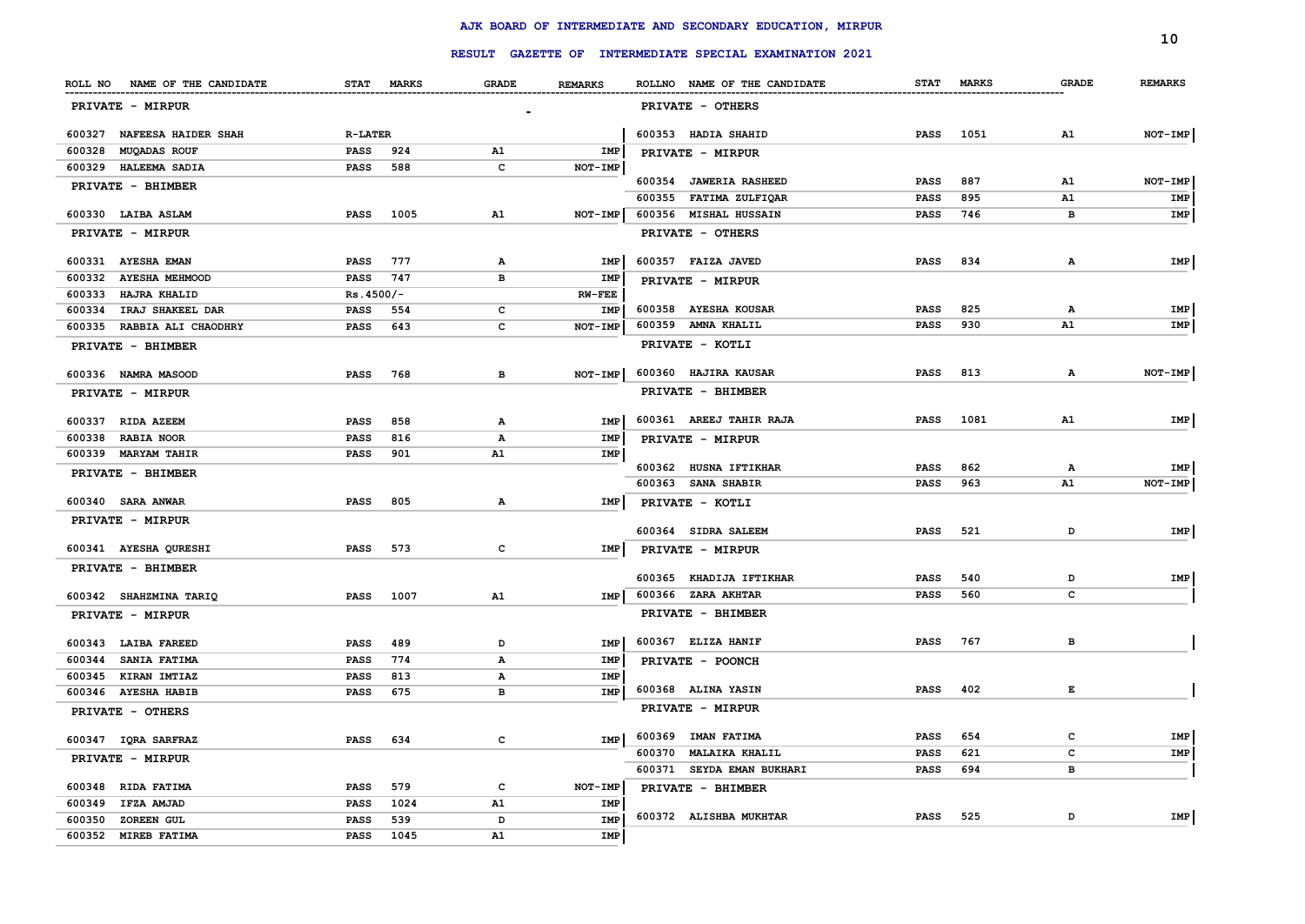|                                      |                |            |              |                |        | RESULT GAZETTE OF INTERMEDIATE SPECIAL EXAMINATION 2021 |             |              |              | 11             |
|--------------------------------------|----------------|------------|--------------|----------------|--------|---------------------------------------------------------|-------------|--------------|--------------|----------------|
|                                      |                |            | <b>GRADE</b> | <b>REMARKS</b> |        | ROLLNO NAME OF THE CANDIDATE                            | <b>STAT</b> | <b>MARKS</b> | <b>GRADE</b> | <b>REMARKS</b> |
| ROLL NO NAME OF THE CANDIDATE        |                | STAT MARKS |              |                |        |                                                         |             |              |              |                |
| PRIVATE - MIRPUR                     |                |            |              |                |        | 600394 MALIKA TASAWAR                                   | PASS        | 477          | D            | IMP            |
| 600373 IRSA ABID                     | <b>PASS</b>    | 498        | D            | IMP            |        | PRIVATE - BHIMBER                                       |             |              |              |                |
| 600374 NOSHEEN IQBAL                 | <b>PASS</b>    | 558        | c            | IMP            |        | 600395 KINZA RASOOL                                     | <b>PASS</b> | 1003         | A1           | NOT-IMP        |
| 600375 HIJAB FATIMA                  | PASS           | 477        | D            | <b>IMP</b>     |        | PRIVATE - OTHERS                                        |             |              |              |                |
| PRIVATE - OTHERS                     |                |            |              |                |        |                                                         |             |              |              |                |
| 600376 MALAIKA                       | <b>PASS</b>    | 618        | c            | IMP            |        | 600396 MAHNORR FATIMA<br>PRIVATE - BHIMBER              | PASS        | 1053         | A1           | IMP            |
| <b>PRIVATE - MIRPUR</b>              |                |            |              |                |        |                                                         |             |              |              |                |
|                                      |                |            |              |                | 600397 | <b>ALISHA RIZWAN</b>                                    | <b>PASS</b> | 567          | $\mathbf{C}$ | IMP            |
| 600377 SAMRA                         | <b>PASS</b>    | 479        | D            | IMP            | 600398 | <b>GUL AFSHAN</b>                                       | <b>PASS</b> | 1083         | <b>A1</b>    | NOT-IMP        |
| PRIVATE - OTHERS                     |                |            |              |                | 600399 | <b>USWA LATIF</b>                                       | <b>PASS</b> | 942          | A1           | IMP            |
|                                      |                |            |              |                | 600400 | MAHRUKH KHALID                                          | PASS        | 869          | А            | IMP            |
| 600378 KAYINAT BI BI                 | <b>R-LATER</b> |            |              |                | 600401 | <b>HUMAIRA AYUB</b>                                     | <b>PASS</b> | 978          | A1           | IMP            |
| 600379<br><b>HAFSAH ARIF</b>         | PASS           | 465        | D            | IMP            | 600402 | <b>AISHMAL BABAR</b>                                    | <b>PASS</b> | 762          | в            | IMP            |
| PRIVATE - MIRPUR                     |                |            |              |                | 600403 | <b>FAIMA AFTAB</b>                                      | $Rs.600/-$  |              |              | <b>RW-FEE</b>  |
|                                      |                |            |              |                | 600404 | HIFZA ZIA                                               | PASS        | 579          | c            | IMP            |
| 600380 SHEHZADI AREEBA SHAHID        | <b>PASS</b>    | 525        | D            | IMP            | 600405 | <b>QUDSIA SHAKEEL</b>                                   | PASS        | 598          | c            | IMP            |
| PRIVATE - OTHERS                     |                |            |              |                | 600406 | ZOHA ILYAS                                              | <b>PASS</b> | 763          | в            | IMP            |
| 600381 SAMAVIA KAINAT                | PASS           | 496        | D            | IMP            | 600407 | <b>EMAN ZAHEER</b>                                      | <b>PASS</b> | 765          | в            | IMP            |
| PRIVATE - BHIMBER                    |                |            |              |                | 600408 | <b>MAHAM FATIMA</b>                                     | <b>PASS</b> | 1003         | ${\tt A1}$   | IMP            |
|                                      |                |            |              |                |        | PRIVATE - OTHERS                                        |             |              |              |                |
| 600382 KHANSA WAQAR                  | PASS           | 621        | c            | IMP            |        | 600409 SAMAN IMRAN                                      | <b>PASS</b> | 978          | A1           | IMP            |
| PRIVATE - MIRPUR                     |                |            |              |                |        | PRIVATE - BHIMBER                                       |             |              |              |                |
| 600383<br><b>SIDRA SAEED</b>         | <b>PASS</b>    | 581        | c            | IMP            | 600410 | <b>MAHRUKH ZANIB</b>                                    | <b>PASS</b> | 567          | c            | IMP            |
| 600384<br><b>UROOJ FATIMA</b>        | PASS           | 767        | в            | IMP            | 600411 | <b>TABINDA FATIMA</b>                                   | <b>PASS</b> | 1092         | A1           | IMP            |
| <b>UMERA SAGHEER</b><br>600385       | <b>R-LATER</b> |            |              |                | 600412 | <b>KHANSA ZAFAR</b>                                     | <b>PASS</b> | 932          | A1           | IMP            |
| 600386<br><b>ZARA YOUSAF</b>         | <b>PASS</b>    | 639        | c            |                | 600413 | <b>AREEBA BASHARAT</b>                                  | <b>PASS</b> | 454          | D            | IMP            |
| PRIVATE - KOTLI                      |                |            |              |                | 600414 | <b>USWA IFTIKHAR</b>                                    | <b>PASS</b> | 957          | A1           | IMP            |
|                                      |                |            |              |                | 600415 | <b>RUTBA SABAT BUTT</b>                                 | <b>PASS</b> | 1089         | A1           | IMP            |
| 600387 IFRAH ANWAR                   | <b>PASS</b>    | 703        | в            | IMP            | 600416 | TANIA QAYYUM                                            | <b>PASS</b> | 879          | Α            | IMP            |
| PRIVATE - MIRPUR                     |                |            |              |                | 600417 | HAFEEZA KOUSAR                                          | <b>PASS</b> | 1078         | A1           | IMP            |
|                                      |                |            |              |                | 600418 | HADIQA ZAINAB                                           | PASS        | 1071         | ${\tt A1}$   | IMP            |
| 600388<br><b>TAYYABA GULL SALEEM</b> | <b>PASS</b>    | 682        | в            | IMP            | 600419 | <b>RANEEM AZAM</b>                                      | <b>PASS</b> | 726          | в            | IMP            |
| 600389<br><b>QURAT-UL-AIN</b>        | <b>PASS</b>    | 715        | в            | IMP            | 600420 | <b>OMAIMA ASGHAR</b>                                    | <b>PASS</b> | 1013         | A1           | IMP            |
| PRIVATE - BHIMBER                    |                |            |              |                | 600421 | <b>SEHAR SALEEM</b>                                     | PASS        | 1066         | A1           | IMP            |
|                                      |                |            |              |                | 600422 | MOMINA AFZAL                                            | <b>PASS</b> | 684          | в            | IMP            |
| 600390 YOUSRA GUL                    | <b>PASS</b>    | 717        | в            | IMP            | 600423 | AIMAN RIDA                                              | <b>PASS</b> | 918          | A1           | IMP            |
| PRIVATE - OTHERS                     |                |            |              |                | 600424 | TOOBA TARIQ                                             | <b>PASS</b> | 1096         | ${\tt A1}$   | IMP            |
| 600391 RABIA MAZHAR                  | <b>PASS</b>    | 744        | в            | <b>IMP</b>     | 600425 | SANA ARIF                                               | $Rs.1600/-$ |              |              | <b>RW-FEE</b>  |
| PRIVATE - MIRPUR                     |                |            |              |                | 600426 | PAKIZA TARIQ                                            | <b>PASS</b> | 978          | A1           | NOT-IMP        |
|                                      |                |            |              |                | 600427 | SALIHA MUZAMAL                                          | <b>PASS</b> | 469          | D            | IMP            |
| 600392 IQRA YAQOOB                   | <b>PASS</b>    | 537        | D            | <b>IMP</b>     | 600428 | RAWAIL FATIMA                                           | <b>PASS</b> | 1089         | A1           | IMP            |
| 600393 RAHMEEN HASSAN                | <b>PASS</b>    | 516        | D            | <b>IMP</b>     | 600429 | ISMA MAQSOOD                                            | <b>PASS</b> | 1051         | A1           | NOT-IMP        |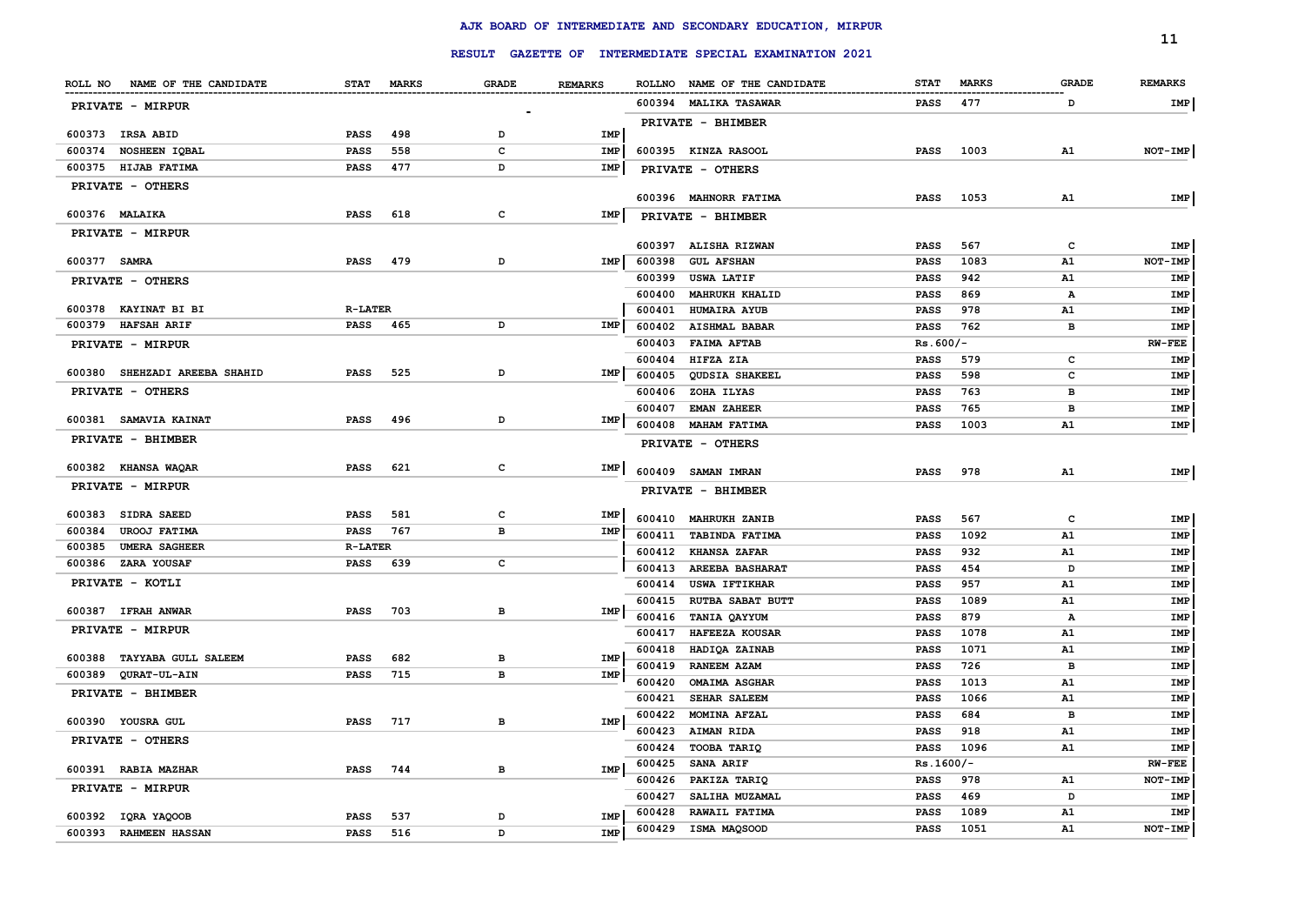|                                  |             |              |              |                |                  |                                                         |                            |              |              | 12             |
|----------------------------------|-------------|--------------|--------------|----------------|------------------|---------------------------------------------------------|----------------------------|--------------|--------------|----------------|
|                                  |             |              |              |                |                  | RESULT GAZETTE OF INTERMEDIATE SPECIAL EXAMINATION 2021 |                            |              |              |                |
| NAME OF THE CANDIDATE<br>ROLL NO | <b>STAT</b> | <b>MARKS</b> | <b>GRADE</b> | <b>REMARKS</b> |                  | ROLLNO NAME OF THE CANDIDATE                            | <b>STAT</b>                | <b>MARKS</b> | <b>GRADE</b> | <b>REMARKS</b> |
| 600430<br><b>HAMNA SIAB</b>      | <b>PASS</b> | 1073         | A1           | IMP            |                  | PRIVATE - OTHERS                                        |                            |              |              |                |
| 600431 AYESHA BIBI               | <b>PASS</b> | 991          | A1           | IMP            |                  |                                                         |                            |              |              |                |
| PRIVATE - OTHERS                 |             |              |              |                |                  | 600464 JAWAIRIA ADIL                                    | <b>PASS</b>                | 870          | А            | NOT-IMP        |
|                                  |             |              |              |                |                  | PRIVATE - BHIMBER                                       |                            |              |              |                |
| 600432 MUNIBA SAEED AWAN         | <b>PASS</b> | 901          | A1           | IMP            |                  |                                                         |                            |              |              |                |
| PRIVATE - BHIMBER                |             |              |              |                |                  | 600465 MARYAM SHABBIR                                   | <b>PASS</b>                | 1095         | A1           | IMP            |
| 600433<br><b>ISBAH-UN-NISA</b>   | <b>PASS</b> | 1082         | A1           | IMP            | 600466<br>600467 | <b>TUBA KABEER</b><br><b>ALINA ABBAS</b>                | <b>PASS</b><br><b>PASS</b> | 570<br>714   | c<br>в       | IMP<br>NOT-IMP |
| 600434<br>SARWAT SAGHIR          | PASS        | 972          | A1           | <b>IMP</b>     | 600468           | <b>AMINA MAQSOOD</b>                                    | PASS                       | 1094         | A1           |                |
| 600435<br><b>NOOR FATIMA</b>     | <b>PASS</b> | 789          | A            | NOT-IMP        |                  |                                                         |                            |              |              |                |
| 600436<br><b>TASHFA NOOR</b>     | $Rs.600/-$  |              |              | $RW-FEE$       |                  | PRIVATE - KOTLI                                         |                            |              |              |                |
| 600437<br>NIDA IQBAL             | PASS        | 690          | в            | IMP            |                  | 600469 ARZISH SHEZADI                                   | <b>PASS</b>                | 1040         | A1           | IMP            |
| 600438<br>ZOOFISHAN IRFAN        | PASS        | 997          | A1           | <b>IMP</b>     |                  | PRIVATE - BHIMBER                                       |                            |              |              |                |
| 600439<br>IFZA ASHFAQ SHAH       | PASS        | 725          | в            | IMP            |                  |                                                         |                            |              |              |                |
| 600440<br><b>TAHREEM SHABBIR</b> | <b>PASS</b> | 1062         | A1           | <b>IMP</b>     | 600470           | <b>SAWERA</b>                                           | PASS                       | 732          | в            | IMP            |
| 600441<br>IQRA SHEZADI           | <b>PASS</b> | 613          | $\mathbf c$  | <b>IMP</b>     | 600471           | <b>MAHAM QAYYUM</b>                                     | <b>PASS</b>                | 943          | A1           | IMP            |
| 600442<br>SALIHA FAREED          | <b>PASS</b> | 1076         | A1           | <b>IMP</b>     | 600472           | KHADIJA MAZHAR                                          | <b>PASS</b>                | 1055         | A1           | NOT-IMP        |
| 600443<br><b>MARIA SAJID</b>     | <b>PASS</b> | 977          | A1           | <b>IMP</b>     | 600473           | HIRA MALIK                                              | <b>PASS</b>                | 620          | c            | NOT-IMP        |
| 600444<br><b>KASHAF RANI</b>     | PASS        | 1031         | A1           | <b>IMP</b>     | 600474           | <b>AYESHA AHMAD</b>                                     | PASS                       | 909          | ${\tt A1}$   | IMP            |
| 600445<br>ALISHBA REHMAN         | PASS        | 815          | $\mathbf{A}$ | NOT-IMP        | 600475           | <b>MALAIKA USMAN</b>                                    | <b>PASS</b>                | 683          | в            | IMP            |
| HADIA GHAFOOR<br>600446          | PASS        | 641          | c            | <b>IMP</b>     | 600476           | IMAMA AZIZ                                              | <b>PASS</b>                | 848          | А            | IMP            |
| 600447<br><b>MAH NOOR NASEER</b> | <b>PASS</b> | 1034         | A1           | NOT-IMP        | 600477           | KIRAN SHAMSHEER                                         | <b>PASS</b>                | 1035         | A1           | IMP            |
| 600448<br>AQSA LIAQAT            | PASS        | 435          | $\mathbf E$  | <b>IMP</b>     | 600478           | <b>RUMMAN EISHA</b>                                     | <b>PASS</b>                | 992          | A1           | IMP            |
| ANEESA FATIMA<br>600449          | PASS        | 896          | A1           | NOT-IMP        | 600479           | ZAINAB MOMNA                                            | <b>PASS</b>                | 498          | D            | IMP            |
| MOMINA IMTIAZ<br>600450          | PASS        | 1087         | A1           | <b>IMP</b>     | 600480           | <b>USWA KHALIL</b>                                      | <b>PASS</b>                | 1100         | A1           |                |
| AROOJ FATIMA<br>600451           | PASS        | 982          | A1           | NOT-IMP        |                  | 600481 AYESHA FATIMA                                    | <b>PASS</b>                | 1034         | A1           | IMP            |
| <b>NUZHAT NOREEN</b><br>600452   | PASS        | 1100         | A1           | IMP            |                  | PRIVATE - OTHERS                                        |                            |              |              |                |
| 600453<br><b>HAJRA ABID</b>      | <b>PASS</b> | 1078         | A1           | IMP            |                  | 600482 SALEHA NOREEN                                    | <b>PASS</b>                | 704          | в            | IMP            |
| 600454<br><b>SANIA FIAZ</b>      | PASS        | 634          | $\mathbf c$  | NOT-IMP        |                  |                                                         |                            |              |              |                |
| 600455<br><b>AMINA INAM</b>      | <b>PASS</b> | 1065         | A1           | <b>IMP</b>     |                  | PRIVATE - BHIMBER                                       |                            |              |              |                |
| PRIVATE - OTHERS                 |             |              |              |                | 600483           | HIFZA TARIQ                                             | <b>PASS</b>                | 1003         | A1           | IMP            |
| 600456 LAIBA ZAFAR               | <b>PASS</b> | 1032         | A1           | <b>IMP</b>     | 600484           | <b>TASMIA LATIF</b>                                     | $Rs.600/-$                 |              |              | $RW-FEE$       |
| PRIVATE - BHIMBER                |             |              |              |                | 600485           | MAHNOOR IQBAL                                           | <b>PASS</b>                | 527          | D            | IMP            |
|                                  |             |              |              |                | 600486           | IQRA                                                    | $Rs.600/-$                 |              |              | $RW-FEE$       |
| 600457<br>SYEDA AYESHA GILLANI   | PASS        | 510          | D            | NOT-IMP        | 600487           | IRSA KHALIQ                                             | <b>PASS</b>                | 598          | c            | IMP            |
| 600458<br><b>ARASH KHALID</b>    | <b>PASS</b> | 1087         | A1           | <b>IMP</b>     | 600488           | <b>IORA MUKHTAR</b>                                     | <b>PASS</b>                | 539          | D            | IMP            |
| 600459<br>NEHAL BATOOL           | PASS        | 456          | D            | <b>IMP</b>     | 600489           | IQRA GILLANI                                            | $Rs.600/-$                 |              |              | $RW-FEE$       |
| PRIVATE - NEELUM                 |             |              |              |                | 600490           | <b>HAJRA HASHIM</b>                                     | <b>PASS</b>                | 807          | А            | IMP            |
|                                  |             |              |              |                | 600491           | <b>ANEESA ZAHEER</b>                                    | <b>PASS</b>                | 571          | c            | <b>IMP</b>     |
| 600460<br><b>BIBI AMNA</b>       | PASS        | 1011         | A1           | NOT-IMP        | 600492           | <b>ASMA ZAFAR</b>                                       | <b>PASS</b>                | 911          | A1           |                |
| PRIVATE - BHIMBER                |             |              |              |                | 600493           | <b>TAYYEBA RAFIQ</b>                                    | <b>R-LATER</b>             |              |              |                |
|                                  |             |              |              |                | 600494           | <b>KIRAN ABBAS</b>                                      | <b>PASS</b>                | 458          | D            |                |
| 600461 AYESHA ZULFIQAR           | <b>PASS</b> | 890          | A1           | NOT-IMP        | 600495           | ASIA BATOOL                                             | <b>PASS</b>                | 970          | ${\tt A1}$   |                |
| 600462<br><b>SAMIA NOOR</b>      | <b>PASS</b> | 990          | A1           | IMP            | 600496           | ZULAIKHA                                                | PASS                       | 435          | E            |                |
| 600463 FABEHA ASIF               | PASS        | 479          | D            | <b>IMP</b>     | 600497           | <b>TOBA RUKHSAR</b>                                     | <b>PASS</b>                | 579          | $\mathbf c$  | <b>IMP</b>     |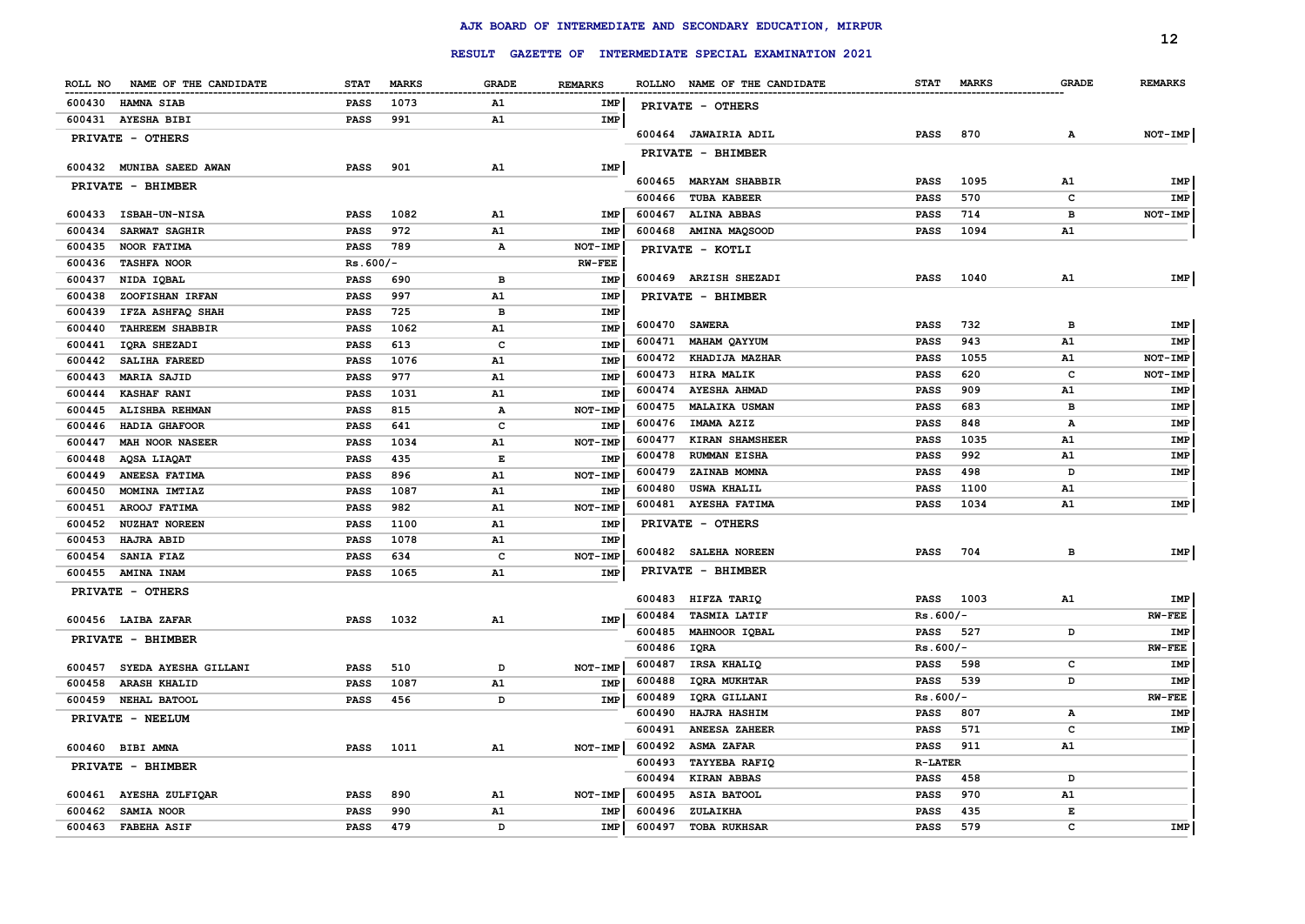|         |                        |             |              |                    |                   |        |                                       |             |                                 |              | 13             |
|---------|------------------------|-------------|--------------|--------------------|-------------------|--------|---------------------------------------|-------------|---------------------------------|--------------|----------------|
|         |                        |             |              | <b>RESULT</b>      | <b>GAZETTE OF</b> |        | INTERMEDIATE SPECIAL EXAMINATION 2021 |             |                                 |              |                |
| ROLL NO | NAME OF THE CANDIDATE  | <b>STAT</b> | <b>MARKS</b> | <b>GRADE</b>       | <b>REMARKS</b>    |        | ROLLNO NAME OF THE CANDIDATE          | <b>STAT</b> | <b>MARKS</b>                    | <b>GRADE</b> | <b>REMARKS</b> |
| 600498  | <b>MAIMOONA MAALIK</b> | $Rs.1105/-$ |              |                    | $RW-FEE$          |        | 600536 SAWERA MAZHAR                  | <b>PASS</b> | -----------------------<br>1061 | A1           | IMP            |
| 600499  | ISMA SAJID             | PASS        | 573          | $\mathbf{C}$       | IMP               |        | PRIVATE - KOTLI                       |             |                                 |              |                |
| 600500  | <b>DUR-E-SHEHWAR</b>   | PASS        | 567          | $\mathbf c$        | IMP               |        |                                       |             |                                 |              |                |
| 600501  | SABAHAT CHAUDHRY       | PASS        | 682          | в                  | IMP               | 600537 | <b>HABIBA AZEEM</b>                   | <b>PASS</b> | 928                             | A1           | IMP            |
| 600502  | AROOJ MEHMOOD          | $Rs.1105/-$ |              |                    | $RW-FEE$          | 600538 | SADIA INAYAT                          | <b>PASS</b> | 723                             | в            | IMP            |
|         | PRIVATE - OTHERS       |             |              |                    |                   | 600539 | <b>EMAN FATIMA</b>                    | <b>PASS</b> | 833                             | А            | IMP            |
|         |                        |             |              |                    |                   | 600540 | ISMA ZAFAR                            | <b>PASS</b> | 854                             | А            | IMP            |
|         | 600503 SHER BANO       | PASS        | 552          | c                  |                   | 600541 | <b>MARIA SHOUKAT</b>                  | <b>PASS</b> | 928                             | A1           | IMP            |
|         | PRIVATE - BHIMBER      |             |              |                    |                   | 600542 | ZOYA FAZAL                            | <b>PASS</b> | 907                             | A1           | <b>IMP</b>     |
|         |                        |             |              |                    |                   | 600543 | KAINAT RAFIQUE                        | <b>PASS</b> | 998                             | A1           | IMP            |
| 600504  | <b>SEHRISH ABBAS</b>   | PASS        | 402          | Е                  |                   | 600544 | ZOBIA TARIQ                           | <b>PASS</b> | 498                             | D            | IMP            |
| 600505  | <b>SANIA RANI</b>      | <b>PASS</b> | 546          | D                  | IMP               | 600545 | SHAMAMA SHABBIR                       | <b>PASS</b> | 1054                            | A1           | IMP            |
|         | PRIVATE - KOTLI        |             |              |                    |                   | 600546 | QURAT UL AIN                          | <b>PASS</b> | 969                             | ${\tt A1}$   | IMP            |
|         |                        |             |              |                    |                   | 600547 | <b>SANA ZAFAR</b>                     | <b>PASS</b> | 1071                            | ${\tt A1}$   | IMP            |
|         | 600506 MESHAL FATIMA   | <b>PASS</b> | 1020         | A1                 | IMP               |        | PRIVATE - SADHNUTI                    |             |                                 |              |                |
| 600507  | <b>AREEBA FAROOQ</b>   | <b>PASS</b> | 423          | E                  | IMP               |        |                                       |             |                                 |              |                |
| 600508  | <b>AIZA HABIB</b>      | PASS        | 601          | $\mathbf c$        | IMP               |        | 600548 ABSA NAYAB                     | <b>PASS</b> | 629                             | c            | IMP            |
| 600509  | <b>RAZIA BASHIR</b>    | PASS        | 402          | $\mathbf{E}% _{0}$ | NOT-IMP           |        | PRIVATE - KOTLI                       |             |                                 |              |                |
| 600510  | <b>SABA JAMIL</b>      | PASS        | 568          | $\mathbf c$        | IMP               |        |                                       |             |                                 |              |                |
| 600511  | <b>SANA FATIMA</b>     | <b>PASS</b> | 836          | Α                  | IMP               | 600549 | <b>AIMAN NAWAZ</b>                    | <b>PASS</b> | 571                             | c            | IMP            |
| 600512  | <b>NOOR-UL-EMAN</b>    | <b>PASS</b> | 948          | A1                 | IMP               | 600550 | ANSA TARIQ                            | PASS        | 959                             | ${\tt A1}$   | IMP            |
| 600513  | <b>AFIFA MUSHTAQ</b>   | PASS        | 991          | A1                 | IMP               | 600551 | <b>NEELUM AYUB</b>                    | $Rs.1600/-$ |                                 |              | <b>RW-FEE</b>  |
| 600514  | TEHREEM LIAQUAT        | PASS        | 744          | в                  | IMP               | 600552 | <b>SARA RIAZ</b>                      | <b>PASS</b> | 938                             | A1           | <b>NOT-IMP</b> |
| 600515  | ZOBIA ZUBAIR           | <b>PASS</b> | 481          | D                  | IMP               | 600553 | <b>EMAN ASAD</b>                      | <b>PASS</b> | 751                             | в            | <b>IMP</b>     |
| 600516  | <b>FAIZA KARAMDAD</b>  | PASS        | 917          | A1                 | IMP               | 600554 | <b>WASBA MAROOF</b>                   | <b>PASS</b> | 752                             | в            | IMP            |
| 600517  | <b>ALISHA SAEED</b>    | <b>PASS</b> | 1005         | A1                 | IMP               | 600555 | SIDRA KHURSHID                        | <b>PASS</b> | 909                             | ${\tt A1}$   | <b>IMP</b>     |
| 600518  | <b>JAWARIYAH AZIZ</b>  | PASS        | 1055         | A1                 | IMP               | 600556 | <b>MUQADAS KIRAN</b>                  | $Rs.1600/-$ |                                 |              | $RW-FEE$       |
| 600519  | <b>ROMINA SHOAIB</b>   | PASS        | 896          | A1                 | IMP               | 600557 | <b>DUA SHAHID</b>                     | <b>PASS</b> | 643                             | c            | <b>IMP</b>     |
| 600520  | SANA MASOOD            | <b>PASS</b> | 1030         | A1                 | <b>IMP</b>        | 600558 | HAFSA JABBAR                          | <b>PASS</b> | 668                             | в            | IMP            |
| 600521  | MEMOONA JAMIL          | <b>PASS</b> | 1075         | A1                 | IMP               | 600559 | AREEJ RIAZ                            | <b>PASS</b> | 1034                            | A1           | IMP            |
| 600522  | <b>AMNA MEHROOF</b>    | PASS        | 644          | C                  | IMP               | 600560 | HAJIRA KHALID                         | <b>PASS</b> | 402                             | E            | NOT-IMP        |
| 600523  | MISBAH AZIZ            | PASS        | 402          | $\mathbf E$        | NOT-IMP           | 600561 | <b>TALSAM NAZAR</b>                   | <b>PASS</b> | 592                             | c            | IMP            |
| 600524  | MARIA TARIQ            | <b>PASS</b> | 1041         | A1                 | <b>NOT-IMP</b>    | 600562 | TOOBA FATIMA                          | <b>PASS</b> | 778                             | А            | IMP            |
| 600525  | <b>TAYYABA MATLOOB</b> | <b>PASS</b> | 675          | в                  | NOT-IMP           | 600563 | KHADIJA BINASH                        | <b>PASS</b> | 717                             | в            | <b>IMP</b>     |
| 600526  | ARIKA NAZ              | <b>PASS</b> | 475          | D                  | <b>IMP</b>        | 600564 | NOOR UL HUDA                          | <b>PASS</b> | 951                             | A1           | <b>IMP</b>     |
| 600527  | NOOR UL AIN WAHEED     | <b>PASS</b> | 1072         | A1                 | <b>IMP</b>        | 600565 | <b>SIDRA SALEEM</b>                   | <b>PASS</b> | 498                             | D            | <b>IMP</b>     |
| 600528  | <b>SABA SIKANDER</b>   | <b>PASS</b> | 1100         | A1                 | <b>IMP</b>        | 600566 | FATIMA SHEHZADI                       | <b>PASS</b> | 489                             | D            | IMP            |
| 600529  | RUKHSHANDA FARJAM      | PASS        | 490          | D                  | IMP               | 600567 | PAKIZA MUMTAZ                         | <b>PASS</b> | 681                             | в            | IMP            |
| 600530  | ALISHA SHEHZAD         | <b>PASS</b> | 1013         | A1                 | IMP               | 600568 | <b>SARIA ASHRAF</b>                   | <b>PASS</b> | 1040                            | A1           | <b>IMP</b>     |
| 600531  | AYESHA IQBAL           | <b>PASS</b> | 408          | $\mathbf E$        | NOT-IMP           | 600569 | WAJEEHA AREEJ HASHMI                  | <b>PASS</b> | 1015                            | A1           | <b>IMP</b>     |
| 600532  | <b>AREEBA BASHIR</b>   | <b>PASS</b> | 788          | Α                  | IMP               | 600570 | NAZMEEN AZAM                          | <b>PASS</b> | 1081                            | ${\tt A1}$   | IMP            |
| 600533  | <b>TOOBA BASHARAT</b>  | <b>PASS</b> | 519          | D                  | IMP               | 600571 | SADIA HABIB                           | <b>PASS</b> | 552                             | c            | NOT-IMP        |
| 600534  | SHEEZA MEHFOOZ         | PASS        | 1077         | A1                 | IMP               | 600572 | MOMINA ARIF                           | PASS        | 704                             | в            | NOT-IMP        |
| 600535  | <b>AYESHA MALIK</b>    | PASS        | 1023         | A1                 | IMP               | 600573 | <b>ALMAS YASIN</b>                    | PASS        | 592                             | c            | IMP            |
|         | PRIVATE - POONCH       |             |              |                    |                   | 600574 | <b>AREENA MAROOF</b>                  | PASS        | 1012                            | A1           | IMP            |
|         |                        |             |              |                    |                   | 600575 | <b>ASIA AZEEM</b>                     | <b>PASS</b> | 1089                            | A1           | IMP            |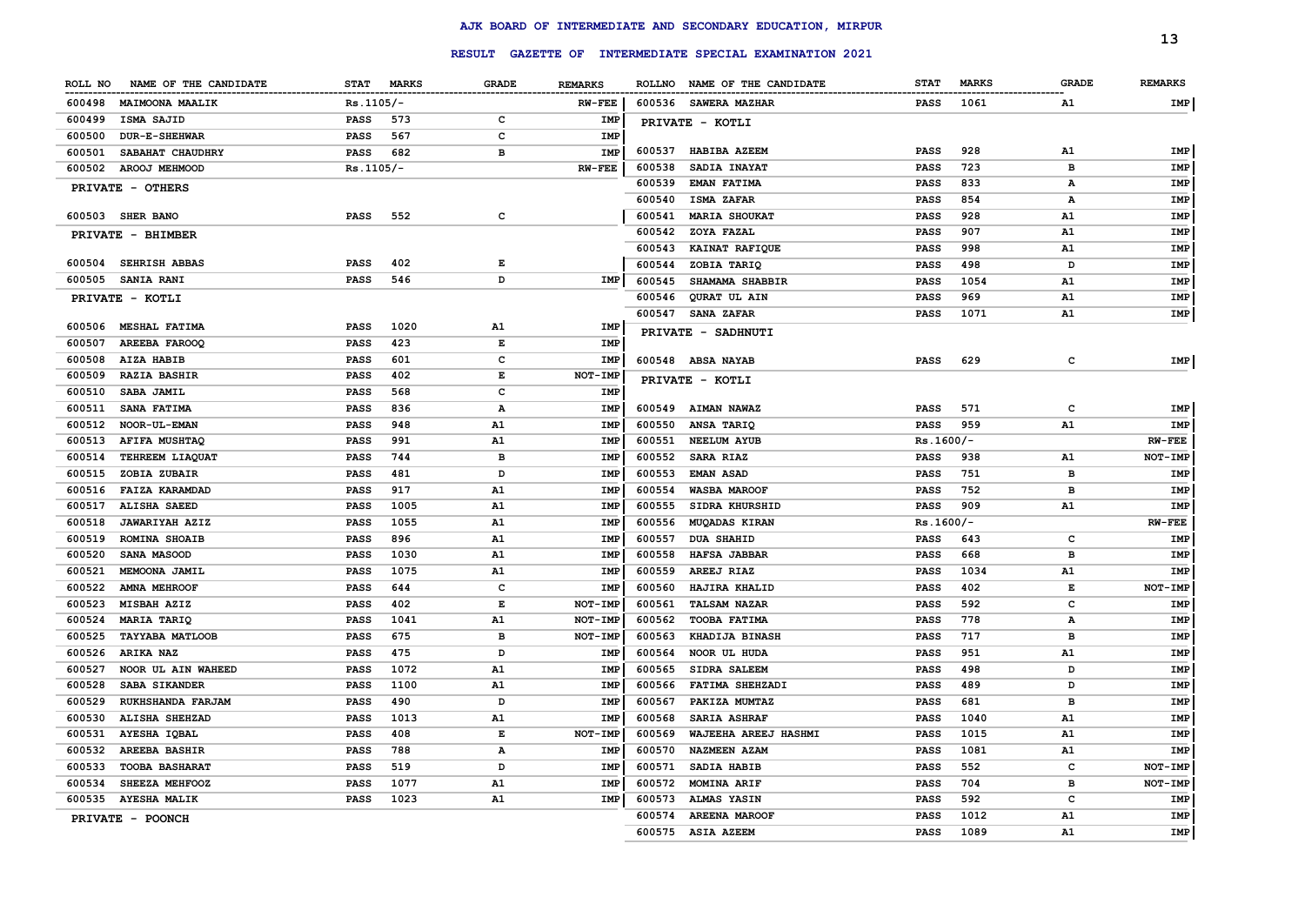|         |                          |             |              |              |                |             |                                                         |             |              |              | 14             |
|---------|--------------------------|-------------|--------------|--------------|----------------|-------------|---------------------------------------------------------|-------------|--------------|--------------|----------------|
|         |                          |             |              |              |                |             | RESULT GAZETTE OF INTERMEDIATE SPECIAL EXAMINATION 2021 |             |              |              |                |
| ROLL NO | NAME OF THE CANDIDATE    | <b>STAT</b> | <b>MARKS</b> | <b>GRADE</b> | <b>REMARKS</b> |             | ROLLNO NAME OF THE CANDIDATE                            | <b>STAT</b> | <b>MARKS</b> | <b>GRADE</b> | <b>REMARKS</b> |
|         | 600576 AMINA ABID        | <b>PASS</b> | 559          | c            | NOT-IMP        |             | 600612 USWA TAHIR                                       | <b>PASS</b> | 660          | в            | IMP            |
| 600577  | <b>FARIA ZAIB</b>        | <b>PASS</b> | 757          | в            | IMP            |             | PRIVATE - KOTLI                                         |             |              |              |                |
| 600578  | PARSA AZEEM              | <b>PASS</b> | 1064         | A1           | <b>IMP</b>     |             |                                                         |             |              |              |                |
| 600579  | SEHRISH FATIMA           | <b>PASS</b> | 447          | D            | IMP            | 600613 AMNA |                                                         | <b>PASS</b> | 1045         | A1           | <b>IMP</b>     |
| 600580  | AROOMA IDREES            | <b>PASS</b> | 752          | в            | IMP            | 600614      | <b>URWA SHAMRAZ</b>                                     | <b>PASS</b> | 1075         | A1           | IMP            |
| 600581  | HAMNA ATTIQUE RATHORE    | <b>PASS</b> | 1055         | A1           | IMP            | 600615      | SALKA FAROOQ                                            | <b>PASS</b> | 1089         | A1           | IMP            |
| 600582  | SANIA FATIMA             | <b>PASS</b> | 726          | в            | <b>IMP</b>     | 600616      | DUR E ADAN                                              | <b>PASS</b> | 1014         | A1           | IMP            |
| 600583  | ASMA UROOJ               | <b>PASS</b> | 538          | D            | IMP            | 600617      | SALWA MEHBOOB                                           | <b>PASS</b> | 684          | в            | NOT-IMP        |
| 600584  | SAREENA SULAIMAN         | <b>PASS</b> | 489          | D            | NOT-IMP        | 600618      | <b>AIZA MEHMOOB</b>                                     | <b>PASS</b> | 991          | A1           | IMP            |
| 600585  | <b>ASMA CHAUDRY</b>      | <b>PASS</b> | 474          | D            | IMP            | 600619      | MOMINA MEHBOOB                                          | <b>PASS</b> | 465          | D            | IMP            |
| 600586  | HABIBA ZULFIQAR          | <b>PASS</b> | 444          | D            | NOT-IMP        | 600620      | <b>BISMA RIAZ</b>                                       | <b>PASS</b> | 528          | D            | IMP            |
| 600587  | <b>FAKHIRA HANIF</b>     | <b>PASS</b> | 427          | E            | IMP            | 600621      | <b>MARYAM KHALID</b>                                    | <b>PASS</b> | 1082         | A1           | <b>IMP</b>     |
| 600588  | <b>JAWERIA TAHIR</b>     | <b>PASS</b> | 663          | в            | IMP            | 600622      | <b>MUQADAS RIAZ</b>                                     | <b>PASS</b> | 991          | A1           | NOT-IMP        |
| 600589  | SHAMSA FATIMA            | <b>PASS</b> | 592          | c            | IMP            | 600623      | <b>ALEENA GHAFOOR</b>                                   | <b>PASS</b> | 788          | А            | IMP            |
|         | PRIVATE - POONCH         |             |              |              |                | 600624      | <b>AYESHA ZAHOOD</b>                                    | <b>PASS</b> | 1013         | A1           | IMP            |
|         |                          |             |              |              |                | 600625      | HINA-UR-REHMAN                                          | <b>PASS</b> | 847          | А            | IMP            |
|         | 600590 QURRAT UL AIN     | <b>PASS</b> | 1050         | A1           | NOT-IMP        | 600626      | <b>ARIBA ASGHAR</b>                                     | <b>PASS</b> | 1073         | Α1           | IMP            |
|         | PRIVATE - KOTLI          |             |              |              |                | 600627      | ISBA ISHAQ                                              | <b>PASS</b> | 408          | Е            | NOT-IMP        |
|         |                          |             |              |              |                | 600628      | <b>MARYAM AKHTAR</b>                                    | <b>PASS</b> | 917          | A1           | IMP            |
|         | 600591 SHAIZA BUKHARI    | <b>PASS</b> | 588          | c            | IMP            | 600629      | ALEENA JAHANGIR                                         | <b>PASS</b> | 879          | $\mathbf{A}$ | IMP            |
| 600592  | QURA -TUL-AIN SHAFIQUE   | <b>PASS</b> | 1034         | A1           | IMP            | 600630      | ZILL-E-HUMMA                                            | <b>PASS</b> | 736          | в            | IMP            |
| 600593  | HINA JAVED               | <b>PASS</b> | 458          | D            | IMP            | 600631      | <b>REEBA BIBI</b>                                       | <b>PASS</b> | 580          | C            | IMP            |
| 600594  | NATASHA SAJJAD           | PASS        | 795          | А            | IMP            | 600632      | AMMAMA TARIQ                                            | <b>PASS</b> | 1053         | A1           | IMP            |
| 600595  | ALINA MAZHAR             | <b>PASS</b> | 1076         | A1           | IMP            | 600633      | <b>GHANIA KABIR MALIK</b>                               | <b>PASS</b> | 911          | A1           | IMP            |
| 600596  | <b>ISHFA WAHEED</b>      | <b>PASS</b> | 990          | ${\bf A1}$   | <b>IMP</b>     | 600634      | <b>AREESHA SHAHID</b>                                   | <b>PASS</b> | 1033         | A1           | <b>IMP</b>     |
| 600597  | WASIA JAMIL CHOUDHARY    | <b>PASS</b> | 681          | в            | IMP            | 600635      | SWEBA JARRAL                                            | <b>PASS</b> | 1024         | A1           | <b>IMP</b>     |
| 600598  | <b>TAYYABA ARIF SHAD</b> | <b>PASS</b> | 891          | A1           | IMP            | 600636      | <b>LAIBA NADEEM</b>                                     | $Rs.600/-$  |              |              | $RW-FEE$       |
| 600599  | MAQEESA SADDIQUE         | <b>PASS</b> | 1050         | <b>A1</b>    | IMP            | 600637      | <b>REJA BINTE TARIQ</b>                                 | <b>PASS</b> | 1089         | A1           | IMP            |
|         | PRIVATE - SADHNUTI       |             |              |              |                |             | PRIVATE - SADHNUTI                                      |             |              |              |                |
| 600600  | <b>MONIBA KHAN</b>       | PASS        | 938          | A1           | IMP            |             | 600638 AFIFA EJAZ                                       | <b>PASS</b> | 1055         | A1           | NOT-IMP        |
|         | PRIVATE - KOTLI          |             |              |              |                |             | PRIVATE - KOTLI                                         |             |              |              |                |
|         |                          |             |              |              |                |             |                                                         |             |              |              |                |
| 600601  | <b>MUQADDAS TUFAIL</b>   | <b>PASS</b> | 939          | ${\bf A1}$   | IMP            |             | 600639 FIZA NOOR                                        | <b>PASS</b> | 645          | $\mathbf{C}$ | NOT-IMP        |
| 600602  | <b>ESHA</b>              | <b>PASS</b> | 841          | А            | IMP            | 600640      | <b>NOOR-UL-HUDA</b>                                     | <b>PASS</b> | 886          | A1           | IMP            |
| 600603  | ALIZA HANIF              | <b>PASS</b> | 490          | D            | <b>NOT-IMP</b> | 600641      | <b>MALAIKA MUSTAFA</b>                                  | <b>PASS</b> | 846          | А            | IMP            |
| 600604  | SABA UL ZAMAN            | <b>PASS</b> | 911          | <b>A1</b>    | IMP            | 600642      | FIZZA AHMED                                             | <b>PASS</b> | 861          | А            | IMP            |
| 600605  | HAMNA ISHAQ QURESHI      | <b>PASS</b> | 888          | A1           | NOT-IMP        | 600643      | QURAT-UL-AIN                                            | <b>PASS</b> | 552          | C            | IMP            |
| 600606  | <b>SUNDAS AHMED</b>      | <b>PASS</b> | 949          | ${\bf A1}$   | IMP            | 600644      | <b>ROMAN KHALIL</b>                                     | <b>PASS</b> | 949          | A1           | <b>IMP</b>     |
| 600607  | SABA PERVAIZ             | $Rs.600/-$  |              |              | <b>RW-FEE</b>  | 600645      | AIMAN SAJID                                             | <b>PASS</b> | 1003         | A1           | IMP            |
| 600608  | RAHAT MAJEED             | $Rs.600/-$  |              |              | <b>RW-FEE</b>  | 600646      | AYESHA MAQSOOD                                          | <b>PASS</b> | 1098         | A1           | NOT-IMP        |
| 600609  | AROOJ RAEES              | <b>PASS</b> | 675          | в            | IMP            | 600647      | <b>RUBA TAIMOOR</b>                                     | <b>PASS</b> | 447          | D            | IMP            |
| 600610  | ALISHA RAMZAN            | <b>PASS</b> | 495          | D            | IMP            |             | <b>PRIVATE - SADHNUTI</b>                               |             |              |              |                |
| 600611  | <b>MADIHA KHALIL</b>     | <b>PASS</b> | 435          | E            | IMP            |             |                                                         |             |              |              |                |
|         | PRIVATE - BHIMBER        |             |              |              |                |             | 600648 JAVERIA ARIF                                     | <b>PASS</b> | 689          | в            | IMP            |
|         |                          |             |              |              |                |             |                                                         |             |              |              |                |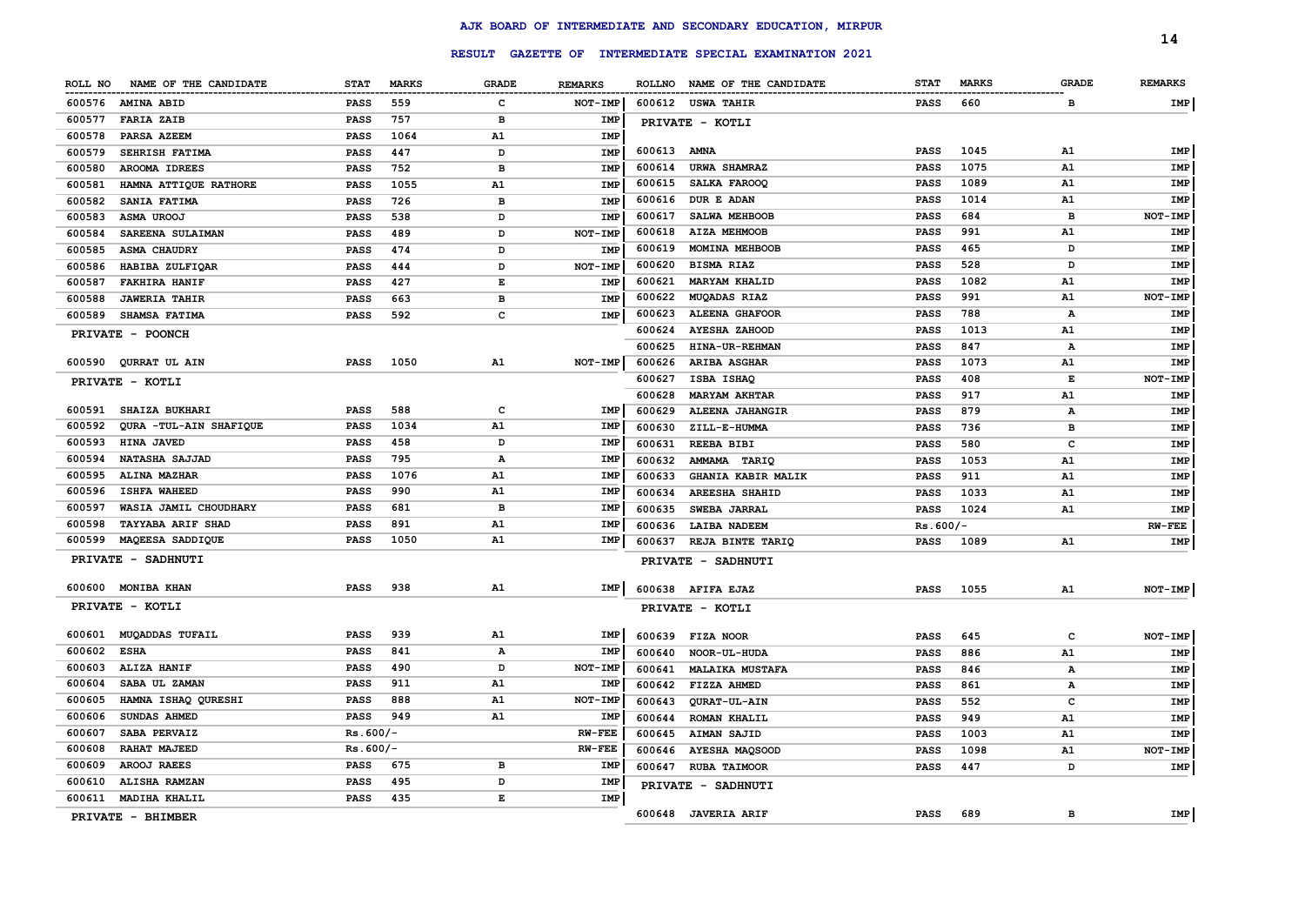|                                  |             |      |              |                |        |                                                         |                 |              |              | 15             |
|----------------------------------|-------------|------|--------------|----------------|--------|---------------------------------------------------------|-----------------|--------------|--------------|----------------|
|                                  |             |      |              |                |        | RESULT GAZETTE OF INTERMEDIATE SPECIAL EXAMINATION 2021 |                 |              |              |                |
| ROLL NO NAME OF THE CANDIDATE    | STAT MARKS  |      | GRADE        | <b>REMARKS</b> |        | ROLLNO NAME OF THE CANDIDATE                            | <b>STAT</b>     | <b>MARKS</b> | <b>GRADE</b> | <b>REMARKS</b> |
| PRIVATE - KOTLI                  |             |      |              |                | 600685 | <b>ANISHA WAHEED</b>                                    | PASS            | 1024         | A1           | IMP            |
|                                  |             |      |              |                | 600686 | <b>RANIA LAAL</b>                                       | PASS            | 949          | A1           | IMP            |
| FOZIA ISHAQ<br>600649            | <b>PASS</b> | 998  | A1           | IMP            | 600687 | <b>MISBAH KOUSAR</b>                                    | PASS            | 469          | D            | IMP            |
| 600650<br><b>MEHAK TARIQ</b>     | <b>PASS</b> | 922  | A1           | IMP            | 600688 | <b>TAYYABA KHALIQ</b>                                   | PASS            | 742          | в            | IMP            |
| 600651<br><b>SABA SARWAR</b>     | PASS        | 423  | Е            | IMP            | 600689 | <b>MISHA FAREED</b>                                     | PASS            | 663          | в            | IMP            |
| 600652<br><b>ANEEZA TAHIR</b>    | <b>PASS</b> | 929  | A1           | IMP            |        | PRIVATE - POONCH                                        |                 |              |              |                |
| 600653<br><b>NOOR-UL-AIN</b>     | <b>PASS</b> | 447  | D            | <b>NOT-IMP</b> |        |                                                         |                 |              |              |                |
| 600654 KAFIA FATIMA              | PASS        | 402  | Е            | NOT-IMP        |        | 600690 SABA SALEEM                                      | PASS            | 880          | A1           | NOT-IMP        |
| PRIVATE - BHIMBER                |             |      |              |                |        | PRIVATE - OTHERS                                        |                 |              |              |                |
| 600655 SABAHIA SULTANA           | <b>PASS</b> | 537  | D            | IMP            |        | 600691 AREEBA SULTANA                                   | PASS            | 855          | Α            | NOT-IMP        |
| PRIVATE - KOTLI                  |             |      |              |                |        | PRIVATE - KOTLI                                         |                 |              |              |                |
| 600656 EISHA ALAM                | PASS        | 591  | c            | IMP            | 600692 | <b>GHASIA LIAQUAT</b>                                   | PASS            | 468          | D            | IMP            |
| 600657<br><b>FARYAL MAZHAR</b>   | PASS        | 550  | c            | NOT-IMP        | 600693 | <b>HIRA SHAHZAD</b>                                     | PASS            | 888          | A1           | NOT-IMP        |
| <b>PRIVATE - SADHNUTI</b>        |             |      |              |                |        | 600694 ERUM SABIR                                       | PASS            | 531          | D            | IMP            |
|                                  |             |      |              |                |        | PRIVATE - POONCH                                        |                 |              |              |                |
| 600658 ALEENA KOUSAR             | <b>PASS</b> | 402  | E            | NOT-IMP        |        |                                                         |                 |              |              |                |
| PRIVATE - KOTLI                  |             |      |              |                |        | 600695 ARIBA KOUSAR                                     | PASS            | 456          | D            | NOT-IMP        |
|                                  |             |      |              |                |        | PRIVATE - KOTLI                                         |                 |              |              |                |
| ZAINA SHABIR<br>600659           | <b>PASS</b> | 518  | D            | NOT-IMP        |        |                                                         |                 |              |              |                |
| RIJA NOOR<br>600660              | <b>PASS</b> | 951  | A1           | IMP            |        | 600696 LAWEEZA MAZHAR                                   | PASS            | 1005         | A1           | IMP            |
| MARIA QAMAR<br>600661            | PASS        | 778  | Α            | <b>IMP</b>     | 600697 | <b>KIRAN UN NISA</b>                                    | PASS            | 724          | в            | IMP            |
| TAYYABA JAWED<br>600662          | PASS        | 435  | Е            | IMP            | 600698 | AREEJ QAYYOUM                                           | PASS            | 464          | D            | NOT-IMP        |
| <b>RABIA SIKANDAR</b><br>600663  | <b>PASS</b> | 580  | c            | NOT-IMP        | 600699 | <b>BEENISH JAVAID</b>                                   | $Rs.1600/-$     |              |              | <b>RW-FEE</b>  |
| NIDA MALIK<br>600664             | <b>PASS</b> | 660  | в            | NOT-IMP        | 600700 | ANEESA FIAZ                                             | PASS            | 511          | D            | NOT-IMP        |
| MALIHA ISHTIAQUE<br>600665       | <b>PASS</b> | 676  | в            | NOT-IMP        | 600701 | SADIA NAZIR                                             | PASS            | 1053         | A1           | IMP            |
| <b>MUQADDAS KHATAB</b><br>600666 | PASS        | 746  | в            | NOT-IMP        | 600702 | SHARIA JARRAL                                           | <b>PASS</b>     | 999          | A1           | IMP            |
| LAIBA JABEEN<br>600667           | PASS        | 531  | D            | <b>IMP</b>     | 600703 | <b>REHAN KHALID</b>                                     | PASS            | 814          | А            | IMP            |
| EIMAN FATIMA<br>600668           | <b>PASS</b> | 531  | D            | <b>IMP</b>     | 600704 | <b>HAJRA MAJEEB</b>                                     | PASS            | 773          | А            | IMP            |
| <b>TAYYABA KAMRAN</b><br>600669  | PASS        | 559  | c            | <b>IMP</b>     | 600705 | <b>AYESHA MASOOD</b>                                    | PASS            | 661          | в            | IMP            |
| 600670<br><b>MAIRA MEHBOOB</b>   | PASS        | 1002 | A1           | IMP            | 600706 | <b>WASIA ZUBAIR</b>                                     | PASS            | 928          | A1           | IMP            |
| 600671<br><b>SHAISTA REHMAN</b>  | PASS        | 402  | Е            | NOT-IMP        | 600707 | <b>ANMOL</b>                                            | PASS            | 820          | А            | IMP            |
| 600672<br>SAMAN AZIZ             | <b>PASS</b> | 1059 | A1           | <b>IMP</b>     | 600708 | ALINA SHABIR                                            | <b>PASS</b>     | 477          | D            | IMP            |
| 600673<br>ALMEERAH ZAMAN         | PASS        | 764  | в            | <b>IMP</b>     | 600709 | SANIA MASOOD                                            | PASS            | 998          | A1           | IMP            |
| 600674<br><b>MEHWISH ZAFAR</b>   | PASS        | 875  | Α            | IMP            | 600710 | <b>AQSA AZHAR</b>                                       | PASS            | 950          | A1           | IMP            |
| 600675<br><b>MAHNOOR AMIN</b>    | PASS        | 1030 | A1           | <b>IMP</b>     | 600711 | <b>SANA WAHEED</b>                                      | PASS            | 846          | А            | IMP            |
| MAZIA SIDDIQUE<br>600676         | PASS        | 862  | Α            | <b>IMP</b>     | 600712 | <b>RAMEESHA MALIK</b>                                   | PASS            | 560          | с            | NOT-IMP        |
| 600677 IQRA RAHSID               | PASS        | 996  | A1           | IMP            |        | 600713 YUSRA ZUBAIR                                     | PASS            | 786          | А            | IMP            |
| 600678 RIMSHA KANWAL             | PASS        | 489  |              | <b>IMP</b>     |        | 600714 MINAHAL FATIMA                                   | <b>PASS</b>     | 756          |              | IMP            |
| 600679 WASHMA QAMAR              | PASS        | 998  | A1           | IMP            |        | 600715 LAIBA NASIR                                      | PASS            | 848          | А            | IMP            |
| 600680 MISBAH BASHARAT           | PASS        | 805  | A            | IMP            |        | PRIVATE - POONCH                                        |                 |              |              |                |
| ZARA SULEMAN<br>600681           | PASS        | 788  | $\mathbf{A}$ | NOT-IMP        |        |                                                         |                 |              |              |                |
| 600682 SABA ABBAS                | <b>PASS</b> | 816  | A            | NOT-IMP        |        | 600716 ALISHBA PERVEZ                                   | <b>PASS</b>     | 949          | A1           | <b>IMP</b>     |
| 600683 ATTIQA MUSKAN             | PASS        | 859  | A            | IMP            |        | PRIVATE - KOTLI                                         |                 |              |              |                |
| 600684 HADIA BATOOL              | PASS        | 1088 | A1           | IMP            |        |                                                         |                 |              |              |                |
|                                  |             |      |              |                |        | 600717 AYESHA MAZHAR                                    | <b>PASS</b> 840 |              | А            | IMP            |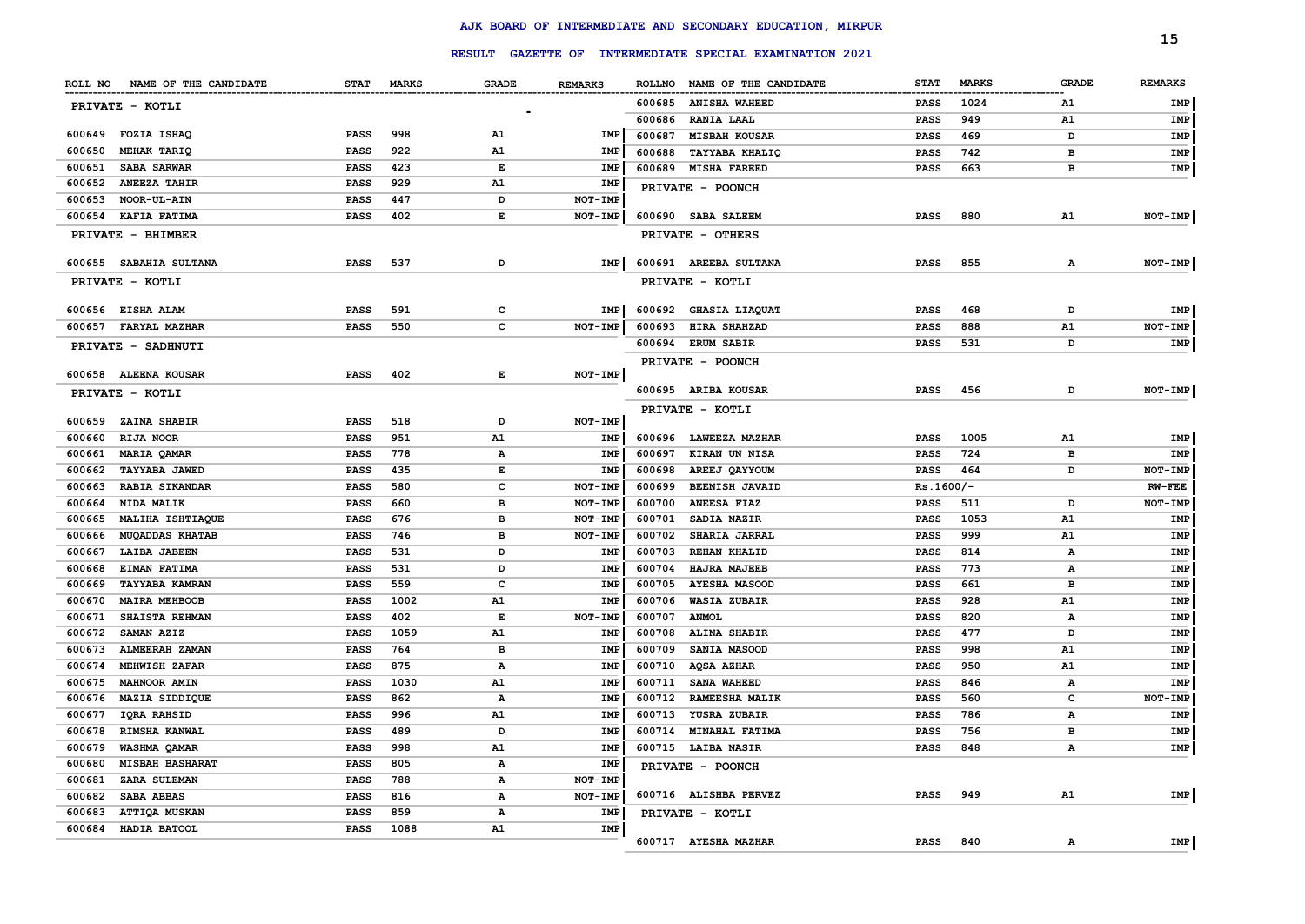|                                |                             |                          |                |                  |                                                         |                            |              |              | 16             |
|--------------------------------|-----------------------------|--------------------------|----------------|------------------|---------------------------------------------------------|----------------------------|--------------|--------------|----------------|
|                                |                             |                          |                |                  | RESULT GAZETTE OF INTERMEDIATE SPECIAL EXAMINATION 2021 |                            |              |              |                |
| ROLL NO NAME OF THE CANDIDATE  | <b>STAT</b><br><b>MARKS</b> | <b>GRADE</b>             | <b>REMARKS</b> |                  | ROLLNO NAME OF THE CANDIDATE                            | <b>STAT</b>                | <b>MARKS</b> | <b>GRADE</b> | <b>REMARKS</b> |
| PRIVATE - KOTLI                |                             | $\overline{\phantom{0}}$ |                |                  | PRIVATE - BAGH                                          |                            |              |              |                |
| 600718 HIFSAH AZAM             | <b>PASS</b><br>538          | D                        | NOT-IMP        |                  | 600753 ZOYA NISAR                                       | <b>PASS</b>                | 867          | A            | IMP            |
| 600719<br>MEHROZE JAVED        | 1072<br><b>PASS</b>         | A1                       | IMP            | 600754           | SYEDA ZOONASH BATOOL                                    | <b>PASS</b>                | 990          | A1           | IMP            |
| 600720<br>ALEEZA AZHAR         | <b>PASS</b><br>402          | Е                        | NOT-IMP        | 600755           | SYEDA KINZA ALI                                         | <b>PASS</b>                | 454          | D            | NOT-IMP        |
| PRIVATE - SADHNUTI             |                             |                          |                | 600756           | ARWA ZAINAB                                             | <b>PASS</b>                | 1005         | A1           | IMP            |
|                                |                             |                          |                | 600757           | <b>AZINA KHALIL</b>                                     | <b>PASS</b>                | 1066         | A1           | IMP            |
| 600721 ROHINA ABID             | 757<br><b>PASS</b>          | в                        | NOT-IMP        | 600758           | <b>MALAIKA ASHRAF</b>                                   | <b>PASS</b>                | 710          | в            | IMP            |
| PRIVATE - KOTLI                |                             |                          |                | 600759           | SIDRA BIBI                                              | <b>PASS</b>                | 917          | A1           | NOT-IMP        |
|                                |                             |                          |                | 600760           | SEEMAB HAMEED                                           | <b>PASS</b>                | 896          | ${\tt A1}$   | NOT-IMP        |
| 600722 MARYAM ZULFIQAR         | 1018<br><b>PASS</b>         | A1                       | IMP            | 600761           | <b>MUQADDAS ALEEM</b>                                   | PASS                       | 465          | D            | IMP            |
| 600723<br><b>KASHAF KAFAIT</b> | PASS<br>815                 | А                        | IMP            | 600762           | HAMNA AFZAL                                             | PASS                       | 745          | в            | NOT-IMP        |
| 600724<br><b>MALAIKA ZAHRA</b> | <b>R-LATER</b>              |                          |                | 600763           | SYEDA HAFSA SADAQAT                                     | <b>PASS</b>                | 690          | в            | IMP            |
| 600725<br>AREEDA RAMZAN        | <b>R-LATER</b>              |                          |                | 600764           | <b>RUBAB SALEEM</b>                                     | <b>PASS</b>                | 485          | D            | IMP            |
| 600726<br>AROOJ AZAD           | <b>R-LATER</b>              |                          |                |                  | PRIVATE - HAVELI                                        |                            |              |              |                |
| 600727<br>WALEEJA BUKHARI      | <b>R-LATER</b>              |                          |                |                  |                                                         |                            |              |              |                |
| 600728<br>ANISA TARIQ          | $Rs.600/-$                  |                          | <b>RW-FEE</b>  |                  | 600765 SYEDA SHAGUFTA BATOOL                            | <b>PASS</b>                | 490          | D            | NOT-IMP        |
| 600729<br>ANISHA IRSHAD        | <b>PASS</b><br>540          | D                        | IMP            |                  | PRIVATE - BAGH                                          |                            |              |              |                |
| 600730<br><b>ASHEEL TAHIR</b>  | <b>PASS</b><br>465          | D                        | IMP            |                  |                                                         |                            |              |              |                |
| 600731<br>ANEESA MUNSHI        | $Rs.600/-$                  |                          | $RW-FEE$       |                  | 600766 FARAH LATIF                                      | <b>PASS</b>                | 537          | D            | IMP            |
| 600732<br>AMEENA GHAZANFAR     | <b>PASS</b><br>639          | $\mathbf{C}$             | IMP            | 600767           | <b>SAIRA HUSSAN</b>                                     | $Rs.600/-$                 |              |              | $RV-FEE$       |
| 600733<br>MARYAM SAFDAR RAJA   | <b>PASS</b><br>806          | $\mathbf{A}$             |                | 600768           | <b>WAFA SARWAR</b>                                      | $Rs.1600/-$                |              |              | <b>RW-FEE</b>  |
| 600734<br><b>SABA NISAR</b>    | <b>PASS</b><br>619          | $\mathbf{C}$             | <b>IME</b>     | 600769           | KHIZRA SARFRAZ                                          | <b>PASS</b>                | 1053         | A1           | NOT-IMP        |
| 600735<br>IQRA AYOUB           | <b>PASS</b><br>612          | c                        | <b>IMP</b>     |                  | PRIVATE - MUZAFFARABAD                                  |                            |              |              |                |
| 600736<br>AQSA BIBI            | <b>PASS</b><br>537          | D                        |                |                  |                                                         |                            |              |              |                |
| 600737<br><b>MAHAM WAJID</b>   | $Rs.600/-$                  |                          | <b>RW-FEE</b>  |                  | 600770 KHIZRA ISHAQ                                     | <b>PASS</b>                | 601          | c            | IMP            |
| 600738<br><b>EMAN HUSSAIN</b>  | <b>PASS</b><br>402          | $\mathbf E$              | NOT-IMP        |                  | PRIVATE - BAGH                                          |                            |              |              |                |
| 600739<br>SADIA LATIF          | $Rs.600/-$                  |                          | <b>RW-FEE</b>  |                  |                                                         |                            | 826          |              |                |
| 600740<br>ALIZA FAROOQ         | <b>PASS</b><br>500          | D                        | <b>IMP</b>     | 600771           | WARDA ZIA                                               | <b>PASS</b>                | 939          | Α            | IMP            |
| 600741<br>SIDRA BIBI           | 519<br><b>PASS</b>          | D                        | IMP            | 600772           | <b>UROOJ NAEEM</b><br>RIQZA JAMIL                       | PASS                       | 970          | A1<br>A1     | NOT-IMP        |
| 600742<br>AIN UL SABAH         | 550<br><b>PASS</b>          | c                        | IMP            | 600773<br>600774 | UNZIL EMAN                                              | <b>PASS</b><br><b>PASS</b> | 928          | A1           | IMP<br>IMP     |
| 600743<br>MUNAHIL FATIMA       | 498<br><b>PASS</b>          | D                        | IMP            | 600775           | SYEDA AMNA KAZMI                                        | <b>PASS</b>                | 498          | D            | NOT-IMP        |
| 600744<br><b>ALINA FRAZ</b>    | $Rs.600/-$                  |                          | <b>RW-FEE</b>  | 600776           | SAMIA SATTAR                                            | <b>PASS</b>                | 1067         | A1           | IMP            |
| 600745<br><b>ATIA KHALIL</b>   | <b>PASS</b><br>546          | D                        | IMP            | 600777           | HAFZA FAROOO                                            | <b>PASS</b>                | 601          | c            | NOT-IMP        |
| 600746<br>SIDRA ASMAT          | <b>PASS</b><br>414          | E                        | NOT-IMP        | 600778           | <b>WAJIA PERVEZ</b>                                     | <b>PASS</b>                | 587          | c            | IMP            |
| 600747<br>KAINAT SAEED JARRAL  | <b>PASS</b><br>519          | D                        | IMP            | 600779           | <b>MARIA KHANUM</b>                                     | <b>PASS</b>                | 957          | A1           | IMP            |
| PRIVATE - BAGH                 |                             |                          |                | 600780           | HIRA SAJJAD MINHAS                                      | <b>PASS</b>                | 985          | A1           | NOT-IMP        |
| 600748 YUSAIRA MASOOD          | 999<br><b>PASS</b>          | A1                       | IMP            | 600781           | <b>AYESHA IFTIKHAR</b>                                  | <b>PASS</b>                | 938          | A1           | <b>IMP</b>     |
| 600749<br>SAYEDA MOMINA        | 600<br><b>PASS</b>          | $\mathbf c$              | IMP            | 600782           | <b>NUZHAT IRSHAD</b>                                    | <b>PASS</b>                | 990          | A1           | IMP            |
| 600750<br>NAYAAB GHAZAL        | <b>PASS</b><br>1081         | A1                       | IMP            | 600783           | ZARISH ALTAF                                            | <b>PASS</b>                | 597          | c            | IMP            |
| 600751<br>SANDAL MAQSOOD       | 767<br><b>PASS</b>          | $\overline{B}$           | IMP            | 600784           | FIZZA ALI                                               | <b>PASS</b>                | 1061         | A1           | <b>IMP</b>     |
|                                |                             |                          |                | 600785           | KISHMALA ALI                                            | <b>PASS</b>                | 852          | Α            | NOT-IMP        |
| PRIVATE - POONCH               |                             |                          |                | 600786           | SYEDA SABAHAT FATIMA                                    | <b>PASS</b>                | 971          | ${\tt A1}$   | NOT-IMP        |
| 600752 KINZA HANIF             | <b>PASS</b><br>1053         | A1                       | IMP            | 600787           | <b>UMAIRA PERWAIZ</b>                                   | PASS                       | 886          | ${\tt A1}$   | NOT-IMP        |
|                                |                             |                          |                | 600788           | <b>BEENISH BASHIR</b>                                   | <b>PASS</b>                | 459          | D            | IMP            |
|                                |                             |                          |                |                  |                                                         |                            |              |              |                |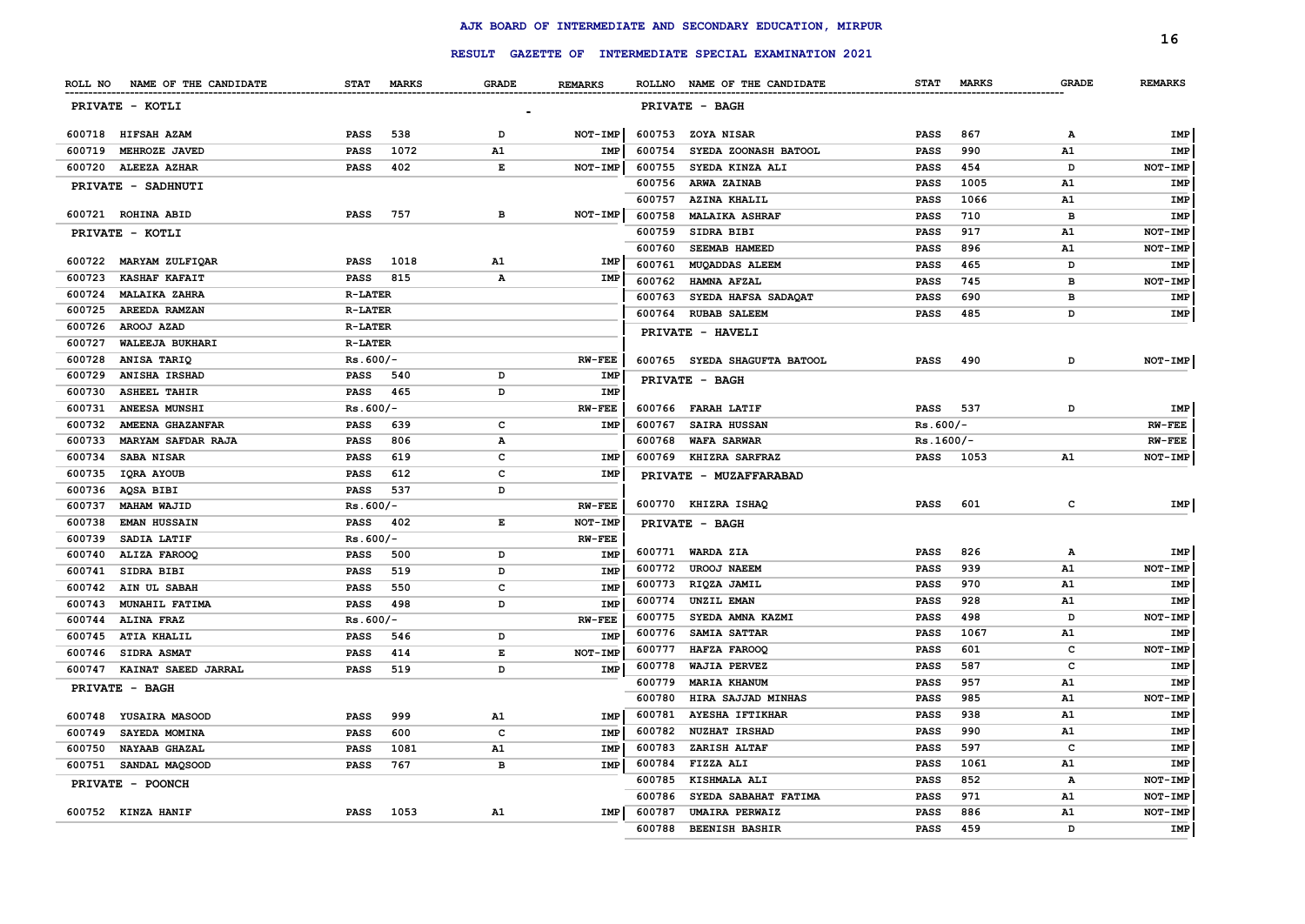|         |                              |             |              |                |                |               | RESULT GAZETTE OF INTERMEDIATE SPECIAL EXAMINATION 2021 |                |              |              | 17             |
|---------|------------------------------|-------------|--------------|----------------|----------------|---------------|---------------------------------------------------------|----------------|--------------|--------------|----------------|
|         |                              |             |              |                |                |               |                                                         |                |              |              |                |
| ROLL NO | NAME OF THE CANDIDATE        | <b>STAT</b> | <b>MARKS</b> | <b>GRADE</b>   | <b>REMARKS</b> | <b>ROLLNO</b> | NAME OF THE CANDIDATE                                   | <b>STAT</b>    | <b>MARKS</b> | <b>GRADE</b> | <b>REMARKS</b> |
| 600789  | <b>BISMA KANWAL</b>          | PASS        | 402          | E              | NOT-IMP        | 600827        | <b>HUMA IMTIAZ</b>                                      | PASS           | 970          | A1           | NOT-IMP        |
| 600790  | <b>MUNIBA RAHMAN</b>         | <b>PASS</b> | 662          | в              | <b>IMP</b>     | 600828        | HUMA IMTIAZ                                             | <b>PASS</b>    | 573          | c            | IMP            |
| 600791  | ALISHBA MINHAS               | <b>PASS</b> | 992          | A1             | <b>IMP</b>     | 600829        | <b>TANZILA FAROOQ</b>                                   | <b>PASS</b>    | 716          | в            | NOT-IMP        |
| 600792  | MUQADDAS PERVAIZ             | <b>PASS</b> | 506          | D              | <b>IMP</b>     | 600830        | <b>AIMEN RAFAQAT</b>                                    | <b>PASS</b>    | 1011         | ${\tt A1}$   | IMP            |
| 600793  | <b>AREEJ SHABIR</b>          | <b>PASS</b> | 932          | A1             | <b>IMP</b>     | 600831        | <b>EMAN ALTAF</b>                                       | <b>PASS</b>    | 942          | A1           | NOT-IMP        |
| 600794  | ZOOBIA RAFAQ                 | <b>PASS</b> | 736          | в              | NOT-IMP        | 600832        | <b>ATIA AKRAM</b>                                       | <b>PASS</b>    | 591          | c            | IMP            |
| 600795  | SYEDA ZAINAB FATIMA          | <b>PASS</b> | 942          | A1             | NOT-IMP        | 600833        | NATASHA RAZZAQ                                          | <b>R-LATER</b> |              |              |                |
| 600796  | ANAM RAFIQ                   | <b>PASS</b> | 531          | D              | <b>IMP</b>     | 600834        | <b>ANAM SAGHEER</b>                                     | <b>PASS</b>    | 402          | Е            | NOT-IMP        |
| 600797  | <b>HINA AFTAB</b>            | <b>PASS</b> | 517          | D              | NOT-IMP        | 600835        | NOOR UL AIN BASHARAT                                    | PASS           | 477          | D            | NOT-IMP        |
| 600798  | MARYAM SHAFIQ ABBASI         | <b>PASS</b> | 1051         | A1             | NOT-IMP        |               | PRIVATE - POONCH                                        |                |              |              |                |
| 600799  | <b>AASIA WAHEED</b>          | <b>PASS</b> | 458          | D              | NOT-IMP        |               |                                                         |                |              |              |                |
| 600800  | SABA GUL                     | <b>PASS</b> | 600          | $\mathbf c$    | <b>IMP</b>     |               | 600836 ASHMAL MASOOD                                    | <b>PASS</b>    | 799          | Α            | IMP            |
| 600801  | SADIA AJAZ                   | <b>PASS</b> | 778          | A              | <b>IMP</b>     | 600837        | MUQADDIS ISHTAIQ                                        | <b>PASS</b>    | 875          | А            | IMP            |
| 600802  | SABA BINT-E-KHALID           | <b>PASS</b> | 444          | D              | NOT-IMP        | 600838        | KHANZADI BISMA KHAN                                     | <b>PASS</b>    | 847          | A            | IMP            |
| 600803  | SYEDA MUTAHRA BATOOL         | <b>PASS</b> | 1065         | A1             | <b>IMP</b>     | 600839        | LAIBA ZAFAR                                             | <b>R-LATER</b> |              |              |                |
| 600804  | <b>ANEESA HAYAT</b>          | <b>PASS</b> | 921          | A1             | <b>IMP</b>     | 600840        | HIBBA MURTAZA                                           | PASS           | 662          | в            | IMP            |
| 600805  | <b>LARAIB KHALID</b>         | PASS        | 820          | $\mathbf{A}$   | <b>IMP</b>     | 600841        | ASMA IKHLAQ                                             | <b>R-LATER</b> |              |              |                |
| 600806  | KINZA AQDUS                  | <b>PASS</b> | 834          | $\mathbf{A}$   | <b>IMP</b>     | 600842        | MARIA ALI NAWAZ                                         | <b>PASS</b>    | 917          | A1           | IMP            |
| 600807  | SYEDA NOOR UL HUDA GILLANI   | <b>PASS</b> | 682          | $\overline{B}$ | <b>IMP</b>     | 600843        | FATIMA BATOOL                                           | <b>PASS</b>    | 663          | в            | IMP            |
| 600808  | AFIFA SAJID                  | <b>PASS</b> | 870          | A              | IMP            | 600844        | SNOBER EJAZ                                             | PASS           | 545          | D            | IMP            |
| 600809  | <b>SAIRA RAHEEM</b>          | <b>PASS</b> | 922          | A1             | <b>IMP</b>     | 600845        | AAMNA BATOOL                                            | <b>PASS</b>    | 943          | ${\tt A1}$   | IMP            |
| 600810  | ZUNARA IQBAL                 | <b>PASS</b> | 795          | $\mathbf{A}$   | NOT-IMP        | 600846        | <b>FATIMA SANA</b>                                      | PASS           | 1078         | ${\tt A1}$   | IMP            |
| 600811  | AREEBA IQBAL                 | <b>PASS</b> | 560          | $\mathbf{C}$   | <b>IMP</b>     | 600847        | <b>SALIHA MAHEEN</b>                                    | <b>PASS</b>    | 702          | в            | IMP            |
| 600812  | NOOR UL WARA                 | <b>PASS</b> | 560          | $\mathbf{C}$   | <b>IMP</b>     | 600848        | KOMAL MAQBOOL                                           | <b>PASS</b>    | 819          | Α            | IMP            |
| 600813  | MANAL ISHFAQ                 | <b>PASS</b> | 908          | A1             | NOT-IMP        | 600849        | MARHABA QAYYUM                                          | <b>PASS</b>    | 742          | в            | IMP            |
| 600814  | <b>ALISHBA</b>               | <b>PASS</b> | 490          | D              | IMP            | 600850        | FILZA NAZNEEN                                           | <b>R-LATER</b> |              |              |                |
| 600815  | ANAM CHUGHTAI                | <b>PASS</b> | 546          | D              | <b>IMP</b>     | 600851        | SABAHAT FATIMA                                          | <b>PASS</b>    | 1085         | A1           | IMP            |
| 600816  | WAJIHA SHAFAIT               | <b>PASS</b> | 896          | A1             | <b>IMP</b>     | 600852        | <b>MUSHAL NASIM</b>                                     | <b>PASS</b>    | 1011         | A1           | IMP            |
| 600817  | <b>KASHUF WAQAR</b>          | <b>PASS</b> | 869          | Α              | <b>IMP</b>     | 600853        | <b>AFZA ABID</b>                                        | <b>PASS</b>    | 703          | в            | <b>IMP</b>     |
| 600818  | <b>TUBA SHARIF</b>           | <b>PASS</b> | 1003         | A1             | NOT-IMP        | 600854        | NIMRA ALI AKBAR                                         | <b>PASS</b>    | 1005         | A1           | <b>IMP</b>     |
| 600819  | SYEDA MAMOONA BATOOL         | PASS        | 1055         | A1             | <b>IMP</b>     | 600855        | ALISHBA QAYYUM                                          | <b>PASS</b>    | 991          | A1           | IMP            |
| 600820  | HIFZA TARIQ                  | PASS        | 539          | D              | <b>IMP</b>     | 600856        | <b>NAINA MUSHARAF</b>                                   | <b>PASS</b>    | 826          | Α            | NOT-IMP        |
|         |                              |             |              |                |                | 600857        | <b>SANA MUSTAFA</b>                                     | <b>PASS</b>    | 897          | A1           | <b>IMP</b>     |
|         | PRIVATE - HAVELI             |             |              |                |                | 600858        | MINAHIL WAHEED                                          | <b>PASS</b>    | 716          | в            | IMP            |
|         | 600821 SYEDA WAHEEDA GILLANI | <b>PASS</b> | 963          | A1             | <b>IMP</b>     | 600859        | <b>LAIBA HASHMI</b>                                     | <b>PASS</b>    | 1045         | A1           | IMP            |
|         | PRIVATE - BAGH               |             |              |                |                | 600860        | ANEESA AKRAM                                            | <b>PASS</b>    | 1031         | A1           | IMP            |
|         |                              |             |              |                |                | 600861        | <b>MARYUM SAGHEER</b>                                   | <b>PASS</b>    | 490          | D            | IMP            |
|         | 600822 LARAIB IFTIKHAR       | <b>PASS</b> | 591          | $\mathbf c$    | IMP            |               | 600862 ANEELA NOOR                                      | <b>PASS</b>    | 1030         | A1           | IMP            |
| 600823  | SANIA AKSEER                 | <b>PASS</b> | 978          | A1             | NOT-IMP        |               | PRIVATE - BAGH                                          |                |              |              |                |
|         | PRIVATE - POONCH             |             |              |                |                |               |                                                         |                |              |              |                |
|         |                              |             |              |                |                |               | 600863 NEELAM IFTIKHAR                                  | PASS           | 500          | D            | IMP            |
|         | 600824 SYEDA ALIZAY GARDAZI  | <b>PASS</b> | 907          | A1             | IMP            |               | PRIVATE - POONCH                                        |                |              |              |                |
|         | PRIVATE - BAGH               |             |              |                |                |               |                                                         |                |              |              |                |
|         |                              |             |              |                |                |               | 600864 LAIBA RIAZ                                       | <b>R-LATER</b> |              |              |                |
| 600825  | SHABNAM IQBAL                | <b>PASS</b> | 500          | D              | <b>IMP</b>     |               | 600865 AYESHA NIAZ                                      | PASS 1041      |              | A1           | IMP            |
| 600826  | SYEDA MUTZAHRA BATOOL        | <b>PASS</b> | 1082         | A1             | <b>IMP</b>     |               |                                                         |                |              |              |                |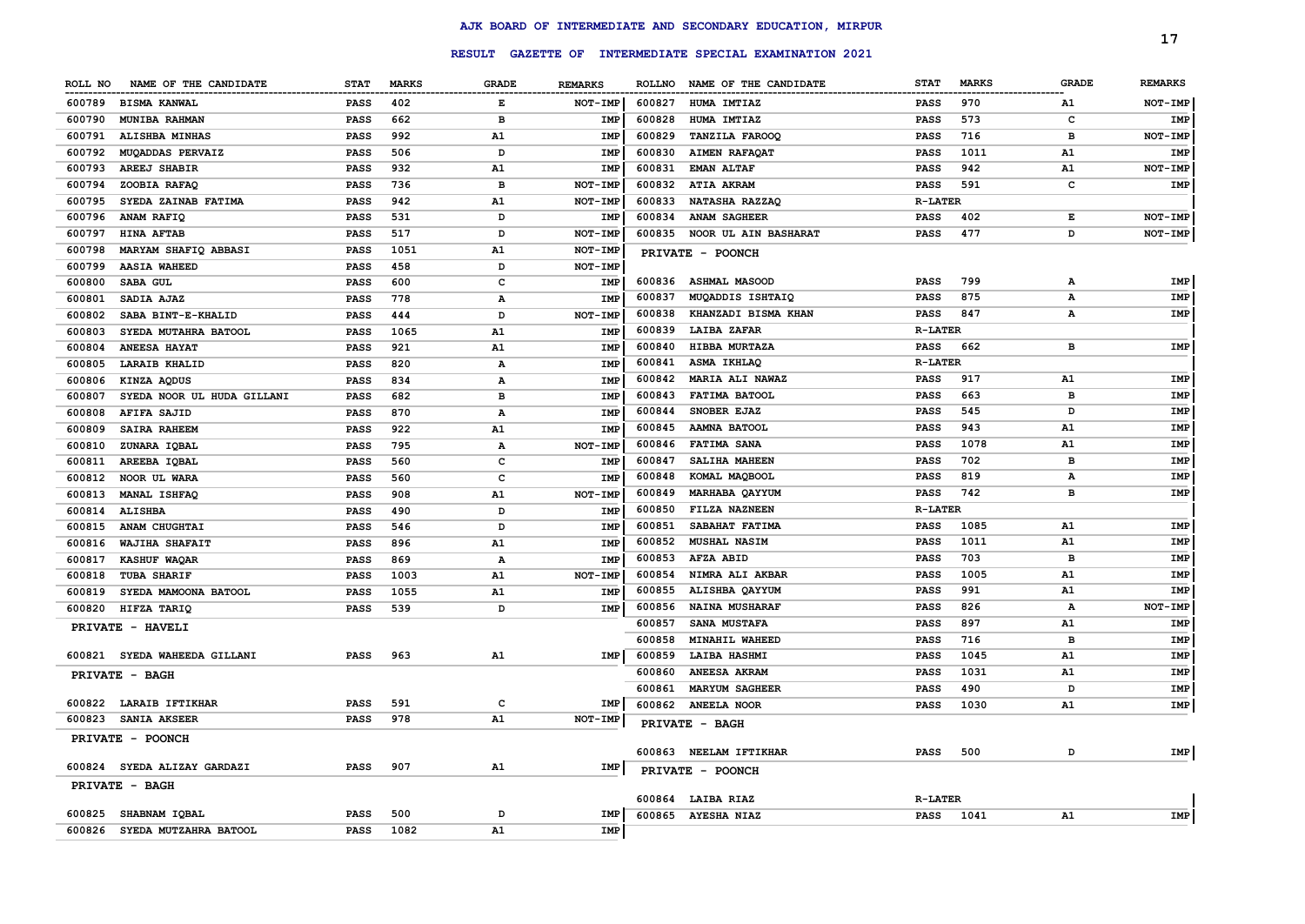|                  |                               |                | <b>RESULT</b>        |                   |                |        | GAZETTE OF INTERMEDIATE SPECIAL EXAMINATION 2021      |             |                        |              | 18             |
|------------------|-------------------------------|----------------|----------------------|-------------------|----------------|--------|-------------------------------------------------------|-------------|------------------------|--------------|----------------|
|                  | ROLL NO NAME OF THE CANDIDATE | <b>STAT</b>    | <b>MARKS</b>         | <b>GRADE</b>      | <b>REMARKS</b> |        | ROLLNO NAME OF THE CANDIDATE                          | <b>STAT</b> | <b>MARKS</b>           | <b>GRADE</b> | <b>REMARKS</b> |
|                  | PRIVATE - SADHNUTI            |                |                      |                   |                | 600904 | --------------------------------------<br>KOMAL HAYAT | PASS        | ---------------<br>900 | A1           | IMP            |
|                  |                               |                |                      |                   |                | 600905 | KANWAL KHALID                                         | <b>PASS</b> | 517                    | D            | IMP            |
|                  | 600866 MAHJBEEN               | <b>PASS</b>    | 1013                 | A1                | IMP            | 600906 | <b>FAJR ARBAB</b>                                     | <b>PASS</b> | 634                    | c            | IMP            |
|                  | PRIVATE - POONCH              |                |                      |                   |                |        | PRIVATE - KOTLI                                       |             |                        |              |                |
| 600867           | HUMERA SADIQUE                | <b>R-LATER</b> |                      |                   |                |        | 600907 ISHA IJAZ                                      | <b>PASS</b> | 1004                   | A1           | IMP            |
| 600868           | <b>HINA JABBAR</b>            | <b>PASS</b>    | 558                  | c                 | IMP            |        | PRIVATE - POONCH                                      |             |                        |              |                |
| 600869           | <b>AQSA NAIMAT</b>            | <b>PASS</b>    | 402                  | Е                 | NOT-IMP        |        |                                                       |             |                        |              |                |
|                  | PRIVATE - SADHNUTI            |                |                      |                   |                | 600908 | ALISHA MAQSOOD                                        | PASS        | 443                    | D            | IMP            |
|                  |                               |                |                      |                   |                | 600909 | <b>TAHREEM RAFIQUE</b>                                | <b>PASS</b> | 498                    | D            | IMP            |
|                  | 600870 MUQDES NADEEM          | PASS           | 406                  | Е                 | NOT-IMP        | 600910 | SHANZA JEHANGIR                                       | <b>PASS</b> | 785                    | А            | IMP            |
|                  | PRIVATE - POONCH              |                |                      |                   |                | 600911 | <b>JAWARIA SARFRAZ</b>                                | <b>PASS</b> | 959                    | A1           | IMP            |
|                  |                               |                |                      |                   |                | 600912 | AREEBA ISHTIAQ                                        | <b>PASS</b> | 875                    | А            | IMP            |
|                  | 600871 AIMAN BATOOL           | <b>PASS</b>    | 972                  | A1                | <b>IMP</b>     | 600913 | AIMA KANWAL                                           | <b>PASS</b> | 872                    | A            | IMP            |
| 600872           | <b>AIMEN AJAZ</b>             | <b>PASS</b>    | 1019                 | A1                | <b>IMP</b>     | 600914 | <b>FARHAT SALEEM</b>                                  | <b>PASS</b> | 571                    | c            | <b>IMP</b>     |
| 600873           | ALIZA SAEED                   | <b>PASS</b>    | 702                  | $\overline{B}$    | <b>IMP</b>     | 600915 | SADIA BAKHTAWAR                                       | <b>PASS</b> | 984                    | A1           | NOT-IMP        |
| 600874           | <b>FARIA BATOOL</b>           | PASS           | 965                  | A1                | <b>IMP</b>     | 600916 | <b>FALAK HABIB</b>                                    | <b>PASS</b> | 456                    | D            | IMP            |
| 600875           | <b>MARYAM ZAFAR</b>           | PASS           | 1038                 | A1                | <b>IMP</b>     | 600917 | QURAT-UL-AIN                                          | <b>PASS</b> | 751                    | в            | <b>IMP</b>     |
| 600876           | <b>ASMA AFTAB</b>             | PASS           | 765                  | в                 | <b>IMP</b>     | 600918 | NOOR UL HUDA                                          | <b>PASS</b> | 705                    | <b>B</b>     | IMP            |
| 600877           | <b>AMINA AKBAR</b>            | <b>PASS</b>    | 778<br>588           | А<br>$\mathbf{C}$ | IMP            | 600919 | <b>MAHAM ARIF</b>                                     | <b>PASS</b> | 724                    | <b>B</b>     | <b>IMP</b>     |
| 600878<br>600879 | SABA BATOOL<br>SUNILA NAEEM   | PASS<br>PASS   | 1098                 | A1                | IMP<br>IMP     | 600920 | NADIA KHALIQ                                          | <b>PASS</b> | 807                    | А            | NOT-IMP        |
| 600880           | AROOJ AQEEL                   | PASS           | 766                  | в                 | IMP            | 600921 | TUBA SALIHA HOOR                                      | <b>PASS</b> | 870                    | Α            | IMP            |
| 600881           | LAIBA LATIF                   | PASS           | 928                  | A1                | IMP            | 600922 | <b>KASHAF QAYYUM</b>                                  | <b>PASS</b> | 972                    | ${\tt A1}$   | IMP            |
| 600882           | RIMAL MANSOOR                 | PASS           | 744                  | в                 | IMP            | 600923 | ZOYA SAJJAD                                           | <b>PASS</b> | 859                    | Α            | IMP            |
| 600883           | BEHAR UL HAYA KABIR           | PASS           | 1074                 | A1                | IMP            | 600924 | <b>OAMROSH SARFRAZ</b>                                | <b>PASS</b> | 527                    | D            | IMP            |
| 600884           | <b>MOBAH SHAIR</b>            | PASS           | 948                  | A1                | IMP            | 600925 | SAMMAN HALEEM                                         | <b>PASS</b> | 775                    | А            | IMP            |
| 600885           | <b>KHANSA ASGHAR</b>          |                | Rs.6630 OR O/C+100/- |                   | <b>RW-FEE</b>  | 600926 | <b>AYESHA FAROOQ</b>                                  | <b>PASS</b> | 906                    | A1           | IMP            |
| 600886           | SABA HANEEF                   | <b>PASS</b>    | 479                  | D                 | <b>IMP</b>     |        | PRIVATE - MUZAFFARABAD                                |             |                        |              |                |
| 600887           | LAIBA SABOUR                  | PASS           | 860                  | Α                 | <b>IMP</b>     |        | 600927 MAHPARA ZAHOOR                                 | <b>PASS</b> | 1011                   | A1           | IMP            |
| 600888           | <b>TAYYBA RIAZ</b>            | <b>PASS</b>    | 846                  | А                 | IMP            |        | PRIVATE - POONCH                                      |             |                        |              |                |
| 600889           | HUMA KHALIQ                   | <b>PASS</b>    | 598                  | c                 | IMP            |        |                                                       |             |                        |              |                |
| 600890           | ZONASH IMTIAZ                 | <b>PASS</b>    | 1077                 | A1                | IMP            | 600928 | KIRAN TOFEEQ                                          | <b>PASS</b> | 1011                   | A1           | IMP            |
| 600891           | SANIA SHAFAIT                 | <b>PASS</b>    | 1082                 | A1                | <b>IMP</b>     | 600929 | EMAN ZEB                                              | <b>PASS</b> | 1004                   | A1           | IMP            |
| 600892           | HIFSA ALTAF                   | <b>PASS</b>    | 969                  | A1                | <b>IMP</b>     | 600930 | MISBAH GUL KABIR                                      | PASS        | 618                    | c            | IMP            |
| 600893           | SALEHA ZAHOOR                 | PASS           | 1061                 | A1                | <b>IMP</b>     | 600931 | <b>SAMAN ARSHID</b>                                   | <b>PASS</b> | 579                    | c            | IMP            |
| 600894           | ALISHBA ZULFIQAR              | <b>PASS</b>    | 681                  | в                 | NOT-IMP        | 600932 | <b>ZUNASH SALEEM</b>                                  | <b>PASS</b> | 540                    | D            | IMP            |
| 600895           | AROOBA AKBAR                  | <b>PASS</b>    | 747                  | в                 | IMP            | 600933 | UNSA SHAFIQUE                                         | <b>PASS</b> | 705                    | в            | IMP            |
| 600896           | <b>SANIA KHALID</b>           | <b>PASS</b>    | 540                  | D                 | <b>IMP</b>     | 600934 | IMAN ALI SHAHID                                       | <b>PASS</b> | 907                    | A1           | NOT-IMP        |
| 600897           | AQSA OWAIS                    | <b>PASS</b>    | 567                  | c                 | <b>IMP</b>     | 600935 | <b>MAHNOOR FATIMA</b>                                 | <b>PASS</b> | 908                    | A1           | IMP            |
| 600898           | SANIA KHALID                  | <b>PASS</b>    | 498                  | D                 | <b>IMP</b>     | 600936 | SADIA FATIMA                                          | <b>PASS</b> | 784                    | $\mathbf{A}$ | <b>IMP</b>     |
| 600899           | SARIA ANJUM                   | PASS           | 834                  | A                 | <b>IMP</b>     | 600937 | ALISHA JANNAT                                         | <b>PASS</b> | 978                    | A1           | <b>IMP</b>     |
| 600900           | <b>BARYAB SALEEM</b>          | <b>PASS</b>    | 1024                 | A1                | <b>IMP</b>     | 600938 | LARAIB NASIM                                          | <b>PASS</b> | 747                    | в            | IMP            |
| 600901           | <b>AYESHA MASOOD</b>          | <b>PASS</b>    | 805                  | А                 | <b>IMP</b>     | 600939 | ZOONASH SAJID                                         | <b>PASS</b> | 990                    | A1           | IMP            |
| 600902           | ZOHILA HAFEEZ                 | <b>PASS</b>    | 1072                 | A1                | NOT-IMP        | 600940 | <b>SALWA KHAN</b>                                     | <b>PASS</b> | 921                    | A1           | <b>IMP</b>     |
| 600903           | <b>MARYUM MEHMOOD</b>         | <b>R-LATER</b> |                      |                   |                | 600941 | <b>UROOSA TABRAIZ</b>                                 | <b>PASS</b> | 633                    | $\mathbf{C}$ | NOT-IMP        |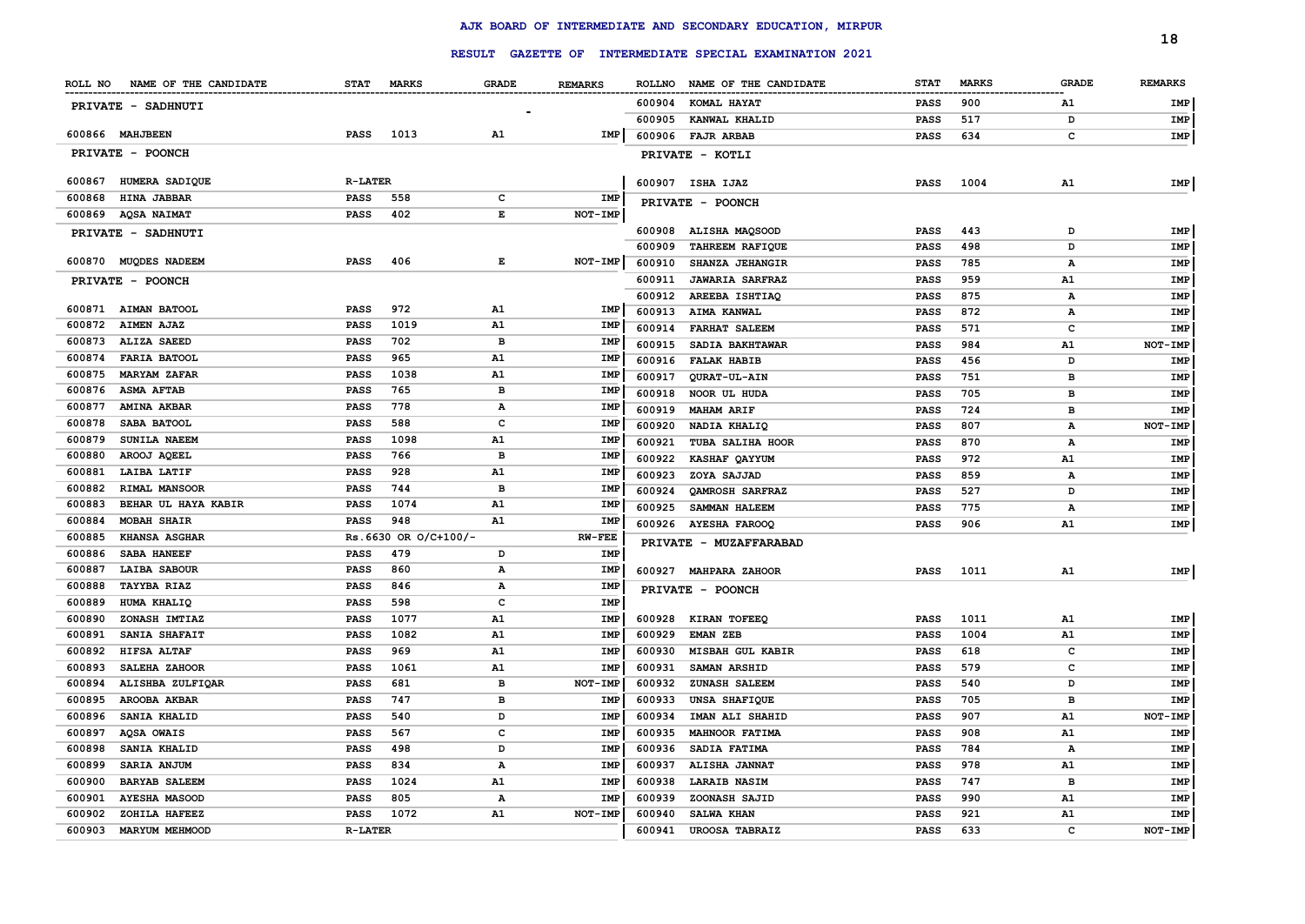|        |                               |                 |              |              |                |        |                                                         |                |              |              | 19             |
|--------|-------------------------------|-----------------|--------------|--------------|----------------|--------|---------------------------------------------------------|----------------|--------------|--------------|----------------|
|        |                               |                 |              |              |                |        | RESULT GAZETTE OF INTERMEDIATE SPECIAL EXAMINATION 2021 |                |              |              |                |
|        | ROLL NO NAME OF THE CANDIDATE | <b>STAT</b>     | <b>MARKS</b> | <b>GRADE</b> | <b>REMARKS</b> |        | ROLLNO NAME OF THE CANDIDATE                            | <b>STAT</b>    | <b>MARKS</b> | <b>GRADE</b> | <b>REMARKS</b> |
|        | 600942 AYESHA AKHLAQ          | PASS            | 539          | D            | NOT-IMP        |        | 600976 SABA ABRAR                                       | PASS           | 855          | A            | IMP            |
| 600943 | MARYAM SHAFIQUE               | <b>PASS</b>     | 1093         | <b>A1</b>    | IMP            | 600977 | ANIQA MAQBOOL                                           | <b>PASS</b>    | 663          | в            | IMP            |
|        | 600944 AREEBA JAMIL           | PASS            | 970          | A1           | IMP            |        | 600978 AREEBA KABIR                                     | PASS           | 1012         | A1           | IMP            |
|        | <b>PRIVATE - SADHNUTI</b>     |                 |              |              |                |        | PRIVATE - KOTLI                                         |                |              |              |                |
|        | 600945 NAYAB MUJAHID          | <b>PASS</b>     | 435          | Е            | IMP            |        | 600979 ISHA RAQEEB                                      | <b>PASS</b>    | 1090         | A1           | IMP            |
|        | <b>PRIVATE - OTHERS</b>       |                 |              |              |                |        | PRIVATE - POONCH                                        |                |              |              |                |
|        | 600946 ZARISH NAZ             | <b>PASS</b>     | 416          | Е            | IMP            | 600980 | <b>SAMIA DAWOOD</b>                                     | <b>PASS</b>    | 731          | в            | IMP            |
|        | PRIVATE - POONCH              |                 |              |              |                | 600981 | MUQDDAS TARIQ                                           | <b>PASS</b>    | 1053         | A1           | NOT-IMP        |
|        |                               |                 |              |              |                | 600982 | <b>SAHIBA ASLAM</b>                                     | <b>PASS</b>    | 602          | c            | IMP            |
| 600947 | ZOOFISHAN CHAUDHARY           | <b>R-LATER</b>  |              |              |                |        | 600983 AFREEN AHMED                                     | <b>PASS</b>    | 735          | в            | IMP            |
| 600948 | <b>JAVERIA SIKANDER</b>       | PASS            | 958          | A1           | IMP            |        | PRIVATE - SADHNUTI                                      |                |              |              |                |
| 600949 | <b>MARYAM SHAKIL</b>          | PASS            | 963          | A1           | IMP            |        |                                                         |                |              |              |                |
| 600950 | IQRA KHIZAR                   | PASS            | 1068         | A1           | IMP            |        | 600984 ALSA TAHIR                                       | PASS           | 1085         | A1           | IMP            |
| 600951 | WAJEHA SEHR                   | PASS            | 846          | Α            | IMP            |        | PRIVATE - POONCH                                        |                |              |              |                |
| 600952 | LAIBA TARIQ                   | PASS            | 880          | A1           | NOT-IMP        |        |                                                         |                |              |              |                |
| 600953 | SEHAR TARIQ                   | PASS            | 1034         | A1           | IMP            | 600985 | <b>AROOBA FIRDOUS</b>                                   | <b>PASS</b>    | 1024         | A1           | IMP            |
| 600954 | SUMIRA ZIAFAT                 | PASS            | 552          | c            | <b>IMP</b>     | 600986 | <b>AREEBA SHAFIQ</b>                                    | PASS           | 416          | Е            | IMP            |
| 600955 | SAMRA SAGHEER                 | PASS            | 715          | в            | IMP            | 600987 | <b>ZARA NISAR</b>                                       | <b>PASS</b>    | 972          | A1           | IMP            |
| 600956 | <b>ANEELA ZAFAR</b>           | PASS            | 869          | А            | IMP            | 600988 | MAHNOOR QUANDIL                                         | <b>PASS</b>    | 1003         | Α1           | IMP            |
| 600957 | ZARISH GULL MUSTAFA           | <b>R-LATER</b>  |              |              |                | 600989 | <b>ZUNASH ABBAS</b>                                     | PASS           | 875          | A            | IMP            |
| 600958 | <b>ALIZA KHAN</b>             | PASS            | 1061         | A1           | IMP            | 600990 | <b>GHANIA ZAINAB MIR</b>                                | <b>R-LATER</b> |              |              |                |
| 600959 | <b>AFRA FATIMA</b>            | <b>PASS</b>     | 1002         | A1           | IMP            | 600991 | <b>HUMA NASIR</b>                                       | <b>PASS</b>    | 942          | A1           | IMP            |
| 600960 | <b>AIKAT AYAZ</b>             | PASS            | 1013         | A1           | NOT-IMP        | 600992 | <b>IBNA JAVAID</b>                                      | <b>PASS</b>    | 927          | Α1           | IMP            |
| 600961 | ANMOL SHAHID                  | PASS            | 571          | c            | <b>IMP</b>     | 600993 | <b>MENAHIL AMJAD</b>                                    | <b>PASS</b>    | 1051         | A1           | NOT-IMP        |
| 600962 | HIFFZA SHEERAZ                | PASS            | 674          | в            | <b>IMP</b>     |        | PRIVATE - KOTLI                                         |                |              |              |                |
| 600963 | SABIKA PARVAIZ                | <b>PASS</b>     | 1023         | A1           | <b>IMP</b>     |        |                                                         |                |              |              |                |
| 600964 | <b>SIDRA KHAN</b>             | PASS            | 807          | А            | <b>IMP</b>     |        | 600994 IQRA SHADAB                                      | <b>PASS</b>    | 1053         | A1           | IMP            |
| 600965 | <b>FARKHANDA SAGHEER</b>      | <b>PASS</b>     | 1024         | A1           | IMP            |        | <b>PRIVATE - POONCH</b>                                 |                |              |              |                |
| 600966 | KINZA FATIMA                  | PASS            | 623          | c            | IMP            |        |                                                         |                |              |              |                |
| 600967 | SAJAL ASGHAR                  | <b>PASS</b>     | 766          | в            | <b>IMP</b>     |        | 600995 AIZA GUL                                         | <b>PASS</b>    | 747          | в            | IMP            |
| 600968 | <b>KASHAF AFRAZ</b>           | PASS            | 1060         | A1           | <b>IMP</b>     | 600996 | <b>LAIBA ITHFAQ</b>                                     | <b>PASS</b>    | 1030         | A1           | IMP            |
| 600969 | SADIA ASLAM                   | PASS            | 602          | c            | <b>IMP</b>     | 600997 | SYEDA AWAISA BUKHARI                                    | <b>PASS</b>    | 757          | в            | IMP            |
| 600970 | <b>NAYAB HANIF NAZ</b>        | PASS            | 1083         | A1           | <b>IMP</b>     | 600998 | <b>IQRA AFSAR</b>                                       | $R-LATER$      |              |              |                |
| 600971 | <b>SMAVIA AKRAM</b>           | <b>PASS</b>     | 1065         | A1           | <b>IMP</b>     | 600999 | <b>HAMNA HAFEEZ</b>                                     | PASS           | 629          | c            | IMP            |
| 600972 | <b>ARBAB HAYAT</b>            | <b>PASS</b>     | 519          | D            | <b>IMP</b>     | 601000 | MUQADIS GUL                                             | PASS           | 429          | Е            | IMP            |
| 600973 | <b>DUR-E-SHAWAR ALI</b>       | <b>PASS</b>     | 1087         | A1           | <b>IMP</b>     | 601001 | SAHIBA MUSHTAQ                                          | <b>PASS</b>    | 537          | D            | NOT-IMP        |
|        | PRIVATE - KOTLI               |                 |              |              |                |        | 601002 ZUHA TAHIR                                       | $Rs.600/-$     |              |              | <b>RW-FEE</b>  |
|        |                               |                 |              | c            |                |        | <b>PRIVATE - BAGH</b>                                   |                |              |              |                |
|        | 600974 PAKIZA KOUSAR          | <b>PASS</b> 558 |              |              | IMP            |        | 601003 SUMMAIRA MOHEED                                  |                | PASS 1074    | A1           | IMP            |
|        | PRIVATE - SADHNUTI            |                 |              |              |                |        | PRIVATE - POONCH                                        |                |              |              |                |
|        | 600975 FIZA ZAIB              |                 | PASS 1012    | A1           | IMP            |        |                                                         |                |              |              |                |
|        | <b>PRIVATE - POONCH</b>       |                 |              |              |                |        | 601004 AIMAN NAEEM                                      | PASS           | 560          | c            | IMP            |
|        |                               |                 |              |              |                |        | 601005 TUBA SHOUKAT                                     | PASS           | 669          | в            | IMP            |
|        |                               |                 |              |              |                |        | 601006 ASBAH KHALID                                     | PASS           | 723          | в            | IMP            |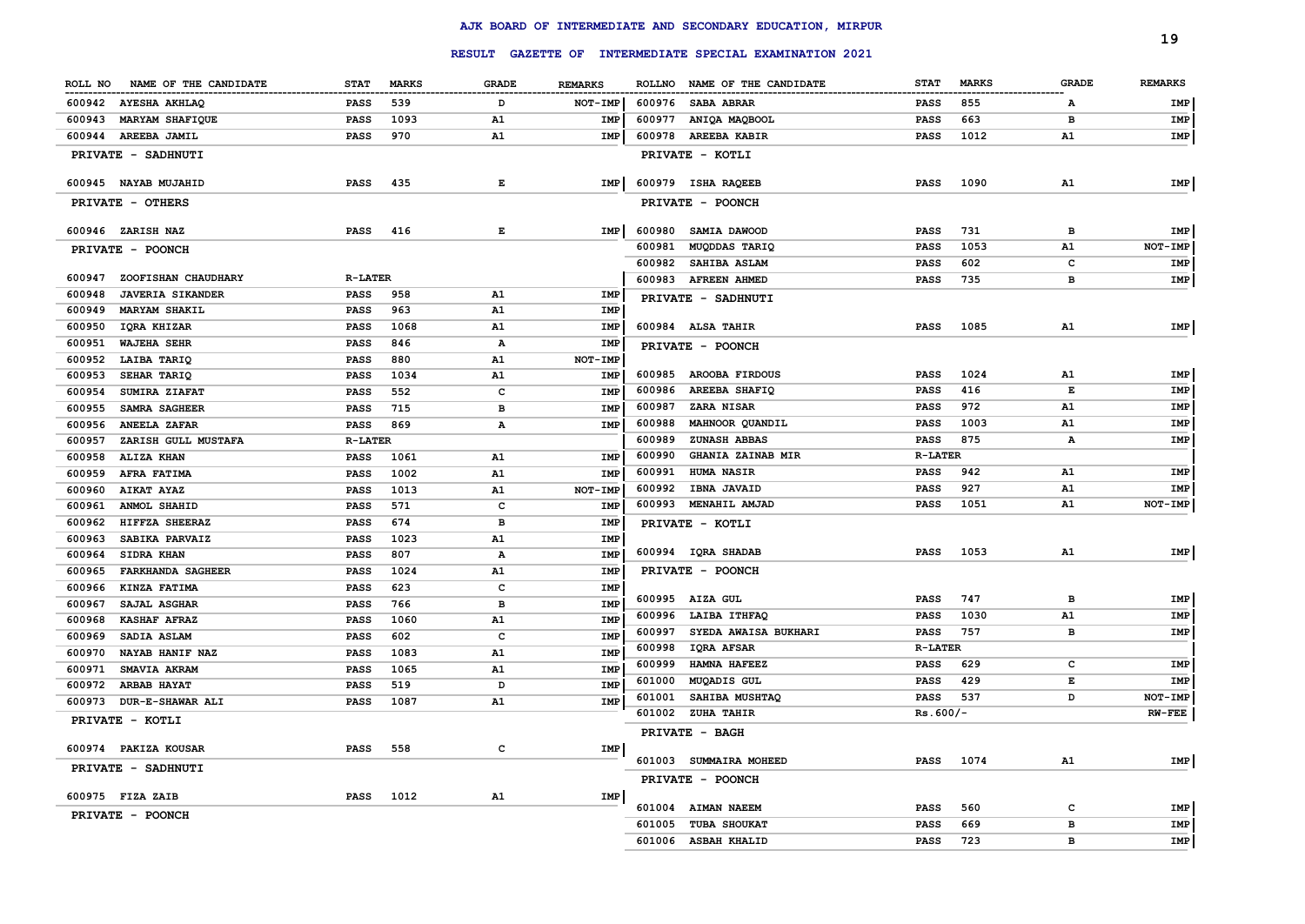|                                  |                             |              |                |                                                                 |                             |                             | 20                |
|----------------------------------|-----------------------------|--------------|----------------|-----------------------------------------------------------------|-----------------------------|-----------------------------|-------------------|
|                                  |                             |              |                | RESULT GAZETTE OF INTERMEDIATE SPECIAL EXAMINATION 2021         |                             |                             |                   |
| NAME OF THE CANDIDATE<br>ROLL NO | <b>STAT</b><br><b>MARKS</b> | <b>GRADE</b> | <b>REMARKS</b> | ROLLNO NAME OF THE CANDIDATE                                    | <b>STAT</b><br><b>MARKS</b> | <b>GRADE</b>                | <b>REMARKS</b>    |
| 601007<br><b>MAHNOOR MAHMOOD</b> | 630<br>PASS                 | $\mathbf c$  | IMP            | 601036 AIMEN SHAKEEL                                            | 654<br>PASS                 | $\mathbf{C}$                | IMP               |
| 601008<br><b>BUSHRA YAMEEN</b>   | <b>PASS</b><br>869          | Α            | IMP            | PRIVATE - SADHNUTI                                              |                             |                             |                   |
| 601009<br>HINA FAROOQ            | 690<br>PASS                 | в            | IMP            |                                                                 |                             |                             |                   |
| 601010<br><b>AFSHAN NOOR</b>     | UNDER PROCESS               |              | RW-UFM         | 601037 QUBAA TASADDUQUE                                         | 530<br><b>PASS</b>          | D                           | IMP               |
| 601011<br>HINA FAROOQ            | 1051<br>PASS                | A1           | <b>IMP</b>     | PRIVATE - POONCH                                                |                             |                             |                   |
| 601012<br>MOOMNA MEHMOOD         | 912<br>PASS                 | A1           | IMP            |                                                                 |                             |                             |                   |
| 601013<br><b>AMAN MAROOF</b>     | PASS<br>900                 | A1           | IMP            | 601038 AQSA HAMEED                                              | <b>PASS</b><br>1073         | A1                          | IMP               |
| 601014<br>ARFA QAZI              | 867<br>PASS                 | Α            | IMP            | <b>SAJAL SALEEM</b><br>601039                                   | 834<br><b>PASS</b>          | А                           | IMP               |
| NOOR-UL-AAIN TAHIRA<br>601015    | <b>R-LATER</b>              |              |                | ZUFISHAN ILYAS<br>601040                                        | 1023<br><b>PASS</b>         | A1                          | IMP               |
| <b>AMALA NAEEM</b><br>601016     | 992<br>PASS                 | A1           | <b>IMP</b>     | PRIVATE - SADHNUTI                                              |                             |                             |                   |
| AREEJ ZAIB<br>601017             | 951<br>PASS                 | A1           | <b>IMP</b>     |                                                                 |                             |                             |                   |
| 601018<br><b>TOOBA MATLOOB</b>   | 876<br><b>PASS</b>          | A            | NOT-IMP        | 601041 SEHER RAMZAN                                             | <b>PASS</b><br>582          | $\mathbf{C}$                | IMP               |
| PRIVATE - KOTLI                  |                             |              |                | PRIVATE - POONCH                                                |                             |                             |                   |
| 601019 ALEEZA BATOOL             | 998<br><b>PASS</b>          | A1           | IMP            | 601042 RUQIA RIAZ                                               | 828<br><b>PASS</b>          | Α                           | IMP               |
| PRIVATE - POONCH                 |                             |              |                | 601043 ALMAS RAFIQUE                                            | 929<br>PASS                 | A1                          | $NOT-IMP$         |
|                                  |                             |              |                | PRIVATE - SADHNUTI                                              |                             |                             |                   |
| 601020<br>ANUM YOUNIS            | 1051<br><b>PASS</b>         | A1           | IMP            |                                                                 |                             |                             |                   |
| 601021<br><b>KASHAF GUL</b>      | <b>PASS</b><br>736          | в            | <b>IMP</b>     | 601044 NITASHA SHAKEEL KHAN                                     | 911<br><b>PASS</b>          | A1                          | IMP               |
| 601022<br>ADEELA RIAZ CHOHDRI    | <b>PASS</b><br>1072         | A1           | <b>IMP</b>     | PRIVATE - POONCH                                                |                             |                             |                   |
| 601023<br>IQRA ISHFAQ            | <b>PASS</b><br>861          | A            | <b>IMP</b>     |                                                                 |                             |                             |                   |
| 601024<br><b>AYESHA AZAD</b>     | <b>PASS</b><br>786          | A            | <b>IMP</b>     | 601045 ASMA HAFEEZ                                              | 558<br>PASS                 | c                           | IMP               |
| 601025<br><b>AYESHA FAROOQ</b>   | <b>PASS</b><br>970          | A1           | <b>IMP</b>     | 601046 MUBASHRA FATIMA                                          | 888<br>PASS                 | ${\tt A1}$                  | IMP               |
| 601026<br><b>JAVERIA MANZOOR</b> | <b>PASS</b><br>1052         | A1           | <b>IMP</b>     | PRIVATE - HAVELI                                                |                             |                             |                   |
| 601027<br>ANSA ISHAQ             | 744<br><b>PASS</b>          | в            | IMP            | 601047 ALIZA MAJEED                                             | <b>R-LATER</b>              |                             |                   |
| 601028<br><b>ZARA AZEEM</b>      | Rs.6630 OR O/C+100/-        |              | $RW-FEE$       | PRIVATE - SADHNUTI                                              |                             |                             |                   |
| PRIVATE - SADHNUTI               |                             |              |                |                                                                 |                             |                             |                   |
| 601029 ZOYA RIAZ                 | 1072<br><b>PASS</b>         | A1           | IMP            | 601048 LAIBA LATIF                                              | 1035<br>PASS                | A1                          | IMP               |
| PRIVATE - POONCH                 |                             |              |                | PRIVATE - POONCH                                                |                             |                             |                   |
|                                  |                             |              |                |                                                                 |                             |                             |                   |
| 601030 TOOBA SAJJAD              | <b>PASS</b><br>634          | c            | IMP            | 601049 MAHNOOR HAYYAT                                           | 587<br><b>PASS</b><br>854   | $\mathbf c$<br>$\mathbf{A}$ | IMP<br><b>IMP</b> |
| PRIVATE - KOTLI                  |                             |              |                | 601050<br><b>ALIKHA NOOR</b><br>601051<br><b>KASHMALA FAZAL</b> | PASS<br><b>PASS</b><br>999  | A1                          | IMP               |
|                                  |                             |              |                | 601052<br>ANEEQA ZIA                                            | 1051<br>PASS                | A1                          | IMP               |
| 601031 SARIA LUBAB SALEEM        | 1013<br>PASS                | A1           | IMP            | 601053<br>SANA KHALID                                           | <b>PASS</b><br>928          | A1                          | IMP               |
| PRIVATE - POONCH                 |                             |              |                | 601054<br>IQRA NOOR JANJUA                                      | 900<br>PASS                 | ${\tt A1}$                  | IMP               |
|                                  |                             |              |                | 601055<br>RIMSHA MAJEED KIANI                                   | <b>PASS</b><br>1002         | ${\tt A1}$                  | IMP               |
| 601032 ISHA ILYAS                | 757<br><b>PASS</b>          | в            | NOT-IMP        | 601056<br><b>RUBAIKA HAMEED</b>                                 | 742<br>PASS                 | в                           | IMP               |
| 601033 NOOR IQBAL                | 736<br><b>PASS</b>          | в            | IMP            | 601057<br>MAMOONA WAHID                                         | 1042<br>PASS                | A1                          | <b>IMP</b>        |
| PRIVATE - OTHERS                 |                             |              |                | 601058<br>IMAN BATOOL                                           | <b>R-LATER</b>              |                             |                   |
| 601034 RUQUIA SHARIF             | 833<br><b>PASS</b>          | Α            | IMP            | PRIVATE - SADHNUTI                                              |                             |                             |                   |
| PRIVATE - POONCH                 |                             |              |                |                                                                 |                             |                             |                   |
|                                  |                             |              |                | 601059 ALIA ARIF                                                | PASS<br>496                 | D                           | IMP               |
| 601035 ALEENA SHAFIQ             | <b>PASS</b><br>588          | $\mathbf c$  | IMP            | PRIVATE - POONCH                                                |                             |                             |                   |
| <b>PRIVATE - BAGH</b>            |                             |              |                |                                                                 |                             |                             |                   |
|                                  |                             |              |                | 601060 AREEBA KIANI                                             | 742<br><b>PASS</b>          | в                           | IMP               |

# **AJK BOARD OF INTERMEDIATE AND SECONDARY EDUCATION, MIRPUR RESULT GAZETTE OF INTERMEDIATE SPECIAL EXAMINATION 2021**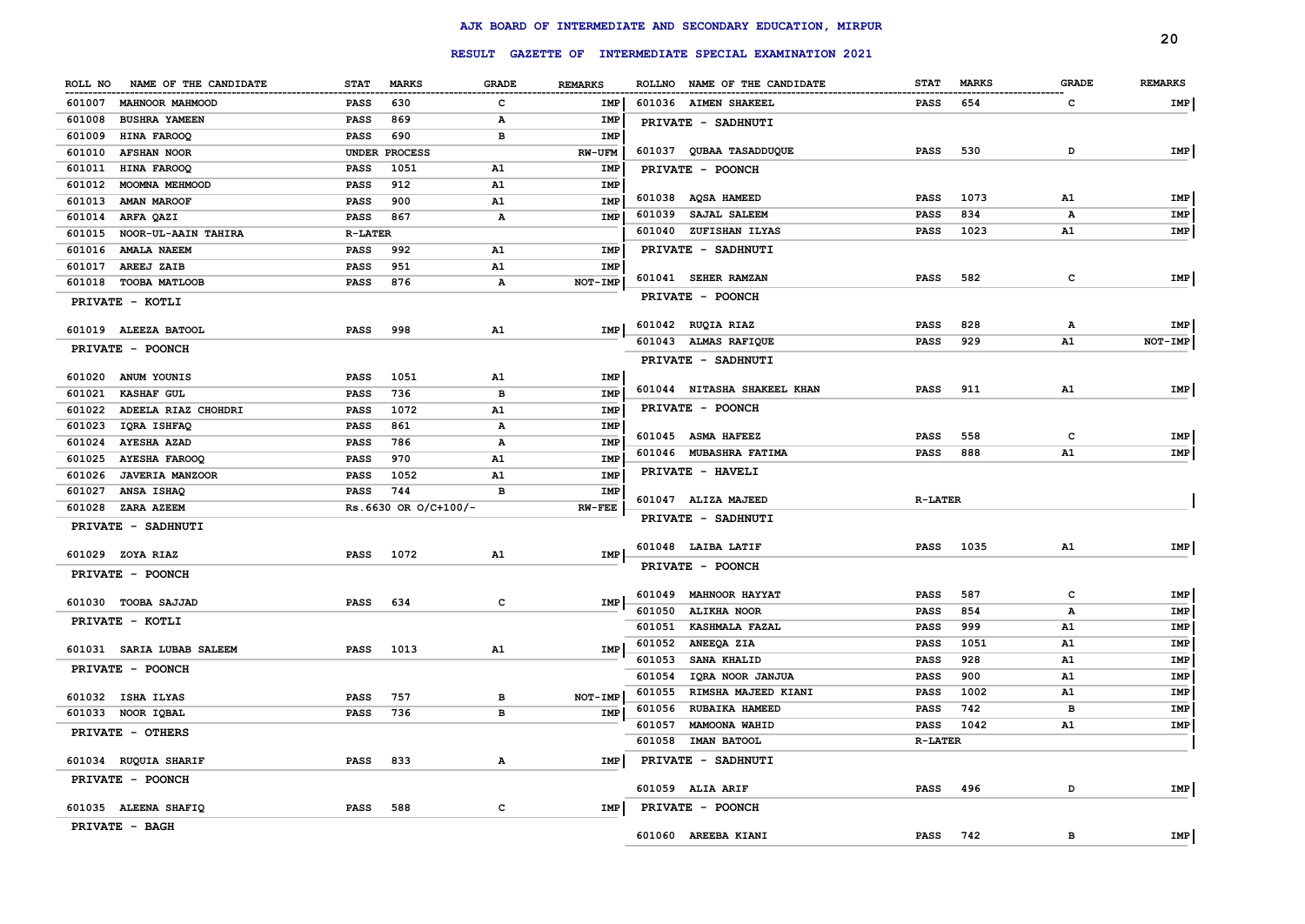| RESULT GAZETTE OF INTERMEDIATE SPECIAL EXAMINATION 2021<br><b>MARKS</b><br><b>GRADE</b><br><b>REMARKS</b><br>NAME OF THE CANDIDATE<br><b>MARKS</b><br><b>GRADE</b><br><b>REMARKS</b><br><b>ROLLNO</b><br>NAME OF THE CANDIDATE<br><b>STAT</b><br>ROLL NO<br><b>STAT</b><br>930<br>1065<br>NOT-IMP<br>601061 ANDLEEB NAZ<br><b>PASS</b><br>A1<br>IMP<br>601095<br><b>SAHAR ARSHAD</b><br><b>PASS</b><br>A1<br>777<br>601096<br><b>FARKHANDA YASIN</b><br><b>PASS</b><br>IMP<br>А<br>PRIVATE - SADHNUTI<br>601097<br>1055<br><b>ESHA IMTIAZ</b><br><b>PASS</b><br>A1<br>IMP<br>601062 MATTA EIMAN<br><b>PASS</b><br>971<br>A1<br>IMP<br>601098<br>620<br><b>MARYAM SHAHZAD</b><br><b>PASS</b><br>c<br>IMP<br>601099<br>HUMAIRA JAVED<br><b>PASS</b><br>971<br>A1<br>IMP<br>PRIVATE - POONCH<br>601100<br><b>TAKMEEL ARSHAD</b><br><b>PASS</b><br>1006<br>A1<br>IMP<br>773<br>601063 ARFA KASHAF<br>Α<br><b>PASS</b><br>IMP<br>601101<br>NOOR UL HUDA AFRAZ<br><b>PASS</b><br>908<br>A1<br><b>IMP</b><br>A1<br><b>IMP</b><br>601064<br>ARFA AMIR KHAN<br><b>PASS</b><br>1041<br>601102<br>ZOONASH AZEEM<br>1053<br>A1<br>IMP<br><b>PASS</b><br>c<br>601065<br>ZOOFISHAN ARIF<br><b>PASS</b><br>609<br><b>IMP</b><br>601103<br>ANSA SULTANA<br>506<br>IMP<br><b>PASS</b><br>D<br>601066<br><b>RUBANA AFZAL</b><br><b>PASS</b><br>633<br>C<br><b>IMP</b><br>601104<br>1003<br>IRSA KHALID<br><b>PASS</b><br>A1<br>IMP |
|------------------------------------------------------------------------------------------------------------------------------------------------------------------------------------------------------------------------------------------------------------------------------------------------------------------------------------------------------------------------------------------------------------------------------------------------------------------------------------------------------------------------------------------------------------------------------------------------------------------------------------------------------------------------------------------------------------------------------------------------------------------------------------------------------------------------------------------------------------------------------------------------------------------------------------------------------------------------------------------------------------------------------------------------------------------------------------------------------------------------------------------------------------------------------------------------------------------------------------------------------------------------------------------------------------------------------------------------------------------------------------------------------------------|
|                                                                                                                                                                                                                                                                                                                                                                                                                                                                                                                                                                                                                                                                                                                                                                                                                                                                                                                                                                                                                                                                                                                                                                                                                                                                                                                                                                                                                  |
|                                                                                                                                                                                                                                                                                                                                                                                                                                                                                                                                                                                                                                                                                                                                                                                                                                                                                                                                                                                                                                                                                                                                                                                                                                                                                                                                                                                                                  |
|                                                                                                                                                                                                                                                                                                                                                                                                                                                                                                                                                                                                                                                                                                                                                                                                                                                                                                                                                                                                                                                                                                                                                                                                                                                                                                                                                                                                                  |
|                                                                                                                                                                                                                                                                                                                                                                                                                                                                                                                                                                                                                                                                                                                                                                                                                                                                                                                                                                                                                                                                                                                                                                                                                                                                                                                                                                                                                  |
|                                                                                                                                                                                                                                                                                                                                                                                                                                                                                                                                                                                                                                                                                                                                                                                                                                                                                                                                                                                                                                                                                                                                                                                                                                                                                                                                                                                                                  |
|                                                                                                                                                                                                                                                                                                                                                                                                                                                                                                                                                                                                                                                                                                                                                                                                                                                                                                                                                                                                                                                                                                                                                                                                                                                                                                                                                                                                                  |
|                                                                                                                                                                                                                                                                                                                                                                                                                                                                                                                                                                                                                                                                                                                                                                                                                                                                                                                                                                                                                                                                                                                                                                                                                                                                                                                                                                                                                  |
|                                                                                                                                                                                                                                                                                                                                                                                                                                                                                                                                                                                                                                                                                                                                                                                                                                                                                                                                                                                                                                                                                                                                                                                                                                                                                                                                                                                                                  |
|                                                                                                                                                                                                                                                                                                                                                                                                                                                                                                                                                                                                                                                                                                                                                                                                                                                                                                                                                                                                                                                                                                                                                                                                                                                                                                                                                                                                                  |
|                                                                                                                                                                                                                                                                                                                                                                                                                                                                                                                                                                                                                                                                                                                                                                                                                                                                                                                                                                                                                                                                                                                                                                                                                                                                                                                                                                                                                  |
|                                                                                                                                                                                                                                                                                                                                                                                                                                                                                                                                                                                                                                                                                                                                                                                                                                                                                                                                                                                                                                                                                                                                                                                                                                                                                                                                                                                                                  |
|                                                                                                                                                                                                                                                                                                                                                                                                                                                                                                                                                                                                                                                                                                                                                                                                                                                                                                                                                                                                                                                                                                                                                                                                                                                                                                                                                                                                                  |
| 601067<br>SAJJAL NADEEM<br><b>PASS</b><br>1040<br>A1<br>IMP<br>732<br>601105<br><b>MUQADIS HAMEED</b><br><b>PASS</b><br>в<br>IMP                                                                                                                                                                                                                                                                                                                                                                                                                                                                                                                                                                                                                                                                                                                                                                                                                                                                                                                                                                                                                                                                                                                                                                                                                                                                                 |
| 601068<br><b>GULL MADIHA JABIR</b><br><b>PASS</b><br>1051<br>A1<br>IMP<br>601106<br>MUQADDAS ZULFIQAR<br>970<br>A1<br>IMP<br><b>PASS</b>                                                                                                                                                                                                                                                                                                                                                                                                                                                                                                                                                                                                                                                                                                                                                                                                                                                                                                                                                                                                                                                                                                                                                                                                                                                                         |
| PRIVATE - SADHNUTI<br>601107<br>NOOR-UL-AIN<br>1050<br>${\tt A1}$<br>IMP<br><b>PASS</b>                                                                                                                                                                                                                                                                                                                                                                                                                                                                                                                                                                                                                                                                                                                                                                                                                                                                                                                                                                                                                                                                                                                                                                                                                                                                                                                          |
| 601108<br>438<br>E<br>IMP<br>BEENISH NIMAT<br><b>PASS</b>                                                                                                                                                                                                                                                                                                                                                                                                                                                                                                                                                                                                                                                                                                                                                                                                                                                                                                                                                                                                                                                                                                                                                                                                                                                                                                                                                        |
| 1030<br>A1<br>IMP<br>601069 FAIZA ZAFAR<br><b>PASS</b><br>601109<br><b>BUSHRA KHURSHID</b><br><b>R-LATER</b>                                                                                                                                                                                                                                                                                                                                                                                                                                                                                                                                                                                                                                                                                                                                                                                                                                                                                                                                                                                                                                                                                                                                                                                                                                                                                                     |
| <b>PRIVATE - POONCH</b><br>601110<br>NAIMA KHATOON<br><b>R-LATER</b>                                                                                                                                                                                                                                                                                                                                                                                                                                                                                                                                                                                                                                                                                                                                                                                                                                                                                                                                                                                                                                                                                                                                                                                                                                                                                                                                             |
| 601111<br>825<br>А<br><b>IMP</b><br><b>ITTEBAH FATIMA MALIK</b><br><b>PASS</b>                                                                                                                                                                                                                                                                                                                                                                                                                                                                                                                                                                                                                                                                                                                                                                                                                                                                                                                                                                                                                                                                                                                                                                                                                                                                                                                                   |
| 601070 SIDRAH AZAD<br><b>PASS</b><br>540<br>D<br>IMP<br>601112<br>A1<br>1004<br><b>ALISHA NOOR</b><br><b>PASS</b><br>IMP                                                                                                                                                                                                                                                                                                                                                                                                                                                                                                                                                                                                                                                                                                                                                                                                                                                                                                                                                                                                                                                                                                                                                                                                                                                                                         |
| 601071<br>1031<br>A1<br>IMP<br><b>KASHAF FAROOQ</b><br><b>PASS</b><br>601113<br><b>AIMEN PERVEZ</b><br><b>R-LATER</b>                                                                                                                                                                                                                                                                                                                                                                                                                                                                                                                                                                                                                                                                                                                                                                                                                                                                                                                                                                                                                                                                                                                                                                                                                                                                                            |
| NAYAB AZIZ<br>682<br>601072<br><b>PASS</b><br>в<br>IMP<br>601114<br>RANIA IMTIAZ<br>$Rs.600/-$<br><b>RW-FEE</b>                                                                                                                                                                                                                                                                                                                                                                                                                                                                                                                                                                                                                                                                                                                                                                                                                                                                                                                                                                                                                                                                                                                                                                                                                                                                                                  |
| 1020<br>601073<br>A1<br>NOT-IMP<br><b>AQSA AKHTER</b><br><b>PASS</b><br>601115<br><b>UROOJ RASHID</b><br><b>PASS</b><br>1024<br>A1<br><b>IMP</b>                                                                                                                                                                                                                                                                                                                                                                                                                                                                                                                                                                                                                                                                                                                                                                                                                                                                                                                                                                                                                                                                                                                                                                                                                                                                 |
| 985<br>A1<br>IMP<br>601074<br><b>ROSHEEN ANWAR</b><br><b>PASS</b><br>601116<br><b>ALMAB KHALID</b><br>813<br>А<br>IMP<br><b>PASS</b>                                                                                                                                                                                                                                                                                                                                                                                                                                                                                                                                                                                                                                                                                                                                                                                                                                                                                                                                                                                                                                                                                                                                                                                                                                                                             |
| 601075<br>888<br>A1<br>MUQADIS AZAM<br><b>PASS</b><br>IMP<br>601117<br><b>HURYA FALAK</b><br>837<br><b>IMP</b><br><b>PASS</b><br>А                                                                                                                                                                                                                                                                                                                                                                                                                                                                                                                                                                                                                                                                                                                                                                                                                                                                                                                                                                                                                                                                                                                                                                                                                                                                               |
| 838<br>601076<br><b>AYESHA MARYAM</b><br><b>PASS</b><br>А<br>IMP<br>A1<br>IMP<br>601118<br><b>FATIMA NASEEM</b><br><b>PASS</b><br>938                                                                                                                                                                                                                                                                                                                                                                                                                                                                                                                                                                                                                                                                                                                                                                                                                                                                                                                                                                                                                                                                                                                                                                                                                                                                            |
| A1<br>601077<br>NAMEL BABAR<br><b>PASS</b><br>1061<br>NOT-IMP<br>IMP<br>601119<br><b>ABRISH FATIMA</b><br><b>PASS</b><br>1005<br>A1                                                                                                                                                                                                                                                                                                                                                                                                                                                                                                                                                                                                                                                                                                                                                                                                                                                                                                                                                                                                                                                                                                                                                                                                                                                                              |
| <b>PRIVATE - SADHNUTI</b><br>PRIVATE - SADHNUTI                                                                                                                                                                                                                                                                                                                                                                                                                                                                                                                                                                                                                                                                                                                                                                                                                                                                                                                                                                                                                                                                                                                                                                                                                                                                                                                                                                  |
| 506<br>601078 WAJEEHA SAEED<br><b>PASS</b><br>D<br>IMP<br>601120 ANIQA BASHIR<br>A1<br>IMP<br>985<br><b>PASS</b>                                                                                                                                                                                                                                                                                                                                                                                                                                                                                                                                                                                                                                                                                                                                                                                                                                                                                                                                                                                                                                                                                                                                                                                                                                                                                                 |
| <b>PRIVATE - POONCH</b>                                                                                                                                                                                                                                                                                                                                                                                                                                                                                                                                                                                                                                                                                                                                                                                                                                                                                                                                                                                                                                                                                                                                                                                                                                                                                                                                                                                          |
| PRIVATE - POONCH                                                                                                                                                                                                                                                                                                                                                                                                                                                                                                                                                                                                                                                                                                                                                                                                                                                                                                                                                                                                                                                                                                                                                                                                                                                                                                                                                                                                 |
| AYESHA MAPARA YOUNAS<br>PASS<br>1054<br>A1<br>IMP<br>601079<br>601121 YASHAB UMER<br>747<br>IMP<br>в<br><b>PASS</b>                                                                                                                                                                                                                                                                                                                                                                                                                                                                                                                                                                                                                                                                                                                                                                                                                                                                                                                                                                                                                                                                                                                                                                                                                                                                                              |
| 774<br>IMP<br>601080<br><b>ANOSH QAYYUM</b><br><b>PASS</b><br>А<br>601122<br>725<br>ZONASH IRSHAD<br>в<br>IMP<br><b>PASS</b>                                                                                                                                                                                                                                                                                                                                                                                                                                                                                                                                                                                                                                                                                                                                                                                                                                                                                                                                                                                                                                                                                                                                                                                                                                                                                     |
| 869<br>601081<br>ZUNA ADAN<br>PASS<br>$\mathbf{A}$<br>IMP<br>601123<br>695<br>WARDA NAZAM<br>в<br>IMP<br><b>PASS</b>                                                                                                                                                                                                                                                                                                                                                                                                                                                                                                                                                                                                                                                                                                                                                                                                                                                                                                                                                                                                                                                                                                                                                                                                                                                                                             |
| 601082<br><b>ARFA KHAN</b><br><b>PASS</b><br>1005<br>A1<br>IMP<br>601124<br>1032<br>${\tt A1}$<br><b>LAIBA AURANGZEB</b><br>IMP<br><b>PASS</b>                                                                                                                                                                                                                                                                                                                                                                                                                                                                                                                                                                                                                                                                                                                                                                                                                                                                                                                                                                                                                                                                                                                                                                                                                                                                   |
| 601083<br>AZKKA TUL AIN BIN FAZAL<br><b>PASS</b><br>633<br>c<br>IMP<br>623<br>601125<br><b>AIMAN SHOUKET</b><br>c<br><b>PASS</b><br>IMP                                                                                                                                                                                                                                                                                                                                                                                                                                                                                                                                                                                                                                                                                                                                                                                                                                                                                                                                                                                                                                                                                                                                                                                                                                                                          |
| MAQADUS MEHBOOB<br>PASS<br>942<br>A1<br>IMP<br>601084<br>601126<br>HOORIA KHAN<br><b>PASS</b><br>600<br>c<br>IMP                                                                                                                                                                                                                                                                                                                                                                                                                                                                                                                                                                                                                                                                                                                                                                                                                                                                                                                                                                                                                                                                                                                                                                                                                                                                                                 |
| 1080<br>A1<br>601085<br><b>AYESHA YOUNAS</b><br><b>PASS</b><br><b>IMP</b><br>778<br>601127<br>ZARA SHEHZAD<br><b>PASS</b><br>А<br>IMP                                                                                                                                                                                                                                                                                                                                                                                                                                                                                                                                                                                                                                                                                                                                                                                                                                                                                                                                                                                                                                                                                                                                                                                                                                                                            |
| 764<br>IMP<br><b>ANDLEEB GULL</b><br><b>PASS</b><br>в<br>601086<br>601128<br><b>MISHAL AZHAR</b><br><b>PASS</b><br>619<br>C<br>IMP                                                                                                                                                                                                                                                                                                                                                                                                                                                                                                                                                                                                                                                                                                                                                                                                                                                                                                                                                                                                                                                                                                                                                                                                                                                                               |
| 732<br>в<br>601087<br>ALMAS HANIF<br><b>PASS</b><br>IMP<br>601129<br>MUNEEBA MUSTAFA<br><b>PASS</b><br>517<br>D<br><b>IMP</b>                                                                                                                                                                                                                                                                                                                                                                                                                                                                                                                                                                                                                                                                                                                                                                                                                                                                                                                                                                                                                                                                                                                                                                                                                                                                                    |
| <b>R-LATER</b><br>601088<br>SUNILA BARKAT<br>601130<br>AROOJ TARIQ<br>834<br><b>IMP</b><br><b>PASS</b><br>А                                                                                                                                                                                                                                                                                                                                                                                                                                                                                                                                                                                                                                                                                                                                                                                                                                                                                                                                                                                                                                                                                                                                                                                                                                                                                                      |
| 1053<br><b>IMP</b><br>601089<br>HADIA ZAHOOR<br><b>PASS</b><br>A1<br>HADIA NISHAT<br>804<br><b>IMP</b><br>601131<br><b>PASS</b><br>А                                                                                                                                                                                                                                                                                                                                                                                                                                                                                                                                                                                                                                                                                                                                                                                                                                                                                                                                                                                                                                                                                                                                                                                                                                                                             |
| A1<br><b>IMP</b><br>601090<br><b>SHAIZA NASEER</b><br><b>PASS</b><br>1085<br>601132<br><b>KASHF-U-NOOR</b><br><b>PASS</b><br>1083<br>A1<br>IMP                                                                                                                                                                                                                                                                                                                                                                                                                                                                                                                                                                                                                                                                                                                                                                                                                                                                                                                                                                                                                                                                                                                                                                                                                                                                   |
| A1<br>601091<br><b>BUSHRA AYUB</b><br><b>PASS</b><br>959<br>NOT-IMP<br>601133 SIDRA SULTANA<br><b>PASS</b><br>1071<br>A1<br>IMP                                                                                                                                                                                                                                                                                                                                                                                                                                                                                                                                                                                                                                                                                                                                                                                                                                                                                                                                                                                                                                                                                                                                                                                                                                                                                  |
| 601092<br>WAJIHA NIAMAT<br><b>PASS</b><br>608<br>C<br><b>IMP</b>                                                                                                                                                                                                                                                                                                                                                                                                                                                                                                                                                                                                                                                                                                                                                                                                                                                                                                                                                                                                                                                                                                                                                                                                                                                                                                                                                 |
| PRIVATE - SADHNUTI<br>601093<br><b>HAJRA ARSHAD</b><br>PASS<br>1065<br>A1<br><b>IMP</b>                                                                                                                                                                                                                                                                                                                                                                                                                                                                                                                                                                                                                                                                                                                                                                                                                                                                                                                                                                                                                                                                                                                                                                                                                                                                                                                          |
| 601094<br><b>BISMA AAMIR</b><br><b>PASS</b><br>957<br>A1<br>IMP<br>601134 FATIMA TU ZAHRA<br>IMP<br><b>PASS</b><br>663<br>в                                                                                                                                                                                                                                                                                                                                                                                                                                                                                                                                                                                                                                                                                                                                                                                                                                                                                                                                                                                                                                                                                                                                                                                                                                                                                      |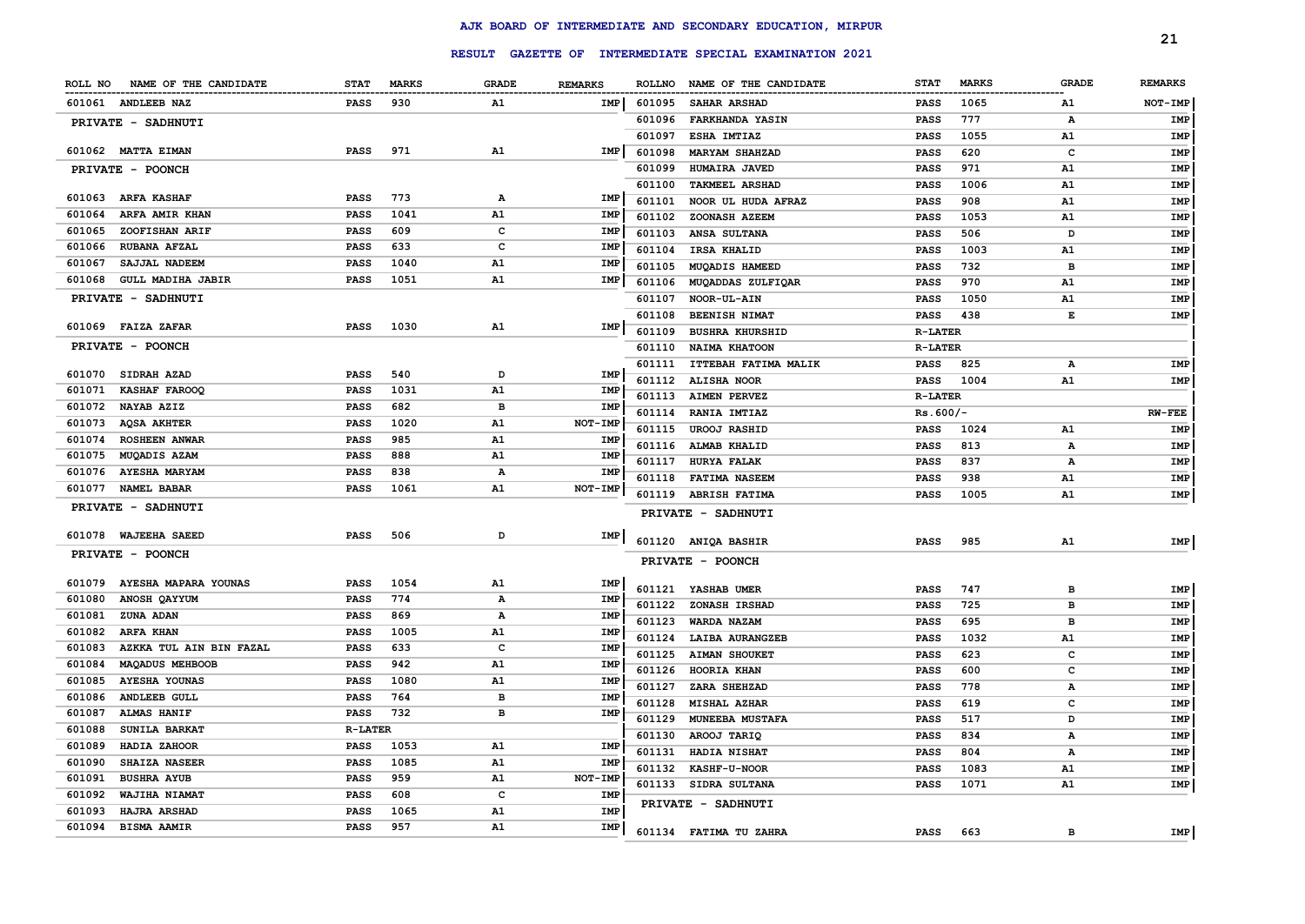|        |                               |                |              |              |                |               | RESULT GAZETTE OF INTERMEDIATE SPECIAL EXAMINATION 2021 |             |              |              | 22             |
|--------|-------------------------------|----------------|--------------|--------------|----------------|---------------|---------------------------------------------------------|-------------|--------------|--------------|----------------|
|        | ROLL NO NAME OF THE CANDIDATE | <b>STAT</b>    | <b>MARKS</b> | <b>GRADE</b> | <b>REMARKS</b> | <b>ROLLNO</b> | NAME OF THE CANDIDATE                                   | <b>STAT</b> | <b>MARKS</b> | <b>GRADE</b> | <b>REMARKS</b> |
|        |                               |                |              |              |                | 601173        | <b>SABA RAMZAN</b>                                      | PASS        | 592          | C            | IMP            |
|        | PRIVATE - POONCH              |                |              |              |                | 601174        | <b>MEHMOONA ALTAF</b>                                   | <b>PASS</b> | 867          | А            | NOT-IMP        |
|        | 601135 GHANVA GHAZAL          | <b>PASS</b>    | 890          | A1           | IMP            | 601175        | HOORIA RAZZAQ                                           | <b>PASS</b> | 923          | A1           | IMP            |
| 601136 | AIZA DAWOOD                   | <b>PASS</b>    | 732          | в            | IMP            | 601176        | MEHWISH NIAZI                                           | <b>PASS</b> | 531          | D            | IMP            |
| 601137 | AMMARA IMTIAZ                 | <b>R-LATER</b> |              |              |                | 601177        | <b>SHAIZA AZAD</b>                                      | <b>PASS</b> | 608          | C            | IMP            |
| 601138 | HOOR-UL-AIN KHAN              | <b>PASS</b>    | 1078         | A1           | IMP            | 601178        | ALISHBA SAMAD                                           | <b>PASS</b> | 531          | D            | IMP            |
| 601139 | SALEHA RIAZ                   | <b>PASS</b>    | 990          | A1           | <b>IMP</b>     | 601179        | <b>MISBAH PERVEEN</b>                                   | <b>PASS</b> | 496          | D            | IMP            |
| 601140 | <b>ALEENA ASIF</b>            | PASS           | 1011         | <b>A1</b>    | IMP            | 601180        | <b>AYESHA KHALIL</b>                                    | <b>PASS</b> | 1005         | A1           | IMP            |
| 601141 | RABEEL REHMAT                 | <b>PASS</b>    | 740          | в            | IMP            | 601181        | <b>AREEN JAVAID</b>                                     | <b>PASS</b> | 518          | D            | NOT-IMP        |
| 601142 | HABIBA ILYAS                  | <b>PASS</b>    | 1051         | A1           | IMP            | 601182        | <b>DARFISHAN KANWAL</b>                                 | <b>PASS</b> | 561          | $\mathbf{C}$ | IMP            |
| 601143 | ARFA IDREES                   | <b>PASS</b>    | 438          | E            | <b>NOT-IMP</b> | 601183        | <b>ATTIKA ARIF</b>                                      | <b>PASS</b> | 1031         | A1           | IMP            |
| 601144 | <b>MARIA SADAF</b>            | <b>PASS</b>    | 963          | <b>A1</b>    | IMP            | 601184        | MOMINA IJAZ                                             | <b>PASS</b> | 573          | c            | IMP            |
| 601145 | <b>AMAL RAIES</b>             | <b>PASS</b>    | 1030         | A1           | IMP            | 601185        | <b>FATIMA BATOOL</b>                                    | PASS        | 602          | с            | IMP            |
| 601146 | <b>ALEESHA SHABIR</b>         | PASS           | 489          | D            | NOT-IMP        | 601186        | AQSA KANWAL                                             | PASS        | 861          | А            | IMP            |
| 601147 | MARYEM ARSHAN NAYYER          | PASS           | 985          | <b>A1</b>    | IMP            | 601187        | <b>IRAM SALEEM</b>                                      | <b>PASS</b> | 550          | c            | IMP            |
| 601148 | DANISHWA KIANI                | <b>PASS</b>    | 757          | в            |                | 601188        | ZAIB FATIMA                                             | <b>PASS</b> | 714          | в            | IMP            |
| 601149 | NOOR UL HUDA ANWAR            | PASS           | 537          | D            |                | 601189        | AMMARA MUSLIM                                           | <b>PASS</b> | 805          | А            | IMP            |
| 601150 | <b>FARAH TABSSAM</b>          | PASS           | 429          | E            |                | 601190        | MAMUNA JAVED                                            | <b>PASS</b> | 972          | A1           | <b>IMP</b>     |
| 601151 | KIRAN SHAHZADI                | <b>PASS</b>    | 978          | A1           |                | 601191        | DURR E SHAHWAR KHAN                                     | <b>PASS</b> | 1086         | A1           | <b>IMP</b>     |
| 601152 | SHIFA IQBAL                   | PASS           | 573          | c            | IMP            |               | 601192 JAVARIA HAMEED                                   | <b>PASS</b> | 851          | А            | IMP            |
| 601153 | SAMREEN GHAFOOR               | <b>R-LATER</b> |              |              |                |               |                                                         |             |              |              |                |
| 601154 | LAIBA AYAZ                    | <b>PASS</b>    | 588          | с            | IMP            |               | PRIVATE - POONCH                                        |             |              |              |                |
| 601155 | <b>HASBA RANI</b>             | <b>PASS</b>    | 579          | c            | IMP            | 601193        | QURAT UL AIN                                            | <b>PASS</b> | 663          | в            | IMP            |
| 601156 | RIMSHA RAQEEB                 | <b>PASS</b>    | 435          | E            | IMP            |               | PRIVATE - SADHNUTI                                      |             |              |              |                |
| 601157 | <b>ESHA SHOUKAT</b>           | <b>PASS</b>    | 660          | в            | IMP            |               |                                                         |             |              |              |                |
| 601158 | <b>ALIKHA AYAZ</b>            | <b>PASS</b>    | 752          | в            | IMP            | 601194        | NIMRA KOUSAR                                            | <b>PASS</b> | 840          | А            | IMP            |
| 601159 | <b>NOOR FATIMA</b>            | PASS           | 454          | D            | IMP            | 601195        | KANWAL SHAFIQUE                                         | <b>PASS</b> | 414          | Е            | NOT-IMP        |
| 601160 | SAJEELA ASHRAQ                | <b>PASS</b>    | 414          | Е            | IMP            | 601196        | <b>SHAMAMA KHAN</b>                                     | <b>PASS</b> | 984          | A1           | NOT-IMP        |
| 601161 | <b>NOOR-UN-NEGAH</b>          | <b>PASS</b>    | 402          | Е            | NOT-IMP        | 601197        | SABA AMJAD                                              | <b>PASS</b> | 1090         | A1           | IMP            |
| 601162 | <b>MARIA AROOJ</b>            | PASS           | 598          | c            | <b>IMP</b>     | 601198        | <b>ADEEBA AZHAR</b>                                     | <b>PASS</b> | 990          | A1           | IMP            |
| 601163 | IRSA                          | PASS           | 675          | в            | IMP            | 601199        | FATIMA AURANGZEB                                        | <b>PASS</b> | 1002         | A1           | IMP            |
| 601164 | <b>SHANZA SABIR</b>           | <b>PASS</b>    | 448          | D            |                | 601200        | <b>AROOBA SUNDAS</b>                                    | <b>PASS</b> | 1011         | A1           | IMP            |
| 601165 | NIMRA HABIB                   | PASS           | 490          | D            | IMP            |               | PRIVATE - POONCH                                        |             |              |              |                |
| 601166 | <b>MARYAM FARUKH</b>          | <b>PASS</b>    | 528          | D            | IMP            |               |                                                         |             |              |              |                |
| 601167 | <b>EMAN EJAZ</b>              | PASS           | 849          | А            |                | 601201        | <b>MARYAM RASHEED</b>                                   | <b>PASS</b> | 948          | A1           | IMP            |
| 601168 | SABA TARIQ                    | <b>PASS</b>    | 598          | c            | IMP            |               | PRIVATE - SADHNUTI                                      |             |              |              |                |
|        | PRIVATE - SADHNUTI            |                |              |              |                |               |                                                         |             |              |              |                |
|        |                               |                |              |              |                | 601202        | <b>NAZISH ZAYYAD</b>                                    | <b>PASS</b> | 579          | c            | IMP            |
| 601169 | <b>ARIBA SALEEM</b>           | <b>PASS</b>    | 788          | А            | NOT-IMP        | 601203        | <b>FASIHA KHAN</b>                                      | <b>PASS</b> | 778          | $\mathbf{A}$ | <b>IMP</b>     |
| 601170 | <b>IRSA AKHTAR</b>            | <b>PASS</b>    | 661          | в            | IMP            | 601204        | <b>AFSHAN KHIZAR</b>                                    | <b>PASS</b> | 525          | D            | IMP            |
|        | PRIVATE - POONCH              |                |              |              |                | 601205        | <b>ALISHBA ASIF</b>                                     | <b>PASS</b> | 561          | $\mathbf{C}$ | IMP            |
|        |                               |                |              |              |                | 601206        | <b>LAIBA HASEEB</b>                                     | <b>PASS</b> | 477          | D            | IMP            |
|        | 601171 LARAIB SHAKIL          | <b>PASS</b>    | 813          | А            | IMP            | 601207        | KIRAN SHEZADI                                           | PASS        | 602          | с            | IMP            |
|        | PRIVATE - SADHNUTI            |                |              |              |                |               | <b>PRIVATE - POONCH</b>                                 |             |              |              |                |
|        | 601172 RANIA ZAFAR            | <b>PASS</b>    | 1054         | <b>A1</b>    | IMP            |               | 601208 RABIA SAGHIR                                     | <b>PASS</b> | 645          | $\mathbf{C}$ | IMP            |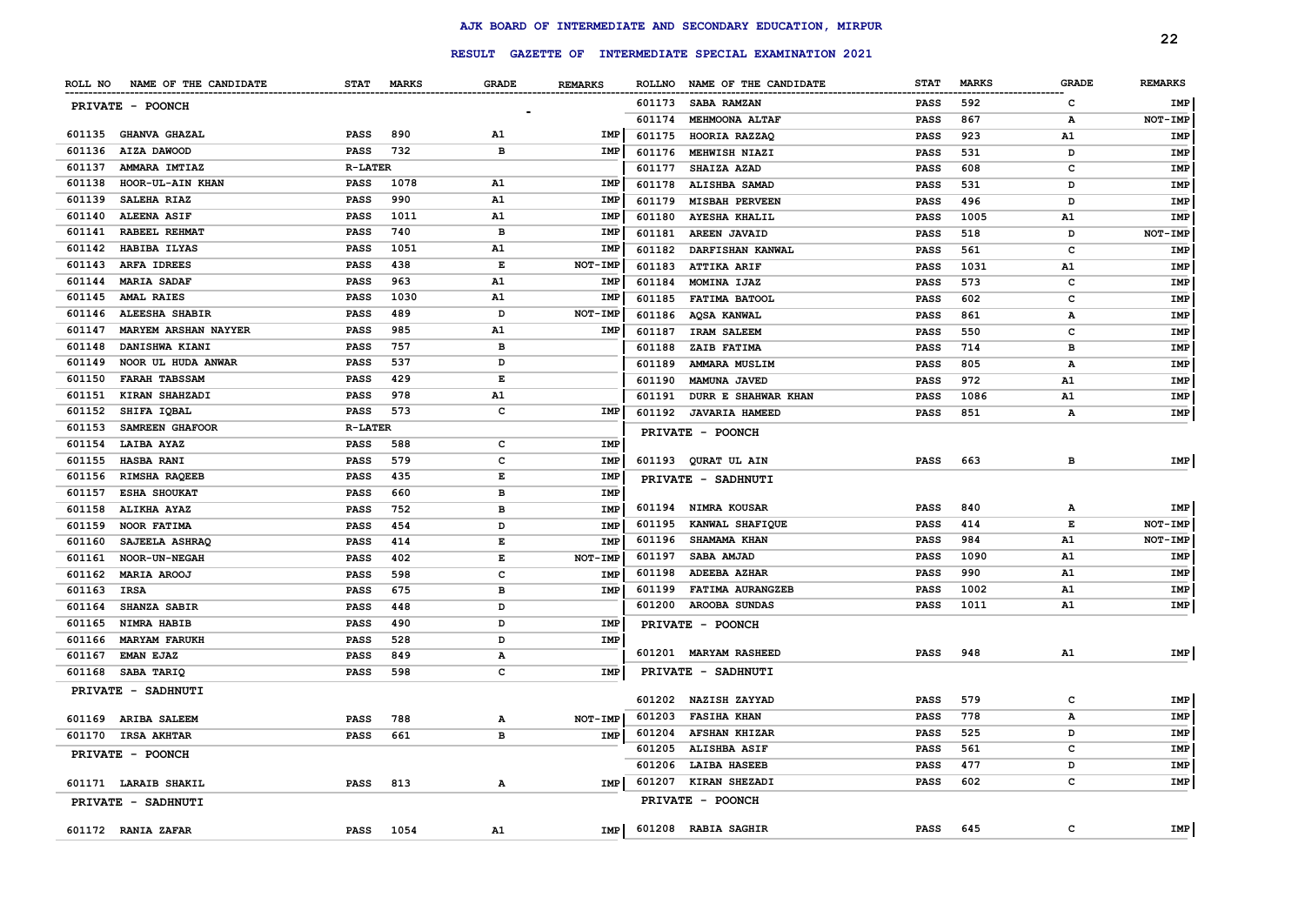|        |                               |             |              |              |                |                              |                                                         |                            |              |              | 23                     |
|--------|-------------------------------|-------------|--------------|--------------|----------------|------------------------------|---------------------------------------------------------|----------------------------|--------------|--------------|------------------------|
|        |                               |             |              |              |                |                              | RESULT GAZETTE OF INTERMEDIATE SPECIAL EXAMINATION 2021 |                            |              |              |                        |
|        | ROLL NO NAME OF THE CANDIDATE | <b>STAT</b> | <b>MARKS</b> | <b>GRADE</b> | <b>REMARKS</b> |                              | ROLLNO NAME OF THE CANDIDATE                            | <b>STAT</b>                | <b>MARKS</b> | <b>GRADE</b> | <b>REMARKS</b>         |
|        | PRIVATE - SADHNUTI            |             |              |              |                | 601249                       | <b>JAVYRIA WAHEED</b>                                   | PASS                       | 540          | D            | IMP                    |
|        |                               |             |              |              |                | 601250                       | HADIQA ZAFAR                                            | <b>PASS</b>                | 1073         | A1           | IMP                    |
| 601209 | <b>EEMAN ALTAF</b>            | <b>PASS</b> | 1066         | A1           | IMP            | PRIVATE - POONCH             |                                                         |                            |              |              |                        |
| 601210 | SYEDA UROOJ JAFRI             | <b>PASS</b> | 959          | A1           | IMP            |                              |                                                         |                            |              |              |                        |
| 601211 | <b>KUBRA MAZHAR</b>           | PASS        | 630          | $\mathbf{C}$ | NOT-IMP        | 601251 ALISHBA HANIF         |                                                         | <b>PASS</b>                | 763          | в            | <b>IMP</b>             |
|        | 601212 HIFSA SALEEM DAR       | <b>PASS</b> | 834          | $\mathbf A$  | IMP            | <b>PRIVATE - SADHNUTI</b>    |                                                         |                            |              |              |                        |
| 601213 | <b>ESHA GULFAZ</b>            | <b>PASS</b> | 588          | c            | NOT-IMP        |                              |                                                         |                            |              |              |                        |
|        | 601214 SANA FLAWAT            | <b>PASS</b> | 767          | в            | IMP            | 601252                       | <b>KINZA RASHEED</b>                                    | <b>PASS</b>                | 581          | c            | <b>IMP</b>             |
| 601215 | AIZA ALYAS                    | <b>PASS</b> | 694          | $\mathbf{B}$ | <b>IMP</b>     | 601253                       | SAMIA SAJID                                             | <b>PASS</b>                | 932          | ${\tt A1}$   | NOT-IMP                |
| 601216 | KAINAT ZAKRIYA                | <b>PASS</b> | 662          | в            | <b>IMP</b>     | 601254                       | SHAKEELA BIBI                                           | <b>PASS</b>                | 746          | B            | NOT-IMP                |
| 601217 | QUDSIA SHOAIB                 | <b>PASS</b> | 1024         | A1           | IMP            | 601255                       | <b>ASMA HAFEEZ</b>                                      | <b>PASS</b>                | 1051         | Α1           | NOT-IMP                |
| 601218 | <b>ATIA TAHAIR</b>            | <b>PASS</b> | 788          | А            | IMP            |                              | 601256 MAHNOOR SALEEM DAR                               | <b>PASS</b>                | 875          | $\mathbf{A}$ | IMP                    |
| 601219 | MUSTABSHIRA IMTIAZ            | <b>PASS</b> | 1071         | A1           | IMP            | PRIVATE - POONCH             |                                                         |                            |              |              |                        |
| 601220 | <b>ZUNAIRA NASEEM</b>         | <b>PASS</b> | 1093         | A1           | IMP            |                              |                                                         |                            |              |              |                        |
|        | PRIVATE - POONCH              |             |              |              |                | 601257<br>601258             | IQRA SADDIQUE<br>AQSA MASOOD                            | <b>PASS</b><br><b>PASS</b> | 448<br>662   | D<br>в       | IMP<br>IMP             |
|        |                               |             |              |              |                |                              |                                                         |                            |              |              |                        |
|        | 601221 QAMREEN AKHTER         | PASS        | 458          | D            | IMP            | PRIVATE - SADHNUTI           |                                                         |                            |              |              |                        |
|        | PRIVATE - SADHNUTI            |             |              |              |                | 601259                       | <b>SAIRA BIBI</b>                                       | <b>PASS</b>                | 787          | А            | IMP                    |
|        | 601222 MARIA RAMZAN           | PASS        | 670          | в            | IMP            | 601260                       | <b>INZA NISAR</b>                                       | <b>PASS</b>                | 546          | D            | IMP                    |
| 601223 | <b>MARYAM KAUSAR</b>          | PASS        | 890          | A1           | <b>IMP</b>     |                              | 601261 LUBABA ISHFAQUE                                  | <b>PASS</b>                | 511          | D            | IMP                    |
| 601224 | <b>AMALA NADEEM</b>           | PASS        | 807          | $\mathbf A$  | IMP            | PRIVATE - KOTLI              |                                                         |                            |              |              |                        |
| 601225 | <b>ANAM RASHEED</b>           | <b>PASS</b> | 778          | Α            | IMP            |                              |                                                         |                            |              |              |                        |
| 601226 | <b>MAIRA</b>                  | PASS        | 427          | E            | IMP            | 601262 ATIQA ASHRAF          |                                                         | <b>PASS</b>                | 465          | D            | IMP                    |
| 601227 | NIMRA FARAZ                   | <b>PASS</b> | 417          | E            | NOT-IMP        | PRIVATE - SADHNUTI           |                                                         |                            |              |              |                        |
| 601228 | SUGHRA FATIMA                 | PASS        | 723          | $\, {\bf B}$ | <b>IMP</b>     |                              |                                                         |                            |              |              |                        |
| 601229 | <b>HUMA FAREED</b>            | <b>PASS</b> | 477          | D            | <b>IMP</b>     | 601263 MARYAM MEHTAB         |                                                         | <b>PASS</b>                | 964          | A1           | IMP                    |
| 601230 | <b>AFIFA MUBASHAR</b>         | <b>PASS</b> | 861          | А            | IMP            | 601264                       | <b>SANA ANAYAT</b>                                      | <b>PASS</b>                | 1078         | A1           | IMP                    |
| 601231 | AIZA ZAMEER                   | PASS        | 498          | D            | IMP            | 601265 FARAH IDREES          |                                                         | <b>PASS</b>                | 1080         | A1           | IMP                    |
| 601232 | RIMZAL ISHFAQ                 | <b>PASS</b> | 1055         | A1           | <b>IMP</b>     |                              | PRIVATE - MUZAFFARABAD                                  |                            |              |              |                        |
| 601233 | <b>KAINAT NISAR</b>           | <b>PASS</b> | 891          | A1           | IMP            |                              |                                                         |                            |              |              |                        |
| 601234 | IRSA AKRAM                    | <b>PASS</b> | 477          | D            | IMP            | 601266 ZILL E HUMA           |                                                         | <b>PASS</b>                | 799          | А            | IMP                    |
| 601235 | ALISHA SAGHIR                 | <b>PASS</b> | 550          | $\mathbf{C}$ | IMP            | PRIVATE - SADHNUTI           |                                                         |                            |              |              |                        |
| 601236 | MAHEEN ZULFIQAR               | PASS        | 959          | A1           | IMP            |                              |                                                         |                            |              | E            |                        |
| 601237 | <b>AQSA IFTIKHAR</b>          | PASS        | 573          | c            | IMP            | 601267                       | <b>SADIA BASHARAT</b>                                   | <b>PASS</b>                | 402          | D            |                        |
| 601238 | HIFZA RIAZ                    | <b>PASS</b> | 531          | D            | IMP            | 601268                       | <b>SAMAVYA HASSAN</b><br><b>ANAM KALEEM</b>             | <b>PASS</b>                | 537          |              | <b>IMP</b><br>$RW-FEE$ |
| 601239 | <b>AQSA ARIF</b>              | <b>PASS</b> | 558          | $\mathbf{C}$ | <b>IMP</b>     | 601269<br>601270 ZAHIDA BIBI |                                                         | $Rs.600/-$                 |              | в            |                        |
| 601240 | RABAIL RAHIM                  | PASS        | 1024         | <b>A1</b>    | IMP            |                              |                                                         | <b>PASS</b>                | 690          |              | IMP                    |
| 601241 | <b>UROOSA ILYASS</b>          | PASS        | 1076         | A1           | <b>IMP</b>     | PRIVATE - KOTLI              |                                                         |                            |              |              |                        |
| 601242 | <b>UMAIRA NAHEEM</b>          | <b>PASS</b> | 485          | D            | IMP            |                              | 601271 AMAMA AIMAN SHEHZADI                             | <b>PASS</b>                | 477          | D            | IMP                    |
| 601243 | <b>BISMA SEHAR</b>            | <b>PASS</b> | 1045         | A1           | <b>IMP</b>     |                              |                                                         |                            |              |              |                        |
| 601244 | ZAHRA EMAN                    | <b>PASS</b> | 938          | A1           | IMP            | PRIVATE - SADHNUTI           |                                                         |                            |              |              |                        |
| 601245 | ZOHA HUSSAIN                  | <b>PASS</b> | 689          | в            | IMP            | 601272 MINAHIL IMRAN         |                                                         | <b>PASS</b>                | 532          | D            | IMP                    |
| 601246 | SONOBER HAIDER                | PASS        | 608          | $\mathbf c$  | NOT-IMP        | 601273 IQRA ZULFIQAR         |                                                         | <b>PASS</b>                | 540          | D            | IMP                    |
| 601247 | IQRA RAZZAQ                   | PASS        | 855          | $\mathbf A$  | IMP            | PRIVATE - NEELUM             |                                                         |                            |              |              |                        |
| 601248 | <b>NADIA KHAN</b>             | PASS        | 456          | D            | NOT-IMP        |                              |                                                         |                            |              |              |                        |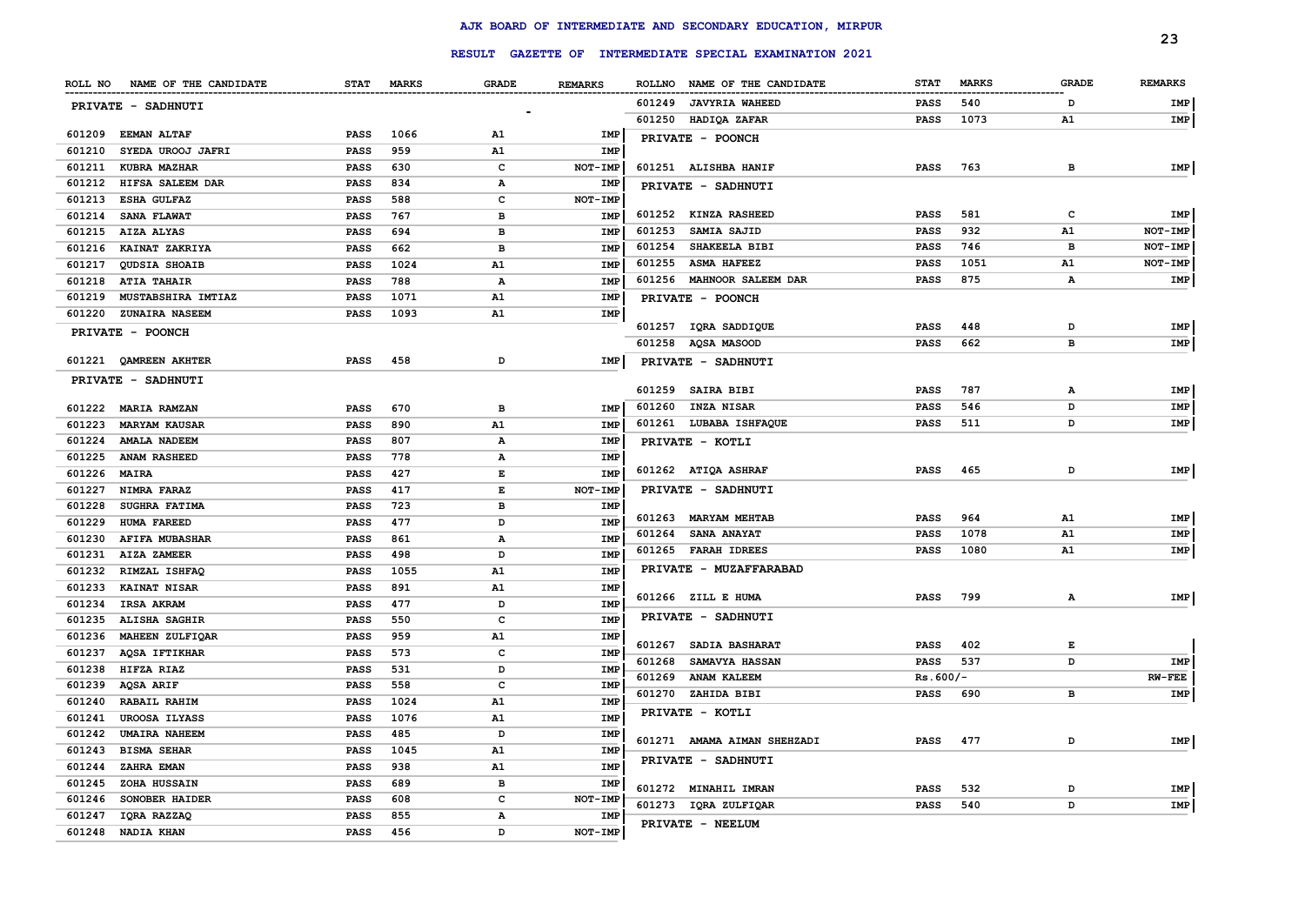|         |                        |                |              |              |                |        |                                                         |             |              |              | 24             |
|---------|------------------------|----------------|--------------|--------------|----------------|--------|---------------------------------------------------------|-------------|--------------|--------------|----------------|
|         |                        |                |              |              |                |        | RESULT GAZETTE OF INTERMEDIATE SPECIAL EXAMINATION 2021 |             |              |              |                |
| ROLL NO | NAME OF THE CANDIDATE  | <b>STAT</b>    | <b>MARKS</b> | <b>GRADE</b> | <b>REMARKS</b> |        | ROLLNO NAME OF THE CANDIDATE                            | <b>STAT</b> | <b>MARKS</b> | <b>GRADE</b> | <b>REMARKS</b> |
| 601274  | KINZA BUTT             | <b>PASS</b>    | 859          | А            | IMP            |        | PRIVATE - HATTIAN                                       |             |              |              |                |
| 601275  | ARQA ABID              | Rs.1105/-      |              |              | <b>RW-FEE</b>  |        |                                                         |             |              |              |                |
| 601276  | UNZILA SADAQAT         | <b>PASS</b>    | 825          | Α            | <b>IMP</b>     |        | 601311 ALISHBA LIAQAT                                   | <b>PASS</b> | 1005         | A1           | IMP            |
| 601277  | MUQADDAS QAYYUM        | $Rs.1105/-$    |              |              | $RW-FEE$       | 601312 | NOOR UL AIEN                                            | $Rs.1105/-$ |              |              | $RW-FEE$       |
| 601278  | <b>ARSHIA ZAIB</b>     | <b>PASS</b>    | 1040         | A1           | <b>IMP</b>     | 601313 | <b>SARA SAEED</b>                                       | PASS        | 930          | A1           | IMP            |
| 601279  | NAEEMA ZAFAR           | <b>PASS</b>    | 566          | c            | <b>IMP</b>     | 601314 | <b>SABA KALEEM</b>                                      | <b>PASS</b> | 465          | D            | IMP            |
| 601280  | ANIQA MANZOOR          | <b>PASS</b>    | 475          | D            | <b>IMP</b>     | 601315 | <b>AREESHA BANO</b>                                     | PASS        | 427          | Е            | NOT-IMP        |
| 601281  | AMINA IKHLAQ           | <b>PASS</b>    | 645          | $\mathbf c$  | <b>IMP</b>     | 601316 | HOORIA ANSAR                                            | <b>PASS</b> | 517          | D            | NOT-IMP        |
| 601282  | UM E HABIBA NOOR       | <b>PASS</b>    | 582          | c            | IMP            | 601317 | HUMA FIAZ AWAN                                          | <b>PASS</b> | 938          | A1           | IMP            |
| 601283  | <b>SHAMIM AKTHAR</b>   | <b>PASS</b>    | 1041         | A1           | <b>IMP</b>     | 601318 | SOFIA GILLANI                                           | <b>PASS</b> | 826          | A            | IMP            |
| 601284  | <b>NOREEN BIBI</b>     | PASS           | 474          | D            | NOT-IMP        | 601319 | <b>NAYHA ASIF</b>                                       | <b>PASS</b> | 629          | $\mathbf{C}$ | IMP            |
| 601285  | AROOSA TARIQ           | <b>PASS</b>    | 558          | c            | <b>IMP</b>     | 601320 | IRSA HAMEED                                             | <b>PASS</b> | 1002         | A1           | IMP            |
|         | PRIVATE - OTHERS       |                |              |              |                | 601321 | <b>RIMSHA ARSHAD</b>                                    | <b>PASS</b> | 454          | D            | IMP            |
|         |                        |                |              |              |                | 601322 | <b>BISMAN ASIF</b>                                      | <b>PASS</b> | 458          | D            | IMP            |
| 601286  | AROOJ SHOUKAT          | <b>PASS</b>    | 725          | B            | NOT-IMP        | 601323 | <b>HUMERA TAHIR</b>                                     | <b>PASS</b> | 948          | A1           | IMP            |
|         | PRIVATE - NEELUM       |                |              |              |                | 601324 | ALISHBA WAJID                                           | <b>PASS</b> | 644          | c            | IMP            |
|         |                        |                |              |              |                | 601325 | SABA ASIF                                               | PASS        | 477          | D            | NOT-IMP        |
| 601287  | SURRIYA HUSSAIN        | <b>PASS</b>    | 406          | Е            | NOT-IMP        |        | PRIVATE - HAVELI                                        |             |              |              |                |
| 601288  | NOOR UL AIN            | <b>PASS</b>    | 977          | A1           | IMP            |        |                                                         |             |              |              |                |
| 601289  | PARSA TARIQ            | <b>R-LATER</b> |              |              |                | 601326 | UROOJ TARIQ KAYANI                                      | PASS        | 722          | в            | IMP            |
| 601290  | IRSA SAJJAD            | <b>PASS</b>    | 1032         | A1           | IMP            | 601327 | HADIA MUZAFFAR                                          | <b>PASS</b> | 475          | D            | IMP            |
| 601291  | <b>AYESHA BIBI</b>     | <b>PASS</b>    | 1087         | A1           | <b>IMP</b>     | 601328 | AALIA TASLEEM CH                                        | <b>PASS</b> | 900          | A1           | NOT-IMP        |
| 601292  | <b>AMARA AMEEN</b>     | <b>PASS</b>    | 458          | D            | NOT-IMP        | 601329 | KHANSA KHALID KAYANI                                    | <b>PASS</b> | 408          | Е            | NOT-IMP        |
| 601293  | AMINA HUSSAIN DAR      | <b>PASS</b>    | 630          | c            | <b>IMP</b>     | 601330 | <b>AYESHA SAID</b>                                      | <b>PASS</b> | 435          | E            | IMP            |
| 601294  | ZAHIDA TALIB           | PASS           | 478          | D            | <b>IMP</b>     | 601331 | SHAMSA NAZIR                                            | PASS        | 402          | E            | NOT-IMP        |
| 601295  | ZOHRA WAKEEL           | $Rs.1105/-$    |              |              | $RW-FEE$       | 601332 | AREEBA MUSHTAQ KIANI                                    | <b>PASS</b> | 417          | E            | NOT-IMP        |
| 601296  | HADIA TUL EMAAN        | PASS           | 475          | D            | IMP            | 601333 | SYEDA WAREESHA SAEED BUKHARI                            | <b>PASS</b> | 819          | А            | IMP            |
| 601297  | <b>IBTSAM TANVIR</b>   | $Rs.1105/-$    |              |              | <b>RW-FEE</b>  | 601334 | AQSA BATOOL BUKHARI                                     | <b>PASS</b> | 861          | $\mathbf{A}$ | NOT-IMP        |
| 601298  | YUSRA NOOR             | PASS           | 501          | D            | NOT-IMP        | 601335 | <b>BISMA IFTIKHAR</b>                                   | <b>PASS</b> | 422          | E            | IMP            |
| 601299  | AQSA BIBI              | PASS           | 718          | в            | IMP            | 601336 | MISBAH SHAFIQUE                                         | <b>PASS</b> | 745          | в            | IMP            |
| 601300  | <b>HALEEMA SADIA</b>   | <b>PASS</b>    | 1051         | A1           | <b>IMP</b>     | 601337 | <b>MEMOONA LAL</b>                                      | <b>PASS</b> | 417          | Е            | NOT-IMP        |
| 601301  | SHEHLA TOQEER          | <b>PASS</b>    | 519          | D            | <b>IMP</b>     | 601338 | SYEDA IORA GILLANI                                      | <b>PASS</b> | 402          | Е            | NOT-IMP        |
| 601302  | NOOR UL ANN            | <b>PASS</b>    | 462          | D            |                | 601339 | KIRAN JAMAL CHOUDHARY                                   | <b>PASS</b> | 496          | D            | IMP            |
| 601303  | <b>TAFHEEM WALAYET</b> | <b>PASS</b>    | 526          | D            | <b>IMP</b>     | 601340 | SHAISTA GULL                                            | <b>PASS</b> | 957          | A1           | NOT-IMP        |
| 601304  | <b>RABYA ASHRAF</b>    | <b>PASS</b>    | 402          | $\mathbf E$  | NOT-IMP        | 601341 | AIZA MAQSOOD                                            | <b>PASS</b> | 402          | E            | NOT-IMP        |
| 601305  | <b>AQSA FARMAAN</b>    | PASS           | 669          | в            | <b>IMP</b>     | 601342 | SADIA AKHTAR                                            | <b>PASS</b> | 458          | D            | IMP            |
|         | PRIVATE - HATTIAN      |                |              |              |                | 601343 | <b>SADAF ARIF</b>                                       | <b>PASS</b> | 477          | D            | IMP            |
|         |                        |                |              |              |                | 601344 | MEHER UN NISA IMTIAZ                                    | <b>PASS</b> | 458          | D            | IMP            |
| 601306  | BISMA EJAZ             | PASS           | 982          | A1           | IMP            | 601345 | <b>FARYA KANWAL</b>                                     | PASS        | 435          | E            | <b>IMP</b>     |
| 601307  | <b>ATTIA JAHANGEER</b> | $Rs.1105/-$    |              |              | $RW-FEE$       | 601346 | <b>INSHIRAH YOUSAF</b>                                  | <b>PASS</b> | 602          | $\mathbf{C}$ | NOT-IMP        |
| 601308  | <b>EILAF BASHARAT</b>  | <b>PASS</b>    | 954          | A1           | IMP            | 601347 | SABA FARAZ                                              | PASS        | 435          | E            | NOT-IMP        |
| 601309  | ZOYA ASIF              | <b>PASS</b>    | 1023         | A1           | IMP            | 601348 | <b>FOZIA KHURSHID</b>                                   | <b>PASS</b> | 414          | E            |                |
|         | PRIVATE - MUZAFFARABAD |                |              |              |                |        | PRIVATE - MIRPUR                                        |             |              |              |                |
|         | 601310 ALISHA KAZMI    | <b>PASS</b>    | 928          | A1           | IMP            |        | 601349 MARYUM HAMEED                                    | <b>PASS</b> | 725          | в            |                |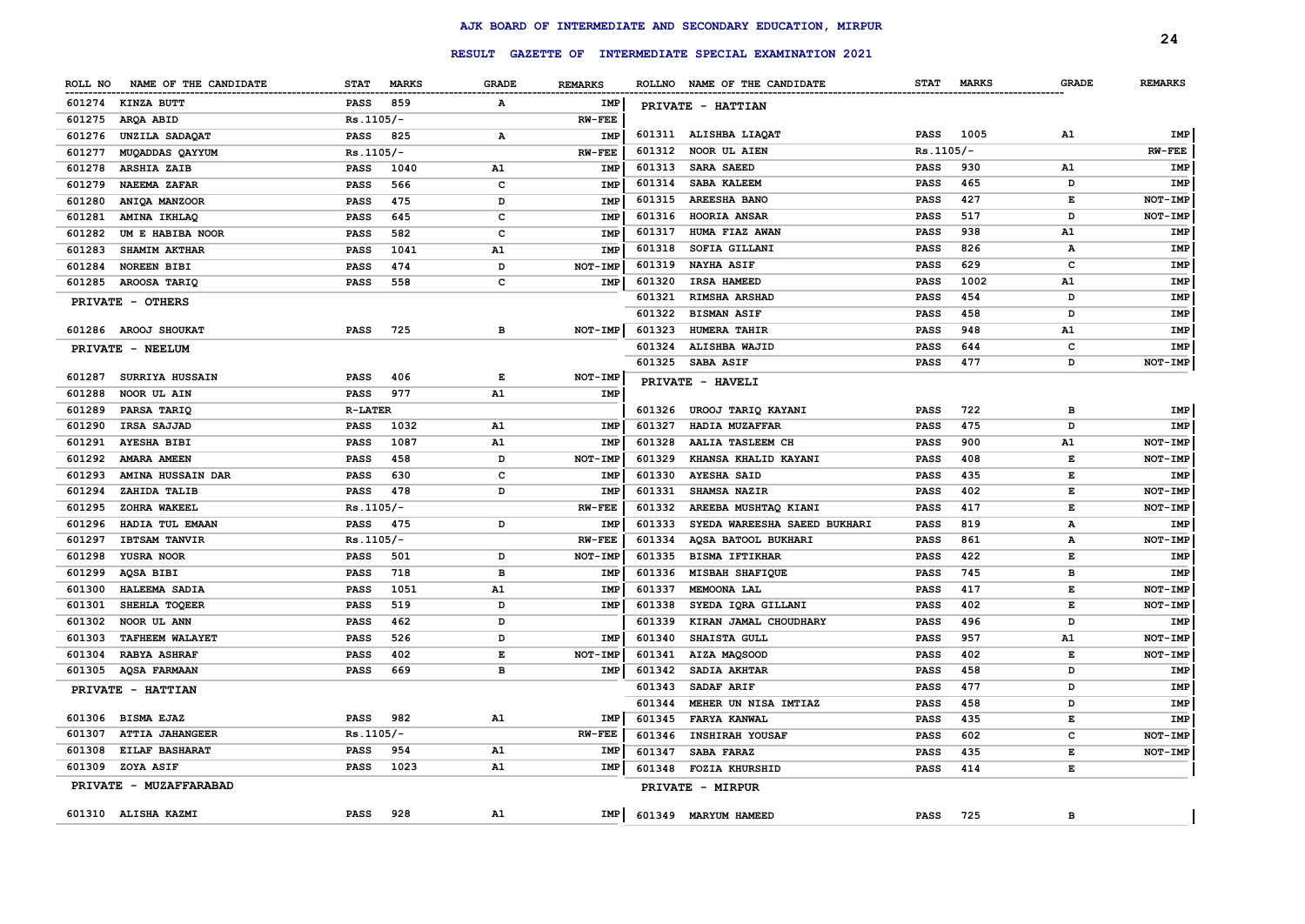|                                                                              |                     |            |                    |                |        | RESULT GAZETTE OF INTERMEDIATE SPECIAL EXAMINATION 2021 |                |              |                | 25             |
|------------------------------------------------------------------------------|---------------------|------------|--------------------|----------------|--------|---------------------------------------------------------|----------------|--------------|----------------|----------------|
|                                                                              |                     |            |                    |                |        |                                                         |                |              |                |                |
| ROLL NO NAME OF THE CANDIDATE                                                |                     | STAT MARKS | <b>GRADE</b>       | <b>REMARKS</b> |        | ROLLNO NAME OF THE CANDIDATE                            | <b>STAT</b>    | <b>MARKS</b> | <b>GRADE</b>   | <b>REMARKS</b> |
| PRIVATE - HAVELI                                                             |                     |            |                    |                |        | 605021 HAMZA AKRAM                                      | <b>PASS</b>    | 408          | E.             |                |
|                                                                              |                     |            |                    |                |        | MUMTAZ HUSSAIN RATHOR GOVT. DEGREE COLLEGE KAHUTA       |                |              |                |                |
| 601350 LAIBA AMEEN<br>601351 HUMMA HABIB                                     | PASS<br>$Rs.1100/-$ | 580        | c                  | $RW-FEE$       |        | DISTT. HAVELI KAHUTTA AK<br>605022 ARSALAN KHURSHID     | <b>R-LATER</b> |              |                |                |
|                                                                              |                     |            |                    |                |        |                                                         |                |              |                |                |
| PRIVATE - KOTLI                                                              |                     |            |                    |                |        | PRIVATE - MUZAFFARABAD                                  |                |              |                |                |
| 601352 AIZA RIAZ                                                             | <b>PASS</b>         | 552        | C                  | <b>IMP</b>     | 605023 | <b>MUHAMMAD KASHIF</b>                                  | <b>PASS</b>    | 464          | D              | IMP            |
| AL-QALAM SCHOOL AND COLLEGE EID GAH ROAD                                     |                     |            |                    |                | 605024 | SYED HAMMAD-UL HASSAN SABZWARI                          | <b>PASS</b>    | 406          | E              | NOT-IMP        |
| <b>MUZAFFARABAD AK</b>                                                       |                     |            |                    |                | 605025 | SYED MUHAMMAD TAQI HAIDER                               | <b>PASS</b>    | 454          | D              | NOT-IMP        |
| 605001 FURQAN AHMED                                                          | <b>R-LATER</b>      |            |                    |                |        | 605026 RAJA SHOAIB AHMED                                | <b>PASS</b>    | 834          | А              | IMP            |
| GOVT DEGREE COLLEGE ISLAMGARH, MIRPUR                                        |                     |            |                    |                |        | PRIVATE - OTHERS                                        |                |              |                |                |
| 605002 MUHAMMAD KAIF                                                         | <b>PASS</b>         | 402        | Е                  |                |        | 605027 BILAL AHMAD KHAN                                 | <b>PASS</b>    | 499          | D              | IMP            |
| 605003 RAJAB ASHIQ                                                           | <b>PASS</b>         | 402        | E                  |                |        | PRIVATE - NEELUM                                        |                |              |                |                |
| GOVT. DEGREE COLLEGE BARNALA BHIMBER                                         |                     |            |                    |                |        |                                                         |                |              |                |                |
|                                                                              |                     |            |                    |                |        | 605028 ABDUL MAJEED SHAH                                | <b>PASS</b>    | 621          | c              | NOT-IMP        |
| 605004 ABRAR ALI                                                             | <b>PASS</b>         | 402        | Е                  |                |        | PRIVATE - MUZAFFARABAD                                  |                |              |                |                |
| TAMEER-E-MILLAT MODEL COLLEGE KOT JAMEL A.K.                                 |                     |            |                    | O/C+REV. LIST  |        | 605029 ZAHID MALIK                                      | <b>PASS</b>    | 683          | $\overline{B}$ | IMP            |
| 605005 MUHAMMAD HASSAN NADEEM                                                | PASS                | 443        | D                  |                |        | 605030 SYED JAWAD GILLANI                               | <b>PASS</b>    | 1035         | A1             | IMP            |
| GOVT INTER SCIENCE COLLEGE PANJERI DISTT BHIMBER A.K                         |                     |            |                    |                |        | 605031 ALI AFZAL MUGHAL                                 | <b>PASS</b>    | 998          | A1             | IMP            |
|                                                                              |                     |            |                    |                |        | PRIVATE - HATTIAN                                       |                |              |                |                |
| 605006 ALI ABBAS                                                             | <b>PASS</b>         | 469        | D                  |                |        |                                                         |                |              |                |                |
| 605007<br>SAYAM ALLAH DITTA                                                  | <b>PASS</b>         | 456        | D                  |                |        | 605032 SHOAIB RAFIQUE                                   | <b>PASS</b>    | 932          | A1             | IMP            |
| 605008 ZAIN RAFIQ                                                            | <b>PASS</b>         | 427        | E                  |                |        | <b>PRIVATE - BAGH</b>                                   |                |              |                |                |
| POST GRADUATE COLLEGE, KOTLI.                                                |                     |            |                    |                |        |                                                         |                |              |                |                |
| 605009 AWAIS YASEEN                                                          | <b>PASS</b>         | 402        | $\mathbf E$        |                |        | 605033 BILAL ANWAR                                      | <b>PASS</b>    | 669          | в              | IMP            |
|                                                                              |                     |            |                    |                |        | PRIVATE - MUZAFFARABAD                                  |                |              |                |                |
| HAJI MASTER MANGA KHAN GOVT. DEGREE COLLEGE DOULYA<br>JATTAN DISTT. KOTLI AK |                     |            |                    |                |        | 605034 ANWAR-UL-HASSAN                                  | <b>PASS</b>    | 587          | c              | NOT-IMP        |
| 605010 ANEEB AYOUB                                                           | <b>PASS</b>         | 454        | D                  |                |        | PRIVATE - HATTIAN                                       |                |              |                |                |
| 605011 MUHAMMAD ASIM                                                         | <b>PASS</b>         | 408        | E                  |                |        |                                                         |                |              |                |                |
| 605012 MUHAMMAD ATIQ                                                         | <b>PASS</b>         | 402        | $\mathbf{E}% _{t}$ |                |        | 605035 MUHAMMAD RASHEED                                 | <b>PASS</b>    | 496          | D              | IMP            |
| HIGHER SECONDARY SCHOOL RERA, BAGH.                                          |                     |            |                    |                |        | PRIVATE - MUZAFFARABAD                                  |                |              |                |                |
| 605013 SALMAN KHAN AWAN                                                      | <b>PASS</b>         | 406        | Е                  |                |        | 605036 RAJA GHULAM MURTAZA                              | <b>PASS</b>    | 890          | A1             | NOT-IMP        |
| 605014 RASHID MAHMOOD                                                        | <b>PASS</b>         | 414        | F.                 |                |        |                                                         |                |              |                |                |
| DEGREE COLLEGE HAJIRA POONCH                                                 |                     |            |                    |                |        | PRIVATE - NEELUM                                        |                |              |                |                |
|                                                                              |                     |            |                    |                |        | 605037 MUHAMMAD BILAL KAMAL                             | <b>PASS</b>    | 911          | A1             | IMP            |
| 605015 HOZAIFA GUFTAR                                                        | <b>PASS</b>         | 427        | Е                  |                |        | PRIVATE - MUZAFFARABAD                                  |                |              |                |                |
| 605016 HAMZA KHALIL                                                          | <b>PASS</b>         | 402        | E                  |                |        |                                                         |                |              |                |                |
| 605017<br><b>JAHANZAIB TARIQ</b>                                             | <b>PASS</b>         | 417        | E                  |                |        | 605038 AMER GHAFOOR                                     | <b>PASS</b>    | 613          | c              | IMP            |
| 605018<br><b>ZAIN-UL-ISLAM</b>                                               | <b>PASS</b>         | 414        | E                  |                |        | 605039 ANAS FIAZ                                        | <b>PASS</b>    | 645          | c              | IMP            |
| DEGREE COLLEGE CHAKAR, DISTT HATTIAN BALA AK.                                |                     |            |                    |                |        | PRIVATE - HATTIAN                                       |                |              |                |                |
| 605019 ADNAN LIAQAT                                                          | <b>R-LATER</b>      |            |                    |                |        | 605040 RASHID LATIF                                     | <b>PASS</b>    | 799          | А              | IMP            |
| 605020 USMAN ZAHEEN                                                          |                     | PASS 402   | E                  |                |        |                                                         |                |              |                |                |
|                                                                              |                     |            |                    |                |        |                                                         |                |              |                |                |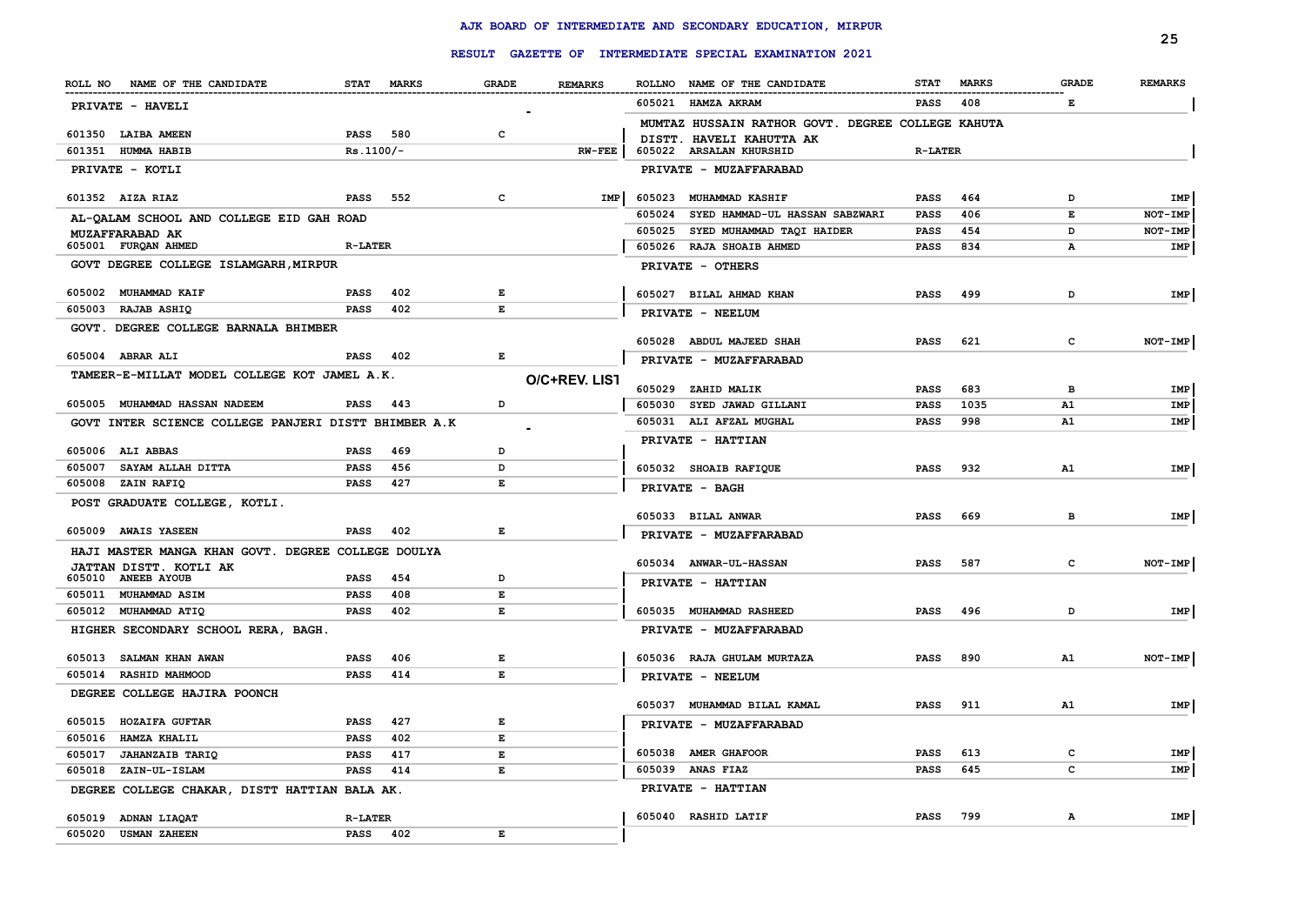|                                                                  |                            |             |                                 |                |        |                                                                      |             |              |              | 26             |
|------------------------------------------------------------------|----------------------------|-------------|---------------------------------|----------------|--------|----------------------------------------------------------------------|-------------|--------------|--------------|----------------|
|                                                                  |                            |             |                                 |                |        | RESULT GAZETTE OF INTERMEDIATE SPECIAL EXAMINATION 2021              |             |              |              |                |
| ROLL NO NAME OF THE CANDIDATE                                    |                            | STAT MARKS  | <b>GRADE</b><br>--------------- | <b>REMARKS</b> |        | ROLLNO NAME OF THE CANDIDATE<br>.___________________________________ | <b>STAT</b> | <b>MARKS</b> | <b>GRADE</b> | <b>REMARKS</b> |
| PRIVATE - MUZAFFARABAD                                           |                            |             |                                 |                |        | 605062 AZHAR HUSSAIN                                                 | PASS        | 629          | C            | IMP            |
|                                                                  |                            |             |                                 |                |        | PRIVATE - MUZAFFARABAD                                               |             |              |              |                |
| 605041 SYED ABBAS ALI BUKHARI<br>605042 MIR NASIR MUSHTAQ SHEIKH | <b>PASS</b><br><b>PASS</b> | 1003<br>581 | A1<br>C                         | IMP<br>IMP     |        | 605063 TAYYAB BUTT                                                   | <b>PASS</b> | 802          | $\mathbf{A}$ | IMP            |
|                                                                  |                            |             |                                 |                |        |                                                                      |             |              |              |                |
| PRIVATE - NEELUM                                                 |                            |             |                                 |                |        | PRIVATE - NEELUM                                                     |             |              |              |                |
| 605043 IFTIKHAR ZAHOOR                                           | PASS                       | 642         | c                               | IMP            |        | 605064 MUHAMMAD AAMIR KHAN                                           | <b>PASS</b> | 744          | в            | IMP            |
| <b>PRIVATE - MUZAFFARABAD</b>                                    |                            |             |                                 |                |        | PRIVATE - MUZAFFARABAD                                               |             |              |              |                |
| 605044 ZEESHAN AHMAD                                             | <b>PASS</b>                | 736         | в                               | <b>IMP</b>     |        | 605065 SHOAIB MEHRAJ DIN                                             | <b>PASS</b> | 500          | D            | IMP            |
| 605045<br><b>NASIR NAZEER KHAN</b>                               | <b>PASS</b>                | 517         | D                               | IMP            |        | PRIVATE - NEELUM                                                     |             |              |              |                |
| 605046 FAYEZ NASEER AHMED                                        | <b>PASS</b>                | 558         | c                               | IMP            |        |                                                                      |             |              |              |                |
| PRIVATE - POONCH                                                 |                            |             |                                 |                |        | 605066 FAIZAN                                                        | PASS        | 854          | А            | IMP            |
|                                                                  |                            |             |                                 |                | 605067 | KHAWAJA MUHAMMAD ABDULLAH                                            | PASS        | 1053         | ${\tt A1}$   | IMP            |
| 605047 MUHAMMAD UMAR                                             | <b>PASS</b>                | 786         | А                               | <b>NOT-IMP</b> |        | PRIVATE - MUZAFFARABAD                                               |             |              |              |                |
| PRIVATE - HATTIAN                                                |                            |             |                                 |                | 605068 | <b>SAQIB AHMED LONE</b>                                              | <b>PASS</b> | 598          | $\mathbf{C}$ | IMP            |
| 605048 KHAWAJA MOHAMMAD ALI ARIF                                 | <b>PASS</b>                | 943         | A1                              | <b>IMP</b>     |        | 605069 SYED ASHAR ABBAS NAQVI                                        | <b>PASS</b> | 423          | E            | NOT-IMP        |
| PRIVATE - MUZAFFARABAD                                           |                            |             |                                 |                |        | 605070 SAFEER AHMAD                                                  | <b>PASS</b> | 477          | D            | NOT-IMP        |
|                                                                  |                            |             |                                 |                |        | PRIVATE - OTHERS                                                     |             |              |              |                |
| 605049 ANEES                                                     | <b>PASS</b>                | 435         | Е                               | IMP            |        |                                                                      |             |              |              |                |
| 605050 NOUMAN AYOUB                                              | <b>PASS</b>                | 485         | D                               | NOT-IMP        |        | 605071 ABDULLAH SHAHID                                               | <b>PASS</b> | 1052         | A1           | IMP            |
| PRIVATE - HATTIAN                                                |                            |             |                                 |                |        | PRIVATE - MUZAFFARABAD                                               |             |              |              |                |
| 605051 MUHAMMAD ATIF                                             | PASS                       | 702         | $\, {\bf B}$                    | IMP            |        | 605072 OSAMA AMEEN                                                   | PASS        | 725          | в            | IMP            |
| PRIVATE - MUZAFFARABAD                                           |                            |             |                                 |                |        | 605073 IKRAM CHAUDHRY                                                | <b>PASS</b> | 909          | A1           | IMP            |
|                                                                  |                            |             |                                 |                |        | PRIVATE - OTHERS                                                     |             |              |              |                |
| 605052 MUDDASSIR AFTAB                                           | <b>PASS</b>                | 567         | c                               | NOT-IMP        |        |                                                                      |             |              |              |                |
| 605053 AHMED KHAN                                                | <b>PASS</b>                | 706         | B                               | <b>IMP</b>     |        | 605074 USMAN ASHRAF                                                  | <b>PASS</b> | 581          | C            | IMP            |
| PRIVATE - NEELUM                                                 |                            |             |                                 |                |        | PRIVATE - MUZAFFARABAD                                               |             |              |              |                |
| 605054 SHAHZAD                                                   | <b>PASS</b>                | 629         | c                               | IMP            |        | 605075 ZEESHAN ALI                                                   | PASS        | 1014         | A1           | IMP            |
| PRIVATE - MUZAFFARABAD                                           |                            |             |                                 |                |        | PRIVATE - NEELUM                                                     |             |              |              |                |
|                                                                  |                            |             |                                 |                |        |                                                                      |             |              |              |                |
| 605055 AHMED SHAMS-U-DIN                                         | <b>PASS</b>                | 539         | D                               | IMP            |        | 605076 IZHAR UL HAQ                                                  | <b>PASS</b> | 621          | c            | IMP            |
| PRIVATE - NEELUM                                                 |                            |             |                                 |                |        | PRIVATE - MUZAFFARABAD                                               |             |              |              |                |
| 605056 GOHAR UR REHMAN                                           | <b>PASS</b>                | 506         | D                               | NOT-IMP        |        | 605077 ABID BASHIR                                                   | <b>PASS</b> | 573          | c            | IMP            |
| <b>PRIVATE - MUZAFFARABAD</b>                                    |                            |             |                                 |                |        | 605078 TOUSEEF AHMED                                                 | <b>PASS</b> | 813          | А            | IMP            |
|                                                                  |                            |             |                                 |                |        | PRIVATE - OTHERS                                                     |             |              |              |                |
| 605057 ZAHEER UR REHMAN<br>SABEEL AHMED<br>605058                | <b>PASS</b>                | 456<br>438  | D<br>Е                          | IMP<br>IMP     |        | 605079 SYED MAQBOOL AMMAM                                            | <b>PASS</b> | 697          | в            | NOT-IMP        |
| 605059<br><b>SHAHZAD BUTT</b>                                    | <b>PASS</b><br><b>PASS</b> | 743         | в                               | <b>IMP</b>     |        |                                                                      |             |              |              |                |
| PRIVATE - NEELUM                                                 |                            |             |                                 |                |        | PRIVATE - MUZAFFARABAD                                               |             |              |              |                |
|                                                                  |                            |             |                                 |                | 605080 | <b>SALEEM JAVED</b>                                                  | <b>PASS</b> | 753          | в            | IMP            |
| 605060 KHALID NAZIR                                              | <b>PASS</b>                | 880         | A1                              | IMP            | 605081 | MIR SHAHBAZ ARSHAD                                                   | <b>PASS</b> | 538          | D            | IMP            |
| 605061 TANVIR AHMED                                              | <b>PASS</b>                | 531         | D                               | IMP            |        | 605082 MUHAMMAD USMAN                                                | <b>PASS</b> | 694          | B            | IMP            |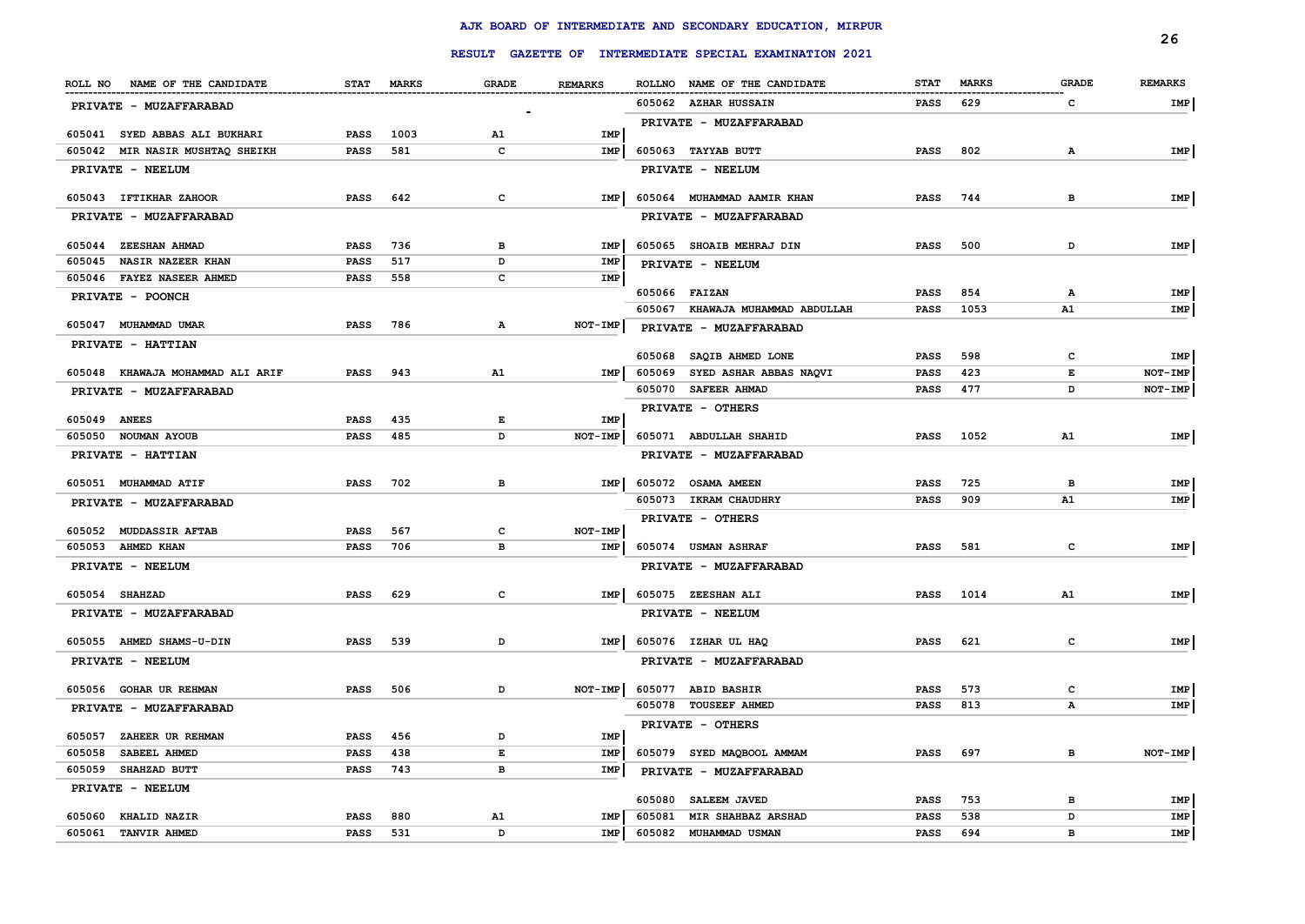|                                                    |                     |            |        |                |                  |                                                         |                     |              |              | 27             |
|----------------------------------------------------|---------------------|------------|--------|----------------|------------------|---------------------------------------------------------|---------------------|--------------|--------------|----------------|
|                                                    |                     |            |        |                |                  | RESULT GAZETTE OF INTERMEDIATE SPECIAL EXAMINATION 2021 |                     |              |              |                |
| ROLL NO NAME OF THE CANDIDATE                      |                     | STAT MARKS | GRADE  | <b>REMARKS</b> |                  | ROLLNO NAME OF THE CANDIDATE                            | <b>STAT</b>         | <b>MARKS</b> | <b>GRADE</b> | <b>REMARKS</b> |
| <b>PRIVATE - HATTIAN</b>                           |                     |            |        |                |                  | 605102 ARSLAN TAHIR CHUGHTAI                            | PASS                | 762          | в            | IMP            |
|                                                    |                     |            |        |                |                  | PRIVATE - MUZAFFARABAD                                  |                     |              |              |                |
| 605083 SYED NAFEES AHMED GILLANI                   | PASS                | 705        | в      | NOT-IMP        |                  |                                                         |                     | 525          | D            |                |
| PRIVATE - MUZAFFARABAD                             |                     |            |        |                |                  | 605103 ZULAFQAR ARFAN                                   | <b>PASS</b>         |              |              | NOT-IMP        |
| 605084 NAVEED AHMED                                | PASS                | 964        | A1     | IMP            |                  | <b>PRIVATE - OTHERS</b>                                 |                     |              |              |                |
| <b>PRIVATE - HATTIAN</b>                           |                     |            |        |                |                  | 605104 ABDUL HAFEEZ                                     | PASS                | 642          | c            | IMP            |
|                                                    |                     |            |        |                |                  | <b>PRIVATE - MUZAFFARABAD</b>                           |                     |              |              |                |
| 605085 HAFIZ MUHAMMAD RIZWAN FAROOQ ABB. PASS      |                     | 1003       | A1     | IMP            |                  |                                                         |                     |              |              |                |
| PRIVATE - NEELUM                                   |                     |            |        |                |                  | 605105 JAMAL IQBAL                                      | PASS                | 402          | Е            | NOT-IMP        |
| 605086 TOSEEF ALI                                  | PASS                | 519        | D      | IMP            | 605106<br>605107 | SYED ALI HASSAN NAQVI<br><b>MUHAMMAD DANISH</b>         | PASS<br>PASS        | 660<br>640   | в<br>c       | IMP<br>IMP     |
| PRIVATE - MUZAFFARABAD                             |                     |            |        |                |                  | 605108 RAJA AHTESHAM WAHEED TURK                        | PASS                | 731          | в            | IMP            |
|                                                    |                     |            |        |                | 605109           | RAJA ABDUR REHMAN                                       | PASS                | 992          | A1           | IMP            |
| 605087 RAJA USMAN FARAZ KHAN                       | <b>PASS</b>         | 1032       | A1     | IMP            | 605110           | HUSNI MUBARAK                                           | PASS                | 506          | D            | IMP            |
| PRIVATE - NEELUM                                   |                     |            |        |                | 605111           | AQEEL TARIQ MINHAS                                      | PASS                | 1006         | <b>A1</b>    | NOT-IMP        |
|                                                    |                     |            |        |                |                  | 605112 KAMRAN                                           | PASS                | 978          | Α1           | NOT-IMP        |
| 605088 KHAWAJA JAWAD AMIN                          | <b>PASS</b>         | 984        | A1     | IMP            |                  | PRIVATE - NEELUM                                        |                     |              |              |                |
| <b>PRIVATE - MUZAFFARABAD</b>                      |                     |            |        |                |                  |                                                         |                     |              |              |                |
| 605089 ABDUL MUIZ KHALID                           | PASS                | 854        | А      | NOT-IMP        |                  | 605113 IBRAR BASHARAT                                   | <b>PASS</b>         | 1044         | A1           | IMP            |
| 605090 RAJA ASIM GULFARAZ                          | PASS                | 592        | c      | NOT-IMP        |                  | <b>PRIVATE - MUZAFFARABAD</b>                           |                     |              |              |                |
| PRIVATE - NEELUM                                   |                     |            |        |                |                  | 605114 MUHAMMAD SAQIB                                   | PASS                | 444          | D            | NOT-IMP        |
|                                                    |                     |            |        |                |                  | 605115 SYED AHSAN RAZA NAQVI                            | PASS                | 921          | A1           | IMP            |
| 605091 MALIK MUHAMMAD SHARAFAT ALI                 | $Rs.600/-$          |            |        | <b>RW-FEE</b>  |                  | 605116 FAISAL IQBAL                                     | PASS                | 406          | Е            | IMP            |
| PRIVATE - MUZAFFARABAD                             |                     |            |        |                |                  | 605117 MUNAWAR AZIZ                                     | PASS                | 684          | в            | IMP            |
| 605092 SYED MUHAMMAD JARAR HAIDER SUBZWA PASS      |                     | 533        | D      | IMP            |                  | 605118 ALI-AL-KAHAB                                     | PASS                | 725          | в            | IMP            |
| 605093 RAJA ABDUL HASEEB                           | PASS                | 559        | c      | IMP            |                  | PRIVATE - NEELUM                                        |                     |              |              |                |
| <b>PRIVATE - NEELUM</b>                            |                     |            |        |                |                  | 605119 AQIB ABBASSI                                     | PASS                | 891          | A1           | IMP            |
|                                                    |                     |            |        |                |                  | PRIVATE - KOTLI                                         |                     |              |              |                |
| 605094 MUHAMMAD USMAN                              | <b>PASS</b>         | 502        | D      | IMP            |                  |                                                         |                     |              |              |                |
| PRIVATE - MUZAFFARABAD                             |                     |            |        |                |                  | 605120 MUHAMMAD HAMID SHAHID MALIK                      | PASS                | 929          | A1           | IMP            |
| 605095 SHAMOON SHAFI                               | <b>PASS</b>         | 771        | А      | IMP            |                  | <b>PRIVATE - MUZAFFARABAD</b>                           |                     |              |              |                |
| 605096 UMAIR MAQSOOD MUGHAL                        | PASS                | 469        | D      | IMP            |                  | 605121 SAAD AHMAD ABBASI                                | PASS                | 546          | D            | <b>IMP</b>     |
| <b>USAMA AFZAL</b><br>605097                       | PASS                | 828        | А      | IMP            |                  |                                                         |                     |              |              |                |
| 605098 SYED OAN ALI NAQVI                          | <b>PASS</b>         | 618        | c      | IMP            |                  | PRIVATE - NEELUM                                        |                     |              |              |                |
| PRIVATE - NEELUM                                   |                     |            |        |                |                  | 605122 SYED ADNAN SHAH                                  | PASS                | 655          | c            | IMP            |
|                                                    |                     |            |        |                |                  | PRIVATE - MUZAFFARABAD                                  |                     |              |              |                |
| 605099 ABDUL MATEEN<br>605100 KH TOSEEQ BIN KHALID | <b>PASS</b><br>PASS | 643<br>757 | c<br>в | IMP<br>IMP     |                  |                                                         |                     |              |              |                |
|                                                    |                     |            |        |                |                  | 605123 RIZWAN SAGHIR MUGHAL                             | <b>PASS</b>         | 552          | c            | IMP            |
| PRIVATE - MUZAFFARABAD                             |                     |            |        |                |                  | 605124 JAHANZAIB QAYYUM<br>605125 WARIS REHMAN          | <b>PASS</b><br>PASS | 423<br>567   | E<br>c       | NOT-IMP<br>IMP |
| 605101 NABEEL IRFAN                                | PASS                | 517        | D      | IMP            | 605126           | MUHAMMAD ZOHAIB ABBASI                                  | <b>PASS</b>         | 970          | A1           | NOT-IMP        |
| PRIVATE - HATTIAN                                  |                     |            |        |                | 605127           | ANEEQ ASLAM LONE                                        | <b>PASS</b>         | 717          | в            | IMP            |
|                                                    |                     |            |        |                | 605128           | MUSHAF ALI MIR                                          | <b>PASS</b>         | 1023         | ${\tt A1}$   | IMP            |
|                                                    |                     |            |        |                |                  |                                                         |                     |              |              |                |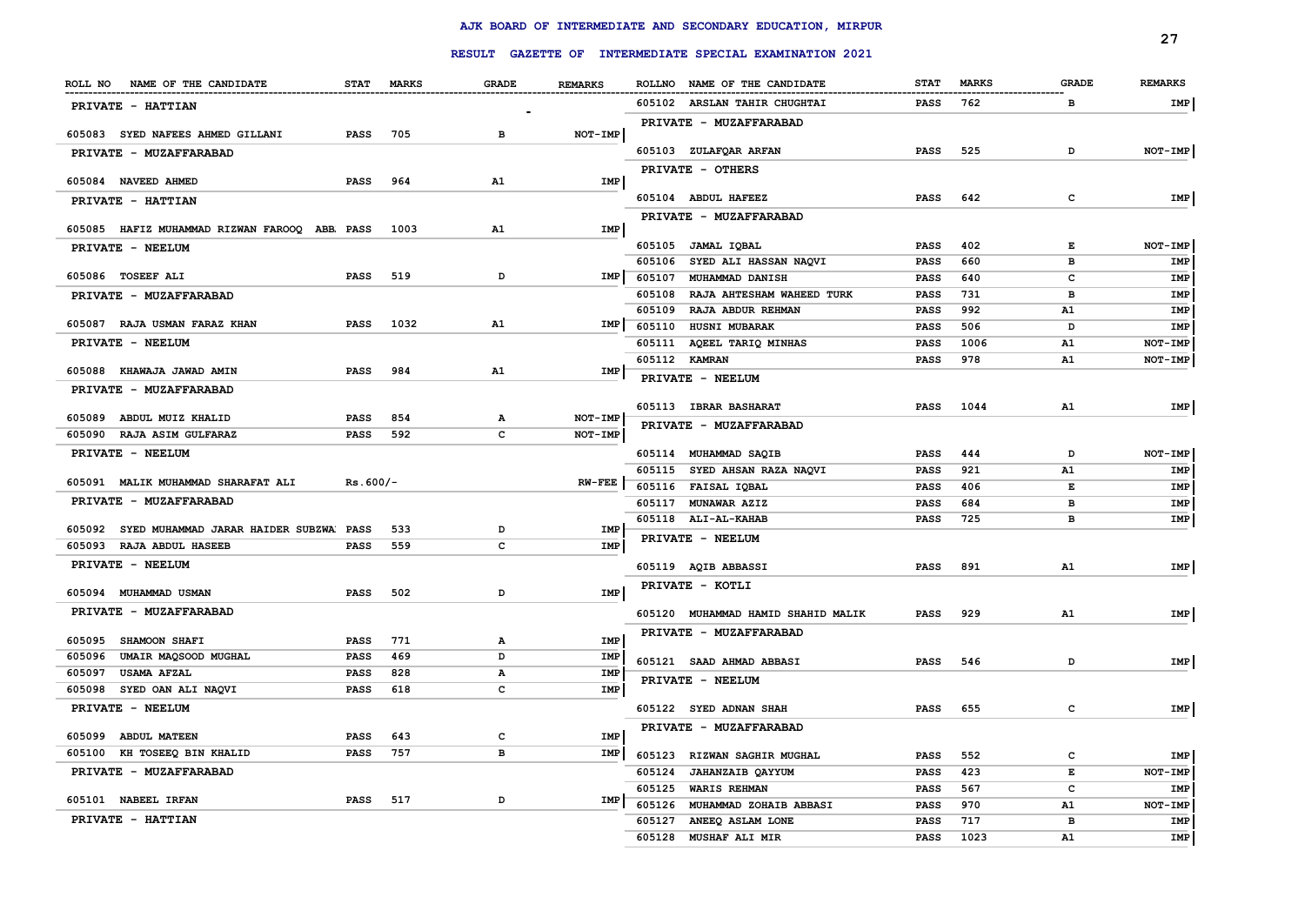|                                     |             |              |                                                                                                |                |        |                                                         |                |              |              | 28             |
|-------------------------------------|-------------|--------------|------------------------------------------------------------------------------------------------|----------------|--------|---------------------------------------------------------|----------------|--------------|--------------|----------------|
|                                     |             |              |                                                                                                |                |        | RESULT GAZETTE OF INTERMEDIATE SPECIAL EXAMINATION 2021 |                |              |              |                |
| ROLL NO<br>NAME OF THE CANDIDATE    | <b>STAT</b> | <b>MARKS</b> | <b>GRADE</b>                                                                                   | <b>REMARKS</b> |        | ROLLNO NAME OF THE CANDIDATE                            | <b>STAT</b>    | <b>MARKS</b> | <b>GRADE</b> | <b>REMARKS</b> |
| 605129 MUHAMMAD LUQMAN MAQBOOL      | <b>PASS</b> | 571          | c                                                                                              | NOT-IMP        |        | PRIVATE - MUZAFFARABAD                                  |                |              |              |                |
| 605130 USAMA ZAIN                   | <b>PASS</b> | 613          | c                                                                                              | IMP            |        |                                                         |                |              |              |                |
| PRIVATE - NEELUM                    |             |              |                                                                                                |                |        | 605146 AKASH ASHRAF                                     | PASS           | 711          | в            | IMP            |
|                                     |             |              |                                                                                                |                | 605147 | <b>AHMED ALI</b>                                        | <b>PASS</b>    | 655          | c            | IMP            |
| 605131 KHAWAJA KASHIF SHAMIM        | <b>PASS</b> | 889          | A1                                                                                             | IMP            | 605148 | <b>TOUSEEF NAEEM</b>                                    | PASS           | 629          | c            | IMP            |
| PRIVATE - MUZAFFARABAD              |             |              |                                                                                                |                | 605149 | MUHAMMAD TALAL BUTT                                     | <b>PASS</b>    | 1034         | A1           | IMP            |
| 605132 FAISAL IQBAL                 | <b>PASS</b> | 537          | D                                                                                              |                | 605150 | NUZAMMAL DILPAZEER PARACHA                              | <b>PASS</b>    | 560          | c            | NOT-IMP        |
|                                     |             |              |                                                                                                | IMP            |        | PRIVATE - NEELUM                                        |                |              |              |                |
| PRIVATE - NEELUM                    |             |              |                                                                                                |                |        | 605151 MUHAMMAD TANVEER                                 | <b>PASS</b>    | 497          | D            | IMP            |
| 605133 ABDUL BASIT                  | <b>PASS</b> | 427          | E                                                                                              | <b>IMP</b>     |        | PRIVATE - MUZAFFARABAD                                  |                |              |              |                |
| PRIVATE - SADHNUTI                  |             |              |                                                                                                |                |        |                                                         |                |              |              |                |
|                                     |             |              |                                                                                                |                |        | 605152 ROBEEL LON                                       | PASS           | 600          | c            | IMP            |
| 605134 TAYYAB BIN KHALID            | <b>PASS</b> | 886          | A1                                                                                             | $NOT-IMP$      |        | 605153 RAJA SIRAJ ABID                                  | <b>PASS</b>    | 948          | A1           | IMP            |
| PRIVATE - HATTIAN                   |             |              |                                                                                                |                |        | 605154 AJMAL MASKEEN                                    | <b>PASS</b>    | 477          | D            | IMP            |
|                                     |             |              |                                                                                                |                |        | PRIVATE - HATTIAN                                       |                |              |              |                |
| 605135 WAJID BASHEER                | PASS        | 930          | A1                                                                                             | IMP            |        |                                                         |                |              |              |                |
| PRIVATE - KOTLI                     |             |              |                                                                                                |                |        | 605155 MUZAMIL MEHMOOD                                  | <b>PASS</b>    | 710          | в            | NOT-IMP        |
| 605136 ARQAM QURESHI                | <b>PASS</b> | 819          | A                                                                                              | IMP            |        | PRIVATE - MUZAFFARABAD                                  |                |              |              |                |
| PRIVATE - MUZAFFARABAD              |             |              |                                                                                                |                |        | 605156 SHAYAN SHAFIQ                                    | PASS           | 723          | в            | IMP            |
|                                     |             |              |                                                                                                |                | 605157 | <b>FAZA ALI ASGHER</b>                                  | PASS           | 552          | c            | IMP            |
| 605137 JAWAD AHMED                  | <b>PASS</b> | 429          | $\mathbf{E}% _{t}\left  \mathbf{1}\right\rangle =\mathbf{1}_{t}\left  \mathbf{1}\right\rangle$ | IMP            | 605158 | SHOAIB SHAH ZAMAN                                       | <b>PASS</b>    | 475          | D            | IMP            |
| PRIVATE - NEELUM                    |             |              |                                                                                                |                | 605159 | FAWAD AHMED KHAN                                        | <b>PASS</b>    | 725          | в            | NOT-IMP        |
|                                     |             |              |                                                                                                |                | 605160 | YASEEN QURESHI                                          | <b>PASS</b>    | 518          | D            | IMP            |
| 605138 MALIK AFTAB SHARIF           | <b>PASS</b> | 786          | $\mathbf{A}$                                                                                   | NOT-IMP        | 605161 | <b>FAIZAN AHMAD</b>                                     | <b>PASS</b>    | 553          | c            | IMP            |
| PRIVATE - MUZAFFARABAD              |             |              |                                                                                                |                | 605162 | HAIDER ALI AWAN                                         | <b>PASS</b>    | 402          | E            |                |
| 605139 SYED SHAIS-UL-HASSAN BUKHARI | PASS        | 612          | $\mathbf{C}$                                                                                   | IMP            | 605163 | <b>ADEEL AHMED</b>                                      | BIO-I          |              |              | LC: A/23       |
| PRIVATE - HAVELI                    |             |              |                                                                                                |                | 605164 | SYED ABDUL JABBAR ALI KAZMI                             | <b>R-LATER</b> |              |              |                |
|                                     |             |              |                                                                                                |                | 605165 | <b>ATIF HUSSAIN</b>                                     | <b>PASS</b>    | 402          | Е            |                |
| 605140 GOHAR HANIF                  | PASS        | 477          | D                                                                                              | IMP            |        | 605166 AHMAD AYUB SODAGAR                               | <b>PASS</b>    | 527          | D            | IMP            |
| PRIVATE - MIRPUR                    |             |              |                                                                                                |                | 605167 | SYED BILAL HUSSAIN KAZMI                                | <b>PASS</b>    | 506          | D            | IMP            |
|                                     |             |              |                                                                                                |                |        | PRIVATE - KOTLI                                         |                |              |              |                |
| 605141 MUHAMMAD ZULQARNAIN          | <b>PASS</b> | 978          | A1                                                                                             | IMP            |        | 605168 SARDAR HUSSAN AZIZ IQBAL KHAN                    | <b>PASS</b>    | 579          | $\mathbf{c}$ | IMP            |
| PRIVATE - MUZAFFARABAD              |             |              |                                                                                                |                |        | PRIVATE - MUZAFFARABAD                                  |                |              |              |                |
| 605142 MUHAMMAD HASEEB MUGHAL       | PASS        | 702          | в                                                                                              | IMP            |        |                                                         |                |              |              |                |
| PRIVATE - NEELUM                    |             |              |                                                                                                |                |        | 605169 UMAIR AHMAD BUTT                                 | <b>PASS</b>    | 468          | D            | IMP            |
|                                     |             |              |                                                                                                |                |        | 605170 MUHAMMAD ALI IMTIAZ                              | PASS           | 588          | c            | IMP            |
| 605143 AMIR YAQOOB                  | <b>PASS</b> | 644          | $\mathbf{C}$                                                                                   | IMP            |        | PRIVATE - OTHERS                                        |                |              |              |                |
| PRIVATE - MUZAFFARABAD              |             |              |                                                                                                |                |        | 605171 BUSHAIR AHMED                                    | <b>PASS</b>    | 468          | D            | IMP            |
| 605144 KHAWAJA RIZWAN AHMED         | PASS        | 579          | c                                                                                              | IMP            |        | PRIVATE - MUZAFFARABAD                                  |                |              |              |                |
| PRIVATE - HATTIAN                   |             |              |                                                                                                |                |        |                                                         |                |              |              |                |
|                                     |             |              |                                                                                                |                |        | 605172 JAWAD AHMED                                      | <b>PASS</b>    | 511          | D            | IMP            |
| 605145 HUSNAIN ASLAM                | PASS        | 861          | А                                                                                              | IMP            | 605173 | <b>SHOAIB RAFIQUE</b>                                   | <b>PASS</b>    | 429          | E            | IMP            |
|                                     |             |              |                                                                                                |                |        | 605174 DILPAZEER RANA                                   | <b>PASS</b>    | 511          | D            | IMP            |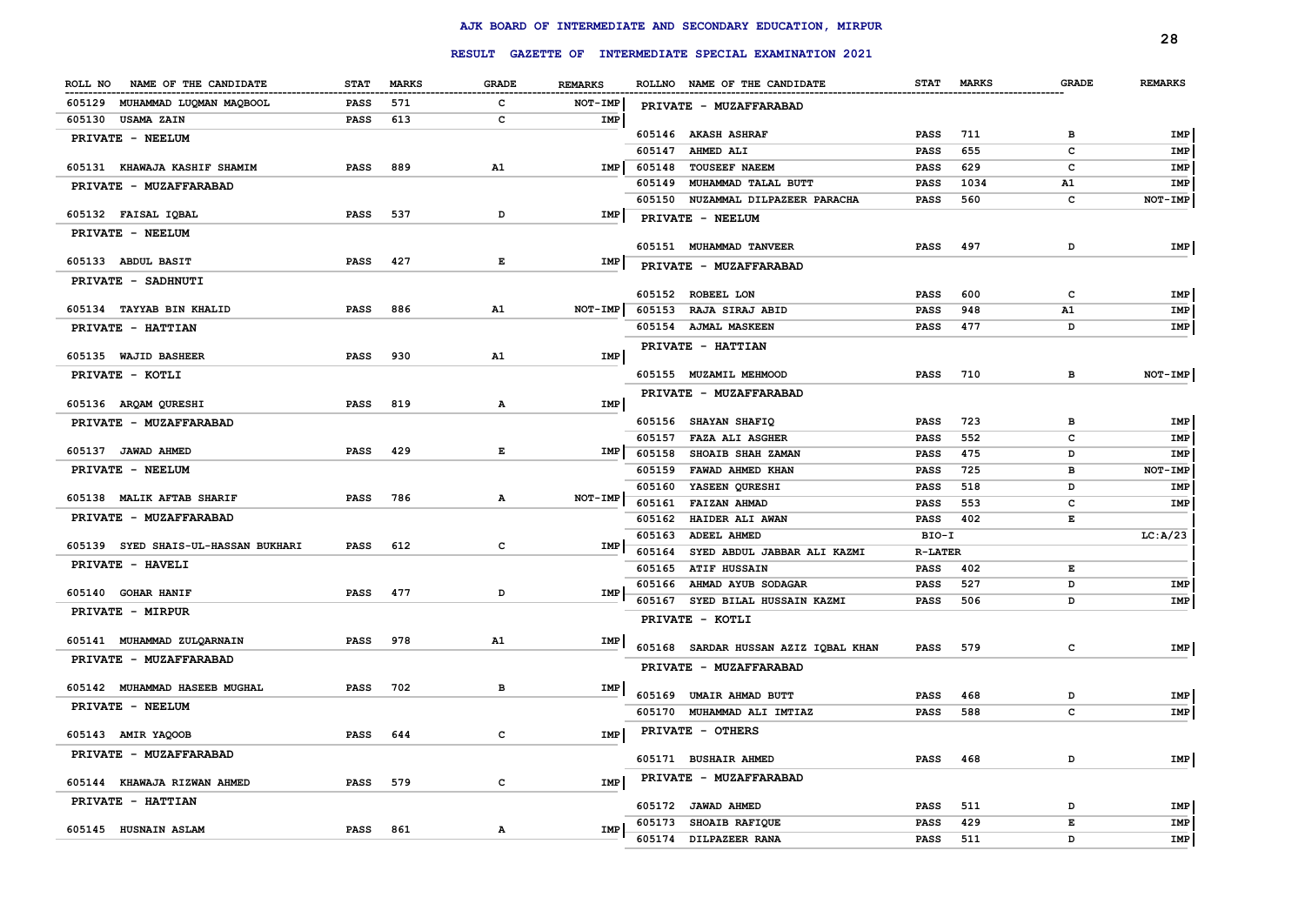|                                                      |                                   |                   |                |                                                         |                            |              | 29             |
|------------------------------------------------------|-----------------------------------|-------------------|----------------|---------------------------------------------------------|----------------------------|--------------|----------------|
|                                                      |                                   |                   |                | RESULT GAZETTE OF INTERMEDIATE SPECIAL EXAMINATION 2021 |                            |              |                |
| NAME OF THE CANDIDATE<br>ROLL NO                     | <b>STAT</b><br><b>MARKS</b>       | <b>GRADE</b>      | <b>REMARKS</b> | ROLLNO NAME OF THE CANDIDATE                            | STAT MARKS                 | <b>GRADE</b> | <b>REMARKS</b> |
| 605175 OASIM KHAN SWATI                              | <b>PASS</b><br>621                | c                 |                | PRIVATE - SADHNUTI                                      |                            |              |                |
| 605176 SOHAIL RUSTUM                                 | <b>PASS</b><br>573                | c                 | IMP            |                                                         |                            |              |                |
| PRIVATE - OTHERS                                     |                                   |                   |                | 605195 SHUJA BIN AMJAD                                  | <b>R-LATER</b>             |              |                |
| 605177 KAMRAN ZAMAN                                  | PASS<br>537                       | D                 | IMP            | PRIVATE - BHIMBER                                       |                            |              |                |
| PRIVATE - MUZAFFARABAD                               |                                   |                   |                | 605196 MUHAMMAD DANISH QAISAR                           | <b>PASS</b><br>459         | D            | NOT-IMP        |
|                                                      |                                   |                   |                | PRIVATE - OTHERS                                        |                            |              |                |
| 605178 ZAIN-UL-ABIDIN                                | PASS 579                          | c                 | IMP            |                                                         |                            |              |                |
| 605179<br>RANA MOHEEZ AHMED                          | $Rs.1105/-$                       |                   | $RW-FEE$       | 605197 MUHAMMAD AWAIS KHAN                              | 660<br><b>PASS</b>         | в            | IMP            |
| PRIVATE - HAVELI                                     |                                   |                   |                | PRIVATE - SADHNUTI                                      |                            |              |                |
| 605180 USMAN ASHIQ                                   | <b>PASS</b><br>571                | c                 | IMP            | 605198 SHAZIL SHAMRAIZ                                  | <b>PASS</b><br>1017        | A1           | IMP            |
| PRIVATE - MUZAFFARABAD                               |                                   |                   |                | PRIVATE - MIRPUR                                        |                            |              |                |
|                                                      |                                   |                   |                |                                                         |                            |              |                |
| 605181 ISHTIAQ AHMED<br>605182 AWAIS AHMED           | <b>PASS</b><br>650<br>PASS<br>436 | $\mathbf{C}$<br>E | IMP<br>IMP     | 605199 SYED NAYYER ALI                                  | <b>PASS</b><br>774         | A            | IMP            |
| PRIVATE - HATTIAN                                    |                                   |                   |                | PRIVATE - BHIMBER                                       |                            |              |                |
|                                                      |                                   |                   |                | 605200 GHAFFAR SAGHIR                                   | 624<br><b>PASS</b>         | $\mathbf{C}$ | IMP            |
| 605183 JAWAD FAREED                                  | <b>PASS</b><br>517                | D                 | <b>IMP</b>     | PRIVATE - MIRPUR                                        |                            |              |                |
| PRIVATE - MUZAFFARABAD                               |                                   |                   |                |                                                         |                            |              |                |
| 605184 HAMMAD UL HAQ ABBASI                          | PASS<br>526                       | D                 | IMP            | 605201 MUHAMMAD DANYAL RAZA                             | <b>PASS</b><br>547         | D            | IMP            |
| PRIVATE - HATTIAN                                    |                                   |                   |                | PRIVATE - BHIMBER                                       |                            |              |                |
|                                                      |                                   |                   |                | 605202 FARHAN KHALID BUTT                               | <b>PASS</b><br>786         | $\mathbf{A}$ | IMP            |
| 605185 HARIS MUNEER                                  | <b>PASS</b><br>550                | $\mathbf{c}$      | IMP            | PRIVATE - MIRPUR                                        |                            |              |                |
| PRIVATE - MUZAFFARABAD                               |                                   |                   |                | 605203 UZAIR AHMED                                      | 600                        | c            |                |
| 605186 HAMZA SAEED RAJA                              | 551<br>PASS                       | $\mathtt{C}$      | <b>IMP</b>     | 605204<br><b>EZAN ALI</b>                               | PASS<br><b>PASS</b><br>532 | D            | IMP<br>NOT-IMP |
| PRIVATE - MIRPUR                                     |                                   |                   |                | 605205<br>MUHAMMAD ZOHAIB KHAN                          | PASS<br>840                | Α            | IMP            |
|                                                      |                                   |                   |                | 605206<br><b>RAEES SULEMAN</b>                          | <b>PASS</b><br>427         | E            | IMP            |
| 605187 ZIA UR REHMAN                                 | 531<br>PASS                       | D                 | IMP            | 605207 KHUBAIB SAJID                                    | 757<br>PASS                | в            | NOT-IMP        |
| 605188<br><b>FAIZAN ISMAIL</b>                       | 681<br>PASS                       | в                 | IMP            | PRIVATE - BHIMBER                                       |                            |              |                |
| 605189<br><b>FARHAN PERVAIZ</b>                      | <b>R-LATER</b>                    |                   |                | 605208 ANEES TUFAIL                                     | <b>R-LATER</b>             |              |                |
| 605190<br><b>SAFI ULLAH RANA</b><br>PRIVATE - OTHERS | PASS<br>1082                      | A1                | IMP            | PRIVATE - MIRPUR                                        |                            |              |                |
|                                                      |                                   |                   |                |                                                         |                            |              |                |
| 605191 HUSNAIN MAVIA                                 | 662<br>PASS                       | в                 | <b>IMP</b>     | 605209 HUSNAIN ZAFAR                                    | <b>R-LATER</b>             |              |                |
| PRIVATE - MIRPUR                                     |                                   |                   |                | PRIVATE - BHIMBER                                       |                            |              |                |
|                                                      |                                   |                   |                | 605210 SYED SAJJAD HUSSAIN BUKHARI                      | <b>R-LATER</b>             |              |                |
| 605192 SHUJAAT ASAD                                  | 642<br><b>PASS</b>                | c                 | <b>IMP</b>     | 605211 SAIM RAFIQUE                                     | <b>PASS</b><br>1083        | A1           | IMP            |
| PRIVATE - KOTLI                                      |                                   |                   |                | PRIVATE - OTHERS                                        |                            |              |                |
| 605193 REHAN UL ISLAM                                | 1082<br>PASS                      | A1                | IMP            |                                                         |                            |              |                |
| PRIVATE - MIRPUR                                     |                                   |                   |                | 605212 MUHAMMAD SAMI AWAN                               | 736<br><b>PASS</b>         | в            | IMP            |
|                                                      |                                   |                   |                | 605213 MOEEZ UD DIN LODHI                               | <b>PASS</b><br>1073        | A1           | IMP            |
| 605194 MUHAMMAD SHERYAR YASEEN                       | <b>PASS</b><br>675                | $\overline{B}$    | NOT-IMP        | PRIVATE - MIRPUR                                        |                            |              |                |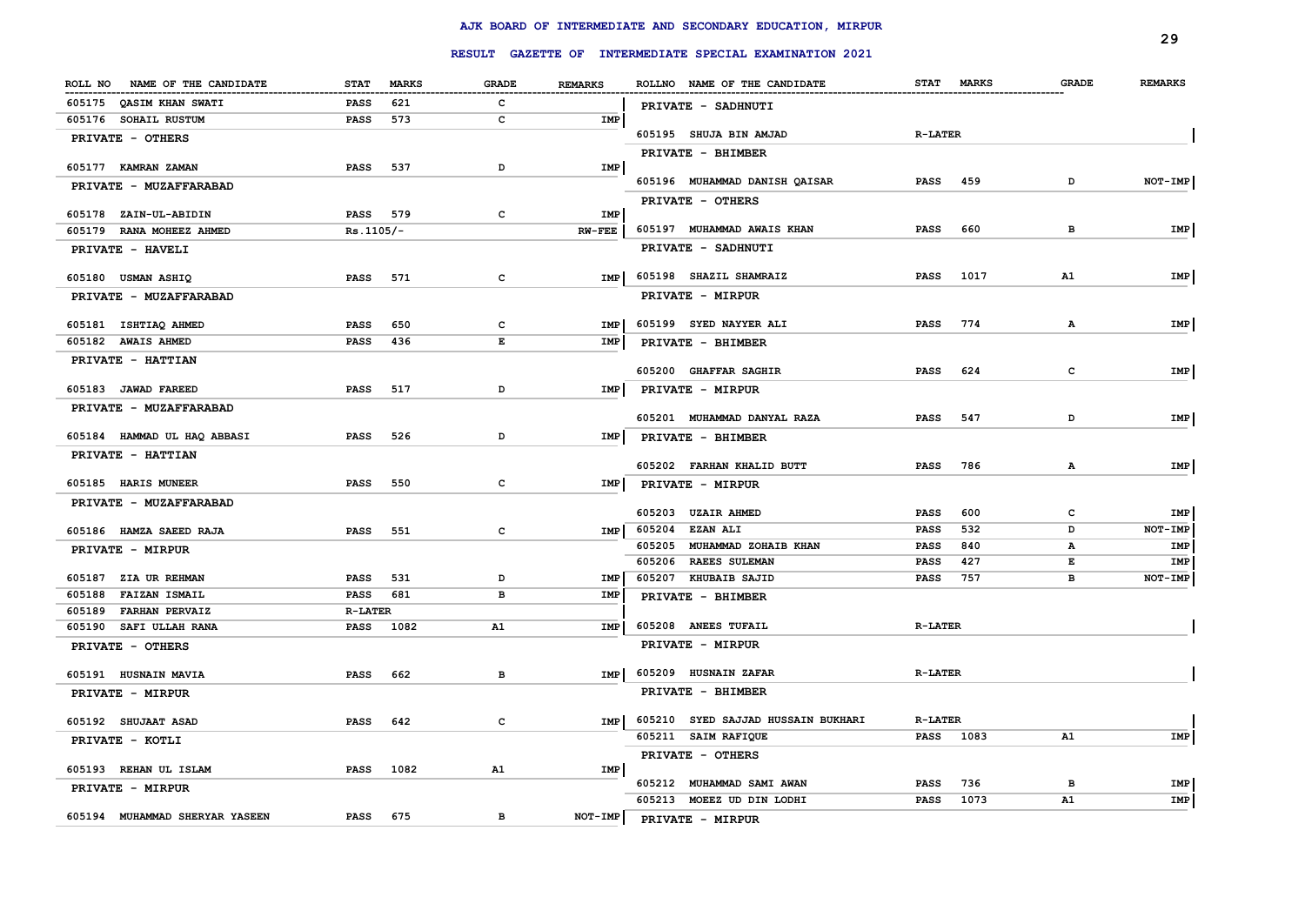|                                      |                |              |              |                |                  |                                                         |                            |             |                  | 30                 |
|--------------------------------------|----------------|--------------|--------------|----------------|------------------|---------------------------------------------------------|----------------------------|-------------|------------------|--------------------|
|                                      |                |              |              |                |                  | RESULT GAZETTE OF INTERMEDIATE SPECIAL EXAMINATION 2021 |                            |             |                  |                    |
| ROLL NO NAME OF THE CANDIDATE        | <b>STAT</b>    | <b>MARKS</b> | <b>GRADE</b> | <b>REMARKS</b> |                  | ROLLNO NAME OF THE CANDIDATE                            |                            | STAT MARKS  | <b>GRADE</b>     | <b>REMARKS</b>     |
| 605214 MUHAMMAD ASIF                 | <b>PASS</b>    | 526          | D            | NOT-IMP        |                  | PRIVATE - MIRPUR                                        |                            |             |                  |                    |
| 605215 HUZAIFA KHALIQ                | PASS           | 573          | c            | IMP            |                  |                                                         |                            |             |                  |                    |
| PRIVATE - KOTLI                      |                |              |              |                |                  | 605237 MOOSA WAHEED                                     | <b>PASS</b>                | 702         | в                | IMP                |
| 605216 MUHAMMAD WALEED               | <b>PASS</b>    | 408          | E            | IMP            |                  | PRIVATE - KOTLI                                         |                            |             |                  |                    |
|                                      |                |              |              |                |                  | 605238 MOHAMMED WAQAR SODAGAR                           | <b>PASS</b>                | 970         | A1               | <b>IMP</b>         |
| PRIVATE - MIRPUR                     |                |              |              |                |                  | PRIVATE - BHIMBER                                       |                            |             |                  |                    |
| 605217 NABEEL MANZOOR                | <b>PASS</b>    | 475          | D            | IMP            |                  |                                                         |                            |             |                  |                    |
| PRIVATE - BHIMBER                    |                |              |              |                |                  | 605239 REHAN IFZAL                                      | <b>PASS</b>                | 875         | Α                | IMP                |
|                                      |                |              |              |                |                  | PRIVATE - MIRPUR                                        |                            |             |                  |                    |
| 605218 DANYAL QAYYUM                 | <b>PASS</b>    | 661          | в            | IMP            |                  |                                                         |                            |             |                  |                    |
| PRIVATE - KOTLI                      |                |              |              |                | 605241           | 605240 SYED ZEESHAN ALI                                 | PASS<br>PASS               | 402<br>643  | E<br>$\mathbf c$ | NOT-IMP<br>NOT-IMP |
| 605219 FAZEEL TALIB                  | <b>R-LATER</b> |              |              |                | 605242           | <b>AHSAN TARIQ</b><br>MUHAMMAD ASAD ABDULLAH BASHIR     | <b>PASS</b>                | 808         | А                | IMP                |
|                                      |                |              |              |                | 605243           | <b>UMAIR AHMED</b>                                      | <b>PASS</b>                | 689         | в                | IMP                |
| PRIVATE - MIRPUR                     |                |              |              |                | 605244           | ROMAN YAQOOB                                            | <b>PASS</b>                | 496         | D                | IMP                |
| 605220 SYED HASEEB                   | <b>PASS</b>    | 528          | D            | <b>IMP</b>     | 605245           | MUHAMMAD AMEER HAMZA                                    | <b>PASS</b>                | 672         | в                | IMP                |
| SYED MUHAMMAD KAMRAN AHMED<br>605221 | <b>PASS</b>    | 619          | $\mathbf{C}$ | IMP            | 605246           | <b>HASSAN QADEER</b>                                    | <b>PASS</b>                | 1005        | A1               | IMP                |
| 605222<br>DARMAN AHMED SHAD          | PASS           | 963          | A1           | IMP            |                  | 605247 MUHAMMAD AMEL SHABBIR                            | PASS                       | 922         | A1               | IMP                |
| 605223<br><b>MUHAMMAD TALAL</b>      | <b>PASS</b>    | 579          | $\mathbf c$  | IMP            |                  | PRIVATE - BAGH                                          |                            |             |                  |                    |
| 605224<br><b>SHAHZAIB AHMED</b>      | <b>PASS</b>    | 608          | $\mathbf{C}$ | IMP            |                  |                                                         |                            |             |                  |                    |
| PRIVATE - KOTLI                      |                |              |              |                |                  | 605248 MOIZ UL AZIZ                                     | PASS                       | 840         | A                | <b>IMP</b>         |
| 605225 MUHAMMAD ARIF                 | <b>PASS</b>    | 655          | $\mathbf c$  | IMP            |                  | PRIVATE - KOTLI                                         |                            |             |                  |                    |
| 605226 MUHAMMAD BASIR UL HASSAN      | <b>PASS</b>    | 984          | A1           | IMP            |                  | 605249 SYED FAIZAN HUSSAIN SHAH GILANI                  | <b>PASS</b>                | 592         | c                | IMP                |
| PRIVATE - BHIMBER                    |                |              |              |                |                  | PRIVATE - MIRPUR                                        |                            |             |                  |                    |
|                                      |                |              |              |                |                  |                                                         |                            |             |                  |                    |
| 605227 SHEHRAZ ISHTIAQ               | <b>PASS</b>    | 711          | в            | IMP            |                  | 605250 FAIZAN ASHFAQ                                    | PASS                       | 919         | A1               | IMP                |
| PRIVATE - BAGH                       |                |              |              |                |                  | PRIVATE - OTHERS                                        |                            |             |                  |                    |
| 605228 IZHAN WASIM                   | <b>PASS</b>    | 601          | $\mathbf{C}$ | <b>IMP</b>     |                  | 605251 SADIQ ALI                                        | <b>PASS</b>                | 479         | D                | NOT-IMP            |
| PRIVATE - MIRPUR                     |                |              |              |                |                  | PRIVATE - MUZAFFARABAD                                  |                            |             |                  |                    |
|                                      |                |              |              |                |                  |                                                         |                            |             |                  |                    |
| 605229 HUMAYUN REHMAN                | <b>PASS</b>    | 490          | D            | NOT-IMP        |                  | 605252 MUHAMMAD JAWAD BASHIR                            | <b>PASS</b>                | 489         | D                | IMP                |
| 605230<br>RAJA DANYAL KHAN           | <b>PASS</b>    | 581          | $\mathbf{C}$ | IMP            |                  | PRIVATE - MIRPUR                                        |                            |             |                  |                    |
| 605231<br>RAJAB ALI SHAH             | <b>PASS</b>    | 662          | в            | IMP            |                  |                                                         |                            |             |                  |                    |
| 605232 MUNEEB TARIQ                  | <b>PASS</b>    | 485          | D            | NOT-IMP        |                  | 605253 AHMAD RAZA                                       | <b>PASS</b>                | 921         | A1               | NOT-IMP            |
| PRIVATE - OTHERS                     |                |              |              |                | 605254           | MUHAMMAD SUBHAN ALI                                     | <b>PASS</b>                | 731<br>1074 | в                | IMP                |
| 605233 SHAHYAN ALI                   | <b>PASS</b>    | 598          | $\mathbf c$  | IMP            | 605255<br>605256 | AHMED MUJTABA SHAHID<br><b>MUHAMMAD AHSAN</b>           | <b>PASS</b><br><b>PASS</b> | 950         | A1<br>A1         | IMP<br>IMP         |
|                                      |                |              |              |                | 605257           | <b>IBRAHIM SARWAR</b>                                   | PASS                       | 437         | Е                | IMP                |
| PRIVATE - MIRPUR                     |                |              |              |                |                  | 605258 MUHAMMAD AYAN MAROOF                             | <b>PASS</b>                | 427         | E                | IMP                |
| 605234 MUHAMMAD WASSI QURESHI        | <b>PASS</b>    | 402          | E            | NOT-IMP        |                  | PRIVATE - BHIMBER                                       |                            |             |                  |                    |
| 605235 MUHAMMAD ALI                  | <b>PASS</b>    | 485          | D            | NOT-IMP        |                  |                                                         |                            |             |                  |                    |
| PRIVATE - KOTLI                      |                |              |              |                |                  | 605259 MUHAMMAD ABDULLAH                                | <b>PASS</b>                | 642         | c                | IMP                |
|                                      |                |              |              |                |                  | PRIVATE - MIRPUR                                        |                            |             |                  |                    |
| 605236 IKRAM RAFIQUE                 | <b>PASS</b>    | 725          | в            | IMP            |                  |                                                         |                            |             |                  |                    |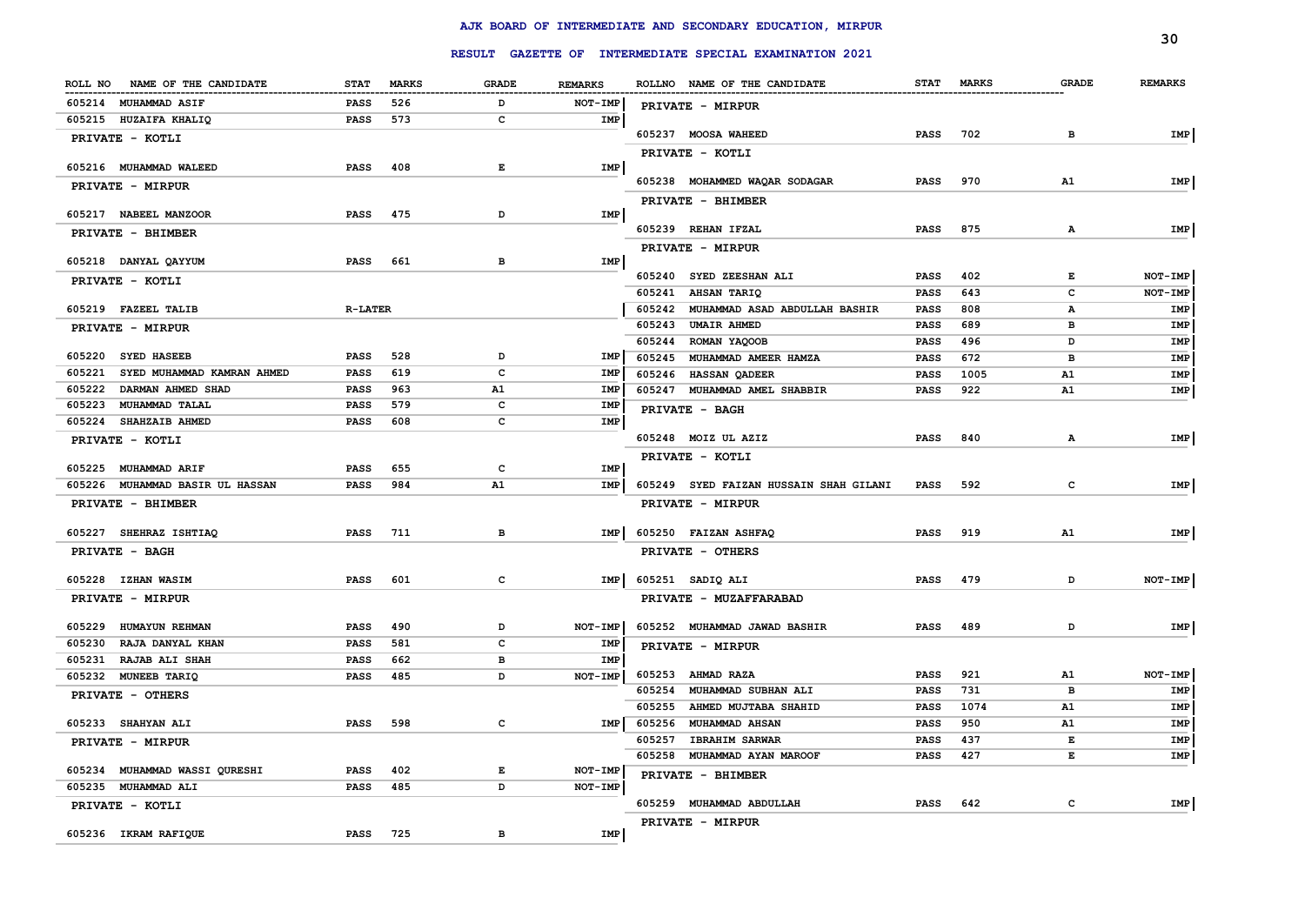|                                          |             |              |              |                |        |                                                         |                |            |              | 31             |
|------------------------------------------|-------------|--------------|--------------|----------------|--------|---------------------------------------------------------|----------------|------------|--------------|----------------|
|                                          |             |              |              |                |        | RESULT GAZETTE OF INTERMEDIATE SPECIAL EXAMINATION 2021 |                |            |              |                |
| ROLL NO NAME OF THE CANDIDATE            | <b>STAT</b> | <b>MARKS</b> | <b>GRADE</b> | <b>REMARKS</b> |        | ROLLNO NAME OF THE CANDIDATE                            |                | STAT MARKS | <b>GRADE</b> | <b>REMARKS</b> |
| 605260<br><b>NOMAN</b>                   | PASS        | 566          | c            | NOT-IMP        |        | PRIVATE - KOTLI                                         |                |            |              |                |
| 605261<br>SYED MUHAMMAD HUSSAIN KAZMI    | PASS        | 671          | в            | NOT-IMP        |        |                                                         |                |            |              |                |
| 605262<br>MUHAMMAD USMAN                 | PASS        | 602          | c            | IMP            |        | 605284 SYED ADIL HUSSAIN KAZMI                          | <b>PASS</b>    | 402        | Е            | NOT-IMP        |
| 605263<br>BILAL TARIQ                    | PASS        | 742          | в            | IMP            |        | 605285 SAYYAM SAEED                                     | <b>PASS</b>    | 1073       | A1           | IMP            |
| MUHAMMAD ALYAN MAQBOOL<br>605264         | PASS        | 854          | Α            | IMP            |        | PRIVATE - BHIMBER                                       |                |            |              |                |
| 605265<br><b>FAISAL SHAH KAZMI</b>       | PASS        | 474          | D            | IMP            |        |                                                         |                |            |              |                |
| 605266<br>MUHAMMAD USAMA BIN JAHANGIR    | PASS        | 601          | c            | IMP            |        | 605286 SHAMAS FAROOQ                                    | <b>R-LATER</b> |            |              |                |
| PRIVATE - BHIMBER                        |             |              |              |                |        | PRIVATE - KOTLI                                         |                |            |              |                |
| 605267<br><b>HASSAN SULEMAN</b>          | PASS        | 573          | c            | NOT-IMP        |        | 605287 MUHAMMAD ABBAS                                   | PASS           | 559        | c            | IMP            |
| 605268<br>MUHAMMAD HASHIM                | PASS        | 855          | А            | IMP            |        | PRIVATE - MIRPUR                                        |                |            |              |                |
| <b>PRIVATE - MIRPUR</b>                  |             |              |              |                |        |                                                         |                |            |              |                |
|                                          |             |              |              |                | 605288 | FAHAD KHALID KHAN                                       | PASS           | 402        | Е            |                |
| 605269 ISMAIL RIAZ                       | PASS        | 477          | D            | IMP            | 605289 | MUHAMMAD SAQLAIN KHALID                                 | PASS           | 573        | c            | IMP            |
| <b>PRIVATE - BHIMBER</b>                 |             |              |              |                | 605290 | <b>SHAYAN MAROOF</b>                                    | PASS           | 639        | c            | IMP            |
|                                          |             |              |              |                | 605291 | HASSAN ALI                                              | $Rs.1100/-$    |            |              | $RW-FEE$       |
| 605270 SAIMALI                           | PASS        | 435          | Е            | $NOT-IMP$      | 605292 | <b>SHAHZAIB ASLAM</b>                                   | PASS           | 579        | c            | IMP            |
| PRIVATE - KOTLI                          |             |              |              |                | 605293 | MUHAMMAD HASEEB UR REHMAN                               | PASS           | 469        | D            | NOT-IMP        |
|                                          |             |              |              |                | 605294 | <b>MUHAMMAD ARSALAN</b>                                 | PASS           | 560        | c            | IMP            |
| 605271 HAFIZ MUHAMMAD SOHAIB             | PASS        | 990          | A1           | $NOT-IMP$      | 605295 | MUHAMMAD ZAIN ZAHEER                                    | PASS           | 540        | D            | IMP            |
| <b>PRIVATE - BHIMBER</b>                 |             |              |              |                | 605296 | <b>HUSNAIN MAJEED</b>                                   | PASS           | 478        | D            | IMP            |
|                                          |             |              |              |                | 605297 | <b>ABRAR AHMED</b>                                      | PASS           | 639        | c            | NOT-IMP        |
| 605272 MUHAMMAD ARMGHAN AZAZ             | PASS        | 1085         | A1           | IMP            |        | 605298 MUHAMMAD NOMAN                                   | <b>PASS</b>    | 477        | D            | <b>NOT-IMP</b> |
| PRIVATE - MIRPUR                         |             |              |              |                |        | PRIVATE - HAVELI                                        |                |            |              |                |
| 605273 ABDUL HAQ                         | PASS        | 538          | D            | IMP            |        | 605299 CHAUDHARY TUYYAB TAHIR                           | PASS           | 498        | D            | IMP            |
| <b>PRIVATE - BHIMBER</b>                 |             |              |              |                |        | PRIVATE - MIRPUR                                        |                |            |              |                |
| 605274 TOHEED ALI                        | PASS        | 592          | c            | IMP            |        | 605300 SAAD UR REHMAN                                   | PASS           | 427        | Е            | IMP            |
| <b>PRIVATE - MIRPUR</b>                  |             |              |              |                |        | PRIVATE - BHIMBER                                       |                |            |              |                |
| 605275<br>ZIAD TARIQ                     | PASS        | 500          | D            | IMP            | 605301 | <b>ARSLAN SHOUKAT</b>                                   | PASS           | 550        | c            | IMP            |
| 605276<br><b>SHAH HASSAN MAHMOOD</b>     | PASS        | 861          | А            | <b>NOT-IMP</b> | 605302 | WAJID QAYYUM                                            | PASS           | 1019       | A1           | IMP            |
| 605277<br><b>MUHAMMAD ZEESHAN ASHRAF</b> | PASS        | 406          | Е            | IMP            | 605303 | <b>ABDULLAH FAROOQ</b>                                  | PASS           | 1061       | A1           | IMP            |
| 605278<br><b>MIRZA FARHAN JAMIL</b>      | PASS        | 682          | в            | IMP            | 605304 | MALIK SHAH ZAIN AZHAR                                   | PASS           | 1023       | A1           | IMP            |
| 605279<br>MUHAMMAD QASIM                 | PASS        | 519          | D            | IMP            | 605305 | <b>HAMMAD AMIN</b>                                      | PASS           | 972        | A1           | IMP            |
| PRIVATE - BHIMBER                        |             |              |              |                | 605306 | <b>SAIF KHALIQ</b>                                      | PASS           | 725        | в            | IMP            |
|                                          |             |              |              |                | 605307 | ADEELRAJ                                                | PASS           | 549        | D            | IMP            |
| 605280<br>MUHAMMAD ABDULLAH MASOOD       | PASS        | 1078         | A1           | IMP            |        | 605308 MUBSHAR ALI                                      | $Rs.600/-$     |            |              | $RW-FEE$       |
| 605281 MUHAMMAD DAYAN                    | PASS        | 1032         | A1           | IMP            |        | 605309 MUHAMMAD HANNAN KHALIL                           | PASS 901       |            | A1           | IMP            |
| PRIVATE - MIRPUR                         |             |              |              |                |        | 605310 MUHAMMAD SUFYAN                                  | PASS           | 485        | D            | IMP            |
|                                          |             |              |              |                |        | 605311 MUHAMMAD EIHTSHAM                                | PASS           | 742        | в            | IMP            |
| 605282 MUHAMMAD ABRAR RAFIQ              | PASS 525    |              | D            | IMP            |        | 605312 MUHAMMAD ARSALAN-UL-HAQ TARIQ                    | PASS           | 1011       | A1           | IMP            |
| PRIVATE - BHIMBER                        |             |              |              |                |        | 605313 AHMAD QAZAFI                                     | PASS           | 838        | А            | NOT-IMP        |
|                                          |             |              |              |                |        | 605314 FAIZAN KHALID                                    | Rs.3315/-      |            |              | $RW-FEE$       |
| 605283 SYED HUSNAIN HAIDER GILLANI       | PASS 825    |              | A            | IMP            |        | 605315 ABU HURAIRA                                      | PASS           | 1083       | ${\bf A1}$   | IMP            |
|                                          |             |              |              |                |        | 605316 HAMZA ARIF                                       | PASS           | 768        | в            | NOT-IMP        |

 $\sim$ 

## **AJK BOARD OF INTERMEDIATE AND SECONDARY EDUCATION, MIRPUR**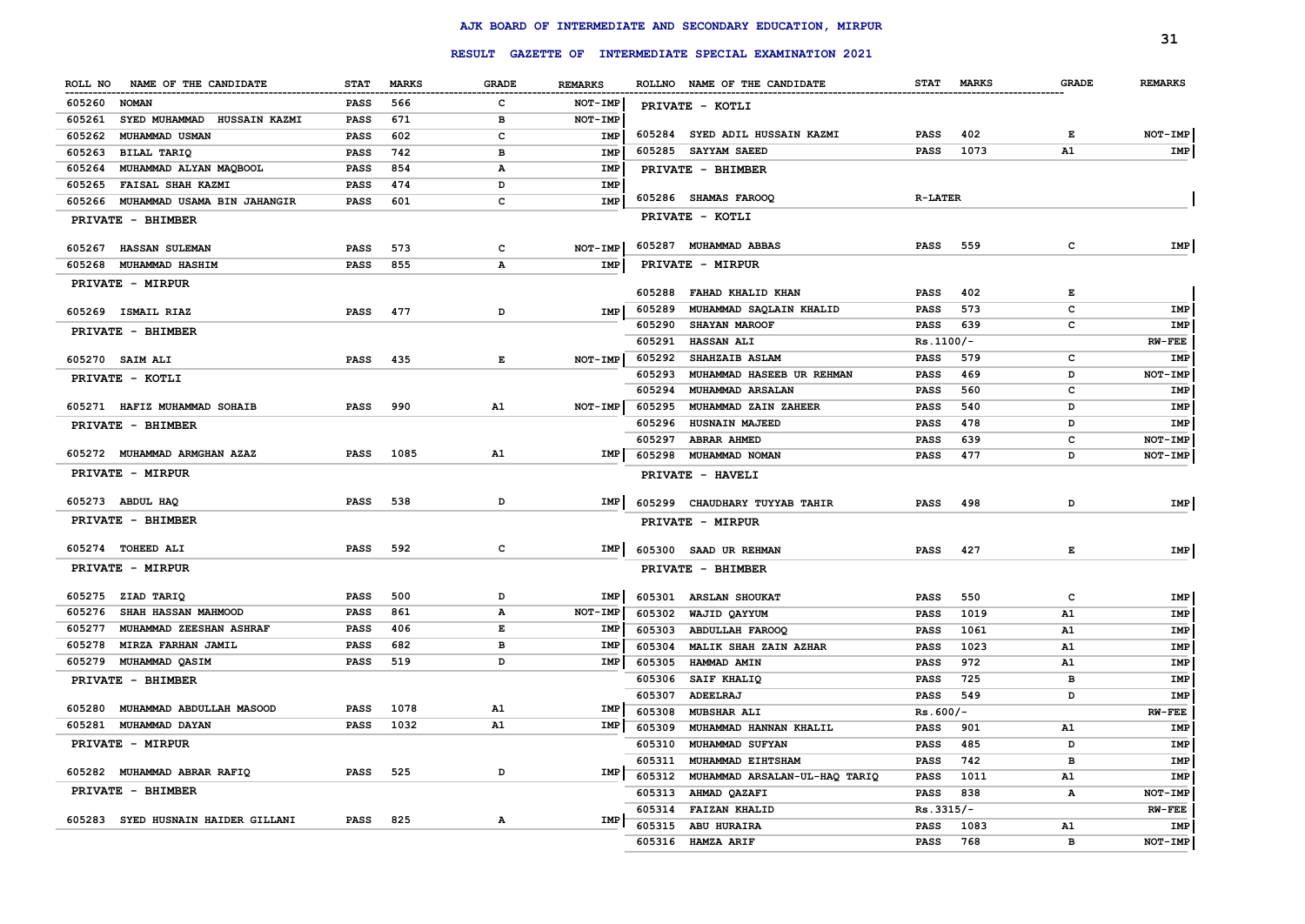|        |                                  |             |            |              |                |        |                                                         |             |              |              | 32             |
|--------|----------------------------------|-------------|------------|--------------|----------------|--------|---------------------------------------------------------|-------------|--------------|--------------|----------------|
|        |                                  |             |            |              |                |        | RESULT GAZETTE OF INTERMEDIATE SPECIAL EXAMINATION 2021 |             |              |              |                |
|        | ROLL NO NAME OF THE CANDIDATE    |             | STAT MARKS | <b>GRADE</b> | <b>REMARKS</b> |        | ROLLNO NAME OF THE CANDIDATE                            | <b>STAT</b> | <b>MARKS</b> | <b>GRADE</b> | <b>REMARKS</b> |
|        | <b>PRIVATE - BHIMBER</b>         |             |            |              |                | 605353 | <b>AMMAD IMTIAZ</b>                                     | PASS        | 1055         | <b>A1</b>    | IMP            |
|        |                                  |             |            |              |                |        | 605354 ZAIN ALAM                                        | <b>PASS</b> | 855          | А            | IMP            |
| 605317 | <b>MUHAMMAD ALI</b>              | <b>PASS</b> | 1045       | A1           | IMP            |        | PRIVATE - OTHERS                                        |             |              |              |                |
| 605318 | MUHAMMAD FAIZ ABDULLAH SHABBIR   | <b>PASS</b> | 840        | А            | IMP            |        |                                                         |             |              |              |                |
| 605319 | FAISAL IQBAL                     | <b>PASS</b> | 519        | D            | IMP            |        | 605355 MUHAMMAD ZAIN UL ABADIEN                         | <b>PASS</b> | 1011         | A1           | IMP            |
| 605320 | ASAD ULLAH RIZWAN                | <b>PASS</b> | 507        | D            | <b>NOT-IMP</b> |        | PRIVATE - BHIMBER                                       |             |              |              |                |
| 605321 | MUHAMMAD NOUMAN ASHRAF           | <b>PASS</b> | 552        | c            | IMP            |        |                                                         |             |              |              |                |
| 605322 | MUHAMMAD ANEES RAJA              | <b>PASS</b> | 1040       | A1           | IMP            |        | 605356 MUHAMMAD USAMA                                   | PASS        | 1093         | A1           | IMP            |
| 605323 | <b>ARSALAN NASEER</b>            | <b>PASS</b> | 644        | c            | NOT-IMP        | 605357 | <b>UMER HAYAT</b>                                       | <b>PASS</b> | 799          | А            | IMP            |
| 605324 | MUHAMMAD AHMAD FAIZAN            | <b>PASS</b> | 454        | D            | <b>NOT-IMP</b> | 605358 | <b>HAMZA NASEEB</b>                                     | <b>PASS</b> | 777          | А            | IMP            |
| 605325 | <b>HASSAN ANSAR</b>              | <b>PASS</b> | 731        | в            | IMP            | 605359 | MONEEB-UR-REHMAN CHOHAN                                 | <b>PASS</b> | 951          | A1           | IMP            |
| 605326 | <b>ZAIN JABBAR</b>               | <b>PASS</b> | 1052       | A1           | NOT-IMP        | 605360 | MUHAMMAD TAYYAB HAMEED                                  | <b>PASS</b> | 705          | в            | IMP            |
|        | 605327 MUHAMMAD ANEEQ AHMAD      | <b>PASS</b> | 741        | в            | <b>IMP</b>     | 605361 | MUHAMMAD ALI HUSSNAIN                                   | <b>PASS</b> | 1088         | A1           | IMP            |
|        | PRIVATE - OTHERS                 |             |            |              |                | 605362 | MUHAMMAD FAHAD ALI                                      | <b>PASS</b> | 959          | A1           | IMP            |
|        |                                  |             |            |              |                | 605363 | MUHAMMAD QASIM                                          | <b>PASS</b> | 813          | А            | IMP            |
|        | 605328 MUHAMMAD ATIF RIAZ        | PASS        | 827        | А            | IMP            | 605364 | MUHAMMAD RAZA NOOR                                      | <b>PASS</b> | 572          | c            | NOT-IMP        |
|        | PRIVATE - BHIMBER                |             |            |              |                |        | 605365 BILAL AHMAD                                      | <b>PASS</b> | 490          | D            | IMP            |
| 605329 | UMAIR-UL-HASSAN                  | PASS        | 876        | А            | IMP            |        | PRIVATE - OTHERS                                        |             |              |              |                |
| 605330 | ALI HAIDER                       | <b>PASS</b> | 726        | в            | NOT-IMP        |        | 605366 WASIF ULLAH KHAN                                 | PASS        | 943          | A1           | NOT-IMP        |
| 605331 | SHEHROZ KHADIM                   | PASS        | 964        | A1           | IMP            |        | PRIVATE - BHIMBER                                       |             |              |              |                |
| 605332 | <b>MUHAMMAD ALI HASSAN</b>       | PASS        | 448        | D            | IMP            |        |                                                         |             |              |              |                |
| 605333 | MUHAMMAD SUFIAN FAISAL           | PASS        | 1033       | A1           | IMP            |        | 605367 ASAD LATIF                                       | <b>PASS</b> | 736          | в            | IMP            |
| 605334 | <b>SOHAIB AHMAD</b>              | <b>PASS</b> | 869        | А            | IMP            | 605368 | SYED ABDUL AHAD                                         | <b>PASS</b> | 696          | в            | IMP            |
| 605335 | <b>ZAIN-UL-ABEDIN</b>            | PASS        | 642        | с            | NOT-IMP        | 605369 | <b>AMAD HUSSAIN</b>                                     | <b>PASS</b> | 725          | в            | IMP            |
| 605336 | <b>MUHAMMAD HASSAN</b>           | PASS        | 855        | А            | <b>IMP</b>     | 605370 | MOBEEN TARIQ                                            | PASS        | 887          | Α1           | NOT-IMP        |
| 605337 | <b>MUHAMMAD AWAIS</b>            | <b>PASS</b> | 990        | A1           | IMP            | 605371 | SAMEER KHAN                                             | <b>PASS</b> | 670          | в            | IMP            |
|        | 605338 BILAL AHMED               | PASS        | 1074       | A1           | IMP            |        | 605372 ABU-UL-HASSAN                                    | <b>PASS</b> | 402          | Е            |                |
|        | PRIVATE - OTHERS                 |             |            |              |                |        | PRIVATE - OTHERS                                        |             |              |              |                |
|        | 605339 MUHAMMAD USMAN            | <b>PASS</b> | 671        | в            | IMP            |        | 605373 ALHAM TARIQ                                      | <b>PASS</b> | 982          | A1           |                |
|        |                                  |             |            |              |                |        | PRIVATE - BHIMBER                                       |             |              |              |                |
|        | PRIVATE - BHIMBER                |             |            |              |                |        |                                                         |             |              |              |                |
|        | 605340 RAJA MUHAMMAD FAIZAN KHAN | PASS        | 949        | A1           | IMP            | 605374 | <b>IMTANAN SABIR</b>                                    | <b>PASS</b> | 402          | Е            | NOT-IMP        |
| 605341 | <b>ZIGUM ABBAS</b>               | <b>PASS</b> | 783        | Α            | <b>NOT-IMP</b> | 605375 | <b>AHMED HABIB</b>                                      | PASS        | 619          | c            | IMP            |
| 605342 | <b>USMAN ASHFAQ</b>              | PASS        | 888        | A1           | IMP            |        | 605376 MUHAMMAD ATIF                                    | <b>PASS</b> | 538          | D            | IMP            |
| 605343 | MUHAMMAD SULTAN IQBAL            | PASS        | 741        | в            | IMP            |        | PRIVATE - OTHERS                                        |             |              |              |                |
| 605344 | <b>MUSTATAB ALI</b>              | <b>PASS</b> | 456        | D            | IMP            |        |                                                         |             |              |              |                |
|        | 605345 TANZEEL-UR-REHMAN         | <b>PASS</b> | 747        | в            | IMP            |        | 605377 ADEEB HUSSAIN                                    | PASS        | 406          | Е            | NOT-IMP        |
|        | 605346 SOHAIB SHAKEEL            | <b>PASS</b> | 906        | A1           | <b>IMP</b>     |        | PRIVATE - BHIMBER                                       |             |              |              |                |
|        | 605347 BABAR HUSSAIN             | PASS        | 1086       | A1           | IMP            |        |                                                         |             |              |              |                |
|        | 605348 ABDUL JALIL               | <b>PASS</b> | 1033       | A1           | IMP            |        | 605378 SAAD FAZAL                                       | PASS        | 454          | D            | IMP            |
|        | 605349 TALHA ZUBAIR              | <b>PASS</b> | 1069       | A1           | IMP            |        | 605379 ALI HASSAN                                       | PASS        | 490          | D            | IMP            |
|        | 605350 ABDUL WAHAB               | <b>PASS</b> | 1040       | A1           | IMP            |        | 605380 SHAHBAN SHOUKAT                                  | PASS        | 500          | D            | IMP            |
|        | 605351 ABAID-ULLAH AFZAL         | <b>PASS</b> | 1016       | A1           | IMP            |        | PRIVATE - KOTLI                                         |             |              |              |                |
|        | 605352 MANSOOR AHMED YASEEN      | <b>PASS</b> | 833        | Α            | IMP            |        |                                                         |             |              |              |                |
|        |                                  |             |            |              |                |        | 605381 MUHAMMAD ZAIN UL ISLAM                           | PASS 477    |              | D            | IMP            |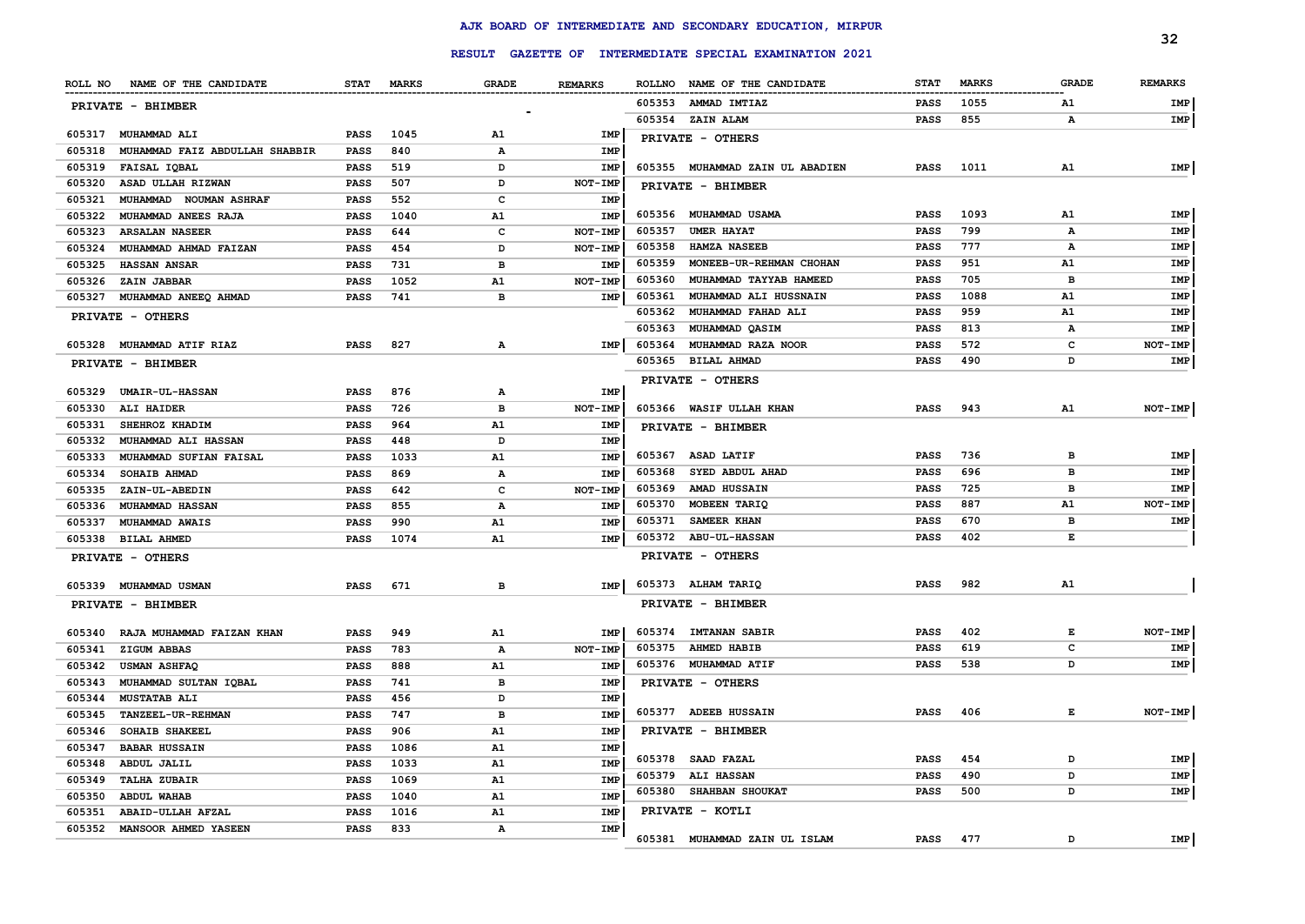|                     |                             |             |              |                |                |               |                                                  |             |              |                  | 33             |
|---------------------|-----------------------------|-------------|--------------|----------------|----------------|---------------|--------------------------------------------------|-------------|--------------|------------------|----------------|
|                     |                             |             |              | <b>RESULT</b>  |                |               | GAZETTE OF INTERMEDIATE SPECIAL EXAMINATION 2021 |             |              |                  |                |
| ROLL NO             | NAME OF THE CANDIDATE       | <b>STAT</b> | <b>MARKS</b> | <b>GRADE</b>   | <b>REMARKS</b> | <b>ROLLNO</b> | NAME OF THE CANDIDATE                            | <b>STAT</b> | <b>MARKS</b> | <b>GRADE</b>     | <b>REMARKS</b> |
| 605382              | SHAHID MEHMOOD              | <b>PASS</b> | 783          | A              | <b>IMP</b>     | 605424        | MUHAMMAD USMAN SUBHANI                           | <b>PASS</b> | 475          | -----------<br>D | IMP            |
| 605383              | <b>FARAZ SIDDIQUE</b>       | <b>PASS</b> | 525          | D              | IMP            | 605425        | <b>HAMMAD</b>                                    | <b>PASS</b> | 813          | А                | NOT-IMP        |
| 605384              | SARAM HAFIZ ANJUM           | <b>PASS</b> | 834          | Α              | NOT-IMP        | 605426        | MUHAMMAD SAQIB NAQEEB                            | PASS        | 959          | A1               | IMP            |
| PRIVATE - OTHERS    |                             |             |              |                |                | 605427        | <b>JALEEL UL ISLAM</b>                           | PASS        | 634          | c                | IMP            |
|                     |                             |             |              |                |                | 605428        | SAJID NISAR                                      | <b>PASS</b> | 1040         | A1               | IMP            |
| 605385 KAMRAN AHMED |                             | <b>PASS</b> | 765          | в              | IMP            | 605429        | <b>ROHAN ASIF</b>                                | <b>PASS</b> | 704          | в                | IMP            |
| PRIVATE - KOTLI     |                             |             |              |                |                | 605430        | SYED SAMI MUMTAZ                                 | <b>PASS</b> | 500          | D                | IMP            |
|                     |                             |             |              |                |                | 605431        | <b>ASSAM DAWOOD</b>                              | <b>PASS</b> | 693          | в                | IMP            |
| 605386              | <b>SUFYAN ASLAM</b>         | <b>PASS</b> | 619          | c              | IMP            | 605432        | IZAAN KHALIL CHAUDHARY                           | <b>PASS</b> | 999          | A1               | NOT-IMP        |
| 605387              | <b>ABDUL HASEEB</b>         | <b>PASS</b> | 861          | Α              | NOT-IMP        | 605433        | BILAL NAWAZ KHAN                                 | <b>PASS</b> | 957          | A1               | NOT-IMP        |
| 605388              | MUHAMMAD IFRAZ              | <b>PASS</b> | 588          | C              | <b>IMP</b>     | 605434        | AHTISHAM ALI SARWAR                              | <b>PASS</b> | 888          | A1               | IMP            |
| 605389              | <b>HASEEB AKHTAR</b>        | <b>PASS</b> | 581          | C              | IMP            | 605435        | <b>TAHEER TAHIR</b>                              | <b>PASS</b> | 773          | A                | IMP            |
| 605390              | <b>TAYYAB AZAM</b>          | <b>PASS</b> | 1005         | A1             | IMP            | 605436        | MUHAMMAD UBAID ZARAIT                            | <b>PASS</b> | 1029         | A1               | NOT-IMP        |
| 605391              | DANISH HAMEED               | $Rs.600/-$  |              |                | $RW-FEE$       | 605437        | SAMI RAFIQUE                                     | <b>PASS</b> | 1019         | A1               | IMP            |
| 605392              | <b>USAMA PERVAIZ</b>        | <b>PASS</b> | 408          | Е              | <b>IMP</b>     | 605438        | AHMED AQEEL                                      | <b>PASS</b> | 640          | c                | IMP            |
| 605393              | KAMRAN ZAMEER               | <b>PASS</b> | 458          | D              | IMP            | 605439        | MUHAMMAD MURAD AZEEM                             | PASS        | 509          | D                | IMP            |
| 605394              | MUHAMMAD HAMZA              | <b>PASS</b> | 1012         | A1             | <b>IMP</b>     |               | PRIVATE - OTHERS                                 |             |              |                  |                |
| 605395              | SAQLAIN ASLAM               | PASS        | 972          | A1             | NOT-IMP        |               |                                                  |             |              |                  |                |
| 605396              | ZAIN AMJAD                  | <b>PASS</b> | 453          | D              | NOT-IMP        |               | 605440 ZAEEM UL HASSAN                           | <b>PASS</b> | 711          | в                | IMP            |
| 605397              | HAMZA NISAR                 | <b>PASS</b> | 1005         | A1             | <b>IMP</b>     |               | PRIVATE - KOTLI                                  |             |              |                  |                |
| 605398              | FAHAD YOUSAF MEHMOOD        | <b>PASS</b> | 922          | A1             | IMP            |               |                                                  |             |              |                  |                |
| 605399              | <b>SOBAN ALTAF</b>          | <b>PASS</b> | 571          | $\mathbf{C}$   | NOT-IMP        | 605441        | <b>AZMAT FAROOQ</b>                              | <b>PASS</b> | 538          | D                | IMP            |
| 605400              | MUHAMMAD SHAHAN AZEEM       | <b>PASS</b> | 981          | A1             | <b>IMP</b>     | 605442        | <b>UBAID UR REHMAN</b>                           | <b>PASS</b> | 1076         | A1               | IMP            |
| 605401              | AHMED NAWAZ                 | <b>PASS</b> | 1072         | A1             | IMP            | 605443        | <b>ABDUL WAHAB</b>                               | <b>PASS</b> | 539          | D                | NOT-IMP        |
| 605402              | <b>MUNEEB SARWAR</b>        | <b>PASS</b> | 990          | ${\tt A1}$     | <b>IMP</b>     | 605444        | DANIAL MALIK                                     | PASS        | 402          | Е                | NOT-IMP        |
| 605403              | <b>IMRAN AFTAB</b>          | <b>PASS</b> | 527          | D              | IMP            | 605445        | <b>QAMAR WAHEED</b>                              | <b>PASS</b> | 906          | ${\tt A1}$       | NOT-IMP        |
| 605404              | ZAIN SHAKEEL                | <b>PASS</b> | 1003         | ${\tt A1}$     | NOT-IMP        | 605446        | ZAIN HABIB                                       | PASS        | 855          | Α                | IMP            |
| 605405              | HANAN KHIZAR                | <b>PASS</b> | 776          | A              | <b>IMP</b>     | 605447        | <b>AMAHD NISAR</b>                               | $Rs.600/-$  |              |                  | $RW-FEE$       |
| 605406              | <b>AWAIS ASIF</b>           | <b>PASS</b> | 550          | C              | <b>IMP</b>     | 605448        | SYED AHSAN ALI SHAH                              | <b>PASS</b> | 661          | в                | IMP            |
| 605407              | SAQIB MUNIR BAIG            | <b>PASS</b> | 972          | A1             | <b>IMP</b>     | 605449        | MUHAMMAD HABIB                                   | <b>PASS</b> | 560          | c                | IMP            |
| 605408              | <b>ARYAN MANZOOR</b>        | <b>PASS</b> | 469          | D              | NOT-IMP        | 605450        | MUHAMMAD ZAKIAS                                  | <b>PASS</b> | 1024         | A1               | IMP            |
| 605409              | <b>AHMED ALI</b>            | <b>PASS</b> | 550          | C              | <b>IMP</b>     |               | PRIVATE - POONCH                                 |             |              |                  |                |
| 605410              | <b>EHTSHAM ISRAR</b>        | <b>PASS</b> | 901          | A1             | <b>IMP</b>     |               |                                                  |             |              |                  |                |
| 605411              | <b>ATIF MEHMOOD</b>         | <b>PASS</b> | 414          | E              | <b>IMP</b>     | 605451        | <b>USAMA TABRAIZ</b>                             | <b>PASS</b> | 560          | c                | IMP            |
| 605412              | ADAM JARRAL                 | <b>PASS</b> | 808          | А              | NOT-IMP        |               | 605452 MUHAMMAD ZAIN UL ABIDEEN                  | <b>PASS</b> | 702          | в                | NOT-IMP        |
| 605413              | MUHAMMAD AREEB ARSHAD       | <b>PASS</b> | 524          | D              | NOT-IMP        |               | PRIVATE - KOTLI                                  |             |              |                  |                |
| 605414              | <b>FARAZ MEHFOOZ</b>        | <b>PASS</b> | 559          | C              | IMP            |               |                                                  |             |              |                  |                |
| 605415              | HUSNAIN MATLOOB             | <b>PASS</b> | 477          | D              | IMP            |               | 605453 USMAN ABID                                | <b>PASS</b> | 867          | А                | NOT-IMP        |
| 605416              | AHMED RAZA                  | PASS        | 1068         | A1             | <b>IMP</b>     |               | PRIVATE - POONCH                                 |             |              |                  |                |
| 605417              | AMARAZ ISHTIAQ              | PASS        | 731          | $\overline{B}$ | <b>IMP</b>     |               |                                                  |             |              |                  |                |
| 605418              | QASIM SUBHANI               | <b>PASS</b> | 694          | B              | NOT-IMP        |               | 605454 INAAM TASLEEM                             | <b>PASS</b> | 702          | в                | IMP            |
| 605419              | <b>AWAIS JAVED</b>          | <b>PASS</b> | 930          | A1             | NOT-IMP        |               | PRIVATE - KOTLI                                  |             |              |                  |                |
| 605420              | ABDULLAH SIDDIQUE           | <b>PASS</b> | 888          | A1             | NOT-IMP        |               | 605455 ADNAN IJAZ                                | <b>PASS</b> | 715          | в                | IMP            |
| 605421              | QADEER QAYYUM               | PASS        | 828          | A              | NOT-IMP        | 605456        | MUHAMMADM MANQAD UR REHMAN                       | <b>PASS</b> | 985          | A1               | IMP            |
| 605422              | MUHAMMAD SAAD KHALIL        | PASS        | 1074         | A1             | <b>IME</b>     | 605457        | <b>FAISAL NASEEM</b>                             | <b>PASS</b> | 571          | c                | IMP            |
| 605423              | MUHAMMAD ABDULLAH CHAUDHARY | <b>PASS</b> | 921          | A1             | <b>IME</b>     |               |                                                  |             |              |                  |                |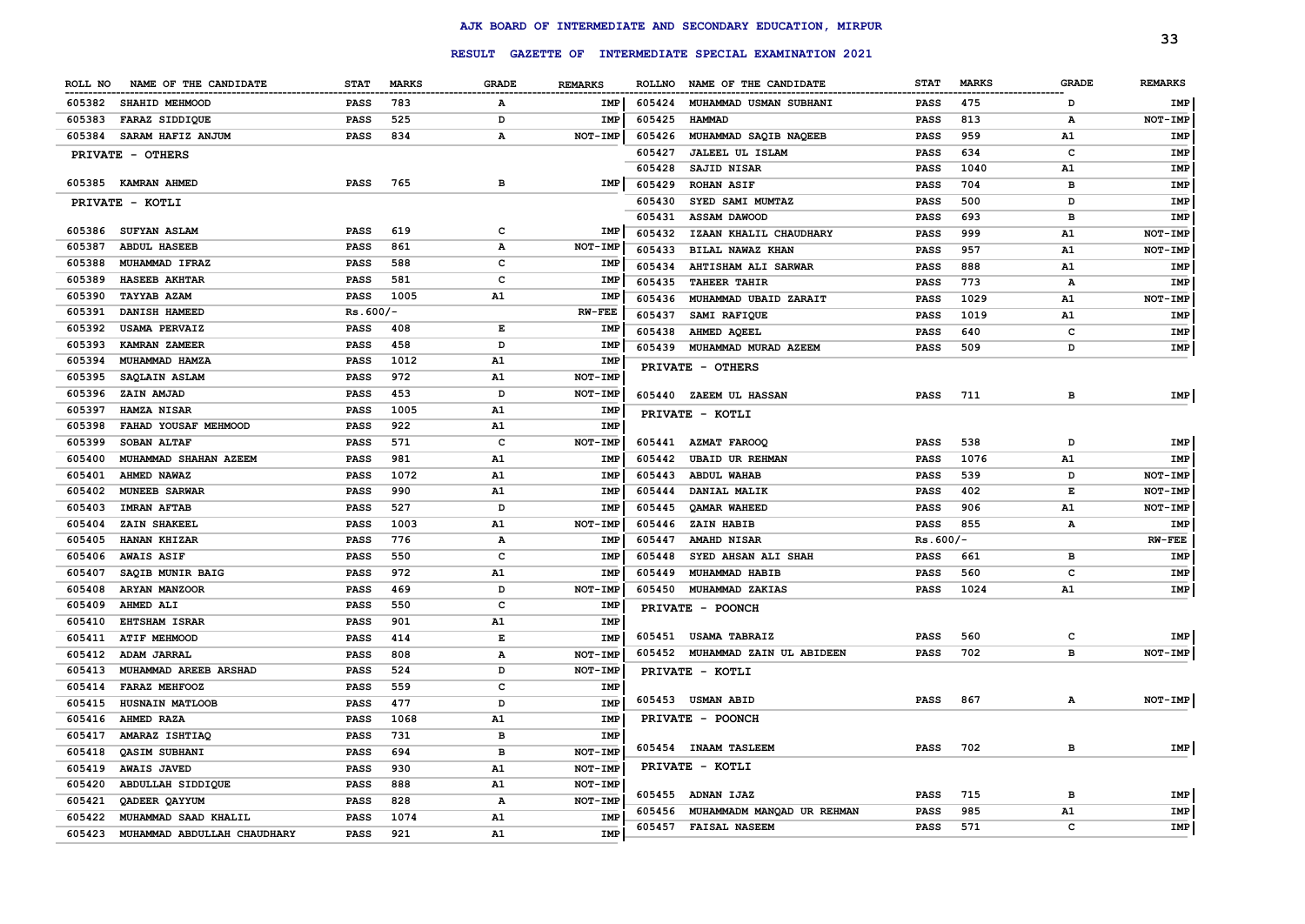|         |                           |             |              |               |                |               |                                                  |             |              |              | 34             |
|---------|---------------------------|-------------|--------------|---------------|----------------|---------------|--------------------------------------------------|-------------|--------------|--------------|----------------|
|         |                           |             |              | <b>RESULT</b> |                |               | GAZETTE OF INTERMEDIATE SPECIAL EXAMINATION 2021 |             |              |              |                |
| ROLL NO | NAME OF THE CANDIDATE     | <b>STAT</b> | <b>MARKS</b> | <b>GRADE</b>  | <b>REMARKS</b> | <b>ROLLNO</b> | NAME OF THE CANDIDATE                            | <b>STAT</b> | <b>MARKS</b> | <b>GRADE</b> | <b>REMARKS</b> |
| 605458  | <b>ABDULLAH ARSAL</b>     | PASS        | 753          | в             | IMP            | 605492        | TOUQEER SHABEER                                  | <b>PASS</b> | 527          | D            | <b>IMP</b>     |
| 605459  | <b>SEHRAN SHABIR</b>      | <b>PASS</b> | 532          | D             | <b>IMP</b>     | 605493        | <b>WALEED ISHAQ</b>                              | <b>PASS</b> | 402          | E            | NOT-IMP        |
| 605460  | ZAIN SHABBIR              | <b>PASS</b> | 623          | $\mathbf c$   | NOT-IMP        | 605494        | MUHAMMAD HUSNAIN KHAN                            | <b>PASS</b> | 787          | А            | IMP            |
| 605461  | ZAIN UL ABIDEEN           | <b>PASS</b> | 641          | $\mathbf c$   | IMP            | 605495        | SAMI UR REHMAN                                   | <b>PASS</b> | 1003         | A1           | NOT-IMP        |
| 605462  | KHAWER MUNWER             | <b>PASS</b> | 587          | $\mathbf c$   | IMP            | 605496        | JAWAD MEHMOOD                                    | <b>PASS</b> | 694          | в            | IMP            |
| 605463  | SYED TAQI ABBAS           | <b>PASS</b> | 675          | в             | NOT-IMP        | 605497        | SAMEE YAQOOB                                     | <b>PASS</b> | 458          | D            | NOT-IMP        |
| 605464  | SOAIB AHMAD               | <b>PASS</b> | 402          | E             | NOT-IMP        | 605498        | <b>EHTISHAM AYUB</b>                             | <b>PASS</b> | 511          | D            | <b>IMP</b>     |
| 605465  | HAMMAD MUMTAZ             | <b>PASS</b> | 496          | D             | IMP            | 605499        | <b>AHTESHAM AHMAD</b>                            | <b>PASS</b> | 854          | А            | IMP            |
| 605466  | HAMZA MUSHTAQ             | PASS        | 654          | $\mathbf c$   | IMP            | 605500        | MUHAMMAD JAWAD HABIB                             | <b>PASS</b> | 715          | в            | <b>IMP</b>     |
| 605467  | MUHAMMAD AWAIS            | PASS        | 485          | D             | IMP            | 605501        | ZOHAIB IFTIKHAR                                  | <b>PASS</b> | 717          | в            | NOT-IMP        |
| 605468  | ABDUL QADIR               | PASS        | 663          | в             | IMP            | 605502        | <b>EHTESHAM JAHANGIR</b>                         | <b>PASS</b> | 496          | D            | IMP            |
| 605469  | SABEEL CHEEMA             | <b>PASS</b> | 929          | A1            | IMP            | 605503        | <b>MEHRAN NAEEM</b>                              | <b>PASS</b> | 736          | в            | IMP            |
| 605470  | INAM HAIDER               | <b>PASS</b> | 600          | $\mathbf c$   | NOT-IMP        | 605504        | ALI SHABEER                                      | <b>PASS</b> | 490          | D            | IMP            |
| 605471  | <b>TAYYAB IJAZ</b>        | <b>PASS</b> | 786          | А             | IMP            | 605505        | MUHAMMAD ALI                                     | <b>PASS</b> | 1066         | A1           | IMP            |
| 605472  | <b>ZESHAN ALI</b>         | <b>PASS</b> | 676          | в             | <b>NOT-IMP</b> | 605506        | <b>UMAIR KHAN</b>                                | <b>PASS</b> | 613          | c            | IMP            |
|         | PRIVATE - POONCH          |             |              |               |                | 605507        | NABEEL MUSHTAQ                                   | <b>PASS</b> | 828          | A            | IMP            |
|         |                           |             |              |               |                | 605508        | MUHAMMAD FAIZAN                                  | <b>PASS</b> | 538          | D            | IMP            |
| 605473  | TOHEED RAZZAQ             | <b>PASS</b> | 553          | $\mathbf{C}$  | NOT-IMP        | 605509        | SHEZAN SHAFIQUE                                  | <b>PASS</b> | 1080         | Α1           | IMP            |
|         | PRIVATE - KOTLI           |             |              |               |                | 605510        | ADNAN KAFIQ                                      | <b>PASS</b> | 660          | B            | IMP            |
|         |                           |             |              |               |                | 605511        | JAWAD AHMED JAVED                                | PASS        | 1034         | A1           | IMP            |
| 605474  | USMAN GHANI CHISHTI       | <b>PASS</b> | 1051         | A1            | IMP            | 605512        | <b>TAUSIQ AHMED</b>                              | <b>PASS</b> | 623          | C            | NOT-IMP        |
| 605475  | DANYAL NISAR              | <b>PASS</b> | 476          | D             | <b>NOT-IMP</b> | 605513        | MEHBOOB AHMAD                                    | <b>PASS</b> | 500          | D            | NOT-IMP        |
| 605476  | MOBEEN AFRAZ              | PASS        | 619          | $\mathbf{C}$  | NOT-IMP        | 605514        | MUHAMMAD AZLAN                                   | <b>PASS</b> | 834          | А            | <b>IMP</b>     |
| 605477  | SOBAN SHAJAAT             | <b>PASS</b> | 630          | $\mathbf{C}$  | IMP            | 605515        | <b>TAHIR AMIN</b>                                | <b>PASS</b> | 1006         | A1           | <b>IMP</b>     |
| 605478  | MUHAMMAD AMIR ALI         | PASS        | 540          | D             | IMP            | 605516        | ANEEB ALAM                                       | <b>PASS</b> | 725          | в            | IMP            |
| 605479  | FAHAD KHALIL              | PASS        | 848          | $\mathbf A$   | IMP            | 605517        | <b>JAWAD MAROOF</b>                              | <b>PASS</b> | 546          | D            | IMP            |
| 605480  | <b>KASHIF SALEEM</b>      | <b>PASS</b> | 619          | c             | IMP            | 605518        | MUHAMMAD TOFEEQUE AKHLAQ KHAN                    | <b>PASS</b> | 921          | A1           | IMP            |
| 605481  | <b>EHSAM ARIF</b>         | <b>PASS</b> | 408          | E             | NOT-IMP        | 605519        | AWAIS ABID CHAUDHARY                             | <b>PASS</b> | 710          | в            | IMP            |
| 605482  | <b>UMER JAHANGIR</b>      | <b>PASS</b> | 669          | в             | IMP            | 605520        | FAWAD ABID                                       | <b>PASS</b> | 545          | D            | IMP            |
| 605483  | ZOHAIB ZAHID              | <b>PASS</b> | 598          | c             | IMP            | 605521        | KHAWAJA MUHAMMAD UMAR                            | <b>PASS</b> | 900          | A1           | IMP            |
| 605484  | <b>ANAS FAROOQ</b>        | <b>PASS</b> | 690          | в             | IMP            | 605522        | MUGHEES ALI                                      | <b>PASS</b> | 634          | c            | IMP            |
|         | PRIVATE - POONCH          |             |              |               |                | 605523        | MUSADIQ HUSSAIN                                  | PASS        | 619          | $\mathbf{C}$ | NOT-IMP        |
|         |                           |             |              |               |                | 605524        | <b>RIZWAN KHAN</b>                               | PASS        | 732          | в            | IMP            |
| 605485  | HAMID SIDDIQUE FAROOQ     | <b>PASS</b> | 860          | Α             | NOT-IMP        | 605525        | MOHEED ZAFAR                                     | <b>PASS</b> | 612          | c            | IMP            |
|         | PRIVATE - KOTLI           |             |              |               |                | 605526        | <b>BILAL AMEEN</b>                               | PASS        | 757          | в            | IMP            |
| 605486  | <b>HAIDER KHAN</b>        | <b>PASS</b> | 1080         | A1            | IMP            | 605527        | WAHJI UL HASSAN                                  | <b>PASS</b> | 1003         | A1           | IMP            |
| 605487  | <b>AHTESHAM NAWABI</b>    | <b>PASS</b> | 795          | $\mathbf A$   | IMP            | 605528        | <b>TAYYAB JAVED</b>                              | <b>PASS</b> | 581          | $\mathbf{C}$ | IMP            |
| 605488  | <b>ATIF SAJID</b>         | PASS        | 694          | в             | IMP            | 605529        | <b>AWAIS ALI</b>                                 | <b>PASS</b> | 469          | D            | IMP            |
|         |                           |             |              |               |                | 605530        | MUDASAR AHMAD                                    | <b>PASS</b> | 1087         | A1           | IMP            |
|         | PRIVATE - OTHERS          |             |              |               |                | 605531        | MUHAMMAD USMAN                                   | <b>PASS</b> | 668          | B            | NOT-IMP        |
|         | 605489 ABDUL SABOOR IRFAN | <b>PASS</b> | 525          | D             | IMP            | 605532        | <b>SHAID NAZEER</b>                              | <b>PASS</b> | 571          | $\mathbf{C}$ | IMP            |
|         | PRIVATE - KOTLI           |             |              |               |                | 605533        | SARDAR AHMED ASIF ALI                            | <b>PASS</b> | 1089         | A1           | IMP            |
|         |                           |             |              |               |                | 605534        | MUHAMMAD TAQI UL HASSAN                          | <b>PASS</b> | 1073         | A1           | IMP            |
| 605490  | NAUMAN JAVEED             | <b>PASS</b> | 633          | c             | NOT-IMP        | 605535        | <b>ASIM AKRAM</b>                                | <b>PASS</b> | 840          | А            | IMP            |
| 605491  | <b>SARMAD HAYAT</b>       | <b>PASS</b> | 479          | D             | IMP            | 605536        | MOIN UL DEEN                                     | $Rs.600/-$  |              |              | <b>RW-FEE</b>  |
|         |                           |             |              |               |                | 605537        | MUHAMMAD NASIR ALI                               | Rs.1100/-   |              |              | <b>RW-FEE</b>  |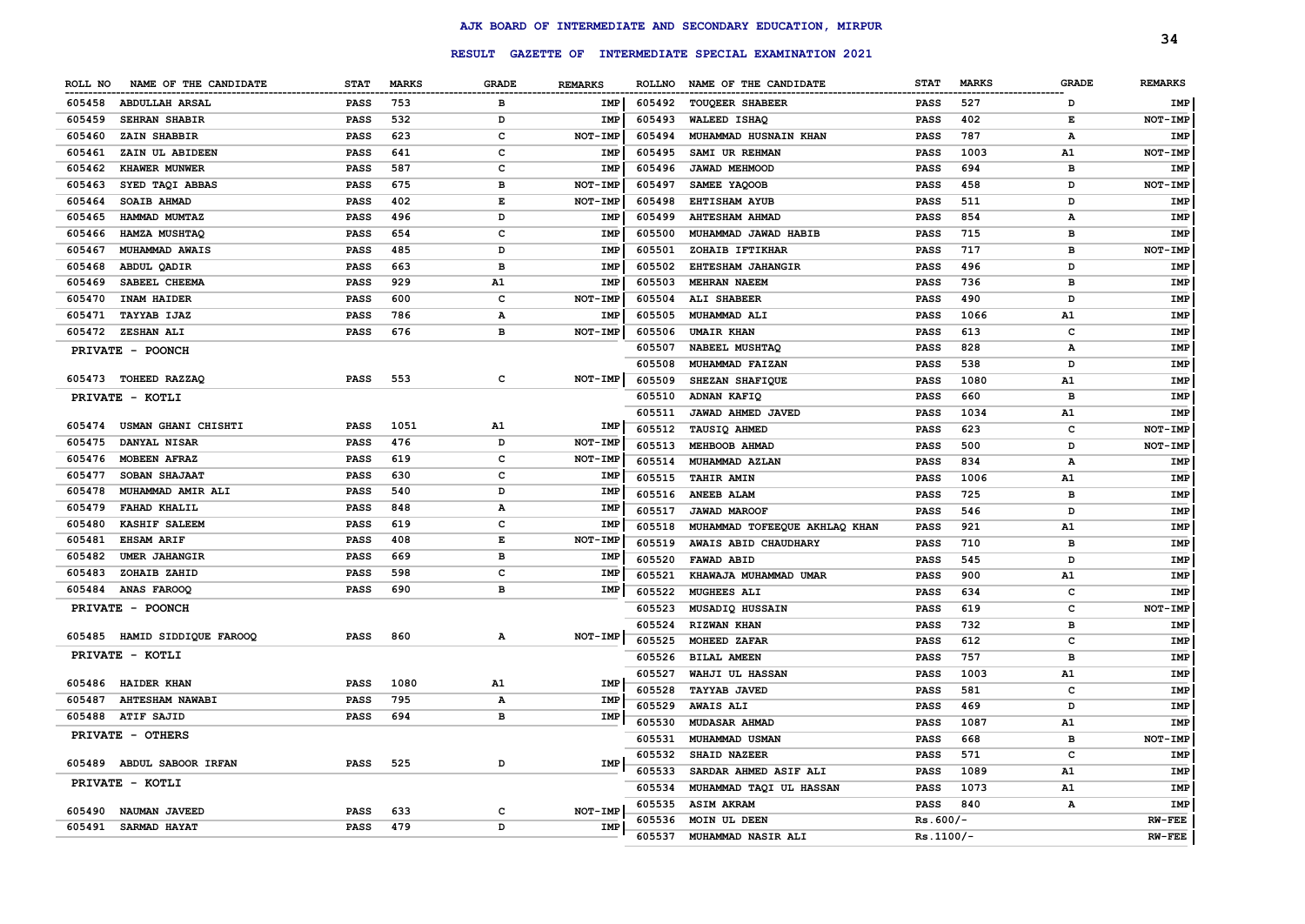|                                                  |                 |              |              |                |        |                                                         |                 |                          |              | 35             |
|--------------------------------------------------|-----------------|--------------|--------------|----------------|--------|---------------------------------------------------------|-----------------|--------------------------|--------------|----------------|
|                                                  |                 |              |              |                |        | RESULT GAZETTE OF INTERMEDIATE SPECIAL EXAMINATION 2021 |                 |                          |              |                |
| ROLL NO NAME OF THE CANDIDATE                    | <b>STAT</b>     | <b>MARKS</b> | GRADE        | <b>REMARKS</b> |        | ROLLNO NAME OF THE CANDIDATE                            | <b>STAT</b>     | <b>MARKS</b>             | <b>GRADE</b> | <b>REMARKS</b> |
| 605538 ABID HUSSAIN                              | PASS            | 406          | Е            | NOT-IMP        | 605571 | <b>ANAS KHURSHID</b>                                    | PASS            | 475                      | D            | $NOT$ -IMP     |
| 605539<br>MUHAMMAD BILAL                         | PASS            | 402          | E            | NOT-IMP        | 605572 | <b>MUNAWAR AFTAB</b>                                    | PASS            | 1038                     | A1           | IMP            |
| 605540<br>ABDUL RAUF SUBHANI                     | PASS            | 614          | c            | IMP            | 605573 | <b>LAREEB FIAZ</b>                                      | PASS            | 663                      | в            | IMP            |
| <b>HASNAT AFTAB</b><br>605541                    | PASS            | 619          | c            | IMP            | 605574 | <b>MOHSIN MUNEER</b>                                    |                 | $Rs.6630$ OR $O/C+100/-$ |              | <b>RW-FEE</b>  |
| PRIVATE - POONCH                                 |                 |              |              |                | 605575 | MUHAMMAD HAMZA TAJ                                      | PASS            | 479                      | D            | IMP            |
|                                                  |                 |              |              |                | 605576 | <b>HANAN BASHARAT</b>                                   | PASS            | 531                      | D            | IMP            |
| 605542 ASJAD RAHEEM                              | PASS            | 798          | А            | IMP            | 605577 | HANZALA MANSHAD                                         | PASS            | 689                      | в            | IMP            |
| PRIVATE - KOTLI                                  |                 |              |              |                | 605578 | <b>SAIFULLAH</b>                                        | PASS            | 629                      | с            | NOT-IMP        |
|                                                  |                 |              |              |                | 605579 | DANYAL ZAHID ABBASI                                     | $Rs.600/-$      |                          |              | <b>RW-FEE</b>  |
| 605543 MUHAMMAD AHMAD                            | <b>R-LATER</b>  |              |              |                | 605580 | <b>WASEEM SAJJAD</b>                                    | PASS            | 500                      | D            | IMP            |
| SEHRAN MUSHTAQ<br>605544                         | <b>PASS</b>     | 717          | в            |                | 605581 | ASAD SHAMRAIZ                                           | PASS            | 794                      | А            | IMP            |
| 605545<br><b>ARSLAN HABIB</b>                    | <b>PASS</b>     | 477          | D            | IMP            | 605582 | SHARYAR AHMED ABBASI                                    | PASS            | 604                      | с            | IMP            |
| 605546<br>ADIL JAVED                             | <b>PASS</b>     | 705          | в            | <b>IMP</b>     | 605583 | ADNAN ASHIQ                                             | PASS            | 550                      | с            | IMP            |
| 605547<br><b>ABDUL HANNAN SAGHIR</b>             | PASS            | 621          | c            | IMP            | 605584 | <b>TAHZEEB ASLAM</b>                                    | PASS            | 588                      | с            | IMP            |
| 605548<br><b>AMMAD ALI</b>                       | PASS            | 485          | D            | IMP            | 605585 | MUHAMMAD KHURAM QADEER                                  | PASS            | 510                      | D            | IMP            |
| 605549<br><b>IMRAN NAZIR</b>                     | PASS            | 525          | D            | <b>IMP</b>     | 605586 | WASEEM AHMED AWAN                                       | <b>PASS</b>     | 705                      | в            | IMP            |
| 605550<br>MUHAMMAD NAJAF TAHIR                   | PASS            | 456          | D            | IMP            | 605587 | MUHAMMAD BAQA UL HAQ                                    | PASS            | 559                      | с            | NOT-IMP        |
| PRIVATE - POONCH                                 |                 |              |              |                | 605588 | <b>ABDULLAH BASIR</b>                                   | PASS            | 804                      | А            | IMP            |
|                                                  |                 |              |              |                | 605589 | AMMAR JAVED                                             | PASS            | 525                      | D            | NOT-IMP        |
| 605551 MANSOOR AHMAD                             | <b>PASS</b>     | 402          | Е            | NOT-IMP        | 605590 | HAYYAN AZIZ                                             | <b>PASS</b>     | 1030                     | A1           | IMP            |
| PRIVATE - KOTLI                                  |                 |              |              |                | 605591 | <b>RAJA ANAS ATTIQUE</b>                                | PASS            | 643                      | с            | IMP            |
|                                                  |                 |              |              |                | 605592 | UDEAHI JALIL                                            | <b>PASS</b>     | 561                      | c            | IMP            |
| 605552<br>MUHAMMAD INAAM MUSHTAQ                 | <b>R-LATER</b>  |              |              |                |        | PRIVATE - MUZAFFARABAD                                  |                 |                          |              |                |
| 605553<br>MUSTHAN AHMED MUSHTAQ                  | PASS            | 498          | D            | IMP            |        |                                                         |                 |                          |              |                |
| <b>UZAIR ALI MUNEER</b><br>605554                | PASS            | 402          | E            |                |        | 605593 JAWAD JAVAID                                     | PASS            | 1003                     | A1           | IMP            |
| 605555<br><b>SOBAN KHALID</b>                    | PASS            | 414          | E            | IMP            |        | <b>PRIVATE - BAGH</b>                                   |                 |                          |              |                |
| 605556<br>ZEESHAN IFTIKHAR                       | <b>PASS</b>     | 448          | D            | IMP            |        |                                                         |                 |                          |              |                |
| 605557<br>SAMI UR REHMAN                         | <b>PASS</b>     | 485          | D            | IMP            | 605594 | <b>HASEEB AHMED</b>                                     | PASS            | 560                      | с            | IMP            |
| 605558<br>ATIF FAROOQ                            | <b>PASS</b>     | 438          | Е            | IMP            | 605595 | <b>SOHRAB AKHTAR</b>                                    | PASS            | 475                      | D            | NOT-IMP        |
| ABDUL WAJID<br>605559                            | <b>PASS</b>     | 517          | D            | IMP            | 605596 | <b>FARHAN SHOUKAT</b>                                   | PASS            | 456                      | D            | NOT-IMP        |
| 605560<br><b>MUHAMMAD ZEESHAN</b>                | <b>PASS</b>     | 500          | D            | IMP            | 605597 | <b>MOIN QURBAN</b>                                      | PASS            | 1027                     | A1           | IMP            |
| 605561 ADNAN ISHAQ                               | <b>PASS</b>     | 571          | c            | IMP            | 605598 | <b>MASOOD AKHTAR</b>                                    | PASS            | 436                      | Е            | IMP            |
| PRIVATE - SADHNUTI                               |                 |              |              |                | 605599 | <b>MUHAMMAD TOSEEF</b>                                  | <b>PASS</b>     | 588                      | с            | IMP            |
|                                                  |                 |              |              |                |        | PRIVATE - MUZAFFARABAD                                  |                 |                          |              |                |
| 605562 MEHRAN ASHRAF                             | <b>PASS</b>     | 477          | D            | IMP            |        |                                                         |                 |                          |              |                |
| PRIVATE - KOTLI                                  |                 |              |              |                |        | 605600 SAUD KHAN MUGHAL                                 | PASS            | 767                      | в            | IMP            |
|                                                  |                 |              |              |                |        | PRIVATE - BAGH                                          |                 |                          |              |                |
| MOHAMMAD SUBTAIN MOHY UD DIN MALI PASS<br>605563 |                 | 694          | в            | IMP            |        |                                                         |                 |                          |              |                |
| 605564 WAJAHAT ALAM                              | <b>PASS</b>     | 591          | c            | IMP            |        | 605601 SAGHIR IDREES                                    | PASS            | 454                      | D            | NOT-IMP        |
| 605565 TOUSEEF RASHEED                           | <b>PASS</b> 580 |              | $\mathbf{C}$ | IMP            |        | 605602 ABDUL HADI MINHAS                                | PASS            | 588                      | C            | IMP            |
| 605566 MUHAMMAD ZAMEER NAZAMI                    | <b>PASS</b> 402 |              | Е            |                |        | 605603 RAJA ADEEL GUL                                   | <b>PASS</b>     | 959                      | A1           | IMP            |
| 605567 AKASH KHALIL                              | Rs.600/-        |              |              | $RW-FEE$       |        | PRIVATE - OTHERS                                        |                 |                          |              |                |
| 605568 ATTIB ISHAQ                               | PASS 477        |              | D            | IMP            |        |                                                         |                 |                          |              |                |
| <b>PRIVATE - BAGH</b>                            |                 |              |              |                |        | 605604 HAMMAD FAZAL                                     | <b>PASS</b> 745 |                          | в            | <b>IMP</b>     |
|                                                  |                 |              |              |                |        | PRIVATE - BAGH                                          |                 |                          |              |                |
| 605569 HUZAIFA ALI                               | PASS 660        |              | в            | IMP            |        |                                                         |                 |                          |              |                |
| 605570 JUNAID NISAR                              | PASS 777        |              | $\mathbf{A}$ | IMP            |        |                                                         |                 |                          |              |                |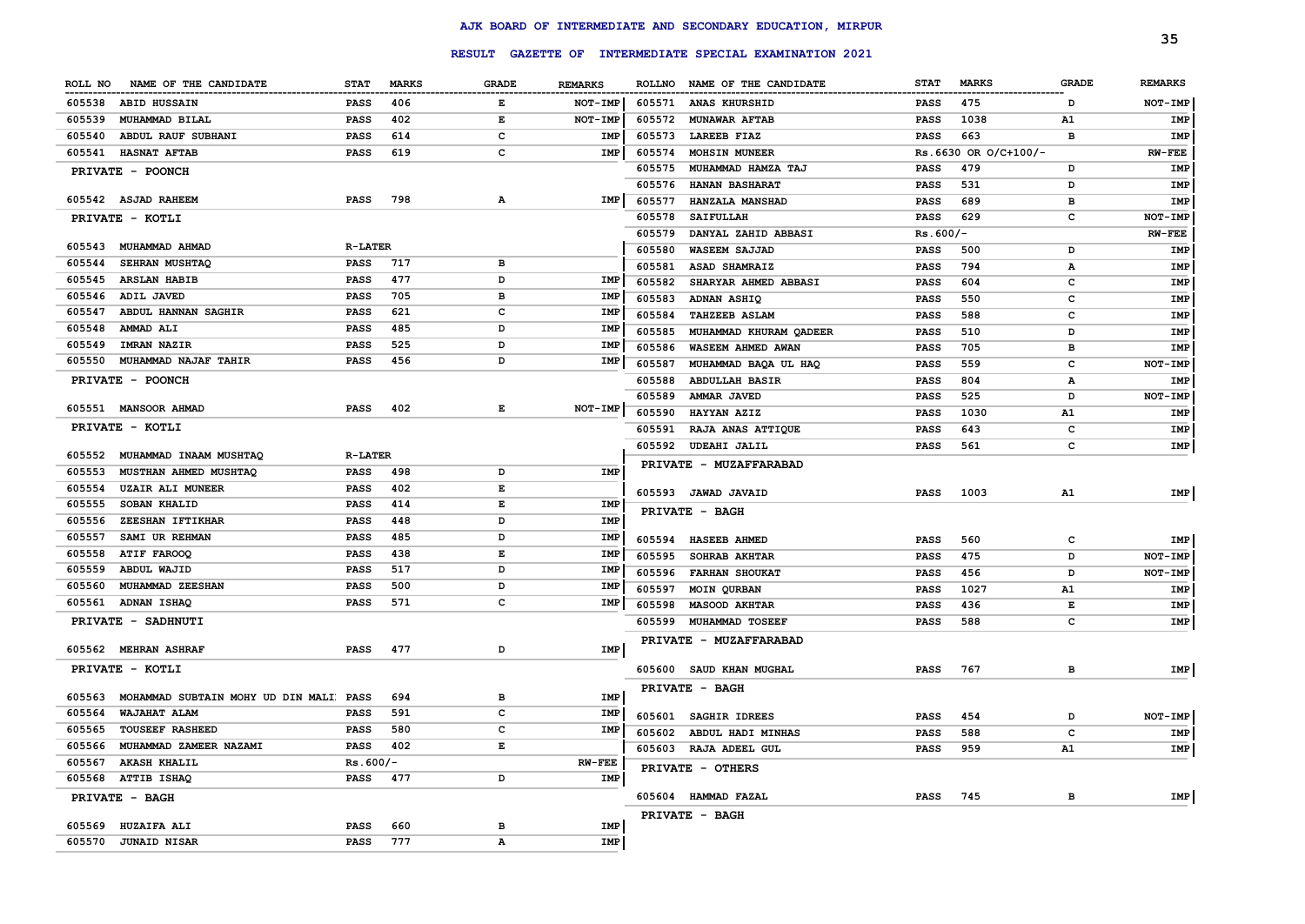|         |                              |                |              |              |                |        | RESULT GAZETTE OF INTERMEDIATE SPECIAL EXAMINATION 2021 |                            |                      |              | 36             |
|---------|------------------------------|----------------|--------------|--------------|----------------|--------|---------------------------------------------------------|----------------------------|----------------------|--------------|----------------|
|         |                              |                |              |              |                |        |                                                         |                            |                      |              |                |
| ROLL NO | NAME OF THE CANDIDATE        | <b>STAT</b>    | <b>MARKS</b> | <b>GRADE</b> | <b>REMARKS</b> |        | ROLLNO NAME OF THE CANDIDATE                            | <b>STAT</b>                | <b>MARKS</b>         | <b>GRADE</b> | <b>REMARKS</b> |
| 605605  | <b>ASIM SHAHID KHAN</b>      | <b>PASS</b>    | 938          | A1           | IMP            |        | PRIVATE - SADHNUTI                                      |                            |                      |              |                |
| 605606  | AMAN HANZLA                  | <b>PASS</b>    | 854          | А            | IMP            |        |                                                         |                            |                      |              |                |
| 605607  | OMER AZIZ                    | <b>PASS</b>    | 813          | А            | IMP            |        | 605639 REYYAN FAROOQ                                    | <b>PASS</b>                | 815                  | $\mathbf{A}$ | IMP            |
| 605608  | NAJAM US SAQIB               | <b>PASS</b>    | 891          | A1           | IMP            |        | PRIVATE - POONCH                                        |                            |                      |              |                |
| 605609  | <b>UMER BIN SHUJAT</b>       | PASS           | 566          | $\mathbf{C}$ | <b>IMP</b>     |        |                                                         |                            |                      |              |                |
| 605610  | SYED YAWER ALI GARDEZI       | PASS           | 537          | D            | IMP            | 605640 | MUHAMMAD USAMA ZAMEER                                   | <b>PASS</b>                | 587                  | C            | IMP            |
| 605611  | SYED NOOR UL ISLAM SHAH      | PASS           | 538          | D            | NOT-IMP        | 605641 | <b>EHTISHAM FAROOQ</b>                                  | <b>PASS</b>                | 663                  | в            | <b>IMP</b>     |
| 605612  | SARDAR AHMED ZIA MUGHAL      | <b>PASS</b>    | 566          | $\mathbf c$  | NOT-IMP        | 605642 | CHOUDHARY USMAN ALI                                     | <b>PASS</b>                | 582                  | C            | IMP            |
| 605613  | <b>MUHAMMAD NAZIR</b>        | <b>PASS</b>    | 495          | D            | IMP            | 605643 | SARDAR ABDUL MATEEN KHAN                                | <b>PASS</b>                | 525                  | D            | <b>IMP</b>     |
| 605614  | <b>ARBAZ SHABAZ</b>          | <b>PASS</b>    | 978          | A1           | IMP            | 605644 | SHAHZEB TAJMMAL                                         | <b>R-LATER</b>             |                      |              |                |
| 605615  | <b>NOUMAN HANIF</b>          | <b>PASS</b>    | 856          | А            | IMP            | 605645 | MUHAMMAD UMER MAUVIA                                    | <b>PASS</b>                | 838                  | А            | IMP            |
|         | <b>PRIVATE - HAVELI</b>      |                |              |              |                | 605646 | SARDAR MUHAMMAD SAQIB                                   | <b>PASS</b>                | 454                  | D            | IMP            |
|         |                              |                |              |              |                | 605647 | USAMA MANZOOR                                           | <b>PASS</b>                | 1008                 | Α1           | IMP            |
|         | 605616 ARSALAN AHMED TABBSUM | $Rs.2310/-$    |              |              | $RW-FEE$       |        | 605648 ALI ASHRAF                                       | <b>PASS</b>                | 603                  | C            | IMP            |
|         | PRIVATE - OTHERS             |                |              |              |                |        | PRIVATE - HAVELI                                        |                            |                      |              |                |
|         | 605617 MUHAMMAD ALI          | <b>PASS</b>    | 500          | D            | NOT-IMP        | 605649 | <b>MUHAMMAD ADNAN</b>                                   | <b>PASS</b>                | 444                  | D            | NOT-IMP        |
|         | PRIVATE - BAGH               |                |              |              |                |        | PRIVATE - SADHNUTI                                      |                            |                      |              |                |
|         |                              |                |              |              |                |        |                                                         |                            |                      |              |                |
| 605618  | MUHAMMAD HUZAIFA MASOOD      | $Rs.1100/-$    |              |              | <b>RW-FEE</b>  |        | 605650 MUHAMMAD USMAN                                   | <b>PASS</b>                | 588                  | $\mathbf{C}$ | IMP            |
| 605619  | MUHAMMAD HAMZA ARSHAD        | PASS           | 579          | c            | IMP            |        | PRIVATE - POONCH                                        |                            |                      |              |                |
| 605620  | WALLIJ ABDULLAH              | <b>PASS</b>    | 1003         | A1           | IMP            |        |                                                         |                            |                      |              |                |
| 605621  | DANISH ZAMAN                 | PASS           | 560          | $\mathbf{C}$ | <b>IMP</b>     |        | 605651 SYED ALI NOKHAIZ GARDEZI                         | <b>PASS</b>                | 788                  | A            | IMP            |
| 605622  | MUHAMMAD UMER ISHAQ          | PASS           | 499          | D            | IMP            |        | PRIVATE - BAGH                                          |                            |                      |              |                |
|         | PRIVATE - POONCH             |                |              |              |                |        |                                                         |                            |                      |              |                |
|         |                              |                |              |              |                | 605652 | <b>JAWAD ALI JAVED</b>                                  | <b>PASS</b>                | 948                  | A1           | IMP            |
| 605623  | <b>MUDDASSIR ALI KHAN</b>    | <b>PASS</b>    | 880          | A1           | IMP            |        | <b>PRIVATE - POONCH</b>                                 |                            |                      |              |                |
| 605624  | HUSSAM KHALID                | PASS           | 435          | E            | NOT-IMP        |        |                                                         |                            |                      |              |                |
| 605625  | <b>HAMZA SUDHEER</b>         | <b>PASS</b>    | 773          | $\mathbf{A}$ | IMP            | 605653 | SALIK WAQAR                                             | <b>PASS</b>                | 496                  | D            | IMP            |
| 605626  | SAQIB KHALID                 | PASS           | 644          | $\mathbf{C}$ | <b>IMP</b>     | 605654 | SYED MURSLEEN ALI BUKHARI                               | <b>PASS</b>                | 592                  | C            | IMP            |
| 605627  | MUBBASHIR AHMED MUMTAZ       | PASS           | 896          | A1           | IMP            | 605655 | MUHAMMAD WAQAR JAVED                                    | <b>PASS</b>                | 429                  | Е            | IMP            |
| 605628  | HASHIR ALI SYED              | <b>PASS</b>    | 620          | $\mathbf{C}$ | <b>IMP</b>     | 605656 | SAUD TARIQ                                              | <b>PASS</b>                | 501                  | D            | IMP            |
| 605629  | <b>AHMED MUSTAFA</b>         | <b>PASS</b>    | 982          | A1           | <b>IMP</b>     | 605657 | AIZAZ YOUNIS KHAN                                       |                            | Rs.6630 OR O/C+100/- |              | <b>RW-FEE</b>  |
| 605630  | <b>FARHAN KALEEM</b>         | <b>R-LATER</b> |              |              |                | 605658 | ARSAL AHMED KHAN                                        | <b>PASS</b>                | 998                  | A1           | IMP            |
| 605631  | AMMAN ELAHI ZAHEER           | <b>PASS</b>    | 694          | в            | IMP            | 605659 | <b>AFHAM-UL-HASAN</b>                                   | <b>PASS</b>                | 654                  | C            | <b>IMP</b>     |
| 605632  | MUHAMMAD INAM-UL-HAQ TARIQ   | <b>PASS</b>    | 588          | c            | IMP            | 605660 | HAMZA SHABBIR                                           | <b>PASS</b>                | 623                  | C            | IMP            |
| 605633  | <b>ALMAS ANWAR</b>           | <b>PASS</b>    | 705          | в            | IMP            |        | 605661 UMAR ASHRAF                                      | <b>PASS</b>                | 531                  | D            | IMP            |
| 605634  | <b>WUSATULLAH KHAN</b>       | <b>PASS</b>    | 763          | в            | IMP            |        | PRIVATE - KOTLI                                         |                            |                      |              |                |
| 605635  | <b>ANIQUE AZAD</b>           | PASS           | 457          | D            | <b>IMP</b>     |        |                                                         |                            |                      |              |                |
|         | PRIVATE - BAGH               |                |              |              |                |        | 605662 MUHAMMAD REHAN HABIB                             | <b>PASS</b>                | 479                  | D            | IMP            |
|         |                              |                |              |              |                |        | PRIVATE - POONCH                                        |                            |                      |              |                |
|         | 605636 IJLAL YUNUS           | <b>PASS</b>    | 1071         | A1           | IMP            |        | 605663 AMIR SHABIR                                      |                            | 551                  | c            | IMP            |
|         | <b>PRIVATE - POONCH</b>      |                |              |              |                | 605664 | MUHAMMAD BILAL NAZEER                                   | <b>PASS</b><br><b>PASS</b> | 901                  | Α1           |                |
|         |                              |                |              |              |                |        |                                                         | <b>PASS</b>                | 1020                 | A1           | IMP            |
| 605637  | GHULAM MUJTABA KAYANI        | <b>PASS</b>    | 743          | в            | <b>IMP</b>     | 605665 | MUHAMMAD HAMZA TUFAIL                                   |                            |                      |              | IMP            |
| 605638  | SYED HUSNAIN ALI GILLANI     | PASS           | 553          | C            | <b>IMP</b>     |        | PRIVATE - SADHNUTI                                      |                            |                      |              |                |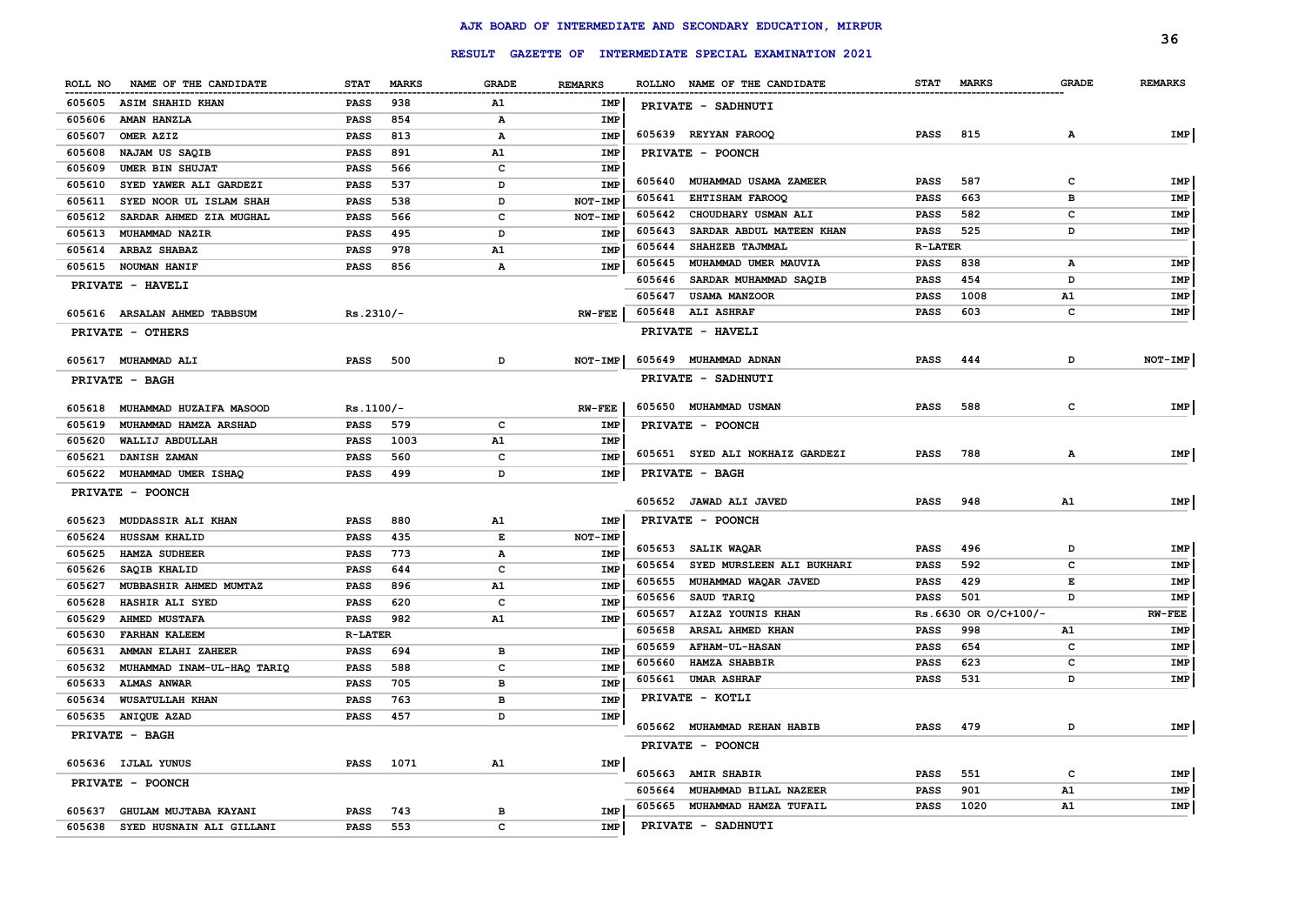|                                      |             |              |               |                |        |                                                         |                |                      |              | 37             |
|--------------------------------------|-------------|--------------|---------------|----------------|--------|---------------------------------------------------------|----------------|----------------------|--------------|----------------|
|                                      |             |              | <b>RESULT</b> |                |        | <b>GAZETTE OF INTERMEDIATE SPECIAL EXAMINATION 2021</b> |                |                      |              |                |
| NAME OF THE CANDIDATE<br>ROLL NO     | <b>STAT</b> | <b>MARKS</b> | <b>GRADE</b>  | <b>REMARKS</b> |        | ROLLNO NAME OF THE CANDIDATE                            | <b>STAT</b>    | <b>MARKS</b>         | <b>GRADE</b> | <b>REMARKS</b> |
| 605666 SOBAN NADEEM                  | <b>PASS</b> | 581          | c             | IMP            |        | .___________________________________<br>PRIVATE - KOTLI |                |                      |              |                |
| PRIVATE - POONCH                     |             |              |               |                |        |                                                         |                |                      |              |                |
|                                      |             |              |               |                |        | 605701 TAHIR AZAM                                       | <b>PASS</b>    | 498                  | D            | IMP            |
| 605667<br>ANIQUE SHIRAZ              | <b>PASS</b> | 978          | A1            | IMP            |        | PRIVATE - POONCH                                        |                |                      |              |                |
| 605668<br>SAOOD ZULFIQAR             | <b>PASS</b> | 630          | c             | IMP            |        |                                                         |                |                      |              |                |
| 605669<br>FAHAD AKRAM                | <b>PASS</b> | 1055         | A1            | <b>IMP</b>     | 605702 | ROSHAAN VESHAL                                          | <b>PASS</b>    | 558                  | c            | $NOT$ -IMP     |
| 605670<br>HASSAM IRSHAD              | <b>PASS</b> | 414          | $\mathbf E$   | <b>IMP</b>     | 605703 | ZEESHAN ASLAM                                           | <b>PASS</b>    | 1041                 | ${\tt A1}$   | NOT-IMP        |
| 605671<br>HAROON RAFIQUE             | <b>PASS</b> | 943          | A1            | <b>IMP</b>     | 605704 | ZAIN-UL-ABEDIN ISHFAQ                                   | PASS           | 993                  | A1           | IMP            |
| 605672<br>AHMED BIN NASEEM KAYANI    | <b>PASS</b> | 1083         | A1            | <b>IMP</b>     | 605705 | <b>SAQIB HALEEM</b>                                     | <b>PASS</b>    | 847                  | А            | NOT-IMP        |
| 605673<br>SYED AHMED GILLANI         | PASS        | 402          | E             | NOT-IMP        | 605706 | <b>TAYYAB AFTAB</b>                                     | <b>PASS</b>    | 1020                 | A1           | IMP            |
| 605674<br>AZZAM HAMID                | <b>PASS</b> | 538          | D             | <b>IMP</b>     | 605707 | MOBEEN AHMED                                            | <b>PASS</b>    | 1072                 | Α1           | IMP            |
| 605675<br><b>JAWWAD ASGHAR</b>       | <b>PASS</b> | 951          | A1            | <b>IMP</b>     | 605708 | MUHAMMAD AIZAZ-UR-REHMAN                                | <b>PASS</b>    | 1011                 | A1           | NOT-IMP        |
| 605676<br><b>AHAD KABIR</b>          | <b>PASS</b> | 807          | A             | <b>IMP</b>     | 605709 | <b>HASSAN KABIR</b>                                     | <b>PASS</b>    | 1080                 | A1           | IMP            |
| 605677<br>MUHAMMAD SALAH HAYAT       | <b>PASS</b> | 447          | D             | IMP            | 605710 | AHMED KABIR                                             | <b>PASS</b>    | 744                  | в            | IMP            |
| 605678<br>HAMZA UR REHMAN            | <b>PASS</b> | 571          | c             | <b>IMP</b>     | 605711 | KHAN ABDUL QADDOOS KHAN                                 | <b>PASS</b>    | 448                  | D            | IMP            |
| 605679<br>AMMAN ISHTIAQ              | <b>PASS</b> | 711          | B             | IMP            | 605712 | SARMAD IBRAR                                            | <b>PASS</b>    | 702                  | в            | IMP            |
| 605680<br>MUBASHAR-UL-HASSAN         | <b>PASS</b> | 621          | C             | <b>IMP</b>     | 605713 | SARMAD BILAL QURESHI                                    | <b>PASS</b>    | 911                  | A1           | IMP            |
| 605681<br>ZAYAN SHABBIR              | <b>PASS</b> | 588          | C             | IMP            | 605714 | SARDAR GOHAR AHMED                                      | <b>PASS</b>    | 655                  | C            | IMP            |
| 605682<br>ABDUL MOIZ                 | <b>PASS</b> | 879          | A             | <b>IMP</b>     | 605715 | YAWAR NASEER                                            | <b>PASS</b>    | 773                  | А            | IMP            |
| 605683<br>FAWAD MUMTAZ               | PASS        | 1068         | A1            | <b>IMP</b>     | 605716 | DANYAL IRSHAD                                           | <b>PASS</b>    | 633                  | $\mathbf c$  | IMP            |
| 605684<br>QUMAR ILTAF KAYANI         | PASS        | 496          | D             | <b>IMP</b>     | 605717 | SYED AHSAN ALI NAQVI                                    | <b>R-LATER</b> |                      |              |                |
| 605685<br>MUHAMMAD NOSHAIR WALI      | <b>PASS</b> | 944          | A1            | <b>IMP</b>     | 605718 | <b>MAZHAR REHMAN</b>                                    | <b>PASS</b>    | 429                  | E            | IMP            |
| 605686<br>MUHAMMAD JAWAD             | <b>PASS</b> | 841          | A             | NOT-IMP        | 605719 | <b>SAIM AHMED</b>                                       | <b>PASS</b>    | 885                  | Α1           | IMP            |
| 605687<br>HUMZA AFTAB                | PASS        | 908          | A1            | IMP            | 605720 | RIZWAN ISMAIL                                           | <b>PASS</b>    | 618                  | c            | IMP            |
| 605688<br><b>OMAIR AJAZ</b>          | PASS        | 506          | D             | <b>IMP</b>     | 605721 | <b>AHSAN RIAZ</b>                                       | <b>PASS</b>    | 633                  | c            | IMP            |
| 605689<br>SUFIYAN AFTAB              | PASS        | 715          | $\mathbf{B}$  | <b>IMP</b>     | 605722 | <b>ABDULLAH KABIR</b>                                   | <b>PASS</b>    | 786                  | A            | IMP            |
| 605690<br>ABDUL SAMAD                | PASS        | 1055         | A1            | <b>IMP</b>     | 605723 | SARDAR FALAK SHAIR KHAN                                 | <b>PASS</b>    | 949                  | A1           | IMP            |
| <b>AHMER BILAL</b><br>605691         | PASS        | 753          | $\mathbf{B}$  | <b>IMP</b>     | 605724 | MUHAMMAD MOHIB QASIM                                    | <b>PASS</b>    | 621                  | C            | IMP            |
| PRIVATE - KOTLI                      |             |              |               |                | 605725 | MUBSHAR HUSSAIN                                         | <b>PASS</b>    | 753                  | B            | IMP            |
|                                      |             |              |               |                | 605726 | <b>KASHIF HANIF</b>                                     | <b>PASS</b>    | 406                  | Е            | NOT-IMP        |
| MUHAMMAD SHAIN HABIB<br>605692       | <b>PASS</b> | 676          | $\mathbf{B}$  | <b>IMP</b>     | 605727 | MUHAMMAD ALI                                            | <b>PASS</b>    | 592                  | c            | IMP            |
| PRIVATE - POONCH                     |             |              |               |                | 605728 | <b>UMAR SHOUKAT</b>                                     | <b>R-LATER</b> |                      |              |                |
|                                      |             |              |               |                | 605729 | EJAZ TAHIR AWAN                                         | <b>PASS</b>    | 675                  | в            | IMP            |
| 605693<br>HAMID AZIZ                 | PASS        | 705          | в             | <b>IMP</b>     | 605730 | MUHAMMAD ATTA-UR-REHMAN                                 | <b>PASS</b>    | 525                  | D            | IMP            |
| 605694<br>SARDAR HAIDER ALI KHAN     | <b>PASS</b> | 789          | A             | <b>IMP</b>     | 605731 | <b>KASHAN ARIF</b>                                      | <b>PASS</b>    | 506                  | D            | IMP            |
| 605695<br>FUROAN AHMED               | <b>PASS</b> | 490          | D             | IMP            | 605732 | RAJA MUHAMMAD QAMROSH JAHANGIR                          | <b>PASS</b>    | 517                  | D            | IMP            |
| 605696<br>MUHAMMAD ANOOSH KIANI      | <b>PASS</b> | 847          | A             | IMP            | 605733 | <b>ABDUL HANAN</b>                                      |                | Rs.6630 OR O/C+100/- |              | <b>RW-FEE</b>  |
| 605697<br>MUHAMMAD ABDULLAH KHURSHID | <b>PASS</b> | 579          | C             | IMP            | 605734 | <b>OBAID ZAFFAR</b>                                     | <b>R-LATER</b> |                      |              |                |
| 605698<br>SAAD SHAFIQUE              | <b>PASS</b> | 519          | D             | IMP            | 605735 | GHAZNOOK JAVED                                          | <b>PASS</b>    | 849                  | Α            | NOT-IMP        |
| PRIVATE - BAGH                       |             |              |               |                |        | PRIVATE - BAGH                                          |                |                      |              |                |
| 605699 SAAD LATEEF                   | PASS        | 531          | D             | IMP            | 605736 | MUHAMMAD WAQAR QADEER                                   | <b>PASS</b>    | 627                  | c            | IMP            |
| PRIVATE - POONCH                     |             |              |               |                |        | PRIVATE - POONCH                                        |                |                      |              |                |
| 605700 MUHAMMAD SOHAIB ASHRAF        | <b>PASS</b> | 537          | D             | <b>IMP</b>     | 605737 | <b>UMAR AMEER</b>                                       | PASS           | 402                  | Е            | NOT-IMP        |
|                                      |             |              |               |                |        | 605738 FAIZAN RIAZ                                      | <b>PASS</b>    | 437                  | $\mathbf E$  | IMP            |
|                                      |             |              |               |                |        |                                                         |                |                      |              |                |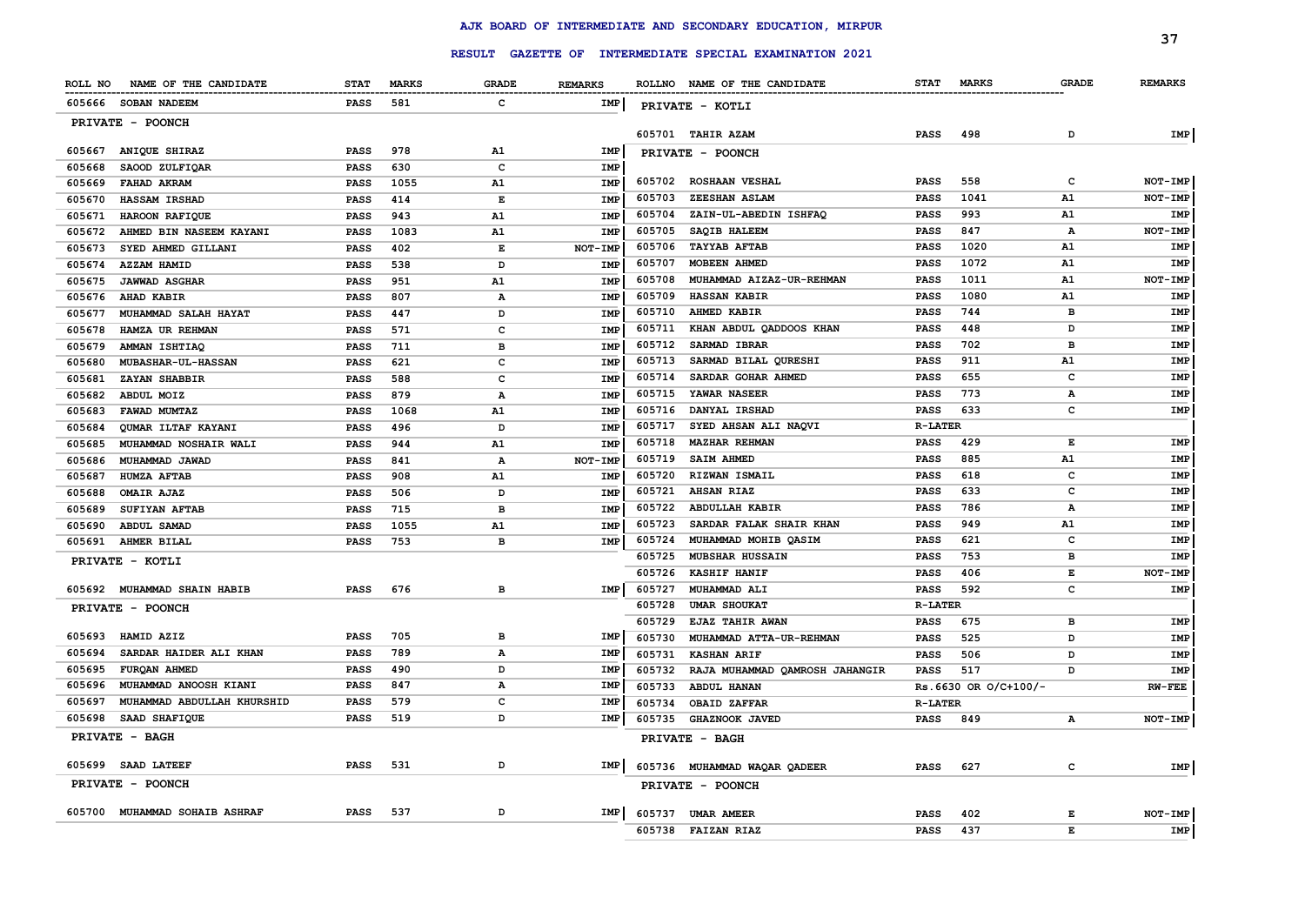|                                   |                 |              |       |                |        |                                                         |             |                          |              | 38             |
|-----------------------------------|-----------------|--------------|-------|----------------|--------|---------------------------------------------------------|-------------|--------------------------|--------------|----------------|
|                                   |                 |              |       |                |        | RESULT GAZETTE OF INTERMEDIATE SPECIAL EXAMINATION 2021 |             |                          |              |                |
| ROLL NO NAME OF THE CANDIDATE     | <b>STAT</b>     | <b>MARKS</b> | GRADE | <b>REMARKS</b> |        | ROLLNO NAME OF THE CANDIDATE                            | <b>STAT</b> | <b>MARKS</b>             | <b>GRADE</b> | <b>REMARKS</b> |
| 605739<br>ANEEQ ABDULLAH          | PASS            | 795          | Α     | IMP            | 605772 | <b>HASEEB ZAFAR</b>                                     | PASS        | 696                      | в            | IMP            |
| <b>BILAL KHURSHID</b><br>605740   | PASS            | 1004         | A1    | IMP            | 605773 | SYED SAAD RAZA BUKHARI                                  | $Rs.600/-$  |                          |              | $RW-FEE$       |
| 605741<br>HARIS SHAHID            | PASS            | 1013         | A1    | IMP            | 605774 | SAMI ULLAH IJAZ                                         | PASS        | 437                      | Е            | IMP            |
| 605742<br><b>MAAZ ASLAM</b>       | <b>R-LATER</b>  |              |       |                | 605775 | <b>JUNAID HUSSAIN</b>                                   | PASS        | 458                      | D            | NOT-IMP        |
| 605743<br><b>ADEEL AHMED</b>      | <b>PASS</b>     | 896          | A1    | <b>IMP</b>     |        | PRIVATE - BAGH                                          |             |                          |              |                |
| 605744<br>UMER FAROOQ             | PASS            | 1073         | A1    | NOT-IMP        |        |                                                         |             |                          |              |                |
| 605745<br><b>AAMISH SARFRAZ</b>   | PASS            | 490          | D     | IMP            |        | 605776 SHAFQAT HUSSAIN                                  | <b>PASS</b> | 591                      | с            | IMP            |
| MUHAMMAD SALEEM<br>605746         | PASS            | 475          | D     | IMP            |        | PRIVATE - SADHNUTI                                      |             |                          |              |                |
| 605747<br><b>MAZHAR HUSSAIN</b>   | PASS            | 414          | Е     | NOT-IMP        |        |                                                         |             |                          |              |                |
| 605748<br><b>EHTASHAM ABID</b>    | PASS            | 602          | c     | <b>IMP</b>     |        | 605777 ABDUL MOHEET                                     | PASS        | 602                      | c            | NOT-IMP        |
| ZOHAIB SHAFIQUE<br>605749         | PASS            | 477          | D     | IMP            | 605778 | <b>UMAIR NAHEEM</b>                                     | PASS        | 469                      | D            | IMP            |
| SAAD MEHMOOD<br>605750            | PASS            | 682          | в     | IMP            | 605779 | ZESHAN RIAZ                                             | PASS        | 602                      | с            | IMP            |
| 605751<br>MUHAMMAD KASHAN KHAN    | PASS            | 1073         | A1    | <b>IMP</b>     | 605780 | ABDUL IMAD MAJID                                        | PASS        | 414                      | Е            | IMP            |
| SHARJEEL ABID<br>605752           | PASS            | 753          | в     | IMP            | 605781 | SARDAR MUHAMMAD ARSLAN KHAN                             | PASS        | 875                      | А            | IMP            |
| <b>MUQARRAB KHALIL</b><br>605753  | <b>R-LATER</b>  |              |       |                | 605782 | <b>MUHAMMAD OWAIS</b>                                   | PASS        | 402                      | Е            | NOT-IMP        |
| 605754 ATIF ALTAF                 | <b>PASS</b>     | 525          | D     | IMP            |        | PRIVATE - OTHERS                                        |             |                          |              |                |
| PRIVATE - SADHNUTI                |                 |              |       |                |        |                                                         |             |                          |              |                |
|                                   |                 |              |       |                |        | 605783 MUHAMMAD AMMAR YAQOOB                            | <b>PASS</b> | 675                      | в            | IMP            |
| 605755 RUBASH ZAMEER              | <b>PASS</b>     | 764          | в     | IMP            |        | PRIVATE - SADHNUTI                                      |             |                          |              |                |
| PRIVATE - POONCH                  |                 |              |       |                |        |                                                         |             |                          |              |                |
|                                   |                 |              |       |                | 605784 | <b>MASROOR ALI SHAH</b>                                 | <b>PASS</b> | 694                      | в            | IMP            |
| <b>SHARUKH ABDULLAH</b><br>605756 | PASS            | 888          | A1    | IMP            | 605785 | MUHAMMAD SHARJEEL MUSHTAQ                               |             | $Rs.6630$ OR $O/C+100/-$ |              | $RW-FEE$       |
| 605757 WALEED AHMAD               | <b>PASS</b>     | 531          | D     | IMP            | 605786 | <b>HOZAIFA ALI</b>                                      | <b>PASS</b> | 984                      | A1           | IMP            |
| PRIVATE - HAVELI                  |                 |              |       |                | 605787 | <b>HAMZA HAROON</b>                                     | <b>PASS</b> | 660                      | в            | IMP            |
|                                   |                 |              |       |                | 605788 | <b>BILAL FIRDOUS</b>                                    | <b>PASS</b> | 767                      | в            | IMP            |
| 605758 MUHAMMAD IQBAL ASLAM       | <b>PASS</b>     | 414          | Е     | NOT-IMP        | 605789 | HAMMAD HAFEEZ                                           | <b>PASS</b> | 859                      | А            | NOT-IMP        |
| PRIVATE - POONCH                  |                 |              |       |                | 605790 | <b>ABDUL RAQEEB</b>                                     | <b>PASS</b> | 671                      | в            | IMP            |
|                                   |                 |              |       |                | 605791 | WAJJAHAT MALIK                                          |             | Rs.3315 OR O/C+100/-     |              | $RW-FEE$       |
| HAMMAD YOUSAF<br>605759           | <b>PASS</b>     | 423          | Е     | IMP            |        | 605792 ASMAQ AMAR                                       | <b>PASS</b> | 828                      | А            | IMP            |
| HUSNAIN KHALID CHUGHTAI<br>605760 | <b>PASS</b>     | 546          | D     | <b>IMP</b>     |        | 605793 SAYYAD HASNAIN BUKHARI                           | <b>PASS</b> | 510                      | D            | IMP            |
| 605761<br><b>OZAIR JAVAID</b>     | <b>PASS</b>     | 479          | D     | IMP            |        | PRIVATE - POONCH                                        |             |                          |              |                |
| 605762<br>HAMMAD TARIQ            | <b>PASS</b>     | 684          | в     | IMP            |        |                                                         |             |                          |              |                |
| <b>FAIZAN SHAMIM</b><br>605763    | <b>PASS</b>     | 566          | c     | IMP            |        | 605794 ABDUL SAMI ILYAS                                 | <b>PASS</b> | 1094                     | A1           | IMP            |
| <b>SHAHAB RAFIQUE</b><br>605764   | <b>PASS</b>     | 429          | E     | IMP            |        | PRIVATE - SADHNUTI                                      |             |                          |              |                |
| 605765<br>SHAHBAZ KHAN            | <b>PASS</b>     | 436          | E     | <b>NOT-IMP</b> |        |                                                         |             |                          |              |                |
| 605766<br><b>SALAR MUMTAZ</b>     | <b>PASS</b>     | 609          | c     |                | 605795 | <b>TANZEEL UR RAHMAN</b>                                | PASS        | 669                      | в            | NOT-IMP        |
| PRIVATE - SADHNUTI                |                 |              |       |                | 605796 | ZAIN UL ABIDEEN                                         | PASS        | 879                      | А            | NOT-IMP        |
|                                   |                 |              |       |                | 605797 | SARDAR HAMAYUN AKHTAR KHAN                              | <b>PASS</b> | 702                      | в            | IMP            |
| 605767 SARAN ARIF                 | <b>PASS</b>     | 506          | D     | IMP            |        | 605798 ASSAM NASEER                                     | <b>PASS</b> | 650                      | с            | IMP            |
| 605768 LUQMAN JAVID               | PASS 907        |              | A1    |                |        | IMP 605799 USMAN SHAZAD                                 | PASS        | 742                      |              | IMP            |
| PRIVATE - OTHERS                  |                 |              |       |                |        | 605800 HAMAS RIAZ                                       | PASS        | 693                      | в            | IMP            |
|                                   |                 |              |       |                |        | 605801 DANISH AKSEER                                    | PASS        | 402                      | Е            | NOT-IMP        |
| 605769 MUHAMMAD ALI AWAN          |                 | PASS 1074    | A1    | <b>IMP</b>     | 605802 | <b>HAMZA SULEMAN</b>                                    | PASS        | 464                      | D            | IMP            |
| PRIVATE - SADHNUTI                |                 |              |       |                | 605803 | SAIF ULLAH TABRAIZ                                      | PASS        | 545                      | D            | IMP            |
|                                   |                 |              |       |                | 605804 | MUHAMMAD IBRAHIM                                        | PASS        | 560                      | c            | IMP            |
| 605770 WAQAR TABRIQ               | <b>PASS</b> 500 |              | D     | IMP            | 605805 | SAYYAB AKRAM                                            | <b>PASS</b> | 991                      | A1           | IMP            |
| 605771 MADIH UL ISLAM             | PASS 402        |              | E     | NOT-IMP        |        |                                                         |             |                          |              |                |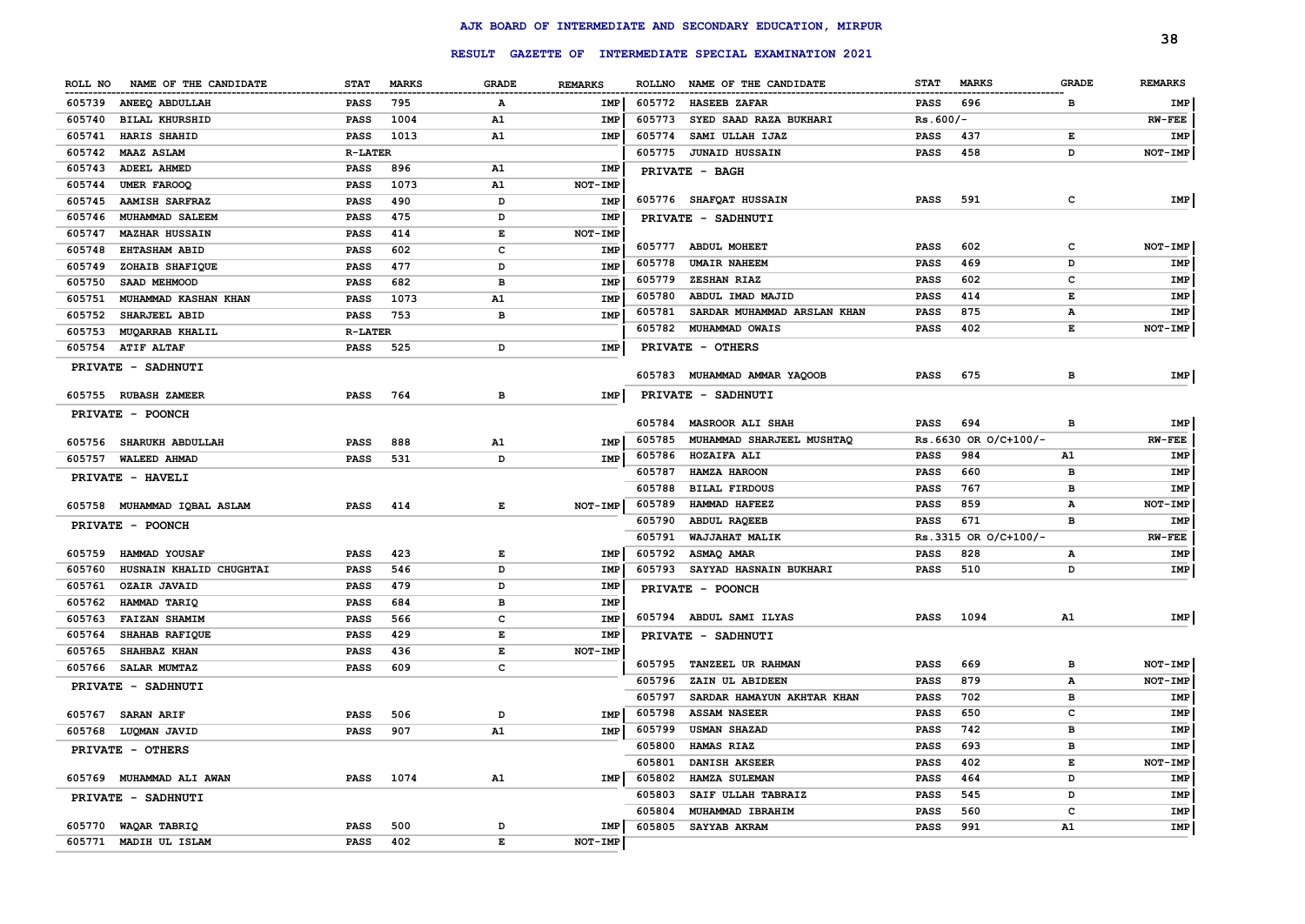| 605808 | USMAN UL HAQ                     | <b>PASS</b> | 485  | D  | IMP           | 605845 | NOMAN ISHAQ                    | <b>PASS</b> | 855  | А  | IMP      |
|--------|----------------------------------|-------------|------|----|---------------|--------|--------------------------------|-------------|------|----|----------|
| 605809 | <b>AHMAD ASIM</b>                | <b>PASS</b> | 490  | D  | IMP           | 605846 | WAQAS MANZOOR                  | <b>PASS</b> | 498  | D  | IMP      |
| 605810 | MUHAMMAD SHOAIB KHAN             | <b>PASS</b> | 506  | D  | IMP           | 605847 | <b>MANAWAR HUSSAIN</b>         | <b>PASS</b> | 623  | c  | IMP      |
| 605811 | <b>HAMZA TASLEEM</b>             | <b>PASS</b> | 819  | А  | IMP           | 605848 | <b>BASIT MEHMOOD</b>           | <b>PASS</b> | 731  | в  | IMP      |
| 605812 | VEEZAN QADEER                    | PASS        | 711  | в  | IMP           |        | 605849 KAMRAN BUTT             | <b>PASS</b> | 525  | D  | IMP      |
| 605813 | <b>UMER ISHRAT</b>               | PASS        | 876  | А  | NOT-IMP       |        | PRIVATE - MUZAFFARABAD         |             |      |    |          |
|        | PRIVATE - OTHERS                 |             |      |    |               |        |                                |             |      |    |          |
|        |                                  |             |      |    |               |        | 605850 DANIYAL MUMTAZ          | <b>PASS</b> | 406  | Е  | NOT-IMP  |
|        | 605814 EBAAD UR REHMAN KHOKHAR   | PASS        | 1078 | A1 | IMP           |        | PRIVATE - HATTIAN              |             |      |    |          |
|        | PRIVATE - POONCH                 |             |      |    |               |        |                                |             |      |    |          |
|        |                                  |             |      |    |               | 605851 | <b>MOHSIN NADEEM</b>           | <b>PASS</b> | 1066 | A1 | IMP      |
|        | 605815 HAYAN AFTAB               | PASS        | 690  | в  | IMP           | 605852 | HAMZA TARIQ ABBASI             | <b>PASS</b> | 735  | в  | IMP      |
|        | PRIVATE - SADHNUTI               |             |      |    |               | 605853 | MUHAMMAD JAWAD ABBASI          | <b>PASS</b> | 813  | А  | IMP      |
|        |                                  |             |      |    |               | 605854 | <b>UMAR FAROOQ</b>             | <b>PASS</b> | 479  | D  | NOT-IMP  |
|        | 605816 ANEES UR REHMAN           | <b>PASS</b> | 600  | c  | IMP           | 605855 | <b>HARIS SAEED</b>             | <b>PASS</b> | 861  | А  | IMP      |
| 605817 | RAJA TAIMOOR MINHAS              | <b>PASS</b> | 475  | D  | IMP           | 605856 | <b>AYYAZ BASHEER</b>           | <b>PASS</b> | 572  | с  | IMP      |
| 605818 | <b>MAKHDOOM MEHBOOB</b>          | <b>PASS</b> | 612  | с  | IMP           | 605857 | MUHAMMAD UMAIR SARWAR          | PASS        | 655  | с  | IMP      |
|        | 605819 MUDSER NIAZI              | <b>PASS</b> | 629  | c  | IMP           | 605858 | SAJID AZIZ                     | <b>PASS</b> | 756  | в  | IMP      |
|        | 605820 MEHRAB BIN ABID           | PASS        | 603  | с  | IMP           | 605859 | HARIS SHABBIR                  | <b>PASS</b> | 710  | в  | IMP      |
|        | PRIVATE - NEELUM                 |             |      |    |               | 605860 | SARDAR UBAID UR REHMAN         | <b>PASS</b> | 993  | A1 | NOT-IMP  |
|        |                                  |             |      |    |               | 605861 | SARMAD KHAN JADOON             | <b>PASS</b> | 582  | c  | IMP      |
| 605821 | MUHAMMAD KAMRAN                  | <b>PASS</b> | 613  | c  | IMP           | 605862 | <b>WAQAS JALEEL</b>            | <b>PASS</b> | 642  | c  | IMP      |
| 605822 | SALEEM ULLAH                     | <b>PASS</b> | 933  | A1 | IMP           | 605863 | <b>SHAJHAT RABBANI</b>         | <b>PASS</b> | 840  | А  | IMP      |
| 605823 | SHAHZAD HAIDER                   | <b>PASS</b> | 475  | D  | IMP           |        | 605864 HASSAN JAHANGIR MUGHAL  | PASS        | 723  | в  | IMP      |
| 605824 | RUB NAWAZ AHMAD DAR              | <b>PASS</b> | 982  | A1 | IMP           |        | PRIVATE - HAVELI               |             |      |    |          |
| 605825 | <b>AMIR MUMTAZ</b>               | <b>PASS</b> | 550  | с  | IMP           |        |                                |             |      |    |          |
| 605826 | <b>ATIF ALI KHAN</b>             | PASS        | 788  | A  | IMP           | 605865 | <b>ADAL SHABBIR</b>            | <b>PASS</b> | 571  | c  | IMP      |
| 605827 | SAJID MUZZAFAR                   | PASS        | 917  | A1 | IMP           | 605866 | <b>SAJID HUSSAIN AWAN</b>      | <b>PASS</b> | 621  | c  | IMP      |
| 605828 | ASAAD ALI MIR                    | PASS        | 831  | A  | IMP           | 605867 | CHOHDARY TAHIR AZEEM           | <b>PASS</b> | 448  | D  | IMP      |
| 605829 | ATIQ UR RAHMAN                   | $Rs.1105/-$ |      |    | <b>RW-FEE</b> | 605868 | JAWAD ALI HAMEED BHATTI        | <b>PASS</b> | 454  | D  | IMP      |
| 605830 | MUHAMMAD TAYYAB UR REHMAN MUGHAL | PASS        | 435  | Е  | NOT-IMP       | 605869 | <b>GHAZANFAR HUSSAIN</b>       | PASS        | 572  | c  | IMP      |
| 605831 | <b>UMAR FAROOQ</b>               | <b>PASS</b> | 435  | E  | IMP           | 605870 | MUHAMMAD SHOAIB                | <b>PASS</b> | 408  | Е  | IMP      |
| 605832 | MUSTAGHEES UR RASOOL             | <b>PASS</b> | 850  | А  | IMP           | 605871 | <b>IBRAR KAMAL</b>             | <b>PASS</b> | 402  | Е  | NOT-IMP  |
| 605833 | <b>USMAN MAHMOOD</b>             | <b>PASS</b> | 1024 | A1 | IMP           | 605872 | WAQAR YOUNAS                   | <b>PASS</b> | 684  | в  | IMP      |
| 605835 | <b>UBAID QURESHI</b>             | <b>PASS</b> | 717  | в  | IMP           | 605873 | WAQAS ILYAS                    | <b>PASS</b> | 506  | D  | NOT-IMP  |
| 605836 | SHAFQAT HUSSAIN                  | <b>PASS</b> | 552  | с  | IMP           | 605874 | HAMMAD MEHMOOD                 | <b>PASS</b> | 1032 | A1 | IMP      |
| 605837 | <b>AMIR ANYAT</b>                | PASS        | 546  | D  | IMP           |        | 605875 KAMRAN UMAR FAROOQI     | <b>PASS</b> | 621  | c  | IMP      |
| 605838 | <b>AHSAN ALTAF</b>               | PASS        | 762  | в  | IMP           |        | PRIVATE - BAGH                 |             |      |    |          |
| 605839 | AHMAD UL FAHAD                   | <b>PASS</b> | 623  | с  | IMP           |        |                                |             |      |    |          |
|        | 605840 ASIM NASEER               | PASS        | 408  | Е  | NOT-IMP       |        | 605876 ASAD ALI KHAN           | PASS        | 630  | c  | NOT-IMP  |
|        | PRIVATE - HATTIAN                |             |      |    |               |        | PRIVATE - HAVELI               |             |      |    |          |
|        |                                  |             |      |    |               |        |                                |             |      |    |          |
|        | 605841 AWAIS NADEEM              | PASS        | 963  | A1 | IMP           |        | 605877 MUHAMMAD RASHID FAROOQI | $Rs.1100/-$ |      |    | $RW-FEE$ |

# **RESULT GAZETTE OF INTERMEDIATE SPECIAL EXAMINATION 2021** RESULT GAZETTE OF INTERMEDIATE SPECIAL EXAMINATION 2021<br>ROLL NO NAME OF THE CANDIDATE STAT MARKS GRADE REMARKS ROLLNO NAME OF THE CANDIDATE STAT MARKS GRADE REMARKS REMARKS

**ROLL NO NAME OF THE CANDIDATE STAT MARKS GRADE REMARKS**

 **WAJAHAT KHAN PASS 683 B IMP HASAM UL HAQ PASS 752 B IMP**

**MUHAMMAD EBTESAM JAVAID PASS 571 C IMP**

**AJK BOARD OF INTERMEDIATE AND SECONDARY EDUCATION, MIRPUR**

 **JAFAR ASHRAF PASS 932 A1 IMP HADER ALI PASS 885 A1 IMP**

**SYED IBTISAM UL HASSAN GILLANI PASS 1019 A1 IMP**

STAT MARKS **GRADE** REMARKS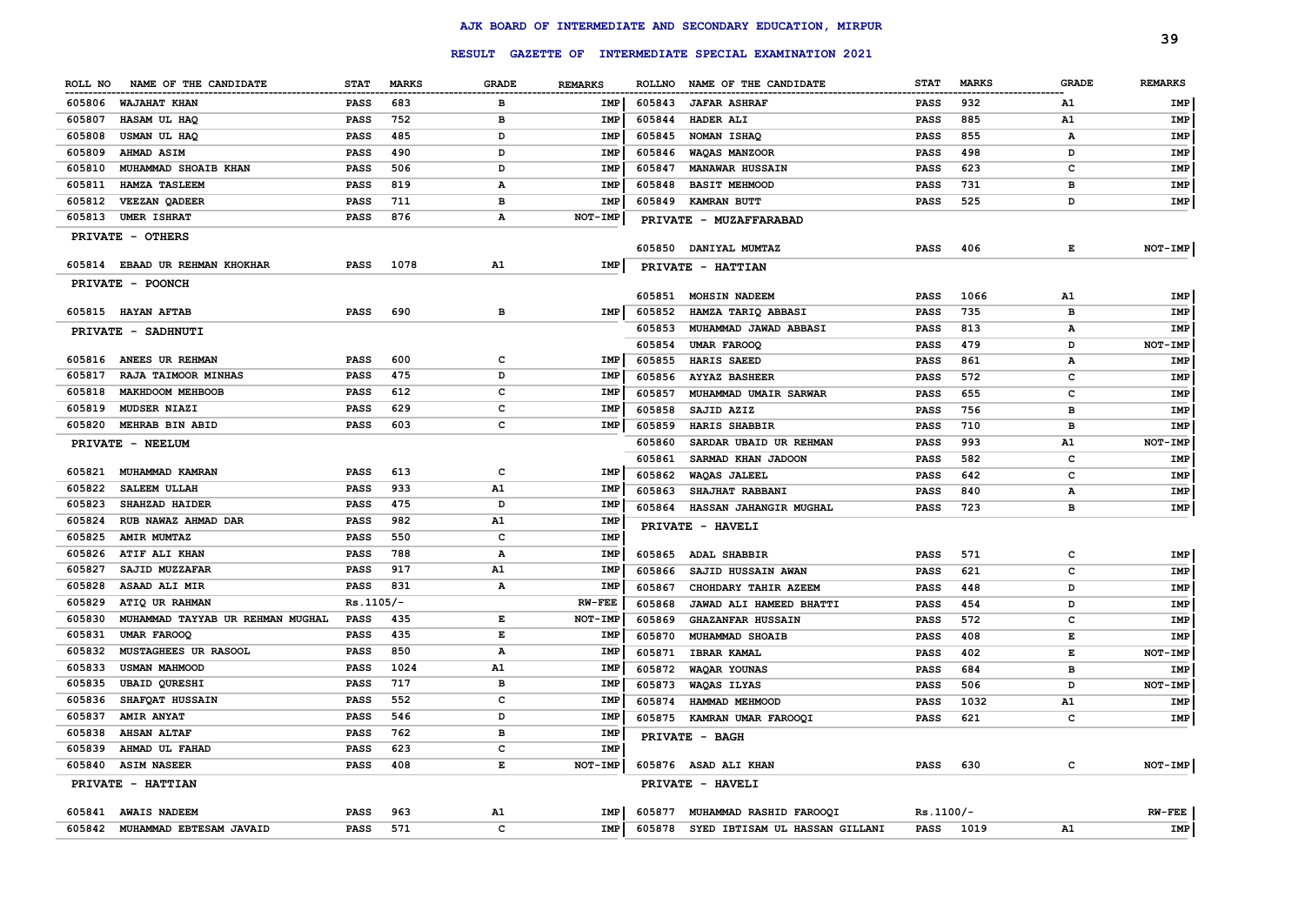|                                                |             |              |              |                |                                                         |                    |              | 40             |
|------------------------------------------------|-------------|--------------|--------------|----------------|---------------------------------------------------------|--------------------|--------------|----------------|
|                                                |             |              |              |                | RESULT GAZETTE OF INTERMEDIATE SPECIAL EXAMINATION 2021 |                    |              |                |
| ROLL NO NAME OF THE CANDIDATE                  | <b>STAT</b> | <b>MARKS</b> | <b>GRADE</b> | <b>REMARKS</b> | ROLLNO NAME OF THE CANDIDATE                            | STAT MARKS         | <b>GRADE</b> | <b>REMARKS</b> |
| 605879 MUHAMMAD IKHLAQ                         | PASS        | 464          | D            |                | -----------------------------------<br>PRIVATE - HAVELI |                    |              |                |
| 605880<br>MUHAMMAD SHOAIB FAROOQI              | PASS        | 495          | D            |                |                                                         |                    |              |                |
| 605881<br>RUKHSAR AHMED SHAHEEN                | PASS        | 613          | c            | <b>IMP</b>     | 610016 SYEDA TAYYIBA BATOOL                             | <b>PASS</b><br>392 | E            | NOT-IMP        |
| PRIVATE - BHIMBER                              |             |              |              |                | PRIVATE - NEELUM                                        |                    |              |                |
| 605882 SAAD BIN FARRUKH                        | <b>PASS</b> | 438          | Е            | NOT-IMP        | 610017 SHAZIA BIBI                                      | $Rs.600/-$         |              | $RW-FEE$       |
| PRIVATE - KOTLI                                |             |              |              |                | PRIVATE - MUZAFFARABAD                                  |                    |              |                |
| 605883 MUHAMMAD ZAIN                           | PASS        | 402          | Е            | NOT-IMP        | 610018 BUSHRA TANVEER AHMED                             | <b>PASS</b><br>594 | c            | IMP            |
| PRIVATE - MUZAFFARABAD                         |             |              |              |                | PRIVATE - NEELUM                                        |                    |              |                |
| 605884 ASIM JAVED MUGHAL                       | <b>PASS</b> | 661          | $\, {\bf B}$ | NOT-IMP        | 610019 GULSHAN BIBI                                     | <b>PASS</b><br>406 | Е            | NOT-IMP        |
| GOVT GIRLS DEGREE COLLEGE, MUZAFFARABAD.       |             |              |              |                | PRIVATE - MUZAFFARABAD                                  |                    |              |                |
| 610001 NOOR RASHEED                            | PASS        | 392          | Е            |                | 610020 ALISHBA IMAN                                     | 520<br><b>PASS</b> | D            | IMP            |
| GOVT GIRLS DEGREE COLLEGE, BHIMBER             |             |              |              | Rs. 2100/-     | PRIVATE - MIRPUR                                        |                    |              |                |
|                                                |             |              |              |                |                                                         |                    |              |                |
| 610002 SADIQA RASHEED                          | PASS        | 392          | $\mathbf E$  |                | 610021 ZOHA WAHEED                                      | 659<br><b>PASS</b> | c            | IMP            |
| GOVT GIRLS DEGREE COLLEGE HATTIAN BALA, DISTT. |             |              |              |                | PRIVATE - SADHNUTI                                      |                    |              |                |
| HATTIAN BALA AK<br>610003 MAHNOOR NASEER       | <b>PASS</b> | 426          | E            |                | 610022 MAHNOOR RASHEED                                  | 545<br>PASS        | D            | IMP            |
| PRIVATE - MUZAFFARABAD                         |             |              |              |                | PRIVATE - BHIMBER                                       |                    |              |                |
| 610004 ZUBIA ISRAR                             | PASS        | 789          | $\mathbf{A}$ | NOT-IMP        | 610023 QURAT UL AIN KHADIJA                             | <b>PASS</b><br>591 | c            | IMP            |
| 610005 AIMA KHALIL                             | <b>PASS</b> | 772          | A            | IMP            | PRIVATE - MIRPUR                                        |                    |              |                |
| 610006 NOOR-UL-AIN-ABID                        | PASS        | 727          | в            | IMP            |                                                         |                    |              |                |
| PRIVATE - BAGH                                 |             |              |              |                | 610024 IMAN YOUNAS                                      | PASS<br>887        | A1           | IMP            |
|                                                |             |              |              |                | 610025 MARYAM KAUSAR                                    | <b>R-LATER</b>     |              |                |
| 610007 AIMEN SHAHID HAMDANI                    | <b>PASS</b> | 764          | в            | IMP            | PRIVATE - OTHERS                                        |                    |              |                |
| PRIVATE - MUZAFFARABAD                         |             |              |              |                | 610026 ROHA SIRAJ                                       | <b>PASS</b><br>616 | $\mathbf{C}$ | NOT-IMP        |
| 610008 SYEDA MAHIN FATIMA NAQVI                | PASS        | 683          | в            | IMP            | PRIVATE - BHIMBER                                       |                    |              |                |
| PRIVATE - HATTIAN                              |             |              |              |                |                                                         |                    |              |                |
|                                                |             |              |              |                | 610027 ZAINAB IMTIAZ                                    | 628<br><b>PASS</b> | c            | IMP            |
| 610009 QURA-TUL-AIN                            | <b>PASS</b> | 494          | D            | IMP            | PRIVATE - MIRPUR                                        |                    |              |                |
| PRIVATE - MUZAFFARABAD                         |             |              |              |                | 610028<br><b>LAIBA HAYEE</b>                            | 563<br>PASS        | c            | IMP            |
| 610010 BATOOL ZAHRA KIANI                      | <b>PASS</b> | 792          | А            | $NOT-IMP$      | 610029<br>UMM E FAQIYA                                  | 519<br>PASS        | D            | IMP            |
| PRIVATE - HAVELI                               |             |              |              |                | 610030<br>IMAN ZUBAIR                                   | 428<br>PASS        | $\mathbf E$  | IMP            |
|                                                |             |              |              |                | 610031<br>ZARA PERVAIZ                                  | <b>R-LATER</b>     |              |                |
| 610011 QUMROSH AZIZ                            | PASS        | 1002         | A1           | IMP            | 610032<br>SANIA SADIQ                                   | <b>R-LATER</b>     |              |                |
| PRIVATE - MUZAFFARABAD                         |             |              |              |                | 610033<br><b>RAHIBA HUSSAIN</b>                         | <b>PASS</b><br>419 | Е            | IMP            |
|                                                |             |              |              |                | 610034<br>IQRA RAFIQUE                                  | <b>PASS</b><br>595 | c            | IMP            |
| 610012 MARYAM SHOUKAT                          | <b>PASS</b> | 671          | в            | NOT-IMP        | 610035<br>SHEHROSE AMJAD ALI KHAN                       | <b>PASS</b><br>573 | c            | IMP            |
| 610013<br><b>MUQADDAS SHEIKH</b>               | PASS        | 617          | $\mathbf{C}$ | IMP            | 610036 ZARA ASIF                                        | <b>PASS</b><br>498 | D            | IMP            |
| 610014<br><b>HADIA NAHEEM</b>                  | $Rs.600/-$  |              | D            | $RW-FEE$       | PRIVATE - OTHERS                                        |                    |              |                |
| 610015 KASHMALA MANZOOR                        | <b>PASS</b> | 481          |              | NOT-IMP        |                                                         |                    |              |                |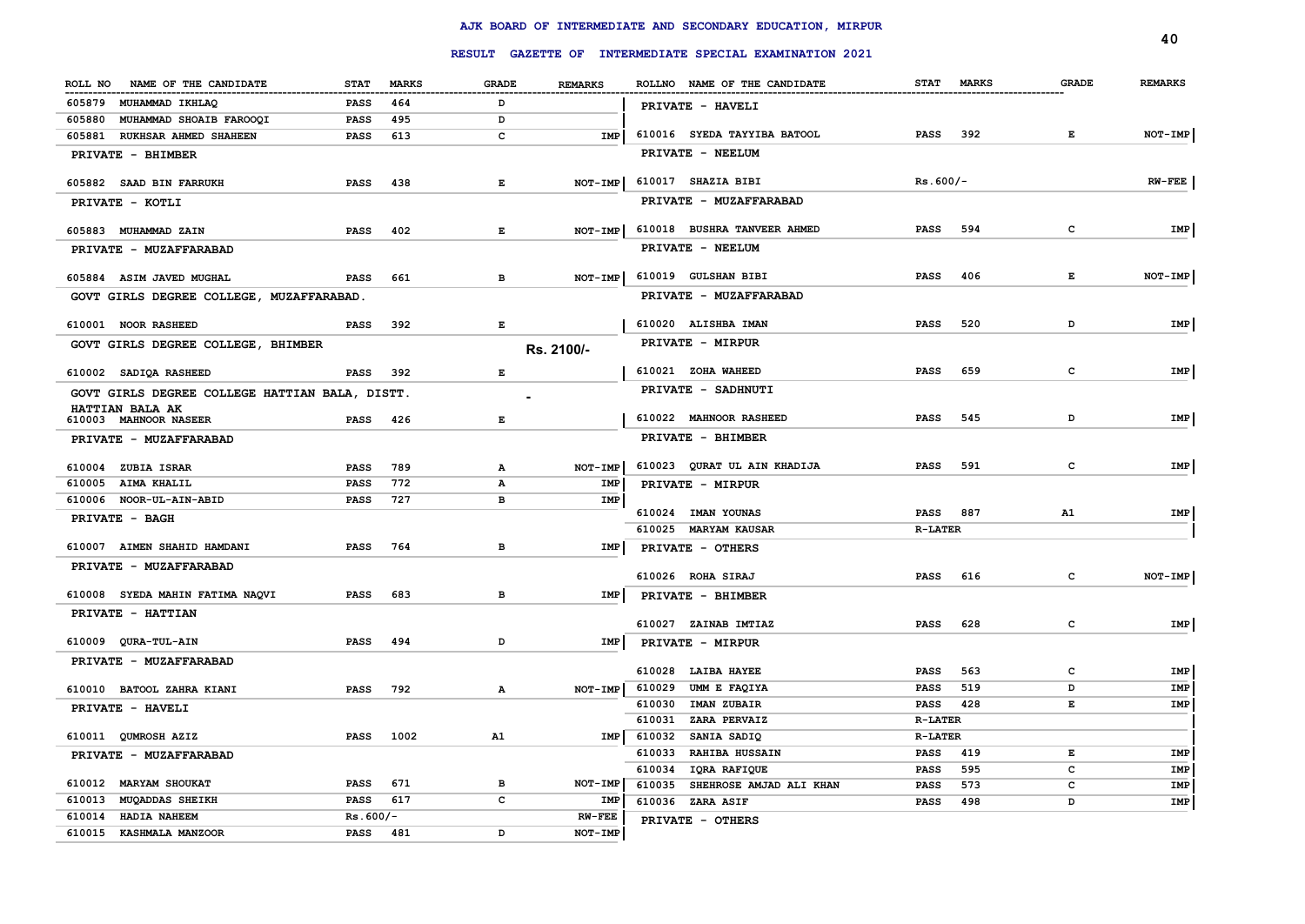|                  |                               |                     |              |                    |                 |        |                                                         |             |              |              | 41             |
|------------------|-------------------------------|---------------------|--------------|--------------------|-----------------|--------|---------------------------------------------------------|-------------|--------------|--------------|----------------|
|                  |                               |                     |              |                    |                 |        | RESULT GAZETTE OF INTERMEDIATE SPECIAL EXAMINATION 2021 |             |              |              |                |
| ROLL NO          | NAME OF THE CANDIDATE         | <b>STAT</b>         | <b>MARKS</b> | <b>GRADE</b>       | <b>REMARKS</b>  |        | ROLLNO NAME OF THE CANDIDATE                            | <b>STAT</b> | <b>MARKS</b> | <b>GRADE</b> | <b>REMARKS</b> |
|                  | 610037 SAMIYA SHEHZAD         | <b>PASS</b>         | 392          | E                  | NOT-IMP         | 610071 | <b>SARA ASGHAR</b>                                      | <b>PASS</b> | 615          | C            | IMP            |
|                  | PRIVATE - BHIMBER             |                     |              |                    |                 | 610072 | <b>AYESHA AZHAR</b>                                     | <b>PASS</b> | 497          | D            | IMP            |
|                  |                               |                     |              |                    |                 | 610073 | <b>JABEENA KHANAM</b>                                   | <b>PASS</b> | 657          | c            | IMP            |
|                  | 610038 HAFSA LIAQAT           | <b>PASS</b>         | 544          | D                  | NOT-IMP         | 610074 | <b>ABIDA ASAD</b>                                       | <b>PASS</b> | 471          | D            | IMP            |
| 610039           | <b>MAIRA ARSHAD</b>           | <b>PASS</b>         | 726          | в                  | IMP             | 610075 | ZOYA SHABBIR                                            | <b>PASS</b> | 407          | E            | IMP            |
| 610040           | AMNA ZAHID                    | PASS                | 591          | c                  | IMP             | 610076 | HAIQA AZHAR                                             | <b>PASS</b> | 419          | Е            | NOT-IMP        |
| 610041           | <b>KAINAT KHURSHEED</b>       | <b>PASS</b>         | 635          | c                  | IMP             | 610077 | <b>NAYAB AFTAB</b>                                      | <b>PASS</b> | 425          | E            | NOT-IMP        |
| 610042           | SHANZA EMAN                   | <b>PASS</b>         | 631          | c                  | NOT-IMP         | 610078 | <b>AYESHA BABAR</b>                                     | <b>PASS</b> | 583          | c            | IMP            |
| 610043           | <b>MARYAM AZIZ</b>            | PASS                | 559          | c                  | NOT-IMP         | 610079 | HIMAL ZIAD                                              | <b>PASS</b> | 819          | A            | IMP            |
|                  | PRIVATE - OTHERS              |                     |              |                    |                 | 610080 | <b>INJEEL KHAN</b>                                      | <b>PASS</b> | 740          | в            | IMP            |
|                  |                               |                     |              |                    |                 | 610081 | <b>ZOYA TANVEER</b>                                     | <b>PASS</b> | 415          | Е            | NOT-IMP        |
| 610044 AIZA      |                               | <b>PASS</b>         | 671          | в                  | IMP             | 610082 | LAIBA FAROOQ                                            | <b>PASS</b> | 654          | c            | IMP            |
|                  | 610045 LAIBA ARSHAD           | <b>PASS</b>         | 514          | D                  |                 | 610083 | VISHAL AFRAZ                                            | <b>PASS</b> | 824          | А            | IMP            |
|                  | 610046 SYEDA AMNA RAZA        | <b>PASS</b>         | 392          | $\mathbf{E}% _{t}$ | NOT-IMP         | 610084 | <b>WASEF SARFRAZ</b>                                    | <b>PASS</b> | 469          | D            | IMP            |
|                  | PRIVATE - BHIMBER             |                     |              |                    |                 | 610085 | MEHAR-UN-NISA KHAN                                      | <b>PASS</b> | 655          | c            | IMP            |
|                  |                               |                     |              |                    |                 | 610086 | <b>SABA ARIF</b>                                        | <b>PASS</b> | 524          | D            | IMP            |
|                  | 610047 SALEHA RIAZ            | <b>PASS</b>         | 522          | D                  | IMP             | 610087 | <b>ESHA IKRAM</b>                                       | <b>PASS</b> | 545          | D            | IMP            |
|                  | PRIVATE - KOTLI               |                     |              |                    |                 | 610088 | ZONISHA NASEER                                          | <b>PASS</b> | 560          | C            | IMP            |
|                  |                               |                     |              |                    |                 | 610089 | KAINAT SHABBIR                                          | <b>PASS</b> | 725          | B            | IMP            |
| 610048           | <b>UZMA TARIQ</b>             | <b>PASS</b>         | 724          | в                  | IMP             | 610090 | FIZA NOOR                                               | <b>PASS</b> | 525          | D            | <b>IMP</b>     |
| 610049           | <b>SAMAN ARIF</b>             | <b>PASS</b>         | 690          | в                  | IMP             | 610091 | UNSA ATIQ                                               | <b>PASS</b> | 396          | Е            | IMP            |
| 610050           | <b>TOUBA ASHFAQ</b>           | <b>PASS</b>         | 560          | C                  | <b>NOT-IMP</b>  | 610092 | <b>SADIA RAHEEM</b>                                     | <b>PASS</b> | 415          | Е            | <b>IMP</b>     |
| 610051           | SEHRISH SHAFIQ                | <b>PASS</b>         | 476          | D                  | IMP             | 610093 | MOMNA GUL                                               | <b>PASS</b> | 472          | D            | IMP            |
| 610052           | AIZA SHAHID                   | <b>PASS</b>         | 487          | D                  | IMP             | 610094 | KOMAL NAZ                                               | <b>PASS</b> | 448          | D            | NOT-IMP        |
| 610053           | <b>AYESHA BABAR</b>           | <b>PASS</b>         | 664          | в                  | IMP             | 610095 | <b>MAIRA JAMIL</b>                                      | <b>PASS</b> | 650          | $\mathbf{C}$ | IMP            |
| 610054           | NAYAB ZUBAIR                  | $Rs.600/-$          |              |                    | <b>RW-FEE</b>   | 610096 | MAHAM ZULFIQAR                                          | <b>PASS</b> | 537          | D            | <b>IMP</b>     |
| 610055           | HAROONA AMJAD<br>HAMNA FATIMA | <b>PASS</b><br>PASS | 434<br>838   | Е                  | NOT-IMP         | 610097 | ZUNAIRA ZULFIQAR                                        | <b>PASS</b> | 981          | ${\tt A1}$   | NOT-IMP        |
| 610056<br>610057 | SAREERA TAHIR                 |                     | 584          | $\mathbf{A}$<br>c  | IMP<br>IMP      |        | PRIVATE - SADHNUTI                                      |             |              |              |                |
|                  |                               | PASS                | 599          | c                  |                 |        |                                                         |             |              |              |                |
| 610058           | HADIA GHALIB                  | PASS<br>$Rs.1100/-$ |              |                    | IMP<br>$RW-FEE$ |        | 610098 ADEEBA TAHIR                                     | <b>PASS</b> | 1071         | A1           | IMP            |
| 610059           | <b>HALIMA SADIA</b>           |                     |              |                    |                 |        | PRIVATE - POONCH                                        |             |              |              |                |
|                  | PRIVATE - BAGH                |                     |              |                    |                 |        |                                                         |             |              |              |                |
| 610060           | SABA GHAFFAR RAJA             | <b>PASS</b>         | 428          | Е                  | IMP             |        | 610099 IQRA ARSHAD                                      | <b>PASS</b> | 560          | $\mathbf{C}$ | IMP            |
| 610061           | NOOR UL AIN                   | PASS                | 685          | в                  | IMP             |        | PRIVATE - SADHNUTI                                      |             |              |              |                |
| 610062           | OMAMA BINAT SAJJAD            | <b>PASS</b>         | 448          | D                  | NOT-IMP         |        | 610100 ANEEZA HABIB                                     | <b>PASS</b> | 574          | c            | IMP            |
| 610063           | SAMINA KHURSHID               | PASS                | 906          | A1                 | <b>IMP</b>      |        |                                                         |             |              |              |                |
| 610064           | <b>ANDLEEB AFSAR</b>          | <b>PASS</b>         | 700          | в                  | IMP             |        | PRIVATE - POONCH                                        |             |              |              |                |
| 610065           | <b>RAFIA BATOOL</b>           | PASS                | 481          | D                  | IMP             |        | 610101 JAVERIA MAQSOOD                                  | <b>PASS</b> | 490          | D            | IMP            |
| 610066           | SONIA ASIF                    | <b>PASS</b>         | 589          | $\mathbf c$        | IMP             |        |                                                         |             |              |              |                |
| 610067           | SUMRA KHALIL                  | <b>PASS</b>         | 509          | D                  | NOT-IMP         |        | PRIVATE - SADHNUTI                                      |             |              |              |                |
|                  | <b>PRIVATE - POONCH</b>       |                     |              |                    |                 |        | 610102 MAHAM SAFEER                                     | <b>PASS</b> | 945          | Α1           | NOT-IMP        |
|                  |                               |                     |              |                    |                 |        | PRIVATE - POONCH                                        |             |              |              |                |
|                  | 610068 AIMEN SABA             | <b>PASS</b>         | 456          | D                  | NOT-IMP         |        |                                                         |             |              |              |                |
| 610069           | SADIA KHALID                  | PASS                | 771          | Α                  | IMP             |        | 610103 HAFSA ZAREEF                                     | <b>PASS</b> | 573          | c            | IMP            |
|                  | 610070 ZUMA SALEEM            | PASS                | 617          | c                  | NOT-IMP         |        | PRIVATE - HATTIAN                                       |             |              |              |                |
|                  |                               |                     |              |                    |                 |        |                                                         |             |              |              |                |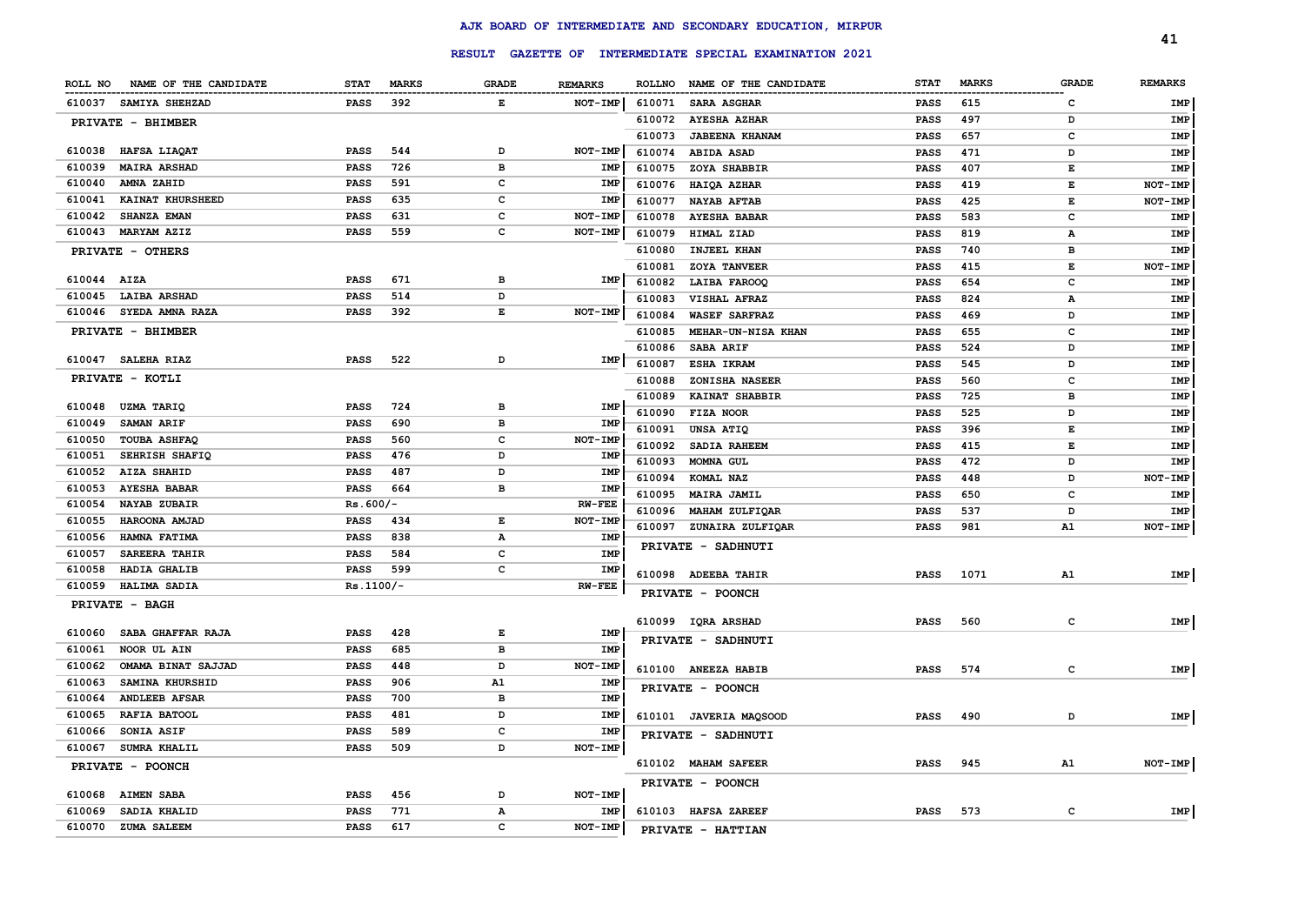|                                                          |                            |              |                                                                                                |                    |        |                                                               |                            |              |                  | 42             |
|----------------------------------------------------------|----------------------------|--------------|------------------------------------------------------------------------------------------------|--------------------|--------|---------------------------------------------------------------|----------------------------|--------------|------------------|----------------|
|                                                          |                            |              |                                                                                                |                    |        | RESULT GAZETTE OF INTERMEDIATE SPECIAL EXAMINATION 2021       |                            |              |                  |                |
| ROLL NO NAME OF THE CANDIDATE                            | <b>STAT</b>                | <b>MARKS</b> | <b>GRADE</b>                                                                                   | <b>REMARKS</b>     |        | ROLLNO NAME OF THE CANDIDATE<br>----------------------------- | <b>STAT</b>                | <b>MARKS</b> | <b>GRADE</b>     | <b>REMARKS</b> |
| 610104 ALISHBA IQBAL                                     | <b>PASS</b>                | 708          | в                                                                                              | IMP                |        | 615019 USMAN AMIR                                             | PASS                       | 696          | в                | IMP            |
| 610105 AREESHA FATIMA                                    | <b>PASS</b>                | 657          | c                                                                                              | IMP                | 615020 | <b>SHEIKH MANZAR</b>                                          | <b>PASS</b>                | 657          | c                | IMP            |
| 610106 KAINAT KHALID                                     | <b>PASS</b>                | 764          | в                                                                                              | NOT-IMP            |        | PRIVATE - MUZAFFARABAD                                        |                            |              |                  |                |
| PRIVATE - HAVELI                                         |                            |              |                                                                                                |                    |        |                                                               |                            |              |                  |                |
|                                                          |                            |              |                                                                                                |                    |        | 615021 UBAID ARIF CHEEMA                                      | <b>PASS</b>                | 645          | c                | IMP            |
| SYEDA HAYA BATOOL KAZMI<br>610107                        | <b>PASS</b>                | 688          | в                                                                                              | NOT-IMP            |        | 615022 TARIQ SAEED                                            | <b>PASS</b>                | 525          | D                | IMP            |
| 610108<br>SADAF KHURSHID<br>610109<br><b>FOZIA OASIM</b> | <b>PASS</b><br><b>PASS</b> | 668<br>478   | в<br>D                                                                                         | NOT-IMP<br>NOT-IMP |        | PRIVATE - NEELUM                                              |                            |              |                  |                |
| SYEDA HAIQA HAMEED BUKHARI<br>610110                     | <b>PASS</b>                | 635          | $\mathbf{C}$                                                                                   | <b>IMP</b>         |        | 615023 ZAHID ASLAM                                            | <b>PASS</b>                | 615          | c                | IMP            |
|                                                          |                            |              |                                                                                                |                    |        | PRIVATE - MUZAFFARABAD                                        |                            |              |                  |                |
| GOVT DEGREE COLLEGE ISLAMGARH, MIRPUR                    |                            |              |                                                                                                |                    |        |                                                               |                            |              |                  |                |
| 615001<br><b>USMAN ZAFAR</b>                             | <b>PASS</b>                | 392          | Е                                                                                              |                    |        | 615024 SHAMIR ASHRAF                                          | <b>PASS</b>                | 677          | в                | NOT-IMP        |
| 615002<br><b>FAIZAN RAUF</b>                             | <b>PASS</b>                | 392          | E                                                                                              |                    |        | 615025 ABDUL KHANAN ABBASI                                    | <b>PASS</b>                | 392          | Е                | NOT-IMP        |
| HAJI MASTER MANGA KHAN GOVT. DEGREE COLLEGE DOULYA       |                            |              |                                                                                                |                    |        | PRIVATE - HATTIAN                                             |                            |              |                  |                |
| JATTAN DISTT. KOTLI AK                                   |                            |              |                                                                                                |                    |        |                                                               |                            |              |                  |                |
| 615003 FAISAL FAROOQ                                     | <b>PASS</b>                | 392          | $\mathbf{E}% _{t}\left  \mathbf{1}\right\rangle =\mathbf{1}_{t}\left  \mathbf{1}\right\rangle$ |                    |        | 615026 HAIDER KKHAN                                           | <b>PASS</b>                | 689          | в                | IMP            |
| PRIVATE - MUZAFFARABAD                                   |                            |              |                                                                                                |                    |        | PRIVATE - NEELUM                                              |                            |              |                  |                |
| 615004 SHAFIQUE SIDDIQUE                                 | PASS                       | 678          | $\overline{B}$                                                                                 | <b>IMP</b>         |        | 615027 MUHAMMAD KHALID SULEHRIA                               | <b>PASS</b>                | 481          | D                | IMP            |
| PRIVATE - NEELUM                                         |                            |              |                                                                                                |                    |        | PRIVATE - MUZAFFARABAD                                        |                            |              |                  |                |
| 615005 ABDUL RAOUF                                       | <b>PASS</b>                | 791          | A                                                                                              | <b>IMP</b>         |        | 615028 MOHSIN AFTAB                                           | <b>PASS</b>                | 524          | D                | IMP            |
|                                                          |                            |              |                                                                                                |                    |        | 615029 USMAN ALI QURESHI                                      | <b>PASS</b>                | 447          | D                | NOT-IMP        |
| PRIVATE - MUZAFFARABAD                                   |                            |              |                                                                                                |                    |        | PRIVATE - HATTIAN                                             |                            |              |                  |                |
| 615006 MUHAMMAD UBAID KHAN LODHI                         | <b>PASS</b>                | 657          | C                                                                                              | <b>IMP</b>         |        |                                                               |                            |              |                  |                |
| 615007 MUHAMMAD SADDIQUE                                 | <b>PASS</b>                | 628          | $\mathbf{C}$                                                                                   | <b>IMP</b>         |        | 615030 MUHAMMAD YASIR IRSHAD                                  | <b>PASS</b>                | 832          | Α                | IMP            |
| PRIVATE - HATTIAN                                        |                            |              |                                                                                                |                    |        | PRIVATE - MUZAFFARABAD                                        |                            |              |                  |                |
| 615008 MUHAMMAD AHMED MAJEED                             | <b>PASS</b>                | 872          | $\mathbf{A}$                                                                                   | IMP                |        | 615031 MIR USMAN SHABBIR                                      | <b>PASS</b>                | 659          | c                | IMP            |
| PRIVATE - MUZAFFARABAD                                   |                            |              |                                                                                                |                    |        | 615032 RAJA ZEESHAN SAYYAD                                    | PASS                       | 680          | в                | IMP            |
|                                                          |                            |              |                                                                                                |                    |        | 615033 AUN HAIDER                                             | PASS                       | 560          | c                | IMP            |
| <b>WASAM WAHEED</b><br>615009                            | <b>PASS</b>                | 436          | $\mathbf{E}% _{t}\left  \mathbf{1}\right\rangle =\mathbf{1}_{t}\left  \mathbf{1}\right\rangle$ | IMP                |        | PRIVATE - NEELUM                                              |                            |              |                  |                |
| 615010<br>DANISH IQBAL                                   | PASS                       | 412          | $\mathbf{E}% _{t}\left  \mathbf{1}\right\rangle =\mathbf{1}_{t}\left  \mathbf{1}\right\rangle$ | <b>IMP</b>         |        |                                                               |                            |              |                  |                |
| 615011<br>MUHAMMAD ALI SARFRAZ                           | <b>PASS</b>                | 467          | D                                                                                              | IMP                |        | 615034 BILAL AHMED                                            | <b>PASS</b>                | 574          | с                | IMP            |
| 615012<br><b>MUHAMMAD SHAHZAD</b>                        | <b>PASS</b>                | 715          | в                                                                                              | <b>IMP</b>         |        | PRIVATE - MUZAFFARABAD                                        |                            |              |                  |                |
| 615013<br>NAFEES UL ISLAM                                | <b>PASS</b>                | 502          | D                                                                                              | NOT-IMP            |        |                                                               |                            |              |                  |                |
| PRIVATE - HATTIAN                                        |                            |              |                                                                                                |                    |        | 615035 SHAHERYAR MUGHAL<br>615036 KHAWER MUNIR                | <b>PASS</b><br><b>PASS</b> | 762<br>571   | в<br>$\mathbf c$ | IMP<br>IMP     |
| 615014 JUNAID ISRAIL                                     | <b>PASS</b>                | 658          | c                                                                                              |                    |        |                                                               |                            |              |                  |                |
|                                                          |                            |              |                                                                                                | NOT-IMP            |        | PRIVATE - NEELUM                                              |                            |              |                  |                |
| PRIVATE - MUZAFFARABAD                                   |                            |              |                                                                                                |                    |        | 615037 WASEEM HASSAN KHAN                                     | <b>PASS</b>                | 706          | в                | IMP            |
| 615015 DILDAR BASHIR                                     | <b>PASS</b>                | 577          | c                                                                                              | IMP                |        | PRIVATE - MUZAFFARABAD                                        |                            |              |                  |                |
| SYED DANISH JAVED GARDEZI<br>615016                      | PASS                       | 667          | $\mathbf{B}$                                                                                   | IMP                |        |                                                               |                            |              |                  |                |
| MUHAMMAD ALI<br>615017                                   | <b>PASS</b>                | 655          | c                                                                                              | <b>IMP</b>         | 615038 | <b>NAFEES AHMED</b>                                           | PASS                       | 404          | Е                | NOT-IMP        |
| 615018<br><b>AHMED HANIF</b>                             | <b>PASS</b>                | 552          | $\mathbf{C}$                                                                                   | <b>IMP</b>         | 615039 | <b>FARHAN NAVEED</b>                                          | <b>PASS</b>                | 923          | A1               | IMP            |
| PRIVATE - HATTIAN                                        |                            |              |                                                                                                |                    | 615040 | UMER BASIT AWAN                                               | $Rs.600/-$                 |              |                  | <b>RW-FEE</b>  |
|                                                          |                            |              |                                                                                                |                    | 615041 | HASSAN MUNIR NIZAMI                                           | <b>PASS</b>                | 677          | B                | IMP            |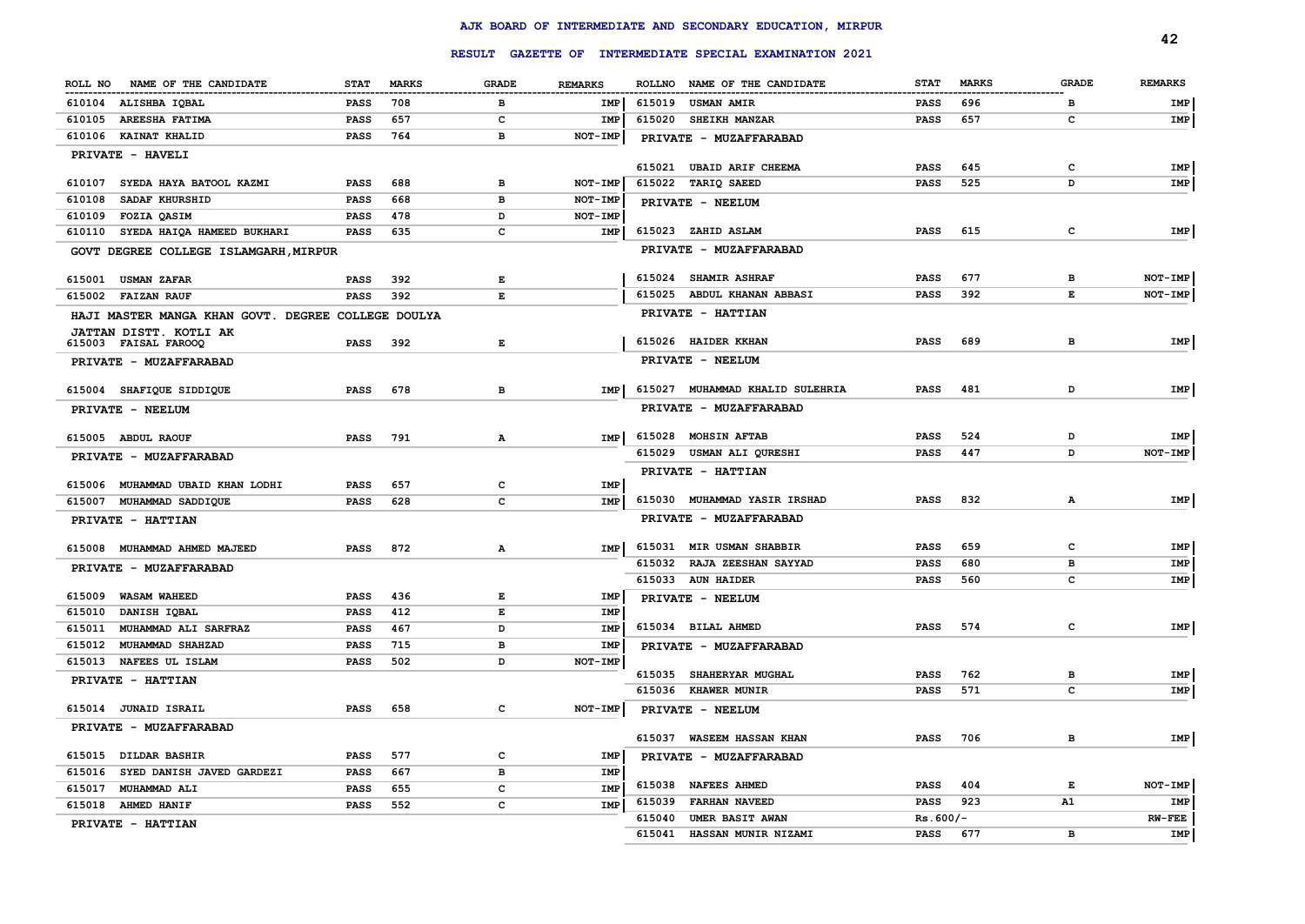|                                         |                     |              |                   |                |        |                                                         |             |              |              | 43             |
|-----------------------------------------|---------------------|--------------|-------------------|----------------|--------|---------------------------------------------------------|-------------|--------------|--------------|----------------|
|                                         |                     |              |                   |                |        | RESULT GAZETTE OF INTERMEDIATE SPECIAL EXAMINATION 2021 |             |              |              |                |
| ROLL NO<br>NAME OF THE CANDIDATE        | <b>STAT</b>         | <b>MARKS</b> | <b>GRADE</b>      | <b>REMARKS</b> |        | ROLLNO NAME OF THE CANDIDATE                            | <b>STAT</b> | <b>MARKS</b> | <b>GRADE</b> | <b>REMARKS</b> |
| 615042 RUMEL MUSHTAQ                    | <b>PASS</b>         | 747          | в                 | NOT-IMP        |        | 615067 QADEER MAQBOOL MUGHAL                            | <b>PASS</b> | 689          | в            | IMP            |
| PRIVATE - NEELUM                        |                     |              |                   |                |        | PRIVATE - MUZAFFARABAD                                  |             |              |              |                |
| 615043 SAEED KHAN                       | <b>PASS</b>         | 628          | c                 | $NOT-IMP$      | 615068 | <b>ASAD NAEEM</b>                                       | <b>PASS</b> | 701          | в            | IMP            |
| PRIVATE - MUZAFFARABAD                  |                     |              |                   |                |        | 615069 SYED SHAHAB ALI SHAZAR                           | <b>PASS</b> | 852          | A            | IMP            |
| 615044 MUHAMMAD AHTISHAM KHALID         |                     | 509          |                   | <b>IMP</b>     |        | PRIVATE - NEELUM                                        |             |              |              |                |
| ASAD NASEER AWAN<br>615045              | <b>PASS</b><br>PASS | 553          | D<br>$\mathbf{C}$ | <b>IMP</b>     |        | 615070 AMIR TARIQ                                       | <b>PASS</b> | 815          | $\mathbf{A}$ | IMP            |
| 615046<br>SOHAIL FAROOQ                 | <b>PASS</b>         | 533          | D                 | IMP            |        |                                                         |             |              |              |                |
| 615047<br><b>MAAZ AHMED RAJA</b>        | <b>PASS</b>         | 540          | D                 | IMP            |        | PRIVATE - HATTIAN                                       |             |              |              |                |
| PRIVATE - NEELUM                        |                     |              |                   |                |        | 615071 ABDUL SAMI MATEEN                                | <b>PASS</b> | 547          | D            | IMP            |
|                                         |                     |              |                   |                |        | PRIVATE - MUZAFFARABAD                                  |             |              |              |                |
| 615048 KH MOAZAN UL ISLAM MOAZAN        | <b>PASS</b>         | 794          | А                 | IMP            |        |                                                         |             |              |              |                |
| PRIVATE - MUZAFFARABAD                  |                     |              |                   |                |        | 615072 SYED FARIS BUKHARI                               | <b>PASS</b> | 638          | c            | IMP            |
|                                         |                     |              |                   |                |        | PRIVATE - NEELUM                                        |             |              |              |                |
| 615049 USMAN HAMEED                     | <b>PASS</b>         | 607          | c                 | <b>IMP</b>     |        |                                                         |             |              |              |                |
| PRIVATE - HATTIAN                       |                     |              |                   |                |        | 615073 AMMAR YOUNAS                                     | <b>PASS</b> | 735          | в            | IMP            |
| 615050 SYED NAUMAN ALI GILLANI          | <b>PASS</b>         | 949          | A1                | IMP            |        | PRIVATE - MUZAFFARABAD                                  |             |              |              |                |
|                                         |                     |              |                   |                |        | 615074 RAJA UMAIR NAVEED                                | <b>PASS</b> | 511          | D            | IMP            |
| PRIVATE - NEELUM                        |                     |              |                   |                | 615075 | <b>UMAIR MEHMOOD</b>                                    | <b>PASS</b> | 436          | E            | NOT-IMP        |
| 615051 SOHAIL AKHTER                    | <b>PASS</b>         | 1000         | A1                | IMP            |        | 615076 HUSSAIN ALI                                      | <b>PASS</b> | 743          | в            | IMP            |
| PRIVATE - HATTIAN                       |                     |              |                   |                |        | PRIVATE - POONCH                                        |             |              |              |                |
| 615052 MUHAMMAD BILAL MALIK             | <b>PASS</b>         | 905          | A1                | NOT-IMP        |        | 615077 MUHAMMAD SAAD                                    | PASS        | 685          | в            | IMP            |
| 615053 MOHAMMAD SOHAIB                  | <b>PASS</b>         | 522          | D                 | IMP            |        | PRIVATE - MUZAFFARABAD                                  |             |              |              |                |
| PRIVATE - MUZAFFARABAD                  |                     |              |                   |                |        |                                                         |             |              |              |                |
|                                         |                     |              |                   |                |        | 615078 MOHSIN MUMTAZ MUGHAL                             | <b>PASS</b> | 779          | A            | IMP            |
| 615054 AHMED ALI                        | <b>PASS</b>         | 428          | Е                 | IMP            | 615079 | <b>SHERYAR BASHIR</b>                                   | <b>PASS</b> | 541          | D            | IMP            |
| 615055 MOEEN ALI AWAN                   | <b>PASS</b>         | 764          | в                 | IMP            |        | 615080 ARSLAN NAVEED                                    | <b>PASS</b> | 529          | D            | IMP            |
| 615056 ABDULLAH FIAZ                    | <b>PASS</b>         | 700          | в                 | IMP            |        | PRIVATE - NEELUM                                        |             |              |              |                |
| PRIVATE - NEELUM                        |                     |              |                   |                |        |                                                         |             |              |              |                |
|                                         |                     |              |                   |                |        | 615081 ABDUL BASIT                                      | <b>PASS</b> | 691          | в            | IMP            |
| 615057 BILAL ZAMAN                      | <b>PASS</b>         | 628          | $\mathbf c$       | IMP            |        | PRIVATE - MUZAFFARABAD                                  |             |              |              |                |
| PRIVATE - MUZAFFARABAD                  |                     |              |                   |                | 615082 | HASHAM AZFAR LONE                                       | <b>PASS</b> | 488          | D            | IMP            |
| 615058<br>WALEED KHALID                 | <b>PASS</b>         | 653          | $\mathbf{C}$      | IMP            | 615083 | ZAIN-UL-ABIDEN                                          | <b>PASS</b> | 597          | c            | IMP            |
| 615059<br>SYED MUHAMMAD HAMZA ALI NAQVI | PASS                | 585          | $\mathbf{C}$      | <b>IMP</b>     | 615084 | ANEES UR REHMAN                                         | <b>PASS</b> | 657          | c            | IMP            |
| 615060<br>SYED QASIM GILLANI            | <b>PASS</b>         | 707          | в                 | IMP            | 615085 | ZAKARIA REHMAN                                          | <b>PASS</b> | 532          | D            | NOT-IMP        |
| 615061<br><b>ABDULLAH SARFRAZ</b>       | <b>PASS</b>         | 518          | D                 | IMP            | 615086 | MIR ABDULLAH BASIT                                      | <b>PASS</b> | 413          | E            | IMP            |
| 615062<br>AHMED MUJTABA KHAN            | <b>PASS</b>         | 758          | в                 | NOT-IMP        | 615087 | MUHAMMAD AREEB                                          | <b>PASS</b> | 428          | Е            | NOT-IMP        |
| 615063<br>HAMMAD RIAZ                   | PASS                | 783          | $\mathbf A$       | IMP            | 615088 | SARDAR ALI NAWAZ                                        | <b>PASS</b> | 529          | D            | IMP            |
| 615064<br>GHULAM HASSNAIN KAYANI        | PASS                | 633          | c                 | IMP            | 615089 | MUHAMMAD HABIB HAROON                                   | <b>PASS</b> | 570          | c            | NOT-IMP        |
| ALI SUFYAN<br>615065                    | PASS                | 623          | $\mathbf{C}$      | NOT-IMP        | 615090 | SYED AALYAN HAIDER KAZMI                                | <b>PASS</b> | 663          | в            | IMP            |
| SYED MUHAMMAD TAQI IMAM<br>615066       | <b>PASS</b>         | 415          | E                 | NOT-IMP        | 615091 | <b>IBRAHIM ZAKIR</b>                                    | <b>PASS</b> | 665          | в            | IMP            |
| PRIVATE - OTHERS                        |                     |              |                   |                | 615092 | <b>AZKAR ABBAS</b>                                      | <b>PASS</b> | 596          | c            | IMP            |
|                                         |                     |              |                   |                | 615093 | MUHAMMAD LONE                                           | <b>PASS</b> | 655          | c            | NOT-IMP        |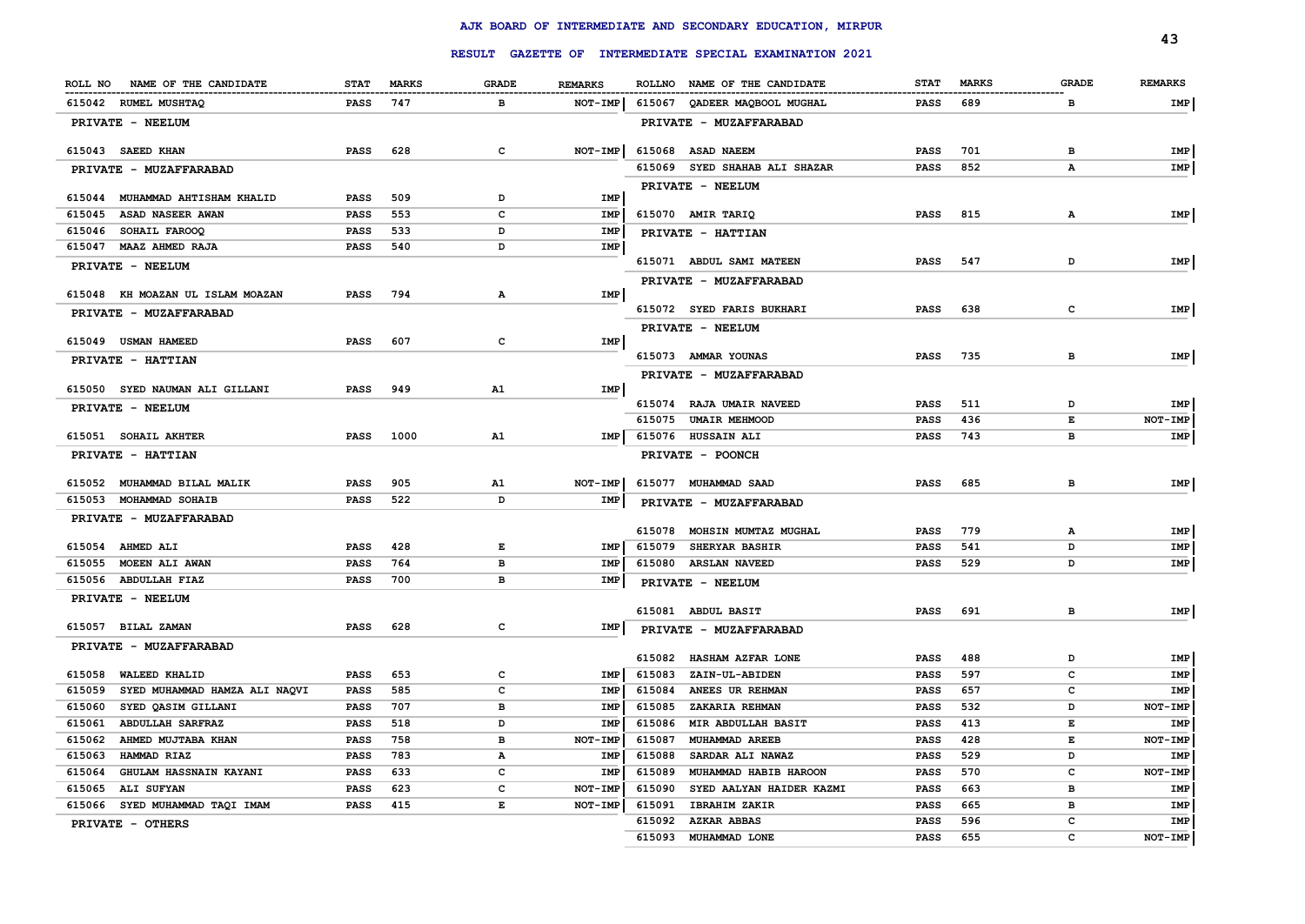|                                  |                            |              |              |                |        |                                                         |             |                      |              | 44             |
|----------------------------------|----------------------------|--------------|--------------|----------------|--------|---------------------------------------------------------|-------------|----------------------|--------------|----------------|
|                                  |                            |              |              |                |        | RESULT GAZETTE OF INTERMEDIATE SPECIAL EXAMINATION 2021 |             |                      |              |                |
| ROLL NO<br>NAME OF THE CANDIDATE | <b>STAT</b>                | <b>MARKS</b> | <b>GRADE</b> | <b>REMARKS</b> |        | ROLLNO NAME OF THE CANDIDATE                            | <b>STAT</b> | <b>MARKS</b>         | <b>GRADE</b> | <b>REMARKS</b> |
| 615094<br>GHULAM AHMED ALI       | $Rs.600/-$                 |              |              | <b>RW-FEE</b>  |        | PRIVATE - HAVELI                                        |             |                      |              |                |
| 615095 SYED JAWAD HAMDANI        | <b>PASS</b>                | 544          | D            | IMP            |        |                                                         |             |                      |              |                |
| <b>PRIVATE - BAGH</b>            |                            |              |              |                |        | 615120 KHAWAJA MUHAMMAD USMAN                           | <b>PASS</b> | 428                  | Е            | IMP            |
|                                  |                            |              |              |                |        | PRIVATE - MUZAFFARABAD                                  |             |                      |              |                |
| 615096 SAQIB BASEER              | PASS                       | 726          | в            | IMP            |        |                                                         |             |                      |              |                |
| PRIVATE - MUZAFFARABAD           |                            |              |              |                |        | 615121 AARISH TARIQ                                     | <b>PASS</b> | 471                  | D            | <b>NOT-IMP</b> |
|                                  |                            |              |              |                |        | 615122 TOUQEER AHMED                                    | <b>PASS</b> | 707                  | в            | IMP            |
| 615097 UBAID-UR-REHMAN           | <b>PASS</b>                | 727          | в<br>D       | IMP            |        | PRIVATE - HATTIAN                                       |             |                      |              |                |
| RAJA AYZAN PERVAIZ<br>615098     | PASS                       | 537<br>791   |              | IMP            |        | 615123 NABEEL AHMED                                     | <b>PASS</b> | 448                  | D            | NOT-IMP        |
| 615099 SHAHMEER MUGHAL           | <b>PASS</b>                |              | Α            | IMP            |        |                                                         |             |                      |              |                |
| <b>PRIVATE - SADHNUTI</b>        |                            |              |              |                |        | PRIVATE - MUZAFFARABAD                                  |             |                      |              |                |
| 615100 HUMAYUN KHALID KHAN       | <b>PASS</b>                | 497          | D            | <b>IMP</b>     | 615124 | <b>ARBAB AHMED ABBASI</b>                               | <b>PASS</b> | 539                  | D            | IMP            |
| PRIVATE - MUZAFFARABAD           |                            |              |              |                | 615125 | SAAD ALI FATIME                                         | $Rs.600/-$  |                      |              | $RW-FEE$       |
|                                  |                            |              |              |                | 615126 | <b>USMAN AHMED</b>                                      | <b>PASS</b> | 525                  | D            | <b>IMP</b>     |
| 615101 AHMAD ZAIB                | <b>PASS</b>                | 987          | A1           | NOT-IMP        | 615127 | CHOUDHARY NOUMAN NAZIR                                  | <b>PASS</b> | 545                  | D            | IMP            |
| 615102 UMAR ISHAQ DAR            | <b>PASS</b>                | 678          | в            | NOT-IMP        | 615128 | MUHAMMAD HARIS SHABBIR AWAN                             | <b>PASS</b> | 574                  | $\mathbf{C}$ | IMP            |
| 615103 FAZEEL AKHTER             | PASS                       | 396          | Е            | NOT-IMP        | 615129 | <b>AHSIN NASEER</b>                                     | <b>PASS</b> | 392                  | Е            | $NOT-IMP$      |
| 615104<br>SYED MOHSIN ALI        | <b>PASS</b>                | 561          | $\mathbf{C}$ | IMP            | 615130 | SHAHZAD MIR                                             | <b>PASS</b> | 432                  | Е            | IMP            |
| 615105 ABDULLAH RASHEED          | <b>PASS</b>                | 533          | D            | IMP            | 615131 | MUHAMMAD AFFAN AGHA RATHORE                             | <b>PASS</b> | 567                  | c            | IMP            |
| PRIVATE - NEELUM                 |                            |              |              |                | 615132 | SYED IKRAM ALI KAZMI                                    | <b>PASS</b> | 506                  | D            | IMP            |
|                                  |                            |              |              |                |        | PRIVATE - HATTIAN                                       |             |                      |              |                |
| 615106 MUHAMMAD ASIF             | <b>PASS</b>                | 450          | D            | IMP            |        |                                                         |             |                      |              |                |
| PRIVATE - MUZAFFARABAD           |                            |              |              |                |        | 615133 MUBSHIR MAQSOOD                                  | <b>PASS</b> | 551                  | c            | IMP            |
| 615107 SADAM SAJJAD              |                            | 851          |              | <b>IMP</b>     |        | PRIVATE - MUZAFFARABAD                                  |             |                      |              |                |
| 615108 ZAID RIAZ                 | <b>PASS</b><br><b>PASS</b> | 606          | А<br>c       | IMP            |        | 615134 AHSAM MUHAMMAD                                   | <b>PASS</b> | 618                  | c            | IMP            |
|                                  |                            |              |              |                | 615135 | MOHAMMAD AWAIS JAMIL                                    | PASS        | 392                  | Е            | NOT-IMP        |
| PRIVATE - NEELUM                 |                            |              |              |                | 615136 | <b>HUSNAIN AKRAM</b>                                    | <b>PASS</b> | 835                  | А            | IMP            |
| 615109 MUHAMMAD FAIZAN RAZA      | <b>PASS</b>                | 457          | D            | NOT-IMP        | 615137 | <b>MUSTABIR MIR</b>                                     | <b>PASS</b> | 567                  | c            | IMP            |
| 615110 ADNAN ALAM                | <b>PASS</b>                | 835          | А            | IMP            | 615138 | <b>ABDULLAH MIR</b>                                     |             | Rs.6660 OR O/C+100/- |              | $RW-FEE$       |
| PRIVATE - MUZAFFARABAD           |                            |              |              |                | 615139 | SYED HAIDER ALI GILLANI                                 | <b>PASS</b> | 612                  | c            | IMP            |
|                                  |                            |              |              |                |        | 615140 CHAUDHARY WALEED AHMED RAZA                      | <b>PASS</b> | 440                  | D            | IMP            |
| 615111 SYED HAMMAD KAZMI         | <b>PASS</b>                | 762          | в            | IMP            |        | PRIVATE - HATTIAN                                       |             |                      |              |                |
| 615112 JUNID NIAZ                | <b>PASS</b>                | 605          | c            | IMP            |        |                                                         |             |                      |              |                |
| 615113 ALI HUSNAIN               | PASS                       | 546          | D            | NOT-IMP        |        | 615141 FARHAD ROUF                                      | <b>PASS</b> | 792                  | А            | IMP            |
| 615114<br><b>MUJTABA KHALID</b>  | <b>PASS</b>                | 396          | E            | NOT-IMP        |        | PRIVATE - NEELUM                                        |             |                      |              |                |
| 615115 SYED KOMAIL RAZA KAZMI    | <b>PASS</b>                | 595          | c            | IMP            |        |                                                         |             |                      |              |                |
| PRIVATE - HATTIAN                |                            |              |              |                |        | 615142 KHAWAJA MUHAMMAD MUBASHER                        | <b>PASS</b> | 748                  | в            | IMP            |
|                                  |                            |              |              |                |        | PRIVATE - MUZAFFARABAD                                  |             |                      |              |                |
| 615116 EHSN AHMED ABBASI         | PASS                       | 708          | в            | $NOT-IMP$      |        |                                                         |             |                      |              |                |
| PRIVATE - MUZAFFARABAD           |                            |              |              |                |        | 615143 SYED FAIZAN ALI GILLANI                          | <b>PASS</b> | 874                  | А            | IMP            |
| 615117 MUHAMMAD-AL-MUSADIQ       | <b>PASS</b>                | 476          | D            | IMP            |        | PRIVATE - HATTIAN                                       |             |                      |              |                |
| 615118 AFFAN AFZAL               | <b>PASS</b>                | 392          | E            | NOT-IMP        |        | 615144 SYED QALB E ALI GILLANI                          | <b>PASS</b> | 679                  | в            | IMP            |
| 615119 AHTISHAM-UL-HAQ           | <b>PASS</b>                | 451          | D            |                |        |                                                         |             |                      |              |                |
|                                  |                            |              |              |                |        | PRIVATE - OTHERS                                        |             |                      |              |                |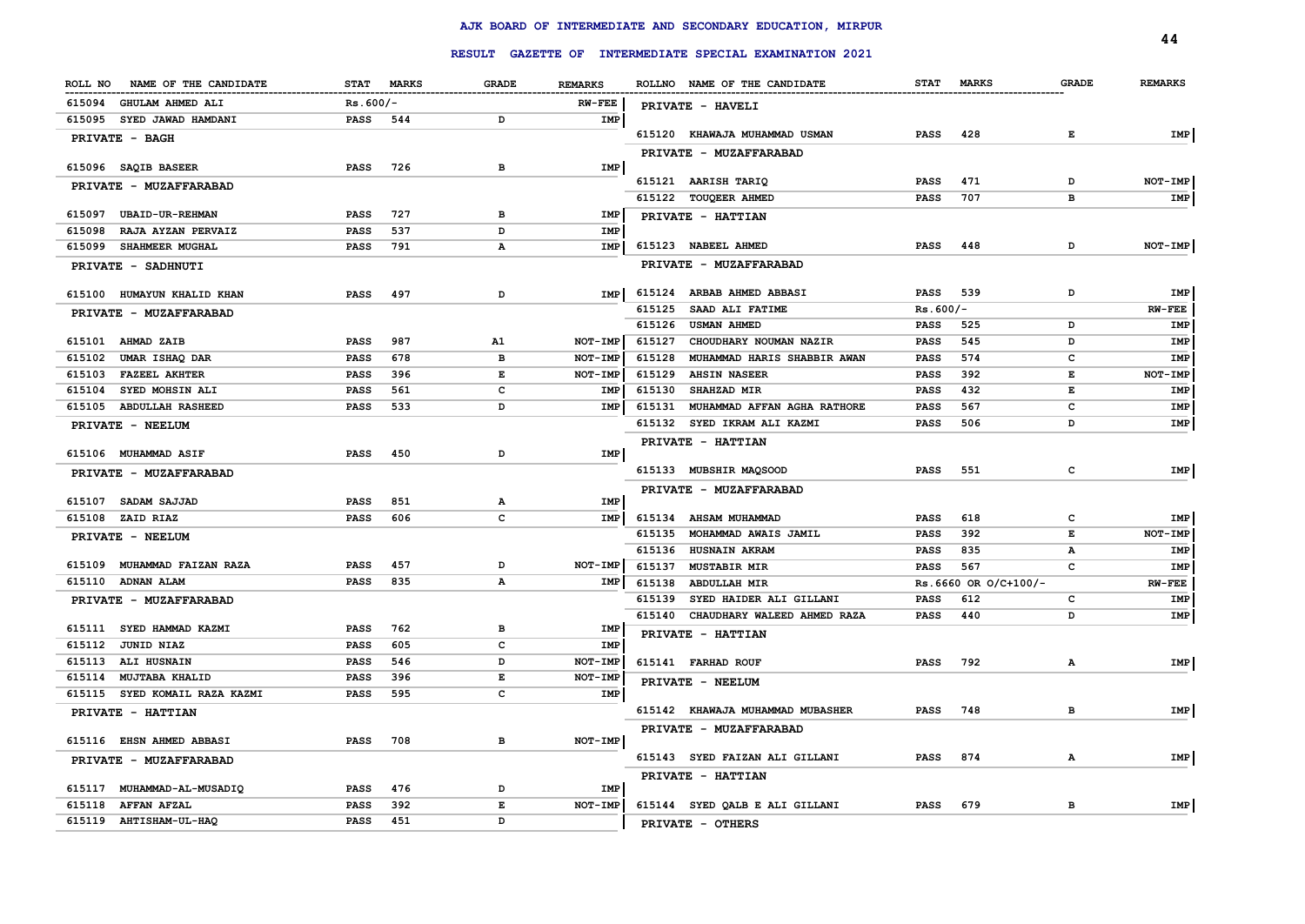|                                          |             |              |              |                |        |                                                         |                |            |              | 45             |
|------------------------------------------|-------------|--------------|--------------|----------------|--------|---------------------------------------------------------|----------------|------------|--------------|----------------|
|                                          |             |              |              |                |        | RESULT GAZETTE OF INTERMEDIATE SPECIAL EXAMINATION 2021 |                |            |              |                |
| ROLL NO NAME OF THE CANDIDATE            | <b>STAT</b> | <b>MARKS</b> | <b>GRADE</b> | <b>REMARKS</b> |        | ROLLNO NAME OF THE CANDIDATE                            |                | STAT MARKS | <b>GRADE</b> | <b>REMARKS</b> |
| 615145 MUHAMMAD SULEMAN JAVED            | <b>PASS</b> | 496          | D            | IMP            |        | PRIVATE - BAGH                                          |                |            |              |                |
| PRIVATE - MUZAFFARABAD                   |             |              |              |                |        |                                                         |                |            |              |                |
| 615146 MUHAMMAD IRFAN                    | PASS        | 446          | D            | NOT-IMP        |        | 615171 NASRULLAH SALEEM ABBASI                          | <b>PASS</b>    | 595        | c            | IMP            |
| 615147<br><b>ABDUL QADEER</b>            | <b>PASS</b> | 593          | $\mathbf{C}$ | <b>IMP</b>     |        | PRIVATE - MIRPUR                                        |                |            |              |                |
| 615148 ABBAS                             | <b>PASS</b> | 427          | E            | NOT-IMP        |        | 615172 MUHAMMAD WASIM                                   | <b>PASS</b>    | 686        | в            | IMP            |
| 615149 MUHAMMAD UMAR KHAN                | <b>PASS</b> | 406          | E            | <b>IMP</b>     |        | 615173 AYAN KHALID                                      | PASS           | 544        | D            | IMP            |
| <b>SAQLAIN MIR</b><br>615150             | <b>PASS</b> | 592          | c            | IMP            |        | PRIVATE - OTHERS                                        |                |            |              |                |
| 615151 ABDUL MOIZ                        | <b>PASS</b> | 603          | $\mathbf{C}$ | IMP            |        |                                                         |                |            |              |                |
| 615152 RIZWAN NAZIR                      | PASS        | 446          | D            | IMP            |        | 615174 MOHSIN SAJJAD                                    | <b>PASS</b>    | 574        | c            | IMP            |
| 615153<br>RAJA HASAM ISHTIAQ             | PASS        | 419          | E            | IMP            |        | 615175 MUHAMMAD ABDUL RAHMAN                            | <b>PASS</b>    | 469        | D            | IMP            |
| <b>USMAN SHABBIR</b><br>615154           | PASS        | 486          | D            | IMP            |        | PRIVATE - BHIMBER                                       |                |            |              |                |
| 615155 MUHAMMAD SHAHBAZ YUSUF            | <b>PASS</b> | 700          | в            | IMP            |        | 615176 AHMAD ALI                                        | <b>PASS</b>    | 709        | в            | IMP            |
| PRIVATE - NEELUM                         |             |              |              |                |        |                                                         |                |            |              |                |
|                                          |             | 625          | $\mathbf c$  | IMP            |        | PRIVATE - OTHERS                                        |                |            |              |                |
| 615156 ALI ABBAS                         | PASS        |              |              |                |        | 615177 IBRAHEEM MUJAHID                                 | PASS           | 638        | c            | IMP            |
| PRIVATE - MUZAFFARABAD                   |             |              |              |                |        | PRIVATE - MIRPUR                                        |                |            |              |                |
| 615157 HASSAN AFTAB                      | <b>PASS</b> | 582          | с            | IMP            |        |                                                         |                |            |              |                |
| PRIVATE - OTHERS                         |             |              |              |                |        | 615178 MUHAMMAD HASHIM                                  | <b>PASS</b>    | 633        | $\mathbf{C}$ | NOT-IMP        |
|                                          |             |              |              |                |        | 615179 MUHAMMAD QADEER                                  | <b>PASS</b>    | 398        | Е            | IMP            |
| 615158 MUHAMMAD MUNEEB                   | PASS        | 551          | c            | IMP            |        | PRIVATE - KOTLI                                         |                |            |              |                |
| PRIVATE - MUZAFFARABAD                   |             |              |              |                |        | 615180 HUSNAIN SAJID                                    | <b>PASS</b>    | 447        | D            | IMP            |
| 615159 MUHAMMAD AWAIS MUGHAL             | <b>PASS</b> | 461          | D            | IMP            |        | PRIVATE - MIRPUR                                        |                |            |              |                |
| 615160<br><b>RAFAQAT</b>                 | PASS        | 426          | E            | IMP            |        |                                                         |                |            |              |                |
| <b>AHMER RASHEED</b><br>615161           | PASS        | 392          | Е            | NOT-IMP        |        | 615181 ABDUL RAHEEM                                     | <b>PASS</b>    | 490        | D            | IMP            |
| ABDUL MANNAN MUGHAL<br>615162            | <b>PASS</b> | 469          | D            | NOT-IMP        | 615182 | <b>ABID JHANGEER</b>                                    | PASS           | 531        | D            | IMP            |
| SYED ALI ZAIN UL ABA DIN NAQVI<br>615163 | <b>PASS</b> | 543          | D            | NOT-IMP        | 615183 | <b>FARASAT ALI</b>                                      | <b>PASS</b>    | 654        | c            | IMP            |
| 615164 MUHAMMAD UMAIR RANA               | PASS        | 434          | E            |                |        | 615184 MUHAMMAD AQIB ALI                                | <b>PASS</b>    | 616        | c            | IMP            |
| PRIVATE - BHIMBER                        |             |              |              |                |        | 615185 MUHAMMAD SAAD ALI                                | <b>PASS</b>    | 451        | D            | NOT-IMP        |
|                                          |             |              |              |                |        | PRIVATE - POONCH                                        |                |            |              |                |
| 615165 MUHAMMAD ANEES AFZAAL             | PASS        | 645          | c            | IMP            |        | 615186 MUHAMMAD HUSNAIN AKRAM                           | <b>R-LATER</b> |            |              |                |
| 615166 MUJTABA AHMAD                     | PASS        | 582          | c            | IMP            |        | PRIVATE - MIRPUR                                        |                |            |              |                |
| PRIVATE - MIRPUR                         |             |              |              |                |        |                                                         |                |            |              |                |
| 615167 SHAHZAIB ARIF                     | <b>PASS</b> | 396          | E            | NOT-IMP        |        | 615187 RAYAN HUSSAIN                                    | <b>PASS</b>    | 434        | Е            | IMP            |
| PRIVATE - BHIMBER                        |             |              |              |                |        | 615188 ABDULLAH YAQOOB                                  | <b>PASS</b>    | 436        | E            | NOT-IMP        |
|                                          |             |              |              |                |        | PRIVATE - OTHERS                                        |                |            |              |                |
| 615168 MUHAMMAD SARMAD                   | <b>PASS</b> | 477          | D            | IMP            |        |                                                         |                |            |              |                |
| PRIVATE - OTHERS                         |             |              |              |                |        | 615189 KAMRAN MUSHTAQ                                   | <b>R-LATER</b> |            |              |                |
|                                          |             |              |              |                |        | PRIVATE - KOTLI                                         |                |            |              |                |
| 615169 AHMED SAMEER                      | <b>PASS</b> | 830          | А            | IMP            |        | 615190 ZEESHAN AHMED                                    | <b>PASS</b>    | 582        | $\mathbf{C}$ | IMP            |
| PRIVATE - BHIMBER                        |             |              |              |                |        | PRIVATE - BHIMBER                                       |                |            |              |                |
| 615170 ALI RAZA                          | <b>PASS</b> | 539          | D            | IMP            |        |                                                         |                |            |              |                |
|                                          |             |              |              |                |        | 615191 SAMI UL HAQ                                      | <b>PASS</b>    | 761        | в            | <b>IMP</b>     |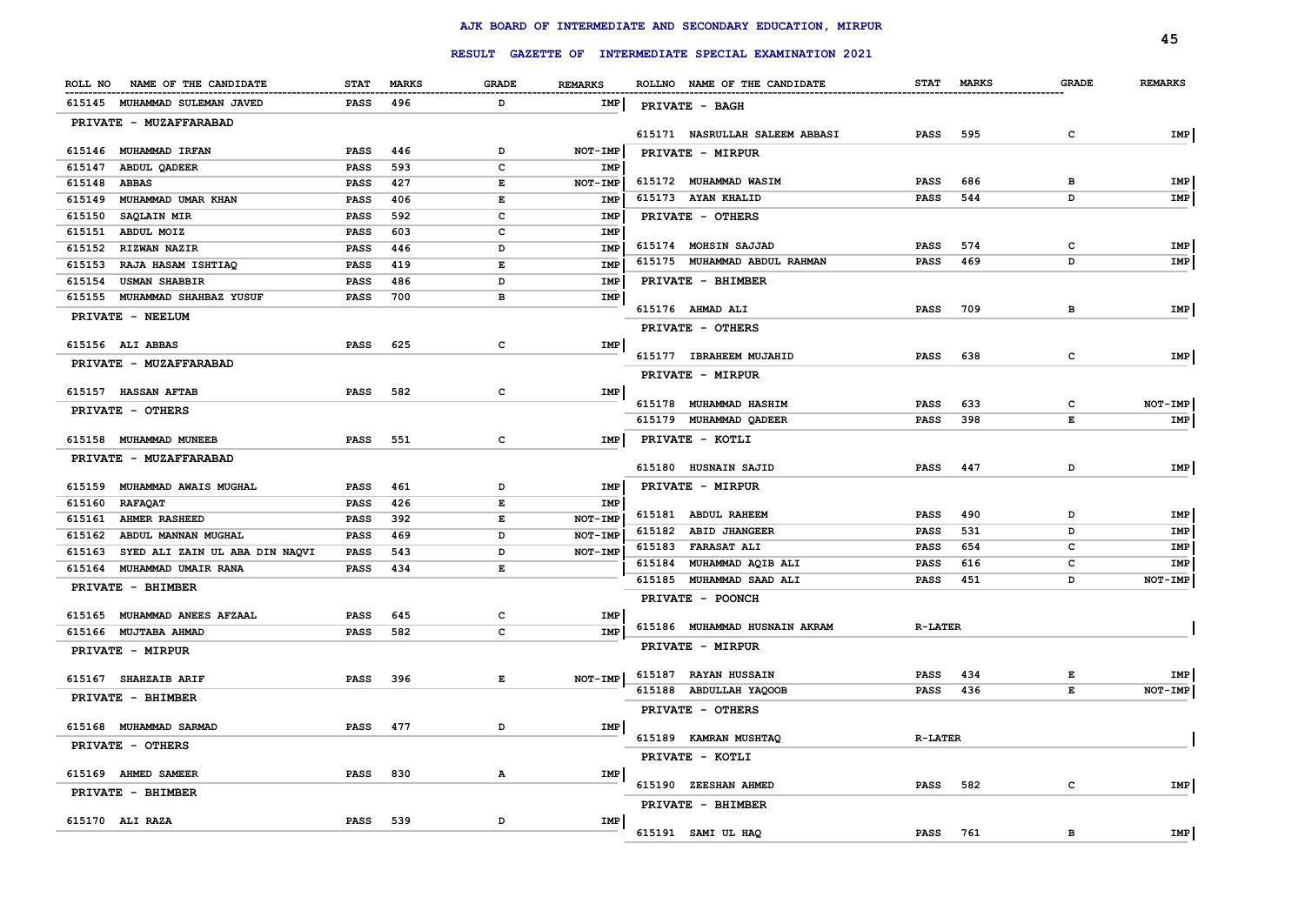|                                                               |                            |              |              |                | RESULT GAZETTE OF INTERMEDIATE SPECIAL EXAMINATION 2021 |                |     |              | 46             |
|---------------------------------------------------------------|----------------------------|--------------|--------------|----------------|---------------------------------------------------------|----------------|-----|--------------|----------------|
| ROLL NO NAME OF THE CANDIDATE                                 | <b>STAT</b>                | <b>MARKS</b> | <b>GRADE</b> | <b>REMARKS</b> | ROLLNO NAME OF THE CANDIDATE                            | STAT MARKS     |     | <b>GRADE</b> | <b>REMARKS</b> |
|                                                               |                            |              |              |                |                                                         |                |     |              |                |
| 615192 MEHRAB RAZA                                            | <b>PASS</b>                | 534          | D            | IMP            | PRIVATE - MIRPUR                                        |                |     |              |                |
| PRIVATE - MIRPUR                                              |                            |              |              |                | 615215 MUHAMMAD AZAN KHALIL                             | <b>PASS</b>    | 469 | D            | IMP            |
| 615193 SYED SIAF ALI SHAH                                     | <b>PASS</b>                | 524          | D            | IMP            | 615216 UBAID UR RAHMAN                                  | <b>PASS</b>    | 622 | c            | IMP            |
| 615194<br>JAWAD MAZHAR KHAN                                   | <b>PASS</b>                | 614          | c            | IMP            | 615217 MUHAMMAD AHSAN ASLAM                             | <b>R-LATER</b> |     |              |                |
| 615195<br><b>MUHAMMAD AWAIS</b>                               | <b>PASS</b>                | 655          | c            | IMP            | PRIVATE - KOTLI                                         |                |     |              |                |
| 615196 DANYAL AHMED                                           | <b>PASS</b>                | 727          | в            | IMP            |                                                         |                |     |              |                |
| 615197 MUHAMMAD ABDULLAH                                      | <b>PASS</b>                | 634          | C            | IMP            | 615218 AMMAD UD DIN                                     | <b>PASS</b>    | 703 | в            | IMP            |
| 615198<br>USAMA NADEEM                                        | <b>PASS</b>                | 392          | E            | NOT-IMP        | 615219 RAEES JAVED                                      | <b>PASS</b>    | 651 | c            | NOT-IMP        |
| 615199 MUHAMMAD ASHAR DANIYAL                                 | <b>PASS</b>                | 574          | c            | IMP            | PRIVATE - MUZAFFARABAD                                  |                |     |              |                |
| PRIVATE - OTHERS                                              |                            |              |              |                | 615220 ABDUL RAHIM TAHIR                                | <b>PASS</b>    | 650 | $\mathbf{C}$ | <b>IMP</b>     |
|                                                               |                            |              |              |                |                                                         |                |     |              |                |
| 615200 MUHAMMAD USAMA ABBAS<br>615201 MUHAMMAD HAROON RASHEED | <b>PASS</b><br><b>PASS</b> | 856<br>451   | Α<br>D       | NOT-IMP<br>IMP | PRIVATE - OTHERS                                        |                |     |              |                |
|                                                               |                            |              |              |                | 615221 MUHAMMAD ASIF RAZA                               | <b>PASS</b>    | 642 | c            | IMP            |
| PRIVATE - MIRPUR                                              |                            |              |              |                | PRIVATE - MIRPUR                                        |                |     |              |                |
| 615202 ZOHAIB NISAR BUTT                                      | <b>PASS</b>                | 495          | D            | IMP            |                                                         |                |     |              |                |
| PRIVATE - OTHERS                                              |                            |              |              |                | 615222 SEEMAB AHMED                                     | <b>PASS</b>    | 512 | D            | IMP            |
|                                                               |                            |              |              |                | 615223 NABEEL MASOOD                                    | <b>PASS</b>    | 563 | c            | IMP            |
| 615203 WAHEED HASSAN                                          | <b>PASS</b>                | 450          | D            | IMP            | 615224 ABDUL MOIZ JARRAL                                | PASS           | 704 | в            | IMP            |
| PRIVATE - BHIMBER                                             |                            |              |              |                | PRIVATE - OTHERS                                        |                |     |              |                |
| 615204 MUHAMMAD FARHAN RAFIQ                                  | <b>PASS</b>                | 440          | D            | <b>IMP</b>     | 615225 MUHAMMAD AHSAN                                   | <b>PASS</b>    | 488 | D            | NOT-IMP        |
| PRIVATE - OTHERS                                              |                            |              |              |                | PRIVATE - MIRPUR                                        |                |     |              |                |
| 615205 FRASAT HUSSAIN                                         | <b>PASS</b>                | 503          | D            | NOT-IMP        | 615226 SYED HASSAN RAZA NAQVI                           | PASS           | 699 | в            | IMP            |
| PRIVATE - BHIMBER                                             |                            |              |              |                | 615227 SYED AFRAZ ALI SHAH                              | PASS           | 511 | D            | IMP            |
|                                                               |                            |              |              |                | PRIVATE - SADHNUTI                                      |                |     |              |                |
| 615206 MOMIN MASOOD                                           | <b>PASS</b>                | 691          | в            | IMP            |                                                         |                |     |              |                |
| PRIVATE - OTHERS                                              |                            |              |              |                | 615228 MUHAMMAD ANAS ISHTIAQ                            | <b>PASS</b>    | 595 | c            | NOT-IMP        |
| 615207 MUHAMMAD HUZAIFA MINHAS                                | <b>PASS</b>                | 622          | c            | IMP            | PRIVATE - MIRPUR                                        |                |     |              |                |
| PRIVATE - MIRPUR                                              |                            |              |              |                | 615229 ASAD RIAZ                                        | <b>PASS</b>    | 434 | Е            | IMP            |
|                                                               |                            |              |              |                | PRIVATE - BHIMBER                                       |                |     |              |                |
| 615208 ZAIN ANWAR KHAN                                        | <b>PASS</b>                | 705          | в            | IMP            |                                                         |                |     |              |                |
| 615209<br>BILAL AHMED KHAN                                    | PASS                       | 657          | $\mathbf{C}$ | IMP            | 615230 MUHAMMAD ZOHAIB                                  | <b>PASS</b>    | 668 | <b>B</b>     | IMP            |
| 615210 ANAS ABID                                              | <b>PASS</b>                | 533          | D            | IMP            | 615231 TAIMOUR ZIA                                      | <b>PASS</b>    | 507 | D            | IMP            |
| PRIVATE - OTHERS                                              |                            |              |              |                | PRIVATE - MIRPUR                                        |                |     |              |                |
| 615211 MUHAMMAD SUFFIAN MAZHAR                                | <b>PASS</b>                | 488          | D            | NOT-IMP        | 615232 MUHAMMAD HAMMAD ALI                              | <b>PASS</b>    | 396 | Е            | IMP            |
| PRIVATE - MIRPUR                                              |                            |              |              |                | PRIVATE - OTHERS                                        |                |     |              |                |
| 615212 ABDULLAH SALEEM KHAN                                   | <b>PASS</b>                | 407          | E            | NOT-IMP        | 615233 SYED AHSAN MURTAZA                               | <b>PASS</b>    | 396 | E            | IMP            |
| 615213 FAIZAN AHMED                                           | <b>PASS</b>                | 591          | $\mathbf{C}$ | IMP            | PRIVATE - MIRPUR                                        |                |     |              |                |
| PRIVATE - OTHERS                                              |                            |              |              |                | 615234 HUSNAIN RAZZAQ                                   | <b>PASS</b>    | 599 | c            | IMP            |
| 615214 RIYAN                                                  | <b>PASS</b>                | 392          | E            | NOT-IMP        |                                                         |                |     |              |                |
|                                                               |                            |              |              |                |                                                         |                |     |              |                |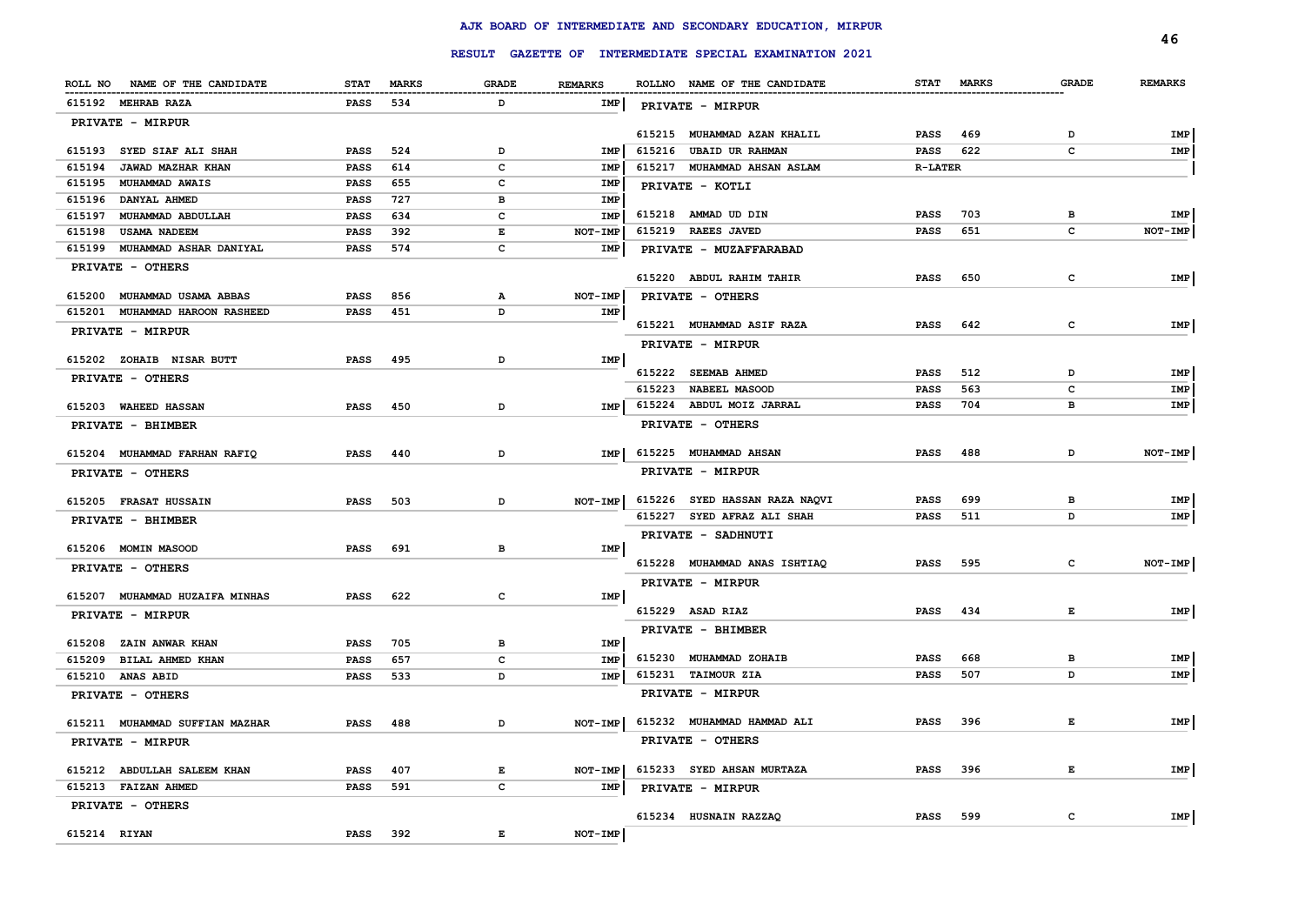|                                                            |                            |                        |              |                |        |                                                         |                |              |              | 47             |
|------------------------------------------------------------|----------------------------|------------------------|--------------|----------------|--------|---------------------------------------------------------|----------------|--------------|--------------|----------------|
|                                                            |                            |                        |              |                |        | RESULT GAZETTE OF INTERMEDIATE SPECIAL EXAMINATION 2021 |                |              |              |                |
| ROLL NO NAME OF THE CANDIDATE                              | <b>STAT</b>                | <b>MARKS</b>           | <b>GRADE</b> | <b>REMARKS</b> |        | ROLLNO NAME OF THE CANDIDATE                            | <b>STAT</b>    | <b>MARKS</b> | <b>GRADE</b> | <b>REMARKS</b> |
| PRIVATE - BHIMBER                                          |                            |                        |              |                |        | 615258 MUHAMMAD SHAHRUKH                                | <b>PASS</b>    | 413          | Е            | NOT-IMP        |
|                                                            |                            |                        |              |                |        | PRIVATE - MIRPUR                                        |                |              |              |                |
| 615235 ABDUL JABBAR NAVEED                                 | <b>PASS</b>                | 396                    | Е            | IMP            |        |                                                         |                |              |              |                |
| PRIVATE - MIRPUR                                           |                            |                        |              |                | 615259 | CHAUDRY MUHAMMAD AYOUB JUNIOR                           | <b>PASS</b>    | 466          | D            | IMP            |
|                                                            |                            |                        |              |                | 615260 | MUHAMMAD SAMEER                                         | <b>PASS</b>    | 448          | D            | IMP            |
| 615236 FARRUKH MUSHTAQ                                     | <b>PASS</b>                | 574                    | c<br>A       | IMP<br>IMP     |        | PRIVATE - BHIMBER                                       |                |              |              |                |
| 615237<br>MUHAMMAD ASAD ASLAM<br>615238<br>SYED ABDUL SAMI | <b>PASS</b><br><b>PASS</b> | 824<br>593             | c            | <b>IMP</b>     | 615261 | MUHAMMAD HUSSNAIN SHABBIR                               | <b>PASS</b>    | 690          | в            | NOT-IMP        |
|                                                            |                            |                        |              |                | 615262 | <b>KHIZER HAYAT</b>                                     | <b>PASS</b>    | 844          | Α            | IMP            |
| PRIVATE - KOTLI                                            |                            |                        |              |                | 615263 | <b>AHSAN SAJID</b>                                      | <b>PASS</b>    | 561          | c            | IMP            |
| 615239 ABDULLAH SAJID                                      | <b>PASS</b>                | 511                    | D            | $NOT-IMP$      | 615264 | RAHEEL IFTIKHAR                                         | <b>PASS</b>    | 804          | А            | NOT-IMP        |
| PRIVATE - MIRPUR                                           |                            |                        |              |                | 615265 | <b>UZAIR AZIZ</b>                                       | <b>PASS</b>    | 703          | в            | IMP            |
|                                                            |                            |                        |              |                | 615266 | ROSHAAN NASIR BUTT                                      | <b>PASS</b>    | 782          | А            | IMP            |
| 615240 ABDUL REHMAN                                        | <b>PASS</b>                | 475                    | D            | IMP            | 615267 | QASIM ABDULLAH                                          | <b>PASS</b>    | 817          | А            | <b>IMP</b>     |
| 615241<br>MUHAMMAD HAMID AKRAM                             | <b>R-LATER</b>             |                        |              |                | 615268 | <b>UZAIR RASHEED</b>                                    | $Rs.600/-$     |              |              | <b>RW-FEE</b>  |
| 615242<br><b>AWAIS ALI</b>                                 | <b>PASS</b>                | 679                    | в            | IMP            | 615269 | <b>WALEED ASGHAR</b>                                    | Rs.1600/-      |              |              | $RW-FEE$       |
| 615243<br>ABDUL MOIZ                                       | <b>PASS</b>                | 510                    | D            | IMP            | 615270 | <b>JUNAID SHAHID</b>                                    | <b>PASS</b>    | 433          | E            | IMP            |
| 615244 AHSAN ALI                                           | PASS                       | 482                    | D            | $NOT-IMP$      | 615271 | MUHAMMAD AZLAN NASIR                                    | <b>PASS</b>    | 619          | c            | $NOT-IMP$      |
| PRIVATE - BHIMBER                                          |                            |                        |              |                | 615272 | MUHAMMAD TALHA TARIQ                                    | <b>PASS</b>    | 509          | D            | IMP            |
|                                                            |                            |                        |              |                | 615273 | MUHAMMAD BASIT NAWAZ                                    | <b>PASS</b>    | 392          | Е            | NOT-IMP        |
| 615245 MUHAMMAD MUDASSAR JAVED                             | <b>PASS</b>                | 520                    | D            | IMP            | 615274 | MUHAMMAD BILAL ILYAS                                    | <b>PASS</b>    | 509          | D            | NOT-IMP        |
| PRIVATE - MIRPUR                                           |                            |                        |              |                |        | 615275 ANAS AJMAL                                       | <b>PASS</b>    | 472          | D            | NOT-IMP        |
| 615246 SAAD IRFAN                                          | <b>PASS</b>                | 538                    | D            | IMP            |        | PRIVATE - OTHERS                                        |                |              |              |                |
| 615247<br>NASIR SADIQ                                      | <b>PASS</b>                | 415                    | E            |                |        |                                                         |                |              |              |                |
| 615248<br>MUHAMMAD ABDULLAH                                | $Rs.600/-$                 |                        |              | <b>RW-FEE</b>  |        | 615276 MUHAMMAD ALI SHAN                                | $Rs.1105/-$    |              |              | $RW-FEE$       |
| 615249 SULEMAN WAQAR                                       | <b>PASS</b>                | 392                    | E            |                |        | PRIVATE - BHIMBER                                       |                |              |              |                |
| PRIVATE - KOTLI                                            |                            |                        |              |                |        | 615277 REHAN AMAR                                       | <b>PASS</b>    | 675          | в            | IMP            |
|                                                            |                            |                        |              |                | 615278 | <b>ABDUL REHMAN</b>                                     | <b>PASS</b>    | 642          | c            | NOT-IMP        |
| 615250 AHMED HASSAN KHAN                                   | PASS                       | 478                    | D            | NOT-IMP        | 615279 | MUHAMMAD AWAIS KHAN                                     | <b>PASS</b>    | 450          | D            | IMP            |
| PRIVATE - MIRPUR                                           |                            |                        |              |                | 615280 | MUHAMMAD SULEMAN                                        | <b>PASS</b>    | 741          | в            | IMP            |
|                                                            |                            |                        |              |                | 615281 | ABAID-UR-REHMAN                                         | <b>PASS</b>    | 691          | в            | IMP            |
| 615251 BEESAM BANARAS                                      | <b>PASS</b>                | 446                    | D            | NOT-IMP        | 615282 | <b>ASIM AZEEM</b>                                       | <b>PASS</b>    | 532          | <sup>D</sup> | IMP            |
| 615252<br>ZAIN ALI                                         | <b>PASS</b>                | 449                    | D            | IMP            | 615283 | MUHAMMAD ABU BAKAR                                      | <b>PASS</b>    | 685          | в            | IMP            |
| 615253 HASEEB HUSSAIN                                      |                            | $Rs.6630$ OR O/C+100/- |              | <b>RW-FEE</b>  | 615284 | HAZIQ YOUNIS                                            | PASS           | 1080         | ${\tt A1}$   | IMP            |
| 615254 ABDULLAH BIN TAHIR                                  | <b>PASS</b>                | 451                    | D            | IMP            | 615285 | MUHAMMAD ABDULLAH                                       | <b>PASS</b>    | 534          | D            | IMP            |
| PRIVATE - KOTLI                                            |                            |                        |              |                | 615286 | DAWOOD IFTIKHAR                                         | <b>PASS</b>    | 546          | D            | NOT-IMP        |
| 615255 HAMMAD UR REHMAN                                    | <b>PASS</b>                | 520                    | D            | <b>IMP</b>     | 615287 | MUNEEB AHMED                                            | <b>PASS</b>    | 713          | в            | IMP            |
|                                                            |                            |                        |              |                | 615288 | MUHMMAD HASSAN                                          | <b>R-LATER</b> |              |              |                |
| PRIVATE - BHIMBER                                          |                            |                        |              |                | 615289 | MUHAMMAD UMER BANARAS                                   | <b>PASS</b>    | 700          | в            | IMP            |
| 615256 ABDULLH SAFOOR                                      | <b>PASS</b>                | 469                    | D            | NOT-IMP        | 615290 | <b>MUJATABA</b>                                         | <b>PASS</b>    | 392          | E            | NOT-IMP        |
| PRIVATE - MIRPUR                                           |                            |                        |              |                | 615291 | RAJA AHMED ABDUL RAZZAQ                                 | <b>PASS</b>    | 392          | Е            |                |
|                                                            |                            |                        |              |                | 615292 | <b>REHAN SAGHEER</b>                                    | <b>PASS</b>    | 392          | Е            | NOT-IMP        |
| 615257 HASSAN                                              | <b>PASS</b>                | 543                    | D            | IMP            | 615293 | <b>ARMAN ALI</b>                                        | <b>PASS</b>    | 563          | c            | IMP            |
| PRIVATE - KOTLI                                            |                            |                        |              |                | 615294 | <b>KASHAN MIRZA</b>                                     | <b>PASS</b>    | 457          | D            | NOT-IMP        |
|                                                            |                            |                        |              |                | 615295 | <b>ADEEL SAGHIR</b>                                     | <b>PASS</b>    | 503          | D            | IMP            |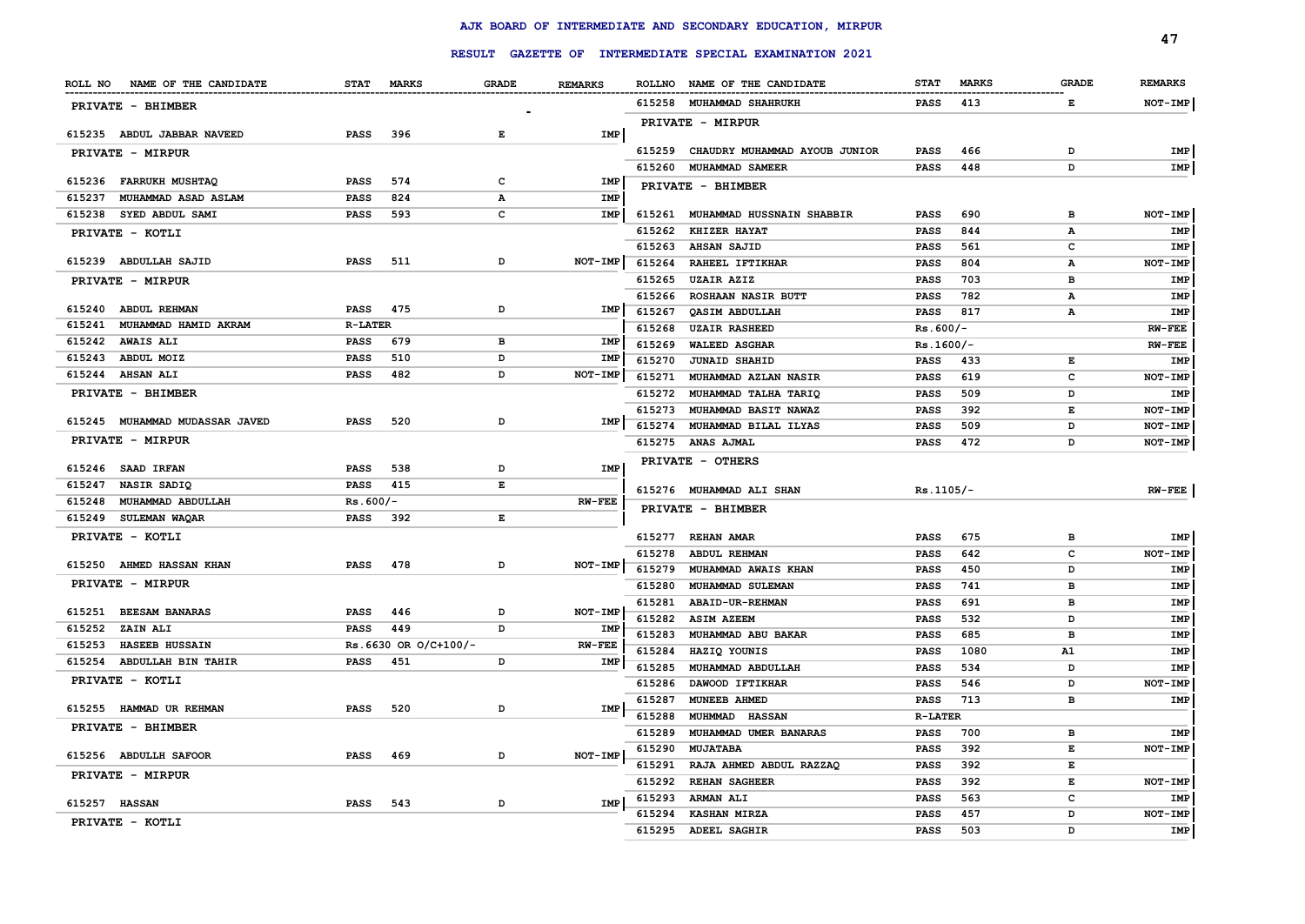|                                 |                                  |                 |            |              |                |        | RESULT GAZETTE OF INTERMEDIATE SPECIAL EXAMINATION 2021 |             |              |              | 48             |
|---------------------------------|----------------------------------|-----------------|------------|--------------|----------------|--------|---------------------------------------------------------|-------------|--------------|--------------|----------------|
|                                 | ROLL NO NAME OF THE CANDIDATE    |                 | STAT MARKS | <b>GRADE</b> | <b>REMARKS</b> |        | ROLLNO NAME OF THE CANDIDATE                            | <b>STAT</b> | <b>MARKS</b> | <b>GRADE</b> | <b>REMARKS</b> |
| <b>PRIVATE - OTHERS</b>         |                                  |                 |            |              |                |        | 615329 AHSAN TARIQ                                      | PASS        | 634          | c            | NOT-IMP        |
|                                 |                                  |                 |            |              |                | 615330 | ADIL IMTIAZ                                             | PASS        | 852          | А            | IMP            |
| 615296 MUHAMMAD JHANZAIB        |                                  | <b>PASS</b>     | 392        | Е            | <b>NOT-IMP</b> | 615331 | <b>MAAZ AHMED</b>                                       | <b>PASS</b> | 745          | в            | NOT-IMP        |
| PRIVATE - BHIMBER               |                                  |                 |            |              |                | 615332 | QAISER JAVAID                                           | <b>PASS</b> | 671          | в            | IMP            |
|                                 |                                  |                 |            |              |                | 615333 | TABREEQ UL HUSSAIN MEHTABI ZAFEER PASS                  |             | 583          | c            | IMP            |
| 615297 MOGHEES NAZIR            |                                  | <b>PASS</b>     | 491        | D            | IMP            | 615334 | SHARJEEL MEHMOOD                                        | PASS        | 649          | c            | IMP            |
| 615298                          | <b>ROSHAN ALI HAIDER</b>         | <b>PASS</b>     | 392        | Е            | <b>NOT-IMP</b> | 615335 | MUHAMMAD BILAL TARIQ CH                                 | PASS        | 566          | c            | IMP            |
| 615299<br><b>HAMZA ALI</b>      |                                  | PASS            | 440        | D            | <b>NOT-IMP</b> | 615336 | <b>MUHAMMAD ARSLAN</b>                                  | PASS        | 631          | c            | IMP            |
| 615300 MUDASSAR AZIZ            |                                  | <b>PASS</b>     | 511        | D            | IMP            | 615337 | ADEEL MAROOF                                            | <b>PASS</b> | 407          | Е            | IMP            |
| PRIVATE - KOTLI                 |                                  |                 |            |              |                | 615338 | <b>RASHID ALI BUKHAARI</b>                              | PASS        | 392          | Е            | NOT-IMP        |
|                                 |                                  |                 |            |              |                | 615339 | <b>HASSAN ORANGZAIB</b>                                 | <b>PASS</b> | 579          | c            | IMP            |
| <b>TAUQEER AHMED</b><br>615301  |                                  | <b>PASS</b>     | 482        | D            | NOT-IMP        | 615340 | SIBTAIN ISMAIL                                          | <b>PASS</b> | 775          | А            | NOT-IMP        |
| 615302                          | MUHAMMAD KASHIF KALEEM           | PASS            | 664        | в            | NOT-IMP        | 615341 | <b>EHTISHAM RIASAT</b>                                  | <b>PASS</b> | 864          | А            | IMP            |
| 615303                          | <b>MUHAMMAD WAHEED UL HASSAN</b> | PASS            | 876        | А            | NOT-IMP        | 615342 | <b>WAJAHAT HASSAN</b>                                   | PASS        | 499          | D            | IMP            |
| ROBEEL AHMED<br>615304          |                                  | PASS            | 645        | c            | IMP            | 615343 | <b>UZAIR ISRAR</b>                                      | PASS        | 761          | в            | NOT-IMP        |
| 615305<br>NADIR ALI KHAN        |                                  | PASS            | 678        | в            | <b>IMF</b>     |        | 615344 ZAKEEL AHMAD                                     | <b>PASS</b> | 392          | Е            | NOT-IMP        |
| 615306<br><b>SAIF UR RAHMAN</b> |                                  | PASS            | 573        | c            | IMP            |        | PRIVATE - OTHERS                                        |             |              |              |                |
| 615307                          | MUHAMMAD ALI FAIZ                | PASS            | 653        | c            | IMP            |        |                                                         |             |              |              |                |
| 615308<br>AMMAD ALI             |                                  | PASS            | 671        | в            | NOT-IMP        |        | 615345 SYED IHTISHAM BUKHARI                            | <b>PASS</b> | 601          | с            | IMP            |
| 615309<br><b>UZAIR SALEEM</b>   |                                  | PASS            | 623        | с            | IMP            |        | PRIVATE - POONCH                                        |             |              |              |                |
| 615310<br>HAMZA YOUSAF          |                                  | PASS            | 492        | D            | NOT-IMP        |        |                                                         |             |              |              |                |
| 615311<br><b>BADAR IFTIKHAR</b> |                                  | PASS            | 595        | c            | IMP            |        | 615346 USMAN HAMEED                                     | <b>PASS</b> | 832          | А            | NOT-IMP        |
| 615312                          | MUHAMMAD MAAZ HAIDER             | PASS            | 998        | A1           | IMP            |        | PRIVATE - KOTLI                                         |             |              |              |                |
| 615313<br><b>MOBEEN NISAR</b>   |                                  | PASS            | 448        | D            | IMP            |        |                                                         |             |              |              |                |
| 615314                          | CHAUDHARY ABDUL MOGHEES          | PASS            | 392        | Е            | NOT-IMP        | 615347 | <b>HAIDER BASHIR</b>                                    | PASS        | 767          | в            | IMP            |
| 615315<br>MUHAMMAD IKRAM        |                                  | PASS            | 947        | A1           | IMP            | 615348 | <b>TAIFOOR FARID</b>                                    | PASS        | 781          | А            | NOT-IMP        |
| 615316<br><b>AHSAN UL HAQ</b>   |                                  | PASS            | 398        | Е            | IMP            | 615349 | NOUMAN AHMED                                            | PASS        | 655          | c            | IMP            |
| 615317                          | HARIS SALEH HAYAT                | PASS            | 1020       | A1           | NOT-IMP        | 615350 | <b>TOUSEEQ TAHIR</b>                                    | PASS        | 678          | в            | NOT-IMP        |
| 615318<br><b>AMMAR YASIR</b>    |                                  | PASS            | 465        | D            | IMP            | 615351 | SAAD ALI ANJUM                                          | PASS        | 488          | D            | IMP            |
| 615319 MUHAMMAD SUFYAN          |                                  | <b>PASS</b>     | 619        | c            | NOT-IMP        | 615352 | <b>ANEEQ FAREED</b>                                     | PASS        | 469          | D            | IMP            |
| PRIVATE - POONCH                |                                  |                 |            |              |                |        | 615353 MUHAMMAD MOAAZ JARRAL                            | PASS        | 504          | D            | IMP            |
|                                 | 615320 MUHAMMAD ARMAGHAN SAJID   | <b>PASS</b>     | 594        | c            | IMP            |        | PRIVATE - POONCH                                        |             |              |              |                |
| PRIVATE - KOTLI                 |                                  |                 |            |              |                |        | 615354 AHSAN RIAZ                                       | <b>PASS</b> | 686          | в            | IMP            |
|                                 |                                  |                 |            |              |                |        | PRIVATE - KOTLI                                         |             |              |              |                |
| 615321<br>ARSLAN AMJAD          |                                  | PASS            | 724        | в            | IMP            |        |                                                         |             |              |              |                |
| 615322<br><b>AZAAM ABID</b>     |                                  | PASS            | 470        | D            | IMP            | 615355 | UMER ZIA MALIK                                          | PASS        | 396          | Е            |                |
| 615323                          | <b>SYED BASSAT ALI</b>           | PASS            | 477        | D            | IMP            | 615356 | <b>KAMRAN IKRAM</b>                                     | <b>PASS</b> | 481          | D            | IMP            |
| 615324 ABDUL MOIZ               |                                  | PASS            | 565        | c            | IMP            |        | 615357 RABNAWAZ HAMEED                                  | PASS        | 662          | в            | IMP            |
| 615325 UMER ARIF                |                                  | PASS            | 569        | с            | IMP            | 615358 | MUHAMMAD KAMRAN                                         | <b>PASS</b> | 555          |              | IMP            |
| 615326 SABEEL SAEED             |                                  | <b>PASS</b>     | 859        | А            | NOT-IMP        |        | 615359 ZEESHAN MAQSOOD                                  | <b>PASS</b> | 461          | D            | IMP            |
| PRIVATE - POONCH                |                                  |                 |            |              |                |        | 615360 SYED USMAN ALI SHAH                              | <b>PASS</b> | 509          | D            | IMP            |
|                                 |                                  |                 |            |              |                | 615361 | <b>RAJAB ALI</b>                                        | PASS        | 436          | Е            | IMP            |
| 615327 ROSHAAN FAYYAZ           |                                  | <b>PASS</b>     | 653        | c            | IMP            |        | 615362 IMTIAZ SAJID                                     | <b>PASS</b> | 543          | D            | IMP            |
| PRIVATE - KOTLI                 |                                  |                 |            |              |                | 615363 | ABDULLAH BASHARAT                                       | PASS        | 448          | D            | NOT-IMP        |
|                                 |                                  |                 |            |              |                | 615364 | SUFYAN AHMED NAWAZ                                      | PASS        | 543          | D            | IMP            |
| 615328 FAISAL MAJEED            |                                  | <b>PASS</b> 542 |            | D            | NOT-IMP        |        |                                                         |             |              |              |                |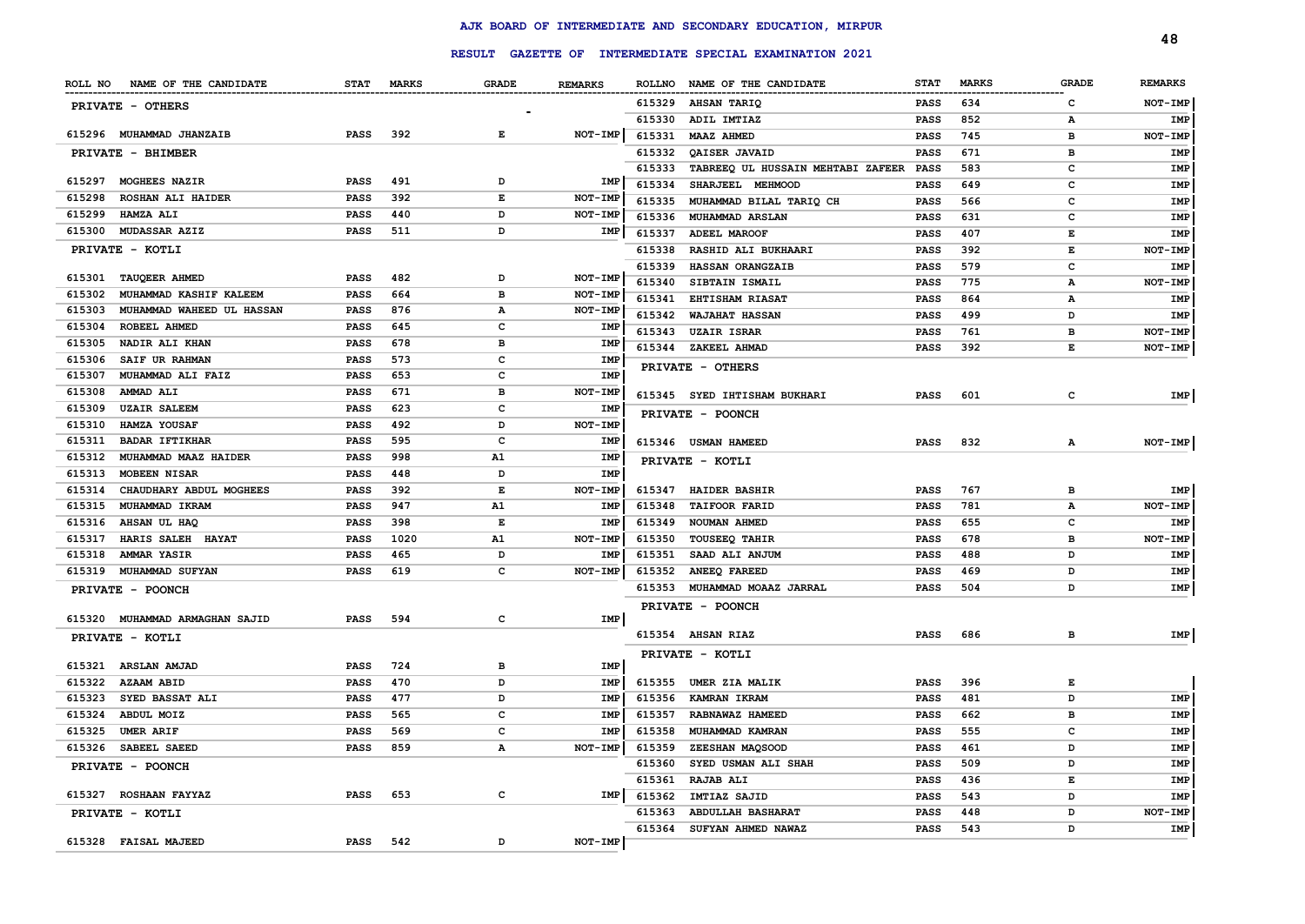|         |                                  |             |                      | <b>RESULT</b> |                |               | <b>GAZETTE OF INTERMEDIATE SPECIAL EXAMINATION 2021</b> |                |              |                | 49             |
|---------|----------------------------------|-------------|----------------------|---------------|----------------|---------------|---------------------------------------------------------|----------------|--------------|----------------|----------------|
| ROLL NO | NAME OF THE CANDIDATE            | <b>STAT</b> | <b>MARKS</b>         | <b>GRADE</b>  | <b>REMARKS</b> | <b>ROLLNO</b> | NAME OF THE CANDIDATE                                   | <b>STAT</b>    | <b>MARKS</b> | <b>GRADE</b>   | <b>REMARKS</b> |
| 615365  | <b>MUHAMMAD AYAZ ASHRAF</b>      | <b>PASS</b> | 413                  | E             | <b>NOT-IMP</b> | 615405        | <b>MUNEEB UL ARFEEN</b>                                 | <b>PASS</b>    | 563          | c              | IMP            |
| 615366  | <b>UMMAD SAGHIR</b>              | <b>PASS</b> | 451                  | D             | NOT-IMP        |               | 615406 BILAL AFRAZ                                      | <b>R-LATER</b> |              |                |                |
| 615367  | <b>FAHEEM ISMAIL</b>             | <b>PASS</b> | 392                  | E             | NOT-IME        |               |                                                         |                |              |                |                |
| 615368  | HAIDER ALI MEHMOOD               | <b>PASS</b> | 478                  | D             | IMP            |               | PRIVATE - POONCH                                        |                |              |                |                |
| 615369  | <b>FURRUKH LATIF</b>             | <b>PASS</b> | 553                  | c             | <b>IMP</b>     | 615407        | ABDUL REHMAN                                            | <b>PASS</b>    | 449          | D              | <b>IMP</b>     |
|         |                                  |             |                      |               |                | 615408        | SUFYAN IRSHAD                                           | <b>PASS</b>    | 753          | $\mathbf{B}$   | IMP            |
|         | PRIVATE - BAGH                   |             |                      |               |                | 615409        | <b>BILAL ABID</b>                                       | <b>PASS</b>    | 655          | c              | NOT-IMP        |
|         | 615370 SYED HAZIQ ALI JAFRI      | <b>PASS</b> | 461                  | D             | IMP            | 615410        | <b>RAHEEL NOOR</b>                                      | <b>PASS</b>    | 509          | D              | NOT-IMP        |
| 615371  | NOSHAD ALI                       | <b>PASS</b> | 825                  | А             | NOT-IMP        | 615411        | SHAHZIB KAFEEL                                          | <b>PASS</b>    | 709          | $\, {\bf B}$   | IMP            |
| 615372  | <b>ADNAN NADEEM</b>              | <b>PASS</b> | 945                  | A1            | NOT-IMP        | 615412        | <b>ABU SUFYAN</b>                                       | <b>R-LATER</b> |              |                |                |
| 615373  | <b>FARHAN SHOUKAT</b>            | <b>PASS</b> | 747                  | в             | IMP            | 615413        | <b>ABDULLAH NAEEM</b>                                   | <b>PASS</b>    | 522          | D              | IMP            |
| 615374  | IKRAM TAJ ABBASI                 | <b>PASS</b> | 553                  | с             | IMP            | 615414        | ALI HAIDER KHAN                                         | <b>PASS</b>    | 803          | Α              | IMP            |
| 615375  | ZAKRIA KHALID                    | PASS        | 648                  | c             | NOT-IMP        |               | 615415 ABDUL AHAD                                       | PASS           | 683          | в              | IMP            |
| 615376  | <b>WALEED RASHEED</b>            | <b>PASS</b> | 392                  | Е             | <b>NOT-IMP</b> |               | PRIVATE - HAVELI                                        |                |              |                |                |
| 615377  | SALMAN AHMAD ABBASI              | <b>PASS</b> | 698                  | в             | IMP            |               |                                                         |                |              |                |                |
| 615378  | HAMMAD EIJAZ                     | PASS        | 450                  | D             | IMP            |               | 615416 SHAHID IQBAL                                     | <b>PASS</b>    | 493          | D              | IMP            |
| 615379  | <b>TAYYAB AZAM</b>               |             | Rs.6630 OR O/C+100/- |               | <b>RW-FEE</b>  |               | PRIVATE - POONCH                                        |                |              |                |                |
| 615380  | <b>HUZAIFA SAEED</b>             | PASS        | 553                  | c             | IMP            |               |                                                         |                |              |                |                |
| 615381  | <b>TIPU SULTAN</b>               | <b>PASS</b> | 656                  | c             | NOT-IMP        | 615417        | MUHAMMAD SHORAIKH                                       | <b>PASS</b>    | 604          | c              | IMP            |
| 615382  | MUHAMMAD NUMAN KHAN              | PASS        | 591                  | c             | <b>IMP</b>     | 615418        | <b>USAMA KHURSHID</b>                                   | <b>PASS</b>    | 725          | B              | IMP            |
| 615383  | ZOHAIB IFTIKHAR                  | <b>PASS</b> | 658                  | c             | NOT-IME        | 615419        | <b>ABDULLAH JAVAID</b>                                  | <b>PASS</b>    | 637          | $\mathbf{C}$   | IMP            |
| 615384  | <b>NUMAN NASEER</b>              | <b>PASS</b> | 628                  | c             | NOT-IME        | 615420        | HAMID ZAHEER                                            | <b>PASS</b>    | 738          | $\mathbf{B}$   | <b>IMP</b>     |
| 615385  | AMJID FAROOQ                     | <b>PASS</b> | 407                  | Е             | NOT-IME        | 615421        | AHMAD ALI                                               | <b>PASS</b>    | 566          | c              | IMP            |
| 615386  | AHMED ZAKIR                      | <b>PASS</b> | 669                  | в             | NOT-IME        | 615422        | FASSEHI-UR-REHMAN                                       | <b>PASS</b>    | 471          | D              | IMP            |
| 615387  | ABDUL SAMI                       | PASS        | 573                  | c             | NOT-IME        | 615423        | HAMZA IFTIKHAR                                          | <b>PASS</b>    | 601          | c              | IMP            |
| 615388  | TOUSEEQ AKHLAQ                   | <b>PASS</b> | 575                  | c             | IMP            | 615424        | ALI IMTIAZ                                              | <b>PASS</b>    | 583          | $\mathbf c$    | IMP            |
| 615389  | <b>HASEEB AHMED</b>              | <b>PASS</b> | 574                  | с             | NOT-IMP        | 615425        | ABDUL RAHMAN KHAN                                       | <b>PASS</b>    | 574          | $\mathbf c$    | IMP            |
| 615390  | <b>MAAZ BIN FAZAL</b>            | <b>PASS</b> | 845                  | А             | IMP            | 615426        | MUHAMMAD SANAN KHAN                                     | <b>PASS</b>    | 772          | Α              | NOT-IMP        |
| 615391  | SYED HAMZA GILLANI               | <b>PASS</b> | 715                  | в             | NOT-IMP        | 615427        | HASHIR BINARIS                                          | PASS           | 704          | в              | IMP            |
| 615392  | ADNAN ZIA                        | <b>PASS</b> | 513                  | D             | <b>IME</b>     | 615428        | MUHAMMAD MUAWAD                                         | PASS           | 603          | $\mathbf c$    | IMP            |
| 615393  | SAADULLAH SHAYAN                 | <b>PASS</b> | 760                  | B             | <b>NOT-IME</b> | 615429        | ZAIN-UL-ABIDEEN ZAFAR                                   | <b>PASS</b>    | 721          | в              | IMP            |
| 615394  | <b>ABDUL REHMAN</b>              | <b>PASS</b> | 647                  | c             | <b>IME</b>     | 615430        | <b>HASSAN FAYYAZ</b>                                    | <b>PASS</b>    | 478          | D              | IMP            |
| 615395  | <b>JAWAD HASSAN</b>              | <b>PASS</b> | 658                  | c             | <b>IMP</b>     | 615431        | HASHAM FAIYAZ AHMED KHAN                                | <b>PASS</b>    | 633          | C              | IMP            |
| 615396  | USAMA ILYAS ABBASI               | <b>PASS</b> | 919                  | A1            | <b>IME</b>     | 615432        | <b>AHMED BADER</b>                                      | <b>PASS</b>    | 700          | $\overline{B}$ | IMP            |
| 615397  | MUHAMMAD MUZAMIL AHMED RAZA KHAN | <b>PASS</b> | 763                  | в             | <b>IMP</b>     |               | PRIVATE - SADHNUTI                                      |                |              |                |                |
| 615398  | <b>WALEED EJAZ</b>               | <b>PASS</b> | 637                  | $\mathbf{C}$  | <b>IMP</b>     |               |                                                         |                |              |                |                |
| 615399  | HARIS IQBAL                      | <b>PASS</b> | 758                  | в             | <b>IMP</b>     |               | 615433 ABDULLAH SHOUKAT                                 | <b>PASS</b>    | 943          | A1             | IMP            |
|         |                                  | <b>PASS</b> | 526                  | D             | IMP            |               | <b>PRIVATE - BAGH</b>                                   |                |              |                |                |
| 615400  | <b>HAMZA TARIQ</b>               |             |                      |               |                |               |                                                         |                |              |                |                |
|         | PRIVATE - MUZAFFARABAD           |             |                      |               |                |               | 615434 SYED ABDUL SAMI SHAH                             | <b>PASS</b>    | 628          | c              | IMP            |
|         | 615401 NAZAR NADEEM              | <b>PASS</b> | 478                  | D             | NOT-IMP        |               | PRIVATE - POONCH                                        |                |              |                |                |
|         | PRIVATE - BAGH                   |             |                      |               |                | 615435        | <b>SOBAN HALEEM</b>                                     | <b>PASS</b>    | 850          | А              | NOT-IMP        |
| 615402  | <b>OWAIS ASAD</b>                | PASS        | 415                  | Е             | NOT-IME        | 615436        | ABDULLAH                                                | <b>PASS</b>    | 521          | D              | <b>IMP</b>     |
| 615403  | SYED AHMAD ALI GILLANI           | <b>PASS</b> | 612                  | c             | NOT-IMI        | 615437        | <b>USMAN JAVED</b>                                      | <b>PASS</b>    | 477          | D              | IMP            |
| 615404  | MUHAMMAD ZIKRIA ABBASI           | <b>PASS</b> | 861                  | A             | IMP            | 615438        | HAIDER ZULFQAR                                          | <b>PASS</b>    | 900          | A1             | IMP            |
|         |                                  |             |                      |               |                |               |                                                         |                |              |                |                |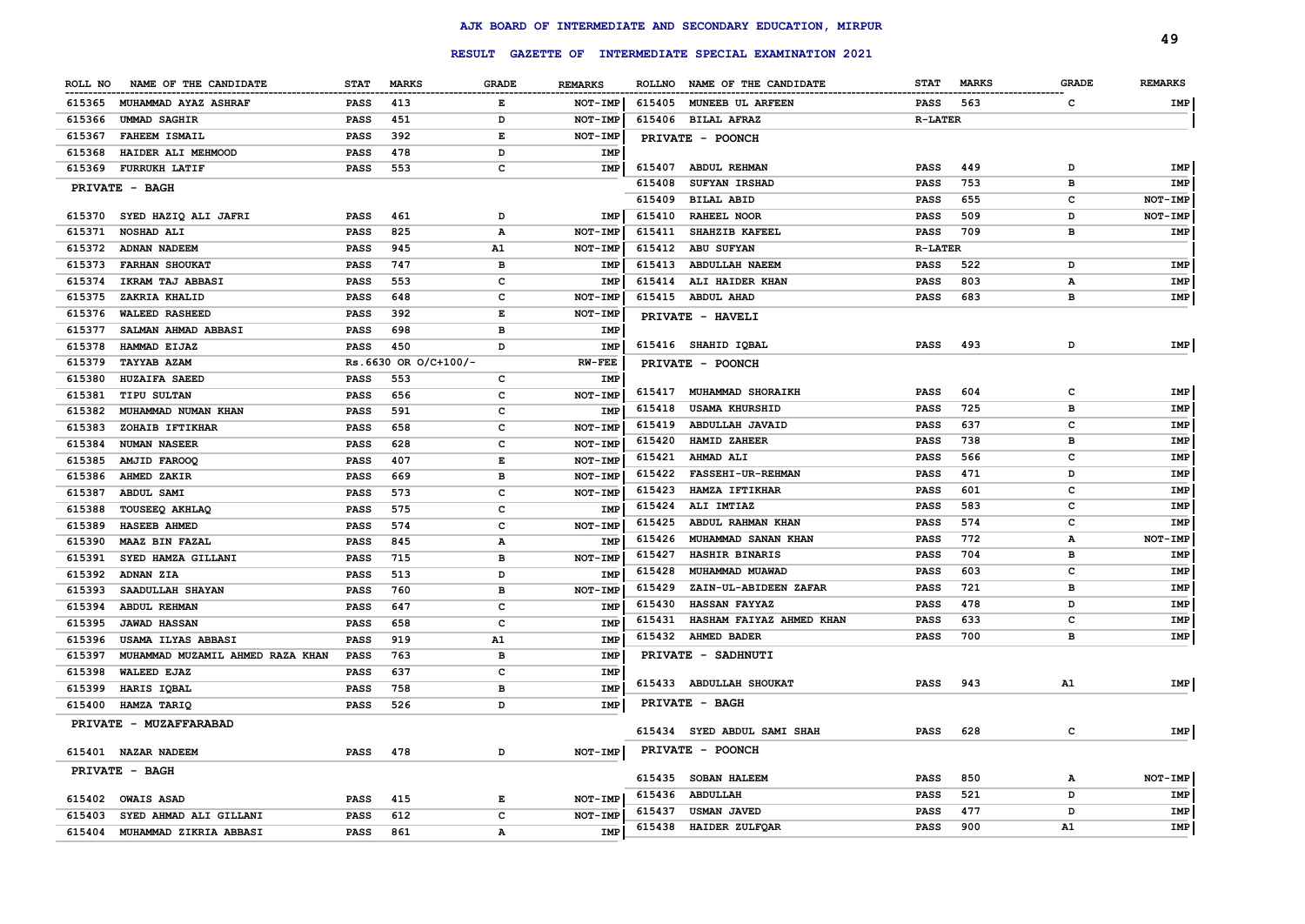|         |                              |                |              |                                                                                                |                |        |                                                  |             |                        |                | 50             |
|---------|------------------------------|----------------|--------------|------------------------------------------------------------------------------------------------|----------------|--------|--------------------------------------------------|-------------|------------------------|----------------|----------------|
|         |                              |                |              | <b>RESULT</b>                                                                                  |                |        | GAZETTE OF INTERMEDIATE SPECIAL EXAMINATION 2021 |             |                        |                |                |
| ROLL NO | NAME OF THE CANDIDATE        | <b>STAT</b>    | <b>MARKS</b> | <b>GRADE</b>                                                                                   | <b>REMARKS</b> |        | ROLLNO NAME OF THE CANDIDATE                     | <b>STAT</b> | <b>MARKS</b>           | <b>GRADE</b>   | <b>REMARKS</b> |
| 615439  | <b>MUHAMMAD AWAIS ISHFAQ</b> | <b>PASS</b>    | 852          | А                                                                                              | IMP            | 615481 | MUHAMMAD ZULQARNAIN NAEEM                        | <b>PASS</b> | 669                    | в              | IMP            |
| 615440  | ROHAN NADEEM                 | <b>PASS</b>    | 759          | в                                                                                              | IMP            | 615482 | FAHAD JAVED                                      | <b>PASS</b> | 507                    | D              | IMP            |
| 615441  | TEHSEEN ABDUL RAHIM          | <b>PASS</b>    | 531          | D                                                                                              | IMP            | 615483 | <b>USMAN ABID</b>                                | <b>PASS</b> | 622                    | c              | IMP            |
| 615442  | DANYAL FAROOQ                | <b>PASS</b>    | 665          | в                                                                                              | IMP            | 615484 | INZAMAM ABID                                     | <b>PASS</b> | 622                    | с              | IMP            |
| 615443  | KAMIL PERVAIZ                | PASS           | 801          | А                                                                                              | IMP            | 615485 | <b>KASHAN ZARIF</b>                              | <b>PASS</b> | 448                    | D              | IMP            |
| 615444  | <b>HASSAN NISAR</b>          | <b>PASS</b>    | 507          | D                                                                                              | IMP            | 615486 | SAROOSH KHALID                                   | <b>PASS</b> | 604                    | c              | <b>IMP</b>     |
| 615445  | ABDUL MANNAN                 | <b>PASS</b>    | 398          | $\mathbf{E}% _{t}\left  \mathbf{1}\right\rangle =\mathbf{1}_{t}\left  \mathbf{1}\right\rangle$ | <b>NOT-IMP</b> |        | <b>PRIVATE - SADHNUTI</b>                        |             |                        |                |                |
| 615446  | ALI JABBAR                   | <b>PASS</b>    | 797          | А                                                                                              | IMP            |        |                                                  |             |                        |                |                |
| 615447  | <b>KASHAN EJAZ</b>           | <b>PASS</b>    | 428          | E                                                                                              | NOT-IMP        | 615487 | <b>AHSAN QAMMAR</b>                              | <b>PASS</b> | 782                    | $\mathbf{A}$   | <b>IMP</b>     |
| 615448  | MUNEEB-UR-REHMAN             | <b>PASS</b>    | 532          | D                                                                                              | IMP            | 615488 | DAWOOD TARIQ                                     | <b>PASS</b> | 598                    | C              | <b>IMP</b>     |
| 615449  | <b>ABDUL JABBAR</b>          | <b>PASS</b>    | 488          | D                                                                                              | NOT-IMP        | 615489 | SAAD SAJJAD                                      | <b>PASS</b> | 562                    | C              | <b>IMP</b>     |
| 615450  | <b>AMMAR BASHARAT</b>        | PASS           | 637          | c                                                                                              | IMP            | 615490 | <b>ABDUL AHAD</b>                                |             | Rs.3315 OR O/C+100/-   |                | <b>RW-FEE</b>  |
| 615451  | <b>AASHIR SHARIF</b>         | PASS           | 641          | c                                                                                              | IMP            | 615491 | ABDUL MANAN                                      | <b>PASS</b> | 582                    | c              | <b>IMP</b>     |
| 615452  | <b>OAMAR YASEEN</b>          | <b>PASS</b>    | 732          | в                                                                                              | IMP            | 615492 | <b>FAIZAN SHAFIQUE</b>                           | <b>PASS</b> | 582                    | $\mathbf{C}$   | <b>IMP</b>     |
| 615453  | SAAD AHMED                   | <b>PASS</b>    | 791          | А                                                                                              | IMP            | 615493 | NAJAM US SAQIB                                   | <b>PASS</b> | 690                    | B              | <b>IMP</b>     |
| 615454  | DANISH ALI                   | <b>PASS</b>    | 790          | А                                                                                              | IMP            | 615494 | MUHAMMAD TALHA ASIF                              | <b>PASS</b> | 737                    | $\overline{B}$ | <b>IMP</b>     |
| 615455  | MUHAMMAD MOTSIM AYYAZ        | PASS           | 738          | в                                                                                              | IMP            | 615495 | SAMI ULLAH                                       | <b>PASS</b> | 596                    | C              | <b>IMP</b>     |
| 615456  | MOIEN UD DIN GOHAR           | PASS           | 873          | $\mathbf{A}$                                                                                   | NOT-IMP        | 615496 | SAHIBAN ALI                                      | <b>PASS</b> | 571                    | c              | IMP            |
| 615457  | <b>USAMA YOUNAS</b>          | <b>R-LATER</b> |              |                                                                                                |                | 615497 | ABDUL WAHAB SAIF ULLAH                           | <b>PASS</b> | 579                    | c              | IMP            |
| 615458  | INZAMAM MAJEED               | PASS           | 679          | в                                                                                              | NOT-IMP        | 615498 | MUHAMMAD HARIS                                   | <b>PASS</b> | 553                    | c              | IMP            |
| 615459  | SHANZIL ALI                  | PASS           | 666          | в                                                                                              | <b>IMP</b>     | 615499 | ZEESHAN-UR-REHMAN                                | <b>PASS</b> | 574                    | c              | NOT-IMP        |
| 615460  | SYED NAD-E-ALI               | <b>PASS</b>    | 781          | А                                                                                              | IMP            | 615500 | SAIFULLAH SHAKEEL                                | <b>PASS</b> | 540                    | D              | IMP            |
| 615461  | AMMAR TARIQ                  | <b>PASS</b>    | 636          | $\mathbf{C}$                                                                                   | NOT-IMP        | 615501 | <b>RAZA ZAKIR</b>                                | <b>PASS</b> | 706                    | в              | IMP            |
| 615462  | <b>BILAWAL ALI</b>           | PASS           | 503          | D                                                                                              | <b>IMP</b>     | 615502 | AYAN KHALID                                      | <b>PASS</b> | 621                    | c              | IMP            |
| 615463  | HUZAIFA ASGHAR SATTI         | <b>PASS</b>    | 593          | $\mathbf c$                                                                                    | <b>IMP</b>     | 615503 | MUHAMMAD UMAR SHAKEEL                            | <b>PASS</b> | 909                    | Α1             | IMP            |
| 615464  | SHAH JAHAN                   | PASS           | 583          | $\mathbf c$                                                                                    | IMP            | 615504 | <b>HASEEB AHMED</b>                              | PASS        | 628                    | C              | IMP            |
|         | PRIVATE - SADHNUTI           |                |              |                                                                                                |                | 615505 | MUHAMMAD ATEEB AZHAR                             | <b>PASS</b> | 561                    | C              | <b>IMP</b>     |
|         |                              |                |              |                                                                                                |                | 615506 | <b>UMER KHURSHID</b>                             | <b>PASS</b> | 503                    | D              | IMP            |
| 615465  | <b>TALHA RAFIQUE</b>         | PASS           | 664          | в                                                                                              | IMP            |        | PRIVATE - POONCH                                 |             |                        |                |                |
|         | PRIVATE - POONCH             |                |              |                                                                                                |                |        |                                                  |             |                        |                |                |
|         |                              |                |              |                                                                                                |                |        | 615507 AHMED ALI                                 | <b>PASS</b> | 698                    | в              | IMP            |
| 615466  | <b>KHAWAJA FURQAN ARSHAD</b> | <b>PASS</b>    | 415          | $\mathbf{E}% _{t}\left  \mathbf{1}\right\rangle =\mathbf{1}_{t}\left  \mathbf{1}\right\rangle$ | IMP            |        | PRIVATE - SADHNUTI                               |             |                        |                |                |
| 615467  | ANEEB HAMEED                 | <b>PASS</b>    | 872          | А                                                                                              | IMP            |        |                                                  |             |                        |                |                |
| 615468  | <b>SALAR KHAN</b>            | <b>PASS</b>    | 822          | А                                                                                              | NOT-IMP        | 615508 | <b>TEFRAN SHAHID</b>                             | <b>PASS</b> | 443                    | D              | <b>IMP</b>     |
| 615469  | ALI NASEEM                   | <b>PASS</b>    | 595          | c                                                                                              | IMP            | 615509 | <b>WAQAS HAMEED</b>                              | <b>PASS</b> | 686                    | в              | <b>IMP</b>     |
| 615470  | <b>AFFAN SHOUKAT</b>         | <b>PASS</b>    | 650          | $\mathbf{C}$                                                                                   | IMP            | 615510 | FARAZ AHMED                                      | <b>PASS</b> | 571                    | C              | <b>IMP</b>     |
| 615471  | MUHAMMAD MUSADAQ             | PASS           | 415          | E                                                                                              | <b>IMP</b>     | 615511 | <b>ABDULLAH ZAHID</b>                            | <b>PASS</b> | 530                    | D              | <b>IMP</b>     |
| 615472  | SARDAR MUZAMMIL MUMTAZ       | PASS           | 519          | D                                                                                              | IMP            | 615512 | <b>OBAID RAMZAN</b>                              | <b>PASS</b> | 508                    | D              | NOT-IMP        |
| 615473  | FAHAD SANI                   | PASS           | 888          | A1                                                                                             | IMP            | 615513 | MEHDI MUHAMMAD                                   | <b>PASS</b> | 700                    | B              | <b>IMP</b>     |
| 615474  | BILAL MEHMOOD                | <b>PASS</b>    | 557          | c                                                                                              | IMP            | 615514 | OBAID UR REHMAN                                  |             | $Rs.6630$ OR O/C+100/- |                | $RW-FEE$       |
| 615475  | ABU ZER                      | <b>PASS</b>    | 624          | c                                                                                              | NOT-IMP        | 615515 | <b>UMAIR RAFIQUE</b>                             | <b>PASS</b> | 1044                   | ${\tt A1}$     | IMP            |
| 615476  | <b>ASIM PERVAIZ</b>          | <b>PASS</b>    | 392          | $\mathbf E$                                                                                    | NOT-IMP        | 615516 | <b>HAMZA ZAHOOR</b>                              | <b>PASS</b> | 731                    | B              | <b>IMP</b>     |
| 615477  | MUHAMMAD SOBAN ALI           | <b>R-LATER</b> |              |                                                                                                |                | 615517 | MOHSIN MASOOD                                    | <b>PASS</b> | 675                    | в              | IMP            |
| 615478  | <b>AJWAD SHAMIM</b>          | PASS           | 850          | $\mathbf A$                                                                                    | IMP            | 615518 | MOHSIN RAZA                                      | <b>PASS</b> | 415                    | Е              | IMP            |
| 615479  | RAJA MUHAMMAD AROSH KHAN     | PASS           | 561          | C                                                                                              | <b>IMP</b>     | 615519 | SAAD BIN QADIR                                   | <b>PASS</b> | 540                    | D              | IMP            |
| 615480  | <b>ABAID AKRAM</b>           | PASS           | 573          | $\mathbf{C}$                                                                                   | NOT-IMP        |        |                                                  |             |                        |                |                |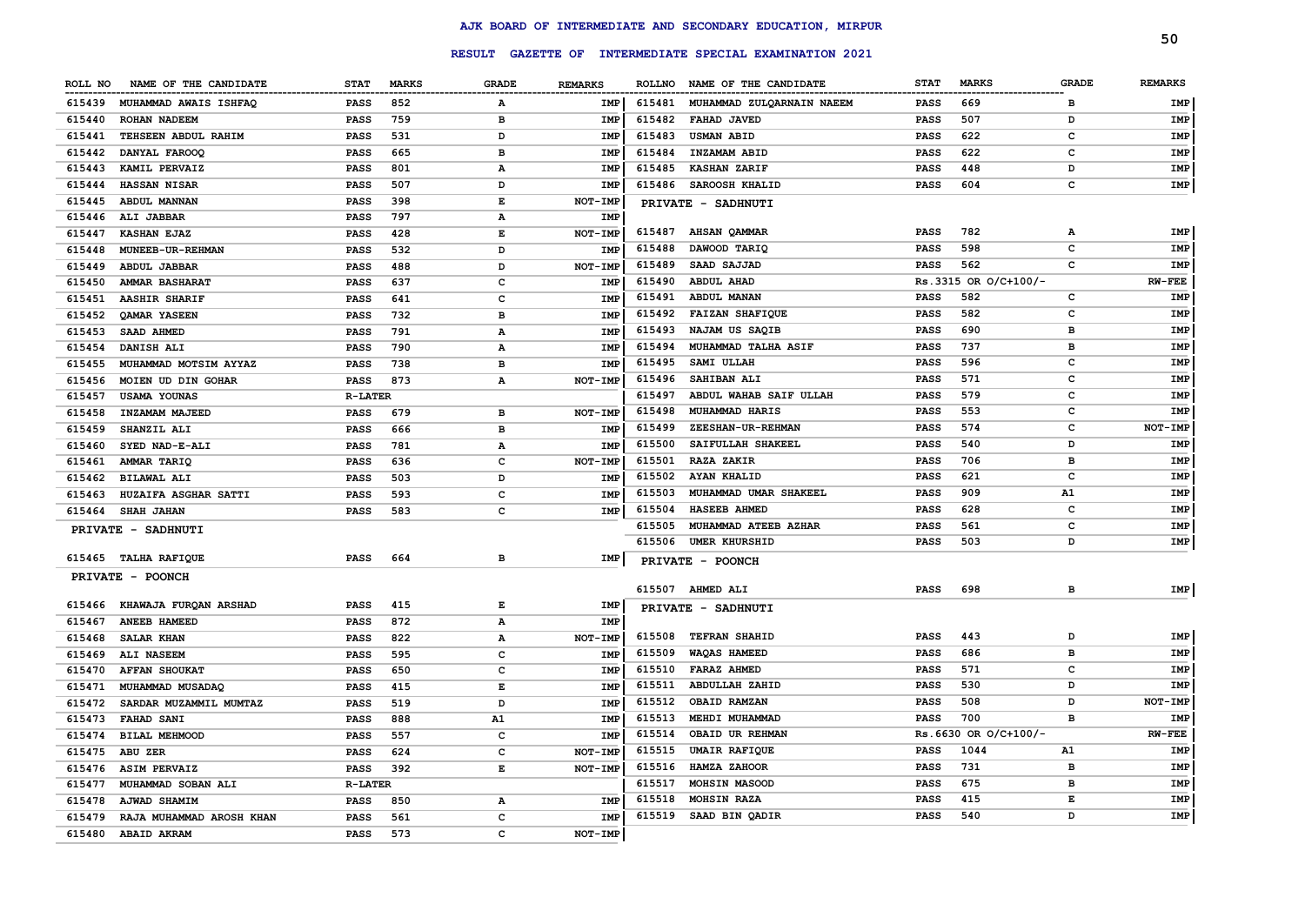|         |                                   |             |              |                                                                                                |                |               |                                                         |                |                      |              | 51               |
|---------|-----------------------------------|-------------|--------------|------------------------------------------------------------------------------------------------|----------------|---------------|---------------------------------------------------------|----------------|----------------------|--------------|------------------|
|         |                                   |             |              |                                                                                                |                |               | RESULT GAZETTE OF INTERMEDIATE SPECIAL EXAMINATION 2021 |                |                      |              |                  |
| ROLL NO | NAME OF THE CANDIDATE             | <b>STAT</b> | <b>MARKS</b> | <b>GRADE</b>                                                                                   | <b>REMARKS</b> |               | ROLLNO NAME OF THE CANDIDATE                            | <b>STAT</b>    | <b>MARKS</b>         | <b>GRADE</b> | <b>REMARKS</b>   |
|         | PRIVATE - MUZAFFARABAD            |             |              |                                                                                                |                | 615554        | <b>SABIR HUSSAIN</b>                                    | PASS           | 616                  | c            | IMP              |
|         |                                   |             |              |                                                                                                |                | 615555        | <b>TAYYAB ALI</b>                                       | <b>PASS</b>    | 482                  | D            | IMP              |
|         | 615520 AHSAN JAVAID               | <b>PASS</b> | 699          | в                                                                                              | NOT-IMP        | 615556        | WASIF AHMED CHOHAN                                      | <b>PASS</b>    | 856                  | A            | IMP              |
|         | PRIVATE - SADHNUTI                |             |              |                                                                                                |                |               | PRIVATE - BAGH                                          |                |                      |              |                  |
| 615521  | SAAD BIN IBRAHIM                  | PASS        | 538          | D                                                                                              | IMP            |               | 615557 ASAD MAHMOOD KHAN                                | <b>PASS</b>    | 694                  | в            | IMP              |
| 615522  | <b>ABAID ULLAH KHAN</b>           | <b>PASS</b> | 618          | c                                                                                              | IMP            |               | PRIVATE - HAVELI                                        |                |                      |              |                  |
| 615523  | <b>ATIF RAHIM</b>                 | <b>PASS</b> | 489          | D                                                                                              | <b>NOT-IMP</b> |               |                                                         |                |                      |              |                  |
| 615524  | <b>ALIAN PARVAIZ</b>              | PASS        | 813          | А                                                                                              | IMP            | 615558        | SAQIB BASHIR                                            | PASS           | 624                  | c            | IMP              |
| 615525  | MUHAMMAD ABBAS                    | PASS        | 678          | B                                                                                              | IMP            | 615559        | SAAD KHURSHIED                                          | PASS           | 648                  | C            | <b>IMP</b>       |
| 615526  | AASHAN AMIR FAKHIR                | <b>PASS</b> | 508          | D                                                                                              | NOT-IMP        | 615560        | ZUBAIR AHMED                                            | <b>PASS</b>    | 928                  | A1           | IMP              |
| 615527  | <b>TALHA JAVAID</b>               | <b>PASS</b> | 406          | E                                                                                              | IMP            | 615561        | MUHAMMAD SAQLAIN KIANI                                  | <b>PASS</b>    | 593                  | c            | IMP              |
| 615528  | SHAHBAZ AHMED                     | <b>PASS</b> | 427          | E                                                                                              | <b>IMP</b>     | 615562        | <b>UMAIR ALI</b>                                        | PASS           | 539                  | D            | IMP              |
| 615529  | DANISH JAMIL                      | <b>PASS</b> | 482          | D                                                                                              | IMP            | 615563        | MUHAMMAD SHAKEEL AWAN                                   | <b>PASS</b>    | 522                  | D            | <b>IMP</b>       |
| 615530  | ZAFRAN AHMED                      | <b>PASS</b> | 612          | c                                                                                              | IMP            | 615564        | QAMAR HAYAT                                             | <b>PASS</b>    | 482                  | D            | NOT-IMP          |
|         | PRIVATE - NEELUM                  |             |              |                                                                                                |                | 615565        | INAM UL HAQ INAM                                        | PASS           | 668                  | B            | IMP              |
|         |                                   |             |              |                                                                                                |                | 615566        | HAMMAD BIN RIAZ                                         |                | Rs.6630 OR O/C+100/- |              | $RW-FEE$         |
| 615531  | <b>RASHID ZAMAN</b>               | <b>PASS</b> | 414          | E                                                                                              | IMP            | 615567        | <b>MUTEEB UL HASSAN</b>                                 | <b>PASS</b>    | 545                  | D            | IMP              |
| 615532  | <b>MURAD SHARFAT</b>              | $Rs.1105/-$ |              |                                                                                                | <b>RW-FEE</b>  | 615568        | SAAD MEHMOOD FAROOQI                                    | <b>PASS</b>    | 624                  | c            | NOT-IMP          |
| 615533  | <b>MUSHARAF HAMEED</b>            | <b>PASS</b> | 513          | D                                                                                              | NOT-IMP        | 615569        | SYED HASNAT ALI                                         | <b>PASS</b>    | 656                  | c            | IMP              |
| 615534  | <b>KHAWAJA ASIF SHAMIM</b>        | <b>PASS</b> | 553          | с                                                                                              | NOT-IMP        | 615570        | MUHAMMAD SAFEER                                         | <b>R-LATER</b> |                      |              |                  |
| 615535  | RAJA ZEESHAN KHAN                 | <b>PASS</b> | 404          | $\mathbf{E}% _{t}\left  \mathbf{1}\right\rangle =\mathbf{1}_{t}\left  \mathbf{1}\right\rangle$ | NOT-IMP        | 615571        | KHAWAJA MUHAMMAD FAIZAN KHALIL                          | <b>PASS</b>    | 436                  | E            | IMP              |
| 615536  | <b>UMER FAROOQ</b>                | <b>PASS</b> | 623          | c                                                                                              | NOT-IMP        | 615572        | MUHAMMAD ABDULLAH RAFIQUE                               | PASS           | 426                  | E            |                  |
| 615537  | MUHAMMAD HAROON                   | <b>PASS</b> | 392          | E                                                                                              | NOT-IMP        | 615573        | SAYED HANAN MUMTAZ SHAIRAZI                             | PASS           | 649                  | C            | IMP              |
| 615538  | IHTESHAM MUSHTAQ                  | PASS        | 671          | в                                                                                              | IMP            |               | PRIVATE - POONCH                                        |                |                      |              |                  |
| 615539  | ZEESHAN ALI KHAN                  | PASS        | 392          | E                                                                                              | NOT-IMP        |               |                                                         |                |                      |              |                  |
| 615540  | MUHAMMAD ASAM SHABBIR             | <b>PASS</b> | 404          | E                                                                                              |                |               | 615574 MUHAMMAD FAIZAN HAMEED                           | <b>PASS</b>    | 541                  | D            | IMP              |
|         | PRIVATE - HATTIAN                 |             |              |                                                                                                |                |               | PRIVATE - HAVELI                                        |                |                      |              |                  |
| 615541  | SYED HAAD-UL-HASSAN               | <b>PASS</b> | 744          | в                                                                                              | NOT-IMP        |               | 615575 SYED BADER SHADAB GILLANI                        | <b>PASS</b>    | 407                  | Е            | IMP              |
| 615542  | KHIZAR SABAR AWAN                 | <b>PASS</b> | 581          | c                                                                                              | IMP            |               | PRIVATE - OTHERS                                        |                |                      |              |                  |
| 615543  | <b>WASIQ SHABEER</b>              | <b>PASS</b> | 448          | D                                                                                              | IMP            |               |                                                         |                |                      |              |                  |
| 615544  | UMER RASHEED BHATTI               | $Rs.1105/-$ |              |                                                                                                | $RW-FEE$       |               | 615576 TALHA ZIA RAJA                                   | <b>PASS</b>    | 392                  | Е            | NOT-IMP          |
| 615545  | HAMZA TARIQ                       | <b>PASS</b> | 648          | с                                                                                              | IMP            |               | GOVT GIRLS COLLEGE, MIRPUR.                             |                |                      |              | <b>Rev. List</b> |
| 615546  | <b>AYYOON MUMTAZ</b>              | <b>PASS</b> | 640          | c                                                                                              | IMP            |               |                                                         |                |                      |              |                  |
| 615547  | WAJAHAT RASHID                    | <b>PASS</b> | 664          | в                                                                                              | NOT-IMP        |               | 620001 BUSHRA BIBI                                      | <b>R-LATER</b> |                      |              |                  |
| 615548  | ALI RIZWAN                        | <b>PASS</b> | 744          | в                                                                                              | IMP            |               | GOVT GIRLS DEGREE COLLEGE, ISLAMGARH, MIRPUR.           |                |                      |              |                  |
| 615549  | RAJA SOBAN SHABEER                | <b>PASS</b> | 510          | D                                                                                              | IMP            |               |                                                         |                |                      |              |                  |
| 615550  | HASSAN RASHEED                    | <b>PASS</b> | 622          | с                                                                                              | IMP            |               | 620002 RAMIA KHALID                                     | PASS           | 486                  | D            |                  |
| 615551  | TARIQ AHMED SHEIKH                | <b>PASS</b> | 623          | с                                                                                              |                | <b>ASPIRE</b> | GROUP OF HSS AND COLLEGE MIRPUR AK                      |                |                      |              | Rev. List        |
|         | PRIVATE - BAGH                    |             |              |                                                                                                |                | 620003        | QURAT-UL-AIN                                            | <b>PASS</b>    | 475                  | D            |                  |
|         | 615552 AHSAN MAJEED               | <b>PASS</b> | 415          | E                                                                                              | NOT-IMP        |               | GOVT GIRLS DEGREE COLLEGE, BHIMBER                      |                |                      |              | Rs. 2100/-       |
|         | PRIVATE - HAVELI                  |             |              |                                                                                                |                |               | 620004 LAIBA YAQOOB                                     | <b>PASS</b>    | 403                  | Е            |                  |
|         |                                   |             |              |                                                                                                |                |               |                                                         |                |                      |              |                  |
|         | 615553 SYED HASSAN IKHLAQ GILLANI | <b>PASS</b> | 446          | D                                                                                              | NOT-IMP        |               | PRIVATE - MUZAFFARABAD                                  |                |                      |              |                  |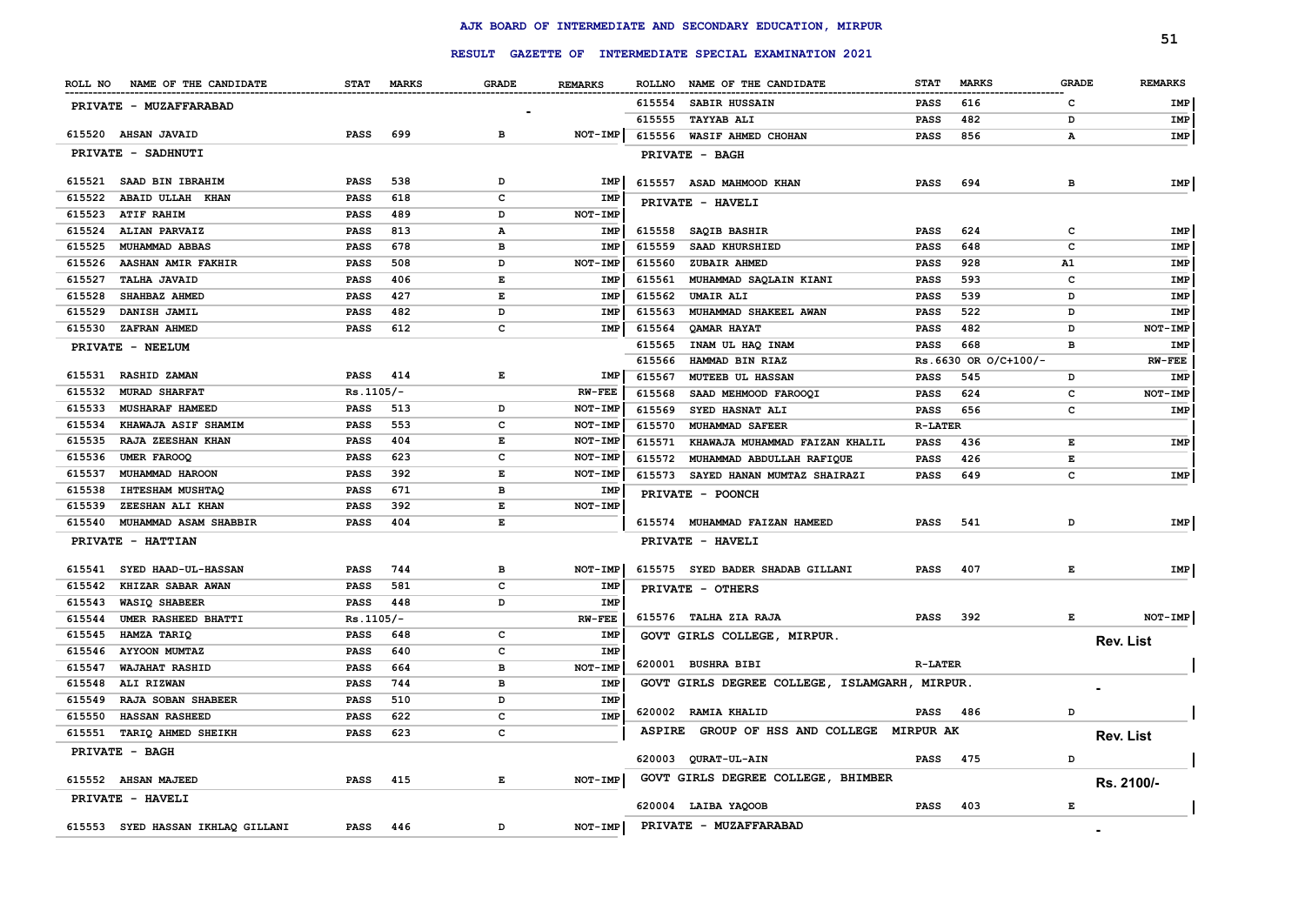|                                  |                |              |              |                |                  |                                                         |                            |              |              | 52              |
|----------------------------------|----------------|--------------|--------------|----------------|------------------|---------------------------------------------------------|----------------------------|--------------|--------------|-----------------|
|                                  |                |              |              |                |                  | RESULT GAZETTE OF INTERMEDIATE SPECIAL EXAMINATION 2021 |                            |              |              |                 |
| NAME OF THE CANDIDATE<br>ROLL NO | <b>STAT</b>    | <b>MARKS</b> | <b>GRADE</b> | <b>REMARKS</b> |                  | ROLLNO NAME OF THE CANDIDATE                            | <b>STAT</b>                | <b>MARKS</b> | <b>GRADE</b> | <b>REMARKS</b>  |
| 620005<br><b>LAIBA SAEED</b>     | <b>PASS</b>    | 415          | Е            | NOT-IMP        |                  | PRIVATE - MIRPUR                                        |                            |              |              |                 |
| 620006<br><b>SADIA SHABEER</b>   | PASS           | 870          | Α            | IMP            |                  |                                                         |                            |              |              |                 |
| PRIVATE - NEELUM                 |                |              |              |                |                  | 620031 SEEMAB FARID                                     | <b>PASS</b>                | 683          | в            | NOT-IMP         |
|                                  |                |              |              |                | 620032           | MEHWISH AFZAL                                           | <b>PASS</b>                | 483          | D            | IMP             |
| 620007 FAKHIRA BISHARAT          | <b>PASS</b>    | 780          | Α            | <b>IMP</b>     | 620033           | <b>MAHNOOR ALYAS</b>                                    | PASS                       | 495          | D            | IMP             |
| PRIVATE - MUZAFFARABAD           |                |              |              |                | 620034           | HADIA MAJEED                                            | <b>PASS</b>                | 621          | c            | IMP             |
|                                  |                |              |              |                | 620035           | HALIMA SADIA                                            | PASS                       | 561          | c            | IMP             |
| MOMINA SHAFIQUE<br>620008        | <b>PASS</b>    | 453          | D            | NOT-IMP        | 620036           | <b>ARMEENA HAFEEZ</b>                                   | PASS                       | 443          | D            | IMP             |
| 620009<br>NOOR-UL-AIN            | <b>PASS</b>    | 434          | E            | NOT-IMP        | 620037           | <b>AYESHA ASIF</b>                                      | <b>PASS</b>                | 589          | c            | NOT-IMP         |
| 620010<br>TAYYABA IQBAL          | <b>PASS</b>    | 434          | E            | NOT-IMP        | 620038           | BISMA AMJAD                                             | <b>PASS</b>                | 514          | D            | IMP             |
| 620011 TAQDEES YOUNIS            | <b>PASS</b>    | 858          | Α            | IMP            | 620039           | <b>TAYYABA AEMIN</b>                                    | <b>PASS</b>                | 923          | A1           | IMP             |
| PRIVATE - NEELUM                 |                |              |              |                | 620040           | <b>EMAN NAEEM</b>                                       | <b>PASS</b>                | 433          | Е            | IMP             |
| 620012 HINA NAZIM                | <b>PASS</b>    | 665          | в            | IMP            | 620041           | <b>ADEEBA SEHAR</b>                                     | <b>PASS</b>                | 488          | D            | IMP             |
|                                  |                |              |              |                | 620042           | ZAINAB BIBI                                             | <b>R-LATER</b>             |              |              |                 |
| PRIVATE - MUZAFFARABAD           |                |              |              |                | 620043           | MEHMOONA GULFRAZ                                        | PASS                       | 590          | $\mathbf{C}$ | IMP             |
| 620013 ABIDA SADIQ               | PASS           | 589          | c            | IMP            | 620044           | HINA PERVAIZ                                            | <b>PASS</b>                | 539          | D            | IMP             |
| PRIVATE - NEELUM                 |                |              |              |                | 620045           | <b>URWAH ALTAF</b>                                      | PASS                       | 399          | E            |                 |
|                                  |                |              |              |                | 620046           | <b>RAHEELA RANI</b>                                     | <b>PASS</b>                | 399          | Е            |                 |
| 620014 SEEMA FAREED              | <b>PASS</b>    | 558          | c            | <b>IMP</b>     | 620047<br>620048 | ZANIB BATOOL                                            | <b>PASS</b>                | 455          | D            | NOT-IMP         |
| PRIVATE - MUZAFFARABAD           |                |              |              |                | 620049           | SAVAIRA RIAZ<br>ALINA ZULFIQAR                          | <b>PASS</b><br>$Rs.0/C/-$  | 699          | в            | IMP<br>$RW-FEE$ |
|                                  |                |              |              |                | 620050           | HASIBA BATOOL                                           | <b>PASS</b>                | 472          | D            | IMP             |
| 620015 SYEDA AREEBA SAJID NAQVI  | <b>PASS</b>    | 548          | D            | NOT-IMP        | 620051           | <b>FIZA RAHAT</b>                                       | <b>PASS</b>                | 610          | c            | <b>IMP</b>      |
| MUNEEBA AHJAZ<br>620016          | <b>PASS</b>    | 587          | $\mathbf c$  | <b>IMP</b>     | 620052           | NIDA HASSAN                                             | <b>PASS</b>                | 690          | в            | IMP             |
| <b>LAIBA NASIR</b><br>620017     | <b>PASS</b>    | 623          | $\mathbf c$  | IMP            | 620053           | <b>KAINAT NASIR</b>                                     | <b>PASS</b>                | 488          | D            | IMP             |
| 620018<br>ZAKIA JAVED            | <b>PASS</b>    | 490          | D            | IMP            | 620054           | ZAKIA RIAZ                                              | <b>PASS</b>                | 443          | D            | NOT-IMP         |
| 620019<br><b>SABA HAROON</b>     | PASS           | 477          | D            | IMP            |                  |                                                         |                            |              |              |                 |
| PRIVATE - NEELUM                 |                |              |              |                |                  | PRIVATE - BHIMBER                                       |                            |              |              |                 |
|                                  |                |              |              |                | 620055           | <b>SEHER SHAKEEL</b>                                    | <b>PASS</b>                | 624          | c            | IMP             |
| 620020 KIANAT AZIZ               | <b>PASS</b>    | 599          | c            | IMP            | 620056           | ZARISH KABEER                                           | $Rs.600/-$                 |              |              | $RW-FEE$        |
| PRIVATE - MUZAFFARABAD           |                |              |              |                | 620057           | KEHKSHAN TANVEER RASOOL                                 | <b>PASS</b>                | 530          | D            | IMP             |
| 620021<br><b>KAMILA EMAN</b>     | <b>PASS</b>    | 708          | в            | <b>IMP</b>     | 620058           | HAMNA QAYUM                                             | <b>PASS</b>                | 779          | Α            | IMP             |
| 620022<br>HIRA TARIQ             | <b>PASS</b>    | 512          | D            | <b>IMP</b>     |                  | PRIVATE - OTHERS                                        |                            |              |              |                 |
| PRIVATE - MIRPUR                 |                |              |              |                |                  |                                                         |                            |              |              |                 |
|                                  |                |              |              |                | 620059           | <b>MARYAM KAINAT</b>                                    | <b>PASS</b>                | 415          | Е            | NOT-IMP         |
| 620023<br>SHEHNAZ AKHTER         | PASS           | 678          | в            | NOT-IMP        |                  | PRIVATE - BHIMBER                                       |                            |              |              |                 |
| 620024<br><b>SEHAR IDREES</b>    | <b>R-LATER</b> |              |              |                |                  |                                                         |                            | 625          |              |                 |
| 620025<br><b>SANIA NASIR</b>     | PASS           | 459          | D            | <b>NOT-IMP</b> |                  | 620060 ALINA KHALID                                     | <b>PASS</b><br><b>PASS</b> | 690          | с<br>в       | IMP             |
| 620026<br><b>UZMA ARIF</b>       | <b>PASS</b>    | 399          | Е            | NOT-IMP        |                  | 620061 MAHAM NASSER                                     |                            |              |              | IMP             |
| 620027<br><b>AYESHA TANIA</b>    | <b>PASS</b>    | 808          | Α            | IMP            |                  | PRIVATE - OTHERS                                        |                            |              |              |                 |
| 620028<br><b>HALEEMA BIBI</b>    | <b>PASS</b>    | 570          | c            | NOT-IMP        | 620062           | <b>SADIA KANWAL</b>                                     | <b>PASS</b>                | 399          | E            | NOT-IMP         |
| 620029<br><b>FARHAT JAVID</b>    | PASS           | 554          | $\mathbf c$  | IMP            | 620063           | <b>SAFFIA BIBI</b>                                      | <b>PASS</b>                | 862          | А            | IMP             |
| <b>PRIVATE - POONCH</b>          |                |              |              |                |                  | PRIVATE - BHIMBER                                       |                            |              |              |                 |
| 620030 ZUFISHAN SAHAR            | <b>PASS</b>    | 660          | в            | IMP            |                  |                                                         |                            |              |              |                 |
|                                  |                |              |              |                |                  | 620064 ALEENA CHAUDHRY                                  | <b>PASS</b>                | 587          | c            | IMP             |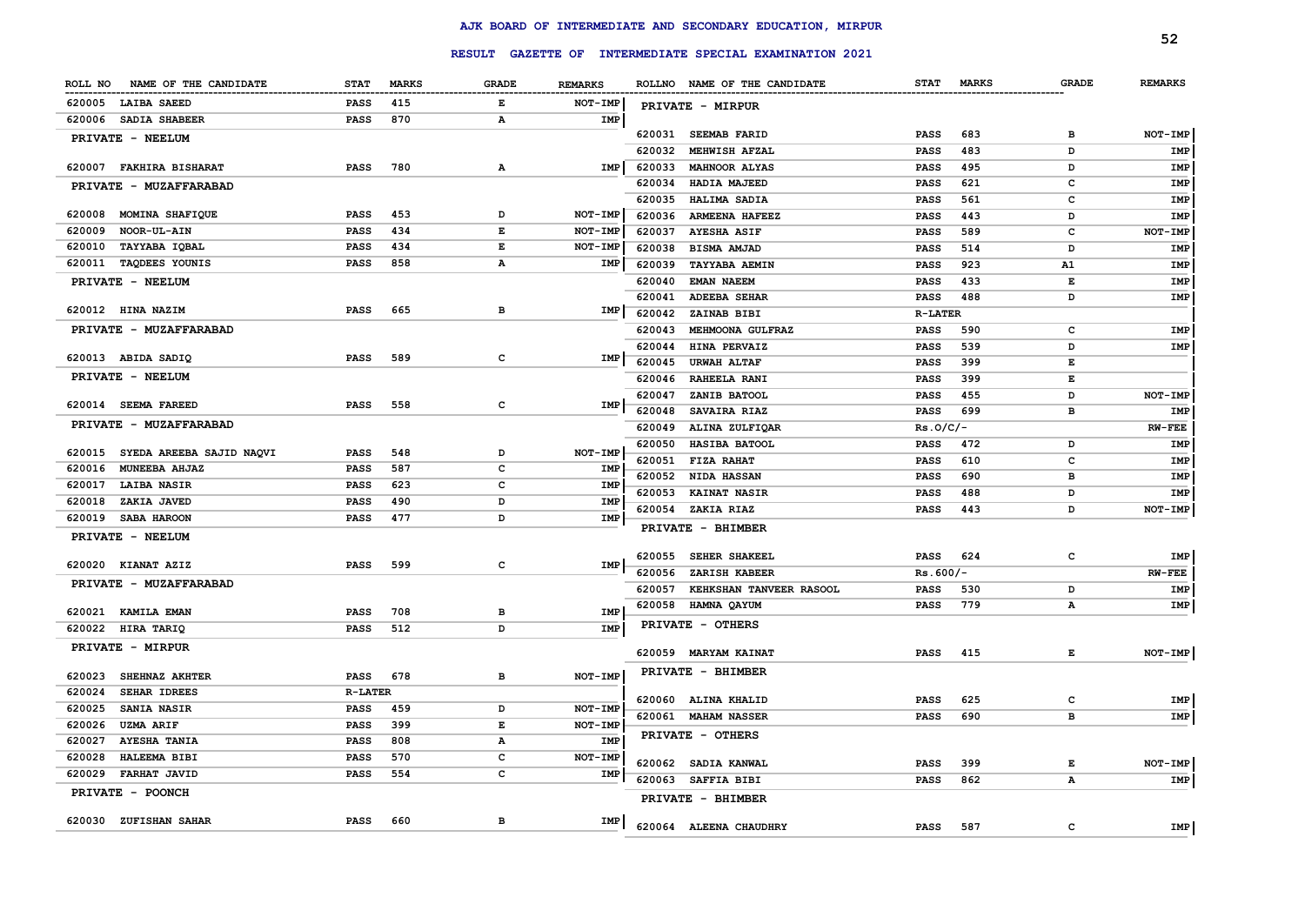|                                   |             |              |                                                                                                |                |                  |                                                         |                          |              |              | 53              |
|-----------------------------------|-------------|--------------|------------------------------------------------------------------------------------------------|----------------|------------------|---------------------------------------------------------|--------------------------|--------------|--------------|-----------------|
|                                   |             |              |                                                                                                |                |                  | RESULT GAZETTE OF INTERMEDIATE SPECIAL EXAMINATION 2021 |                          |              |              |                 |
| NAME OF THE CANDIDATE<br>ROLL NO  | <b>STAT</b> | <b>MARKS</b> | <b>GRADE</b>                                                                                   | <b>REMARKS</b> | <b>ROLLNO</b>    | NAME OF THE CANDIDATE                                   | <b>STAT</b>              | <b>MARKS</b> | <b>GRADE</b> | <b>REMARKS</b>  |
| 620065 NADIA GULL                 | $Rs.1600/-$ |              |                                                                                                | <b>RW-FEE</b>  | 620092           | <b>RAFIA EJAZ ABBASI</b>                                | PASS                     | 601          | с            | IMP             |
| 620066 MALAIKA YOUNAS             | PASS        | 434          | Е                                                                                              | IMP            | 620093           | UROOSA MUMTAZ                                           | <b>PASS</b>              | 494          | D            | IMP             |
| PRIVATE - OTHERS                  |             |              |                                                                                                |                | 620094           | <b>ASMA SHOUKAT</b>                                     | <b>PASS</b>              | 838          | А            | IMP             |
|                                   |             |              |                                                                                                |                | 620095           | SEHRISH JAVED                                           | <b>PASS</b>              | 708          | в            | IMP             |
| 620067 KAINAT ASLAM               | <b>PASS</b> | 527          | D                                                                                              | IMP            | 620096           | <b>JAVERIA SAFEER</b>                                   | PASS                     | 484          | D            | IMP             |
| PRIVATE - BHIMBER                 |             |              |                                                                                                |                | 620097           | KAINAT FAROOQ                                           | <b>PASS</b>              | 484          | D            | NOT-IMP         |
| 620068 AYESHA AMANAT              | <b>PASS</b> | 498          | D                                                                                              | IMP            | 620098           | KANWAL KHURSHID                                         | <b>PASS</b>              | 413          | Е            | IMP             |
|                                   |             |              |                                                                                                |                | 620099           | IRAM NAZ                                                | <b>PASS</b>              | 399          | E            | NOT-IMP         |
| PRIVATE - KOTLI                   |             |              |                                                                                                |                | 620100           | MUZNA ZAZID                                             | <b>PASS</b>              | 442          | D            | IMP             |
| FARKHANDA JABEEN<br>620069        | <b>PASS</b> | 572          | $\mathbf c$                                                                                    | IMP            | 620101           | <b>MARYUM ABBAS</b>                                     | <b>PASS</b>              | 556          | c            | IMP             |
| 620070<br><b>MARYAM AFTAB</b>     | <b>PASS</b> | 518          | D                                                                                              | <b>IMP</b>     | 620102           | <b>ALISHBA</b>                                          | <b>PASS</b>              | 696          | в            | IMP             |
| 620071<br><b>BINASH JAHANGIR</b>  | <b>PASS</b> | 656          | c                                                                                              | IMP            | 620103           | SAMAVIA ABRAR                                           | <b>PASS</b>              | 483          | D            | IMP             |
| 620072<br>SARA SADDIQUE           | <b>PASS</b> | 497          | D                                                                                              | <b>IMP</b>     | 620104           | FAIQA RAMZAN                                            | PASS                     | 444          | D            | IMP             |
| 620073<br>SAMIA ASHRAF            | PASS        | 512          | D                                                                                              | IMP            | 620105           | SHABNUM AZIZ                                            | <b>PASS</b>              | 476          | D            | IMP             |
| 620074<br><b>SAIMA QADAR</b>      | <b>PASS</b> | 528          | D                                                                                              | <b>IMP</b>     | 620106           | HAJRA SHAMSHAD                                          | <b>PASS</b>              | 457          | D            | IMP             |
| 620075<br>HANZLA QAYYUM           | <b>PASS</b> | 562          | c                                                                                              | IMP            | 620107<br>620108 | <b>SABA GULL</b><br>SIDRA IJAZ                          | <b>PASS</b><br>Rs.2300/- | 472          | D            | IMP<br>$RW-FEE$ |
| 620076<br><b>MISBHA HANIF</b>     | <b>PASS</b> | 432          | Е                                                                                              | NOT-IMP        | 620109           | <b>AYESHA YOUSAF</b>                                    | <b>PASS</b>              | 634          | c            | IMP             |
| 620077<br>ZARIA TUL AIN           | PASS        | 453          | D                                                                                              | <b>IMP</b>     | 620110           | <b>ESHA LATIF</b>                                       | <b>PASS</b>              | 411          | E            | NOT-IMP         |
| 620078<br>ALEESHA AZAD CHOUDHARY  | <b>PASS</b> | 527          | D                                                                                              | <b>IMP</b>     |                  | 620111 SAADIA AMJID                                     | <b>PASS</b>              | 486          | D            |                 |
| 620079<br>SYEDA AYESHA BUKHARI    | PASS        | 691          | в                                                                                              | IMP            |                  | PRIVATE - POONCH                                        |                          |              |              |                 |
| PRIVATE - SADHNUTI                |             |              |                                                                                                |                |                  |                                                         |                          |              |              |                 |
|                                   |             |              |                                                                                                |                |                  | 620112 ALISHA SAGHEER                                   | <b>PASS</b>              | 559          | c            | IMP             |
| 620080 IFRA KANWAL                | PASS        | 431          | E                                                                                              | IMP            |                  | PRIVATE - SADHNUTI                                      |                          |              |              |                 |
| PRIVATE - KOTLI                   |             |              |                                                                                                |                |                  |                                                         |                          |              |              |                 |
|                                   |             |              |                                                                                                |                |                  | 620113 AQSA ZARAT                                       | PASS                     | 593          | c            | IMP             |
| 620081<br><b>JAWERIA TARIQ</b>    | <b>PASS</b> | 399          | Е                                                                                              | NOT-IMP        |                  | PRIVATE - POONCH                                        |                          |              |              |                 |
| 620082<br>IQRA SADIQ              | <b>PASS</b> | 412          | $\mathbf{E}% _{t}\left  \mathbf{1}\right\rangle =\mathbf{1}_{t}\left  \mathbf{1}\right\rangle$ | IMP            |                  |                                                         |                          |              |              |                 |
| 620083<br>ALIZA BAIG              | <b>PASS</b> | 572          | c                                                                                              | <b>IMP</b>     |                  | 620114 BISMA SEHAR                                      | <b>PASS</b>              | 610          | c            | IMP             |
| 620084<br><b>NAFEESA RASHEED</b>  | <b>PASS</b> | 582          | $\mathbf c$                                                                                    | IMP            |                  | PRIVATE - OTHERS                                        |                          |              |              |                 |
| <b>MUQADASS MUKHTAR</b><br>620085 | <b>PASS</b> | 442          | D                                                                                              | NOT-IMP        |                  |                                                         |                          |              |              |                 |
| 620086 EMAN MALIK                 | <b>PASS</b> | 464          | D                                                                                              | IMP            |                  | 620115 SHAIZA JAMIL                                     | <b>PASS</b>              | 586          | c            | IMP             |
| PRIVATE - SADHNUTI                |             |              |                                                                                                |                |                  | PRIVATE - POONCH                                        |                          |              |              |                 |
| 620087 IRAM SABER                 | <b>PASS</b> | 479          | D                                                                                              |                |                  | 620116 AIT-UL-HIRA                                      | PASS                     | 538          | D            | IMP             |
| PRIVATE - KOTLI                   |             |              |                                                                                                |                | 620117           | <b>MARIA MEHBOOB</b>                                    | PASS                     | 609          | c            | IMP             |
|                                   |             |              |                                                                                                |                | 620118           | AZKA UROOJ ARSHAD                                       | <b>PASS</b>              | 649          | c            | IMP             |
| 620088<br>AROOJ QURBAN            | $Rs.600/-$  |              |                                                                                                | $RW-FEE$       | 620119           | MONIBA RIAZ                                             | <b>PASS</b>              | 697          | в            | IMP             |
| MEHREEN SHAFIQUE BAIG<br>620089   | PASS        | 583          | c                                                                                              | IMP            | 620120           | HABIBA MAQBOOL                                          | <b>PASS</b>              | 569          | c            | IMP             |
| PRIVATE - BAGH                    |             |              |                                                                                                |                | 620121           | <b>RABIA SAEED</b>                                      | <b>PASS</b>              | 589          | c            | IMP             |
|                                   |             |              |                                                                                                |                | 620122           | <b>TUBA ARSHAD</b>                                      | <b>PASS</b>              | 489          | D            | IMP             |
| <b>MUQADIS KHALID</b><br>620090   | <b>PASS</b> | 815          | Α                                                                                              | IMP            | 620123           | NIMRA KHALID                                            | <b>PASS</b>              | 485          | D            | IMP             |
| PRIVATE - MUZAFFARABAD            |             |              |                                                                                                |                | 620124           | <b>AYESHA NASEEM</b>                                    | <b>PASS</b>              | 587          | c            | IMP             |
|                                   |             |              |                                                                                                |                | 620125           | <b>ALISHBA NADEEM</b>                                   | <b>PASS</b>              | 497          | D            | IMP             |
| 620091 SAHRISH NASEER             | <b>PASS</b> | 515          | D                                                                                              | IMP            | 620126           | <b>MARYAM KHURSHID</b>                                  | <b>PASS</b>              | 452          | D            | <b>IMP</b>      |
| PRIVATE - BAGH                    |             |              |                                                                                                |                | 620127           | MONIBA KANWAL                                           | <b>R-LATER</b>           |              |              |                 |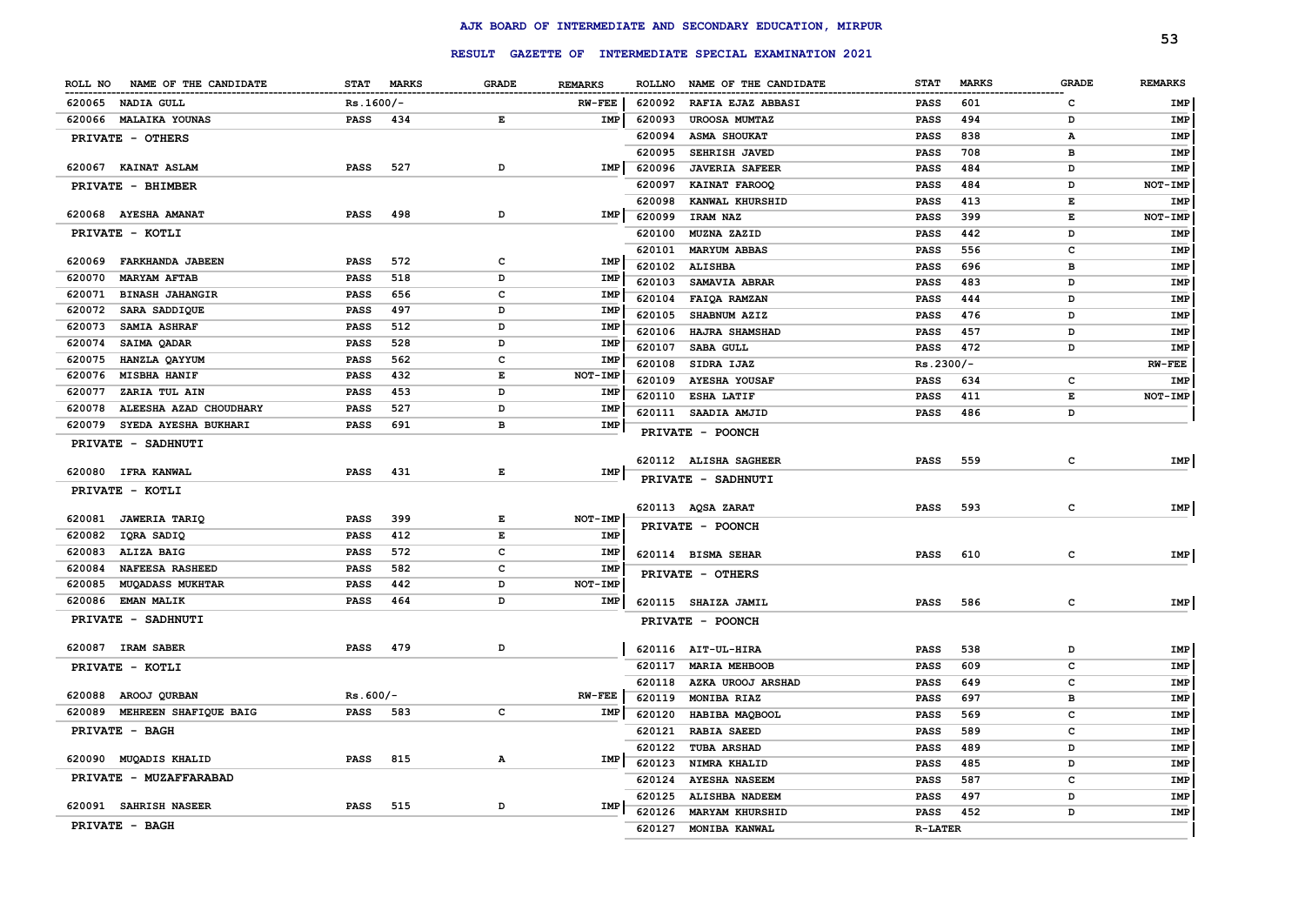|                                  |                             |              |                | RESULT GAZETTE OF INTERMEDIATE SPECIAL EXAMINATION 2021 |             |              |              | 54             |
|----------------------------------|-----------------------------|--------------|----------------|---------------------------------------------------------|-------------|--------------|--------------|----------------|
|                                  |                             |              |                |                                                         |             |              |              |                |
| NAME OF THE CANDIDATE<br>ROLL NO | <b>STAT</b><br><b>MARKS</b> | <b>GRADE</b> | <b>REMARKS</b> | ROLLNO NAME OF THE CANDIDATE                            | <b>STAT</b> | <b>MARKS</b> | <b>GRADE</b> | <b>REMARKS</b> |
| 620128 RIMSHA SHERAZ             | $Rs.4520/-$                 |              | <b>RW-FEE</b>  | 620162 ARZOO TABASSAM                                   | PASS        | 584          | C            | IMP            |
| 620129<br><b>KHANSA ISHFAQ</b>   | PASS<br>585                 | c            | IMP            | 620163 NAWAL ZAHID                                      | <b>PASS</b> | 486          | D            | IMP            |
| 620130<br><b>MARYYAM ASIF</b>    | <b>PASS</b><br>489          | D            | IMP            | PRIVATE - POONCH                                        |             |              |              |                |
| 620131 ANIZAH ISRAR              | <b>PASS</b><br>653          | $\mathbf{C}$ | IMP            |                                                         |             |              |              |                |
| PRIVATE - BAGH                   |                             |              |                | 620164 UROOSA ARSHED                                    | <b>PASS</b> | 550          | c            | IMP            |
|                                  |                             |              |                | 620165 IQRA PARIS                                       | <b>PASS</b> | 630          | c            | IMP            |
| 620132 NAILA ARIF                | 645<br><b>PASS</b>          | $\mathbf c$  | IMP            | PRIVATE - SADHNUTI                                      |             |              |              |                |
| PRIVATE - POONCH                 |                             |              |                | 620166 ANUM BANO                                        | <b>PASS</b> | 421          | Е            | NOT-IMP        |
| 620133 MISBAH IRSHAD             | 654<br><b>PASS</b>          | c            | IMP            | PRIVATE - POONCH                                        |             |              |              |                |
| 620134<br><b>ANEEQA TABASSUM</b> | <b>PASS</b><br>658          | $\mathbf{C}$ | <b>IMP</b>     |                                                         |             |              |              |                |
| 620135<br><b>MAZFA ILYAS</b>     | 720<br>PASS                 | в            | <b>IMP</b>     | 620167 IZMA RIAZ                                        | <b>PASS</b> | 580          | $\mathbf c$  | IMP            |
| 620136<br>ANSA YOUNAS            | <b>R-LATER</b>              |              |                | PRIVATE - SADHNUTI                                      |             |              |              |                |
| 620137<br>NIMBRA JAVAID          | PASS<br>631                 | c            | IMP            |                                                         |             |              |              |                |
| 620138<br>AMINA BEGUM            | <b>R-LATER</b>              |              |                | 620168 JAVARIA JAMIL                                    | PASS        | 762          | в            | IMP            |
| 620139<br><b>ASMA NOOR</b>       | 478<br><b>PASS</b>          | D            | IMP            | 620169 AQSA RAOUF                                       | <b>PASS</b> | 399          | $\mathbf E$  | $NOT-IMP$      |
| 620140<br><b>RUBAB RASHEED</b>   | <b>PASS</b><br>602          | $\mathbf{C}$ | <b>IMP</b>     | PRIVATE - NEELUM                                        |             |              |              |                |
| 620142 BISMA ABID                | <b>PASS</b><br>699          | в            | IMP            |                                                         |             |              |              |                |
| PRIVATE - SADHNUTI               |                             |              |                | 620170 KIANAT ALTAF                                     | <b>PASS</b> | 399          | Е            | NOT-IMP        |
|                                  |                             |              |                | 620171 FAIQA HANIF                                      | <b>PASS</b> | 399          | E            | NOT-IMP        |
| 620143 SANIA MEHBOOB             | 639<br><b>PASS</b>          | $\mathbf c$  | IMP            | PRIVATE - HATTIAN                                       |             |              |              |                |
| 620144<br><b>WAGIHA ASGHER</b>   | 774<br><b>PASS</b>          | Α            | IMP            |                                                         |             |              |              |                |
| 620145<br><b>HASEENA ILYAS</b>   | <b>PASS</b><br>506          | D            | IMP            | 620172 SAFEELA BIBI                                     | <b>PASS</b> | 606          | c            | IMP            |
| PRIVATE - POONCH                 |                             |              |                | PRIVATE - HAVELI                                        |             |              |              |                |
|                                  |                             |              | IMP            | 620173 AROOJ MEHMOOD                                    | PASS        | 484          | D            | IMP            |
| 620146 SHANZA AFZAL              | <b>PASS</b><br>574          | c            |                | 620174<br>AMBER AZEEM                                   | <b>PASS</b> | 468          | D            | IMP            |
| PRIVATE - SADHNUTI               |                             |              |                | 620175<br>TAYYABA SHABBIR AHMED                         | <b>PASS</b> | 452          | D            | IMP            |
| 620147 MARYAM RAEES              | 639<br><b>PASS</b>          | $\mathbf{C}$ | IMP            | POST GRADUATE COLLEGE, MUZAFFARABAD.                    |             |              |              |                |
| 620148<br><b>IORA SHEZADI</b>    | <b>PASS</b><br>549          | D            | <b>IMP</b>     |                                                         |             |              |              |                |
| <b>SHIZA MUNAWAR</b><br>620149   | <b>PASS</b><br>674          | в            | <b>IMP</b>     | 625001 MUHAMMAD KHAQAN                                  | <b>PASS</b> | 409          | Е            |                |
| 620150<br><b>AREEBA MUSTAFA</b>  | 582<br><b>PASS</b>          | $\mathbf{C}$ | <b>IMP</b>     | AL-QALAM SCHOOL AND COLLEGE EID GAH ROAD                |             |              |              |                |
| 620151<br>FOQIA SUDOZAI          | $Rs.600/-$                  |              | <b>RW-FEE</b>  | MUZAFFARABAD AK                                         |             |              |              |                |
| 620152<br>AMNA NIAMAT            | <b>PASS</b><br>840          | Α            | <b>IMP</b>     | 625002 BRHAN ALI JAVID                                  | <b>PASS</b> | 484          | D            |                |
| 620153<br>KINZA JAVID            | <b>PASS</b><br>574          | $\mathbf{C}$ | <b>IMP</b>     | 625003 ASIM HANIF                                       | <b>PASS</b> | 495          | D            |                |
| LAIBA SHABBIR<br>620154          | <b>PASS</b><br>699          | в            | IMP            | GOVT. DEGREE COLLEGE BARNALA BHIMBER                    |             |              |              |                |
| 620155<br><b>ATIA SHEZADI</b>    | <b>PASS</b><br>695          | в            | IMP            |                                                         |             |              |              |                |
| 620156<br>ALIZA NAWAZ            | $Rs.600/-$                  |              | <b>RW-FEE</b>  | 625004 NASIR ALI                                        | <b>PASS</b> | 399          | Е            |                |
| 620157<br><b>AYSHA ZULFIQAR</b>  | <b>PASS</b><br>486          | D            | NOT-IMP        | 625005<br>SHAHMEER AHMAD                                | <b>PASS</b> | 399          | $\mathbf E$  |                |
| 620158<br>ZARNAM ZAREEN          | <b>PASS</b><br>496          | D            | <b>IMP</b>     | 625006<br>MUHAMMAD NAWAZ                                | <b>PASS</b> | 648          | c            |                |
| <b>BINISH YASEEM</b><br>620159   | <b>PASS</b><br>644          | $\mathbf{C}$ | <b>IMP</b>     | <b>SULEMAN ZAIB</b><br>625007                           | <b>PASS</b> | 399          | Е            |                |
| 620160<br><b>LAIBA ASHFAQ</b>    | 527<br><b>PASS</b>          | D            | <b>IMP</b>     | 625008 MUHAMMAD HAMMAD                                  | <b>PASS</b> | 404          | $\mathbf E$  |                |
| PRIVATE - POONCH                 |                             |              |                | MUJAHID-E-AWAL MODEL COLLEGE DHIRKOT BAGH               |             |              |              |                |
|                                  |                             |              |                | ABDUL WASEH ABBASI<br>625009                            | <b>PASS</b> | 399          | Е            |                |
| 620161 SANA SALEEM               | 602<br><b>PASS</b>          | c            | IMP            |                                                         |             |              |              |                |
| PRIVATE - SADHNUTI               |                             |              |                | DEGREE COLLEGE HAJIRA POONCH                            |             |              |              |                |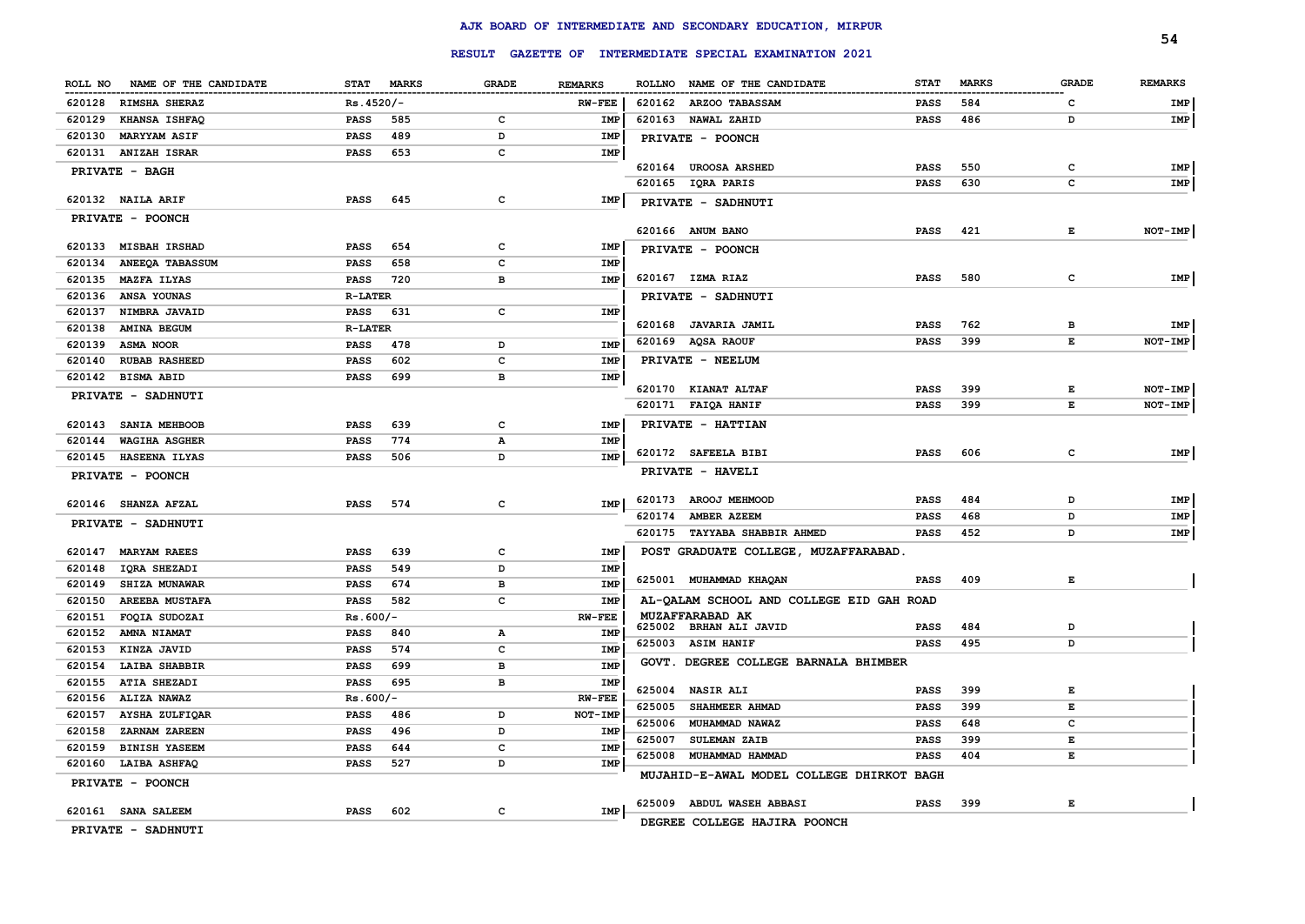|                                               |                    |              |                | RESULT GAZETTE OF INTERMEDIATE SPECIAL EXAMINATION 2021 |                 |                              | 55             |
|-----------------------------------------------|--------------------|--------------|----------------|---------------------------------------------------------|-----------------|------------------------------|----------------|
|                                               |                    |              |                |                                                         |                 |                              | <b>REMARKS</b> |
| ROLL NO NAME OF THE CANDIDATE                 | STAT MARKS         | <b>GRADE</b> | <b>REMARKS</b> | ROLLNO NAME OF THE CANDIDATE                            | <b>STAT</b>     | <b>MARKS</b><br><b>GRADE</b> |                |
| 625010 MUHAMMAD SHAHID IQBAL                  | 508<br>PASS        | D            |                | 625041 MOQEET ALI                                       | <b>PASS</b>     | 462<br>D                     | IMP            |
| DEGREE COLLEGE THORAR POONCH                  |                    |              |                | PRIVATE - NEELUM                                        |                 |                              |                |
| 625011 ABDUL BASIT                            | 475<br>PASS        | D            |                | 625042 ZEESHAN TARIQ                                    | 453<br>PASS     | D                            | NOT-IMP        |
| INTER COLLEGE MONG, SADHNUTI                  |                    |              |                | PRIVATE - MUZAFFARABAD                                  |                 |                              |                |
| 625012 AQID MAHMOOD                           | <b>PASS</b> 399    | Е            |                | 625043 FARHAN SAEED KHAN                                | 723<br>PASS     | в                            | IMP            |
| DEGREE COLLEGE CHAKAR, DISTT HATTIAN BALA AK. |                    |              |                | <b>PRIVATE - HAVELI</b>                                 |                 |                              |                |
| 625013 HAMAD SHOUKAT                          | PASS<br>548        | D            |                | 625044 RAHEEL ALTAF QURESHI                             | <b>PASS</b>     | 667<br>в                     | <b>IMP</b>     |
| PRIVATE - MUZAFFARABAD                        |                    |              |                | PRIVATE - NEELUM                                        |                 |                              |                |
| 625014 ZOHAIB SLEHRIA                         | 472<br>PASS        | D            | IMP            | 625045 NABEEL AHMAD                                     | PASS            | 512<br>D                     | IMP            |
| 625015<br><b>MAMOON RASHEED</b>               | 667<br>PASS        | в            | IMP            | PRIVATE - MUZAFFARABAD                                  |                 |                              |                |
| 625016<br><b>FARHAN SARDAR</b>                | 520<br>PASS        | D            | IMP            |                                                         |                 |                              |                |
| 625017<br>WAIL ABID QAZI                      | PASS<br>424        | Е            | IMP            | 625046 NOOR UL HASSAN                                   | <b>PASS</b>     | 456<br>D                     | IMP            |
| 625018<br><b>MEHRAN SAJID</b>                 | $Rs.1105/-$        |              | $RW-FEE$       | 625047<br>MOIZ ALI                                      | PASS            | 516<br>D                     | IMP            |
| 625019<br>ALI HASHIM                          | 623<br>PASS        | c            | IMP            | 625048<br><b>TOHEED MUZAFFAR</b>                        | PASS            | 611<br>c                     | IMP            |
| <b>IKRAM ALI</b><br>625020                    | 515<br>PASS        | D            | <b>IMP</b>     | 625049<br><b>ATHER MUNER</b>                            | PASS            | 549<br>D                     | IMP            |
| 625021 HASSAN FAROOQ                          | 496<br>PASS        | D            | IMP            | 625050<br>MAJID WAQAR                                   | PASS            | 513<br>D                     | IMP            |
| PRIVATE - NEELUM                              |                    |              |                | 625051<br>MUHAMMAD MOOSA KALEEM                         | PASS            | 469<br>D                     | NOT-IMP        |
|                                               |                    |              |                | 625052<br><b>USMAN MEHMOOD</b>                          | PASS            | D<br>461                     | IMP            |
| 625022 ATIQ UR REHMAN                         | PASS<br>753        | в            | NOT-IMP        | 625053<br>AMMAR TARIQ                                   | PASS            | 513<br>D                     | IMP            |
| PRIVATE - MUZAFFARABAD                        |                    |              |                | PRIVATE - BAGH                                          |                 |                              |                |
| 625023<br>SYED KAMAIL RAZA KAZMI              | PASS<br>399        | Е            | NOT-IMP        | 625054 SYED MAZHAR ABBAS GARDEZI                        | PASS            | 594<br>C                     | NOT-IMP        |
| 625024<br><b>HAIDER WAHEED</b>                | 476<br>PASS        | D            | NOT-IMP        | PRIVATE - MUZAFFARABAD                                  |                 |                              |                |
| 625025<br><b>AZHAR HUSSAIN</b>                | PASS<br>498        | D            | IMP            |                                                         |                 |                              |                |
| 625026<br><b>BILAWAL ZARAR</b>                | PASS<br>696        | в            | IMP            | 625055 EJAZ AHMED                                       | PASS            | 494<br>D                     | IMP            |
| 625027<br><b>SHAYAN NASEER</b>                | 556<br>PASS        | c            | IMP            | 625056 SAAD ALI                                         | PASS            | 550<br>c                     | IMP            |
| 625028<br>MUHAMMAD AHSAN ABBAS                | 706<br>PASS        | в            | IMP            | PRIVATE - HATTIAN                                       |                 |                              |                |
| 625029<br><b>EHTASHAM MUZAFFAR</b>            | 653<br>PASS        | c            | IMP            |                                                         |                 |                              |                |
| 625030<br>MUHAMMAD NASEEM                     | PASS<br>637        | c            | IMP            | 625057 ABDUL KABEER ALAM                                | PASS            | 693<br>в                     | IMP            |
| 625031<br>ABDUL WAHEED MIR                    | 455<br>PASS        | D            | NOT-IMP        | PRIVATE - MUZAFFARABAD                                  |                 |                              |                |
| 625032<br><b>HUSNAIN IDREES</b>               | PASS<br>644        | c            | IMP            |                                                         |                 |                              |                |
| PRIVATE - HATTIAN                             |                    |              |                | 625058 HAMMAD ALI TANWEER<br><b>PRIVATE - HATTIAN</b>   | <b>PASS</b>     | 533<br>D                     | IMP            |
| 625033 QAZI MUHAMMAD YAHYA NOUMANI            | 540<br>PASS        | D            | IMP            |                                                         |                 |                              |                |
| PRIVATE - MUZAFFARABAD                        |                    |              |                | 625059 SYED ZEESHAN SARWAR BUKHARI                      | <b>PASS</b> 410 | Е                            | NOT-IMP        |
| 625034 MUHAMMAD IBTESAAM QUAID AWAN           | 474<br><b>PASS</b> | D            | IMP            | PRIVATE - MUZAFFARABAD                                  |                 |                              |                |
| 625035<br>SYED ZAHEER ABBAS                   | 403<br>PASS        | Е            | NOT-IMP        | 625060<br><b>BILAL NAVEED</b>                           | <b>PASS</b>     | 421<br>Е                     | NOT-IMP        |
| 625036<br><b>BILAL DILPAZEER</b>              | 516<br>PASS        | D            | IMP            | 625061<br>RAJA HAIDER IKHLAQ                            | <b>PASS</b>     | 409<br>Е                     | NOT-IMP        |
| 625037                                        |                    | E            | NOT-IMP        | 625062<br><b>ANNUS USMANI</b>                           | PASS            | 475<br>D                     | NOT-IMP        |
| <b>BILAL</b>                                  | PASS<br>411        |              | IMP            | 625063<br>NOMAN ABDULLAH                                | PASS            | 497<br>D                     | NOT-IMP        |
| 625038<br>SYED SHABBAR ABBAS                  | PASS<br>539        | D            |                | 625064<br>SYED ATHAR HUSSAIN NAQVI                      | PASS            | 695<br>в                     | IMP            |
| 625039<br>ADAN AJMAL                          | PASS<br>409        | Е            | NOT-IMP        | 625065<br><b>MUDASSIR KHAN</b>                          | PASS            | 454<br>D                     | IMP            |
| <b>FAISAL FAREED</b><br>625040                | 571<br>PASS        | c            | IMP            |                                                         |                 |                              |                |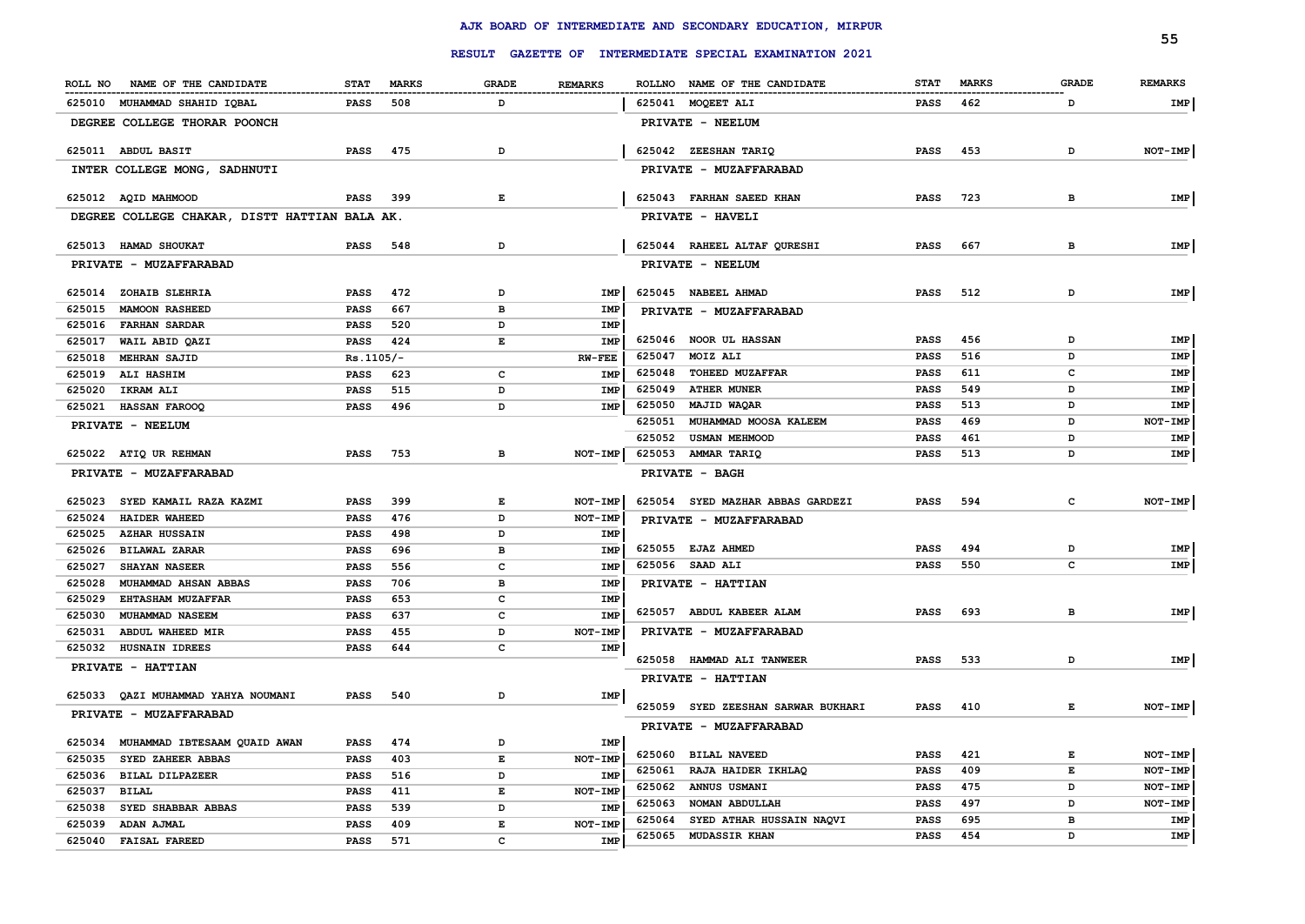|                                  |                             |                          |                |               |                                                         |             |              |              | 56             |
|----------------------------------|-----------------------------|--------------------------|----------------|---------------|---------------------------------------------------------|-------------|--------------|--------------|----------------|
|                                  |                             |                          |                |               | RESULT GAZETTE OF INTERMEDIATE SPECIAL EXAMINATION 2021 |             |              |              |                |
| NAME OF THE CANDIDATE<br>ROLL NO | <b>MARKS</b><br><b>STAT</b> | <b>GRADE</b>             | <b>REMARKS</b> | <b>ROLLNO</b> | NAME OF THE CANDIDATE                                   | <b>STAT</b> | <b>MARKS</b> | <b>GRADE</b> | <b>REMARKS</b> |
| PRIVATE - HATTIAN                |                             | $\overline{\phantom{a}}$ |                | 625097        | ZAIN-UL-ABIDEEN                                         | PASS        | 499          | D            | IMP            |
|                                  |                             |                          |                | 625098        | SYED ALI MURTAZA                                        | <b>PASS</b> | 480          | D            | NOT-IMP        |
| 625066 MUHAMMAD ASAD             | <b>PASS</b><br>458          | D                        | NOT-IMP        | 625099        | SYED ALI RAZA GILANI                                    | <b>PASS</b> | 403          | E            | IMP            |
| PRIVATE - MUZAFFARABAD           |                             |                          |                | 625100        | DAWOOD MEHBOOB                                          | <b>PASS</b> | 582          | c            | IMP            |
|                                  |                             |                          |                | 625101        | SYED SHAYAN HAIDER                                      | $Rs.2310/-$ |              |              | <b>RW-FEE</b>  |
| 625067<br>SYED MUNTAZIR MAHDI    | PASS<br>399                 | Е                        | NOT-IMP        | 625102        | <b>JAHNGEER SULMAN</b>                                  | <b>PASS</b> | 456          | D            | NOT-IMP        |
| 625068<br>MUHAMMAD MUNEER        | 549<br><b>PASS</b>          | D                        | IMP            | 625103        | SYED WAQAS HUSSAIN SHAH                                 | <b>PASS</b> | 425          | E            | IMP            |
| 625069<br><b>AHSAN</b>           | PASS<br>451                 | D                        | NOT-IMP        | 625104        | MOHEEB TARIQ                                            | <b>PASS</b> | 404          | $\mathbf E$  | NOT-IMP        |
| 625070<br><b>FARHAN MANZOOR</b>  | <b>PASS</b><br>432          | Е                        | NOT-IMP        | 625105        | <b>USAMAN NAZEER</b>                                    | <b>PASS</b> | 569          | $\mathbf c$  | IMP            |
| 625071 UMAIR ISLAM               | $Rs.1105/-$                 |                          | <b>RW-FEE</b>  | 625106        | <b>HASEEM KHAN</b>                                      | PASS        | 474          | D            | IMP            |
| PRIVATE - NEELUM                 |                             |                          |                |               | PRIVATE - HATTIAN                                       |             |              |              |                |
| 625072 HAMID ALTAF               | 518<br><b>PASS</b>          | D                        | IMP            | 625107        | <b>USAMA KABEER</b>                                     | <b>PASS</b> | 512          | D            | IMP            |
| PRIVATE - MUZAFFARABAD           |                             |                          |                |               | PRIVATE - MUZAFFARABAD                                  |             |              |              |                |
| 625073 KHAWAJA SAMI EHSAN        | 399<br><b>PASS</b>          | Е                        | NOT-IMP        | 625108        | <b>IRSHAD AHMED</b>                                     | <b>PASS</b> | 480          | D            | NOT-IMP        |
| PRIVATE - BAGH                   |                             |                          |                | 625109        | SYED FASSIH AHMED BUKHARI                               | <b>PASS</b> | 443          | D            | IMP            |
|                                  |                             |                          |                | 625110        | <b>MEHTAB ASIF</b>                                      | PASS        | 494          | D            | NOT-IMP        |
| 625074 RAJA HAMMAD AHMED         | 586<br><b>PASS</b>          | c                        | IMP            | 625111        | <b>JABBAR RIAZ</b>                                      | PASS        | 403          | Е            | NOT-IMP        |
| PRIVATE - MUZAFFARABAD           |                             |                          |                | 625112        | SYED AHTISAM-UL-HAQ                                     | <b>PASS</b> | 541          | D            | IMP            |
|                                  |                             |                          |                | 625113        | <b>SANWAL MIR</b>                                       | PASS        | 618          | c            | IMP            |
| 625075<br><b>HAMID MANZOOR</b>   | <b>PASS</b><br>464          | D                        | NOT-IMP        |               | PRIVATE - NEELUM                                        |             |              |              |                |
| 625076<br>MUHAMMAD MOMIN NASEER  | 602<br><b>PASS</b>          | c                        | IMP            |               |                                                         |             |              |              |                |
| 625077<br>SYED HASSAN ALI NAQI   | 457<br><b>PASS</b>          | D                        | IMP            |               | 625114 MOBASHIR AKRAM                                   | <b>PASS</b> | 506          | D            | IMP            |
| 625078<br><b>ANNUS TALIB</b>     | 499<br>PASS                 | D                        | <b>IMP</b>     |               | PRIVATE - MUZAFFARABAD                                  |             |              |              |                |
| 625079<br>SYED WAHAJ MEHDI       | <b>PASS</b><br>456          | D                        | IMP            |               |                                                         |             |              |              |                |
| 625080<br>HAMZA KHAN             | PASS<br>475                 | D                        | NOT-IMP        |               | 625115 AHTASHAM MAJEED                                  | <b>PASS</b> | 590          | $\mathbf{C}$ | IMP            |
| 625081<br><b>EBAD RAJA</b>       | <b>PASS</b><br>756          | B                        | NOT-IMP        | 625116        | <b>SAQIB ASHRAF</b>                                     | <b>PASS</b> | 559          | c            | IMP            |
| 625082<br><b>TAHA AAMIR</b>      | 538<br>PASS                 | D                        | IMP            | 625117        | MUHAMMAD ATIQUE MUGHAL                                  | PASS        | 489          | D            | IMP            |
| 625083<br>MUHAMMAD ANAS YOUNAS   | <b>PASS</b><br>543          | D                        | IMP            | 625118        | <b>FAIZAN KIANI</b>                                     | <b>PASS</b> | 483          | D            | IMP            |
| 625084<br>SHAHERYAR ASHTIAQ      | <b>PASS</b><br>688          | $\overline{B}$           | IMP            | 625119        | KOMAIL KHURSHIED QURESHI                                | <b>PASS</b> | 491          | D            | IMP            |
| 625085<br><b>FAIZAN KHAN</b>     | PASS<br>508                 | D                        | IMP            | 625120        | MUHAMMAD JAWAD                                          | <b>PASS</b> | 507          | D            | IMP            |
| <b>AHSAN AHMED</b><br>625086     | PASS<br>508                 | D                        | IMP            | 625121        | MOHAMMAD AZAN MALIK                                     | <b>PASS</b> | 457          | D            | NOT-IMP        |
| 625087<br>LUQMAN AZIZ            | 399<br>PASS                 | Е                        | NOT-IMP        | 625122        | MUHAMMAD MOOSA QURESHI                                  | PASS        | 453          | D            | IMP            |
| 625088<br><b>RASHID ARSHAD</b>   | 469<br>PASS                 | D                        | NOT-IMP        | 625123        | MUHAMMAD HUZAIFA AFTAB OMVI                             | <b>PASS</b> | 563          | c            | IMP            |
| NOFAL ZULQURNAIN<br>625089       | 573<br>PASS                 | $\mathbf c$              | <b>IMP</b>     | 625124        | HUSSNAIN UL HASSAN                                      | <b>PASS</b> | 646          | c            | IMP            |
| 625090<br>SHAHBAZ AHMED          | PASS<br>582                 | c                        | NOT-IMP        |               | PRIVATE - MIRPUR                                        |             |              |              |                |
| 625091<br>ZAHID SADIQ            | <b>PASS</b><br>496          | D                        | IMP            |               |                                                         |             |              |              |                |
| 625092<br><b>ATIF BASHIR</b>     | 527<br><b>PASS</b>          | D                        | IMP            |               | 625125 HUSNAIN NAWAZ                                    | PASS        | 508          | D            | IMP            |
| 625093<br><b>AHSAN-UL-HASSAN</b> | 399<br><b>PASS</b>          | E                        |                |               | PRIVATE - OTHERS                                        |             |              |              |                |
| 625094<br>SYED MISAQ ALI NAQVI   | <b>R-LATER</b>              |                          |                |               |                                                         |             |              |              |                |
| 625095<br>ABDUL RAZZAQ           | <b>PASS</b><br>477          | D                        | IMP            |               | 625126 FAIZ UL HASSAN                                   | <b>PASS</b> | 414          | Е            | NOT-IMP        |
| PRIVATE - HATTIAN                |                             |                          |                |               | PRIVATE - KOTLI                                         |             |              |              |                |
| 625096 MUHAMMAD JAWRIS           | <b>PASS</b><br>540          | D                        | IMP            |               | 625127 TALAT ZUBAIR                                     | <b>PASS</b> | 453          | D            | IMP            |
| PRIVATE - MUZAFFARABAD           |                             |                          |                |               | PRIVATE - BHIMBER                                       |             |              |              |                |
|                                  |                             |                          |                |               |                                                         |             |              |              |                |

# **AJK BOARD OF INTERMEDIATE AND SECONDARY EDUCATION, MIRPUR**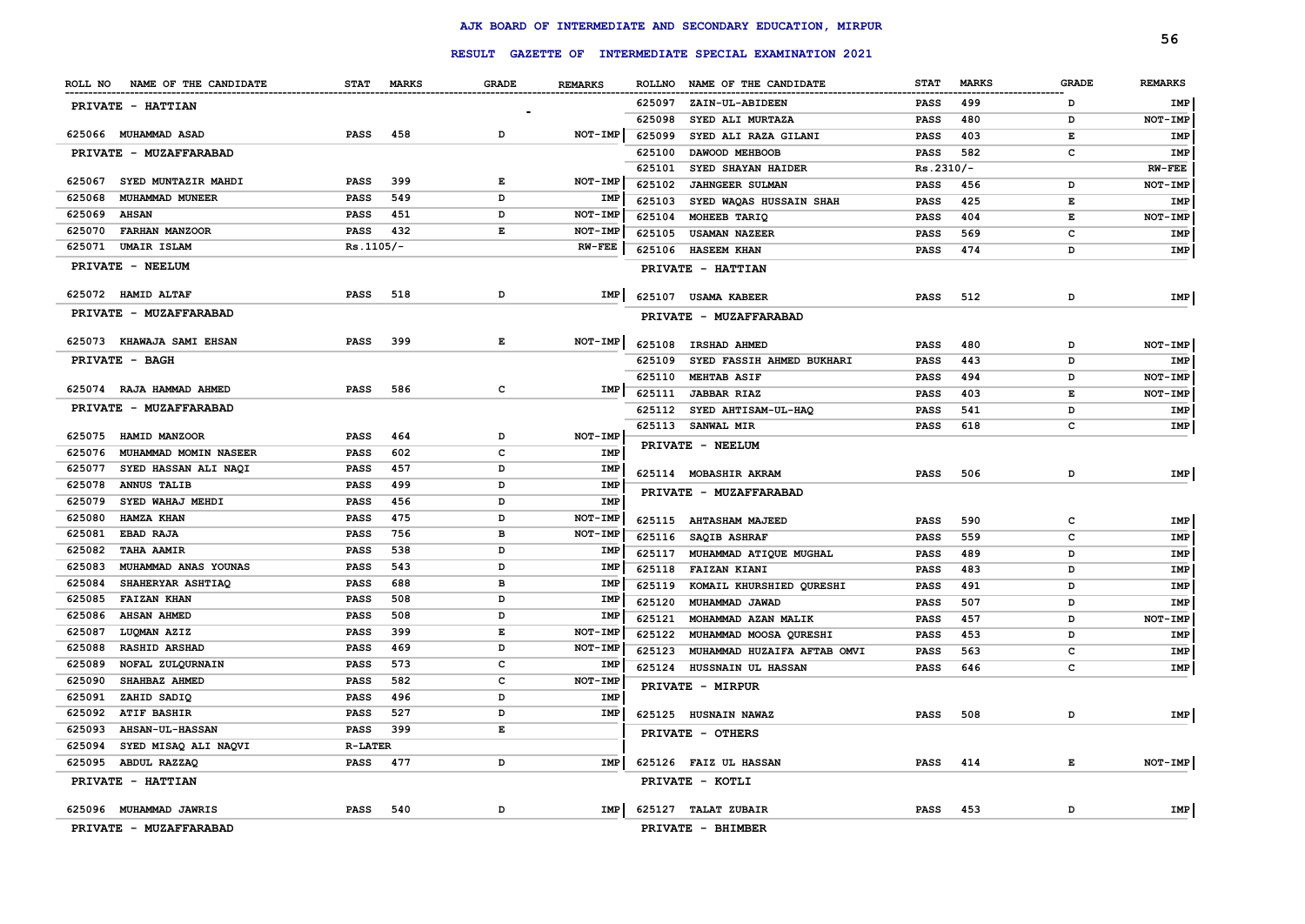|                                                      |                                          |              |                |                                                         |                    |              | 57             |
|------------------------------------------------------|------------------------------------------|--------------|----------------|---------------------------------------------------------|--------------------|--------------|----------------|
|                                                      |                                          |              |                | RESULT GAZETTE OF INTERMEDIATE SPECIAL EXAMINATION 2021 |                    |              |                |
| ROLL NO<br>NAME OF THE CANDIDATE                     | <b>STAT</b><br><b>MARKS</b>              | <b>GRADE</b> | <b>REMARKS</b> | ROLLNO NAME OF THE CANDIDATE                            | STAT MARKS         | <b>GRADE</b> | <b>REMARKS</b> |
| 625128 MUHAMMAD KAMAL SUBHANI                        | 525<br><b>PASS</b>                       | D            | IMP            | PRIVATE - MIRPUR                                        |                    |              |                |
| PRIVATE - MIRPUR                                     |                                          |              |                |                                                         |                    |              |                |
|                                                      |                                          |              |                | 625152 MUHAMMAD JUNAID LATIF                            | <b>PASS</b><br>454 | D            | IMP            |
| 625129 MUHAMMAD IBRAHIM                              | 399<br><b>PASS</b>                       | $\mathbf{E}$ | NOT-IMP        | PRIVATE - BHIMBER                                       |                    |              |                |
| 625130<br><b>ZAEEM GHAFFAR</b><br>625131 ALI HASSAN  | <b>PASS</b><br>497<br><b>PASS</b><br>492 | D<br>D       | IMP<br>IMP     | 625153 MUHAMMAD ZIYAB NAEEM                             | 594<br><b>PASS</b> | C            | IMP            |
|                                                      |                                          |              |                | PRIVATE - MIRPUR                                        |                    |              |                |
| PRIVATE - MUZAFFARABAD                               |                                          |              |                |                                                         |                    |              |                |
| 625132 MUHAMMAD UBAID UL RAZA                        | 399<br><b>PASS</b>                       | $\mathbf E$  | $NOT-IMP$      | 625154 MUJTABA ALI                                      | 425<br><b>PASS</b> | Е            | NOT-IMP        |
| PRIVATE - MIRPUR                                     |                                          |              |                | 625155<br><b>SHAHBAZ UL HASSAN</b>                      | <b>PASS</b><br>399 | Е            | NOT-IMP        |
|                                                      |                                          |              |                | 625156<br>MUHAMMAD ZAIN ZAKIR                           | <b>PASS</b><br>718 | в            | IMP            |
| 625133 HAMAD RIASAT                                  | <b>PASS</b><br>399                       | E            | NOT-IMP        | 625157<br>MUHAMMAD TAYYAB NAWAZ                         | <b>PASS</b><br>399 | Е            | NOT-IMP        |
| PRIVATE - OTHERS                                     |                                          |              |                | PRIVATE - BHIMBER                                       |                    |              |                |
| 625134 MUHAMMAD FAKHIR                               | <b>PASS</b><br>436                       | $\mathbf E$  | $NOT-IMP$      | 625158 USMAN IOBAL                                      | 399<br><b>PASS</b> | E            | NOT-IMP        |
|                                                      |                                          |              |                | 625159 SHUJA CHAUDHRY                                   | <b>PASS</b><br>928 | A1           | IMP            |
| PRIVATE - MIRPUR                                     |                                          |              |                |                                                         |                    |              |                |
| 625135 HASSAAN ALI                                   | <b>PASS</b><br>498                       | D            | IMP            | PRIVATE - KOTLI                                         |                    |              |                |
| PRIVATE - BHIMBER                                    |                                          |              |                | 625160 ASGHAR SUBHANI                                   | <b>PASS</b><br>544 | D            | IMP            |
|                                                      |                                          |              |                | PRIVATE - POONCH                                        |                    |              |                |
| 625136 HAROON HAIDER                                 | <b>PASS</b><br>497                       | D            | NOT-IMP        |                                                         |                    |              |                |
| PRIVATE - MIRPUR                                     |                                          |              |                | 625161 ALI ADEN                                         | 509<br><b>PASS</b> | D            | IMP            |
|                                                      |                                          |              | <b>IMP</b>     | PRIVATE - MIRPUR                                        |                    |              |                |
| 625137 MUHAMMAD WALEED<br>625138<br><b>AWAIS ALI</b> | 412<br>PASS<br>633<br><b>PASS</b>        | E<br>c       | <b>IMP</b>     | 625163 SAMI ULLAH                                       | 469<br><b>PASS</b> | D            | IMP            |
| 625139<br><b>HAMZA HANIF</b>                         | 521<br><b>PASS</b>                       | D            | IMP            | 625164<br><b>FARHAN AMIN</b>                            | 615<br>PASS        | C            | <b>IMP</b>     |
| 625140<br>NOUMAN ALI                                 | PASS<br>399                              | E            | NOT-IMP        | MUHAMMAD ASAD RAHEEL<br>625165                          | <b>PASS</b><br>498 | D            | IMP            |
| 625141 MUHAMMAD ALI MUKHTAR                          | <b>R-LATER</b>                           |              |                | 625166 WASEEM MURSALEEN                                 | 399<br><b>PASS</b> | E            | NOT-IMP        |
| PRIVATE - BHIMBER                                    |                                          |              |                | PRIVATE - KOTLI                                         |                    |              |                |
|                                                      |                                          |              |                |                                                         |                    |              |                |
| 625142 EHTISHAM REHMAN                               | <b>PASS</b><br>472                       | D            | IMP            | 625167 SAMEER AHMAD                                     | <b>PASS</b><br>718 | в            | NOT-IMP        |
| PRIVATE - OTHERS                                     |                                          |              |                | PRIVATE - MIRPUR                                        |                    |              |                |
| 625143 MUHAMMAD AHMED JAVED                          | <b>PASS</b><br>546                       | D            | NOT-IMP        | 625168<br>MUHAMMAD ABDULLAH                             | 458<br><b>PASS</b> | D            | IMP            |
| PRIVATE - MIRPUR                                     |                                          |              |                | 625169<br><b>ADNAN ALI</b>                              | <b>PASS</b><br>456 | D            | IMP            |
|                                                      |                                          |              |                | 625170<br>SYED HASAN RAZA SHAH                          | 453<br><b>PASS</b> | D            | IMP            |
| 625144 HAIDER ALI BUKHARI                            | <b>PASS</b><br>452                       | D            | IMP            | 625171<br>ASALLAH UD DIN SIDDIQUE BUTT                  | <b>PASS</b><br>462 | D            | IMP            |
| 625145<br><b>FARAZ UL HASSAN</b>                     | 399<br><b>PASS</b>                       | $\mathbf E$  | NOT-IMP        | 625172<br>KHAWAJA AQEEL UR RAHMAN                       | <b>PASS</b><br>718 | в            | IMP            |
| 625146<br>MUHAMMAD ISMAIL                            | 399<br><b>PASS</b>                       | $\mathbf E$  | NOT-IMP        | 625173<br><b>MUHAMMAD FAISAL</b>                        | <b>PASS</b><br>415 | Е            | NOT-IMP        |
| 625147<br><b>M AWAIS AHMAD</b>                       | 399<br><b>PASS</b>                       | $\mathbf E$  | NOT-IMP        | 625174<br><b>ANEES JABBAR</b>                           | <b>PASS</b><br>477 | D            | IMP            |
| 625148<br>YOUSAF BASHARAT                            | <b>PASS</b><br>455                       | D            | IMP            | 625175<br><b>MUAAZ BIN KHALID</b>                       | PASS<br>575        | C            | IMP            |
| MUSSA AFTAB QURESHI<br>625149                        | PASS<br>432                              | E            | NOT-IMP        | 625176<br><b>USAMA RIAZ</b>                             | $Rs.600/-$         |              | $RN$ -FEE      |
| KALEEM ULLAH<br>625150                               | <b>PASS</b><br>399                       | E            | NOT-IMP        | 625177<br><b>DAIM MUNAWAR</b>                           | <b>PASS</b><br>561 | c            | IMP            |
| PRIVATE - OTHERS                                     |                                          |              |                | 625178<br><b>HAMMAD ALI KHAKSAR</b>                     | <b>PASS</b><br>480 | D            | IMP            |
|                                                      | <b>PASS</b>                              | $\mathbf E$  |                | PRIVATE - KOTLI                                         |                    |              |                |
| 625151 TALHA HASSAN                                  | 431                                      |              | NOT-IMP        | 625179 JAWAD KHALID                                     | <b>PASS</b><br>614 | $\mathbf{C}$ | IMP            |
|                                                      |                                          |              |                |                                                         |                    |              |                |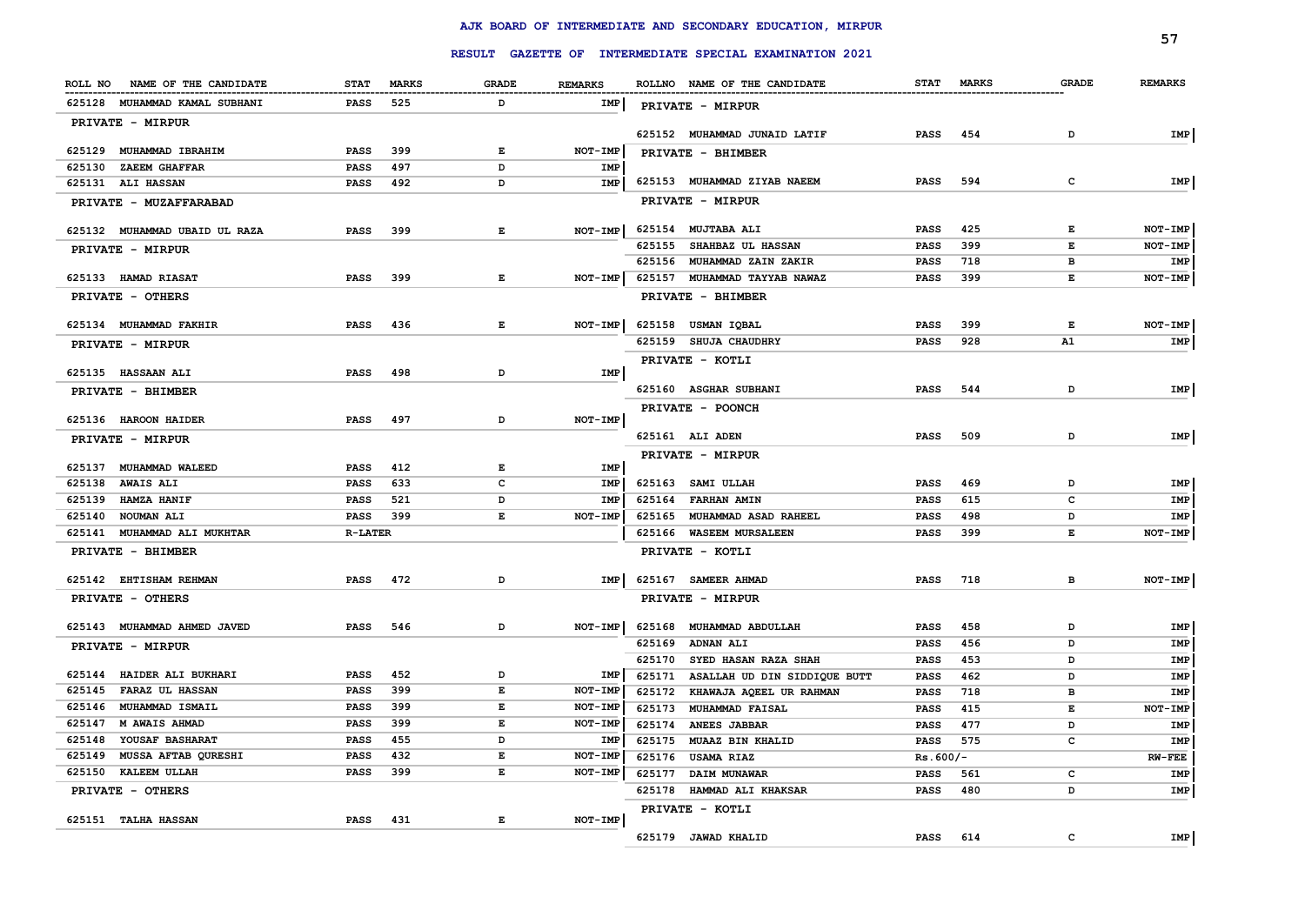|                                   |             |                     |                |        | RESULT GAZETTE OF INTERMEDIATE SPECIAL EXAMINATION 2021 |             |              |              | 58             |
|-----------------------------------|-------------|---------------------|----------------|--------|---------------------------------------------------------|-------------|--------------|--------------|----------------|
|                                   |             |                     |                |        |                                                         |             |              |              |                |
| ROLL NO NAME OF THE CANDIDATE     | STAT MARKS  | <b>GRADE</b>        | <b>REMARKS</b> |        | ROLLNO NAME OF THE CANDIDATE                            | <b>STAT</b> | <b>MARKS</b> | <b>GRADE</b> | <b>REMARKS</b> |
| PRIVATE - MIRPUR                  |             |                     |                |        | 625207 HAMMAD ZAKIR                                     | <b>PASS</b> | 474          | D            | IMP            |
|                                   |             |                     |                | 625208 | <b>SYED EBAD HASSAN</b>                                 | <b>PASS</b> | 529          | D            | IMP            |
| 625180 ADEEL AHMAD                | <b>PASS</b> | 575<br>c            | <b>IMP</b>     | 625209 | MUHAMMAD HASNAIN MUSHTAQ                                | <b>PASS</b> | 399          | E            | NOT-IMP        |
| <b>PRIVATE - POONCH</b>           |             |                     |                |        | PRIVATE - OTHERS                                        |             |              |              |                |
| 625181 SARDAR HAMMAD-UL-YASIN     | <b>PASS</b> | 632<br>c            | IMP            |        | 625210 SYED SAIF ALI                                    | <b>PASS</b> | 796          | А            | IMP            |
| PRIVATE - BHIMBER                 |             |                     |                |        | <b>PRIVATE - MIRPUR</b>                                 |             |              |              |                |
| 625182 HASNAT KHALIQ              | <b>PASS</b> | 754<br>в            | IMP            |        | 625211 MUHAMMAD USMAN AJAZ                              | <b>PASS</b> | 399          | Е            | NOT-IMP        |
| PRIVATE - MIRPUR                  |             |                     |                |        | 625212 AHSAN SAJID                                      | <b>PASS</b> | 515          | D            | IMP            |
|                                   |             |                     |                |        | PRIVATE - SADHNUTI                                      |             |              |              |                |
| 625183 SHIRAZ AHMED               | $Rs.600/-$  |                     | $RV-FEE$       |        |                                                         |             |              |              |                |
| 625184 ABDUL SAMAD                | <b>PASS</b> | 581<br>c            | IMP            |        | 625213 AHMED ALI                                        | <b>PASS</b> | 434          | Е            | NOT-IMP        |
| 625185<br><b>BAZAN BIN AZAHAR</b> | <b>PASS</b> | 542<br>D            | IMP            |        | PRIVATE - MIRPUR                                        |             |              |              |                |
| 625186 HAIDER RASHEED             | <b>PASS</b> | 762<br>в            | IMP            |        |                                                         |             |              |              |                |
| 625187<br><b>HASHIR MAHMOOD</b>   | <b>PASS</b> | D<br>518            | IMP            |        | 625214 ALI SHAN MAROOF                                  | PASS        | 432          | E            | IMP            |
| 625188<br><b>HASSAN TARIQ</b>     | <b>PASS</b> | $\mathbf c$<br>624  | IMP            | 625215 | <b>MUHAMMAD SAIF</b>                                    | <b>PASS</b> | 611          | $\mathbf{C}$ | IMP            |
| 625189<br>KHAZIMA MANZOOR         | <b>PASS</b> | 571<br>$\mathbf c$  | IMP            |        | 625216 MOEEN MUSHTAQ SABRI                              | <b>PASS</b> | 615          | c            | IMP            |
| 625190<br>RAFI UL DIN             | <b>PASS</b> | 506<br>D            | NOT-IMP        |        | 625217 ABU BAKAR AQEEL                                  | <b>PASS</b> | 412          | Е            | IMP            |
| 625191<br>SAMEED AMJID            | <b>PASS</b> | 575<br>$\mathbf c$  | IMP            |        | PRIVATE - KOTLI                                         |             |              |              |                |
| 625192<br>ABDUL SAMMAD ALI SULTAN | <b>PASS</b> | $\mathbf E$<br>399  | NOT-IMP        |        |                                                         |             |              |              |                |
| 625193<br><b>TAZEEB REEF</b>      | <b>PASS</b> | 399<br>E            | NOT-IMP        |        | 625218 MUHAMMAD AYYAZ                                   | <b>PASS</b> | 484          | D            | NOT-IMP        |
| 625194<br><b>MUHAMMAD KASHIF</b>  | <b>PASS</b> | $\mathbf c$<br>625  | <b>NOT-IMP</b> |        | PRIVATE - MIRPUR                                        |             |              |              |                |
| 625195<br><b>IBRAHIM ZIA</b>      | PASS        | D<br>488            | IMP            |        | 625219 HASEEB ALI PERVAIZ                               | <b>PASS</b> | 399          | Е            | NOT-IMP        |
| <b>HASHAAM YASIN</b><br>625196    | PASS        | 542<br>D            | <b>IMP</b>     | 625220 | <b>BILAWAL ASGHAR</b>                                   | <b>PASS</b> | 431          | Е            | IMP            |
| MUHAMMAD HAMZA ALI<br>625197      | <b>PASS</b> | 508<br>D            | <b>IMP</b>     | 625221 | <b>AHSAN MAJEED</b>                                     | <b>PASS</b> | 497          | D            | IMP            |
| 625198 ABDUL KAREEM               | <b>PASS</b> | 458<br>D            | NOT-IMP        | 625222 | <b>DANYAL AZIZ</b>                                      | <b>PASS</b> | 497          | D            | IMP            |
| PRIVATE - NEELUM                  |             |                     |                |        | PRIVATE - BHIMBER                                       |             |              |              |                |
| 625199 SAYYED BADAR UL ISLAM      | <b>PASS</b> | 555<br>c            | <b>IMP</b>     |        |                                                         |             |              |              |                |
| PRIVATE - MIRPUR                  |             |                     |                |        | 625223 BEHZAD SAJID                                     | <b>PASS</b> | 434          | Е            |                |
|                                   |             |                     |                |        | PRIVATE - MIRPUR                                        |             |              |              |                |
| <b>HASEEB MUNIR</b><br>625200     | <b>PASS</b> | $\mathbf c$<br>576  | IMP            |        |                                                         |             |              |              |                |
| 625201<br><b>HUSNAIN ARSHAD</b>   | <b>PASS</b> | D<br>486            |                |        | 625224 ASAD TARIQ                                       | <b>PASS</b> | 431          | Е            | IMP            |
| <b>PRIVATE - OTHERS</b>           |             |                     |                | 625225 | SALMAN ALI SIKANDER                                     | <b>PASS</b> | 453          | D            | IMP            |
|                                   |             |                     |                |        | 625226 HAMZA ARIF                                       | <b>PASS</b> | 675          | в            | IMP            |
| 625202 SYED ZAWAR HAIDER KAZMI    | <b>PASS</b> | 473<br>D            |                |        | PRIVATE - BHIMBER                                       |             |              |              |                |
| PRIVATE - MIRPUR                  |             |                     |                |        |                                                         |             |              |              |                |
|                                   |             |                     |                | 625227 | <b>ALI AFGHAN</b>                                       | <b>PASS</b> | 562          | $\mathbf{C}$ | IMP            |
| 625203<br>MUHAMMAD ABAID ULLAH    | <b>PASS</b> | 493<br>D            | NOT-IMP        | 625228 | <b>SHEHRYAR ASGHAR</b>                                  | <b>PASS</b> | 457          | D            | <b>IMP</b>     |
| 625204 MUHAMMAD SAAD ALI          | <b>PASS</b> | $\mathbf{C}$<br>563 | IMP            | 625229 | <b>HAMID RAZA</b>                                       | <b>PASS</b> | 507          | D            | IMP            |
| PRIVATE - KOTLI                   |             |                     |                |        | 625230 AWAIS AHMED                                      | <b>PASS</b> | 651          | $\mathbf{C}$ | NOT-IMP        |
|                                   |             |                     |                |        | PRIVATE - OTHERS                                        |             |              |              |                |
| 625205 ANIQ TUBBASSAM             | <b>PASS</b> | 432<br>Е            | IMP            |        | 625231 ALI ANAS                                         | <b>PASS</b> | 445          | D            | NOT-IMP        |
| PRIVATE - MIRPUR                  |             |                     |                |        |                                                         |             |              |              |                |
| 625206 HAMZA SADDIQUE             | <b>PASS</b> | 399<br>E            | NOT-IMP        |        | PRIVATE - BHIMBER                                       |             |              |              |                |
|                                   |             |                     |                |        |                                                         |             |              |              |                |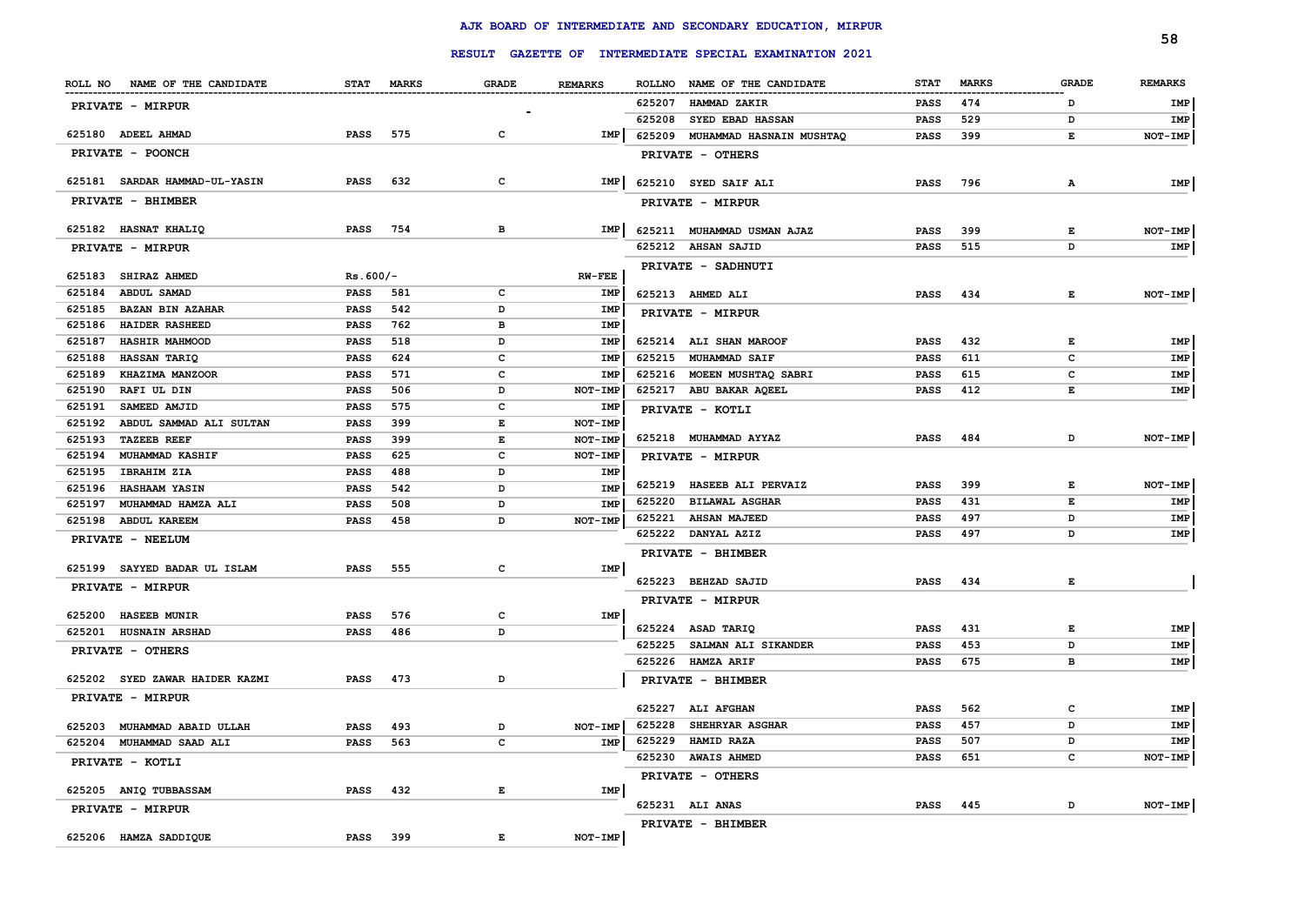|        |                               |             |                      |       |                |        |                                                         |             |              |              | 59             |
|--------|-------------------------------|-------------|----------------------|-------|----------------|--------|---------------------------------------------------------|-------------|--------------|--------------|----------------|
|        |                               |             |                      |       |                |        | RESULT GAZETTE OF INTERMEDIATE SPECIAL EXAMINATION 2021 |             |              |              |                |
|        | ROLL NO NAME OF THE CANDIDATE | <b>STAT</b> | <b>MARKS</b>         | GRADE | <b>REMARKS</b> |        | ROLLNO NAME OF THE CANDIDATE                            | <b>STAT</b> | <b>MARKS</b> | <b>GRADE</b> | <b>REMARKS</b> |
|        | 625232 AHMAD RAZA             | PASS        | 528                  | D     | <b>IMP</b>     | 625266 | MUHAMMAD SHERJIL ABDULLAH                               | PASS        | 399          | Е            | NOT-IMP        |
|        | PRIVATE - OTHERS              |             |                      |       |                | 625267 | ABDULLAH IFTIKHAR                                       | PASS        | 486          | D            | IMP            |
|        |                               |             |                      |       |                | 625268 | MUHAMMAD MUBSHAR                                        | PASS        | 571          | c            | IMP            |
|        | 625233 NOMAN ALI              | PASS        | 536                  | D     | IMP            | 625269 | <b>REHMAN AKHTAR</b>                                    | PASS        | 517          | D            | IMP            |
|        | PRIVATE - BHIMBER             |             |                      |       |                |        | PRIVATE - KOTLI                                         |             |              |              |                |
|        | 625234 ARSLAN HAMEED          | PASS        | 703                  | в     | IMP            | 625270 | <b>SUFYAN HAKEEM</b>                                    | <b>PASS</b> | 670          | в            | IMP            |
| 625235 | <b>TAMOOR SHAKOOR</b>         | <b>PASS</b> | 399                  | Е     | <b>NOT-IMP</b> | 625271 | <b>AHMAD SAGHIR</b>                                     | PASS        | 596          | c            | IMP            |
| 625236 | HAMAZ MUSHTAQ                 | <b>PASS</b> | 769                  | в     | <b>IMP</b>     | 625272 | <b>AHTSHAM-UL-HAQ</b>                                   | PASS        | 658          | c            | IMP            |
| 625237 | AMMAR JAVED                   | $Rs.3315/-$ |                      |       | <b>RW-FEE</b>  | 625273 | ABDUL SAMAD SHAHID                                      | <b>PASS</b> | 508          | D            | IMP            |
| 625238 | AHMAD NAWAZ                   | <b>PASS</b> | 631                  | c     | <b>IMP</b>     | 625274 | MUHAMMAD TOFIQ UMER                                     | <b>PASS</b> | 399          | Е            | NOT-IMP        |
| 625239 | <b>IBRAR ARIF</b>             | PASS        | 632                  | c     | <b>IMP</b>     |        | 625275 AMEER HAMZA                                      | <b>PASS</b> | 433          | Е            | NOT-IMP        |
| 625240 | <b>ARBAB ABID</b>             | PASS        | 498                  | D     | <b>IMP</b>     |        |                                                         |             |              |              |                |
| 625241 | MOEID NIZAM                   | PASS        | 409                  | Е     | NOT-IMP        |        | PRIVATE - OTHERS                                        |             |              |              |                |
| 625242 | MUHAMMAD JABRAN               | PASS        | 562                  | c     | <b>IMP</b>     |        | 625276 MUHAMMAD WAQAS                                   | $Rs.600/-$  |              |              | $RW-FEE$       |
| 625243 | MUHAMMAD AHTASHAM             | PASS        | 582                  | c     | IMP            |        |                                                         |             |              |              |                |
| 625244 | LUQMAN MOHSIN                 | PASS        | 435                  | Е     | IMP            |        | PRIVATE - KOTLI                                         |             |              |              |                |
| 625245 | USMAN WAQAR                   | PASS        | 534                  | D     | NOT-IMP        | 625277 | MUHAMMAD USMAN SHAFIQUE                                 | PASS        | 641          | c            | NOT-IMP        |
| 625246 | MUHAMMAD SAAD UR REHMAN       | PASS        | 809                  | Α     | <b>IMP</b>     | 625278 | <b>RAJAB TAHIR</b>                                      | PASS        | 399          | Е            | NOT-IMP        |
| 625247 | <b>MUHAMMAD FAIZAN</b>        | PASS        | 476                  | D     | NOT-IMP        | 625279 | UMAR KHALID CH                                          | PASS        | 630          | с            | IMP            |
| 625248 | ZAIN ALI                      | PASS        | 399                  | Е     | <b>NOT-IMP</b> | 625280 | <b>LABIB-UR-REHMAN</b>                                  | <b>PASS</b> | 501          | D            | IMP            |
| 625249 | ADNAN AKRAM                   | PASS        | 543                  | D     | IMP            | 625281 | MUHAMMAD HUSSAM AQDAS                                   | PASS        | 410          | Е            | NOT-IMP        |
|        | 625250 ASAD SALEEM            | <b>PASS</b> | 571                  | c     | IMP            | 625282 | KHURAM ZAMAN                                            | PASS        | 562          | с            | IMP            |
|        |                               |             |                      |       |                | 625283 | MUHAMMAD SAAD                                           | <b>PASS</b> | 608          | с            | IMP            |
|        | PRIVATE - OTHERS              |             |                      |       |                | 625284 | MUHAMMAD SAAD NASEER                                    | PASS        | 399          | Е            | NOT-IMP        |
|        | 625251 AYAN WASEEM            | <b>PASS</b> | 579                  | c     | IMP            | 625285 | ANEES UR REHMAN                                         | PASS        | 494          | D            | NOT-IMP        |
|        |                               |             |                      |       |                | 625286 | MUHAMMAD AFZAAL MOHYIDDIN                               | PASS        | 412          | Е            | NOT-IMP        |
|        | PRIVATE - BHIMBER             |             |                      |       |                | 625287 |                                                         |             | 565          | с            |                |
| 625252 | MUHAMMAD MAJID RAZA KHAN      | <b>PASS</b> | 496                  | D     | IMP            | 625288 | <b>MUHAMMAD HASEEB</b>                                  | PASS        | 809          |              | IMP            |
| 625253 | MUHAMMAD MOHIBULLAH           | <b>PASS</b> | 608                  | c     | IMP            |        | <b>NAUMAN RASHEED</b>                                   | PASS        |              | А            | IMP            |
| 625254 | SYED NAJAM-UL-HASSAN          | <b>PASS</b> | 575                  | c     | IMP            | 625289 | SYED FAIZAN HAIDER                                      | PASS        | 597          | c            | NOT-IMP        |
| 625255 | <b>SARMAD ALI</b>             | <b>PASS</b> | 399                  | Е     | <b>NOT-IMP</b> | 625290 | QAMAR KHURSHID                                          | PASS        | 475          | D            | NOT-IMP        |
|        |                               |             |                      | D     |                | 625291 | MUHAMMAD HUSNAIN                                        | PASS        | 824          | А            | IMP            |
| 625256 | <b>MUHAMMAD SANDEED</b>       | <b>PASS</b> | 489                  |       | IMP            | 625292 | <b>ADEEL HUSSAIN</b>                                    | PASS        | 424          | Е            | NOT-IMP        |
| 625257 | <b>ATA UL REHMAN</b>          | <b>PASS</b> | 675                  | в     | IMP            | 625293 | MUHAMMAD AITESAM                                        | PASS        | 555          | с            | IMP            |
| 625258 | <b>EHTASHAM SAJID</b>         | <b>PASS</b> | 404                  | E     | <b>NOT-IMP</b> | 625294 | <b>NOMAN MUSHTAQ</b>                                    | PASS        | 592          | c            | IMP            |
|        | PRIVATE - OTHERS              |             |                      |       |                |        | PRIVATE - SADHNUTI                                      |             |              |              |                |
| 625259 | MUHAMMAD WALEED TAHIR         | PASS        | 524                  | D     | IMP            |        | 625295 MOHFEEZ ZAFAR ABBASI                             | PASS        | 511          | D            | IMP            |
|        | 625260 ALI HASSAN             |             | Rs.6630 OR O/C+100/- |       | <b>RW-FEE</b>  |        | PRIVATE - POONCH                                        |             |              |              |                |
|        | PRIVATE - BHIMBER             |             |                      |       |                |        |                                                         |             |              |              |                |
|        |                               |             |                      |       |                |        | 625297 SYED ALI NAQI NAQVI                              | PASS        | 474          | D            | NOT-IMP        |
|        | 625261 ABDUL WAHAB JAMEEL     | <b>PASS</b> | 658                  | с     | IMP            |        | PRIVATE - KOTLI                                         |             |              |              |                |
| 625262 | EHSNAN JAVED                  | PASS        | 409                  | E     | NOT-IMP        |        |                                                         |             |              |              |                |
| 625263 | <b>ABDULLAH NASSER</b>        | <b>PASS</b> | 414                  | E     | NOT-IMP        |        | 625298 AKAASH AYOUB                                     | PASS        | 411          | E            | <b>IMP</b>     |
| 625264 | MUHAMMAD HASHIM NASEER        | <b>PASS</b> | 486                  | D     | IMP            |        | PRIVATE - POONCH                                        |             |              |              |                |
|        | 625265 MUHAMMAD SUFYAN        | PASS        | 436                  | E     | IMP            |        |                                                         |             |              |              |                |
|        |                               |             |                      |       |                |        | 625299 AHTESHAM WAHEED                                  | PASS 399    |              | E            | NOT-IMP        |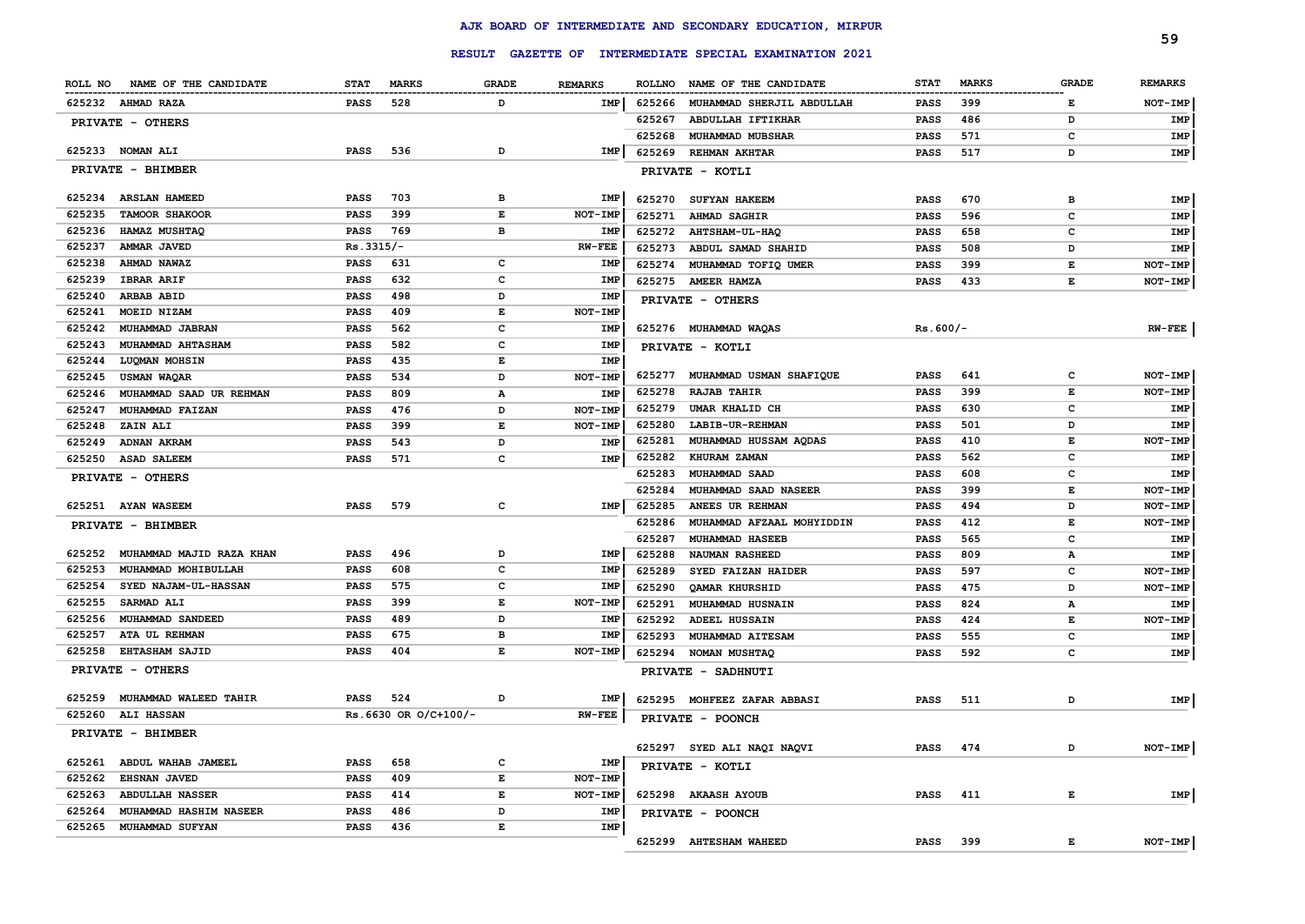|        |                                                               |             |            |               |                |        |                                                  |                |              |              | 60             |
|--------|---------------------------------------------------------------|-------------|------------|---------------|----------------|--------|--------------------------------------------------|----------------|--------------|--------------|----------------|
|        |                                                               |             |            | <b>RESULT</b> |                |        | GAZETTE OF INTERMEDIATE SPECIAL EXAMINATION 2021 |                |              |              |                |
|        | ROLL NO NAME OF THE CANDIDATE<br>---------------------------- |             | STAT MARKS | <b>GRADE</b>  | <b>REMARKS</b> |        | ROLLNO NAME OF THE CANDIDATE                     | <b>STAT</b>    | <b>MARKS</b> | <b>GRADE</b> | <b>REMARKS</b> |
|        | PRIVATE - KOTLI                                               |             |            |               |                | 625336 | <b>ARSLAN RAFIQUE</b>                            | <b>PASS</b>    | 501          | D            | NOT-IMP        |
|        |                                                               |             |            |               |                | 625337 | AMMAR SADIQ                                      | <b>PASS</b>    | 464          | D            | IMP            |
|        | 625300 ABDUL MAJEEB SHAKOOR                                   | <b>PASS</b> | 495        | D             | IMP            | 625338 | MUHAMMAD ANEES ASHFAQ                            | <b>PASS</b>    | 498          | D            | IMP            |
| 625301 | ABRAR-NAZIR                                                   | <b>PASS</b> | 570        | C             | IMP            | 625339 | MUHAMMAD ABDULLAH AFTAB                          | <b>PASS</b>    | 508          | D            | IMP            |
|        | PRIVATE - OTHERS                                              |             |            |               |                | 625340 | <b>MUBASIL SAEED</b>                             | <b>PASS</b>    | 399          | Е            | NOT-IMP        |
|        |                                                               |             |            |               |                | 625341 | ZEESHAN ALI                                      | <b>PASS</b>    | 640          | c            | NOT-IMP        |
|        | 625302 MUHAMMAD SHARIF                                        | <b>PASS</b> | 403        | $\mathbf E$   | $NOT-IMP$      | 625342 | <b>OASIM YASEEN</b>                              | <b>PASS</b>    | 446          | D            | NOT-IMP        |
|        | PRIVATE - KOTLI                                               |             |            |               |                | 625343 | KASHIF MEHMOOD                                   | <b>PASS</b>    | 557          | C            | IMP            |
|        |                                                               |             |            |               |                | 625344 | MIRZA SAJJAD AHMED                               | <b>PASS</b>    | 508          | D            | IMP            |
| 625303 | MUHAMMAD OZAIR MINHAS                                         | <b>PASS</b> | 637        | C             | IMP            | 625345 | <b>AZEN KHURSHID</b>                             | <b>PASS</b>    | 511          | D            | <b>IMP</b>     |
| 625304 | <b>JAWAD JAVED</b>                                            | PASS        | 553        | C             | IMP            | 625346 | HAMZA QAYYUM                                     | <b>PASS</b>    | 585          | C            | <b>IMP</b>     |
| 625305 | MOHSIN IFTIKHAR                                               | PASS        | 572        | $\mathbf{C}$  | IMP            | 625347 | MUHAMMAD ATIF ALI SUBHANI                        | <b>PASS</b>    | 632          | c            | IMP            |
| 625306 | HAMZA DAWOOD                                                  | <b>PASS</b> | 499        | D             | IMP            | 625348 | FAHAD FAROOO                                     | <b>PASS</b>    | 581          | C            | IMP            |
| 625307 | REHAN SHAFIQUE                                                | PASS        | 464        | D             | <b>IMP</b>     | 625349 | <b>BURHAN FAWAZ</b>                              | Rs.2310/-      |              |              | <b>RW-FEE</b>  |
| 625308 | <b>ABDUL WAHAB</b>                                            | PASS        | 539        | D             | IMP            | 625350 | <b>SOAM KHALID</b>                               | <b>R-LATER</b> |              |              |                |
| 625309 | <b>UBAIDULLAH IMTIAZ</b>                                      | PASS        | 490        | D             | IMP            | 625351 | FAHEEM LUQMAN                                    | <b>PASS</b>    | 639          | c            | IMP            |
|        | PRIVATE - OTHERS                                              |             |            |               |                | 625352 | AMAAN ASHIQ                                      | <b>PASS</b>    | 581          | $\mathbf{C}$ | IMP            |
|        |                                                               |             |            |               |                | 625353 | MUHAMMAD SOHAIB                                  | <b>PASS</b>    | 453          | D            | IMP            |
|        | 625310 ZULFIQAR ALI                                           | <b>PASS</b> | 458        | D             | <b>IMP</b>     | 625354 | MUHAMMAD SARMAD ZAHID                            | <b>PASS</b>    | 521          | D            | IMP            |
|        | PRIVATE - KOTLI                                               |             |            |               |                | 625355 | HASNAT MOHI UD DIN                               | <b>PASS</b>    | 650          | C            | IMP            |
|        |                                                               |             |            |               |                | 625356 | <b>ARSLAN NASEER</b>                             | <b>PASS</b>    | 498          | D            | IMP            |
| 625311 | MUHAMMAD HAMAD SHAFIQUE                                       | <b>PASS</b> | 475        | D             | IMP            | 625357 | TAIMOOR ALI                                      | <b>PASS</b>    | 463          | D            | IMP            |
| 625312 | RISAL ARSHAD                                                  | <b>PASS</b> | 410        | E             | NOT-IMP        | 625358 | <b>HAROON AZEEM</b>                              | <b>PASS</b>    | 453          | D            | IMP            |
| 625313 | MUHAMMAD BILAL ARIF                                           | <b>PASS</b> | 640        | C             | NOT-IMP        | 625359 | ABDUL JABBAR MAROOF                              | <b>PASS</b>    | 533          | D            | IMP            |
| 625314 | ROHEEL MEHFOOZ                                                | PASS        | 425        | E             | NOT-IMP        | 625360 | <b>QASIM SHAFI</b>                               | <b>PASS</b>    | 573          | c            | IMP            |
| 625315 | RAJA AYAN AHMAD                                               | PASS        | 455        | D             | <b>IMP</b>     | 625361 | HAMMAD SIDDIQUE                                  | <b>PASS</b>    | 399          | Е            | NOT-IMP        |
| 625316 | <b>GHULAM MUJTIBA</b>                                         | PASS        | 493        | D             | <b>IMP</b>     | 625362 | <b>USAMA AZIM</b>                                | <b>PASS</b>    | 606          | C            | IMP            |
| 625317 | <b>AWAIS KHALID</b>                                           | <b>PASS</b> | 456        | D             | <b>IMP</b>     | 625363 | <b>AMIR IRSHAD</b>                               | <b>PASS</b>    | 512          | D            | IMP            |
| 625318 | <b>KASHIF JAVED</b>                                           | PASS        | 585        | C             | IMP            | 625364 | AHMED HAQ NAWAZ                                  | <b>PASS</b>    | 630          | C            | <b>IMP</b>     |
| 625319 | MUHAMMAD ALI GUL                                              | <b>PASS</b> | 611        | C             | <b>IMP</b>     | 625365 | <b>USMAN HUSSAIN</b>                             | <b>PASS</b>    | 589          | C            | <b>IMP</b>     |
| 625320 | <b>TALAL SAEED</b>                                            | PASS        | 486        | D             | NOT-IMP        |        | PRIVATE - SADHNUTI                               |                |              |              |                |
| 625321 | FURQAN ALI                                                    | PASS        | 441        | D             | IMP            |        |                                                  |                |              |              |                |
| 625322 | MUHAMMAD HAMAD ASLAM                                          | PASS        | 702        | в             | IMP            |        | 625366 MUHAMMAD MAHTAB SIDDIQUI                  | <b>PASS</b>    | 845          | ${\bf A}$    |                |
| 625323 | HAMMAD SUBHANI                                                | PASS        | 540        | D             | IMP            |        | PRIVATE - KOTLI                                  |                |              |              |                |
| 625324 | MUHAMMAD MEHRAN ALI                                           | $Rs.600/-$  |            |               | $RW-FEE$       |        |                                                  |                |              |              |                |
| 625325 | <b>JAWAD ZAMIR</b>                                            | PASS        | 607        | c             | IMP            | 625367 | MUHAMMAD WAQAR                                   | <b>PASS</b>    | 612          | c            | IMP            |
| 625326 | <b>JAWAD AHMAD</b>                                            | <b>PASS</b> | 436        | $\mathbf E$   | IMP            | 625368 | <b>HAMZA BASHIR</b>                              | <b>PASS</b>    | 534          | D            | IMP            |
| 625327 | MUHAMMAD SUFYAN                                               | <b>PASS</b> | 399        | E             | NOT-IMP        | 625369 | MONEEB UL RAHMAN                                 | <b>PASS</b>    | 399          | Е            | NOT-IMP        |
| 625328 | SAOUD RAHIM KHAN                                              | <b>PASS</b> | 580        | C             | IMP            | 625370 | SAIM MEHMOOD                                     | <b>PASS</b>    | 458          | D            | NOT-IMP        |
| 625329 | ZAIN UL ABIDEEN                                               | <b>PASS</b> | 399        | E             | NOT-IMP        | 625371 | TAHIR MEHMOOD                                    | <b>PASS</b>    | 420          | E            | NOT-IMP        |
| 625330 | <b>AZAN SHAHZAD</b>                                           | <b>PASS</b> | 508        | D             | IMP            | 625372 | <b>ROHAN AHMED</b>                               | <b>PASS</b>    | 529          | D            | IMP            |
| 625331 | HAFIZ SHAYAN AHMAD                                            | <b>PASS</b> | 499        | D             | <b>IMP</b>     | 625373 | SHUJAT SHOUKAT                                   | <b>PASS</b>    | 647          | c            | IMP            |
| 625332 | UZAIR RAFIQUE CHOHAN                                          | PASS        | 560        | C             | <b>IMP</b>     | 625374 | <b>GHULAM MUJTABA</b>                            | <b>PASS</b>    | 565          | C            | IMP            |
| 625333 | <b>HASHIM ALI</b>                                             | PASS        | 541        | D             | NOT-IMP        | 625375 | MUHAMMAD ZAIN                                    | <b>PASS</b>    | 485          | D            | <b>IMP</b>     |
| 625334 | ADEEL IJAZ                                                    | <b>PASS</b> | 538        | D             | <b>IMP</b>     | 625376 | <b>UMAIR ALI</b>                                 | <b>PASS</b>    | 399          | E            | NOT-IMP        |
| 625335 | SHOAIB AKHTAR                                                 | <b>PASS</b> | 602        | C             | <b>IMP</b>     | 625377 | SYED MOHZUM ALI NAQVI                            | <b>PASS</b>    | 399          | F.           | <b>NOT-IMP</b> |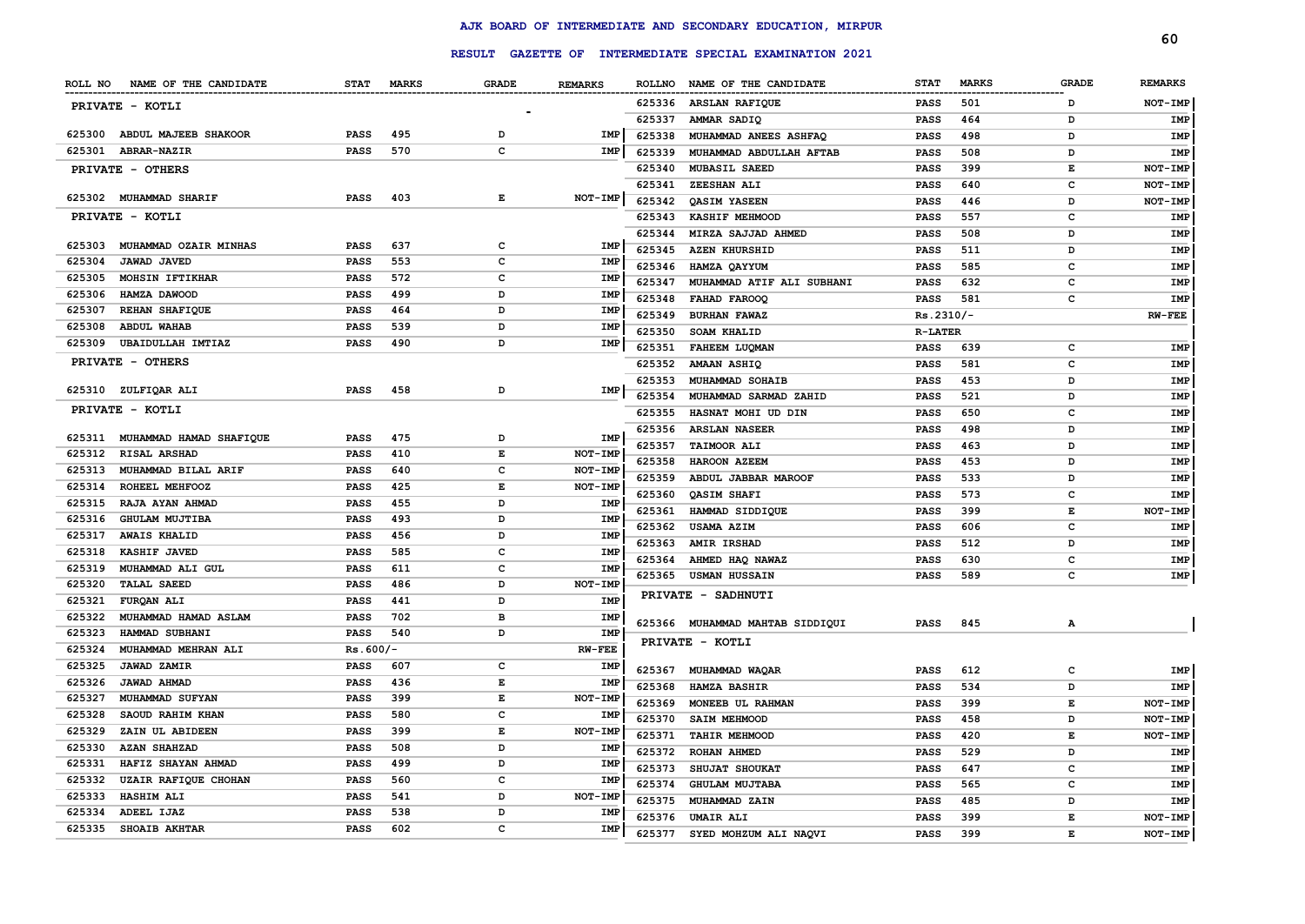|                                       |             | <b>RESULT</b>          |              |                |        | GAZETTE OF INTERMEDIATE SPECIAL EXAMINATION 2021 |                |                      |              | 61             |
|---------------------------------------|-------------|------------------------|--------------|----------------|--------|--------------------------------------------------|----------------|----------------------|--------------|----------------|
| ROLL NO<br>NAME OF THE CANDIDATE      | <b>STAT</b> | <b>MARKS</b>           | <b>GRADE</b> | <b>REMARKS</b> |        | ROLLNO NAME OF THE CANDIDATE                     | <b>STAT</b>    | <b>MARKS</b>         | <b>GRADE</b> | <b>REMARKS</b> |
| 625378<br><b>HUSSNAIN AHMED</b>       | <b>PASS</b> | 403                    | Е            | NOT-IMP        | 625414 | <b>ZAMIN ALI</b>                                 | PASS           | 652                  | c            | IMP            |
| 625379<br><b>HASEEB SHABIR</b>        | <b>PASS</b> | 685                    | в            | <b>IMP</b>     | 625415 | <b>FARHAN ISHAQ</b>                              | $Rs.600/-$     |                      |              | $RW-FEE$       |
| 625380<br><b>AHSAN SAJJAD</b>         | PASS        | 404                    | E            | NOT-IMP        | 625416 | ABU BAKAR PARVAIZ                                | PASS           | 452                  | D            | NOT-IMP        |
| PRIVATE - POONCH                      |             |                        |              |                | 625417 | ALI MUMTAZ                                       | $Rs.600/-$     |                      |              | $RW-FEE$       |
|                                       |             |                        |              |                | 625418 | <b>RASHAD RASHEED</b>                            | <b>PASS</b>    | 432                  | Е            | NOT-IMP        |
| 625381 SAYYAB ASHRAF                  | <b>PASS</b> | 751                    | в            | IMP            |        | PRIVATE - HAVELI                                 |                |                      |              |                |
| PRIVATE - KOTLI                       |             |                        |              |                |        | 625419 AWAIS ASLAM                               | <b>PASS</b>    | 495                  | D            | NOT-IMP        |
| 625382<br>MUHAMMAD FRAZ AKHTER        | <b>PASS</b> | 421                    | Е            | IMP            |        | PRIVATE - BAGH                                   |                |                      |              |                |
| 625383<br><b>ASAD ALI</b>             | <b>PASS</b> | 583                    | c            | IMP            |        |                                                  |                |                      |              |                |
| 625384<br><b>HAIDER ALI</b>           | <b>PASS</b> | 410                    | Е            | IMP            | 625420 | <b>USAMA</b>                                     | Rs.2300/-      |                      |              | $RW-FEE$       |
| 625385<br>SAMI ULLAH JAVED            | <b>PASS</b> | 552                    | c            | IMP            | 625421 | <b>AFAQ HUSSAIN</b>                              | <b>PASS</b>    | 473                  | D            | IMP            |
| 625386<br>KASHIF TARIQ                | <b>PASS</b> | 399                    | Е            | NOT-IMP        | 625422 | NOMAN AZAD                                       | <b>PASS</b>    | 581                  | c            | IMP            |
| 625387<br><b>ABBAS ABID</b>           | <b>PASS</b> | 490                    | D            | IMP            | 625423 | SYED HUZAIFA ALI GARDEZI                         | <b>PASS</b>    | 654                  | c            | IMP            |
| PRIVATE - BAGH                        |             |                        |              |                | 625424 | <b>AHTESHAM SHAFI</b>                            | <b>PASS</b>    | 517                  | D            | IMP            |
|                                       |             |                        |              |                | 625425 | <b>HASSAN MANZOOR</b>                            | <b>PASS</b>    | 618                  | c            | IMP            |
| 625388<br><b>AMMAR IBRAHIM</b>        | <b>PASS</b> | 516                    | D            | IMP            | 625426 | RAJA HASSAN UL BANNA                             | <b>PASS</b>    | 445                  | D            | IMP            |
| 625389<br><b>JUNAID YASEEN</b>        | <b>PASS</b> | 489                    | D            | IMP            | 625427 | MUHAMMAD MOHEEZ                                  | <b>PASS</b>    | 1039                 | A1           | <b>IMP</b>     |
| 625390<br>SUBHAN IMTIAZ               |             | $Rs.6630$ OR O/C+100/- |              | $RW-FEE$       | 625428 | <b>JAWAD SULTAN</b>                              | <b>PASS</b>    | 469                  | D            | NOT-IMP        |
| 625391<br><b>TALHA BIN ZUBAIR</b>     | <b>PASS</b> | 541                    | D            | IMP            | 625429 | FIDA UR REHMAN                                   | <b>PASS</b>    | 501                  | D            | NOT-IMP        |
| 625392<br><b>SHARYAR ARSHAD</b>       | <b>PASS</b> | 582                    | c            | IMP            | 625430 | HURAIRA IFTIKHAR                                 | PASS           | 632                  | c            | IMP            |
| 625393<br>IKHLAS AFSAR                | <b>PASS</b> | 615                    | c            | NOT-IMP        | 625431 | ABDUL SAMI KHAN                                  | PASS           | 665                  | в            | IMP            |
| 625394<br>ZAIN FAROOQ                 | <b>PASS</b> | 453                    | D            | <b>NOT-IMP</b> | 625432 | ADEEL AFZAL KHAN                                 | <b>PASS</b>    | 642                  | $\mathbf c$  | IMP            |
| 625395<br>SARDAR JUNAID HALEEM BAIG   | <b>PASS</b> | 610                    | c            | <b>NOT-IMP</b> |        | PRIVATE - POONCH                                 |                |                      |              |                |
| 625396<br><b>OWAIS FARIS</b>          | <b>PASS</b> | 607                    | c            | IMP            |        |                                                  |                |                      |              |                |
| 625397<br>ABDUL SAMI NIAZ             | <b>PASS</b> | 535                    | D            | NOT-IMP        | 625433 | SYED HUNAIN ALI                                  | <b>PASS</b>    | 574                  | c            |                |
| 625398<br><b>MAAZ SULTAN</b>          | PASS        | 697                    | в            | <b>IMP</b>     | 625434 | MUHAMMAD HUSSNAIN RIAZ                           | <b>PASS</b>    | 542                  | D            | IMP            |
| 625399<br><b>ZEESHAN TAHIR</b>        |             | Rs.6630 OR O/C+100/-   |              | $RW-FEE$       | 625435 | <b>TABISH MAROOF</b>                             | <b>PASS</b>    | 518                  | D            | IMP            |
| 625400<br>RAYAN AHMED                 | PASS        | 544                    | D            | NOT-IMP        | 625436 | SAMI-UR-REHMAN                                   | <b>PASS</b>    | 631                  | c            | IMP            |
| 625401<br>MUHAMMAD HANZALAH KHAN      | Rs.2300/-   |                        |              | $RW$ - $FEE$   | 625437 | <b>WALEED HUSSAIN</b>                            | <b>PASS</b>    | 596                  | $\mathbf c$  | IMP            |
| 625402<br>ZAREEF AHMED HASHMI         | <b>PASS</b> | 399                    | Е            | NOT-IMP        | 625438 | MUHAMMAD MOBEEN                                  | <b>PASS</b>    | 535                  | D            | IMP            |
| 625403<br>ABDUL HADI KHAN             | <b>PASS</b> | 414                    | E            | NOT-IMP        | 625439 | SYED MOIZ AMIR                                   | <b>PASS</b>    | 655                  | c            | IMP            |
| 625404<br><b>ABDUL HANNAN</b>         | PASS        | 572                    | c            | IMP            | 625440 | MOHSIN AMJAD                                     | PASS           | 657                  | c            | IMP            |
| PRIVATE - MUZAFFARABAD                |             |                        |              |                | 625441 | DANYAL AHMED KHAN FAIZI                          | PASS           | 551                  | c            | IMP            |
|                                       |             |                        |              |                | 625442 | MUHAMMAD TASHFAIN AYUB                           | PASS           | 585                  | c            | IMP            |
| 625405 MUHAMMAD DANISH                | <b>PASS</b> | 515                    | D            | NOT-IMP        | 625443 | SAYED ITZAZ ALI KAZMI                            | <b>R-LATER</b> |                      |              |                |
| PRIVATE - BAGH                        |             |                        |              |                | 625444 | <b>TAHIR HUSSAIN</b>                             | <b>PASS</b>    | 436                  | Е            | NOT-IMP        |
|                                       |             |                        |              |                | 625445 | ABDUL SAMMAD KHAN                                | <b>PASS</b>    | 500                  | D            | IMP            |
| 625406<br><b>RAMISH WAZIR</b>         | <b>PASS</b> | 612                    | c            | IMP            | 625446 | MUHAMMAD ALI AHMED                               | <b>PASS</b>    | 826                  | А            | NOT-IMP        |
| 625407<br>SAYYED HAMZA KHALIL GARDAZI | PASS        | 652                    | c            | <b>IMP</b>     | 625447 | ABDUL BASIT MEHMOOD                              | <b>PASS</b>    | 455                  | D            | IMP            |
| 625408<br><b>HUMAYUN ZOHRAB</b>       | <b>PASS</b> | 731                    | в            | <b>NOT-IMP</b> | 625448 | SOBAN MUSTAFA                                    |                | Rs.6630 OR O/C+100/- |              | $RW-FEE$       |
| 625409<br>PIYAM UL HUSSAIN            | <b>PASS</b> | 749                    | в            | IMP            | 625449 | ZOONURAIN RAZZAQ                                 | <b>R-LATER</b> |                      |              |                |
| 625410<br>HAMMAD KHURSID              | <b>PASS</b> | 780                    | A            | IMP            | 625450 | BILAL JAMIL                                      | <b>PASS</b>    | 496                  | D            | IMP            |
| 625411<br>FAISAL SAJAWAL CHUGHTAI     | <b>PASS</b> | 606                    | c            | IMP            | 625451 | <b>FARAKH MAZHAR</b>                             | <b>PASS</b>    | 629                  | c            | IMP            |
| 625412<br>SAAD EJAZ                   | PASS        | 575                    | c            | IMP            | 625452 | AMMAD UR REHMAN AKRAM                            | <b>PASS</b>    | 488                  | D            | IMP            |
| 625413<br>ZAID ZAFEER                 | <b>PASS</b> | 611                    | c            | IMP            | 625453 | <b>AZAN ARSAM</b>                                | <b>PASS</b>    | 445                  | D            | <b>IMP</b>     |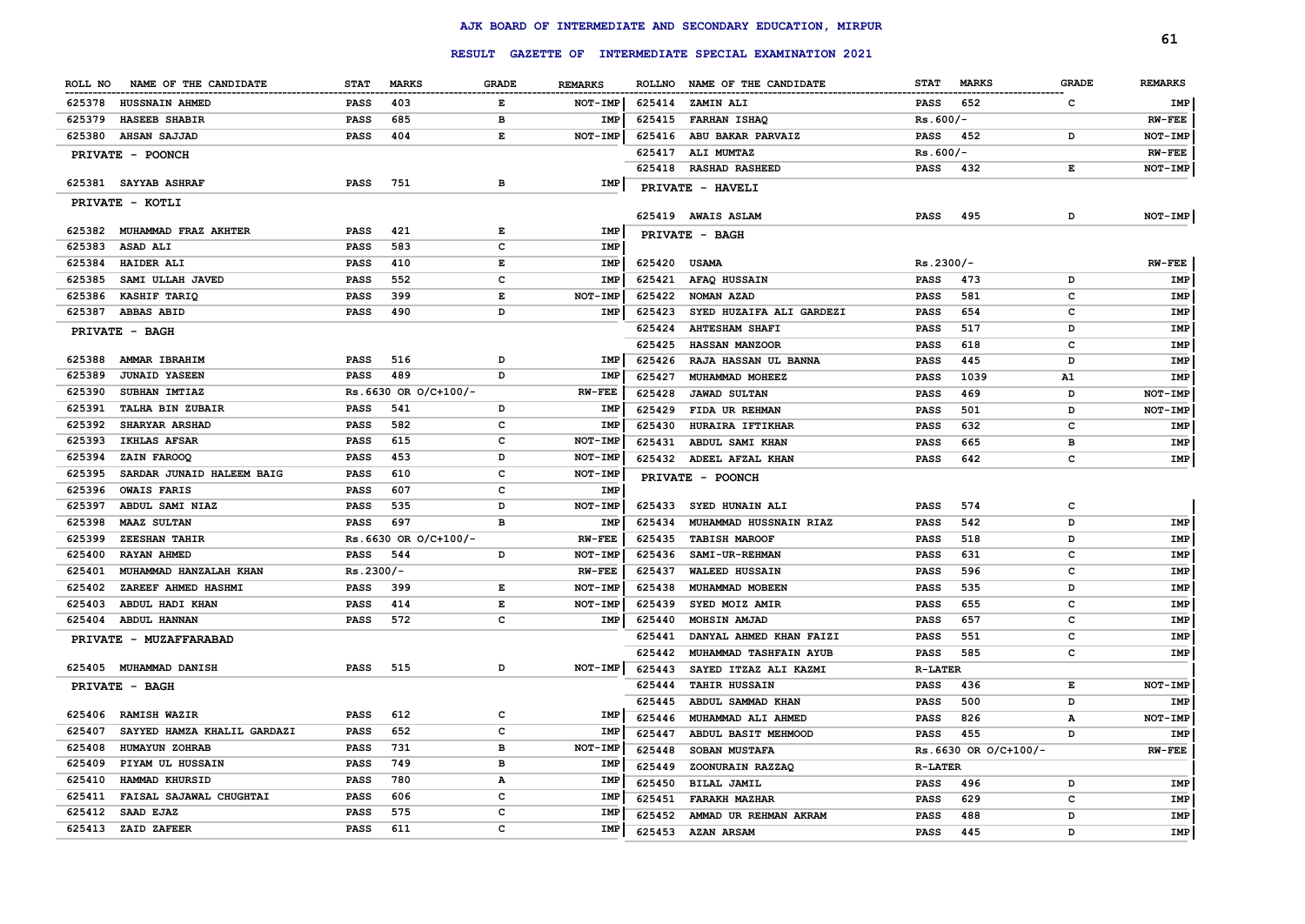|        |                               |                |     |                                                                                                |                |               | RESULT GAZETTE OF INTERMEDIATE SPECIAL EXAMINATION 2021 |                |                      |              | 62             |
|--------|-------------------------------|----------------|-----|------------------------------------------------------------------------------------------------|----------------|---------------|---------------------------------------------------------|----------------|----------------------|--------------|----------------|
|        | ROLL NO NAME OF THE CANDIDATE | STAT MARKS     |     | <b>GRADE</b>                                                                                   | <b>REMARKS</b> | <b>ROLLNO</b> | NAME OF THE CANDIDATE                                   | <b>STAT</b>    | <b>MARKS</b>         | <b>GRADE</b> | <b>REMARKS</b> |
|        | PRIVATE - HAVELI              |                |     |                                                                                                |                | 625492        | <b>AMRAIZ AKBAR</b>                                     | PASS           | 446                  | D            | NOT-IMP        |
|        |                               |                |     |                                                                                                |                | 625493        | <b>MOHSIN JABBAR</b>                                    | <b>R-LATER</b> |                      |              |                |
|        | 625454 TAHIR MAJEED           | $Rs.600/-$     |     |                                                                                                | <b>RW-FEE</b>  | 625494        | <b>HUSSNAIN IRFAN</b>                                   |                | Rs.6630 OR O/C+100/- |              | $RW-FEE$       |
|        | PRIVATE - POONCH              |                |     |                                                                                                |                | 625495        | AHMED MUJTABA                                           | <b>PASS</b>    | 531                  | D            | IMP            |
|        |                               |                |     |                                                                                                |                | 625496        | <b>MEHRAN MUSHTAQ</b>                                   | <b>PASS</b>    | 505                  | D            | IMP            |
| 625455 | <b>BADAR EJAZ</b>             | <b>PASS</b>    | 634 | $\mathbf c$                                                                                    | IMP            | 625497        | SHARYAR YASEEN                                          | <b>PASS</b>    | 496                  | D            | IMP            |
| 625456 | JABBAR MEHMOOD SADOZI         | PASS           | 608 | $\mathbf c$                                                                                    | IMP            | 625498        | MUHAMMAD SUBHAN                                         | <b>PASS</b>    | 469                  | D            | <b>IMP</b>     |
| 625457 | <b>MUHAMMAD EHSAN</b>         | <b>PASS</b>    | 436 | $\mathbf{E}% _{t}\left  \mathbf{1}\right\rangle =\mathbf{1}_{t}\left  \mathbf{1}\right\rangle$ | IMP            | 625499        | HAMMAD BIN FAHEEM                                       | <b>PASS</b>    | 726                  | в            | <b>IMP</b>     |
| 625458 | KASHIF LIAQAT                 | <b>PASS</b>    | 399 | E                                                                                              | NOT-IMP        | 625500        | HAMMAD MANZOOR                                          | <b>PASS</b>    | 672                  | в            | IMP            |
| 625459 | <b>TAYYAB MUNIR</b>           | <b>R-LATER</b> |     |                                                                                                |                | 625501        | DANISH GULL                                             | <b>PASS</b>    | 588                  | c            | IMP            |
| 625460 | SAAD PARVAIZ                  | <b>PASS</b>    | 445 | D                                                                                              | IMP            | 625502        | <b>SANAN ZAHEER</b>                                     | <b>PASS</b>    | 859                  | A            | NOT-IMP        |
| 625461 | RAJAISH KASHIR JAZBI          | PASS           | 631 | $\mathbf{C}$                                                                                   | <b>IMP</b>     | 625503        | SYED TOFEEQ GILANI                                      | <b>PASS</b>    | 399                  | E            |                |
| 625462 | <b>MOIN ABBAS</b>             | <b>PASS</b>    | 490 | D                                                                                              | IMP            | 625504        | IZHAN AHMED KHAN                                        | <b>PASS</b>    | 520                  | D            | IMP            |
| 625463 | RAJA MOHSAN SHABBIR           | PASS           | 425 | E                                                                                              | NOT-IMP        | 625505        | SAAD IRFAN KHAN                                         | <b>PASS</b>    | 623                  | C            | IMP            |
| 625464 | MUHAMMAD SALAL KHAN           | <b>PASS</b>    | 617 | $\mathbf{C}$                                                                                   | IMP            | 625506        | AHMED SAGHIR                                            | <b>PASS</b>    | 546                  | D            | IMP            |
| 625465 | WAQAS SHAFIQ                  | <b>R-LATER</b> |     |                                                                                                |                | 625507        | ZAKARIYA MERAJ KHAN                                     | <b>PASS</b>    | 490                  | D            | NOT-IMP        |
| 625466 | HASEEB-UL-HASSAN HASHMI       | <b>R-LATER</b> |     |                                                                                                |                | 625508        | <b>BILAL ARIF</b>                                       | <b>PASS</b>    | 415                  | E            | NOT-IMP        |
|        | PRIVATE - HAVELI              |                |     |                                                                                                |                | 625509        | MUHAMMAD HARIS KABIR                                    | <b>PASS</b>    | 486                  | D            | <b>NOT-IMP</b> |
|        |                               |                |     |                                                                                                |                | 625510        | <b>SHAYAN MAROOF</b>                                    | <b>PASS</b>    | 475                  | D            | <b>IMP</b>     |
|        | 625467 SYED SARAM ALI         | PASS           | 754 | в                                                                                              | IMP            | 625511        | <b>AALYAN ZAFAR</b>                                     | <b>PASS</b>    | 486                  | D            | IMP            |
|        | PRIVATE - POONCH              |                |     |                                                                                                |                | 625512        | <b>HARIS AKHTER</b>                                     | <b>PASS</b>    | 447                  | D            | IMP            |
|        |                               |                |     |                                                                                                |                | 625513        | MUHAMMAD OZHAF TARIQ                                    | <b>PASS</b>    | 602                  | C            | IMP            |
| 625468 | <b>ADNAN ASLAM</b>            | <b>PASS</b>    | 539 | D                                                                                              | NOT-IMP        |               | <b>PRIVATE - SADHNUTI</b>                               |                |                      |              |                |
| 625469 | TALAL-BIN-KHIZER HAYAT        | <b>PASS</b>    | 699 | в                                                                                              | IMP            |               |                                                         |                |                      |              |                |
| 625470 | MUZAMIL MAHMOOD               | <b>PASS</b>    | 453 | D                                                                                              | IMP            |               | 625514 AWAIS RASHEED                                    | <b>PASS</b>    | 679                  | в            | IMP            |
| 625471 | <b>M. ROHAID MUGHAL</b>       | $Rs.1100/-$    |     |                                                                                                | <b>RW-FEE</b>  | 625515        | <b>SIRAJ MUNIR</b>                                      | <b>PASS</b>    | 638                  | c            | NOT-IMP        |
| 625472 | IKRAM-UL-HAQ                  | <b>PASS</b>    | 533 | D                                                                                              | IMP            |               | <b>PRIVATE - POONCH</b>                                 |                |                      |              |                |
| 625473 | MUHAMMAD OWAIS AZAM           | <b>PASS</b>    | 399 | Е                                                                                              | NOT-IMP        |               |                                                         |                |                      |              |                |
| 625474 | AHSAAN RAZZAQ                 | <b>PASS</b>    | 485 | D                                                                                              | IMP            |               | 625516 ALI MURTAZA                                      | <b>PASS</b>    | 436                  | Е            | NOT-IMP        |
| 625475 | <b>ABDULLAH SABIR</b>         | <b>PASS</b>    | 540 | D                                                                                              | NOT-IMP        |               | PRIVATE - SADHNUTI                                      |                |                      |              |                |
| 625476 | <b>MUHAMMAD UMAIR</b>         | <b>PASS</b>    | 541 | D                                                                                              | IMP            |               |                                                         |                |                      |              |                |
| 625477 | MUHAMMAD HASEEB HANIF         | PASS           | 452 | D                                                                                              | IMP            | 625517        | <b>AHSEN ZUBAIR</b>                                     | <b>PASS</b>    | 446                  | D            | IMP            |
| 625478 | SAAD BIN JAMIL                | <b>PASS</b>    | 496 | D                                                                                              | IMP            | 625518        | <b>WASIF NADEEM</b>                                     | <b>PASS</b>    | 645                  | C            | NOT-IMP        |
| 625479 | SYED DANISH ALI SHAH          | <b>PASS</b>    | 754 | в                                                                                              | IMP            | 625519        | <b>FAHAD AKRAM</b>                                      | <b>PASS</b>    | 529                  | D            | IMP            |
| 625480 | <b>ARSLAN KHALID</b>          | <b>PASS</b>    | 675 | в                                                                                              | IMP            |               | PRIVATE - POONCH                                        |                |                      |              |                |
| 625481 | UMAR IRSHAD                   | PASS           | 490 | D                                                                                              | <b>IMP</b>     |               |                                                         |                |                      |              |                |
| 625482 | MUHAMMAD IMRAN KARIM          | PASS           | 410 | E                                                                                              | IMP            |               | 625520 SAAD JAVED                                       | <b>PASS</b>    | 708                  | в            | IMP            |
| 625483 | <b>SALMAN TAHIR</b>           | PASS           | 484 | D                                                                                              | NOT-IMP        |               | PRIVATE - SADHNUTI                                      |                |                      |              |                |
| 625484 | <b>ARBAB JAVAID</b>           | PASS           | 499 | D                                                                                              | IMP            |               |                                                         |                |                      |              |                |
| 625485 | SHEHARYAR KHAN                | <b>PASS</b>    | 552 | $\mathbf c$                                                                                    | IMP            |               | 625521 DANIAL AHMED                                     | <b>PASS</b>    | 489                  | D            | <b>IMP</b>     |
| 625486 | SHAH ZAIB FAROOQ              | <b>PASS</b>    | 412 | E                                                                                              | NOT-IMP        | 625522        | MUHAMMAD SHABAN SALEEM                                  | <b>PASS</b>    | 657                  | $\mathbf{C}$ | IMP            |
| 625487 | SHAMS HAROON                  | <b>PASS</b>    | 475 | D                                                                                              | IMP            | 625523        | <b>ATIF MUNIR</b>                                       | <b>PASS</b>    | 475                  | D            | NOT-IMP        |
| 625488 | <b>TAIMOOR SABER</b>          | <b>PASS</b>    | 411 | E                                                                                              | IMP            | 625524        | MUHAMMAD MUNEEB BASHARAT                                | <b>PASS</b>    | 726                  | в            | NOT-IMP        |
| 625489 | ZARGHAM HAIDER KHAN           | <b>PASS</b>    | 873 | А                                                                                              | IMP            | 625525        | MUHAMMAD KAIF SAJID                                     | <b>PASS</b>    | 532                  | D            | <b>IMP</b>     |
| 625490 | RAJA MOHSIN KHALID KIANI      | <b>PASS</b>    | 766 | в                                                                                              | IMP            | 625526        | SAMI UR REHMAN                                          | <b>PASS</b>    | 477                  | D            | <b>IMP</b>     |
|        | 625491 EHTASHAM ZAFAR         | <b>PASS</b>    | 623 | $\mathbf{C}$                                                                                   | IMP            | 625527        | <b>FAIZAN PERVAIZ</b>                                   | <b>PASS</b>    | 648                  | C            | IMP            |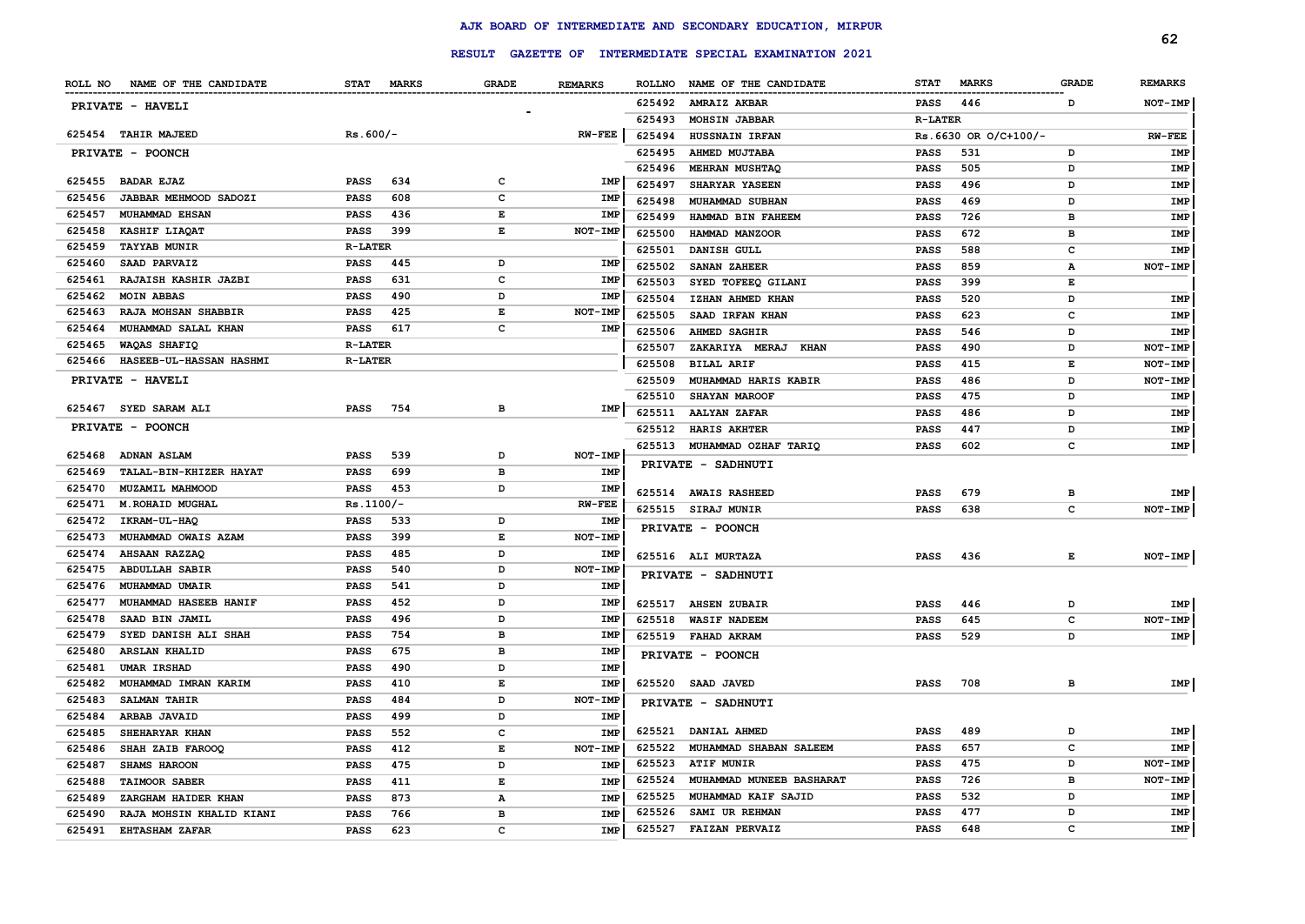|           |                        |                |                      |                    |                   |               |                                       |             |              |              | 63             |
|-----------|------------------------|----------------|----------------------|--------------------|-------------------|---------------|---------------------------------------|-------------|--------------|--------------|----------------|
|           |                        |                | <b>RESULT</b>        |                    | <b>GAZETTE OF</b> |               | INTERMEDIATE SPECIAL EXAMINATION 2021 |             |              |              |                |
| ROLL NO   | NAME OF THE CANDIDATE  | <b>STAT</b>    | <b>MARKS</b>         | <b>GRADE</b>       | <b>REMARKS</b>    | <b>ROLLNO</b> | NAME OF THE CANDIDATE                 | <b>STAT</b> | <b>MARKS</b> | <b>GRADE</b> | <b>REMARKS</b> |
| 625528    | ASAD JAVID             | <b>PASS</b>    | 663                  | в                  | <b>IMP</b>        | 625564        | MUHAMMAD TUFAIL UR REHMAN MUGHAL      | PASS        | 478          | D            | NOT-IMP        |
| 625529    | <b>KHURRAM KABIR</b>   |                | Rs.3315 OR O/C+100/- |                    | $RW-FEE$          | 625565        | ARQAM AZAD                            | PASS        | 453          | D            | NOT-IMP        |
| 625530    | ATIF ILYAS             | PASS           | 608                  | c                  | IMP               |               | PRIVATE - HATTIAN                     |             |              |              |                |
| 625531    | ABAID UR REHMAN        | <b>PASS</b>    | 512                  | D                  | <b>IMP</b>        |               |                                       |             |              |              |                |
| 625532    | SAYAM BIN GHAFFAR      | <b>PASS</b>    | 625                  | c                  | IMP               | 625566        | ISRAR ALAM MALIK                      | $Rs.1105/-$ |              |              | $RW-FEE$       |
|           | PRIVATE - POONCH       |                |                      |                    |                   | 625567        | <b>FAHAD ALI</b>                      | <b>PASS</b> | 686          | в            | IMP            |
|           |                        |                |                      |                    |                   | 625568        | <b>MUSSAHAB NASEER</b>                | PASS        | 518          | D            | NOT-IMP        |
|           | 625533 WAJI UL ISLAM   | <b>PASS</b>    | 399                  | $\mathbf{E}% _{t}$ | NOT-IMP           | 625569        | <b>SAAD TASNEEM</b>                   | Rs.1105/-   |              |              | $RW-FEE$       |
|           | PRIVATE - SADHNUTI     |                |                      |                    |                   | 625570        | AWAIS ALI KAZMI                       | <b>PASS</b> | 532          | D            | NOT-IMP        |
|           |                        |                |                      |                    |                   | 625571        | MIRZA MUHAMMAD TALHA                  | <b>PASS</b> | 891          | ${\tt A1}$   | IMP            |
| 625534    | <b>HASNAIN MUSHTAQ</b> | <b>PASS</b>    | 552                  | c                  | IMP               | 625572        | <b>ANAS RASHEED</b>                   | PASS        | 534          | D            | IMP            |
| 625535    | SAIM AQEEL             | <b>PASS</b>    | 443                  | D                  | NOT-IMP           | 625573        | SYED QASIM GILLANI                    | PASS        | 480          | D            | IMP            |
| 625536    | SANWAL JALIL           | <b>PASS</b>    | 542                  | D                  | NOT-IMP           | 625574        | <b>JALAL HAIDER</b>                   | <b>PASS</b> | 603          | c            | IMP            |
| 625537    | <b>HASSAN TASLEEM</b>  | <b>PASS</b>    | 707                  | в                  | IMP               | 625575        | <b>AMMAR AHMED</b>                    | <b>PASS</b> | 723          | в            | IMP            |
| 625538    | AISAM UL HAQ           | <b>PASS</b>    | 752                  | в                  | <b>IMP</b>        | 625576        | <b>ARSLAN AHMED</b>                   | <b>PASS</b> | 668          | в            | IMP            |
| 625539    | <b>MASSEB ALI</b>      |                | Rs.3315 OR O/C+100/- |                    | $RW-FEE$          |               | PRIVATE - NEELUM                      |             |              |              |                |
| 625540    | <b>USAMA AKBER</b>     | <b>PASS</b>    | 562                  | $\mathbf c$        | NOT-IMP           |               |                                       |             |              |              |                |
| 625541    | <b>SAMEER SAJID</b>    | <b>PASS</b>    | 559                  | $\mathbf c$        | IMP               |               | 625577 SYED ZEESHAN HUSSAIN SHAH      | PASS        | 540          | D            | IMP            |
|           | PRIVATE - KOTLI        |                |                      |                    |                   |               | PRIVATE - HAVELI                      |             |              |              |                |
| 625542    | SARDAR UDAY ALI BABAR  | <b>PASS</b>    | 755                  | в                  | NOT-IMP           | 625578        | <b>ATIQUE AHMED</b>                   | $Rs.1105/-$ |              |              | $RW-FEE$       |
| PRIVATE - | <b>SADHNUTI</b>        |                |                      |                    |                   | 625579        | AHMED RAZA                            | <b>PASS</b> | 517          | D            | <b>IMP</b>     |
|           |                        |                |                      |                    |                   | 625580        | RAJA ABDUL RAHMAN RATHORE             | <b>PASS</b> | 758          | в            | <b>IMP</b>     |
| 625543    | <b>AMMAR NASEER</b>    | <b>PASS</b>    | 541                  | D                  | IMP               | 625581        | KOONAIN HAIDER                        | <b>PASS</b> | 475          | D            | IMP            |
| 625544    | MUHAMMAD HAMZA         | <b>PASS</b>    | 410                  | $\mathbf{E}% _{t}$ | NOT-IMP           | 625582        | MAQBOOL AHMED                         | <b>PASS</b> | 399          | E            | NOT-IMP        |
| 625545    | ABDUL BASIT NAEEM      | <b>PASS</b>    | 628                  | c                  | <b>IMP</b>        | 625583        | MOBEEN ALI RATHORE                    | <b>PASS</b> | 603          | $\mathbf c$  | <b>IMP</b>     |
| 625546    | <b>AHMER NASEEM</b>    | <b>PASS</b>    | 540                  | D                  | NOT-IMP           | 625584        | MUHAMMAD IKRAM UL HAQ ARIF            | <b>PASS</b> | 399          | $\mathbf E$  | NOT-IMP        |
| 625547    | ABDUL MANAN KHAN       | <b>PASS</b>    | 455                  | D                  | IMP               | 625585        | SYED MUHAMMAD NAQEEB UR REHMAN BU     | <b>PASS</b> | 744          | в            | NOT-IMP        |
| 625548    | MUHAMMAD QASAM         | <b>PASS</b>    | 399                  | $\mathbf{E}% _{t}$ |                   | 625586        | SAJAD SAEED CH                        | PASS        | 499          | D            | IMP            |
| 625549    | SIAM AJMAD             | <b>PASS</b>    | 457                  | D                  |                   | 625587        | MUHAMMAD ANEES                        | <b>PASS</b> | 497          | D            | IMP            |
| 625550    | KHUZAMA BABAR          | <b>PASS</b>    | 399                  | Е                  |                   | 625588        | KHAWAJA USMAN AHMED                   | <b>PASS</b> | 496          | D            | IMP            |
| 625551    | SHAHZAD LATIF          | <b>PASS</b>    | 538                  | D                  | <b>IMP</b>        | 625589        | <b>GHULAM HUSSAIN</b>                 | <b>PASS</b> | 399          | Е            | NOT-IMP        |
| 625552    | SOHAIL ABBAS           | <b>PASS</b>    | 653                  | c                  | <b>IMP</b>        | 625590        | SYED GHULAM MUSTAFA KAZMI             | <b>PASS</b> | 467          | D            | IMP            |
| 625553    | MUHAMMAD ZIA-UR-REHMAN | $Rs.1100/-$    |                      |                    | $RW-FEE$          | 625591        | <b>AFNAN MUNIR</b>                    | <b>PASS</b> | 399          | E            | NOT-IMP        |
| 625554    | <b>USAMA KHALIL</b>    | <b>PASS</b>    | 542                  | D                  | <b>IMP</b>        | 625592        | WAQAR AHMED                           | <b>PASS</b> | 432          | E            | IMP            |
| 625555    | <b>BILAL RAOUF</b>     | <b>PASS</b>    | 504                  | D                  | IMP               | 625593        | SHOAIB TALIB                          | <b>PASS</b> | 759          | в            | IMP            |
| 625556    | <b>HASSAM AKHTAR</b>   | <b>PASS</b>    | 521                  | D                  |                   | 625594        | <b>AWAIS SHAFIQ</b>                   | <b>PASS</b> | 652          | c            | IMP            |
| 625557    | <b>AQIB HUSSAIN</b>    | <b>PASS</b>    | 421                  | $\mathbf{E}% _{t}$ | IMP               | 625595        | MOHSIN JAVAID                         | <b>PASS</b> | 629          | c            | NOT-IMP        |
|           | PRIVATE - NEELUM       |                |                      |                    |                   | 625596        | <b>ILYAS RAMZAN</b>                   | <b>PASS</b> | 892          | A1           | IMP            |
|           |                        |                |                      |                    |                   | 625597        | <b>MUDASIR FAROOQ</b>                 | $Rs.600/-$  |              |              | $RW-FEE$       |
| 625558    | TOHEED BUTT            | <b>R-LATER</b> |                      |                    |                   | 625598        | <b>DANIAL ASHRAF</b>                  | <b>PASS</b> | 453          | D            | IMP            |
| 625559    | SOBAN TARIQ            | <b>PASS</b>    | 464                  | D                  | NOT-IMP           | 625599        | MUHAMMAD UMAR BANDAY                  | <b>PASS</b> | 538          | D            | IMP            |
| 625560    | UMAIR MUMTAZ           | <b>PASS</b>    | 537                  | D                  | <b>IMP</b>        | 625600        | SAYYAB SALEEM MIRZA                   | <b>PASS</b> | 530          | D            | IMP            |
| 625561    | <b>AMMAN SULAMAN</b>   | <b>PASS</b>    | 443                  | D                  | NOT-IMP           |               | PRIVATE - KOTLI                       |             |              |              |                |
| 625562    | MUHAMMAD NAWAZ         | PASS           | 542                  | D                  | <b>IMP</b>        |               |                                       |             |              |              |                |
| 625563    | <b>NASEER AHMED</b>    | <b>PASS</b>    | 511                  | D                  | IMP               |               | 625601 HAMZA RIASAT                   | <b>PASS</b> | 495          | D            | IMP            |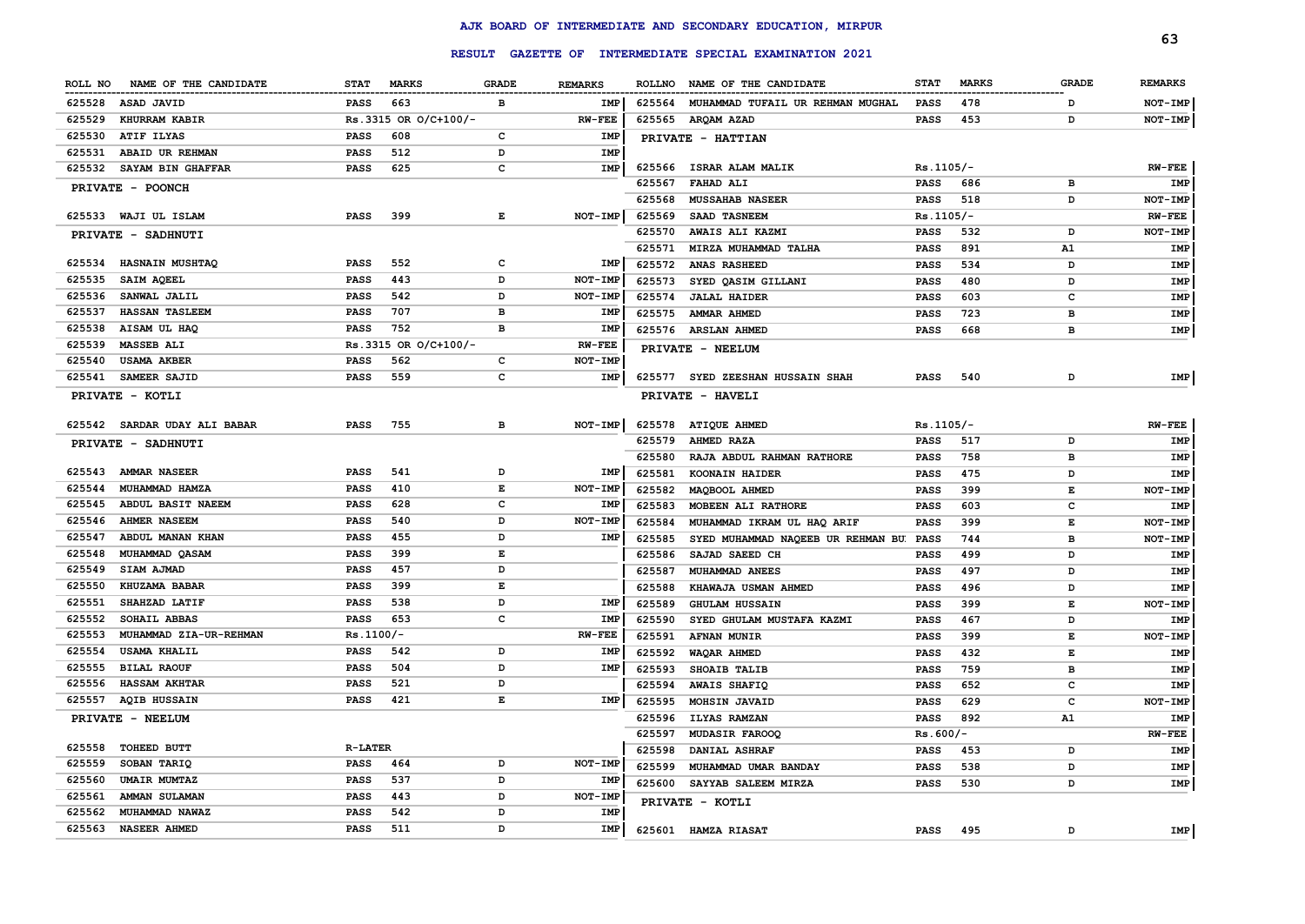|                                                                    |                 |            |              |                  |        |                                                         |                 |                          |              | 64             |
|--------------------------------------------------------------------|-----------------|------------|--------------|------------------|--------|---------------------------------------------------------|-----------------|--------------------------|--------------|----------------|
|                                                                    |                 |            |              |                  |        | RESULT GAZETTE OF INTERMEDIATE SPECIAL EXAMINATION 2021 |                 |                          |              |                |
| ROLL NO NAME OF THE CANDIDATE                                      |                 | STAT MARKS | <b>GRADE</b> | <b>REMARKS</b>   |        | ROLLNO NAME OF THE CANDIDATE                            |                 | STAT MARKS               | <b>GRADE</b> | <b>REMARKS</b> |
| POST GRADUATE COLLEGE, KOTLI.                                      |                 |            |              |                  |        | <b>PRIVATE - HATTIAN</b>                                |                 |                          |              |                |
| 625602 MUHAMMAD NAUMAN                                             | <b>R-LATER</b>  |            |              |                  |        | 630023 SAYYEDA ZAINAB FATIMA                            | <b>R-LATER</b>  |                          |              |                |
| DEGREE COLLEGE RAWALAKOT POONCH                                    |                 |            |              | Rs.4620/-        |        | PRIVATE - MUZAFFARABAD                                  |                 |                          |              |                |
| 625603 HASSNAIN IFTIKHAR                                           | <b>R-LATER</b>  |            |              |                  |        | 630024 ANSA AKBAR                                       | $Rs.600/-$      |                          |              | $RW-FEE$       |
|                                                                    |                 |            |              |                  | 630025 | <b>SHAREEN BIBI</b>                                     | PASS            | 523                      | D            |                |
| MUHAMMAD MUNIR AWAN GIRLS DEGREE COLLEGE HATTIAN                   |                 |            |              |                  | 630026 | <b>MARIA BIBI</b>                                       | PASS            | 472                      | D            |                |
| DOPATTA, MUZAFFARABAD.<br>630001 SANA TARIQ AWAN                   | PASS            | 386        | Е            |                  | 630027 | <b>MAIRA SHAFIH</b>                                     | <b>R-LATER</b>  |                          |              |                |
| 630002 RIMSHA SALEEM                                               | PASS            | 376        | Е            |                  | 630028 | <b>SANIA SHABIR</b>                                     | <b>PASS</b>     | 490                      | D            |                |
| 630003 AJJIA NAZIR                                                 | PASS            | 394        | Е            |                  | 630029 | <b>ISMA HASAN</b>                                       | PASS            | 426                      | Е            |                |
| GOVT GIRLS DEGREE COLLEGE, BHIMBER                                 |                 |            |              | Rs. 2100/-       | 630030 | <b>SHAMIM SHABAZ</b>                                    |                 | $Rs.6300$ OR $O/C+100/-$ |              | <b>RW-FEE</b>  |
|                                                                    |                 |            |              |                  | 630031 | <b>MARIA LATEEF</b>                                     | PASS            | 494                      | D            |                |
| 630004 AMREENA                                                     | <b>PASS</b>     | 466        | D            |                  |        | 630032 ANITA BIBI                                       | $Rs.600/-$      |                          |              | <b>RW-FEE</b>  |
| 630005<br><b>MUQADDAS MUBEEN</b>                                   | <b>PASS</b>     | 382        | Е            |                  | 630033 | SYEDA FIZZA KAZMI                                       | PASS            | 522                      | D            | IMP            |
| 630006 ANDLEEB FATIMA                                              | <b>PASS</b>     | 510        | D            |                  | 630034 | SYEDA MAHNOOR NAZIR GILLANI                             | PASS            | 488                      | D            | IMP            |
| 630007<br><b>AYESHA AKRAM</b>                                      | <b>PASS</b>     | 382        | Е            |                  | 630035 | SYEDA FARRAH NAZIR KAZMI                                | PASS            | 564                      | c            | IMP            |
| 630008<br>SADIA SULTANA                                            | <b>PASS</b>     | 382        | Е            |                  |        | 630036 LARAIB                                           | PASS            | 534                      | D            | IMP            |
| 630009 FARIA SHABBIR                                               | PASS            | 447        | D            |                  |        | 630037 ATIFA NAZ                                        | PASS            | 406                      | Е            | IMP            |
| GOVT GIRLS INTERMEDIATE COLLEGE SARHOTA NO. 2 KOTLI                |                 |            |              |                  |        | PRIVATE - NEELUM                                        |                 |                          |              |                |
| AK                                                                 |                 |            |              |                  |        |                                                         |                 |                          |              |                |
| 630010 ANIQA ZAHEER                                                | <b>PASS</b>     | 636        | с            |                  | 630038 | <b>ROBISHA FAREED</b>                                   | PASS            | 474                      | D            | IMP            |
| READ FOUNDATION DABASTAN-E-SARDAR BAHADUR ALI KHAN                 |                 |            |              |                  |        | PRIVATE - MUZAFFARABAD                                  |                 |                          |              |                |
| SCHOOL AND SCIENCE COLLEGE KHARICK, POONCH.<br>630011 SAHROOSH GUL | <b>PASS</b> 520 |            | D            |                  | 630039 | <b>ALEENA BATOOL</b>                                    | <b>PASS</b>     | 410                      | Е            | NOT-IMP        |
| GIRLS INTER COLLEGE THORAR, POONCH.                                |                 |            |              |                  | 630040 | <b>SHAMILA MASKEEN</b>                                  |                 | $Rs.6300$ OR $O/C+100/-$ |              | <b>RW-FEE</b>  |
|                                                                    |                 |            |              | <b>Rev. List</b> |        | 630041 NUZHAT KAZMI                                     | <b>PASS</b>     | 415                      | Е            | IMP            |
| <b>630012 SANA SHAHZAD</b>                                         | <b>PASS</b>     | 431        | E            |                  |        | 630042 NIMRA ARSHAD                                     | <b>PASS</b>     | 448                      | D            | NOT-IMP        |
| PRIVATE - NEELUM                                                   |                 |            |              |                  | 630043 | <b>SAFIA BIBI</b>                                       | <b>PASS</b>     | 564                      | c            | IMP            |
|                                                                    |                 |            |              |                  | 630044 | <b>HIFSA KHURSHID</b>                                   | PASS            | 476                      | D            | IMP            |
| 630013 JAMILA BIBI                                                 | PASS            | 400        | Е            | <b>NOT-IMP</b>   | 630045 | <b>SHAHEEN BIBI</b>                                     | <b>PASS</b>     | 400                      | Е            |                |
| 630014 TASKEEN BIBI                                                | PASS            | 660        | в            | IMP              |        | 630046 BIBI NAHEEDA                                     | <b>PASS</b>     | 406                      | Е            | IMP            |
| PRIVATE - MUZAFFARABAD                                             |                 |            |              |                  | 630047 | <b>MUNAZA ISMAIL</b>                                    | <b>PASS</b>     | 399                      | Е            | NOT-IMP        |
|                                                                    |                 |            |              |                  |        | 630048 MAHNOOR FRAZ                                     | <b>PASS</b>     | 491                      | D            | IMP            |
| 630015 UMAMA ZAFAR                                                 | PASS            | 475        | D            | NOT-IMP          |        | PRIVATE - KOTLI                                         |                 |                          |              |                |
| 630016 SAWAIRA WAHEED                                              | <b>PASS</b>     | 442        | D            | IMP              |        |                                                         |                 |                          |              |                |
| <b>PRIVATE - OTHERS</b>                                            |                 |            |              |                  |        | 630049 MARIA AFZAL                                      | <b>PASS</b>     | 544                      | D            | IMP            |
| 630017 SHAGUFTA ARIF                                               | <b>PASS</b>     | 531        | D            | IMP              |        | <b>PRIVATE - MIRPUR</b>                                 |                 |                          |              |                |
|                                                                    |                 |            |              |                  |        |                                                         |                 |                          |              |                |
| <b>PRIVATE - MUZAFFARABAD</b>                                      |                 |            |              |                  |        | 630050 FLORANCE KAYANI                                  | <b>PASS</b> 470 |                          |              | NOT-IMP        |
| 630018 MARIKHA BIBI                                                | <b>PASS</b>     | 560        | c            | IMP              |        | 630051 SAMAVIA RANI                                     | <b>R-LATER</b>  |                          |              |                |
| 630019 AMBER HABIB                                                 | <b>PASS</b>     | 420        | E            | IMP              |        | 630052 ESHA NAZIR                                       | <b>R-LATER</b>  |                          |              |                |
| <b>SAMAVIA ZAHEER</b><br>630020                                    | <b>PASS</b>     | 388        | E            | NOT-IMP          |        | 630053 AYESHA NOOR                                      | <b>PASS</b> 381 |                          | Е            | IMP            |
| 630021<br><b>EMAN FATIMA</b>                                       | PASS            | 564        | с            | IMP              |        | 630054 SOFIA PARVEEN                                    | <b>PASS</b>     | 492                      | D            | IMP            |
| 630022 MALAIKA ZAHRA                                               | <b>PASS</b>     | 551        | с            | NOT-IMP          |        | PRIVATE - OTHERS                                        |                 |                          |              |                |
|                                                                    |                 |            |              |                  |        | 630055 MOMNA SHEHZADI                                   | <b>PASS</b> 448 |                          | D            | IMP            |
|                                                                    |                 |            |              |                  |        |                                                         |                 |                          |              |                |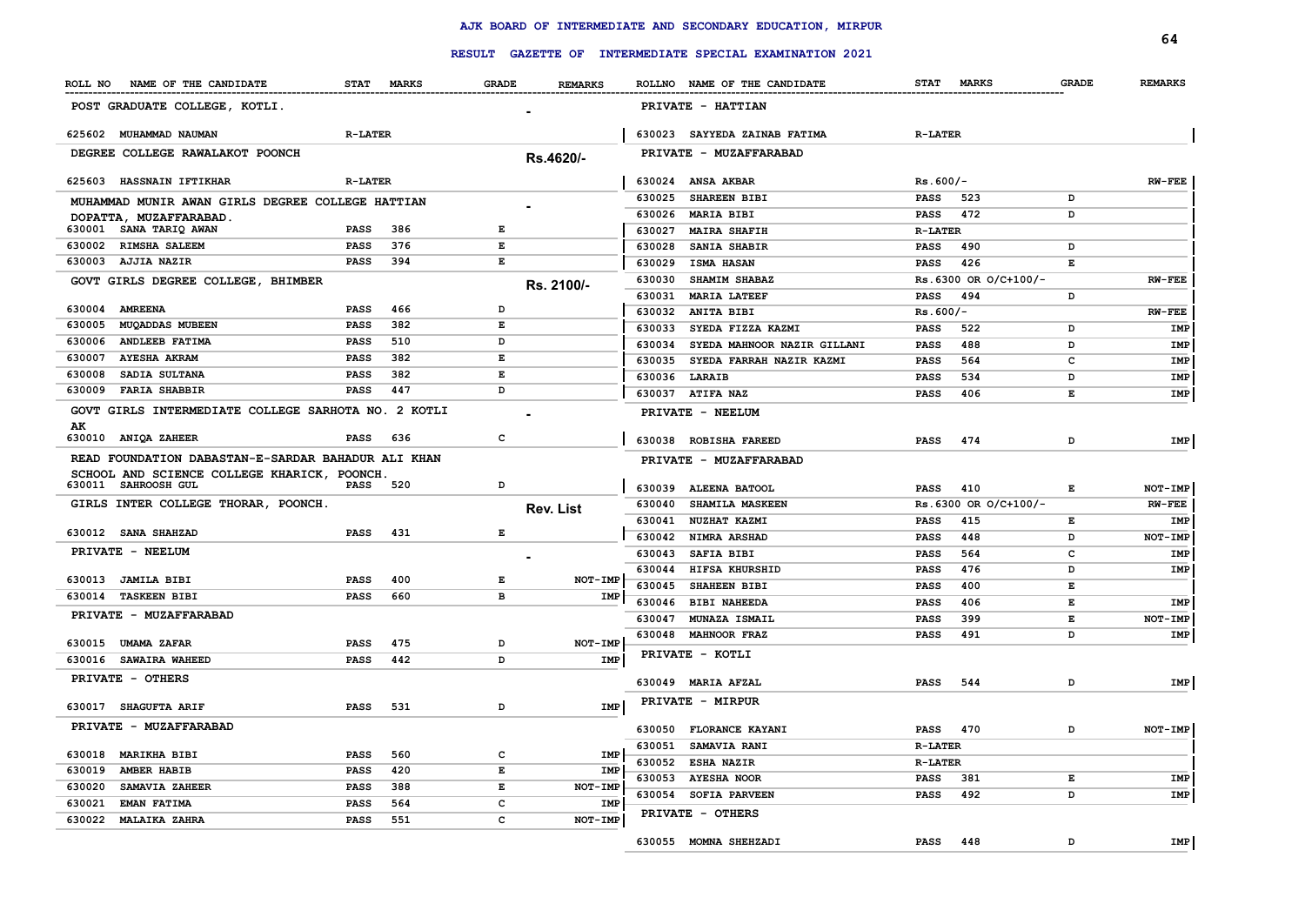|                                 |             |     |                                                                                                |                |        | RESULT GAZETTE OF INTERMEDIATE SPECIAL EXAMINATION 2021 |             |              |              | 65             |
|---------------------------------|-------------|-----|------------------------------------------------------------------------------------------------|----------------|--------|---------------------------------------------------------|-------------|--------------|--------------|----------------|
|                                 |             |     |                                                                                                |                |        |                                                         |             |              |              |                |
| ROLL NO NAME OF THE CANDIDATE   | STAT MARKS  |     | <b>GRADE</b>                                                                                   | <b>REMARKS</b> |        | ROLLNO NAME OF THE CANDIDATE                            | <b>STAT</b> | <b>MARKS</b> | <b>GRADE</b> | <b>REMARKS</b> |
| PRIVATE - MIRPUR                |             |     |                                                                                                |                | 630083 | SEEMAB-UR-REHMAN                                        | PASS        | 480          | D            | IMP            |
|                                 |             |     |                                                                                                |                | 630084 | <b>RUBAB ZAFAR</b>                                      | <b>PASS</b> | 480          | D            | IMP            |
| 630056 HUMERA KANWAL            | $Rs.1600/-$ |     |                                                                                                | <b>RW-FEE</b>  | 630085 | <b>SANA AMIN</b>                                        | <b>PASS</b> | 414          | Е            | IMP            |
| 630057<br>NAQEEBA AHMED         | <b>PASS</b> | 372 | E                                                                                              | NOT-IMP        | 630086 | AIZA AJMAL                                              | <b>PASS</b> | 483          | D            | IMP            |
| 630058<br>AROOJ QUMAR           | <b>PASS</b> | 612 | $\mathbf{C}$                                                                                   | IMP            | 630087 | <b>IQRA SHAHEEN</b>                                     | <b>PASS</b> | 802          | А            | IMP            |
| 630059<br>PAKEEZA ZAFAR         | <b>PASS</b> | 496 | D                                                                                              | IMP            | 630088 | ARBAB ZAHID                                             | <b>PASS</b> | 560          | C            | IMP            |
| <b>FARYAL BIBI</b><br>630060    | <b>PASS</b> | 450 | D                                                                                              | NOT-IMP        | 630089 | NAVEEDA AKRAM                                           | <b>PASS</b> | 378          | E            | NOT-IMP        |
| 630061 ESHA                     | <b>PASS</b> | 464 | D                                                                                              | IMP            | 630090 | <b>JAVARIA QADEER</b>                                   | <b>PASS</b> | 490          | D            | IMP            |
| PRIVATE - OTHERS                |             |     |                                                                                                |                | 630091 | ANISA MAZHAR                                            | <b>PASS</b> | 448          | D            | IMP            |
|                                 |             |     |                                                                                                |                | 630092 | <b>AFRIN NASIR</b>                                      | <b>PASS</b> | 489          | D            |                |
| 630062 MAHISHBA                 | <b>PASS</b> | 428 | Е                                                                                              | IMP            | 630093 | <b>AFIA FIRDOUS</b>                                     | <b>PASS</b> | 480          | D            |                |
| PRIVATE - MIRPUR                |             |     |                                                                                                |                | 630094 | SHAKEELA FATIMA                                         | $Rs.1105/-$ |              |              | <b>RW-FEE</b>  |
|                                 |             |     |                                                                                                |                | 630095 | <b>HAJRA AHMED</b>                                      | <b>PASS</b> | 512          | D            | IMP            |
| <b>MARIA ZAHID</b><br>630063    | <b>PASS</b> | 430 | $\mathbf{E}% _{t}\left  \mathbf{1}\right\rangle =\mathbf{1}_{t}\left  \mathbf{1}\right\rangle$ | <b>NOT-IMP</b> | 630096 | <b>AIMAN MEHMOOD</b>                                    | <b>PASS</b> | 543          | D            | IMP            |
| 630064<br>RABIA KHALIQ          | <b>PASS</b> | 598 | $\mathbf c$                                                                                    | NOT-IMP        | 630097 | UROOJ ISHFAQ                                            | <b>PASS</b> | 544          | D            | IMP            |
| 630065<br>SHAMEEN PERVAIZ       | $Rs.1600/-$ |     |                                                                                                | <b>RW-FEE</b>  | 630098 | <b>ANEESA AYUB</b>                                      | <b>PASS</b> | 504          | D            | IMP            |
| SUMAN ZAMAN<br>630066           | <b>PASS</b> | 474 | D                                                                                              | NOT-IMP        | 630099 | <b>AMINA FATIMA</b>                                     | <b>PASS</b> | 400          | Е            | IMP            |
| SANA PARVEEN<br>630067          | <b>PASS</b> | 502 | D                                                                                              | IMP            |        | PRIVATE - KOTLI                                         |             |              |              |                |
| 630068<br><b>MARYAM MUSHTAQ</b> | <b>PASS</b> | 673 | в                                                                                              | IMP            |        |                                                         |             |              |              |                |
| <b>AYESHA AZAM</b><br>630069    | <b>PASS</b> | 528 | D                                                                                              | IMP            | 630100 | <b>MADIHA REHMAN</b>                                    | <b>PASS</b> | 553          | $\mathbf{C}$ | IMP            |
| PRIVATE - SADHNUTI              |             |     |                                                                                                |                | 630101 | RUBAB MUHAMMAD ALI                                      | <b>PASS</b> | 494          | D            | NOT-IMP        |
|                                 |             |     |                                                                                                |                | 630102 | <b>MARYAM ASGHAR</b>                                    | <b>PASS</b> | 576          | $\mathbf{C}$ | IMP            |
| 630070 SAFA GARDEZI             | <b>PASS</b> | 394 | E                                                                                              | NOT-IMP        | 630103 | <b>FARAH MEHMOOD</b>                                    | <b>PASS</b> | 520          | D            | IMP            |
| PRIVATE - MIRPUR                |             |     |                                                                                                |                | 630104 | <b>FARAH JAVAID</b>                                     | <b>PASS</b> | 526          | D            | IMP            |
|                                 |             |     |                                                                                                |                | 630105 | SALMA AKRAM                                             | <b>PASS</b> | 512          | D            | IMP            |
| 630071 GHAZALA BI               | <b>PASS</b> | 494 | D                                                                                              | NOT-IMP        | 630106 | NIDA MEHZOOM                                            | <b>PASS</b> | 608          | c            | IMP            |
| 630072<br><b>SAMRA MAROOF</b>   | <b>PASS</b> | 505 | D                                                                                              | IMP            | 630107 | <b>ZU-AFSHAN MAZHAR</b>                                 | <b>PASS</b> | 713          | в            | IMP            |
| 630073<br>ANUM IQBAL            | <b>PASS</b> | 470 | D                                                                                              |                | 630108 | SAQIA RAHOOF                                            | <b>PASS</b> | 624          | c            | IMP            |
| 630074<br><b>MUNEEBA KANWAL</b> | PASS        | 448 | D                                                                                              | NOT-IMP        | 630109 | ARBAB JAVED                                             | <b>PASS</b> | 494          | D            | IMP            |
| SHAZEEN IQBAL<br>630075         | PASS        | 406 | E                                                                                              |                | 630110 | ZARA FAROOQ                                             | <b>PASS</b> | 578          | c            | IMP            |
| 630076<br><b>HINA MAHMOOD</b>   | <b>PASS</b> | 556 | $\mathbf c$                                                                                    | IMP            | 630111 | ANIQA MEHBOOB                                           | <b>PASS</b> | 406          | E            | IMP            |
| PRIVATE - BHIMBER               |             |     |                                                                                                |                | 630112 | SABA MEHMOOD                                            | <b>PASS</b> | 576          | C            | IMP            |
|                                 |             |     |                                                                                                |                | 630113 | SHAZIA KOUSAR                                           | <b>PASS</b> | 436          | E            | <b>IMP</b>     |
| 630077 ALISHA ZAHEER            | <b>PASS</b> | 388 | $\mathbf{E}% _{t}\left  \mathbf{1}\right\rangle =\mathbf{1}_{t}\left  \mathbf{1}\right\rangle$ | IMP            | 630114 | SHAMAILA SHOUKAT                                        | <b>PASS</b> | 474          | D            | NOT-IMP        |
| PRIVATE - MIRPUR                |             |     |                                                                                                |                | 630115 | <b>TANZEELA SULTANA</b>                                 | <b>PASS</b> | 372          | Е            | NOT-IMP        |
|                                 |             |     |                                                                                                |                | 630116 | HADEEQA RIAZ                                            | <b>PASS</b> | 552          | $\mathbf{C}$ | <b>IMP</b>     |
| 630078<br><b>MARYAM JAVED</b>   | <b>PASS</b> | 372 | E                                                                                              | NOT-IMP        | 630117 | ZAKIA KOUSER                                            | <b>PASS</b> | 550          | $\mathbf{C}$ | <b>IMP</b>     |
| 630079<br>NOOR-UL-FAJAR SHAHZAD | <b>PASS</b> | 398 | $\mathbf{E}% _{t}\left  \mathbf{1}\right\rangle =\mathbf{1}_{t}\left  \mathbf{1}\right\rangle$ | IMP            |        | 630118 AIZA ZAFAR                                       | <b>PASS</b> | 506          | D            | IMP            |
| 630080<br><b>SAMEERA ABRAR</b>  | <b>PASS</b> | 426 | $\mathbf E$                                                                                    | IMP            | 630119 | <b>AROOSA BASHIR</b>                                    | <b>PASS</b> | 558          | $\mathbf{C}$ | <b>IMP</b>     |
| PRIVATE - BHIMBER               |             |     |                                                                                                |                |        | 630120 ALEEZA ARSHAD                                    | <b>PASS</b> | 462          | D            | IMP            |
|                                 |             |     |                                                                                                |                |        |                                                         |             |              |              |                |
| 630081 MARYAM WAHEED            | PASS        | 548 | D                                                                                              | IMP            |        | PRIVATE - BAGH                                          |             |              |              |                |
| PRIVATE - MIRPUR                |             |     |                                                                                                |                |        | 630121 FARHAT NAZ                                       | <b>PASS</b> | 594          | $\mathbf{C}$ | <b>IMP</b>     |
|                                 |             |     |                                                                                                |                |        |                                                         |             |              |              |                |
| 630082 ISHRAT BUKHARI           | <b>PASS</b> | 588 | $\mathbf{C}$                                                                                   | <b>IMP</b>     |        | PRIVATE - KOTLI                                         |             |              |              |                |
| PRIVATE - BHIMBER               |             |     |                                                                                                |                |        | 630122 ALEENA TARIQ                                     | <b>PASS</b> | 414          | E.           | NOT-IMP        |
|                                 |             |     |                                                                                                |                |        |                                                         |             |              |              |                |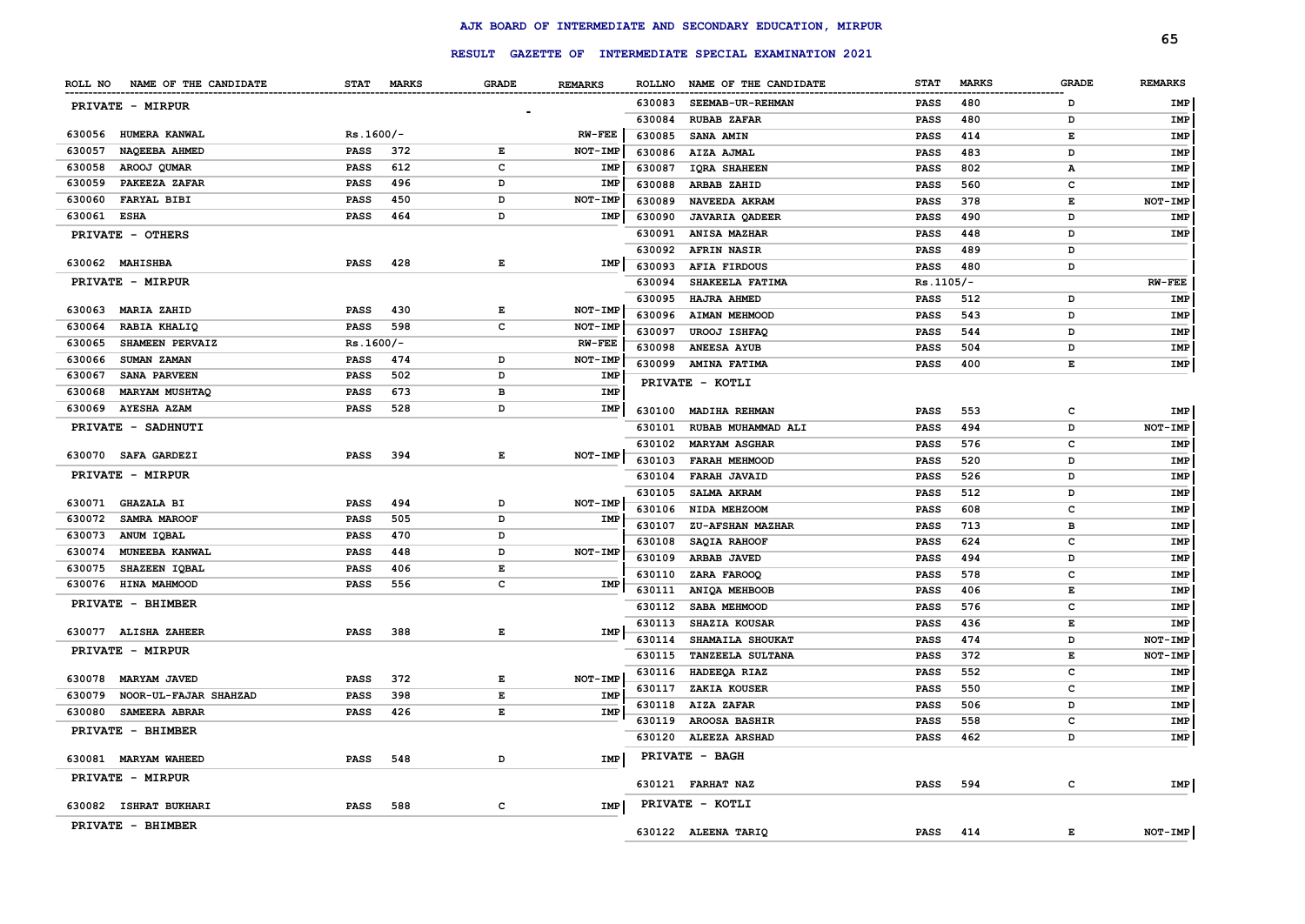|                  |                                           |                |              |              |                              |        |                                                         |                |              |              | 66             |
|------------------|-------------------------------------------|----------------|--------------|--------------|------------------------------|--------|---------------------------------------------------------|----------------|--------------|--------------|----------------|
|                  |                                           |                |              |              |                              |        | RESULT GAZETTE OF INTERMEDIATE SPECIAL EXAMINATION 2021 |                |              |              |                |
|                  | ROLL NO NAME OF THE CANDIDATE             | <b>STAT</b>    | <b>MARKS</b> | <b>GRADE</b> | <b>REMARKS</b>               |        | ROLLNO NAME OF THE CANDIDATE                            | <b>STAT</b>    | <b>MARKS</b> | <b>GRADE</b> | <b>REMARKS</b> |
| 630123           | <b>FOZIA ZUBAIR</b>                       | PASS           | 473          | D            | IMP                          | 630165 | <b>ROBILA BASHIR</b>                                    | <b>PASS</b>    | 506          | D            | IMP            |
| 630124           | ALEEZA KHIZAR                             | PASS           | 506          | D            | IMP                          | 630166 | <b>SAMIYYA NASEER</b>                                   | <b>PASS</b>    | 428          | Е            | NOT-IMP        |
| 630125           | <b>FAIZA KHALIQ</b>                       | PASS           | 589          | с            | <b>NOT-IMP</b>               |        | <b>PRIVATE - HAVELI</b>                                 |                |              |              |                |
| 630126           | <b>UZMA ISRAR</b>                         | PASS           | 600          | c            | IMP                          |        |                                                         |                |              |              |                |
| 630127           | SABA JAHANGIR                             | $Rs.600/-$     |              |              | <b>RW-FEE</b>                |        | 630167 MARYUM ASLAM                                     | <b>PASS</b>    | 538          | D            | IMP            |
| 630128           | NIMRA ILYAS                               | PASS           | 496          | D            | <b>IMP</b>                   |        | <b>PRIVATE - BAGH</b>                                   |                |              |              |                |
| 630129           | <b>MARYAM AKRAM</b>                       | PASS           | 430          | Е            | NOT-IMP                      |        |                                                         |                |              |              |                |
| 630130           | HOZAIFA TARIQ                             | PASS           | 514          | D            | IMP                          |        | 630168 MISHAL RAQEEB                                    | <b>PASS</b>    | 494          | D            | IMP            |
| 630131           | ANSA IMTIAZ                               | PASS           | 416          | Е            | IMP                          | 630169 | SYEDA SAHAB FATIMA                                      | <b>PASS</b>    | 661          | в            | IMP            |
| 630132           | RABBIA RIAZ                               | PASS           | 592          | c            | IMP                          | 630170 | <b>ROMANA ALI AFSAR</b>                                 | <b>PASS</b>    | 416          | Е            | NOT-IMP        |
| 630133           | <b>ALVEENA TAHZEEB</b>                    | PASS           | 468          | D            | NOT-IMP                      | 630171 | <b>JAVAIRIA ABBASI</b>                                  | <b>PASS</b>    | 429          | Е            | NOT-IMP        |
| 630134           | <b>MARYAM BASHIR</b>                      | PASS           | 512          | D            | IMP                          |        | 630172 ARIBA TARIQ                                      | <b>PASS</b>    | 538          | D            | IMP            |
| 630135           | <b>AMINA SHAHPAL</b>                      | PASS           | 540          | D            | IMP                          |        | 630173 SANA BATOOL                                      | <b>PASS</b>    | 372          | Е            |                |
| 630136           | HIFSA KABIR                               | PASS           | 506          | D            | <b>IMP</b>                   |        | <b>PRIVATE - MUZAFFARABAD</b>                           |                |              |              |                |
| 630137           | <b>ASIMA NAZARAT</b>                      | PASS           | 431          | Е            | NOT-IMP                      |        |                                                         |                |              |              |                |
| 630138           | HAJRA SIDDIQUE                            | $Rs.1600/-$    |              |              | <b>RW-FEE</b>                |        | 630174 SALEHA AZIZ HASHMI                               | PASS           | 706          | в            |                |
| 630139           | <b>SIDRAH KOUSAR</b>                      | PASS           | 490          | D            | IMP                          |        | <b>PRIVATE - BAGH</b>                                   |                |              |              |                |
| 630140           | AROOBA MAJEED                             | PASS           | 436          | Е            | NOT-IMP                      |        |                                                         |                |              |              |                |
| 630141           | <b>NAYAB ASHFAQ</b>                       | PASS           | 456          | D            | IMP                          |        | 630175 SAIRA ASHRAF                                     | <b>R-LATER</b> |              |              |                |
| 630142           | IQRA JABIR                                | PASS           | 588          | c            | IMP                          |        | 630176 MISBAH SHAKOOR                                   | PASS           | 389          | Е            |                |
| 630143           | <b>FAKHRA LATIF</b>                       | PASS           | 394          | E            | <b>NOT-IMP</b>               |        | 630177 RASHDA SADIQ                                     | <b>PASS</b>    | 420          | Е            |                |
| 630144           | <b>NASEEM AKHTER</b>                      | PASS           | 494          | D            | <b>IMP</b>                   |        | 630178 ATIAKA BATOOL                                    | <b>PASS</b>    | 476          | D            | NOT-IMP        |
| 630145           | <b>ATIQA ANAYAT</b>                       | PASS           | 493          | D            | IMP                          |        | <b>PRIVATE - POONCH</b>                                 |                |              |              |                |
| 630146           | <b>AIMAN</b>                              | PASS           | 421          | Е            | IMP                          |        |                                                         |                |              |              |                |
| 630147           | <b>NOSHEEN KHALID</b>                     | PASS           | 828          | А            |                              | 630179 | <b>SHAMAILA YAQOOB</b>                                  | <b>PASS</b>    | 494          | D            | IMP            |
| 630148           | SUGHRA MAQSOOD                            | <b>R-LATER</b> |              |              |                              | 630180 | ALEEZA ALLAH DIN                                        | <b>PASS</b>    | 494          | D            | NOT-IMP        |
| 630149           | <b>MUNEEBA KOUSAR</b>                     | PASS           | 372          | Е            |                              | 630181 | <b>ASMA KHURSHID</b>                                    | <b>PASS</b>    | 452          | D            | IMP            |
| 630150           | <b>ALEENA ZUBAIR</b>                      | PASS           | 510          | D            |                              | 630182 | <b>MISBAH QAYYUM</b>                                    | <b>R-LATER</b> |              |              |                |
| 630151           | <b>NOSHEEN ZUBAIR</b>                     | PASS           | 574          | c            |                              | 630183 | <b>JAVERIA ZAHID</b>                                    | <b>PASS</b>    | 463          | D            | NOT-IMP        |
| 630152           | <b>FAIQA MEHMOOD</b>                      | PASS           | 428          | Е            |                              | 630184 | <b>NUSRAT SHAHEEN</b>                                   | PASS           | 528          | D            | IMP            |
| 630153           | <b>MALAIKA ISHTIAQ</b>                    | PASS           | 592          | c            | IMP                          | 630185 | ANZA QAYYUM                                             | <b>PASS</b>    | 484          | D            | NOT-IMP        |
|                  |                                           |                | 471          | D            |                              | 630186 | <b>SADAF KOUSAR</b>                                     | <b>PASS</b>    | 450          | D            | IMP            |
| 630154<br>630155 | RIHANA MUSHTAQ                            | PASS           | 384          | Е            | <b>IMP</b><br><b>NOT-IMP</b> | 630187 | <b>BESAL NASEEM</b>                                     | PASS           | 672          | в            | IMP            |
| 630156           | <b>SEHRISH TABASSUM</b><br>SAMREEN KAREEM | PASS<br>PASS   | 492          | D            | <b>IMP</b>                   | 630188 | SONIA AZAM                                              | PASS           | 432          | Е            | NOT-IMP        |
| 630157           |                                           |                |              | D            |                              | 630189 | <b>ANUM FAROOQ</b>                                      | <b>PASS</b>    | 406          | Е            | IMP            |
|                  | <b>BENISH TAHIRA</b>                      | PASS           | 462          |              | <b>IMP</b>                   |        | 630190 MARUKH ZAHEEN                                    | <b>PASS</b>    | 620          | c            | IMP            |
| 630158           | <b>ZOYA ASIF</b>                          | PASS           | 588          | c            | IMP                          |        | <b>PRIVATE - SADHNUTI</b>                               |                |              |              |                |
| 630159           | RADIA FATIMA                              | PASS           | 394          | E            | NOT-IMP                      |        |                                                         |                |              |              |                |
| 630160           | <b>KANEEZ FATIMA</b>                      | PASS           | 662          | в            | IMP                          |        | 630191 ZOHA ASIF                                        | <b>PASS</b>    | 630          | c            | IMP            |
|                  | 630161 SABA KHALID                        | <b>PASS</b>    | 526          | D            | IMP                          |        | PRIVATE - POONCH                                        |                |              |              |                |
|                  | 630162 TANVEER FATIMA FARYAD              | PASS           | 512          | D            | IMP                          |        |                                                         |                |              |              |                |
|                  | PRIVATE - HAVELI                          |                |              |              |                              |        | 630192 KOUFIA FAROOQ                                    | PASS           | 500          | D            | IMP            |
|                  |                                           |                |              |              |                              |        | 630193 ANSA ASIF                                        | PASS           | 472          | D            | IMP            |
|                  | 630163 FAZEELA MUNIR                      | PASS           | 533          | D            | IMP                          |        | 630194 NAYYAB ASIF                                      | PASS           | 536          | D            | IMP            |
|                  | <b>PRIVATE - BAGH</b>                     |                |              |              |                              |        | 630195 NOOR-UL-HUDA                                     | PASS           | 684          | в            | IMP            |
|                  |                                           |                |              |              | IMP                          |        | 630196 BUSHRA TARIQ                                     | PASS           | 464          | D            | IMP            |
|                  | 630164 SYEDA UROOJ MAZHAR                 | PASS 492       |              | D            |                              |        | 630197 QUDSIA ZAHEEN                                    | PASS           | 443          | D            | IMP            |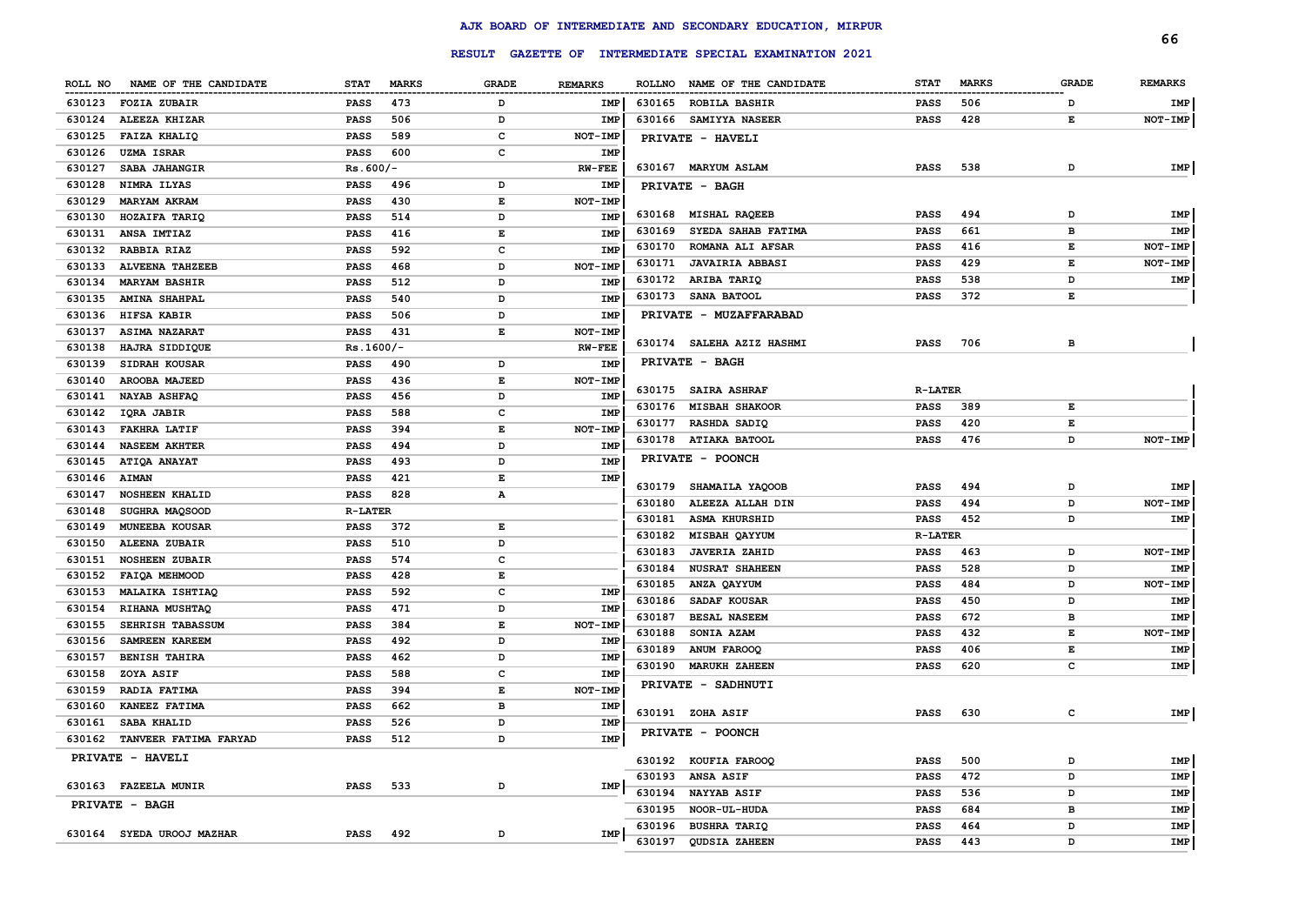|                 |                               |                |            |       |                |        |                                                         |             |              |              | 67             |
|-----------------|-------------------------------|----------------|------------|-------|----------------|--------|---------------------------------------------------------|-------------|--------------|--------------|----------------|
|                 |                               |                |            |       |                |        | RESULT GAZETTE OF INTERMEDIATE SPECIAL EXAMINATION 2021 |             |              |              |                |
|                 | ROLL NO NAME OF THE CANDIDATE |                | STAT MARKS | GRADE | <b>REMARKS</b> |        | ROLLNO NAME OF THE CANDIDATE                            | <b>STAT</b> | <b>MARKS</b> | <b>GRADE</b> | <b>REMARKS</b> |
|                 | <b>PRIVATE - POONCH</b>       |                |            |       |                | 630229 | UROOJ KANWAL                                            | PASS        | 453          | D            | NOT-IMP        |
|                 |                               |                |            |       |                | 630230 | <b>BEENISH RASHID</b>                                   | PASS        | 438          | Е            | IMP            |
|                 | 630198 MARIA NIAZ             | PASS           | 514        | D     | IMP            | 630231 | <b>SABIA JAVAID</b>                                     | PASS        | 389          | Е            | NOT-IMP        |
| 630199          | <b>MEHAK NAZIR</b>            | PASS           | 570        | c     | IMP            |        | 630232 ADINA IRSHAD                                     | PASS        | 576          | c            | IMP            |
| 630200          | <b>NATASHA SAGHEER</b>        | <b>R-LATER</b> |            |       |                |        | 630233 NAILA ISHFAQ                                     | PASS        | 520          | D            | IMP            |
| 630201          | <b>AMBER NASEER</b>           | PASS           | 376        | Е     | IMP            |        | PRIVATE - POONCH                                        |             |              |              |                |
|                 | 630202 FOZIA SAYAB            | PASS           | 430        | E     | IMP            |        |                                                         |             |              |              |                |
| 630203          | <b>MARYAM GULFAR</b>          | PASS           | 456        | D     | <b>NOT-IMP</b> |        | 630234 FAKHIRA LIAQAT                                   | PASS        | 557          | c            | IMP            |
| 630204          | <b>FIZA FIAZ</b>              | PASS           | 406        | Е     | NOT-IMP        |        | PRIVATE - SADHNUTI                                      |             |              |              |                |
| 630205          | NADIA GILANI                  | PASS           | 484        | D     | IMP            |        |                                                         |             |              |              |                |
| 630206          | <b>MUBASHARA KABIR</b>        | PASS           | 428        | E     | IMP            |        | 630235 SABA KANWAL                                      | PASS        | 531          | D            | IMP            |
| 630207          | <b>ZARQASH ARSHID</b>         | PASS           | 620        | c     | IMP            | 630236 | <b>ARIBA SHABBIR</b>                                    | PASS        | 592          | с            | IMP            |
| 630208          | <b>SUGHARA SARFARAZ</b>       | PASS           | 600        | c     | IMP            | 630237 | MUQDAS KHALIQ                                           | PASS        | 547          | D            | IMP            |
| 630209          | <b>SABREEN ALTAF</b>          | PASS           | 516        | D     | IMP            | 630238 | <b>NADIA ASHRAF</b>                                     | PASS        | 386          | Е            | NOT-IMP        |
|                 | 630210 UROOJ SHAFIQUE         | PASS           | 607        | с     | IMP            | 630239 | <b>SHANZA KHALID</b>                                    | PASS        | 439          | Е            | IMP            |
|                 | PRIVATE - SADHNUTI            |                |            |       |                | 630240 | <b>SAHIBA BIBI</b>                                      | PASS        | 499          | D            | IMP            |
|                 |                               |                |            |       |                |        | 630241 SAHRISH IDREES                                   | PASS        | 521          | D            | IMP            |
|                 | 630211 IQRAA AFTAB            | <b>PASS</b>    | 593        | с     | IMP            |        | PRIVATE - POONCH                                        |             |              |              |                |
|                 | <b>PRIVATE - POONCH</b>       |                |            |       |                |        |                                                         |             |              |              |                |
|                 |                               |                |            |       |                |        | 630242 KIRAN AZIZ                                       | PASS        | 566          | с            | IMP            |
|                 | 630212 BUSHRA KOUSAR          | <b>PASS</b>    | 426        | Е     | IMP            |        | PRIVATE - SADHNUTI                                      |             |              |              |                |
|                 | PRIVATE - SADHNUTI            |                |            |       |                |        | 630243 ATIBA SHEZAD                                     | PASS        | 484          | D            | IMP            |
|                 | 630213 ATIKA TARIQ            | <b>PASS</b>    | 528        | D     | IMP            | 630244 | <b>MADEEHA BEGUM</b>                                    | PASS        | 474          | D            | IMP            |
|                 | 630214 MARYAM MAQSOOD         | <b>PASS</b>    | 664        | в     | IMP            |        | 630245 AQSA TEHZEEB                                     | PASS        | 400          | Е            | NOT-IMP        |
|                 |                               |                |            |       |                |        | 630246 NOREEN BEGUM                                     | PASS        | 470          | D            | IMP            |
|                 | <b>PRIVATE - POONCH</b>       |                |            |       |                |        |                                                         |             |              |              |                |
|                 | 630215 AQSA HAFEEZ            | <b>PASS</b>    | 462        | D     | NOT-IMP        |        | PRIVATE - POONCH                                        |             |              |              |                |
| 630216 IQRA NAZ |                               | PASS           | 558        | c     | IMP            |        | 630247 SANA ANEES KHAN                                  | PASS        | 484          | D            | IMP            |
|                 | 630217 AROOJ FATIMA           | PASS           | 492        | D     | <b>NOT-IMP</b> |        | PRIVATE - SADHNUTI                                      |             |              |              |                |
| 630218          | <b>MARYAM ATIF</b>            | PASS           | 531        | D     | IMP            |        |                                                         |             |              |              |                |
| 630219          | <b>SADIA KOUSAR</b>           | PASS           | 388        | Е     | IMP            |        | 630248 IQRA FATIMA                                      | PASS        | 576          | с            | IMP            |
| 630220          | IQRA ALYAS                    | PASS           | 503        | D     | IMP            |        | PRIVATE - NEELUM                                        |             |              |              |                |
|                 | 630221 ADEEBA KOSAR           | <b>PASS</b>    | 642        | c     |                |        |                                                         |             |              |              |                |
|                 | PRIVATE - SADHNUTI            |                |            |       |                | 630249 | <b>ZAINAB KALSOOM</b>                                   | $Rs.1050/-$ |              |              | $RW-FEE$       |
|                 |                               |                |            |       |                | 630250 | <b>KIRAN SARWAR</b>                                     | PASS        | 491          | D            | IMP            |
|                 | 630222 SAMMYA KHADAM          | <b>R-LATER</b> |            |       |                |        | 630251 FIZA BATOOL                                      | PASS        | 462          | D            | IMP            |
|                 | PRIVATE - POONCH              |                |            |       |                |        | 630252 BEENISH BIBI                                     | PASS        | 523          | D            |                |
|                 |                               |                |            |       |                |        | <b>PRIVATE - HATTIAN</b>                                |             |              |              |                |
|                 | 630223 LAIBA LIAQUT           | PASS 474       |            | D     |                |        |                                                         |             |              |              |                |
|                 | 630224 SAHRISH LAL            | Rs.600/-       |            |       | <b>RW-FEE</b>  |        | 630253 KINZA ANAYAT                                     | PASS        | 438          | Е            | NOT-IMP        |
|                 | 630225 SABA KHALID            | PASS 494       |            | D     |                |        | 630254 ALIYA BIBI                                       | PASS        | 522          | D            | IMP            |
|                 | 630226 ZAHIDA PARVEEN         | PASS 376       |            | E     |                |        | 630255 AFSHAAN AFTAB                                    | PASS        | 592          | c            | IMP            |
|                 | 630227 ALIZBA ABID            | PASS 555       |            | c     | IMP            |        | 630256 MARYAM NASEER                                    | PASS        | 516          | D            | IMP            |
|                 | PRIVATE - SADHNUTI            |                |            |       |                |        | 630257 ANIQA SHAFQAT                                    | PASS        | 438          | Е            | NOT-IMP        |
|                 |                               |                |            |       |                | 630258 | NOOR UL HUDA                                            | Rs.1050/-   |              |              | $RW-FEE$       |
|                 | 630228 MARIA ALTAF            | PASS 389       |            | E     | NOT-IMP        | 630259 | <b>MAUMNA IRSHAD</b>                                    | PASS 509    |              | D            |                |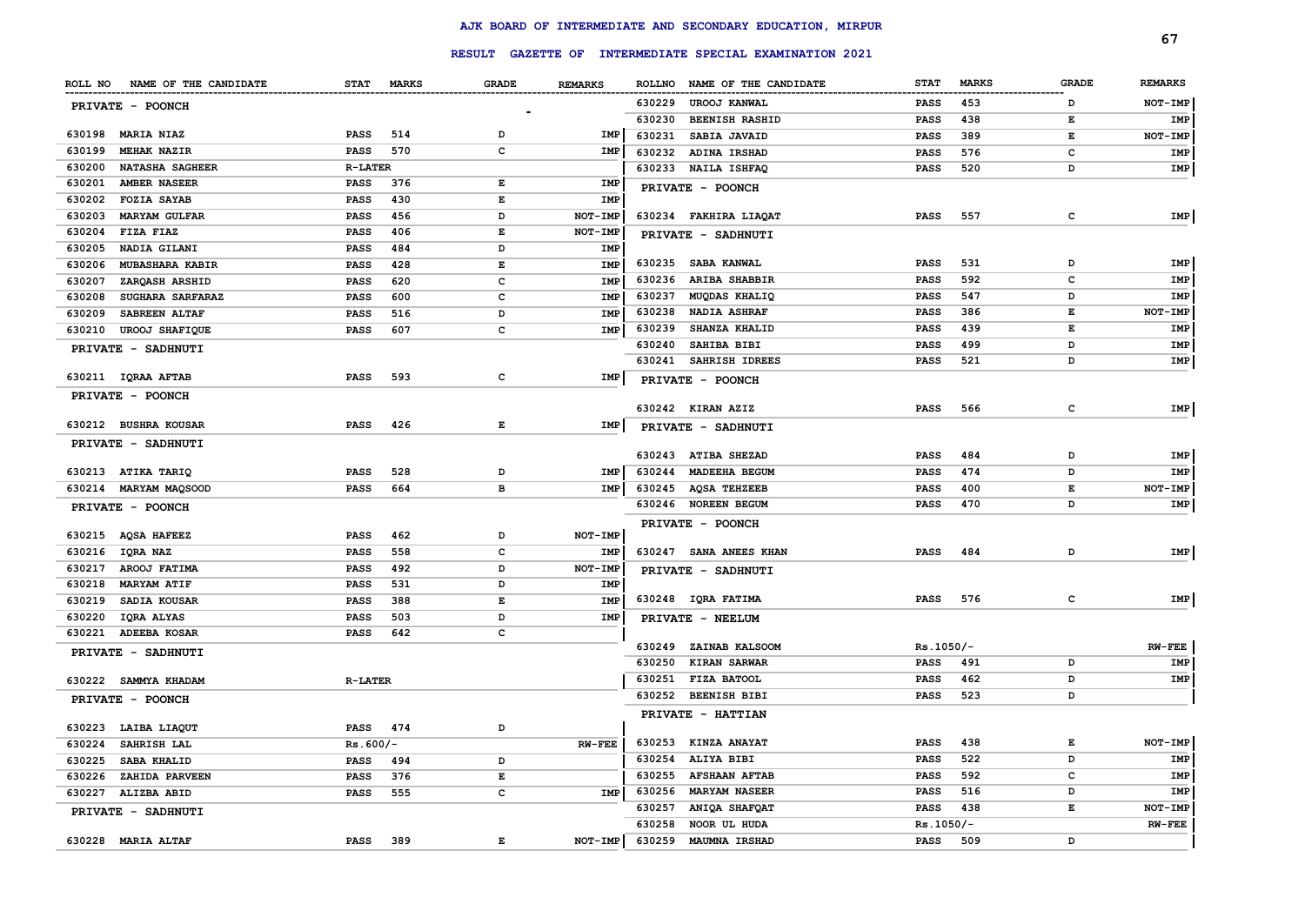|                                                      |             | <b>RESULT</b> |                                                                                                |                  |                  | GAZETTE OF INTERMEDIATE SPECIAL EXAMINATION 2021 |                            |              |              | 68              |
|------------------------------------------------------|-------------|---------------|------------------------------------------------------------------------------------------------|------------------|------------------|--------------------------------------------------|----------------------------|--------------|--------------|-----------------|
|                                                      |             |               |                                                                                                |                  |                  |                                                  |                            |              |              |                 |
| ROLL NO NAME OF THE CANDIDATE                        |             | STAT MARKS    | <b>GRADE</b>                                                                                   | <b>REMARKS</b>   |                  | ROLLNO NAME OF THE CANDIDATE                     | <b>STAT</b>                | <b>MARKS</b> | <b>GRADE</b> | <b>REMARKS</b>  |
| PRIVATE - HAVELI                                     |             |               |                                                                                                |                  |                  | GREEN HILLS COLLEGE KHARICK RAWALAKOT, POONCH.   |                            |              |              |                 |
| 630260 AFIA KHURSHID                                 | $Rs.600/-$  |               |                                                                                                | <b>RW-FEE</b>    |                  | 635011 MAAZ SHABBIR                              | <b>R-LATER</b>             |              |              |                 |
| 630261<br><b>SIDRA WAHAB</b>                         | <b>PASS</b> | 578           | c                                                                                              | IMP              |                  | INTER COLLEGE MONG, SADHNUTI                     |                            |              |              |                 |
| 630262<br><b>ANEEBA SHAHEEN</b>                      | <b>PASS</b> | 408           | Е                                                                                              | <b>IMP</b>       |                  |                                                  |                            |              |              |                 |
| SYEDA SAMAN BATOOL BUKHARI<br>630263                 | <b>PASS</b> | 536           | D                                                                                              | <b>IMP</b>       |                  | 635012 MUHAMMAD WALEED                           | <b>PASS</b>                | 389          | Е            |                 |
| SANIA TALIB<br>630264                                | <b>PASS</b> | 656           | c                                                                                              | <b>IMP</b>       | 635013           | MUHAMMAD RAMZAN                                  | <b>PASS</b>                | 393          | E            |                 |
| 630265<br><b>FAKHIRA AZIZ</b>                        | <b>PASS</b> | 558           | C                                                                                              | IMP              |                  | PRIVATE - MUZAFFARABAD                           |                            |              |              |                 |
| 630266<br><b>SUMAIRA SHAFI</b>                       | <b>PASS</b> | 714           | в                                                                                              | IMP              |                  |                                                  |                            |              |              |                 |
| 630267<br><b>MEHREEN MUKHTAR</b>                     | $Rs.600/-$  |               |                                                                                                | <b>RW-FEE</b>    | 635014<br>635015 | <b>USMAN</b><br>SYED SIKANDAR ALI KAZMI          | <b>PASS</b>                | 513          | D            | IMP<br>$RW-FEE$ |
| <b>PRIVATE - MUZAFFARABAD</b>                        |             |               |                                                                                                |                  |                  |                                                  | $Rs.600/-$                 | 475          |              | NOT-IMP         |
|                                                      |             |               |                                                                                                |                  | 635016<br>635017 | SYED HAMAAD GILLANI<br>SYED KAZIM ALI SHAH       | <b>PASS</b><br><b>PASS</b> | 922          | D<br>A1      | IMP             |
| 630268 MUQADAS SABIR                                 | <b>PASS</b> | 461           | D                                                                                              |                  |                  |                                                  |                            |              |              |                 |
| PRIVATE - OTHERS                                     |             |               |                                                                                                |                  |                  | PRIVATE - NEELUM                                 |                            |              |              |                 |
| 630269 AYSHA RASHEED                                 | <b>PASS</b> | 442           | D                                                                                              |                  | 635018           | MOHIB U RASOOL AZHAR HASHMI                      | <b>PASS</b>                | 430          | Е            | IMP             |
| POST GRADUATE COLLEGE, MUZAFFARABAD                  |             |               |                                                                                                |                  |                  | PRIVATE - MUZAFFARABAD                           |                            |              |              |                 |
| 635001 MUHAMMAD ADNAN                                | <b>PASS</b> | 420           | Е                                                                                              |                  | 635019           | <b>MUHAMMAD ZAKIR</b>                            | <b>PASS</b>                | 372          | $\mathbf{E}$ | NOT-IMP         |
| GOVT BOYS DEGREE COLLEGE MIRPUR                      |             |               |                                                                                                |                  | 635020           | <b>SAAD RAZAQ</b>                                | <b>PASS</b>                | 558          | с            | IMP             |
|                                                      |             |               |                                                                                                | <b>Rev. List</b> | 635021           | <b>AMIR SARWAR</b>                               | <b>PASS</b>                | 442          | D            | NOT-IMP         |
| 635002 HAMZA KHALID                                  | <b>PASS</b> | 388           | $\mathbf{E}% _{t}\left  \mathbf{1}\right\rangle =\mathbf{1}_{t}\left  \mathbf{1}\right\rangle$ |                  | 635022           | MUHAMMAD FAISAL MUGHAL                           | <b>PASS</b>                | 536          | D            | IMP             |
| GOVT DEGREE COLLEGE DADYAL, MIRPUR.                  |             |               |                                                                                                |                  | 635023           | <b>MUDSER NAZIR</b>                              | <b>PASS</b>                | 550          | c            | IMP             |
|                                                      |             |               |                                                                                                |                  |                  | <b>PRIVATE - HATTIAN</b>                         |                            |              |              |                 |
| 635003 ZAIN UL HASSAN                                | <b>PASS</b> | 382           | Е                                                                                              |                  |                  |                                                  |                            |              |              |                 |
| GOVT DEGREE COLLEGE ISLAMGARH, MIRPUR                |             |               |                                                                                                |                  |                  | 635024 MUSHARRAF YUNUS                           | <b>PASS</b>                | 502          | D            | NOT-IMP         |
| 635004 HUSNAIN TARIQ                                 | <b>PASS</b> | 399           | $\mathbf{E}% _{t}\left  \mathbf{1}\right\rangle =\mathbf{1}_{t}\left  \mathbf{1}\right\rangle$ |                  |                  | PRIVATE - MUZAFFARABAD                           |                            |              |              |                 |
| MEHRAN COLLEGE OF COMMERCE AND SCIENCES MIRPUR.      |             |               |                                                                                                |                  |                  | 635025 SADAM KHURSHID                            | <b>PASS</b>                | 1000         | ${\tt A1}$   | IMP             |
|                                                      |             |               |                                                                                                | <b>Rev. List</b> |                  | 635026 MUHAMMAD YASIM KHAN                       | <b>PASS</b>                | 492          | D            | $NOT-IMP$       |
| 635005 DANYAL ALI                                    | PASS        | 372           | Е                                                                                              |                  |                  | PRIVATE - HAVELI                                 |                            |              |              |                 |
| GOVT DEGREE COLLEGE SAMAHANI, BHIMBER.               |             |               |                                                                                                |                  |                  |                                                  |                            |              |              |                 |
|                                                      |             |               |                                                                                                |                  |                  | 635027 FAWAD AHMED CHOUDHARY                     | <b>PASS</b>                | 672          | в            | IMP             |
| 635006 AHMAD SHABIR                                  | <b>PASS</b> | 606           | $\mathbf{C}$                                                                                   |                  |                  | PRIVATE - MUZAFFARABAD                           |                            |              |              |                 |
| GOVT. DEGREE COLLEGE BARNALA BHIMBER                 |             |               |                                                                                                |                  |                  |                                                  |                            |              |              |                 |
| 635007 MUHAMMAD USMAN                                | <b>PASS</b> | 451           | D                                                                                              |                  |                  | 635028 MUHAMMAD SHAHID                           | <b>PASS</b>                | 400          | Е            | $NOT-IMP$       |
|                                                      |             |               |                                                                                                |                  |                  | PRIVATE - NEELUM                                 |                            |              |              |                 |
| INTERMEDIATE COLLEGE PANJERA, KOTLI.                 |             |               |                                                                                                |                  | 635029           | ABID JALIL                                       | <b>PASS</b>                | 372          | Е            | NOT-IMP         |
| 635008 ANSAR KABIR                                   | <b>PASS</b> | 458           | D                                                                                              |                  | 635030           | ZAHID HUSSAIN NASIR                              | <b>PASS</b>                | 464          | D            | IMP             |
| HAJI MASTER MANGA KHAN GOVT. DEGREE COLLEGE DOULYA   |             |               |                                                                                                |                  |                  | PRIVATE - MUZAFFARABAD                           |                            |              |              |                 |
| JATTAN DISTT. KOTLI AK                               |             |               |                                                                                                |                  |                  |                                                  |                            |              |              |                 |
| 635009 ZEESHAN LIAQAT                                | PASS        | 574           | c                                                                                              |                  | 635031           | ZAHEER AHMAD                                     | <b>PASS</b>                | 416          | E            | NOT-IMP         |
| JAMMU KASHMIR PUBLIC HIGHER SECONDARY SCHOOL         |             |               |                                                                                                |                  | 635032           | RAJA MUHAMMAD TALAL SHAHBAZ                      | <b>PASS</b>                | 483          | D            | NOT-IMP         |
| DHANGROAT DISTRICT KOTLI (A.K)<br>635010 ABDUL QADIR | PASS 372    |               | E                                                                                              |                  | 635033           | NAYAR AYUOB                                      | <b>PASS</b>                | 564          | c            | IMP             |
|                                                      |             |               |                                                                                                |                  | 635034           | SYED MUJTABA ALI GILLANI                         | <b>PASS</b>                | 382          | E            | NOT-IMP         |
|                                                      |             |               |                                                                                                |                  |                  | 635035 AZHAR MANZOOR                             | PASS                       | 478          | D            | IMP             |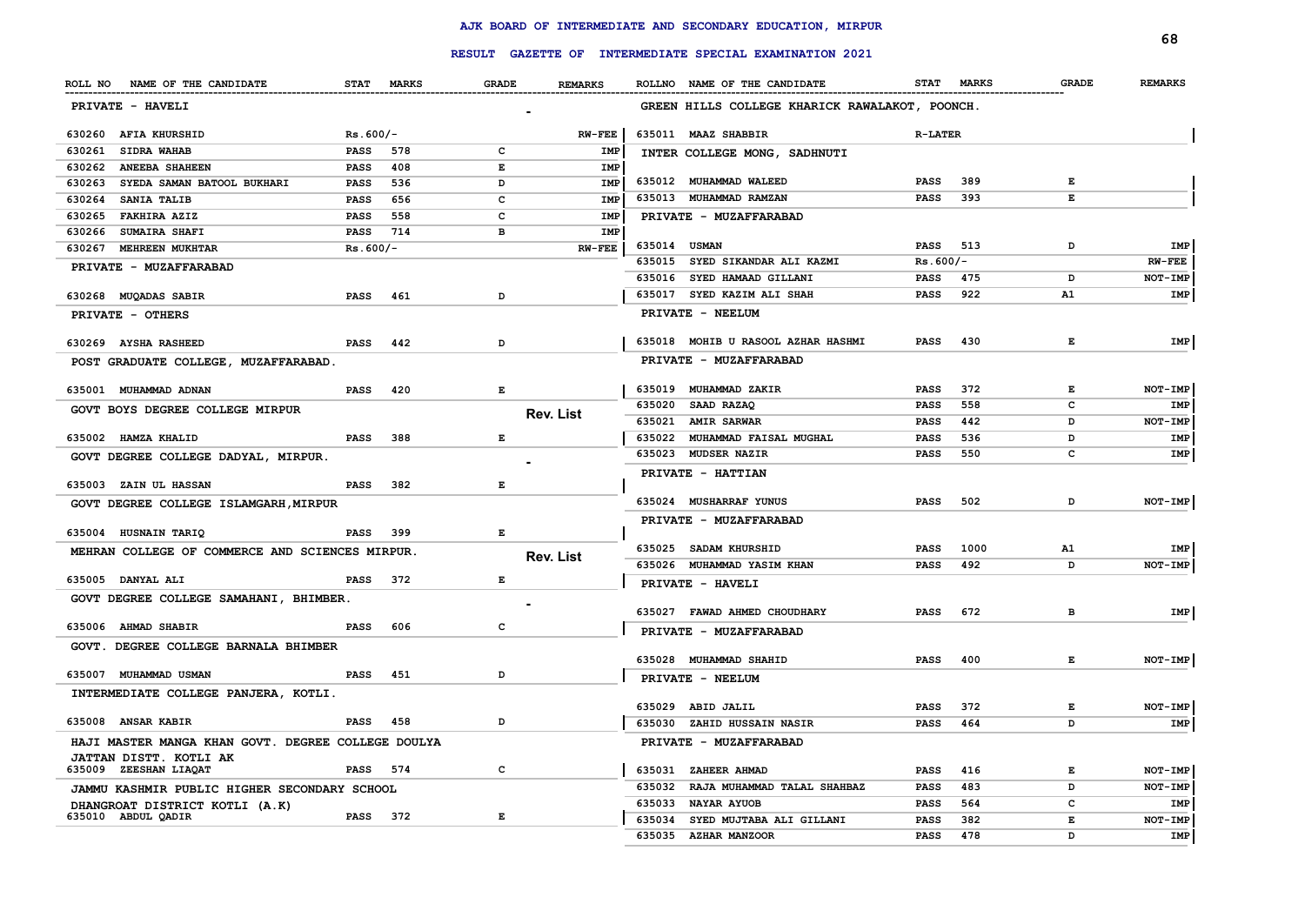|                                       |                |                       |                                                                                                |                |        |                                                  |                |              |              | 69             |
|---------------------------------------|----------------|-----------------------|------------------------------------------------------------------------------------------------|----------------|--------|--------------------------------------------------|----------------|--------------|--------------|----------------|
|                                       |                | <b>RESULT</b>         |                                                                                                |                |        | GAZETTE OF INTERMEDIATE SPECIAL EXAMINATION 2021 |                |              |              |                |
| ROLL NO<br>NAME OF THE CANDIDATE      | <b>STAT</b>    | <b>MARKS</b>          | <b>GRADE</b>                                                                                   | <b>REMARKS</b> |        | ROLLNO NAME OF THE CANDIDATE                     | <b>STAT</b>    | <b>MARKS</b> | <b>GRADE</b> | <b>REMARKS</b> |
| 635036 WAQAR AHMAD                    | <b>PASS</b>    | 500                   | D                                                                                              | IMP            |        | PRIVATE - OTHERS                                 |                |              |              |                |
| 635037 MUHAMMAD SOHAIL                | <b>PASS</b>    | 516                   | D                                                                                              | IMP            |        |                                                  |                |              |              |                |
| MOHSIN IRFAN KHOKHAR<br>635038        | <b>PASS</b>    | 578                   | c                                                                                              | NOT-IMP        |        | 635064 BILAL HUSAIN RAFAQAT                      | PASS           | 624          | $\mathtt{c}$ | IMP            |
| PRIVATE - NEELUM                      |                |                       |                                                                                                |                |        | PRIVATE - MIRPUR                                 |                |              |              |                |
| 635039 SIRAJ UL HAQ                   | <b>PASS</b>    | 542                   | D                                                                                              | IMP            | 635065 | MOHSIN KAZMI                                     | <b>PASS</b>    | 706          | в            | IMP            |
| PRIVATE - HATTIAN                     |                |                       |                                                                                                |                | 635066 | SHOAIB ILYAS                                     | <b>PASS</b>    | 480          | D            | NOT-IMP        |
|                                       |                |                       |                                                                                                |                | 635067 | SHAHID ALI                                       | <b>PASS</b>    | 438          | E            | IMP            |
| 635040 KHAWAJA MUHAMMAD TAHA SHAFIQUE | <b>R-LATER</b> |                       |                                                                                                |                | 635068 | <b>UMAIR JARRAL</b>                              | <b>R-LATER</b> |              |              |                |
| PRIVATE - MUZAFFARABAD                |                |                       |                                                                                                |                | 635069 | AMEER HAMZA                                      | <b>PASS</b>    | 608          | c            | IMP            |
|                                       |                |                       |                                                                                                |                |        | 635070 MAJID MEHMOOD                             | <b>R-LATER</b> |              |              |                |
| 635041 TAYAB UR RAHMAN                | PASS           | 566                   | c                                                                                              |                |        | PRIVATE - KOTLI                                  |                |              |              |                |
| 635042<br><b>RAJA MOHSIN</b>          | PASS           | 426                   | Е                                                                                              |                |        |                                                  |                |              |              |                |
| 635043<br><b>GHUZENFAR RIAZ</b>       |                | Rs.6300 OR O/C+100/-  |                                                                                                | <b>RW-FEE</b>  |        | 635071 MUHAMMAD USMAN RAIZ                       | PASS           | 484          | D            | NOT-IMP        |
| 635044<br><b>MUKHSAN AKBAR</b>        |                | Rs. 6300 OR O/C+100/- |                                                                                                | <b>RW-FEE</b>  |        | PRIVATE - MIRPUR                                 |                |              |              |                |
| 635045<br>MUHAMMAD ZAHID              | <b>R-LATER</b> |                       |                                                                                                |                |        | 635072 ATIF HUSSAIN                              | <b>PASS</b>    | 430          | E            | NOT-IMP        |
| 635046<br><b>FAHEEM AHMED</b>         | PASS           | 536                   | D                                                                                              |                | 635073 | <b>MUHAMMAD ALI</b>                              | <b>PASS</b>    | 580          | c            | IMP            |
| 635047<br><b>MURAD AHMED</b>          | PASS           | 388                   | $\mathbf E$                                                                                    |                | 635074 | <b>WASIF AYOOB</b>                               | <b>PASS</b>    | 439          | E            | IMP            |
| PRIVATE - OTHERS                      |                |                       |                                                                                                |                | 635075 | <b>MUBASHAR ALI</b>                              | <b>PASS</b>    | 494          | D            | IMP            |
| 635048 ZAHOOR AHMED                   | <b>PASS</b>    | 376                   | Е                                                                                              |                |        | 635077 TASAWAR AHMAD                             | <b>PASS</b>    | 416          | E            | IMP            |
|                                       |                |                       |                                                                                                |                |        |                                                  |                |              |              |                |
| PRIVATE - MUZAFFARABAD                |                |                       |                                                                                                |                |        | PRIVATE - OTHERS                                 |                |              |              |                |
| 635049 ABDUL MANAN                    | <b>PASS</b>    | 490                   | D                                                                                              |                |        | 635078 ZUBAIR KHAN                               | <b>PASS</b>    | 450          | D            | IMP            |
| PRIVATE - NEELUM                      |                |                       |                                                                                                |                |        | PRIVATE - MIRPUR                                 |                |              |              |                |
| 635051 MUHAMMAD ABRAR                 | <b>PASS</b>    | 388                   | $\mathbf{E}% _{t}\left  \mathbf{1}\right\rangle =\mathbf{1}_{t}\left  \mathbf{1}\right\rangle$ |                |        | 635079 HAROON KHAN                               | <b>PASS</b>    | 405          | Е            | NOT-IMP        |
| PRIVATE - MUZAFFARABAD                |                |                       |                                                                                                |                |        | PRIVATE - BHIMBER                                |                |              |              |                |
|                                       |                |                       |                                                                                                |                |        |                                                  |                |              |              |                |
| 635052 UMAIR FARID                    | <b>PASS</b>    | 438                   | Е                                                                                              |                |        | 635080 ARMAN BASHIR                              | <b>PASS</b>    | 680          | в            | IMP            |
| 635053<br>MUHAMMAD ZAMEER ABBASI      | <b>R-LATER</b> |                       |                                                                                                |                |        | PRIVATE - MIRPUR                                 |                |              |              |                |
| <b>ADEEL KHAN</b><br>635054           | <b>PASS</b>    | 372                   | Е                                                                                              |                |        |                                                  |                |              |              |                |
| 635055<br>MUHAMMAD UMAR AWAN          | PASS           | 382                   | E                                                                                              |                |        | 635081 MUHAMMAD ARBAB                            | <b>PASS</b>    | 500          | D            | IMP            |
| 635056 ZULQARNAIN NAZIR               | <b>PASS</b>    | 372                   | Е                                                                                              |                | 635082 | HUZAIFA ANSAR KATAL                              | <b>PASS</b>    | 416          | E            | IMP            |
| PRIVATE - MIRPUR                      |                |                       |                                                                                                |                | 635083 | <b>BABAR ALI</b>                                 | <b>PASS</b>    | 528          | D            | IMP            |
|                                       |                |                       |                                                                                                |                | 635084 | SAAD ALI KHAN                                    | <b>PASS</b>    | 401          | E            | NOT-IMP        |
| 635057 ALI HAMZA                      | <b>PASS</b>    | 610                   | c                                                                                              | <b>IMP</b>     | 635085 | <b>EHSAN MUNAWAR</b>                             | <b>PASS</b>    | 416          | E            | NOT-IMP        |
| 635058<br><b>TOUSEEF RAFIQUE</b>      | <b>PASS</b>    | 428                   | $\mathbf E$                                                                                    | NOT-IMP        | 635086 | MUHAMMAD SAQIB                                   | <b>PASS</b>    | 386          | E            | NOT-IMP        |
| 635059<br><b>ZUBAIN MANSHA</b>        | <b>PASS</b>    | 398                   | Е                                                                                              | IMP            | 635087 | <b>ADNAN HUSSAIN</b>                             | <b>PASS</b>    | 536          | D            | IMP            |
| 635060<br><b>FARAZ SHAHZAD</b>        | <b>PASS</b>    | 460                   | D                                                                                              | IMP            |        | PRIVATE - OTHERS                                 |                |              |              |                |
| 635061<br>MUHAMMAD AWAIS              | <b>R-LATER</b> |                       |                                                                                                |                |        |                                                  |                |              |              |                |
| PRIVATE - KOTLI                       |                |                       |                                                                                                |                |        | 635088 IBTISAM AFZAL                             | <b>PASS</b>    | 634          | c            | IMP            |
|                                       |                |                       |                                                                                                |                |        | PRIVATE - MIRPUR                                 |                |              |              |                |
| 635062 ASAAM JAVED                    | <b>PASS</b>    | 372                   | Е                                                                                              | NOT-IMP        |        |                                                  |                |              |              |                |
| PRIVATE - MIRPUR                      |                |                       |                                                                                                |                |        | 635089 SAIF DAWOOD                               | PASS           | 464          | D            | IMP            |
|                                       |                |                       | $\mathbf c$                                                                                    | IMP            |        | PRIVATE - KOTLI                                  |                |              |              |                |
| 635063 SAQLAIN NADEEM                 | PASS           | 564                   |                                                                                                |                |        |                                                  |                |              |              |                |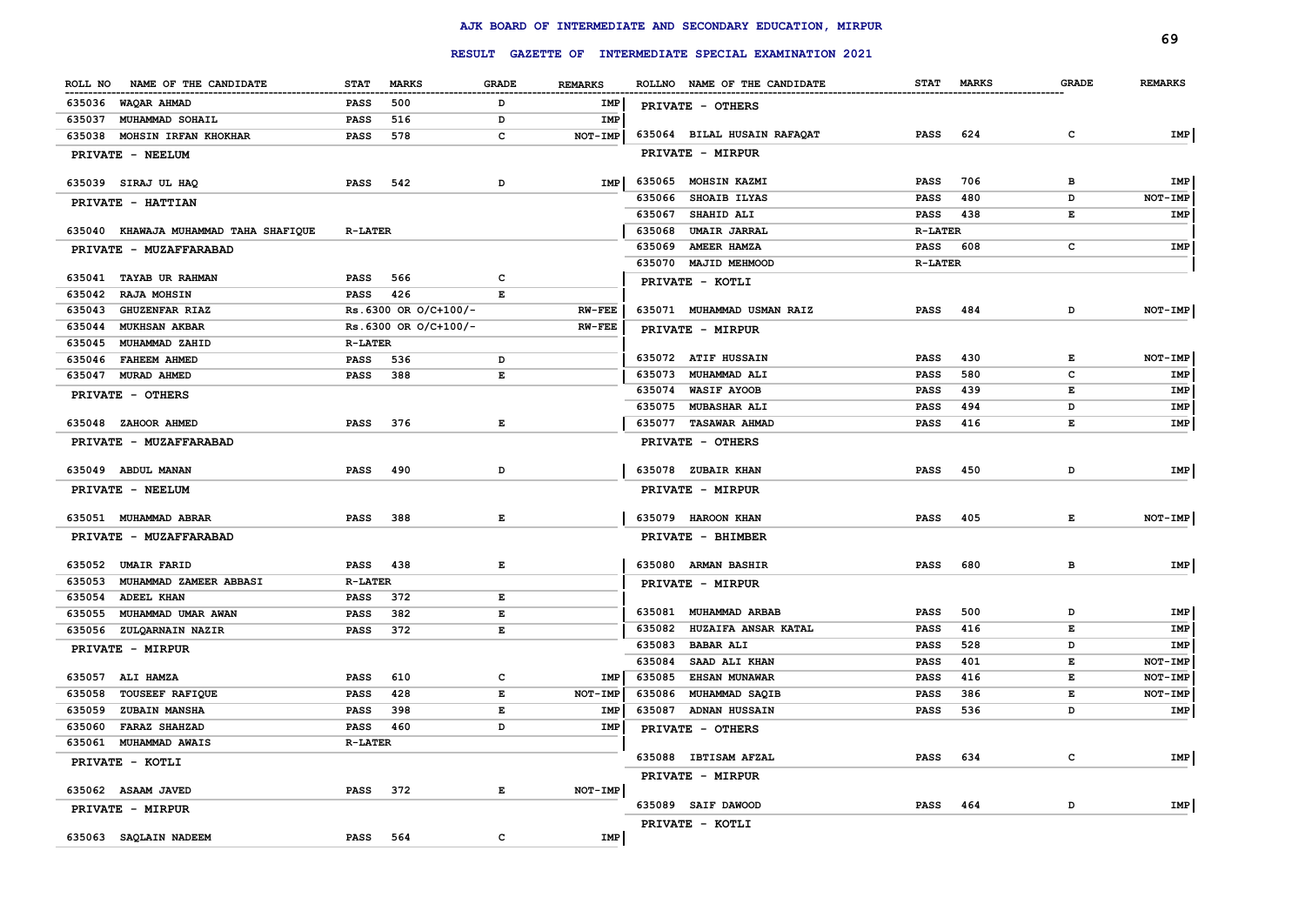|        |                               |             |              |              |                |        |                                                         |                |              |              | 70             |
|--------|-------------------------------|-------------|--------------|--------------|----------------|--------|---------------------------------------------------------|----------------|--------------|--------------|----------------|
|        |                               |             |              |              |                |        | RESULT GAZETTE OF INTERMEDIATE SPECIAL EXAMINATION 2021 |                |              |              |                |
|        | ROLL NO NAME OF THE CANDIDATE | <b>STAT</b> | <b>MARKS</b> | <b>GRADE</b> | <b>REMARKS</b> |        | ROLLNO NAME OF THE CANDIDATE                            | <b>STAT</b>    | <b>MARKS</b> | <b>GRADE</b> | <b>REMARKS</b> |
|        | 635090 NABEEL AHMED           | <b>PASS</b> | 528          | D            | IMP            |        | 635126 RAJA AHMAD SHABIR                                | <b>PASS</b>    | 564          | c            | IMP            |
|        | PRIVATE - MIRPUR              |             |              |              |                | 635127 | <b>SUFYAN KHAN</b>                                      | <b>PASS</b>    | 474          | D            | NOT-IMP        |
|        |                               |             |              |              |                | 635128 | ZULFIQAR ISHAQ                                          | PASS           | 430          | Е            | IMP            |
|        | 635091 ILYAS QURBAN           | PASS        | 388          | Е            | IMP            | 635129 | MUHAMMAD ABDULLAH DAR                                   | PASS           | 455          | D            | IMP            |
| 635092 | SAIRAB ALI                    | <b>PASS</b> | 406          | Е            | NOT-IMP        |        | PRIVATE - KOTLI                                         |                |              |              |                |
| 635093 | MUHAMMAD SHARAQ               | <b>PASS</b> | 376          | Е            | NOT-IMP        |        |                                                         |                |              |              |                |
| 635094 | <b>TAHIR KHAN</b>             | <b>PASS</b> | 455          | D            | IMP            |        | 635130 TAYYAB HUSSAIN                                   | <b>PASS</b>    | 538          | D            | IMP            |
| 635095 | MUHAMMAD SUFYAN BHATTI        | <b>PASS</b> | 388          | Е            | IMP            |        | PRIVATE - MIRPUR                                        |                |              |              |                |
| 635096 | <b>MUHAMMAD SHAHID</b>        | <b>PASS</b> | 372          | E            | NOT-IMP        |        |                                                         |                |              |              |                |
| 635097 | HAMMAD ALI                    | <b>PASS</b> | 457          | D            | <b>IMP</b>     |        | 635131 MUHAMMAD ASIM                                    | PASS           | 567          | c            | IMP            |
| 635098 | <b>ATEEB UR RAHMAN</b>        | <b>PASS</b> | 512          | D            | IMP            |        | PRIVATE - KOTLI                                         |                |              |              |                |
| 635099 | ZAIN ALI                      | <b>PASS</b> | 494          | D            | IMP            |        |                                                         |                |              |              |                |
| 635100 | <b>ARMAN ABID</b>             | <b>PASS</b> | 663          | в            | IMP            |        | 635132 FAHEEM AHMAD                                     | <b>PASS</b>    | 497          | D            | IMP            |
| 635101 | ADEEL AYYOUB                  | PASS        | 415          | E            | <b>IMP</b>     |        | PRIVATE - MIRPUR                                        |                |              |              |                |
| 635102 | ZARAR AHMAD SHAH              | <b>PASS</b> | 479          | D            | IMP            |        |                                                         |                |              |              |                |
| 635103 | <b>HASEEB WAJID</b>           | <b>PASS</b> | 426          | E            | <b>IMP</b>     |        | 635133 SYED MUHAMMAD ABDUL MOHEED                       | <b>PASS</b>    | 426          | Е            | IMP            |
| 635104 | ZAIN FAROOQ                   | PASS        | 466          | D            | NOT-IMP        |        | PRIVATE - KOTLI                                         |                |              |              |                |
| 635105 | <b>MUHAMMAD USMAN</b>         | <b>PASS</b> | 476          | D            | IMP            |        | 635134 MAZHAR RASHEED                                   | <b>PASS</b>    | 507          | D            | IMP            |
| 635106 | <b>AHSAN NASEER</b>           | <b>PASS</b> | 481          | D            | IMP            |        |                                                         |                |              |              |                |
| 635107 | MUHAMMAD HUSSNAIN             | <b>PASS</b> | 382          | E            | NOT-IMP        |        | <b>PRIVATE - MIRPUR</b>                                 |                |              |              |                |
| 635108 | MUHAMMAD SHAKAT               | <b>PASS</b> | 487          | D            | IMP            |        | 635135 DANYAL HUSSAIN                                   | <b>PASS</b>    | 478          | D            | IMP            |
| 635109 | <b>SAEED HUSSAIN</b>          | <b>PASS</b> | 624          | c            | IMP            | 635136 | JAMAL AHMED KHAN                                        | <b>PASS</b>    | 578          | c            | NOT-IMP        |
| 635110 | <b>MURAD ALI</b>              | <b>PASS</b> | 460          | D            | IMP            | 635137 | MUHAMMAD RIZWAN                                         | <b>PASS</b>    | 382          | Е            |                |
| 635111 | SHERAZ AHMED                  | <b>PASS</b> | 458          | D            | IMP            | 635138 | <b>AKRAM HUSSAIN</b>                                    | $Rs.600/-$     |              |              | <b>RW-FEE</b>  |
| 635112 | <b>SHAH ZAIB</b>              | PASS        | 546          | D            | IMP            | 635139 | MUHAMMAD JAWAD                                          | <b>PASS</b>    | 388          | E            |                |
| 635113 | MUHAMMAD NOUMAN               | <b>PASS</b> | 623          | c            | IMP            |        | 635140 MUHAMMAD IKRAM                                   | <b>R-LATER</b> |              |              |                |
| 635114 | SAYYAM ALI                    | <b>PASS</b> | 464          | D            | IMP            |        | 635141 MUHAMMAD ANAS                                    | <b>PASS</b>    | 388          | Е            |                |
|        | 635115 ALI RAZA               | <b>PASS</b> | 490          | D            | NOT-IMP        |        | PRIVATE - OTHERS                                        |                |              |              |                |
|        | 635116 ALI RAZA               | <b>PASS</b> | 514          | D            | IMP            |        |                                                         |                |              |              |                |
| 635117 | <b>MUHAMMAD FAISAL</b>        | <b>PASS</b> | 533          | D            | IMP            |        | 635142 MUHAMMAD AZHAR KHAN                              | <b>PASS</b>    | 378          | Е            |                |
| 635118 | <b>GOHAR ALI KHAN</b>         | PASS        | 430          | E            | IMP            |        | <b>PRIVATE - MIRPUR</b>                                 |                |              |              |                |
|        | 635119 YASIR FAROOQ           | PASS        | 453          | D            | IMP            |        |                                                         |                |              |              |                |
|        | PRIVATE - OTHERS              |             |              |              |                |        | 635143 MUHAMMAD IMRAN                                   | <b>PASS</b>    | 542          | D            |                |
|        | 635120 GHULAM ABBAS           | PASS        | 473          | D            | NOT-IMP        |        | 635144 ASAD MEHMOOD                                     | <b>PASS</b>    | 388          | Е            |                |
|        |                               |             |              |              |                |        | PRIVATE - POONCH                                        |                |              |              |                |
|        | PRIVATE - MIRPUR              |             |              |              |                |        |                                                         |                |              |              |                |
|        | 635121 SHAKEEL AFZAL          | <b>PASS</b> | 484          | D            | NOT-IMP        |        | 635145 FAISAL SAFEER                                    | <b>R-LATER</b> |              |              |                |
|        | 635122 AQEEB SHAKEEL          | PASS        | 472          | D            | NOT-IMP        |        | PRIVATE - MIRPUR                                        |                |              |              |                |
|        | PRIVATE - SADHNUTI            |             |              |              |                |        |                                                         |                |              |              |                |
|        |                               |             |              |              |                |        | 635146 AWAIS ALI                                        | PASS           | 489          | D            | IMP            |
|        | 635123 MUHAMMAD ASAD NAZIR    | PASS        | 416          | Е            | IMP            |        | PRIVATE - BHIMBER                                       |                |              |              |                |
|        | PRIVATE - MIRPUR              |             |              |              |                |        | 635147 WARIS WAHEED                                     | <b>PASS</b>    | 372          | E            | NOT-IMP        |
|        |                               |             |              |              |                |        |                                                         |                |              |              |                |
| 635124 | <b>ANEES BUTT</b>             | PASS        | 452          | D            | NOT-IMP        |        | PRIVATE - MIRPUR                                        |                |              |              |                |
|        | 635125 RAJAB UR RAHMAN        | PASS        | 479          | D            | IMP            |        | 635148 MUHAMMAD KAMRAN NASEEM                           | <b>PASS</b>    | 627          | C            | IMP            |
|        |                               |             |              |              |                |        |                                                         |                |              |              |                |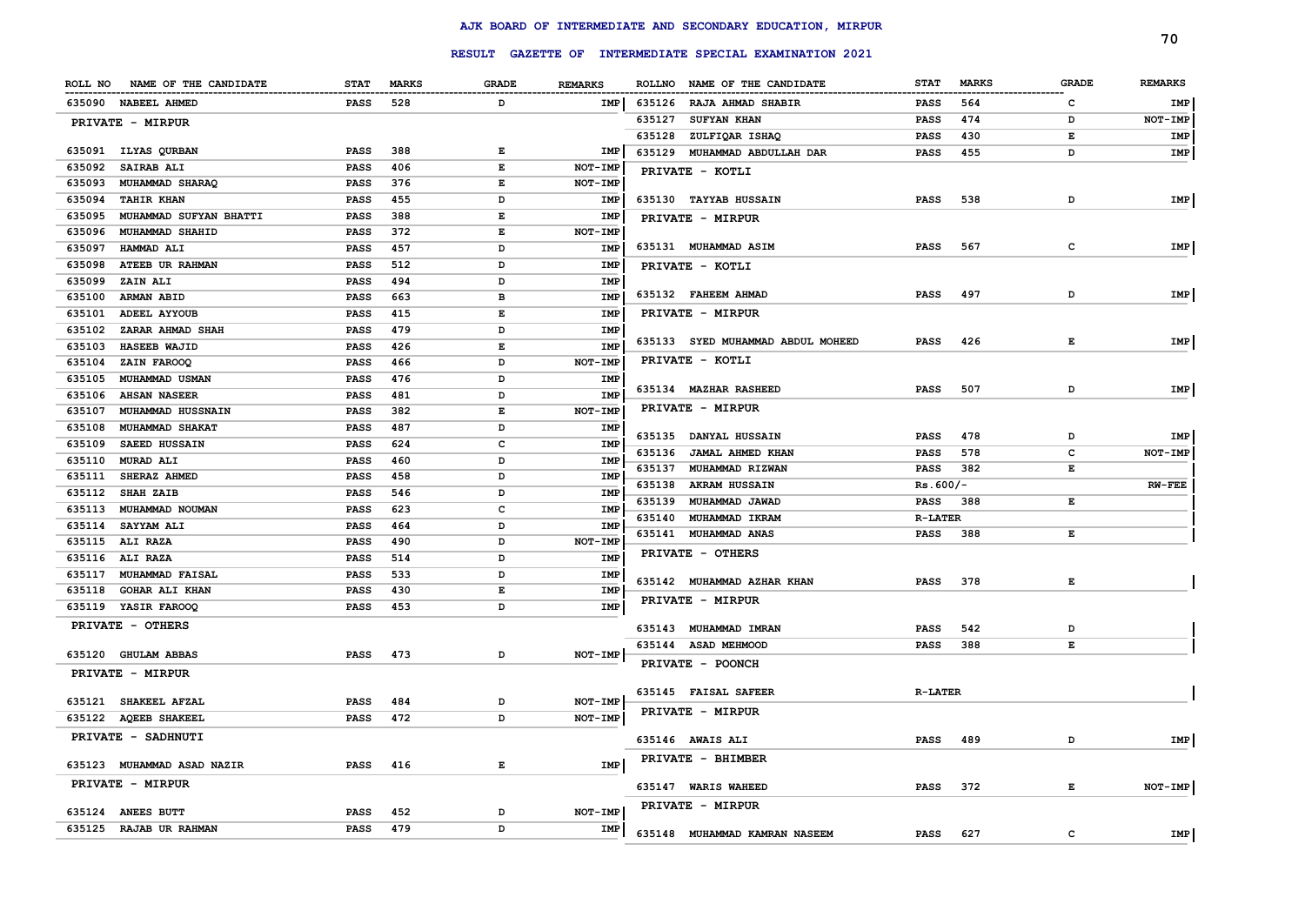|                                       |                |              | <b>RESULT</b>                                                                                  |                |               | GAZETTE OF INTERMEDIATE SPECIAL EXAMINATION 2021 |             |              |              | 71             |
|---------------------------------------|----------------|--------------|------------------------------------------------------------------------------------------------|----------------|---------------|--------------------------------------------------|-------------|--------------|--------------|----------------|
|                                       |                |              |                                                                                                |                |               |                                                  |             |              |              |                |
| NAME OF THE CANDIDATE<br>ROLL NO      | <b>STAT</b>    | <b>MARKS</b> | <b>GRADE</b>                                                                                   | <b>REMARKS</b> | <b>ROLLNO</b> | NAME OF THE CANDIDATE                            | <b>STAT</b> | <b>MARKS</b> | <b>GRADE</b> | <b>REMARKS</b> |
| 635149<br><b>SUFFIAN NADEEM</b>       | <b>PASS</b>    | 384          | Е                                                                                              |                | 635183        | SHERYAR ZAMAN                                    | <b>PASS</b> | 535          | D            | IMP            |
| 635150<br><b>SAMI ARSHAD</b>          | <b>PASS</b>    | 588          | $\mathbf{C}$                                                                                   | <b>IMP</b>     | 635184        | <b>ROKHAN SULTAN</b>                             | <b>PASS</b> | 409          | Е            | NOT-IMP        |
| 635151<br>MUHAMMAD WAQAR YOUNAS       | <b>PASS</b>    | 416          | $\mathbf E$                                                                                    | <b>IMP</b>     | 635185        | SAQIB SAKHI                                      | PASS        | 690          | в            | NOT-IMP        |
| PRIVATE - BHIMBER                     |                |              |                                                                                                |                | 635186        | <b>EHSAAN MATLOOB</b>                            | <b>PASS</b> | 494          | D            | NOT-IMP        |
|                                       |                |              |                                                                                                |                | 635187        | HASSAM YASIN                                     | <b>PASS</b> | 438          | $\mathbf E$  | NOT-IMP        |
| 635152<br>MUHAMMAD FURQAN             | <b>PASS</b>    | 790          | А                                                                                              | IMP            | 635188        | MUHAMMAD MEHTAB AFTAB                            | PASS        | 459          | D            | IMP            |
| 635153<br><b>FAIZAN SALEEM</b>        | <b>PASS</b>    | 612          | C                                                                                              | <b>IMP</b>     | 635189        | HAMZA SHAFIQUE                                   | <b>PASS</b> | 484          | D            | IMP            |
| 635154<br>ROSHAN IQBAL                | <b>PASS</b>    | 641          | C                                                                                              | IMP            | 635190        | <b>FAIZAN SHAFIOE</b>                            | <b>PASS</b> | 475          | D            | IMP            |
| PRIVATE - HATTIAN                     |                |              |                                                                                                |                | 635191        | SYED HASSAN ALI                                  | <b>PASS</b> | 473          | D            | IMP            |
|                                       |                |              |                                                                                                |                | 635192        | SARDAR HAMZA ALI KHAN                            | <b>PASS</b> | 490          | D            | IMP            |
| 635155 MUHAMMAD ARSHID                | PASS           | 612          | $\mathbf{C}$                                                                                   | IMP            | 635193        | <b>AHAN AYOUB</b>                                | <b>PASS</b> | 452          | D            | NOT-IMP        |
| PRIVATE - BHIMBER                     |                |              |                                                                                                |                | 635194        | MUHAMMAD JUNAID                                  | <b>PASS</b> | 552          | c            | IMP            |
|                                       |                |              |                                                                                                |                | 635195        | HUSNAIN TARIQ                                    | PASS        | 576          | c            | NOT-IMP        |
| 635156<br>HAROON IRSHAD               | PASS           | 437          | E                                                                                              | NOT-IMP        | 635196        | MUHAMMAD QADEER                                  | <b>PASS</b> | 480          | D            | IMP            |
| 635157<br><b>ADNAN SAEED</b>          | PASS           | 513          | D                                                                                              | IMP            | 635197        | <b>AWAIS SAGHIR</b>                              | <b>PASS</b> | 525          | D            | <b>IMP</b>     |
| 635158<br>SYED JAHAN ZAIB AHMED KAZMI | <b>PASS</b>    | 705          | $\overline{B}$                                                                                 | IMP            | 635198        | SHAHZAIB NAWAZ                                   | <b>PASS</b> | 382          | E            | NOT-IMP        |
| 635159<br>SAJID SUBHANI               | <b>PASS</b>    | 480          | D                                                                                              | IMP            | 635199        | HUSNAIN ARSHAD                                   | <b>PASS</b> | 386          | E            | NOT-IMP        |
| 635160<br>MOHSAN NISAR                | <b>PASS</b>    | 458          | D                                                                                              |                | 635200        | SUFIAN YOUNAS                                    | <b>PASS</b> | 494          | D            | IMP            |
| PRIVATE - OTHERS                      |                |              |                                                                                                |                | 635201        | <b>ATTIQUE UR REHMAN</b>                         | <b>PASS</b> | 463          | D            | NOT-IMP        |
|                                       |                |              |                                                                                                |                | 635202        | MOHIB MEHMOOD                                    | <b>PASS</b> | 429          | Е            | IMP            |
| 635161 ALI HASSAN                     | PASS           | 462          | <sub>D</sub>                                                                                   |                | 635203        | <b>BILAL ILYAS</b>                               | <b>PASS</b> | 400          | Е            | NOT-IMP        |
| PRIVATE - BHIMBER                     |                |              |                                                                                                |                | 635204        | MONEEB AKHTAR                                    | <b>PASS</b> | 448          | D            | IMP            |
|                                       |                |              |                                                                                                |                | 635205        | SOHAIB HUSSAIN SHAH                              | <b>PASS</b> | 494          | D            | IMP            |
| 635162 MUHAMMAD EJAZ UL HAQ ANSAR     | PASS           | 586          | c                                                                                              | IMP            | 635206        | MONEEB SHAHID                                    | <b>PASS</b> | 406          | Е            | NOT-IMP        |
| PRIVATE - KOTLI                       |                |              |                                                                                                |                | 635207        | <b>ZEESHAN RAUF</b>                              | <b>PASS</b> | 384          | Е            | NOT-IMP        |
| <b>AHSHAN TAHFEEZ</b><br>635163       | <b>PASS</b>    | 403          | $\mathbf{E}% _{t}\left  \mathbf{1}\right\rangle =\mathbf{1}_{t}\left  \mathbf{1}\right\rangle$ | IMP            | 635208        | ANEES MEHMOOD                                    | <b>PASS</b> | 492          | D            | NOT-IMP        |
|                                       |                | 497          | D                                                                                              | <b>IMP</b>     | 635209        | SAKHAWAT HUSSAIN SHAH                            | <b>PASS</b> | 420          | E            | IMP            |
| BILAL RAZAQ<br>635164                 | PASS           | 372          | E                                                                                              | NOT-IMP        | 635210        | <b>ATHAR MAQSAOOD</b>                            | <b>PASS</b> | 578          | c            | IMP            |
| 635165<br>ZAIN AZAD                   | PASS           |              | $\mathbf c$                                                                                    |                | 635211        | <b>OADIR SHAKEEL</b>                             | <b>PASS</b> | 372          | E            | NOT-IMP        |
| 635166<br><b>AZHAR RAFIQUE</b>        | PASS           | 622          | D                                                                                              | IMP            | 635212        | MUHAMMAD ZAIN KHALID                             | <b>PASS</b> | 414          | E            | IMP            |
| MOHSIN NADEEM<br>635167               | <b>PASS</b>    | 536          |                                                                                                | <b>IMP</b>     | 635213        | QAMAR RAFEEQ                                     | <b>PASS</b> | 435          | E            | NOT-IMP        |
| 635168<br>ATEEQ AHMED                 | <b>PASS</b>    | 398          | E                                                                                              | IMP            | 635214        | MUHAMMAD TOSIQUE                                 | <b>PASS</b> | 431          | Е            | NOT-IMP        |
| 635169<br>MOHSIN KAYANI               | <b>PASS</b>    | 503          | D                                                                                              | <b>IMP</b>     | 635215        | <b>UMER YASIN</b>                                | <b>PASS</b> | 501          | D            | IMP            |
| 635170<br>ZAID KHALIL                 | <b>PASS</b>    | 516          | D                                                                                              | <b>IMP</b>     | 635216        | <b>UMAIR IFTIKHAR</b>                            | <b>PASS</b> | 489          | D            | NOT-IMP        |
| 635171<br><b>SHAYAN ALI</b>           | <b>PASS</b>    | 758          | $\mathbf B$                                                                                    | <b>IMP</b>     | 635217        | <b>UBAID UR RASOOL</b>                           | <b>PASS</b> | 472          | D            | IMP            |
| 635172<br>SHADAB ASHFAQ               | <b>PASS</b>    | 663          | $\overline{B}$                                                                                 | <b>IMP</b>     | 635218        | SAIR MUHAMMAD UL ESSA                            | <b>PASS</b> | 376          | Е            | NOT-IMP        |
| TOUQEER AHMED<br>635173               | <b>PASS</b>    | 593          | $\mathbf{C}$                                                                                   | NOT-IMP        | 635219        | SOHAIB SADIQ                                     | <b>PASS</b> | 376          | Е            | IMP            |
| 635174<br><b>MUTSHAM FARYAD</b>       | <b>PASS</b>    | 490          | D                                                                                              | IMP            | 635220        | MUHAMMAD KAMRAN TUFAIL                           | <b>PASS</b> | 492          | D            | IMP            |
| 635175<br><b>RAMEEZ SIAF</b>          | <b>PASS</b>    | 445          | D                                                                                              | IMP            | 635221        | <b>FAISAL GHAZI</b>                              | PASS        | 420          | E            | IMP            |
| 635176<br><b>FAIZAN SAJID</b>         | <b>PASS</b>    | 614          | C                                                                                              | IMP            | 635222        | <b>MUAEEZ AFTAB</b>                              | <b>PASS</b> | 567          | c            | IMP            |
| 635177<br>MUHAMMAD ASIF               | <b>PASS</b>    | 512          | D                                                                                              | IMP            | 635223        | SAQIB IQBAL                                      | <b>PASS</b> | 526          | D            | IMP            |
| 635178<br><b>UMAIR WALEED</b>         | <b>R-LATER</b> |              |                                                                                                |                | 635224        | WAQAS HUSSAIN                                    | <b>PASS</b> | 603          | c            | IMP            |
| 635179<br>SYED AWAIS GILANI           | <b>PASS</b>    | 515          | D                                                                                              | NOT-IMP        | 635225        | TOYYAB TARIQ                                     | <b>PASS</b> | 474          | D            | IMP            |
| 635180<br>MUHAMMAD ANEES BANARAS      | <b>PASS</b>    | 484          | D                                                                                              | NOT-IME        | 635226        | <b>MUSTANSAR ABBAS</b>                           | PASS        | 495          | D            | IMP            |
| 635181<br><b>SHAMS ALI</b>            | <b>PASS</b>    | 384          | E                                                                                              | NOT-IME        | 635227        | WAJID HUSSAIN                                    | <b>PASS</b> | 466          | D            | IMP            |
| 635182<br><b>FAHAD ALI</b>            | <b>PASS</b>    | 430          | E                                                                                              | NOT-IME        | 635228        | EHTSHAM-UL-HAQ SUBHANI                           | $Rs.3130/-$ |              |              | <b>RW-FEE</b>  |
|                                       |                |              |                                                                                                |                |               |                                                  |             |              |              |                |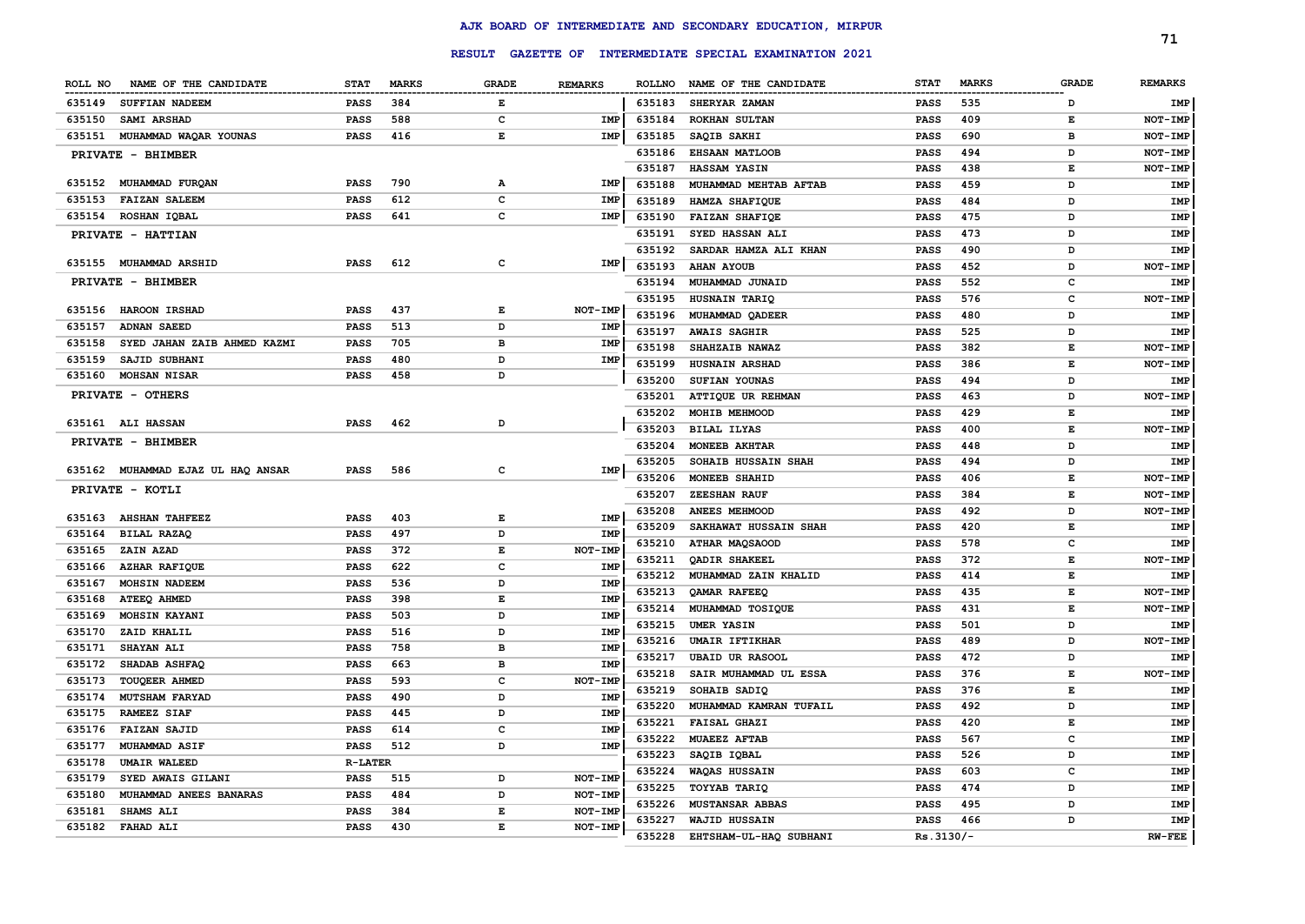|         |                               |                |              |                                                                                                |                |               |                                                  |                |                       |              | 72             |
|---------|-------------------------------|----------------|--------------|------------------------------------------------------------------------------------------------|----------------|---------------|--------------------------------------------------|----------------|-----------------------|--------------|----------------|
|         |                               |                |              | <b>RESULT</b>                                                                                  |                |               | GAZETTE OF INTERMEDIATE SPECIAL EXAMINATION 2021 |                |                       |              |                |
| ROLL NO | NAME OF THE CANDIDATE         | <b>STAT</b>    | <b>MARKS</b> | <b>GRADE</b>                                                                                   | <b>REMARKS</b> | <b>ROLLNO</b> | NAME OF THE CANDIDATE                            | <b>STAT</b>    | <b>MARKS</b>          | <b>GRADE</b> | <b>REMARKS</b> |
| 635229  | QAMAR SAHAT                   | <b>PASS</b>    | 472          | D                                                                                              | IMP            | 635275        | IZHAR UL HAQ                                     | <b>PASS</b>    | 462                   | D            | NOT-IMP        |
| 635230  | <b>HARIS ALI</b>              | <b>PASS</b>    | 606          | $\mathbf{C}$                                                                                   | IMP            | 635276        | <b>GHULAM ARFEEN</b>                             | PASS           | 378                   | E            | NOT-IMP        |
| 635231  | ASAD ALI                      | <b>PASS</b>    | 424          | $\mathbf E$                                                                                    | IMP            | 635277        | <b>ABID BASHIR</b>                               | <b>PASS</b>    | 436                   | Е            | <b>IMP</b>     |
| 635232  | MUHAMMAD ZOHAIB ANSARI        | PASS           | 538          | D                                                                                              | IMP            | 635278        | <b>RASHID HUSSAIN</b>                            | <b>PASS</b>    | 378                   | E            | <b>IMP</b>     |
| 635233  | MUHAMMAD ISHFAQ ASLAM         | <b>PASS</b>    | 467          | D                                                                                              | IMP            | 635279        | <b>HASSAM NAEEM</b>                              | <b>PASS</b>    | 586                   | C            | IMP            |
| 635234  | HAFIZ MUHAMMAD ASHAR UREED    | <b>PASS</b>    | 502          | D                                                                                              | IMP            | 635280        | MUHAMMAD ASIM                                    | <b>PASS</b>    | 662                   | B            | <b>IMP</b>     |
| 635235  | MUHAMMAD ABDULLAH             | <b>PASS</b>    | 518          | D                                                                                              | IMP            | 635281        | <b>MUBASHIR AKHRAT</b>                           | <b>PASS</b>    | 502                   | D            | IMP            |
| 635236  | MUHAMMAD SHAHEER SHAKEEL      | <b>PASS</b>    | 420          | E                                                                                              | IMP            | 635282        | MUHAMMAD MUKHTAR FAZAL                           | Rs.1100/-      |                       |              | <b>RW-FEE</b>  |
| 635237  | <b>USAMA MUSHTAQ</b>          | <b>PASS</b>    | 389          | $\mathbf{E}% _{t}\left  \mathbf{1}\right\rangle =\mathbf{1}_{t}\left  \mathbf{1}\right\rangle$ | NOT-IMP        | 635283        | MUHAMMAD TABIB                                   | <b>PASS</b>    | 428                   | Е            | NOT-IMP        |
| 635238  | HUSNAIN IBRAR                 | <b>PASS</b>    | 372          | E                                                                                              | NOT-IMP        | 635284        | <b>MAZAHIR HUSSAIN</b>                           | <b>PASS</b>    | 544                   | <sub>D</sub> |                |
| 635239  | RAFAQAT JAVED                 | <b>PASS</b>    | 485          | D                                                                                              | NOT-IMP        | 635285        | MUHAMMAD MATLOOB                                 | <b>PASS</b>    | 376                   | Е            | NOT-IMP        |
| 635240  | MUHAMMAD ARFAQ KHAN           | <b>PASS</b>    | 389          | E                                                                                              | NOT-IMP        | 635286        | ABDUL MOMAN                                      |                | Rs. 6300 OR O/C+100/- |              | <b>RW-FEE</b>  |
| 635241  | SEHRAN SAFEER                 | PASS           | 524          | D                                                                                              | IMP            | 635287        | <b>EHTASHAM AZIZ</b>                             | <b>PASS</b>    | 408                   | Е            | IMP            |
| 635242  | KHURAM SAKANDAR               | PASS           | 483          | D                                                                                              | NOT-IMP        | 635288        | MUHAMMAD JAWAD                                   | <b>PASS</b>    | 372                   | Е            | NOT-IMP        |
| 635243  | MUHAMMAD QAMAR ZULIFQAR       | <b>PASS</b>    | 372          | $\mathbf{E}% _{t}\left  \mathbf{1}\right\rangle =\mathbf{1}_{t}\left  \mathbf{1}\right\rangle$ | NOT-IMP        | 635289        | <b>UBAID SAJID</b>                               | <b>PASS</b>    | 372                   | Е            |                |
| 635244  | KAMRAN SADIQ                  | <b>PASS</b>    | 644          | $\mathbf c$                                                                                    | IMP            | 635290        | <b>AHMED GUFTAR</b>                              | <b>PASS</b>    | 430                   | E            | <b>IMP</b>     |
| 635245  | <b>USAMA ZAIN</b>             | <b>PASS</b>    | 580          | $\mathbf c$                                                                                    | IMP            | 635291        | MUHAMMAD ZEESHAN                                 | <b>PASS</b>    | 525                   | D            | IMP            |
| 635246  | MIAN BILAL HUSSAIN            | <b>PASS</b>    | 529          | D                                                                                              | IMP            | 635292        | SAGHER MUSHTAQ                                   | <b>PASS</b>    | 452                   | D            | IMP            |
| 635247  | ADEEB ZULFIQAR                | <b>PASS</b>    | 555          | $\mathbf c$                                                                                    | IMP            | 635293        | SHOAIB ARIF SHAD                                 | <b>PASS</b>    | 474                   | D            | IMP            |
| 635248  | <b>ASHAN NISAR</b>            | <b>PASS</b>    | 521          | D                                                                                              | IMP            |               | <b>PRIVATE - BAGH</b>                            |                |                       |              |                |
| 635249  | MUHAMMAD MANSOOR              | <b>PASS</b>    | 430          | E                                                                                              | IMP            |               |                                                  |                |                       |              |                |
| 635250  | HUSNAIN ABID NIAZI            | <b>PASS</b>    | 502          | D                                                                                              | IMP            | 635294        | ADEEB BIN KHALID                                 | <b>PASS</b>    | 560                   | C            | <b>IMP</b>     |
| 635251  | ABDUL MANAN                   | <b>PASS</b>    | 602          | c                                                                                              | IMP            | 635295        | SYED AIZAZ HUSAIN KAZMI                          | <b>PASS</b>    | 394                   | E            | NOT-IMP        |
| 635252  | DANISH ALI                    | <b>R-LATER</b> |              |                                                                                                |                |               | PRIVATE - HAVELI                                 |                |                       |              |                |
| 635253  | ADEEL HUSSAIN SHAH            | <b>PASS</b>    | 438          | Е                                                                                              |                |               |                                                  |                |                       |              |                |
| 635254  | MUHAMMAD ZAIN                 | <b>PASS</b>    | 372          | $\mathbf E$                                                                                    |                | 635296        | <b>KHAWAJA AHSSAN FAREED</b>                     | <b>PASS</b>    | 484                   | D            | NOT-IMP        |
| 635255  | SHERYAR AHMED                 | <b>R-LATER</b> |              |                                                                                                |                |               | PRIVATE - BAGH                                   |                |                       |              |                |
| 635256  | ZOHAIB IFTIKHAR               | PASS           | 398          | E                                                                                              |                |               |                                                  |                |                       |              |                |
| 635257  | AQIB RAZZAQ                   | PASS           | 496          | D                                                                                              |                | 635297        | <b>WARIS YOUNAS</b>                              | PASS           | 458                   | D            | NOT-IMP        |
| 635258  | ADEEL TAHIR                   | PASS           | 408          | E                                                                                              |                | 635298        | RAJA MUHAMMAD ALI ZULFIQAR                       | PASS           | 445                   | D            | <b>IMP</b>     |
| 635259  | <b>ASIM FARYAD</b>            | PASS           | 602          | c                                                                                              |                | 635299        | HAMAD OADEER                                     | PASS           | 450                   | D            | IMP            |
| 635260  | SARAF UMAR KHATAB             | <b>PASS</b>    | 434          | E                                                                                              |                | 635300        | <b>USMAN WAHEED</b>                              | <b>PASS</b>    | 678                   | в            |                |
| 635261  | <b>TANVEER HUSSAIN</b>        | <b>R-LATER</b> |              |                                                                                                |                | 635301        | <b>SUBHAN SALEEM</b>                             | <b>PASS</b>    | 562                   | $\mathbf{C}$ |                |
| 635262  | OMAIS TARIQ                   | <b>PASS</b>    | 372          | E                                                                                              |                | 635302        | INZAMAM ILYAS                                    | <b>PASS</b>    | 470                   | D            |                |
| 635263  | <b>ASRAR FIDA</b>             | <b>R-LATER</b> |              |                                                                                                |                | 635303        | <b>ATTA UR REHMAN</b>                            | <b>PASS</b>    | 534                   | D            |                |
| 635264  | MUHAMMAD YASIR                | <b>PASS</b>    | 384          | Е                                                                                              |                | 635304        | <b>ASIM SHAFIAT</b>                              | <b>R-LATER</b> |                       |              |                |
| 635265  | <b>ABID MALIK</b>             | <b>R-LATER</b> |              |                                                                                                |                | 635305        | <b>ATIF ILYAS</b>                                | <b>PASS</b>    | 490                   | D            |                |
| 635266  | ADEEL AZIZ                    | PASS           | 426          | Е                                                                                              | <b>IMP</b>     |               | PRIVATE - POONCH                                 |                |                       |              |                |
| 635267  | ZESHAN GULRAIZ                | <b>PASS</b>    | 490          | D                                                                                              | <b>IMP</b>     |               |                                                  |                |                       |              |                |
| 635268  | MUHAMMAD ZAIN UD DIN SIDDIQUE | <b>R-LATER</b> |              |                                                                                                |                | 635306        | <b>USMAN AKHTAR</b>                              | <b>PASS</b>    | 394                   | Е            | NOT-IMP        |
| 635269  | MUBARAK-UR-RAHMAN JANJUA      | <b>PASS</b>    | 500          | D                                                                                              | <b>IMP</b>     | 635307        | SYED JIBRAN ZIA                                  | <b>PASS</b>    | 413                   | Е            | NOT-IMP        |
| 635270  | ZAIN UL ISLAM                 | $Rs.600/-$     |              |                                                                                                | <b>RW-FEE</b>  | 635308        | HARIS BIN IDREES                                 | PASS           | 429                   | E            | IMP            |
| 635271  | <b>BILAL RASIB</b>            | PASS           | 580          | $\mathbf{C}$                                                                                   | IMP            | 635309        | SUFYAN GOHAR                                     | <b>PASS</b>    | 507                   | D            | IMP            |
| 635272  | KHAWAS KHAN MALIK             | PASS           | 494          | D                                                                                              | <b>IMP</b>     | 635310        | SADDAM ASIF                                      | <b>PASS</b>    | 507                   | D            | <b>IMP</b>     |
| 635273  | SHABAB ALI                    | PASS           | 570          | $\mathbf{C}$                                                                                   | <b>IMP</b>     | 635311        | MUHAMMAD KASHIF ADALAT                           | <b>PASS</b>    | 450                   | D            | NOT-IMP        |
| 635274  | MUHAMMAD IFTIKHAR             | PASS           | 494          | D                                                                                              | <b>IMP</b>     | 635312        | ZEESHAN-FIDA                                     | <b>PASS</b>    | 528                   | D            | IMP            |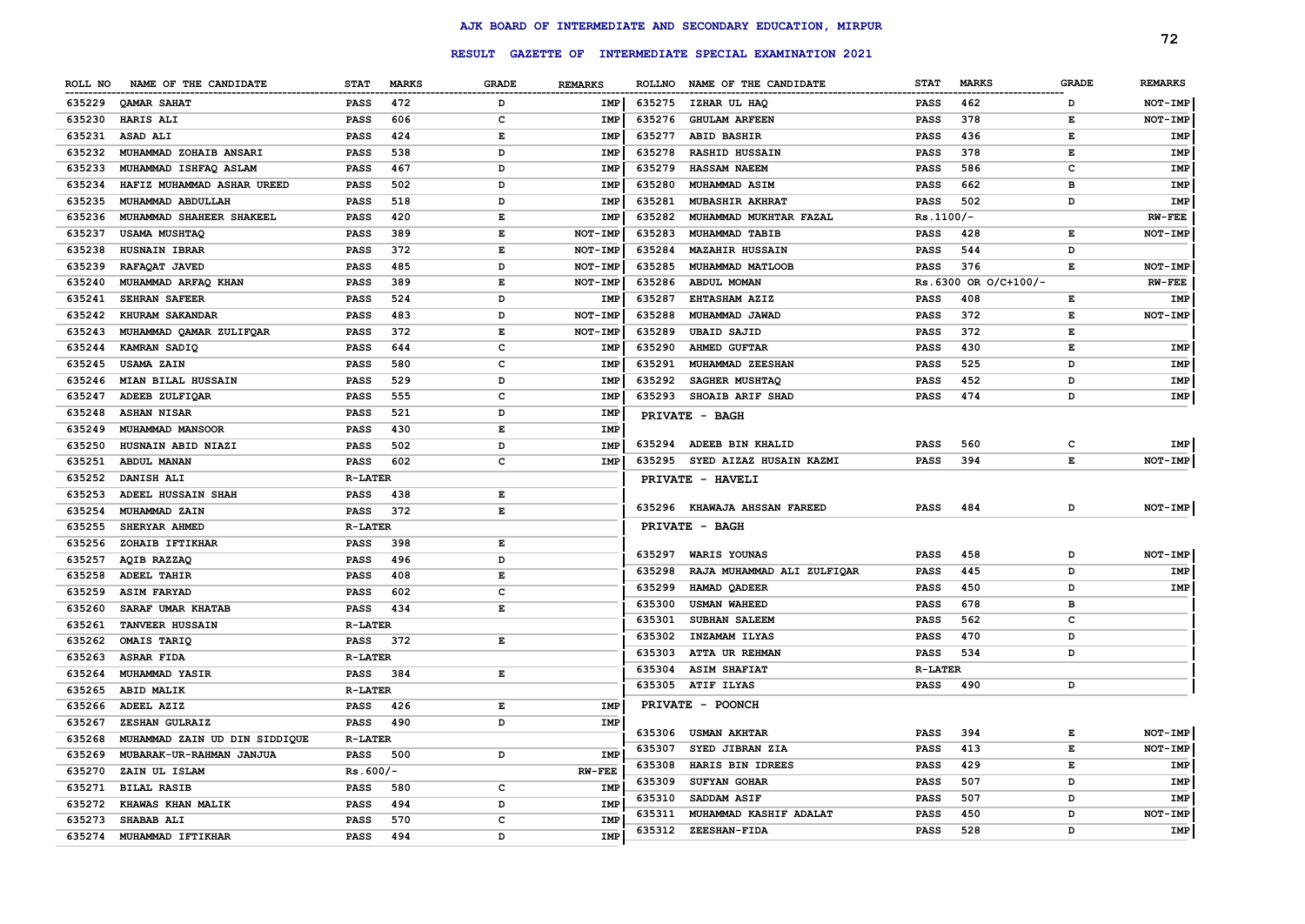|        |                               |                |            |       |                |        |                                                         |                |              |              | 73             |
|--------|-------------------------------|----------------|------------|-------|----------------|--------|---------------------------------------------------------|----------------|--------------|--------------|----------------|
|        |                               |                |            |       |                |        | RESULT GAZETTE OF INTERMEDIATE SPECIAL EXAMINATION 2021 |                |              |              |                |
|        | ROLL NO NAME OF THE CANDIDATE |                | STAT MARKS | GRADE | <b>REMARKS</b> |        | ROLLNO NAME OF THE CANDIDATE                            | <b>STAT</b>    | <b>MARKS</b> | <b>GRADE</b> | <b>REMARKS</b> |
|        | PRIVATE - SADHNUTI            |                |            |       |                | 635346 | <b>SAMMAD ZAFAR</b>                                     | PASS           | 428          | Е            |                |
|        |                               |                |            |       |                | 635347 | AHTESHAM UL HAQ                                         | PASS           | 534          | D            | IMP            |
|        | 635313 SABIT AFZAL            | <b>PASS</b>    | 564        | c     | IMP            | 635348 | WAZAHIF ALI                                             | PASS           | 720          | в            | IMP            |
|        | <b>PRIVATE - POONCH</b>       |                |            |       |                | 635349 | SAHRAN YOUNIS                                           | PASS           | 541          | D            | IMP            |
|        |                               |                |            |       |                | 635350 | <b>AMIR SOHAIL</b>                                      | PASS           | 634          | с            | IMP            |
|        | 635314 ADNAN AHMED SHABBIR    | <b>PASS</b>    | 442        | D     | NOT-IMP        | 635351 | MUHAMMAD ATIQ                                           | PASS           | 428          | Е            | IMP            |
| 635315 | MUBASHIR MEHMOOD KHAN         | <b>PASS</b>    | 492        | D     | IMP            |        | PRIVATE - NEELUM                                        |                |              |              |                |
| 635316 | AHMAD AZIZ                    | <b>PASS</b>    | 453        | D     | IMP            |        |                                                         |                |              |              |                |
| 635317 | <b>HASSAN BASHIR</b>          | <b>PASS</b>    | 436        | E     | IMP            | 635352 | SHAHZAD DAWOOD                                          | <b>PASS</b>    | 544          | D            | IMP            |
| 635318 | WAJAHAT ALI KHAN              | <b>PASS</b>    | 529        | D     |                | 635353 | SADAQAT HUSSAIN                                         | <b>PASS</b>    | 452          | D            | NOT-IMP        |
| 635319 | SADDAM SHABIR                 | PASS           | 372        | E     |                | 635354 | <b>ATIF HUSSAIN</b>                                     | PASS           | 388          | Е            | NOT-IMP        |
|        | 635320 ASHAN NUQSAR           | <b>R-LATER</b> |            |       |                | 635355 | WAJID MUNAWWAR                                          | $Rs.1050/-$    |              |              | <b>RW-FEE</b>  |
|        | PRIVATE - SADHNUTI            |                |            |       |                | 635356 | <b>SAQLAIN KHALID</b>                                   | PASS           | 529          | D            | IMP            |
|        |                               |                |            |       |                | 635357 | <b>USMA TANVEER</b>                                     | PASS           | 506          | D            | IMP            |
|        | 635321 USMAN ZAHOOR           | <b>PASS</b>    | 614        | c     |                | 635358 | ATIF QAYYUM                                             | $Rs.1050/-$    |              |              | $RW-FEE$       |
|        | PRIVATE - POONCH              |                |            |       |                | 635359 | KHAWAJA MUHAMMAD ASHRAF                                 | PASS           | 480          | D            | IMP            |
|        |                               |                |            |       |                | 635360 | MUHAMMAD UMAIR                                          | PASS           | 414          | Е            | IMP            |
| 635322 | ABDUL BASIT FAROOQ            | <b>PASS</b>    | 410        | E     |                | 635361 | ASAD MIR                                                | $Rs.1050/-$    |              |              | <b>RW-FEE</b>  |
| 635323 | HAMMAD LAITF                  | <b>PASS</b>    | 507        | D     |                | 635362 | MUHAMMAD FAROOQ                                         | PASS           | 484          | D            | IMP            |
| 635324 | <b>ZAIN ASLAM</b>             | <b>PASS</b>    | 532        | D     | IMP            | 635363 | MUHAMMAD YAHYA                                          | PASS           | 662          | в            |                |
| 635325 | <b>NAVEED ZAFAR</b>           | <b>PASS</b>    | 464        | D     | IMP            | 635364 | <b>ABDUL HAKEEM</b>                                     | <b>R-LATER</b> |              |              |                |
| 635326 | KALEEM ULLAH KHAN             | <b>PASS</b>    | 372        | E     |                | 635365 | MUHAMMAD ABID                                           | PASS           | 684          | в            |                |
| 635327 | ABDUL BASIT KHAN              | <b>PASS</b>    | 598        | C     | IMP            | 635366 | <b>MUHAMMAD USMAN</b>                                   | <b>R-LATER</b> |              |              |                |
|        | <b>PRIVATE - SADHNUTI</b>     |                |            |       |                |        | PRIVATE - HATTIAN                                       |                |              |              |                |
| 635328 | <b>HASHAM KOUSAR</b>          | <b>PASS</b>    | 562        | c     | IMP            |        |                                                         |                |              |              |                |
| 635329 | ANEEQ UL RAHMAN               | <b>PASS</b>    | 415        | E     | NOT-IMP        |        | 635367 FAIZAN AHMED QURESHI                             | <b>R-LATER</b> |              |              |                |
| 635330 | SHOAIB KHALIQ                 | <b>PASS</b>    | 612        | c     | IMP            | 635368 | <b>ASIM IMTIAZ</b>                                      | $Rs.1050/-$    |              |              | <b>RW-FEE</b>  |
| 635331 | MUHAMMAD ADIL ZAHID           | PASS           | 408        | E     | IMP            | 635369 | <b>ADNAN GULZAR</b>                                     | $Rs.1050/-$    |              |              | <b>RW-FEE</b>  |
| 635332 | MUHAMMAD KHURRAM IRFAN        | <b>PASS</b>    | 462        | D     | IMP            | 635370 | <b>MUSAB FAROOQ</b>                                     | <b>R-LATER</b> |              |              |                |
| 635333 | MUHAMMAD FURQAN KHAN          | <b>PASS</b>    | 420        | E     | IMP            | 635371 | SYED HASNAIN KAZMI                                      | <b>PASS</b>    | 406          | Е            |                |
|        | <b>PRIVATE - BAGH</b>         |                |            |       |                | 635372 | MUHAMMAD MANSOOR ANWAR                                  | <b>R-LATER</b> |              |              |                |
|        |                               |                |            |       |                | 635373 | SAQLAIN AZAD                                            | PASS           | 673          | в            | IMP            |
|        | 635334 HAMMAD PERVAIZ         | <b>PASS</b>    | 471        | D     | NOT-IMP        |        | PRIVATE - HAVELI                                        |                |              |              |                |
|        | PRIVATE - SADHNUTI            |                |            |       |                | 635374 | RAJA BASIT ALI KHAN                                     | PASS           | 490          | D            | NOT-IMP        |
|        |                               |                |            |       |                | 635375 | SHAHID KHURSHID                                         | PASS           | 651          | с            | IMP            |
| 635335 | <b>USAMA ZAHOOR</b>           | <b>PASS</b>    | 464        | D     | IMP            |        | 635376 GUL FRAZ DANISH RATHORE                          | PASS           | 588          | с            | IMP            |
| 635336 | <b>SHOAIB AKHTER</b>          | <b>PASS</b>    | 784        | А     | IMP            | 635377 | <b>BASIT ALI</b>                                        | PASS           | 528          | D            | IMP            |
|        | 635337 KASHIF MANZOOR         | PASS           | 458        | D     | IMP            | 635378 | ARSLAN ALI HASHMI                                       | PASS           | 634          | c            | IMP            |
|        | 635338 ALMAS ZAHID            | PASS           | 464        | D     | IMP            |        | 635379 FARAZISH ALI                                     | PASS           | 525          | D            | IMP            |
|        | 635339 MUHAMMAD IKRAM SABIR   | PASS 594       |            | с     | IMP            | 635380 | <b>SHIRAZ HUSSAIN</b>                                   | PASS           | 672          | в            | IMP            |
|        | 635340 SAMEER ASHIQ           | PASS 398       |            | Е     | NOT-IMP        | 635381 | RAJA MUHAMMAD AZAD KHAN                                 | <b>PASS</b>    | 430          | Е            | NOT-IMP        |
|        | 635341 EHTASHAM BANARAS       | $Rs.1100/-$    |            |       | <b>RW-FEE</b>  | 635382 | SADEER AHMED                                            | PASS           | 557          | с            | IMP            |
|        | 635342 MUHAMMAD IMRAN         | <b>R-LATER</b> |            |       |                |        | 635383 ADIL HASSAN AWAN                                 | PASS           | 382          | Е            | NOT-IMP        |
|        | 635343 NABEEL ANJUM           | <b>R-LATER</b> |            |       |                | 635384 | MUHAMMAD HAROON SHARIF                                  | PASS           | 558          | с            | IMP            |
|        | 635344 ANEES KABIR            | PASS 378       |            | Е     |                |        | 635385 GUL FAREEN KHAN                                  | PASS           | 506          | D            | IMP            |
|        | 635345 WAQAS JAVED            | <b>R-LATER</b> |            |       |                |        |                                                         |                |              |              |                |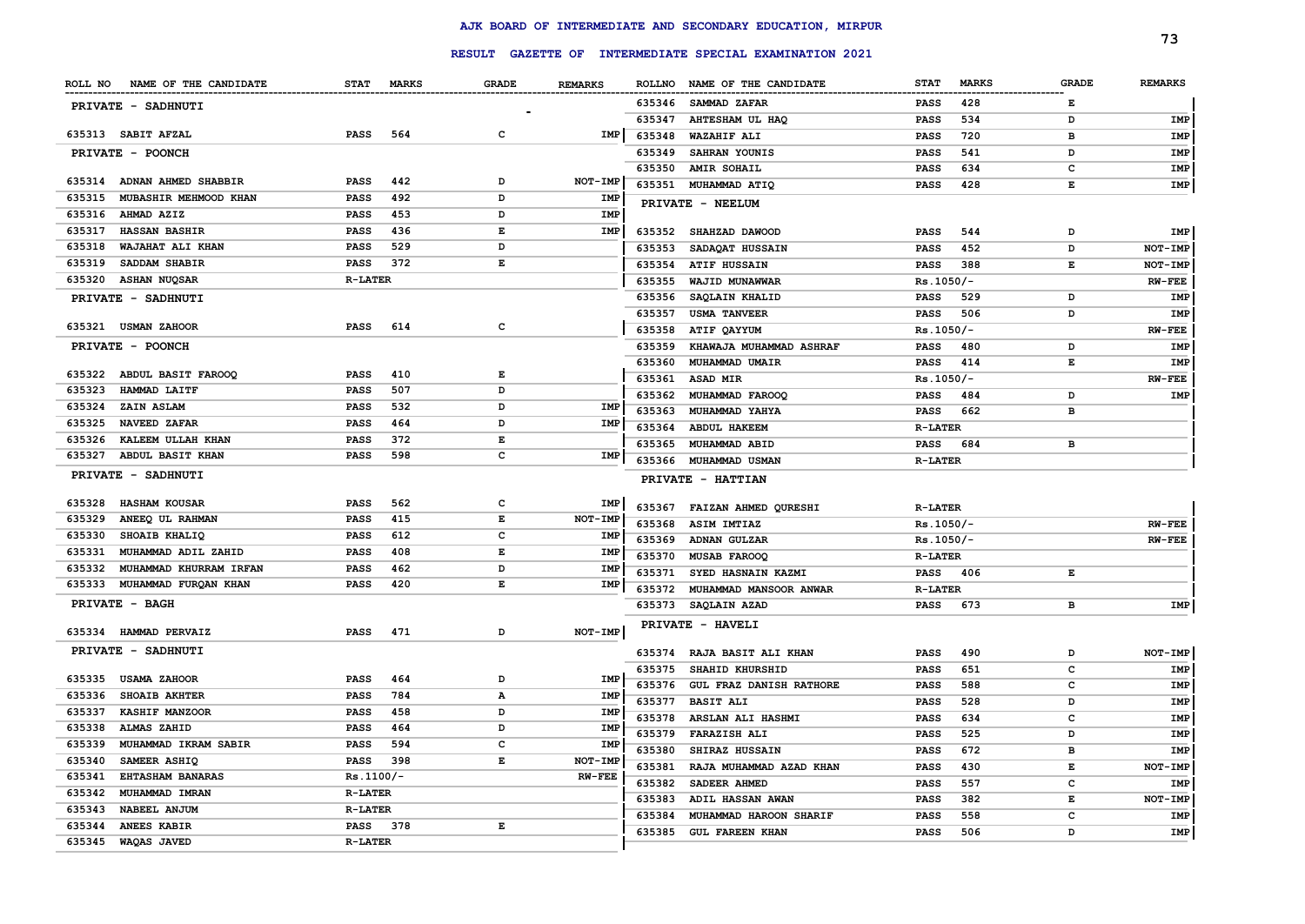|                                        |                |              |       |                |        |                                                         |                 |              |              | 74             |
|----------------------------------------|----------------|--------------|-------|----------------|--------|---------------------------------------------------------|-----------------|--------------|--------------|----------------|
|                                        |                |              |       |                |        | RESULT GAZETTE OF INTERMEDIATE SPECIAL EXAMINATION 2021 |                 |              |              |                |
| ROLL NO NAME OF THE CANDIDATE          | <b>STAT</b>    | <b>MARKS</b> | GRADE | <b>REMARKS</b> |        | ROLLNO NAME OF THE CANDIDATE                            | <b>STAT</b>     | <b>MARKS</b> | <b>GRADE</b> | <b>REMARKS</b> |
| 635386<br>HABIB UR RAHMAN FAROQI       | PASS           | 592          | c     | IMP            |        | 680015 NIMRA ZAMEER                                     | <b>PASS</b>     | 576          | c            |                |
| 635387<br><b>AAMIR NOOR</b>            | PASS           | 573          | c     | <b>IMP</b>     |        | PRIVATE - HAVELI                                        |                 |              |              |                |
| 635388<br>SYED SAMI UL HUSNAIN BUKHARI | PASS           | 522          | D     | IMP            |        |                                                         |                 |              |              |                |
| 635389<br><b>IBRAR HUSSAIN</b>         | PASS           | 576          | c     | IMP            |        | 680016 RAHEELA KAUSAR                                   | <b>PASS</b> 558 |              | c            | IMP            |
| 635390<br>DANISH FAROOQ                | PASS           | 636          | c     | IMP            |        | DEGREE COLLEGE GARHI DOPATTA, MUZAFFARABAD.             |                 |              |              |                |
| 635391<br><b>MUHAMMAD NAWAZ</b>        | PASS           | 550          | c     |                |        |                                                         |                 |              |              |                |
| 635392<br>SHOIB ALI                    | PASS           | 515          | D     |                |        | 685001 AWAIZ AHMED                                      | PASS            | 438          | Е            |                |
| 635393 MUHAMMAD ASHFAQ HANIF           | $Rs.600/-$     |              |       | <b>RW-FEE</b>  |        | PRIVATE - MUZAFFARABAD                                  |                 |              |              |                |
| PRIVATE - MIRPUR                       |                |              |       |                |        |                                                         |                 |              |              |                |
|                                        |                |              |       |                | 685002 | UMAR IMTIAZ                                             | PASS            | 726          | в            | IMP            |
| 635394 AMMAD ALI                       | <b>PASS</b>    | 593          | c     | IMP            | 685003 | <b>USAMA MIR</b>                                        | PASS            | 652          | с            | IMP            |
| 635395<br><b>KAMRAN KHAN</b>           | PASS           | 545          | D     | IMP            | 685004 | <b>HASEEB SAEED</b>                                     | PASS            | 556          | с            | IMP            |
| 635396 SHEHZAD KHURAM                  | PASS           | 609          | c     | IMP            | 685005 | <b>RIZWAN RASHEED</b>                                   | PASS            | 492          | D            | IMP            |
| 635397 MUHAMMAD HUSSNAIN ANSAR         | PASS           | 522          | D     | IMP            |        | 685006 NOUMAN ASIF                                      | PASS            | 580          | с            | IMP            |
| PRIVATE - KOTLI                        |                |              |       |                | 685007 | <b>SALAS MUGHAL</b>                                     | PASS            | 608          | с            | IMP            |
|                                        |                |              |       |                | 685008 | NOMAN AZIZ                                              | PASS            | 516          | D            | NOT-IMP        |
| 635398 USAMA NISAR                     | <b>PASS</b>    | 618          | с     | IMP            | 685009 | SYED WAJAHAT ALI GILLANI                                | PASS            | 420          | Е            | NOT-IMP        |
| PRIVATE - MIRPUR                       |                |              |       |                | 685010 | <b>NABEEL AHMED</b>                                     | PASS            | 450          | D            | IMP            |
|                                        |                |              |       |                | 685011 | LIAQAT CHOUDRY                                          | PASS            | 394          | Е            | IMP            |
| 635399 ANS ABDULLAH BIN SAGHIR         | PASS           | 440          | D     | IMP            | 685012 | <b>SAJJAD AHMED</b>                                     | PASS            | 744          | в            | IMP            |
| <b>PRIVATE - BAGH</b>                  |                |              |       |                |        | 685013 MUHAMMAD SAQALAIN                                | PASS            | 728          | в            | IMP            |
|                                        |                |              |       |                | 685014 | <b>NASEER AHMAD</b>                                     | PASS            | 470          | D            | IMP            |
| 635400 SAAD ASGHAR                     | PASS           | 552          | c     |                |        | 685015 RAZA ALI KHAN AWAN                               | PASS            | 501          | D            | IMP            |
| PRIVATE - MUZAFFARABAD                 |                |              |       |                |        | PRIVATE - MIRPUR                                        |                 |              |              |                |
| 680001 AYESHA BIBI                     | <b>R-LATER</b> |              |       |                |        | 685016 MUHAMMAD USMAN ALI JAVED                         | PASS            | 428          | E            | NOT-IMP        |
| 680002 AYMAN TANVEER                   | PASS 376       |              | Е     |                |        | 685017 MUHAMMAD RAHEEM ARSHAD                           | PASS            | 484          | D            | IMP            |
| PRIVATE - MIRPUR                       |                |              |       |                |        | 685018 MATEEN SHAKOOR                                   | PASS            | 450          | D            | IMP            |
|                                        |                |              |       |                |        | 685019 UBAID ULLAH                                      | PASS            | 386          | Е            | IMP            |
| 680003 MARYAM REHMAN                   | PASS           | 666          | в     | IMP            |        | PRIVATE - OTHERS                                        |                 |              |              |                |
| 680004 MEHRULNISA                      | PASS           | 570          | c     | IMP            |        |                                                         |                 |              |              |                |
| <b>HINA ASIF</b><br>680005             | PASS           | 514          | D     | IMP            |        | 685020 SYYED MUHAMMAD NADEEM                            | PASS            | 536          | D            | <b>IMP</b>     |
| ATIA BI BI<br>680006                   | PASS           | 620          | c     | IMP            |        | PRIVATE - MIRPUR                                        |                 |              |              |                |
| 680007<br><b>SADAF IMTIAZ</b>          | PASS           | 416          | Е     | NOT-IMP        |        |                                                         |                 |              |              |                |
| HIRA KHALID<br>680008                  | PASS           | 494          | D     | IMP            |        | 685021 AWAIS SHAKIR                                     | <b>PASS</b> 700 |              | в            | IMP            |
| 680009<br>SONIA ZAHID                  | PASS           | 376          | Е     |                | 685022 | SAAD TARIQ                                              | <b>R-LATER</b>  |              |              |                |
| <b>TAYYBA MUSHTAQ</b><br>680010        | PASS           | 484          | D     | IMP            |        | 685023 AHMAD MOHI-UD-DIN                                | <b>PASS</b> 528 |              | D            | IMP            |
| 680011 ESHA MUKHTAR                    | <b>PASS</b>    | 534          | D     | IMP            |        | PRIVATE - BHIMBER                                       |                 |              |              |                |
| PRIVATE - KOTLI                        |                |              |       |                |        |                                                         |                 |              |              |                |
|                                        |                |              |       |                |        | 685024 NASIR MEHMOOD                                    | PASS 398        |              | E.           | $NOT$ -IMP     |
| 680012 IQRA ARIF                       | PASS 484       |              | D     | NOT-IMP        |        | PRIVATE - MIRPUR                                        |                 |              |              |                |
| <b>PRIVATE - BAGH</b>                  |                |              |       |                |        | 685025 MUNEEB SHABAN                                    | PASS            | 576          | C            | IMP            |
| 680013 ANEESA FAHEEM                   | PASS 650       |              | C     | <b>IMP</b>     |        | 685026 MUHAMMAD DANYAL                                  | PASS            | 394          | E            | NOT-IMP        |
| PRIVATE - SADHNUTI                     |                |              |       |                |        | 685027 AMMAD MANZOOR                                    | PASS            | 588          | с            | IMP            |
|                                        |                |              |       |                | 685028 | ZAIN ALI                                                | PASS            | 586          | с            | IMP            |
| 680014 FIZA SHOUKAT                    | PASS 458       |              | D     | <b>IMP</b>     | 685029 | SAMEER HUSSAIN                                          | <b>PASS</b>     | 374          | E            |                |
|                                        |                |              |       |                |        |                                                         |                 |              |              |                |

## **AJK BOARD OF INTERMEDIATE AND SECONDARY EDUCATION, MIRPUR**